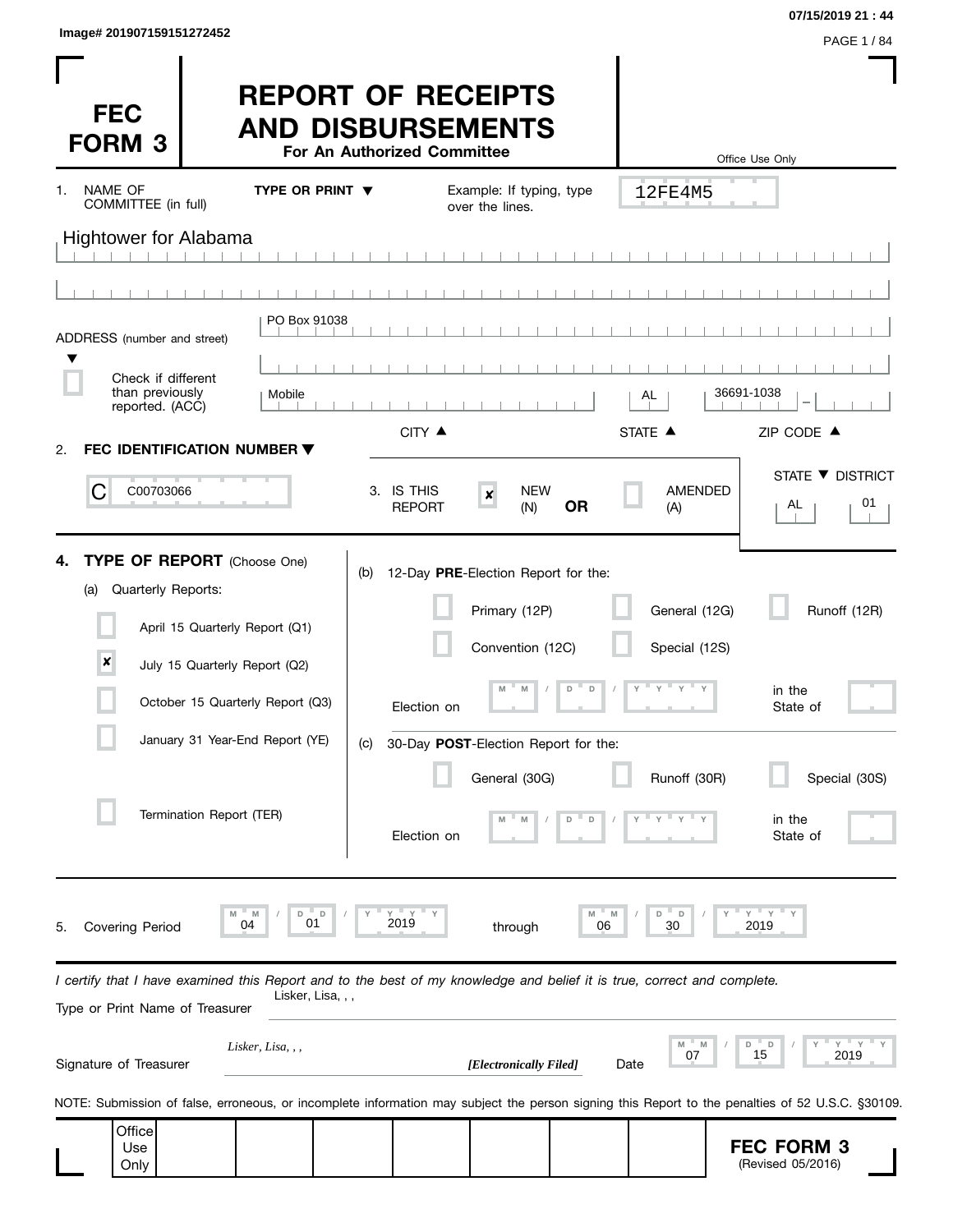|    |     | Image# 201907159151272453                                                        |                                                                                                                                       |                                                  |
|----|-----|----------------------------------------------------------------------------------|---------------------------------------------------------------------------------------------------------------------------------------|--------------------------------------------------|
|    |     | FEC Form 3 (Revised 05/2016)                                                     | <b>SUMMARY PAGE</b><br>of Receipts and Disbursements                                                                                  | PAGE 2 / 84                                      |
|    |     | Write or Type Committee Name<br>Hightower for Alabama                            |                                                                                                                                       |                                                  |
|    |     | M<br>Report Covering the Period:<br>From:                                        | $\mathsf{Y} \quad \mathsf{Y} \quad \mathsf{Y} \quad \mathsf{Y} \quad \mathsf{Y}$<br>$\mathsf{D}$<br>M<br>D<br>2019<br>04<br>01<br>To: | M<br>D<br>D<br>2019<br>M<br>30<br>06             |
| 6. |     | Net Contributions (other than loans)                                             | <b>COLUMN A</b><br><b>This Period</b>                                                                                                 | <b>COLUMN B</b><br><b>Election Cycle-to-Date</b> |
|    | (a) | <b>Total Contributions</b><br>(other than loans) (from Line 11(e))               | 386238.21                                                                                                                             | 386238.21                                        |
|    | (b) | <b>Total Contribution Refunds</b>                                                | 0.00                                                                                                                                  | 0.00                                             |
|    | (c) | Net Contributions (other than loans)<br>(subtract Line $6(b)$ from Line $6(a)$ ) | 386238.21                                                                                                                             | 386238.21                                        |

7. Net Operating Expenditures

| <b>Total Operating Expenditures</b><br>(a)                                    | 19189.97 | 19189.97 |
|-------------------------------------------------------------------------------|----------|----------|
| Total Offsets to Operating<br>(b)<br>Expenditures (from Line 14)              | 0.00     | 0.00     |
| Net Operating Expenditures<br>(C)<br>(subtract Line $7(b)$ from Line $7(a)$ ) | 19189.97 | 19189.97 |

8. Cash on Hand at Close of Reporting Period (from Line 27).................

9. Debts and Obligations Owed **TO** the Committee (Itemize all on Schedule C and/or Schedule D) ................

10. Debts and Obligations Owed **BY** the Committee (Itemize all on Schedule C and/or Schedule D) ................

## **For further information contact:**

, , . 367048.24

 $\sim$  0.0

0.00

0.00

 $\sim$  0.0

Federal Election Commission 999 E Street, NW Washington, DC 20463

> Toll Free 800-424-9530 Local 202-694-1100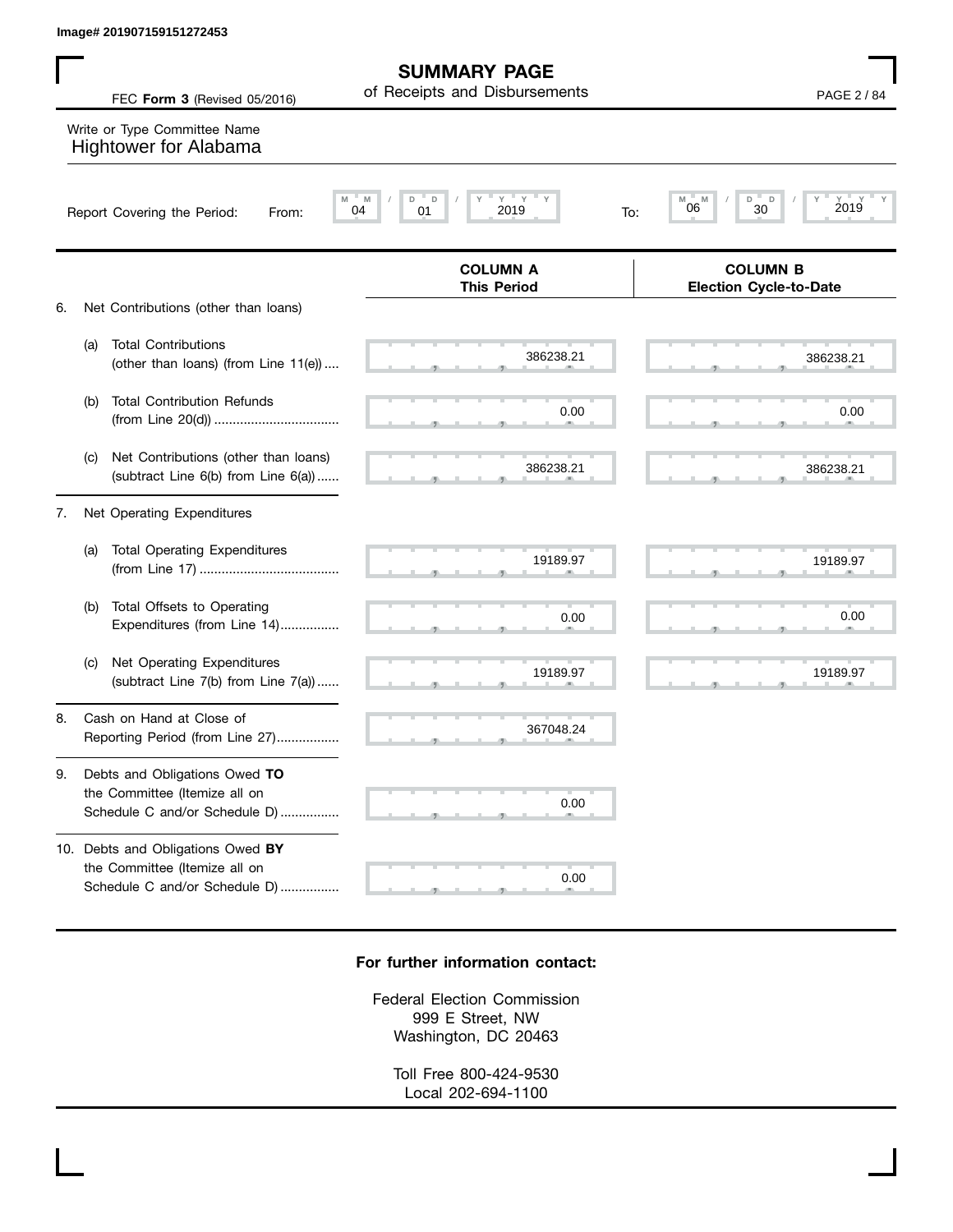| FEC Form 3 (Revised 05/2016)<br>Write or Type Committee Name<br><b>Hightower for Alabama</b><br>M<br>M<br>04<br>Report Covering the Period:<br>From:<br>I. RECEIPTS<br>11. CONTRIBUTIONS (other than loans) FROM: | <b>DETAILED SUMMARY PAGE</b><br>of Receipts<br>$\mathsf{I} \ \mathsf{Y} \ \mathsf{I} \ \mathsf{Y} \ \mathsf{I} \ \mathsf{Y}$<br>D<br>D<br>Υ<br>01<br>2019<br>To: | PAGE 3/84<br>$Y = Y$<br>M<br>M<br>D<br>D<br>30<br>2019<br>06 |  |  |
|-------------------------------------------------------------------------------------------------------------------------------------------------------------------------------------------------------------------|------------------------------------------------------------------------------------------------------------------------------------------------------------------|--------------------------------------------------------------|--|--|
|                                                                                                                                                                                                                   |                                                                                                                                                                  |                                                              |  |  |
|                                                                                                                                                                                                                   |                                                                                                                                                                  |                                                              |  |  |
|                                                                                                                                                                                                                   |                                                                                                                                                                  |                                                              |  |  |
|                                                                                                                                                                                                                   |                                                                                                                                                                  |                                                              |  |  |
|                                                                                                                                                                                                                   |                                                                                                                                                                  |                                                              |  |  |
|                                                                                                                                                                                                                   |                                                                                                                                                                  |                                                              |  |  |
|                                                                                                                                                                                                                   | <b>COLUMN A</b><br><b>Total This Period</b>                                                                                                                      | <b>COLUMN B</b><br><b>Election Cycle-to-Date</b>             |  |  |
|                                                                                                                                                                                                                   |                                                                                                                                                                  |                                                              |  |  |
| Individuals/Persons Other Than<br>(a)<br><b>Political Committees</b>                                                                                                                                              |                                                                                                                                                                  |                                                              |  |  |
| Itemized (use Schedule A)<br>(i)                                                                                                                                                                                  | 377509.08                                                                                                                                                        | 377509.08                                                    |  |  |
| (ii)                                                                                                                                                                                                              | 5029.13                                                                                                                                                          | 5029.13                                                      |  |  |
| (iii) TOTAL of contributions<br>from individuals                                                                                                                                                                  | 382538.21                                                                                                                                                        | 382538.21                                                    |  |  |
| Political Party Committees<br>(b)                                                                                                                                                                                 | 0.00                                                                                                                                                             | 0.00                                                         |  |  |
| <b>Other Political Committees</b><br>(c)                                                                                                                                                                          | 3700.00                                                                                                                                                          | 3700.00                                                      |  |  |
|                                                                                                                                                                                                                   | 0.00                                                                                                                                                             | 0.00                                                         |  |  |
| (d)<br>TOTAL CONTRIBUTIONS<br>(e)                                                                                                                                                                                 |                                                                                                                                                                  |                                                              |  |  |
| (other than loans)<br>(add Lines 11(a)(iii), (b), (c), and (d))                                                                                                                                                   | 386238.21                                                                                                                                                        | 386238.21                                                    |  |  |
| 12. TRANSFERS FROM OTHER                                                                                                                                                                                          |                                                                                                                                                                  |                                                              |  |  |
| AUTHORIZED COMMITTEES                                                                                                                                                                                             | 0.00                                                                                                                                                             | 0.00                                                         |  |  |
| 13. LOANS:                                                                                                                                                                                                        |                                                                                                                                                                  |                                                              |  |  |
| Made or Guaranteed by the<br>(a)                                                                                                                                                                                  | 0.00                                                                                                                                                             | 0.00                                                         |  |  |
| (b)                                                                                                                                                                                                               | 0.00                                                                                                                                                             | 0.00                                                         |  |  |
| TOTAL LOANS<br>(C)<br>(add Lines 13(a) and (b))                                                                                                                                                                   | 0.00                                                                                                                                                             | 0.00                                                         |  |  |
|                                                                                                                                                                                                                   |                                                                                                                                                                  |                                                              |  |  |
| 14. OFFSETS TO OPERATING<br><b>EXPENDITURES</b>                                                                                                                                                                   |                                                                                                                                                                  |                                                              |  |  |
| (Refunds, Rebates, etc.)                                                                                                                                                                                          | 0.00                                                                                                                                                             | 0.00                                                         |  |  |
| 15. OTHER RECEIPTS                                                                                                                                                                                                |                                                                                                                                                                  |                                                              |  |  |
|                                                                                                                                                                                                                   | 0.00                                                                                                                                                             | 0.00                                                         |  |  |
| 16. TOTAL RECEIPTS (add Lines<br>11(e), 12, 13(c), 14, and 15)<br>(Carry Total to Line 24, page 4)                                                                                                                |                                                                                                                                                                  |                                                              |  |  |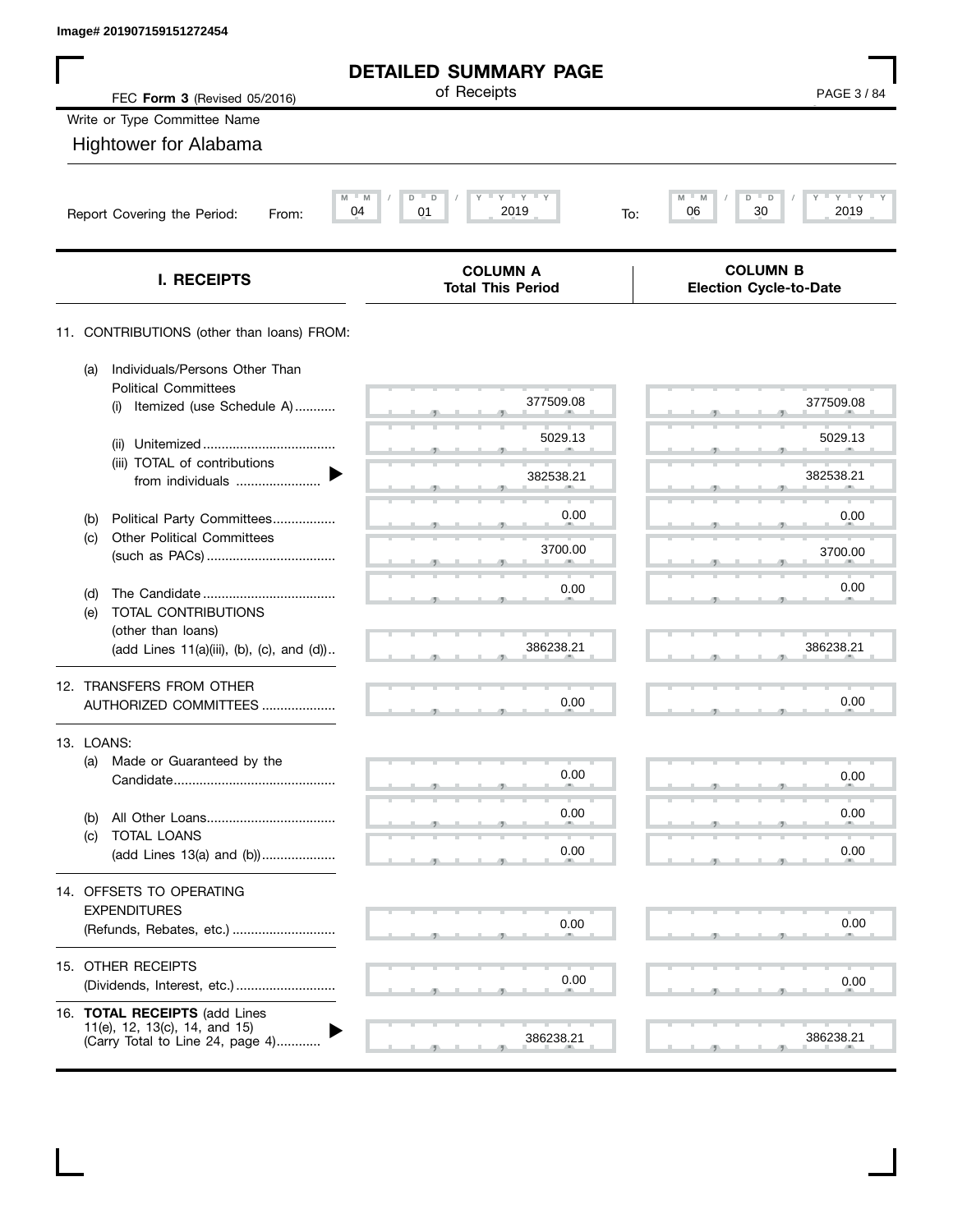**Image# 201907159151272455**

 $\mathbf{L}$ 

| FEC Form 3 (Revised 05/2016)                                                                      | of Disbursements<br><b>COLUMN A</b> | PAGE 4 / 84<br><b>COLUMN B</b> |  |  |
|---------------------------------------------------------------------------------------------------|-------------------------------------|--------------------------------|--|--|
| <b>II. DISBURSEMENTS</b>                                                                          | <b>Total This Period</b>            | <b>Election Cycle-to-Date</b>  |  |  |
| 17. OPERATING EXPENDITURES                                                                        | 19189.97                            | 19189.97                       |  |  |
| 18. TRANSFERS TO OTHER<br>AUTHORIZED COMMITTEES                                                   | 0.00                                | 0.00                           |  |  |
| 19. LOAN REPAYMENTS:<br>(a) Of Loans Made or Guaranteed                                           | 0.00                                | 0.00                           |  |  |
| Of All Other Loans<br>(b)<br>TOTAL LOAN REPAYMENTS<br>(c)<br>(add Lines 19(a) and (b))            | 0.00<br>0.00                        | 0.00<br>0.00                   |  |  |
| 20. REFUNDS OF CONTRIBUTIONS TO:<br>Individuals/Persons Other<br>(a)<br>Than Political Committees | 0.00                                | 0.00                           |  |  |
| Political Party Committees<br>(b)<br><b>Other Political Committees</b><br>(c)                     | 0.00<br>0.00                        | 0.00<br>0.00                   |  |  |
| TOTAL CONTRIBUTION REFUNDS<br>(d)<br>(add Lines 20(a), (b), and (c))                              | 0.00                                | 0.00                           |  |  |
| 21. OTHER DISBURSEMENTS                                                                           | 0.00                                | 0.00                           |  |  |
| 22. TOTAL DISBURSEMENTS<br>(add Lines 17, 18, 19(c), 20(d), and 21)                               | 19189.97                            | 19189.97                       |  |  |

## **III. CASH SUMMARY**

|                                               |  |  |  | 0.00      |
|-----------------------------------------------|--|--|--|-----------|
|                                               |  |  |  | 386238.21 |
|                                               |  |  |  | 386238.21 |
|                                               |  |  |  | 19189.97  |
| 27. CASH ON HAND AT CLOSE OF REPORTING PERIOD |  |  |  | 367048.24 |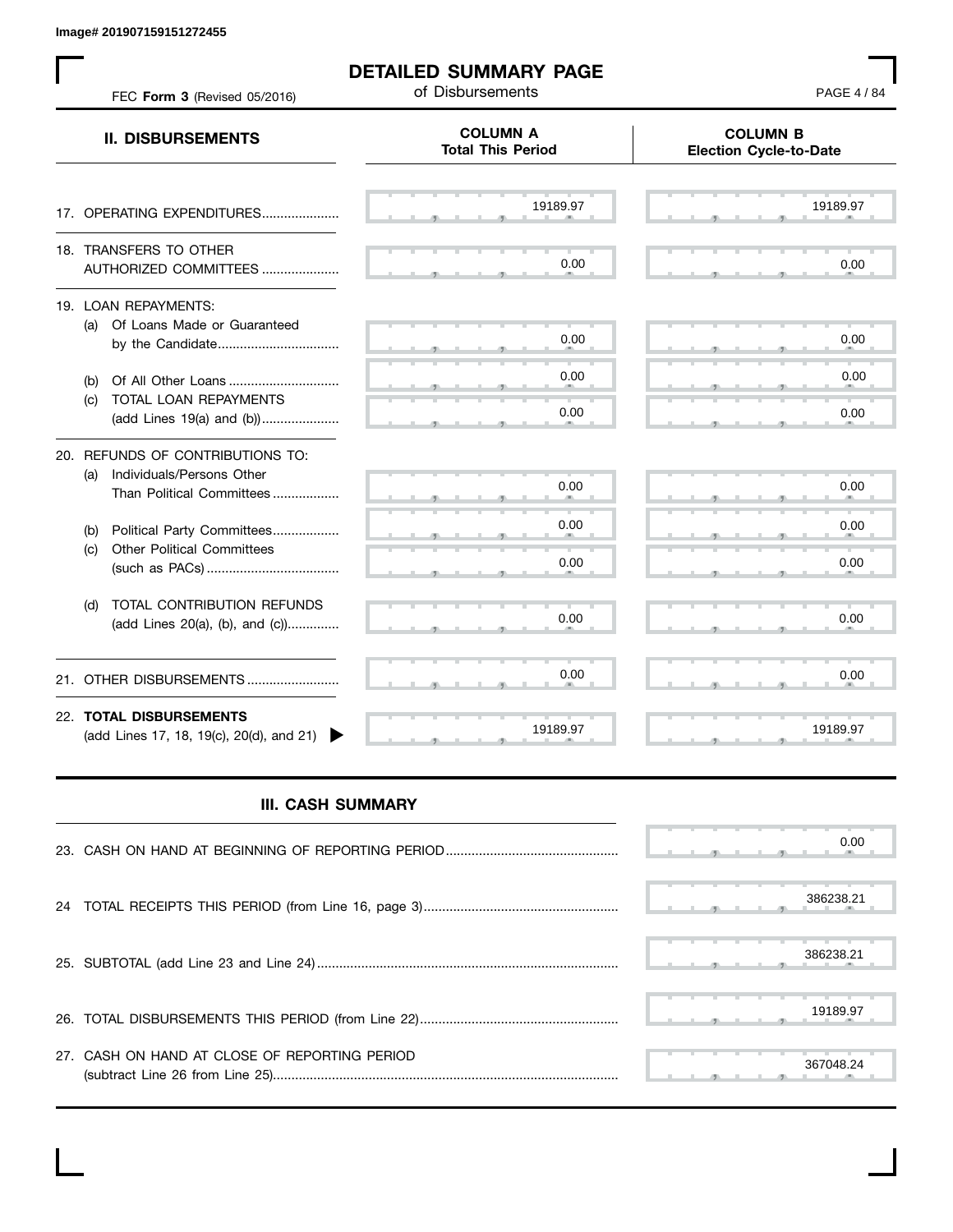| <b>SCHEDULE A (FEC Form 3)</b><br><b>ITEMIZED RECEIPTS</b> |                                         |                                                      | 5<br>PAGE<br><b>OF</b><br>FOR LINE NUMBER:<br>84 |                                                                                                                                            |  |  |  |  |
|------------------------------------------------------------|-----------------------------------------|------------------------------------------------------|--------------------------------------------------|--------------------------------------------------------------------------------------------------------------------------------------------|--|--|--|--|
|                                                            |                                         | Use separate schedule(s)<br>for each category of the | (check only one)                                 |                                                                                                                                            |  |  |  |  |
|                                                            |                                         |                                                      | Detailed Summary Page                            | $x _{11a}$<br>11 <sub>b</sub><br>11c<br>11d                                                                                                |  |  |  |  |
|                                                            |                                         |                                                      |                                                  | 12<br>13a<br>13 <sub>b</sub><br>15<br>14                                                                                                   |  |  |  |  |
|                                                            |                                         |                                                      |                                                  | Any information copied from such Reports and Statements may not be sold or used by any person for the purpose of soliciting contributions  |  |  |  |  |
|                                                            |                                         |                                                      |                                                  | or for commercial purposes, other than using the name and address of any political committee to solicit contributions from such committee. |  |  |  |  |
|                                                            | NAME OF COMMITTEE (In Full)             |                                                      |                                                  |                                                                                                                                            |  |  |  |  |
|                                                            | <b>Hightower for Alabama</b>            |                                                      |                                                  |                                                                                                                                            |  |  |  |  |
|                                                            |                                         |                                                      |                                                  |                                                                                                                                            |  |  |  |  |
|                                                            | Full Name (Last, First, Middle Initial) |                                                      |                                                  |                                                                                                                                            |  |  |  |  |
| Α.                                                         | Roberts, Ben, Tom,,                     | Date of Receipt                                      |                                                  |                                                                                                                                            |  |  |  |  |
|                                                            | Mailing Address 3664 Dauphin St         | $M - M$<br>$Y - Y - Y - Y - Y$<br>$D$ $D$            |                                                  |                                                                                                                                            |  |  |  |  |
|                                                            |                                         | 04<br>2019<br>29                                     |                                                  |                                                                                                                                            |  |  |  |  |
|                                                            | City                                    | State                                                | Zip Code                                         | <b>Transaction ID: A7F27047D98604408B50</b>                                                                                                |  |  |  |  |
|                                                            | Mobile                                  | <b>AL</b>                                            | 36608-1211                                       |                                                                                                                                            |  |  |  |  |
|                                                            | FEC ID number of contributing           |                                                      |                                                  |                                                                                                                                            |  |  |  |  |
|                                                            | federal political committee.            | C                                                    |                                                  | Amount of Each Receipt this Period                                                                                                         |  |  |  |  |
|                                                            |                                         |                                                      |                                                  | 2700.00                                                                                                                                    |  |  |  |  |
|                                                            | Name of Employer                        | Occupation                                           |                                                  |                                                                                                                                            |  |  |  |  |
|                                                            | Roberts Brothers Comm & Prop            | <b>Real Estate Broker</b>                            |                                                  |                                                                                                                                            |  |  |  |  |
|                                                            | Receipt For: 2020                       |                                                      | Election Cycle-to-Date                           | Memo Item                                                                                                                                  |  |  |  |  |
|                                                            | Primary<br>General<br>$\boldsymbol{x}$  |                                                      |                                                  |                                                                                                                                            |  |  |  |  |
|                                                            | Other (specify) $\blacktriangledown$    |                                                      | 2700.00                                          |                                                                                                                                            |  |  |  |  |
|                                                            |                                         |                                                      |                                                  |                                                                                                                                            |  |  |  |  |
|                                                            | Full Name (Last, First, Middle Initial) |                                                      |                                                  |                                                                                                                                            |  |  |  |  |
| В.                                                         | Satterfield, Thomas, A., , Jr.          |                                                      |                                                  | Date of Receipt                                                                                                                            |  |  |  |  |
|                                                            | Mailing Address 2609 Caldwell Mill Ln   |                                                      |                                                  | $Y = Y = Y$<br>$M - M$<br>D<br>$\Box$                                                                                                      |  |  |  |  |
|                                                            |                                         |                                                      |                                                  | 05<br>21<br>2019                                                                                                                           |  |  |  |  |
|                                                            | City                                    | State                                                | Zip Code                                         | <b>Transaction ID: AAE546226D4134438B55</b>                                                                                                |  |  |  |  |
|                                                            | <b>Mountain Brk</b>                     | AL                                                   | 35243-1713                                       |                                                                                                                                            |  |  |  |  |
|                                                            | FEC ID number of contributing           |                                                      |                                                  |                                                                                                                                            |  |  |  |  |
|                                                            | federal political committee.            | C                                                    |                                                  | Amount of Each Receipt this Period                                                                                                         |  |  |  |  |
|                                                            |                                         |                                                      |                                                  | 2800.00<br>Memo Item                                                                                                                       |  |  |  |  |
|                                                            | Name of Employer                        | Occupation                                           |                                                  |                                                                                                                                            |  |  |  |  |
|                                                            | Self Employed                           | Investor                                             |                                                  |                                                                                                                                            |  |  |  |  |
|                                                            | Receipt For: 2020                       |                                                      | Election Cycle-to-Date                           |                                                                                                                                            |  |  |  |  |
|                                                            | Primary<br>General<br>x                 |                                                      |                                                  |                                                                                                                                            |  |  |  |  |
|                                                            | Other (specify) $\blacktriangledown$    |                                                      | 2800.00                                          |                                                                                                                                            |  |  |  |  |
|                                                            |                                         |                                                      |                                                  |                                                                                                                                            |  |  |  |  |
|                                                            | Full Name (Last, First, Middle Initial) |                                                      |                                                  |                                                                                                                                            |  |  |  |  |
| C.                                                         | Rettig, Fred, , ,                       |                                                      |                                                  | Date of Receipt                                                                                                                            |  |  |  |  |
|                                                            | Mailing Address 2854 Post Oak Cir.      |                                                      |                                                  | $Y = Y = Y$<br>$M - M$<br>D<br>$\Box$                                                                                                      |  |  |  |  |
|                                                            |                                         |                                                      |                                                  | 05<br>2019<br>14                                                                                                                           |  |  |  |  |
|                                                            | City                                    | State                                                | Zip Code                                         | Transaction ID: AD5D4009C27F2455A8E5                                                                                                       |  |  |  |  |
|                                                            | Mobile                                  | AL                                                   | 36693-4070                                       |                                                                                                                                            |  |  |  |  |
|                                                            | FEC ID number of contributing           |                                                      |                                                  |                                                                                                                                            |  |  |  |  |
|                                                            | federal political committee.            | С                                                    |                                                  | Amount of Each Receipt this Period                                                                                                         |  |  |  |  |
|                                                            |                                         |                                                      |                                                  | 2000.00                                                                                                                                    |  |  |  |  |
|                                                            | Name of Employer<br>Occupation          |                                                      |                                                  |                                                                                                                                            |  |  |  |  |
|                                                            | Rettig's Auto Body Shop                 | Owner                                                |                                                  |                                                                                                                                            |  |  |  |  |
|                                                            | Receipt For: 2020                       |                                                      | Election Cycle-to-Date                           | Memo Item                                                                                                                                  |  |  |  |  |
|                                                            | Primary<br>General<br>×                 |                                                      |                                                  |                                                                                                                                            |  |  |  |  |
|                                                            | Other (specify) $\blacktriangledown$    |                                                      | 2000.00                                          |                                                                                                                                            |  |  |  |  |
|                                                            |                                         |                                                      |                                                  |                                                                                                                                            |  |  |  |  |
|                                                            |                                         |                                                      |                                                  |                                                                                                                                            |  |  |  |  |
|                                                            |                                         |                                                      |                                                  | 7500.00                                                                                                                                    |  |  |  |  |
|                                                            |                                         |                                                      |                                                  |                                                                                                                                            |  |  |  |  |
|                                                            |                                         |                                                      |                                                  |                                                                                                                                            |  |  |  |  |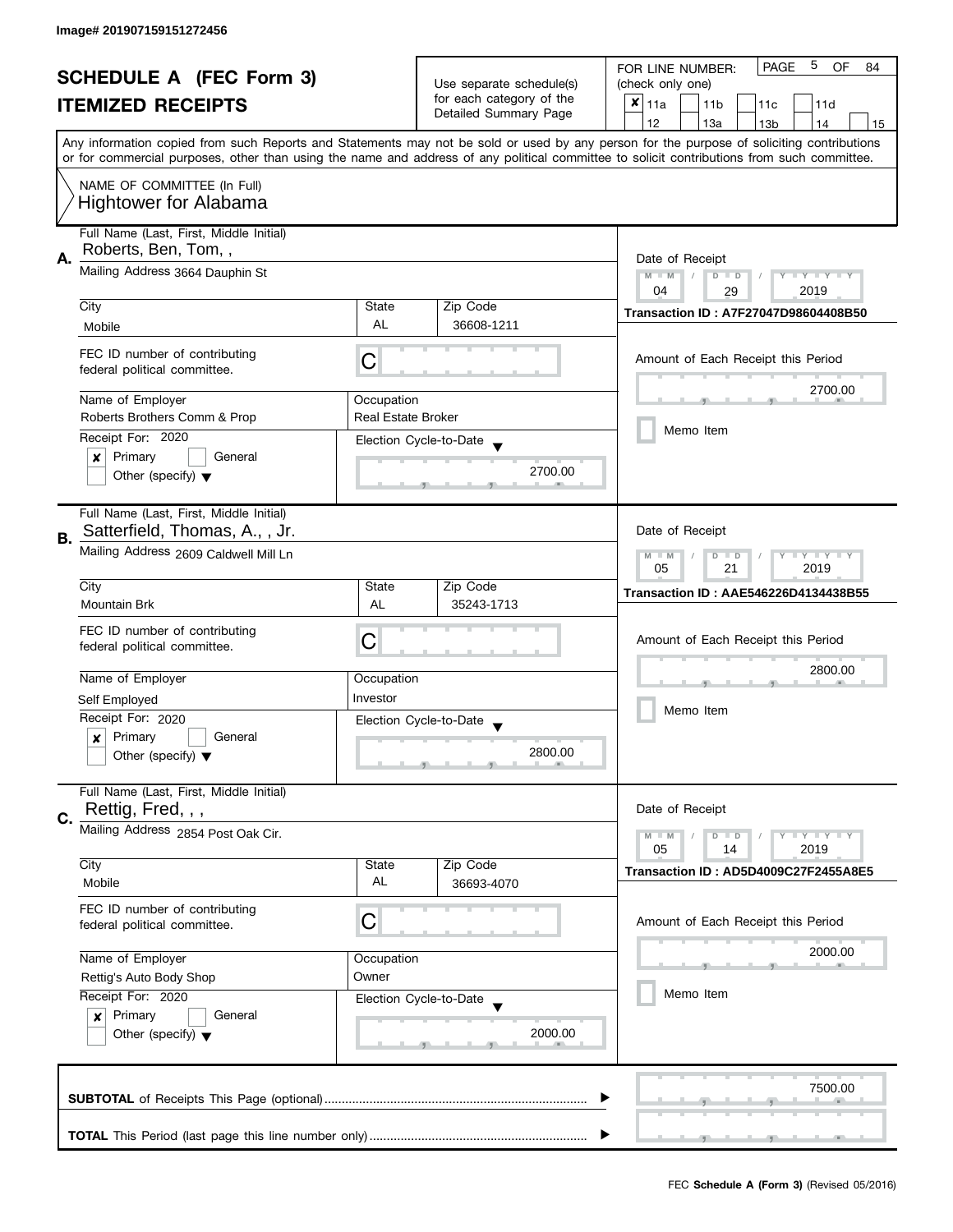| <b>SCHEDULE A (FEC Form 3)</b><br><b>ITEMIZED RECEIPTS</b> |                                                                                                     | Use separate schedule(s)<br>for each category of the                  | 6<br><b>PAGE</b><br><b>OF</b><br>FOR LINE NUMBER:<br>84<br>(check only one)<br>$x _{11a}$ |                                                                                                                                                                                                                                                                                                                  |  |  |  |
|------------------------------------------------------------|-----------------------------------------------------------------------------------------------------|-----------------------------------------------------------------------|-------------------------------------------------------------------------------------------|------------------------------------------------------------------------------------------------------------------------------------------------------------------------------------------------------------------------------------------------------------------------------------------------------------------|--|--|--|
|                                                            |                                                                                                     | Detailed Summary Page                                                 | 11 <sub>b</sub><br>11c<br>11d<br>12<br>13a<br>14                                          |                                                                                                                                                                                                                                                                                                                  |  |  |  |
|                                                            |                                                                                                     |                                                                       |                                                                                           | 13 <sub>b</sub><br>15<br>Any information copied from such Reports and Statements may not be sold or used by any person for the purpose of soliciting contributions<br>or for commercial purposes, other than using the name and address of any political committee to solicit contributions from such committee. |  |  |  |
|                                                            | NAME OF COMMITTEE (In Full)<br><b>Hightower for Alabama</b>                                         |                                                                       |                                                                                           |                                                                                                                                                                                                                                                                                                                  |  |  |  |
| Α.                                                         | Full Name (Last, First, Middle Initial)<br>Mcdonald, Stanton, , ,                                   | Date of Receipt                                                       |                                                                                           |                                                                                                                                                                                                                                                                                                                  |  |  |  |
|                                                            | Mailing Address 104 Stillmeadow Dr.                                                                 | $M - M$<br>$\sqrt{2}$<br>$D$ $D$<br>Y I Y I Y I Y<br>06<br>2019<br>30 |                                                                                           |                                                                                                                                                                                                                                                                                                                  |  |  |  |
|                                                            | City<br>Madison                                                                                     | State<br>AL                                                           | Zip Code<br>35756-6100                                                                    | Transaction ID: A8980F01D0AA94D06B0B                                                                                                                                                                                                                                                                             |  |  |  |
|                                                            | FEC ID number of contributing<br>federal political committee.                                       | С                                                                     |                                                                                           | Amount of Each Receipt this Period                                                                                                                                                                                                                                                                               |  |  |  |
|                                                            | Name of Employer<br>McDonald & Assoc.                                                               | Occupation<br>Attorney                                                |                                                                                           | 500.00                                                                                                                                                                                                                                                                                                           |  |  |  |
|                                                            | Receipt For: 2020                                                                                   |                                                                       | Election Cycle-to-Date                                                                    | Memo Item                                                                                                                                                                                                                                                                                                        |  |  |  |
|                                                            | $\pmb{\times}$<br>Primary<br>General<br>Other (specify) $\blacktriangledown$                        |                                                                       | 500.00                                                                                    |                                                                                                                                                                                                                                                                                                                  |  |  |  |
| <b>B.</b>                                                  | Full Name (Last, First, Middle Initial)<br>Sullivan, Lisa, W.,,                                     |                                                                       |                                                                                           | Date of Receipt                                                                                                                                                                                                                                                                                                  |  |  |  |
|                                                            | Mailing Address 1257 Heron Lakes Cir                                                                | $Y = Y + Y$<br>$\Box$<br>$-M$<br>D<br>2019<br>05<br>14                |                                                                                           |                                                                                                                                                                                                                                                                                                                  |  |  |  |
|                                                            | City<br>Mobile                                                                                      | State<br>AL                                                           | Zip Code<br>36693-4368                                                                    | Transaction ID: AD270BDBB12014E18B0A                                                                                                                                                                                                                                                                             |  |  |  |
|                                                            | FEC ID number of contributing<br>federal political committee.                                       | C                                                                     |                                                                                           | Amount of Each Receipt this Period                                                                                                                                                                                                                                                                               |  |  |  |
|                                                            | Name of Employer                                                                                    | Occupation                                                            |                                                                                           | 1500.00                                                                                                                                                                                                                                                                                                          |  |  |  |
|                                                            | Homemaker                                                                                           | Homemaker                                                             |                                                                                           | Memo Item                                                                                                                                                                                                                                                                                                        |  |  |  |
|                                                            | Receipt For: 2020                                                                                   |                                                                       | Election Cycle-to-Date                                                                    |                                                                                                                                                                                                                                                                                                                  |  |  |  |
|                                                            | Primary<br>General<br>$\boldsymbol{x}$<br>Other (specify) $\blacktriangledown$                      |                                                                       | 1500.00                                                                                   |                                                                                                                                                                                                                                                                                                                  |  |  |  |
| C.                                                         | Full Name (Last, First, Middle Initial)<br>Tipton, Arthur, J., Dr.,                                 |                                                                       |                                                                                           | Date of Receipt                                                                                                                                                                                                                                                                                                  |  |  |  |
|                                                            | Mailing Address 100 Hollywood Blvd.                                                                 |                                                                       |                                                                                           | $Y = Y = Y$<br>$M - M$<br>$D$ $D$<br>06<br>24<br>2019                                                                                                                                                                                                                                                            |  |  |  |
|                                                            | City<br>Birmingham                                                                                  | State<br>AL                                                           | Zip Code<br>35209-2036                                                                    | Transaction ID: A3BC8A86D8DC7433897C                                                                                                                                                                                                                                                                             |  |  |  |
|                                                            | FEC ID number of contributing<br>federal political committee.                                       | С                                                                     |                                                                                           | Amount of Each Receipt this Period                                                                                                                                                                                                                                                                               |  |  |  |
|                                                            | Name of Employer                                                                                    | Occupation                                                            |                                                                                           | 250.00                                                                                                                                                                                                                                                                                                           |  |  |  |
|                                                            | Self Employed                                                                                       | Consultant                                                            |                                                                                           |                                                                                                                                                                                                                                                                                                                  |  |  |  |
|                                                            | Receipt For: 2020<br>Primary<br>General<br>$\boldsymbol{x}$<br>Other (specify) $\blacktriangledown$ |                                                                       | Election Cycle-to-Date<br>250.00                                                          | Memo Item                                                                                                                                                                                                                                                                                                        |  |  |  |
|                                                            |                                                                                                     |                                                                       |                                                                                           | 2250.00                                                                                                                                                                                                                                                                                                          |  |  |  |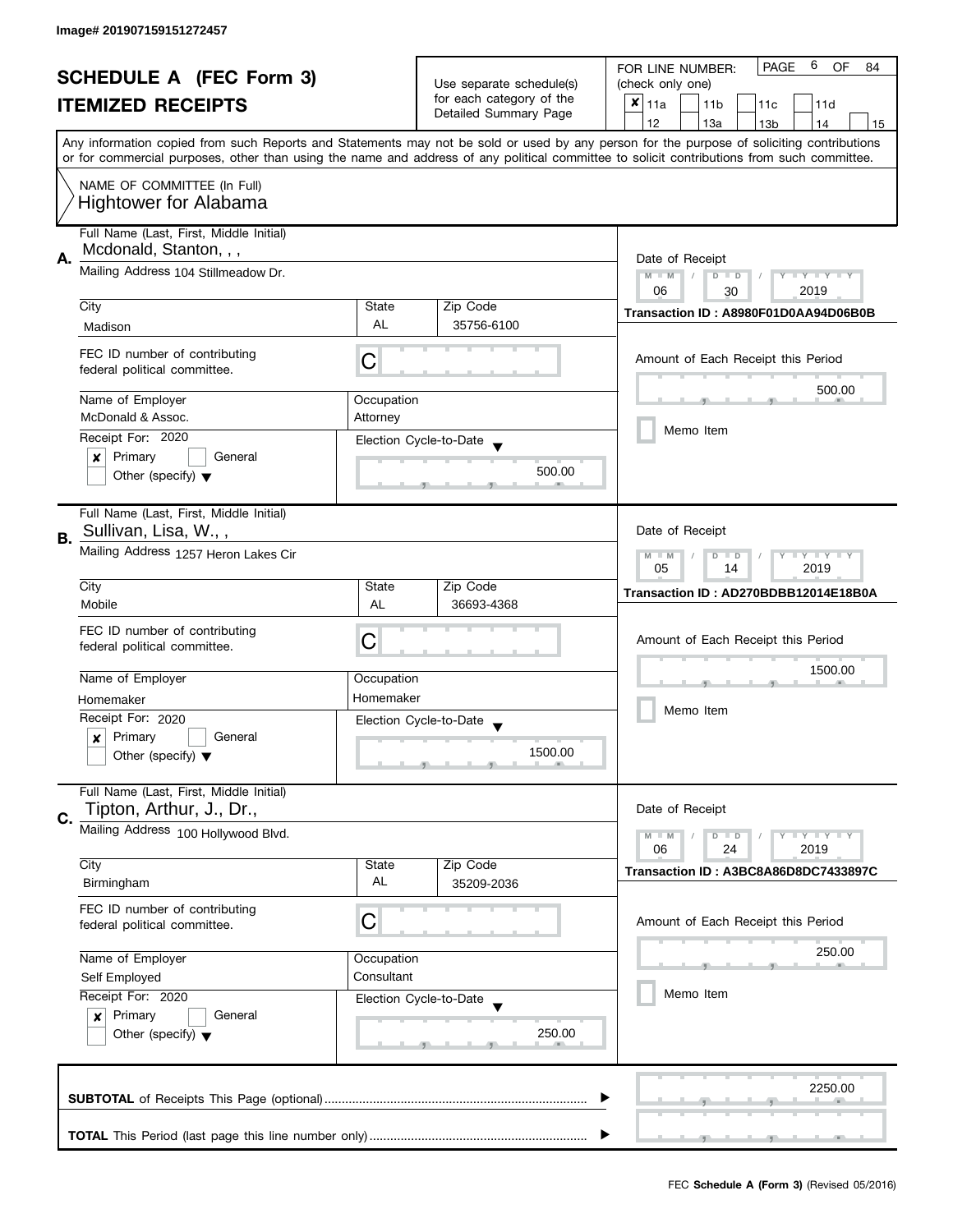| <b>SCHEDULE A (FEC Form 3)</b><br><b>ITEMIZED RECEIPTS</b> |                                         |                                                         | <b>PAGE</b><br>$\mathbf{7}$<br><b>OF</b><br>FOR LINE NUMBER:<br>84 |                                                                                                                                            |  |  |  |  |
|------------------------------------------------------------|-----------------------------------------|---------------------------------------------------------|--------------------------------------------------------------------|--------------------------------------------------------------------------------------------------------------------------------------------|--|--|--|--|
|                                                            |                                         | Use separate schedule(s)                                | (check only one)                                                   |                                                                                                                                            |  |  |  |  |
|                                                            |                                         | for each category of the<br>Detailed Summary Page       | $x _{11a}$<br>11 <sub>b</sub><br>11 <sub>c</sub><br>11d            |                                                                                                                                            |  |  |  |  |
|                                                            |                                         |                                                         |                                                                    | 12<br>13a<br>13 <sub>b</sub><br>14<br>15                                                                                                   |  |  |  |  |
|                                                            |                                         |                                                         |                                                                    | Any information copied from such Reports and Statements may not be sold or used by any person for the purpose of soliciting contributions  |  |  |  |  |
|                                                            |                                         |                                                         |                                                                    | or for commercial purposes, other than using the name and address of any political committee to solicit contributions from such committee. |  |  |  |  |
|                                                            | NAME OF COMMITTEE (In Full)             |                                                         |                                                                    |                                                                                                                                            |  |  |  |  |
|                                                            | <b>Hightower for Alabama</b>            |                                                         |                                                                    |                                                                                                                                            |  |  |  |  |
|                                                            |                                         |                                                         |                                                                    |                                                                                                                                            |  |  |  |  |
|                                                            | Full Name (Last, First, Middle Initial) |                                                         |                                                                    |                                                                                                                                            |  |  |  |  |
| Α.                                                         | Harrell, James, , ,                     | Date of Receipt                                         |                                                                    |                                                                                                                                            |  |  |  |  |
|                                                            | Mailing Address 29906 Ono Blvd.         | $M - M$<br>$D$ $D$<br>$Y - Y - Y - Y - Y$<br>$\sqrt{2}$ |                                                                    |                                                                                                                                            |  |  |  |  |
|                                                            |                                         |                                                         |                                                                    | 2019<br>06<br>30                                                                                                                           |  |  |  |  |
|                                                            | City                                    | State                                                   | Zip Code                                                           | Transaction ID: AC6A6AB30B789407294B                                                                                                       |  |  |  |  |
|                                                            | Orange Beach                            | <b>AL</b>                                               | 36561-3633                                                         |                                                                                                                                            |  |  |  |  |
|                                                            |                                         |                                                         |                                                                    |                                                                                                                                            |  |  |  |  |
|                                                            | FEC ID number of contributing           | С                                                       |                                                                    | Amount of Each Receipt this Period                                                                                                         |  |  |  |  |
|                                                            | federal political committee.            |                                                         |                                                                    |                                                                                                                                            |  |  |  |  |
|                                                            | Name of Employer                        | Occupation                                              |                                                                    | 2800.00                                                                                                                                    |  |  |  |  |
|                                                            | <b>Industrial Value</b>                 | Co-Owner                                                |                                                                    |                                                                                                                                            |  |  |  |  |
|                                                            | Receipt For: 2020                       |                                                         | Election Cycle-to-Date                                             | Memo Item                                                                                                                                  |  |  |  |  |
|                                                            | Primary<br>General<br>×                 |                                                         |                                                                    |                                                                                                                                            |  |  |  |  |
|                                                            | Other (specify) $\blacktriangledown$    |                                                         | 2800.00                                                            |                                                                                                                                            |  |  |  |  |
|                                                            |                                         |                                                         |                                                                    |                                                                                                                                            |  |  |  |  |
|                                                            | Full Name (Last, First, Middle Initial) |                                                         |                                                                    |                                                                                                                                            |  |  |  |  |
|                                                            | Caldwell, Fred, , ,                     |                                                         |                                                                    | Date of Receipt                                                                                                                            |  |  |  |  |
| В.                                                         |                                         |                                                         |                                                                    |                                                                                                                                            |  |  |  |  |
|                                                            | Mailing Address 15330 Hilltop View Dr   |                                                         |                                                                    | $Y \perp Y \perp Y$<br>$M - M$<br>D<br>$\Box$<br>05<br>06<br>2019                                                                          |  |  |  |  |
|                                                            | City                                    | State                                                   | Zip Code                                                           |                                                                                                                                            |  |  |  |  |
|                                                            | Cypress                                 | <b>TX</b>                                               | 77429-6116                                                         | Transaction ID: A97E1B1BA0CC74E25A77                                                                                                       |  |  |  |  |
|                                                            |                                         |                                                         |                                                                    |                                                                                                                                            |  |  |  |  |
|                                                            | FEC ID number of contributing           | C                                                       |                                                                    | Amount of Each Receipt this Period                                                                                                         |  |  |  |  |
|                                                            | federal political committee.            |                                                         |                                                                    |                                                                                                                                            |  |  |  |  |
|                                                            | Name of Employer                        | Occupation                                              |                                                                    | 1000.00                                                                                                                                    |  |  |  |  |
|                                                            | <b>Caldwell Companies</b>               | CEO                                                     |                                                                    |                                                                                                                                            |  |  |  |  |
|                                                            | Receipt For: 2020                       |                                                         | Election Cycle-to-Date                                             | Memo Item                                                                                                                                  |  |  |  |  |
|                                                            | Primary<br>General<br>x                 |                                                         |                                                                    |                                                                                                                                            |  |  |  |  |
|                                                            | Other (specify) $\blacktriangledown$    |                                                         | 1000.00                                                            |                                                                                                                                            |  |  |  |  |
|                                                            |                                         |                                                         |                                                                    |                                                                                                                                            |  |  |  |  |
|                                                            | Full Name (Last, First, Middle Initial) |                                                         |                                                                    |                                                                                                                                            |  |  |  |  |
|                                                            | Landolt, Richard, B.,,                  |                                                         |                                                                    | Date of Receipt                                                                                                                            |  |  |  |  |
| C.                                                         | Mailing Address PSC 81 Box 49           |                                                         |                                                                    | $Y = Y = Y$<br>$M - M$<br>D<br>$\blacksquare$                                                                                              |  |  |  |  |
|                                                            |                                         |                                                         |                                                                    | 06<br>2019<br>18                                                                                                                           |  |  |  |  |
|                                                            | City                                    | State                                                   | Zip Code                                                           | Transaction ID: AAAC6DDBD24444332906                                                                                                       |  |  |  |  |
|                                                            | <b>APO</b>                              | AE                                                      | 09724-0001                                                         |                                                                                                                                            |  |  |  |  |
|                                                            | FEC ID number of contributing           |                                                         |                                                                    |                                                                                                                                            |  |  |  |  |
|                                                            | federal political committee.            | C                                                       |                                                                    | Amount of Each Receipt this Period                                                                                                         |  |  |  |  |
|                                                            |                                         |                                                         |                                                                    |                                                                                                                                            |  |  |  |  |
|                                                            | Name of Employer                        | Occupation                                              |                                                                    | 100.00                                                                                                                                     |  |  |  |  |
|                                                            | Department of Defense                   | Advisor                                                 |                                                                    |                                                                                                                                            |  |  |  |  |
|                                                            | Receipt For: 2020                       |                                                         | Election Cycle-to-Date                                             | Memo Item                                                                                                                                  |  |  |  |  |
|                                                            | Primary<br>General<br>$\boldsymbol{x}$  |                                                         |                                                                    |                                                                                                                                            |  |  |  |  |
|                                                            | Other (specify) $\blacktriangledown$    |                                                         | 300.00                                                             |                                                                                                                                            |  |  |  |  |
|                                                            |                                         |                                                         |                                                                    |                                                                                                                                            |  |  |  |  |
|                                                            |                                         |                                                         |                                                                    |                                                                                                                                            |  |  |  |  |
|                                                            |                                         |                                                         |                                                                    | 3900.00                                                                                                                                    |  |  |  |  |
|                                                            |                                         |                                                         |                                                                    |                                                                                                                                            |  |  |  |  |
|                                                            |                                         |                                                         |                                                                    |                                                                                                                                            |  |  |  |  |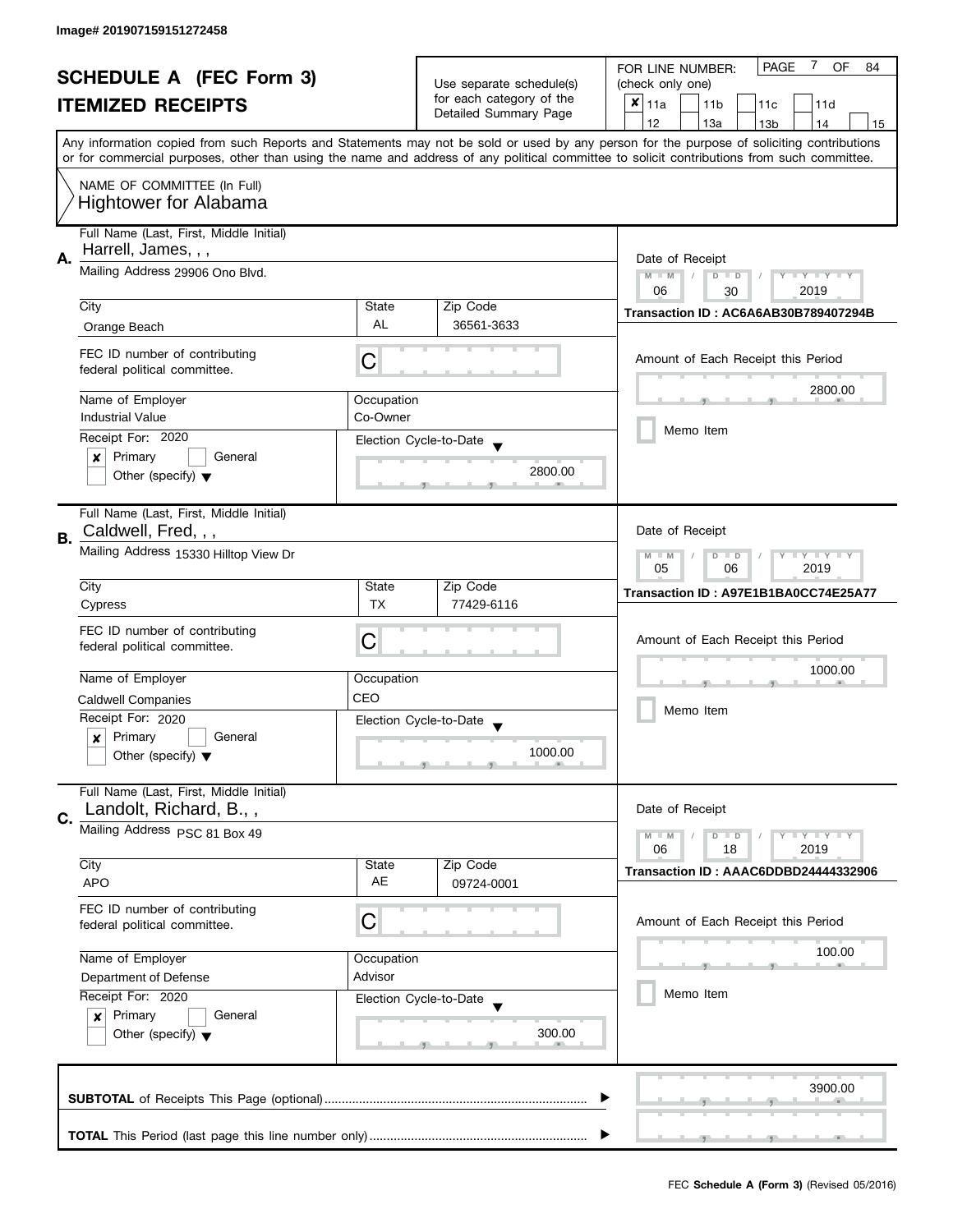| <b>SCHEDULE A (FEC Form 3)</b><br><b>ITEMIZED RECEIPTS</b> |                                                               | Use separate schedule(s) | 8<br>PAGE<br><b>OF</b><br>FOR LINE NUMBER:<br>84<br>(check only one) |                                                                                                                                                                                                                                                                                         |  |  |  |  |
|------------------------------------------------------------|---------------------------------------------------------------|--------------------------|----------------------------------------------------------------------|-----------------------------------------------------------------------------------------------------------------------------------------------------------------------------------------------------------------------------------------------------------------------------------------|--|--|--|--|
|                                                            |                                                               | for each category of the | $x _{11a}$<br>11 <sub>b</sub><br>11c<br>11d                          |                                                                                                                                                                                                                                                                                         |  |  |  |  |
|                                                            |                                                               |                          | Detailed Summary Page                                                | 12                                                                                                                                                                                                                                                                                      |  |  |  |  |
|                                                            |                                                               |                          |                                                                      | 13a<br>13 <sub>b</sub><br>15<br>14                                                                                                                                                                                                                                                      |  |  |  |  |
|                                                            |                                                               |                          |                                                                      | Any information copied from such Reports and Statements may not be sold or used by any person for the purpose of soliciting contributions<br>or for commercial purposes, other than using the name and address of any political committee to solicit contributions from such committee. |  |  |  |  |
|                                                            |                                                               |                          |                                                                      |                                                                                                                                                                                                                                                                                         |  |  |  |  |
|                                                            | NAME OF COMMITTEE (In Full)                                   |                          |                                                                      |                                                                                                                                                                                                                                                                                         |  |  |  |  |
|                                                            | <b>Hightower for Alabama</b>                                  |                          |                                                                      |                                                                                                                                                                                                                                                                                         |  |  |  |  |
|                                                            | Full Name (Last, First, Middle Initial)                       |                          |                                                                      |                                                                                                                                                                                                                                                                                         |  |  |  |  |
|                                                            | Rowan, Edward, , ,                                            |                          |                                                                      |                                                                                                                                                                                                                                                                                         |  |  |  |  |
| Α.                                                         | Mailing Address 4966 Carmel Dr N                              |                          |                                                                      | Date of Receipt<br>$M - M$<br>$Y - Y - Y - Y - Y$<br>$\sqrt{2}$<br>$D$ $D$                                                                                                                                                                                                              |  |  |  |  |
|                                                            |                                                               |                          |                                                                      | 06<br>2019<br>25                                                                                                                                                                                                                                                                        |  |  |  |  |
|                                                            | City                                                          | State                    | Zip Code                                                             | Transaction ID: AE6963B6E9CC44864BB9                                                                                                                                                                                                                                                    |  |  |  |  |
|                                                            | Mobile                                                        | <b>AL</b>                | 36608-2409                                                           |                                                                                                                                                                                                                                                                                         |  |  |  |  |
|                                                            |                                                               |                          |                                                                      |                                                                                                                                                                                                                                                                                         |  |  |  |  |
|                                                            | FEC ID number of contributing<br>federal political committee. | C                        |                                                                      | Amount of Each Receipt this Period                                                                                                                                                                                                                                                      |  |  |  |  |
|                                                            |                                                               |                          |                                                                      | 250.00                                                                                                                                                                                                                                                                                  |  |  |  |  |
|                                                            | Name of Employer                                              | Occupation               |                                                                      |                                                                                                                                                                                                                                                                                         |  |  |  |  |
|                                                            | Taylor Martino P.C.                                           | Attorney                 |                                                                      | Memo Item                                                                                                                                                                                                                                                                               |  |  |  |  |
|                                                            | Receipt For: 2020                                             |                          | Election Cycle-to-Date                                               |                                                                                                                                                                                                                                                                                         |  |  |  |  |
|                                                            | Primary<br>General<br>$\boldsymbol{x}$                        |                          |                                                                      |                                                                                                                                                                                                                                                                                         |  |  |  |  |
|                                                            | Other (specify) $\blacktriangledown$                          |                          | 250.00                                                               |                                                                                                                                                                                                                                                                                         |  |  |  |  |
|                                                            |                                                               |                          |                                                                      |                                                                                                                                                                                                                                                                                         |  |  |  |  |
|                                                            | Full Name (Last, First, Middle Initial)                       |                          |                                                                      |                                                                                                                                                                                                                                                                                         |  |  |  |  |
| В.                                                         | Northcutt, John, , , Ill                                      |                          |                                                                      | Date of Receipt                                                                                                                                                                                                                                                                         |  |  |  |  |
|                                                            | Mailing Address 20815 Lowry Dr.                               |                          |                                                                      | $Y = Y = Y$<br>$M - M$<br>D<br>$\Box$                                                                                                                                                                                                                                                   |  |  |  |  |
|                                                            | City                                                          | State                    | Zip Code                                                             | 29<br>2019<br>04                                                                                                                                                                                                                                                                        |  |  |  |  |
|                                                            | Fairhope                                                      | AL                       | 36532-4427                                                           | Transaction ID: AD7DA1804E651439BB37                                                                                                                                                                                                                                                    |  |  |  |  |
|                                                            |                                                               |                          |                                                                      |                                                                                                                                                                                                                                                                                         |  |  |  |  |
|                                                            | FEC ID number of contributing                                 | C                        |                                                                      | Amount of Each Receipt this Period                                                                                                                                                                                                                                                      |  |  |  |  |
|                                                            | federal political committee.                                  |                          |                                                                      |                                                                                                                                                                                                                                                                                         |  |  |  |  |
|                                                            | Name of Employer                                              | Occupation               |                                                                      | 2000.00<br>Memo Item                                                                                                                                                                                                                                                                    |  |  |  |  |
|                                                            | <b>Northcutt Dental</b>                                       | Owner                    |                                                                      |                                                                                                                                                                                                                                                                                         |  |  |  |  |
|                                                            | Receipt For: 2020                                             |                          | Election Cycle-to-Date                                               |                                                                                                                                                                                                                                                                                         |  |  |  |  |
|                                                            | Primary<br>General<br>x                                       |                          |                                                                      |                                                                                                                                                                                                                                                                                         |  |  |  |  |
|                                                            | Other (specify) $\blacktriangledown$                          |                          | 2000.00                                                              |                                                                                                                                                                                                                                                                                         |  |  |  |  |
|                                                            |                                                               |                          |                                                                      |                                                                                                                                                                                                                                                                                         |  |  |  |  |
|                                                            | Full Name (Last, First, Middle Initial)                       |                          |                                                                      |                                                                                                                                                                                                                                                                                         |  |  |  |  |
| C.                                                         | Waltchack, Derek, , ,                                         |                          |                                                                      | Date of Receipt                                                                                                                                                                                                                                                                         |  |  |  |  |
|                                                            | Mailing Address 2445 Chestnut Rd.                             |                          |                                                                      | $M - M$<br>$Y = Y = Y$<br>$\overline{D}$<br>$\Box$                                                                                                                                                                                                                                      |  |  |  |  |
|                                                            | City                                                          | State                    | Zip Code                                                             | 06<br>2019<br>30                                                                                                                                                                                                                                                                        |  |  |  |  |
|                                                            | Vestavia Hills                                                | AL                       | 35216-1311                                                           | Transaction ID: ACEEC67EE8F654002B6F                                                                                                                                                                                                                                                    |  |  |  |  |
|                                                            |                                                               |                          |                                                                      |                                                                                                                                                                                                                                                                                         |  |  |  |  |
|                                                            | FEC ID number of contributing<br>federal political committee. | C                        |                                                                      | Amount of Each Receipt this Period                                                                                                                                                                                                                                                      |  |  |  |  |
|                                                            |                                                               |                          |                                                                      |                                                                                                                                                                                                                                                                                         |  |  |  |  |
|                                                            | Name of Employer                                              | Occupation               |                                                                      | 500.00                                                                                                                                                                                                                                                                                  |  |  |  |  |
|                                                            | Shannon & Waltchack                                           | Partner                  |                                                                      |                                                                                                                                                                                                                                                                                         |  |  |  |  |
|                                                            | Receipt For: 2020                                             |                          | Election Cycle-to-Date                                               | Memo Item                                                                                                                                                                                                                                                                               |  |  |  |  |
|                                                            | Primary<br>General<br>$\boldsymbol{x}$                        |                          |                                                                      |                                                                                                                                                                                                                                                                                         |  |  |  |  |
|                                                            | Other (specify) $\blacktriangledown$                          |                          | 500.00                                                               |                                                                                                                                                                                                                                                                                         |  |  |  |  |
|                                                            |                                                               |                          |                                                                      |                                                                                                                                                                                                                                                                                         |  |  |  |  |
|                                                            |                                                               |                          |                                                                      |                                                                                                                                                                                                                                                                                         |  |  |  |  |
|                                                            |                                                               |                          |                                                                      | 2750.00                                                                                                                                                                                                                                                                                 |  |  |  |  |
|                                                            |                                                               |                          |                                                                      |                                                                                                                                                                                                                                                                                         |  |  |  |  |
|                                                            |                                                               |                          |                                                                      |                                                                                                                                                                                                                                                                                         |  |  |  |  |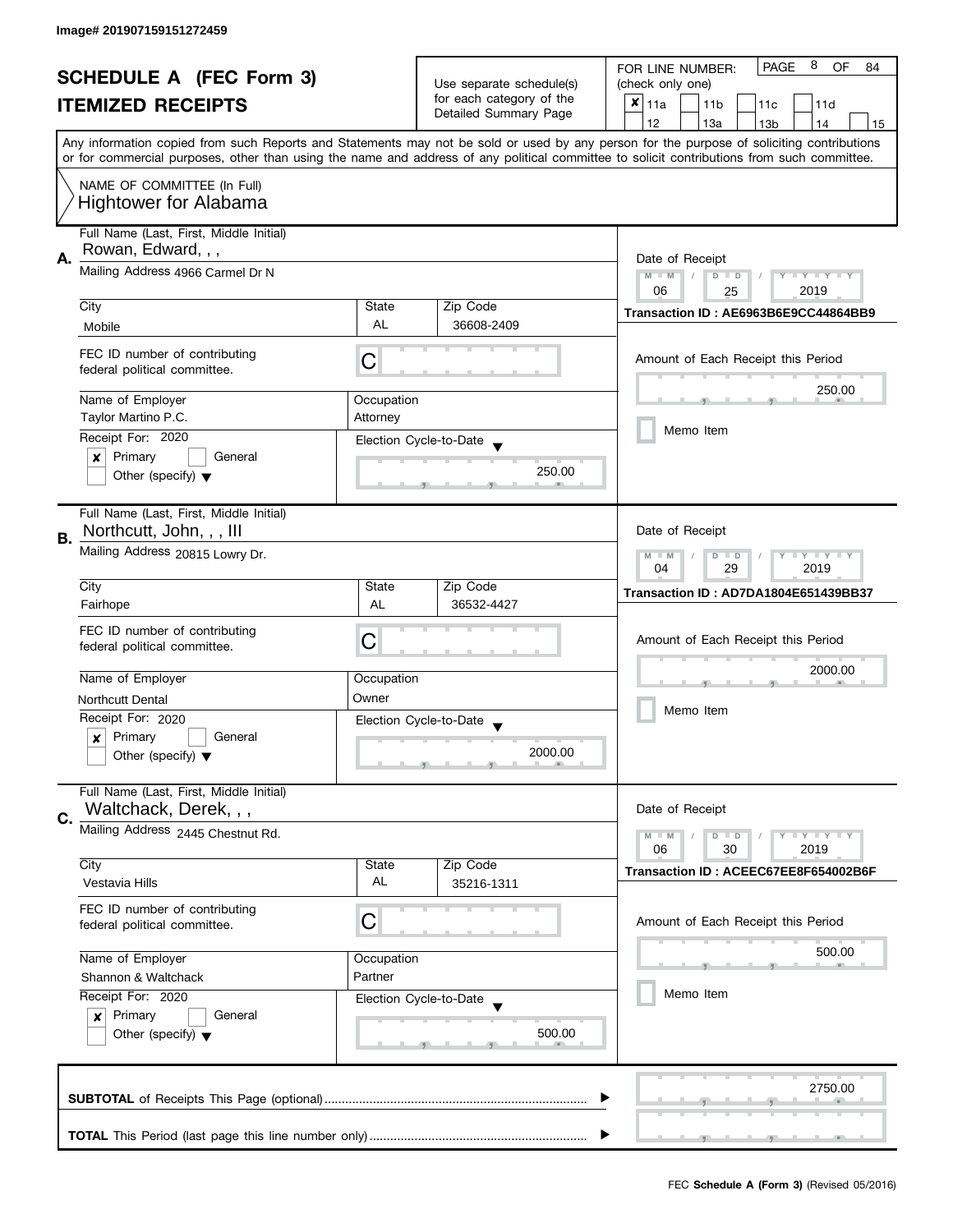| <b>SCHEDULE A (FEC Form 3)</b> |                                                                                                                                                                                      |                          | 9<br><b>PAGE</b><br>OF<br>FOR LINE NUMBER:<br>84  |                                                                                                                                                                                                                                                                                         |  |
|--------------------------------|--------------------------------------------------------------------------------------------------------------------------------------------------------------------------------------|--------------------------|---------------------------------------------------|-----------------------------------------------------------------------------------------------------------------------------------------------------------------------------------------------------------------------------------------------------------------------------------------|--|
|                                |                                                                                                                                                                                      | Use separate schedule(s) | (check only one)                                  |                                                                                                                                                                                                                                                                                         |  |
|                                | <b>ITEMIZED RECEIPTS</b>                                                                                                                                                             |                          | for each category of the<br>Detailed Summary Page | $x _{11a}$<br>11 <sub>b</sub><br>11d<br>11 <sub>c</sub>                                                                                                                                                                                                                                 |  |
|                                |                                                                                                                                                                                      |                          |                                                   | 12<br>13a<br>13 <sub>b</sub><br>14<br>15                                                                                                                                                                                                                                                |  |
|                                |                                                                                                                                                                                      |                          |                                                   | Any information copied from such Reports and Statements may not be sold or used by any person for the purpose of soliciting contributions<br>or for commercial purposes, other than using the name and address of any political committee to solicit contributions from such committee. |  |
|                                |                                                                                                                                                                                      |                          |                                                   |                                                                                                                                                                                                                                                                                         |  |
|                                | NAME OF COMMITTEE (In Full)<br><b>Hightower for Alabama</b>                                                                                                                          |                          |                                                   |                                                                                                                                                                                                                                                                                         |  |
|                                | Full Name (Last, First, Middle Initial)<br>Van Durand, Tinsley, , ,                                                                                                                  |                          |                                                   |                                                                                                                                                                                                                                                                                         |  |
| А.                             | Mailing Address 4076 Old Leeds Rd                                                                                                                                                    |                          |                                                   | Date of Receipt<br>$M - M$<br>$T - Y = Y + Y$<br>$D$ $D$<br>Y                                                                                                                                                                                                                           |  |
|                                | City                                                                                                                                                                                 | State                    | Zip Code                                          | 04<br>2019<br>29                                                                                                                                                                                                                                                                        |  |
|                                |                                                                                                                                                                                      | <b>AL</b>                | 35213-3924                                        | Transaction ID: AA320DAF9E84C402FA7A                                                                                                                                                                                                                                                    |  |
|                                | Mountain Brk                                                                                                                                                                         |                          |                                                   |                                                                                                                                                                                                                                                                                         |  |
|                                | FEC ID number of contributing<br>federal political committee.                                                                                                                        | C                        |                                                   | Amount of Each Receipt this Period                                                                                                                                                                                                                                                      |  |
|                                | Name of Employer                                                                                                                                                                     | Occupation               |                                                   | 2800.00                                                                                                                                                                                                                                                                                 |  |
|                                | Lbv, Inc.                                                                                                                                                                            | Advertising              |                                                   |                                                                                                                                                                                                                                                                                         |  |
|                                | Receipt For: 2020                                                                                                                                                                    |                          | Election Cycle-to-Date                            | Memo Item                                                                                                                                                                                                                                                                               |  |
|                                | Primary<br>General<br>×                                                                                                                                                              |                          |                                                   |                                                                                                                                                                                                                                                                                         |  |
|                                | Other (specify) $\blacktriangledown$                                                                                                                                                 |                          | 2800.00                                           |                                                                                                                                                                                                                                                                                         |  |
| В.                             | Full Name (Last, First, Middle Initial)<br>Schmitz, Michael, D.,,                                                                                                                    |                          |                                                   | Date of Receipt                                                                                                                                                                                                                                                                         |  |
|                                | Mailing Address 901 S Oates St                                                                                                                                                       |                          |                                                   | Y LY LY<br>$M - M$<br>$\overline{D}$<br>$\Box$<br>29<br>2019<br>04                                                                                                                                                                                                                      |  |
|                                | City                                                                                                                                                                                 | State                    | Zip Code                                          | Transaction ID: A0D4BA9EF54B54B4987D                                                                                                                                                                                                                                                    |  |
|                                | Dothan                                                                                                                                                                               | AL                       | 36301-3500                                        |                                                                                                                                                                                                                                                                                         |  |
|                                | FEC ID number of contributing                                                                                                                                                        |                          |                                                   |                                                                                                                                                                                                                                                                                         |  |
|                                | federal political committee.                                                                                                                                                         | C                        |                                                   | Amount of Each Receipt this Period                                                                                                                                                                                                                                                      |  |
|                                |                                                                                                                                                                                      |                          |                                                   | 2800.00                                                                                                                                                                                                                                                                                 |  |
|                                | Name of Employer                                                                                                                                                                     | Occupation               |                                                   |                                                                                                                                                                                                                                                                                         |  |
|                                | Mike Schmitz Auto Group                                                                                                                                                              | Sales                    |                                                   |                                                                                                                                                                                                                                                                                         |  |
|                                | Receipt For: 2020                                                                                                                                                                    |                          | Election Cycle-to-Date                            | Memo Item                                                                                                                                                                                                                                                                               |  |
|                                | Primary<br>General<br>x                                                                                                                                                              |                          |                                                   |                                                                                                                                                                                                                                                                                         |  |
|                                | Other (specify) $\blacktriangledown$                                                                                                                                                 |                          | 2800.00                                           |                                                                                                                                                                                                                                                                                         |  |
|                                | Full Name (Last, First, Middle Initial)                                                                                                                                              |                          |                                                   |                                                                                                                                                                                                                                                                                         |  |
| C.                             | Zukley, John, , ,                                                                                                                                                                    |                          |                                                   | Date of Receipt                                                                                                                                                                                                                                                                         |  |
|                                | Mailing Address 4309 Marquette Dr.                                                                                                                                                   |                          |                                                   | $M - M$<br>Y L Y L Y<br>$D$ $D$                                                                                                                                                                                                                                                         |  |
|                                |                                                                                                                                                                                      |                          |                                                   | 06<br>30<br>2019                                                                                                                                                                                                                                                                        |  |
|                                | City<br>Mobile                                                                                                                                                                       | State<br>AL              | Zip Code<br>36608-1807                            | Transaction ID: A4F5FD96415304B2986C                                                                                                                                                                                                                                                    |  |
|                                |                                                                                                                                                                                      |                          |                                                   |                                                                                                                                                                                                                                                                                         |  |
|                                | FEC ID number of contributing<br>federal political committee.                                                                                                                        | С                        |                                                   | Amount of Each Receipt this Period                                                                                                                                                                                                                                                      |  |
|                                | Name of Employer                                                                                                                                                                     | Occupation               |                                                   | 2000.00                                                                                                                                                                                                                                                                                 |  |
|                                | President<br>Mobile Forest Products & Biomass, Inc.<br>Receipt For: 2020<br>Election Cycle-to-Date<br>Primary<br>General<br>$\boldsymbol{x}$<br>Other (specify) $\blacktriangledown$ |                          |                                                   |                                                                                                                                                                                                                                                                                         |  |
|                                |                                                                                                                                                                                      |                          |                                                   | Memo Item                                                                                                                                                                                                                                                                               |  |
|                                |                                                                                                                                                                                      |                          |                                                   |                                                                                                                                                                                                                                                                                         |  |
|                                |                                                                                                                                                                                      |                          | 2000.00                                           |                                                                                                                                                                                                                                                                                         |  |
|                                |                                                                                                                                                                                      |                          |                                                   |                                                                                                                                                                                                                                                                                         |  |
|                                |                                                                                                                                                                                      |                          |                                                   |                                                                                                                                                                                                                                                                                         |  |
|                                |                                                                                                                                                                                      |                          |                                                   | 7600.00                                                                                                                                                                                                                                                                                 |  |
|                                |                                                                                                                                                                                      |                          |                                                   |                                                                                                                                                                                                                                                                                         |  |
|                                |                                                                                                                                                                                      |                          |                                                   |                                                                                                                                                                                                                                                                                         |  |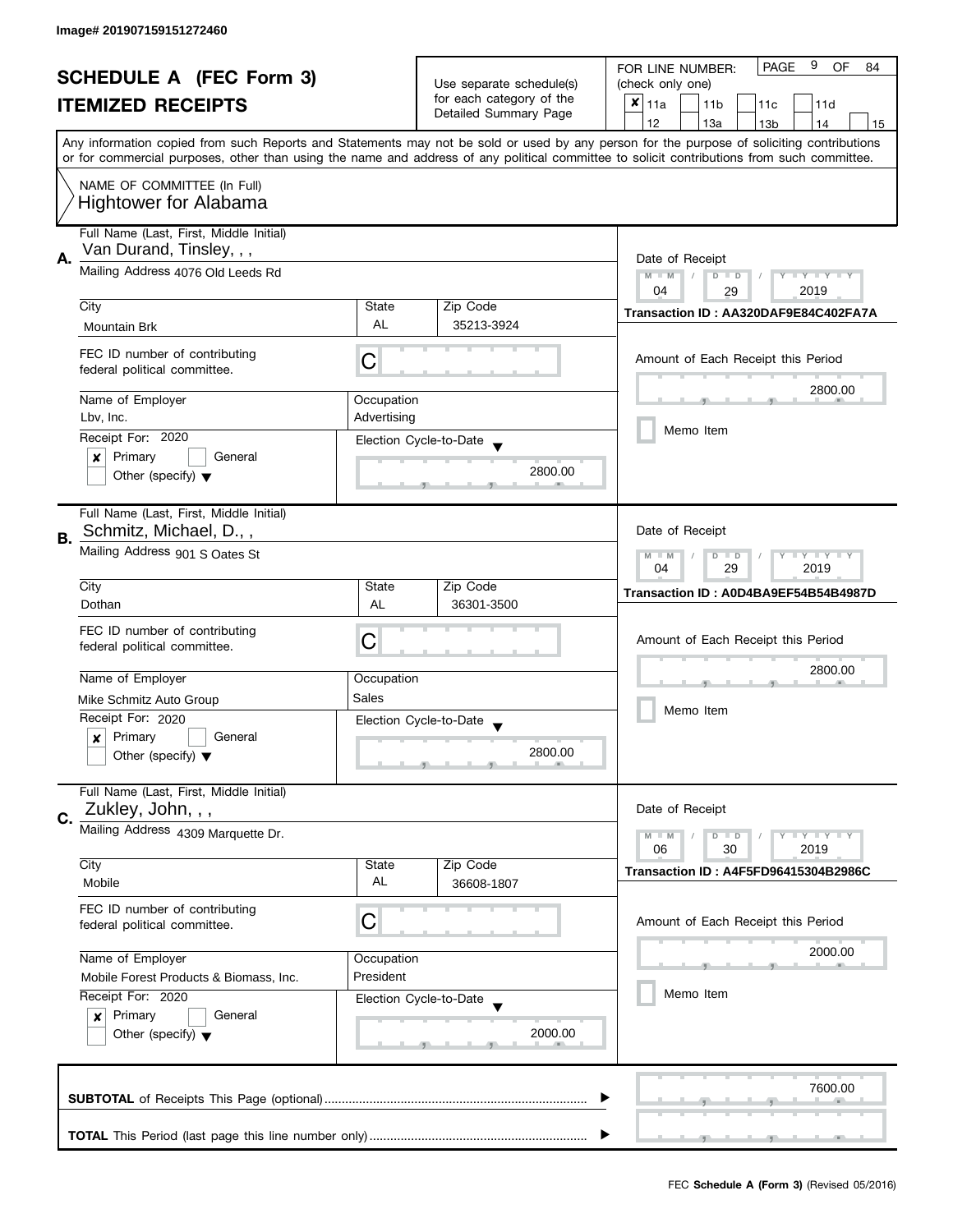| <b>SCHEDULE A (FEC Form 3)</b> |                                                                                                                                                                       |            | PAGE<br>10 OF<br>FOR LINE NUMBER:<br>84           |                                                                                                                                                                                                                                                                                         |  |
|--------------------------------|-----------------------------------------------------------------------------------------------------------------------------------------------------------------------|------------|---------------------------------------------------|-----------------------------------------------------------------------------------------------------------------------------------------------------------------------------------------------------------------------------------------------------------------------------------------|--|
|                                |                                                                                                                                                                       |            | Use separate schedule(s)                          | (check only one)                                                                                                                                                                                                                                                                        |  |
|                                | <b>ITEMIZED RECEIPTS</b>                                                                                                                                              |            | for each category of the<br>Detailed Summary Page | $x _{11a}$<br>11 <sub>b</sub><br>11c<br>11d                                                                                                                                                                                                                                             |  |
|                                |                                                                                                                                                                       |            |                                                   | 12<br>13a<br>14<br>13 <sub>b</sub><br>15                                                                                                                                                                                                                                                |  |
|                                |                                                                                                                                                                       |            |                                                   | Any information copied from such Reports and Statements may not be sold or used by any person for the purpose of soliciting contributions<br>or for commercial purposes, other than using the name and address of any political committee to solicit contributions from such committee. |  |
|                                |                                                                                                                                                                       |            |                                                   |                                                                                                                                                                                                                                                                                         |  |
| NAME OF COMMITTEE (In Full)    |                                                                                                                                                                       |            |                                                   |                                                                                                                                                                                                                                                                                         |  |
|                                | <b>Hightower for Alabama</b>                                                                                                                                          |            |                                                   |                                                                                                                                                                                                                                                                                         |  |
|                                | Full Name (Last, First, Middle Initial)                                                                                                                               |            |                                                   |                                                                                                                                                                                                                                                                                         |  |
|                                | Ireland, Mallie, , ,<br>Mailing Address 2840 Hastings Rd.                                                                                                             |            |                                                   |                                                                                                                                                                                                                                                                                         |  |
| Α.                             |                                                                                                                                                                       |            |                                                   | Date of Receipt                                                                                                                                                                                                                                                                         |  |
|                                |                                                                                                                                                                       |            |                                                   | $M - M$<br>Y TY TY TY<br>$D$ $D$<br>06<br>2019<br>30                                                                                                                                                                                                                                    |  |
|                                | City                                                                                                                                                                  | State      | Zip Code                                          |                                                                                                                                                                                                                                                                                         |  |
|                                | Mountain Brk                                                                                                                                                          | AL         | 35223-1244                                        | Transaction ID: AE3101E75A4AC4329B45                                                                                                                                                                                                                                                    |  |
|                                |                                                                                                                                                                       |            |                                                   |                                                                                                                                                                                                                                                                                         |  |
|                                | FEC ID number of contributing                                                                                                                                         | С          |                                                   | Amount of Each Receipt this Period                                                                                                                                                                                                                                                      |  |
|                                | federal political committee.                                                                                                                                          |            |                                                   |                                                                                                                                                                                                                                                                                         |  |
|                                | Name of Employer                                                                                                                                                      | Occupation |                                                   | 2500.00                                                                                                                                                                                                                                                                                 |  |
|                                | Homemaker                                                                                                                                                             | Homemaker  |                                                   |                                                                                                                                                                                                                                                                                         |  |
|                                | Receipt For: 2020                                                                                                                                                     |            | Election Cycle-to-Date                            | Memo Item                                                                                                                                                                                                                                                                               |  |
|                                | Primary<br>General<br>×                                                                                                                                               |            |                                                   |                                                                                                                                                                                                                                                                                         |  |
|                                | Other (specify) $\blacktriangledown$                                                                                                                                  |            | 2500.00                                           |                                                                                                                                                                                                                                                                                         |  |
|                                |                                                                                                                                                                       |            |                                                   |                                                                                                                                                                                                                                                                                         |  |
|                                | Full Name (Last, First, Middle Initial)                                                                                                                               |            |                                                   |                                                                                                                                                                                                                                                                                         |  |
| В.                             | Bramlett, Thomas, , ,                                                                                                                                                 |            |                                                   | Date of Receipt                                                                                                                                                                                                                                                                         |  |
|                                | Mailing Address 3724 Dunstan Ct                                                                                                                                       |            |                                                   | <b>LYLYLY</b><br>$M - M$<br>D<br>$\Box$                                                                                                                                                                                                                                                 |  |
|                                |                                                                                                                                                                       |            |                                                   | 25<br>2019<br>04                                                                                                                                                                                                                                                                        |  |
|                                | City                                                                                                                                                                  | State      | Zip Code                                          | Transaction ID: AD3D5F8984F454AF8B1A                                                                                                                                                                                                                                                    |  |
|                                | Mobile                                                                                                                                                                | AL         | 36608-1508                                        |                                                                                                                                                                                                                                                                                         |  |
|                                | FEC ID number of contributing                                                                                                                                         |            |                                                   |                                                                                                                                                                                                                                                                                         |  |
|                                | federal political committee.                                                                                                                                          | C          |                                                   | Amount of Each Receipt this Period                                                                                                                                                                                                                                                      |  |
|                                | Name of Employer                                                                                                                                                      | Occupation |                                                   | 700.00                                                                                                                                                                                                                                                                                  |  |
|                                |                                                                                                                                                                       | President  |                                                   |                                                                                                                                                                                                                                                                                         |  |
|                                | Office Equipment Co.<br>Receipt For: 2020                                                                                                                             |            |                                                   | Memo Item                                                                                                                                                                                                                                                                               |  |
|                                | Primary<br>General                                                                                                                                                    |            | Election Cycle-to-Date                            |                                                                                                                                                                                                                                                                                         |  |
|                                | $\boldsymbol{x}$<br>Other (specify) $\blacktriangledown$                                                                                                              |            | 700.00                                            |                                                                                                                                                                                                                                                                                         |  |
|                                |                                                                                                                                                                       |            |                                                   |                                                                                                                                                                                                                                                                                         |  |
|                                | Full Name (Last, First, Middle Initial)                                                                                                                               |            |                                                   |                                                                                                                                                                                                                                                                                         |  |
|                                | Lyon, Gaylord, C., , Jr.                                                                                                                                              |            |                                                   | Date of Receipt                                                                                                                                                                                                                                                                         |  |
| C.                             | Mailing Address 3212 Midtown Park S                                                                                                                                   |            |                                                   | $Y = Y = Y$<br>$M - M$<br>$D$ $D$                                                                                                                                                                                                                                                       |  |
|                                |                                                                                                                                                                       |            |                                                   | 04<br>25<br>2019                                                                                                                                                                                                                                                                        |  |
|                                | City                                                                                                                                                                  | State      | Zip Code                                          | Transaction ID: A7B573D1407624D6ABAD                                                                                                                                                                                                                                                    |  |
|                                | Mobile                                                                                                                                                                | AL         | 36606-4128                                        |                                                                                                                                                                                                                                                                                         |  |
|                                | FEC ID number of contributing                                                                                                                                         |            |                                                   |                                                                                                                                                                                                                                                                                         |  |
|                                | federal political committee.                                                                                                                                          | С          |                                                   | Amount of Each Receipt this Period                                                                                                                                                                                                                                                      |  |
|                                |                                                                                                                                                                       |            |                                                   | 1000.00                                                                                                                                                                                                                                                                                 |  |
|                                | Name of Employer                                                                                                                                                      | Occupation |                                                   |                                                                                                                                                                                                                                                                                         |  |
|                                | Agent/President<br>Lyon Fry Cadden Insurance Agency<br>Receipt For: 2020<br>Election Cycle-to-Date<br>Primary<br>General<br>x<br>Other (specify) $\blacktriangledown$ |            |                                                   |                                                                                                                                                                                                                                                                                         |  |
|                                |                                                                                                                                                                       |            |                                                   | Memo Item                                                                                                                                                                                                                                                                               |  |
|                                |                                                                                                                                                                       |            |                                                   |                                                                                                                                                                                                                                                                                         |  |
|                                |                                                                                                                                                                       |            | 1000.00                                           |                                                                                                                                                                                                                                                                                         |  |
|                                |                                                                                                                                                                       |            |                                                   |                                                                                                                                                                                                                                                                                         |  |
|                                |                                                                                                                                                                       |            |                                                   | 4200.00                                                                                                                                                                                                                                                                                 |  |
|                                |                                                                                                                                                                       |            |                                                   |                                                                                                                                                                                                                                                                                         |  |
|                                |                                                                                                                                                                       |            |                                                   |                                                                                                                                                                                                                                                                                         |  |
|                                |                                                                                                                                                                       |            |                                                   |                                                                                                                                                                                                                                                                                         |  |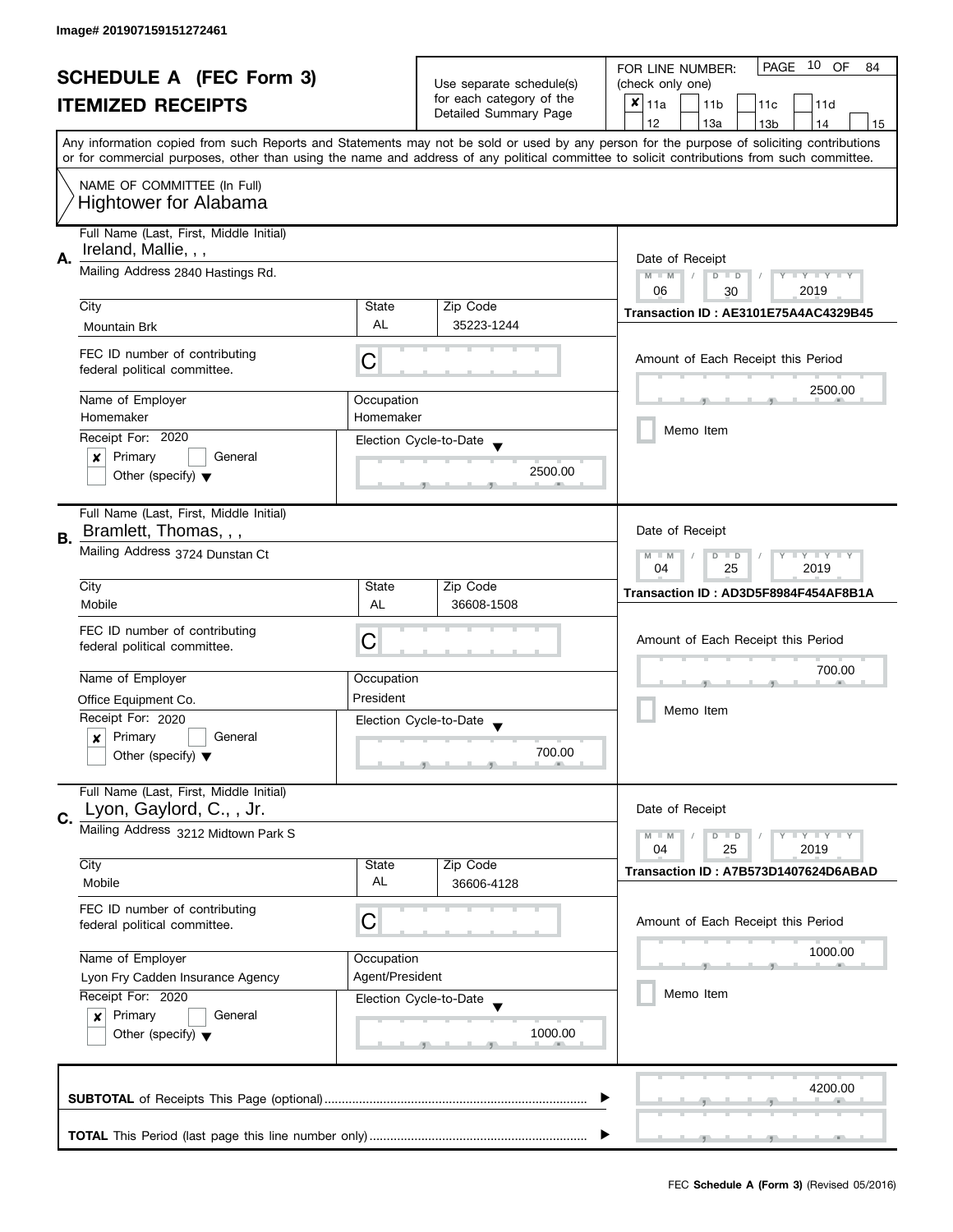|                                                            |                                                                                                                                                                                           |                  |                           | PAGE 11<br><b>OF</b><br>84                                                                                                                 |
|------------------------------------------------------------|-------------------------------------------------------------------------------------------------------------------------------------------------------------------------------------------|------------------|---------------------------|--------------------------------------------------------------------------------------------------------------------------------------------|
| <b>SCHEDULE A (FEC Form 3)</b><br><b>ITEMIZED RECEIPTS</b> |                                                                                                                                                                                           |                  | Use separate schedule(s)  | FOR LINE NUMBER:<br>(check only one)                                                                                                       |
|                                                            |                                                                                                                                                                                           |                  | for each category of the  | $x _{11a}$<br>11 <sub>b</sub><br>11c<br>11d                                                                                                |
|                                                            |                                                                                                                                                                                           |                  | Detailed Summary Page     | 12<br>13a<br>13 <sub>b</sub><br>15<br>14                                                                                                   |
|                                                            |                                                                                                                                                                                           |                  |                           | Any information copied from such Reports and Statements may not be sold or used by any person for the purpose of soliciting contributions  |
|                                                            |                                                                                                                                                                                           |                  |                           | or for commercial purposes, other than using the name and address of any political committee to solicit contributions from such committee. |
|                                                            | NAME OF COMMITTEE (In Full)                                                                                                                                                               |                  |                           |                                                                                                                                            |
|                                                            | <b>Hightower for Alabama</b>                                                                                                                                                              |                  |                           |                                                                                                                                            |
|                                                            |                                                                                                                                                                                           |                  |                           |                                                                                                                                            |
|                                                            | Full Name (Last, First, Middle Initial)<br>Latture, Jeff, , ,                                                                                                                             |                  |                           |                                                                                                                                            |
| А.                                                         | Mailing Address 21161 Rachel Myers Ln                                                                                                                                                     |                  |                           | Date of Receipt                                                                                                                            |
|                                                            |                                                                                                                                                                                           |                  |                           | $M - M$<br>$Y - Y - Y - Y - Y$<br>$\sqrt{2}$<br>$D$ $D$<br>06<br>2019<br>27                                                                |
|                                                            | City                                                                                                                                                                                      | State            | Zip Code                  | <b>Transaction ID: A9650F632187849AA809</b>                                                                                                |
|                                                            | Fairhope                                                                                                                                                                                  | <b>AL</b>        | 36532-4606                |                                                                                                                                            |
|                                                            | FEC ID number of contributing                                                                                                                                                             |                  |                           |                                                                                                                                            |
|                                                            | federal political committee.                                                                                                                                                              | C                |                           | Amount of Each Receipt this Period                                                                                                         |
|                                                            |                                                                                                                                                                                           |                  |                           | 500.00                                                                                                                                     |
|                                                            | Name of Employer<br><b>Barnhardt Crane</b>                                                                                                                                                | Occupation       | Senior VP Sales/Marketing |                                                                                                                                            |
|                                                            | Receipt For: 2020                                                                                                                                                                         |                  |                           | Memo Item                                                                                                                                  |
|                                                            | Primary<br>General<br>$\boldsymbol{x}$                                                                                                                                                    |                  | Election Cycle-to-Date    |                                                                                                                                            |
|                                                            | Other (specify) $\blacktriangledown$                                                                                                                                                      |                  | 500.00                    |                                                                                                                                            |
|                                                            |                                                                                                                                                                                           |                  |                           |                                                                                                                                            |
|                                                            | Full Name (Last, First, Middle Initial)                                                                                                                                                   |                  |                           |                                                                                                                                            |
| В.                                                         | Downs, Abby, W.,,                                                                                                                                                                         |                  |                           | Date of Receipt                                                                                                                            |
|                                                            | Mailing Address 12 Foxchase Dr.                                                                                                                                                           |                  |                           | $Y - Y - Y$<br>$M - M$<br>D<br>$\Box$                                                                                                      |
|                                                            |                                                                                                                                                                                           | 2019<br>06<br>20 |                           |                                                                                                                                            |
|                                                            | City                                                                                                                                                                                      | State            | Zip Code                  | Transaction ID: AE2CF415BA1FA41EF8E7                                                                                                       |
|                                                            | Dothan                                                                                                                                                                                    | AL               | 36305-1147                |                                                                                                                                            |
|                                                            | FEC ID number of contributing                                                                                                                                                             | C                |                           | Amount of Each Receipt this Period                                                                                                         |
|                                                            | federal political committee.                                                                                                                                                              |                  |                           |                                                                                                                                            |
|                                                            | Name of Employer                                                                                                                                                                          | Occupation       |                           | 2000.00                                                                                                                                    |
|                                                            | Homemaker                                                                                                                                                                                 | Homemaker        |                           |                                                                                                                                            |
|                                                            | Receipt For: 2020                                                                                                                                                                         |                  | Election Cycle-to-Date    | Memo Item                                                                                                                                  |
|                                                            | Primary<br>General<br>x                                                                                                                                                                   |                  |                           |                                                                                                                                            |
|                                                            | Other (specify) $\blacktriangledown$                                                                                                                                                      |                  | 2000.00                   |                                                                                                                                            |
|                                                            | Full Name (Last, First, Middle Initial)                                                                                                                                                   |                  |                           |                                                                                                                                            |
|                                                            | Guy, Don, , ,                                                                                                                                                                             |                  |                           | Date of Receipt                                                                                                                            |
| C.                                                         | Mailing Address 3917 McGregor Ct.                                                                                                                                                         |                  |                           |                                                                                                                                            |
|                                                            |                                                                                                                                                                                           |                  |                           | $M - M$<br>$Y - Y - Y$<br>$\overline{D}$<br>$\Box$<br>06<br>2019<br>03                                                                     |
|                                                            | City                                                                                                                                                                                      | State            | Zip Code                  | Transaction ID: AEB61BB8E12D848F1AE7                                                                                                       |
|                                                            | Mobile                                                                                                                                                                                    | AL               | 36608-1833                |                                                                                                                                            |
|                                                            | FEC ID number of contributing                                                                                                                                                             |                  |                           |                                                                                                                                            |
|                                                            | federal political committee.                                                                                                                                                              | C                |                           | Amount of Each Receipt this Period                                                                                                         |
|                                                            | Name of Employer<br>Occupation<br>Owner<br><b>Bay City Underwriters</b><br>Receipt For: 2020<br>Election Cycle-to-Date<br>Primary<br>General<br>×<br>Other (specify) $\blacktriangledown$ |                  |                           | 1000.00                                                                                                                                    |
|                                                            |                                                                                                                                                                                           |                  |                           |                                                                                                                                            |
|                                                            |                                                                                                                                                                                           |                  |                           | Memo Item                                                                                                                                  |
|                                                            |                                                                                                                                                                                           |                  |                           |                                                                                                                                            |
|                                                            |                                                                                                                                                                                           |                  | 1000.00                   |                                                                                                                                            |
|                                                            |                                                                                                                                                                                           |                  |                           |                                                                                                                                            |
|                                                            |                                                                                                                                                                                           |                  |                           |                                                                                                                                            |
|                                                            |                                                                                                                                                                                           |                  |                           | 3500.00                                                                                                                                    |
|                                                            |                                                                                                                                                                                           |                  |                           |                                                                                                                                            |
|                                                            |                                                                                                                                                                                           |                  |                           |                                                                                                                                            |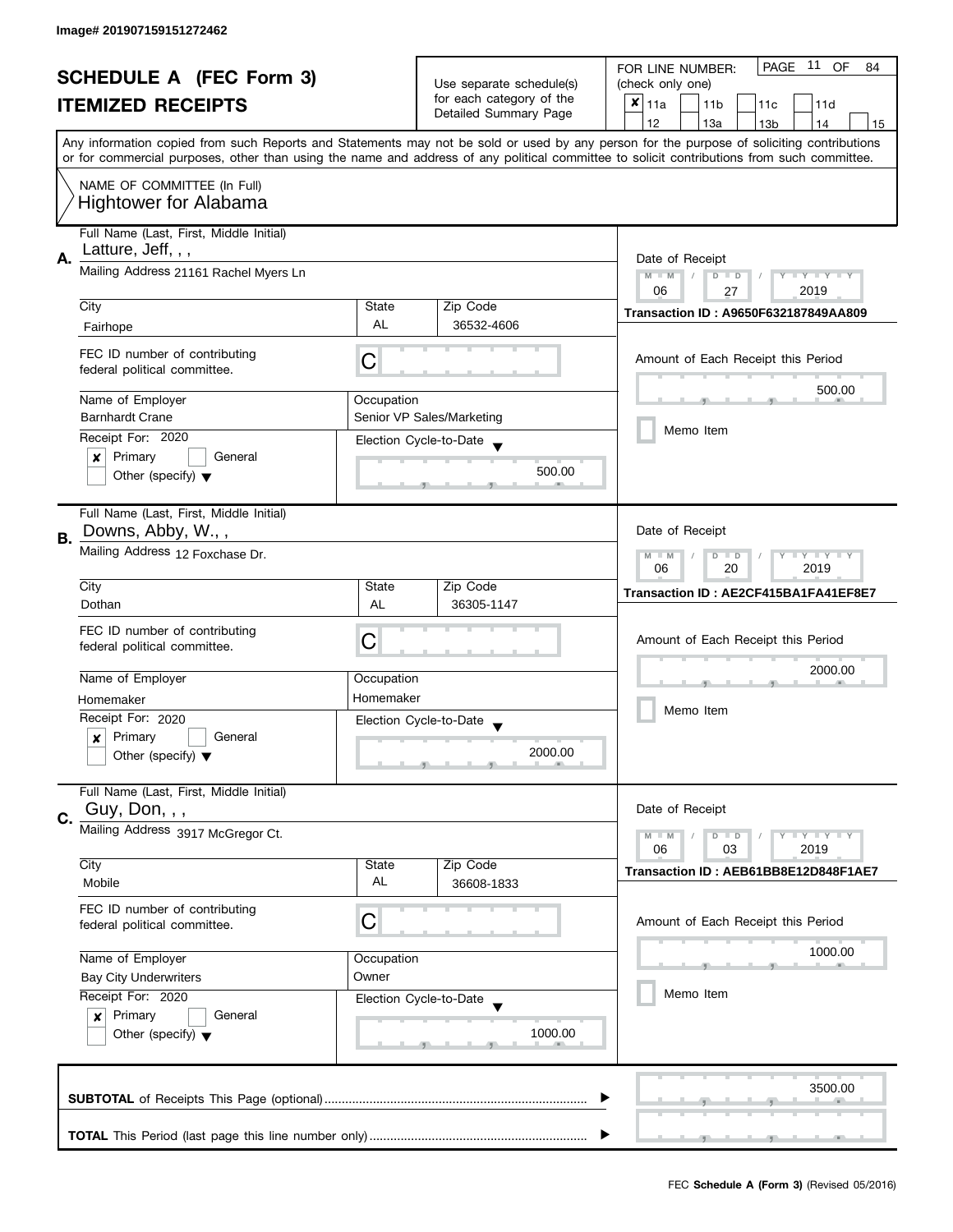|                                |                                                                                                                                                                                   |            |                                                                               | PAGE 12 OF<br>FOR LINE NUMBER:<br>84                                                                                                       |
|--------------------------------|-----------------------------------------------------------------------------------------------------------------------------------------------------------------------------------|------------|-------------------------------------------------------------------------------|--------------------------------------------------------------------------------------------------------------------------------------------|
| <b>SCHEDULE A (FEC Form 3)</b> |                                                                                                                                                                                   |            | Use separate schedule(s)<br>for each category of the<br>Detailed Summary Page | (check only one)                                                                                                                           |
|                                | <b>ITEMIZED RECEIPTS</b>                                                                                                                                                          |            |                                                                               | $x _{11a}$<br>11 <sub>b</sub><br>11c<br>11d                                                                                                |
|                                |                                                                                                                                                                                   |            |                                                                               | 12<br>13a<br>13 <sub>b</sub><br>15<br>14                                                                                                   |
|                                |                                                                                                                                                                                   |            |                                                                               | Any information copied from such Reports and Statements may not be sold or used by any person for the purpose of soliciting contributions  |
|                                |                                                                                                                                                                                   |            |                                                                               | or for commercial purposes, other than using the name and address of any political committee to solicit contributions from such committee. |
|                                | NAME OF COMMITTEE (In Full)                                                                                                                                                       |            |                                                                               |                                                                                                                                            |
|                                | <b>Hightower for Alabama</b>                                                                                                                                                      |            |                                                                               |                                                                                                                                            |
|                                |                                                                                                                                                                                   |            |                                                                               |                                                                                                                                            |
|                                | Full Name (Last, First, Middle Initial)                                                                                                                                           |            |                                                                               |                                                                                                                                            |
| Α.                             | Almodovar, Ray, , ,                                                                                                                                                               |            |                                                                               | Date of Receipt                                                                                                                            |
|                                | Mailing Address 4013 Hawks Way NE                                                                                                                                                 |            |                                                                               | $M - M$<br>$Y - Y - Y - Y - Y$<br>$\sqrt{2}$<br>$D$ $D$                                                                                    |
|                                |                                                                                                                                                                                   |            |                                                                               | 06<br>2019<br>30                                                                                                                           |
|                                | City                                                                                                                                                                              | State      | Zip Code                                                                      | <b>Transaction ID: A6A00B50C0253447684C</b>                                                                                                |
|                                | Huntsville                                                                                                                                                                        | <b>AL</b>  | 35811                                                                         |                                                                                                                                            |
|                                | FEC ID number of contributing                                                                                                                                                     |            |                                                                               |                                                                                                                                            |
|                                | federal political committee.                                                                                                                                                      | C          |                                                                               | Amount of Each Receipt this Period                                                                                                         |
|                                |                                                                                                                                                                                   |            |                                                                               | 2800.00                                                                                                                                    |
|                                | Name of Employer                                                                                                                                                                  | Occupation |                                                                               |                                                                                                                                            |
|                                | Intuitive Research                                                                                                                                                                | Co Founder |                                                                               | Memo Item                                                                                                                                  |
|                                | Receipt For: 2020                                                                                                                                                                 |            | Election Cycle-to-Date                                                        |                                                                                                                                            |
|                                | Primary<br>General<br>x                                                                                                                                                           |            | 2800.00                                                                       |                                                                                                                                            |
|                                | Other (specify) $\blacktriangledown$                                                                                                                                              |            |                                                                               |                                                                                                                                            |
|                                |                                                                                                                                                                                   |            |                                                                               |                                                                                                                                            |
|                                | Full Name (Last, First, Middle Initial)                                                                                                                                           |            |                                                                               |                                                                                                                                            |
| В.                             | Ridling, Jim, , ,                                                                                                                                                                 |            |                                                                               | Date of Receipt                                                                                                                            |
|                                | Mailing Address 306 Hunter Trail                                                                                                                                                  |            |                                                                               | $Y \perp Y \perp Y$<br>$M - M$<br>D<br>$\Box$<br>2019<br>06<br>03                                                                          |
|                                | City                                                                                                                                                                              | State      | Zip Code                                                                      |                                                                                                                                            |
|                                | Pike Road                                                                                                                                                                         | AL         | 36064-3416                                                                    | Transaction ID: ACEAB5CEE942747B09A9                                                                                                       |
|                                |                                                                                                                                                                                   |            |                                                                               |                                                                                                                                            |
|                                | FEC ID number of contributing                                                                                                                                                     | C          |                                                                               | Amount of Each Receipt this Period                                                                                                         |
|                                | federal political committee.                                                                                                                                                      |            |                                                                               |                                                                                                                                            |
|                                | Name of Employer                                                                                                                                                                  | Occupation |                                                                               | 1000.00                                                                                                                                    |
|                                | Retired                                                                                                                                                                           | Retired    |                                                                               |                                                                                                                                            |
|                                | Receipt For: 2020                                                                                                                                                                 |            | Election Cycle-to-Date                                                        | Memo Item                                                                                                                                  |
|                                | Primary<br>General<br>x                                                                                                                                                           |            |                                                                               |                                                                                                                                            |
|                                | Other (specify) $\blacktriangledown$                                                                                                                                              |            | 1000.00                                                                       |                                                                                                                                            |
|                                |                                                                                                                                                                                   |            |                                                                               |                                                                                                                                            |
|                                | Full Name (Last, First, Middle Initial)                                                                                                                                           |            |                                                                               |                                                                                                                                            |
| C.                             | Richardson, Mark, , ,                                                                                                                                                             |            |                                                                               | Date of Receipt                                                                                                                            |
|                                | Mailing Address 2335 S. Hillwood Dr.                                                                                                                                              |            |                                                                               | $Y = Y = Y$<br>$M - M$<br>D<br>$\Box$                                                                                                      |
|                                |                                                                                                                                                                                   |            |                                                                               | 05<br>2019<br>14                                                                                                                           |
|                                | City                                                                                                                                                                              | State      | Zip Code                                                                      | Transaction ID: A84657CD4D5BC469E83D                                                                                                       |
|                                | Mobile                                                                                                                                                                            | AL         | 36605-3344                                                                    |                                                                                                                                            |
|                                | FEC ID number of contributing                                                                                                                                                     |            |                                                                               |                                                                                                                                            |
|                                | federal political committee.                                                                                                                                                      | С          |                                                                               | Amount of Each Receipt this Period                                                                                                         |
|                                |                                                                                                                                                                                   |            |                                                                               | 1000.00                                                                                                                                    |
|                                | Name of Employer<br>Occupation<br>Operator<br>Austal<br>Receipt For: 2020<br>Election Cycle-to-Date<br>Primary<br>General<br>$\mathbf{x}$<br>Other (specify) $\blacktriangledown$ |            |                                                                               |                                                                                                                                            |
|                                |                                                                                                                                                                                   |            |                                                                               | Memo Item                                                                                                                                  |
|                                |                                                                                                                                                                                   |            |                                                                               |                                                                                                                                            |
|                                |                                                                                                                                                                                   |            |                                                                               |                                                                                                                                            |
|                                |                                                                                                                                                                                   |            | 1000.00                                                                       |                                                                                                                                            |
|                                |                                                                                                                                                                                   |            |                                                                               |                                                                                                                                            |
|                                |                                                                                                                                                                                   |            |                                                                               | 4800.00                                                                                                                                    |
|                                |                                                                                                                                                                                   |            |                                                                               |                                                                                                                                            |
|                                |                                                                                                                                                                                   |            |                                                                               |                                                                                                                                            |
|                                |                                                                                                                                                                                   |            |                                                                               |                                                                                                                                            |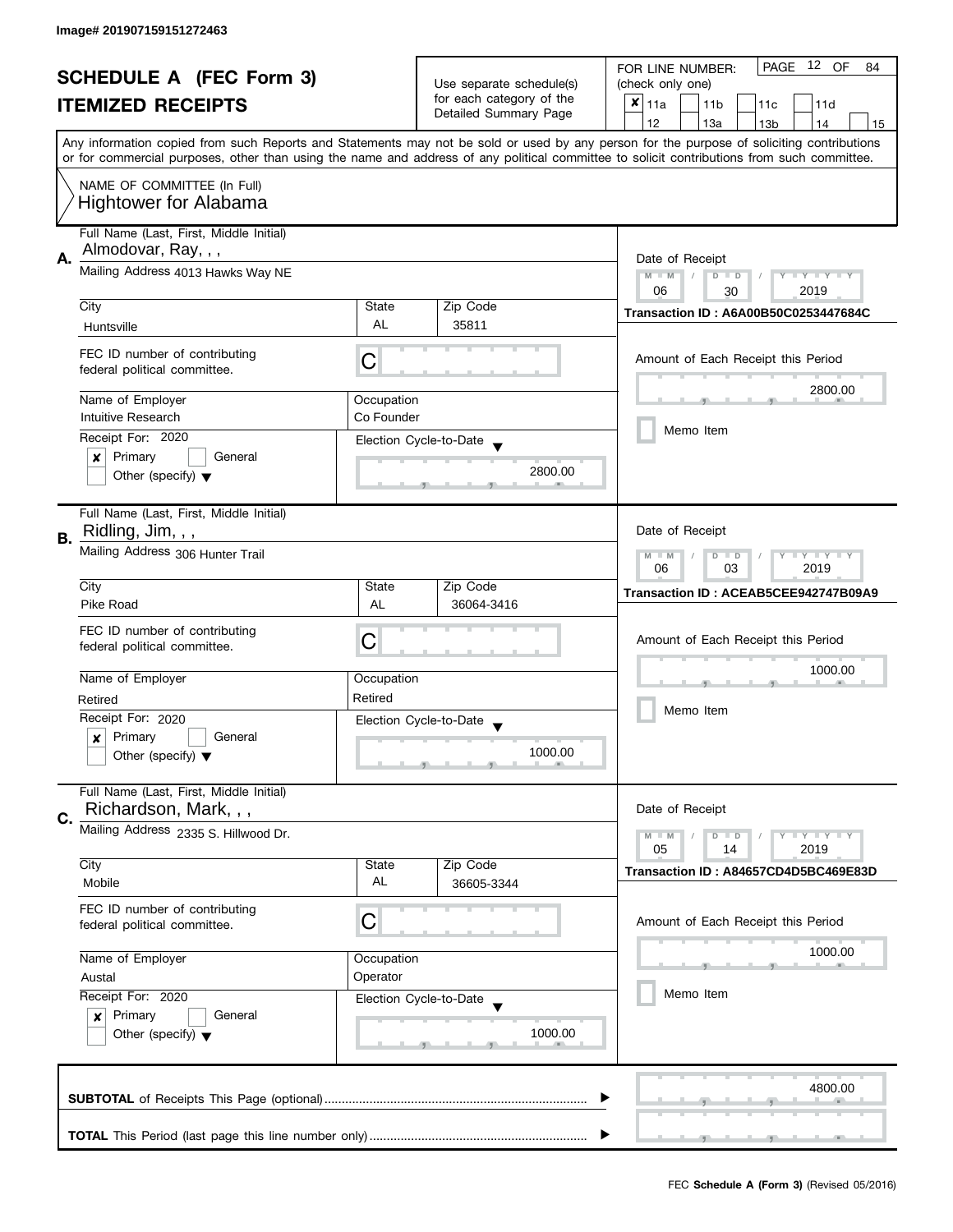| <b>SCHEDULE A (FEC Form 3)</b><br><b>ITEMIZED RECEIPTS</b> |                                                                           |                          |                          | PAGE 13 OF<br>FOR LINE NUMBER:<br>84                                                                                                       |
|------------------------------------------------------------|---------------------------------------------------------------------------|--------------------------|--------------------------|--------------------------------------------------------------------------------------------------------------------------------------------|
|                                                            |                                                                           | Use separate schedule(s) | (check only one)         |                                                                                                                                            |
|                                                            |                                                                           |                          | for each category of the | $x _{11a}$<br>11 <sub>b</sub><br>11c<br>11d                                                                                                |
|                                                            |                                                                           |                          | Detailed Summary Page    | 12<br>13a<br>13 <sub>b</sub><br>15<br>14                                                                                                   |
|                                                            |                                                                           |                          |                          | Any information copied from such Reports and Statements may not be sold or used by any person for the purpose of soliciting contributions  |
|                                                            |                                                                           |                          |                          | or for commercial purposes, other than using the name and address of any political committee to solicit contributions from such committee. |
|                                                            | NAME OF COMMITTEE (In Full)                                               |                          |                          |                                                                                                                                            |
|                                                            | <b>Hightower for Alabama</b>                                              |                          |                          |                                                                                                                                            |
|                                                            |                                                                           |                          |                          |                                                                                                                                            |
|                                                            | Full Name (Last, First, Middle Initial)                                   |                          |                          |                                                                                                                                            |
| А.                                                         | Ray, Henry, , ,                                                           |                          |                          | Date of Receipt                                                                                                                            |
|                                                            | Mailing Address 3800 Forest Glen                                          |                          |                          | $M - M$<br>$Y - Y - Y - Y - Y$<br>$\sqrt{2}$<br>$D$ $D$                                                                                    |
|                                                            |                                                                           |                          |                          | 06<br>2019<br>30                                                                                                                           |
|                                                            | City                                                                      | State                    | Zip Code                 | Transaction ID: A8B4622CEA1894EA18A8                                                                                                       |
|                                                            | Mountain Brk                                                              | <b>AL</b>                | 35213                    |                                                                                                                                            |
|                                                            |                                                                           |                          |                          |                                                                                                                                            |
|                                                            | FEC ID number of contributing<br>federal political committee.             | С                        |                          | Amount of Each Receipt this Period                                                                                                         |
|                                                            |                                                                           |                          |                          | 1500.00                                                                                                                                    |
|                                                            | Name of Employer                                                          | Occupation               |                          |                                                                                                                                            |
|                                                            | Ray & Poynor                                                              |                          | Co-Owner & President     |                                                                                                                                            |
|                                                            | Receipt For: 2020                                                         |                          | Election Cycle-to-Date   | Memo Item                                                                                                                                  |
|                                                            | Primary<br>General<br>X                                                   |                          |                          |                                                                                                                                            |
|                                                            | Other (specify) $\blacktriangledown$                                      |                          | 1500.00                  |                                                                                                                                            |
|                                                            |                                                                           |                          |                          |                                                                                                                                            |
|                                                            | Full Name (Last, First, Middle Initial)                                   |                          |                          |                                                                                                                                            |
| В.                                                         | Aldag, Edward, K., , Jr.                                                  |                          |                          | Date of Receipt                                                                                                                            |
|                                                            | Mailing Address 3171 Overhill Rd.                                         |                          |                          | $Y - Y - Y$<br>$M - M$<br>D<br>$\Box$                                                                                                      |
|                                                            |                                                                           |                          |                          | 29<br>2019<br>04                                                                                                                           |
|                                                            | City                                                                      | State                    | Zip Code                 | Transaction ID: ABE16289822BC4184B2C                                                                                                       |
|                                                            | <b>Mountain Brk</b>                                                       | AL                       | 35223-1247               |                                                                                                                                            |
|                                                            | FEC ID number of contributing                                             |                          |                          |                                                                                                                                            |
|                                                            | federal political committee.                                              | С                        |                          | Amount of Each Receipt this Period                                                                                                         |
|                                                            |                                                                           |                          |                          | 2800.00                                                                                                                                    |
|                                                            | Name of Employer                                                          | Occupation               |                          |                                                                                                                                            |
|                                                            | <b>Medical Properties Trust</b>                                           | President/CEO            |                          |                                                                                                                                            |
|                                                            | Receipt For: 2020                                                         |                          | Election Cycle-to-Date   | Memo Item                                                                                                                                  |
|                                                            | Primary<br>General<br>x                                                   |                          |                          |                                                                                                                                            |
|                                                            | Other (specify) $\blacktriangledown$                                      |                          | 2800.00                  |                                                                                                                                            |
|                                                            |                                                                           |                          |                          |                                                                                                                                            |
|                                                            | Full Name (Last, First, Middle Initial)                                   |                          |                          |                                                                                                                                            |
| C.                                                         | Motlow, Julia, , ,                                                        |                          |                          | Date of Receipt                                                                                                                            |
|                                                            | Mailing Address 6833 Bay Rd                                               |                          |                          | $M - M$<br>$Y - Y - Y$<br>$\overline{D}$<br>$\Box$                                                                                         |
|                                                            |                                                                           |                          |                          | 06<br>2019<br>30                                                                                                                           |
|                                                            | City                                                                      | State                    | Zip Code                 | Transaction ID: A37C700ADE944466F8D7                                                                                                       |
|                                                            | Mobile                                                                    | AL                       | 36605-9643               |                                                                                                                                            |
|                                                            | FEC ID number of contributing                                             |                          |                          |                                                                                                                                            |
|                                                            | federal political committee.                                              | C                        |                          | Amount of Each Receipt this Period                                                                                                         |
|                                                            |                                                                           |                          |                          | 500.00                                                                                                                                     |
|                                                            | Name of Employer<br>Occupation<br>Retired<br>Retired<br>Receipt For: 2020 |                          |                          |                                                                                                                                            |
|                                                            |                                                                           |                          |                          |                                                                                                                                            |
|                                                            |                                                                           |                          | Election Cycle-to-Date   | Memo Item                                                                                                                                  |
| Primary<br>General<br>$\boldsymbol{x}$                     |                                                                           |                          |                          |                                                                                                                                            |
|                                                            | Other (specify) $\blacktriangledown$                                      |                          | 500.00                   |                                                                                                                                            |
|                                                            |                                                                           |                          |                          |                                                                                                                                            |
|                                                            |                                                                           |                          |                          |                                                                                                                                            |
|                                                            |                                                                           |                          |                          | 4800.00                                                                                                                                    |
|                                                            |                                                                           |                          |                          |                                                                                                                                            |
|                                                            |                                                                           |                          |                          |                                                                                                                                            |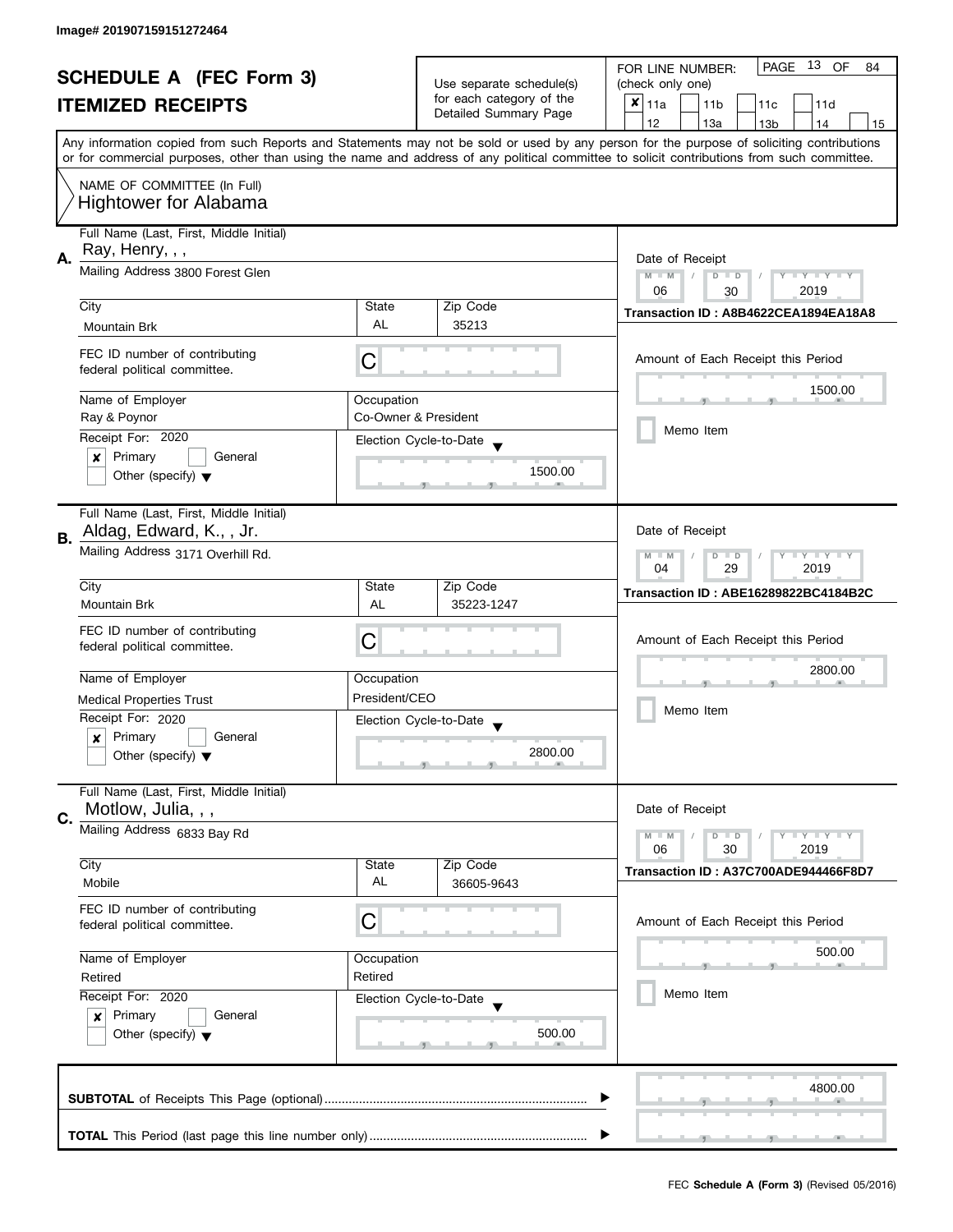|                                |                                                                                                                                           |                           |                                                   | 14 OF<br>PAGE<br>FOR LINE NUMBER:<br>84                                                                                                    |
|--------------------------------|-------------------------------------------------------------------------------------------------------------------------------------------|---------------------------|---------------------------------------------------|--------------------------------------------------------------------------------------------------------------------------------------------|
| <b>SCHEDULE A (FEC Form 3)</b> |                                                                                                                                           | Use separate schedule(s)  | (check only one)                                  |                                                                                                                                            |
|                                | <b>ITEMIZED RECEIPTS</b>                                                                                                                  |                           | for each category of the<br>Detailed Summary Page | $x _{11a}$<br>11 <sub>b</sub><br>11c<br>11d                                                                                                |
|                                |                                                                                                                                           |                           |                                                   | 12<br>13a<br>13 <sub>b</sub><br>15<br>14                                                                                                   |
|                                |                                                                                                                                           |                           |                                                   | Any information copied from such Reports and Statements may not be sold or used by any person for the purpose of soliciting contributions  |
|                                |                                                                                                                                           |                           |                                                   | or for commercial purposes, other than using the name and address of any political committee to solicit contributions from such committee. |
|                                | NAME OF COMMITTEE (In Full)                                                                                                               |                           |                                                   |                                                                                                                                            |
|                                | <b>Hightower for Alabama</b>                                                                                                              |                           |                                                   |                                                                                                                                            |
|                                |                                                                                                                                           |                           |                                                   |                                                                                                                                            |
|                                | Full Name (Last, First, Middle Initial)                                                                                                   |                           |                                                   |                                                                                                                                            |
| Α.                             | Stimpson, Richard, M.,,                                                                                                                   | Date of Receipt           |                                                   |                                                                                                                                            |
|                                | Mailing Address 1 Holland Park                                                                                                            |                           |                                                   | $M - M$<br>$Y - Y - Y - Y - Y$<br>$D$ $D$                                                                                                  |
|                                |                                                                                                                                           |                           |                                                   | 05<br>2019<br>06                                                                                                                           |
|                                | City                                                                                                                                      | State                     | Zip Code                                          | Transaction ID: A711E8653F9BF4C4D90C                                                                                                       |
|                                | Mobile                                                                                                                                    | <b>AL</b>                 | 36608-1840                                        |                                                                                                                                            |
|                                | FEC ID number of contributing                                                                                                             |                           |                                                   |                                                                                                                                            |
|                                | federal political committee.                                                                                                              | C                         |                                                   | Amount of Each Receipt this Period                                                                                                         |
|                                |                                                                                                                                           |                           |                                                   | 350.00                                                                                                                                     |
|                                | Name of Employer                                                                                                                          | Occupation                |                                                   |                                                                                                                                            |
|                                | Leavell Investment Management                                                                                                             | <b>Investment Advisor</b> |                                                   | Memo Item                                                                                                                                  |
|                                | Receipt For: 2020                                                                                                                         |                           | Election Cycle-to-Date                            |                                                                                                                                            |
|                                | Primary<br>General<br>$\boldsymbol{x}$                                                                                                    |                           |                                                   |                                                                                                                                            |
|                                | Other (specify) $\blacktriangledown$                                                                                                      |                           | 350.00                                            |                                                                                                                                            |
|                                |                                                                                                                                           |                           |                                                   |                                                                                                                                            |
|                                | Full Name (Last, First, Middle Initial)                                                                                                   |                           |                                                   |                                                                                                                                            |
| В.                             | Hagwood, Chad, , ,                                                                                                                        |                           |                                                   | Date of Receipt                                                                                                                            |
|                                | Mailing Address 1323 Greystone Crst                                                                                                       |                           |                                                   | $Y = Y = Y$<br>$M - M$<br>D<br>$\Box$                                                                                                      |
|                                |                                                                                                                                           | 22<br>2019<br>04          |                                                   |                                                                                                                                            |
|                                | City                                                                                                                                      | State                     | Zip Code                                          | Transaction ID: AD5BB22BA82FF46C092E                                                                                                       |
|                                | Birmingham                                                                                                                                | AL                        | 35242-7009                                        |                                                                                                                                            |
|                                | FEC ID number of contributing                                                                                                             |                           |                                                   |                                                                                                                                            |
|                                | federal political committee.                                                                                                              | C                         |                                                   | Amount of Each Receipt this Period                                                                                                         |
|                                |                                                                                                                                           |                           |                                                   | 2700.00                                                                                                                                    |
|                                | Name of Employer                                                                                                                          | Occupation                |                                                   |                                                                                                                                            |
|                                | Capital One-Birmingham                                                                                                                    |                           | Commercial Mortgage Banker                        | Memo Item                                                                                                                                  |
|                                | Receipt For: 2020                                                                                                                         |                           | Election Cycle-to-Date                            |                                                                                                                                            |
|                                | Primary<br>General<br>x                                                                                                                   |                           | 2700.00                                           |                                                                                                                                            |
|                                | Other (specify) $\blacktriangledown$                                                                                                      |                           |                                                   |                                                                                                                                            |
|                                | Full Name (Last, First, Middle Initial)                                                                                                   |                           |                                                   |                                                                                                                                            |
|                                | Hinckle, Rob, , ,                                                                                                                         |                           |                                                   | Date of Receipt                                                                                                                            |
| C.                             |                                                                                                                                           |                           |                                                   |                                                                                                                                            |
|                                | Mailing Address 70 Ridgelawn Dr. E                                                                                                        |                           |                                                   | $M - M$<br>$Y - Y - Y$<br>D<br>$\Box$<br>06<br>2019<br>11                                                                                  |
|                                | City                                                                                                                                      | State                     | Zip Code                                          |                                                                                                                                            |
|                                | Mobile                                                                                                                                    | AL                        | 36608-6104                                        | Transaction ID: A0656E3D89997460D9D0                                                                                                       |
|                                |                                                                                                                                           |                           |                                                   |                                                                                                                                            |
|                                | FEC ID number of contributing<br>federal political committee.                                                                             | С                         |                                                   | Amount of Each Receipt this Period                                                                                                         |
|                                |                                                                                                                                           |                           |                                                   |                                                                                                                                            |
|                                | Name of Employer<br>Occupation<br><b>SVP</b><br>CPSI<br>Receipt For: 2020<br>Election Cycle-to-Date<br>Primary<br>General<br>$\mathbf{x}$ |                           |                                                   | 500.00                                                                                                                                     |
|                                |                                                                                                                                           |                           |                                                   |                                                                                                                                            |
|                                |                                                                                                                                           |                           |                                                   | Memo Item                                                                                                                                  |
|                                |                                                                                                                                           |                           |                                                   |                                                                                                                                            |
|                                | Other (specify) $\blacktriangledown$                                                                                                      |                           | 500.00                                            |                                                                                                                                            |
|                                |                                                                                                                                           |                           |                                                   |                                                                                                                                            |
|                                |                                                                                                                                           |                           |                                                   |                                                                                                                                            |
|                                |                                                                                                                                           |                           |                                                   | 3550.00                                                                                                                                    |
|                                |                                                                                                                                           |                           |                                                   |                                                                                                                                            |
|                                |                                                                                                                                           |                           |                                                   |                                                                                                                                            |
|                                |                                                                                                                                           |                           |                                                   |                                                                                                                                            |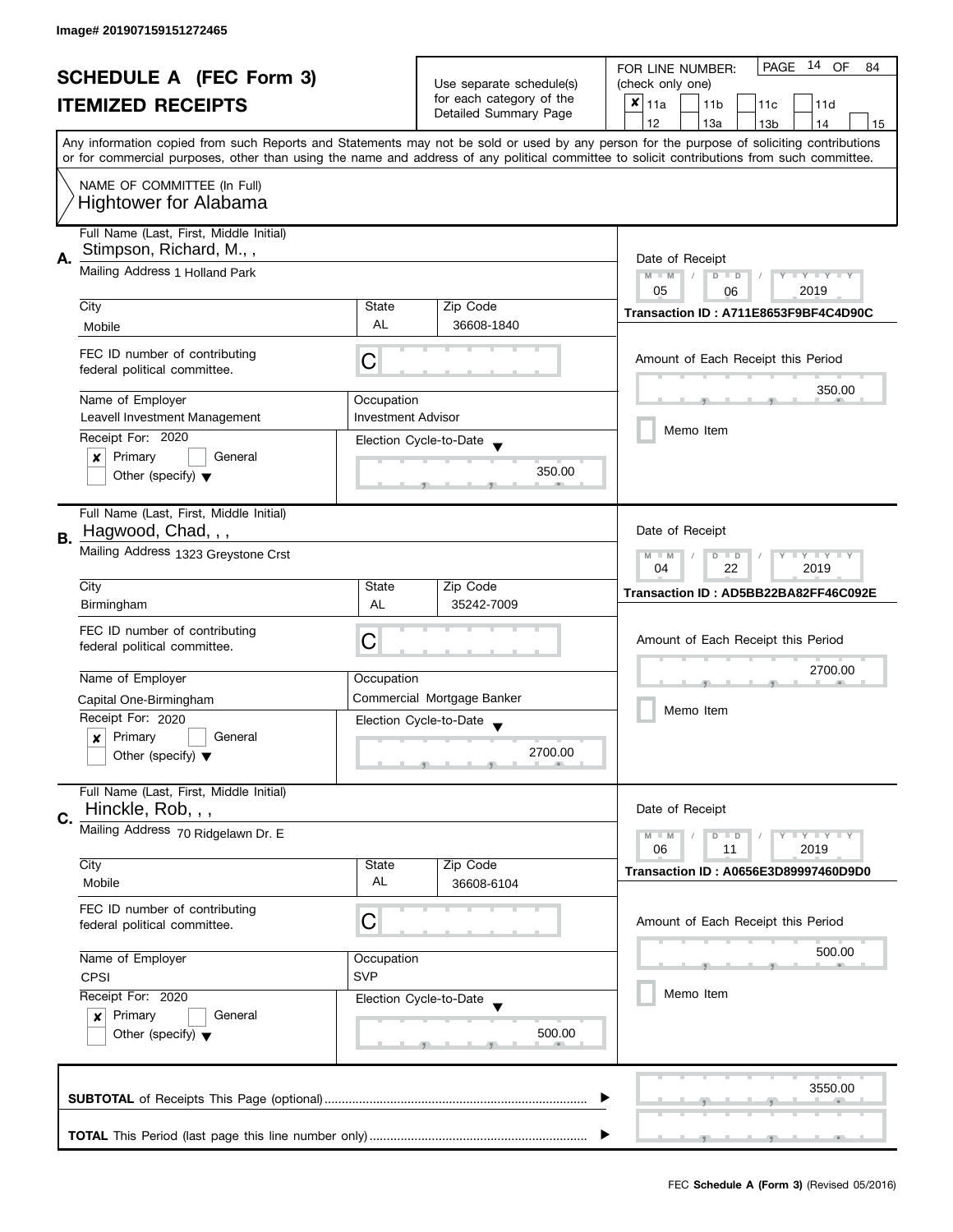| <b>SCHEDULE A (FEC Form 3)</b><br><b>ITEMIZED RECEIPTS</b> |                                                                                                               | Use separate schedule(s)                                  | 15<br><b>PAGE</b><br>OF<br>FOR LINE NUMBER:<br>84       |                                                                                                                                            |  |
|------------------------------------------------------------|---------------------------------------------------------------------------------------------------------------|-----------------------------------------------------------|---------------------------------------------------------|--------------------------------------------------------------------------------------------------------------------------------------------|--|
|                                                            |                                                                                                               |                                                           | (check only one)                                        |                                                                                                                                            |  |
|                                                            |                                                                                                               | for each category of the                                  | $x _{11a}$<br>11 <sub>b</sub><br>11 <sub>c</sub><br>11d |                                                                                                                                            |  |
|                                                            |                                                                                                               |                                                           | Detailed Summary Page                                   | 12<br>13a<br>13 <sub>b</sub><br>14<br>15                                                                                                   |  |
|                                                            |                                                                                                               |                                                           |                                                         | Any information copied from such Reports and Statements may not be sold or used by any person for the purpose of soliciting contributions  |  |
|                                                            |                                                                                                               |                                                           |                                                         | or for commercial purposes, other than using the name and address of any political committee to solicit contributions from such committee. |  |
|                                                            | NAME OF COMMITTEE (In Full)                                                                                   |                                                           |                                                         |                                                                                                                                            |  |
|                                                            | <b>Hightower for Alabama</b>                                                                                  |                                                           |                                                         |                                                                                                                                            |  |
|                                                            |                                                                                                               |                                                           |                                                         |                                                                                                                                            |  |
|                                                            | Full Name (Last, First, Middle Initial)                                                                       |                                                           |                                                         |                                                                                                                                            |  |
| А.                                                         | McMillan, Thomas, , , Jr.                                                                                     |                                                           |                                                         | Date of Receipt                                                                                                                            |  |
|                                                            | Mailing Address PO Box 809                                                                                    |                                                           |                                                         | $M - M$<br>Y I Y I Y I Y<br>$D$ $D$                                                                                                        |  |
|                                                            |                                                                                                               |                                                           |                                                         | 06<br>2019<br>27                                                                                                                           |  |
|                                                            | City                                                                                                          | State                                                     | Zip Code                                                | Transaction ID: A51462B98EAAE4A84966                                                                                                       |  |
|                                                            | <b>Brewton</b>                                                                                                | <b>AL</b>                                                 | 36427-0809                                              |                                                                                                                                            |  |
|                                                            | FEC ID number of contributing                                                                                 |                                                           |                                                         |                                                                                                                                            |  |
|                                                            | federal political committee.                                                                                  | C                                                         |                                                         | Amount of Each Receipt this Period                                                                                                         |  |
|                                                            |                                                                                                               |                                                           |                                                         |                                                                                                                                            |  |
|                                                            | Name of Employer                                                                                              | Occupation                                                |                                                         | 250.00                                                                                                                                     |  |
|                                                            | <b>Longleaf Energy Group</b>                                                                                  | President                                                 |                                                         |                                                                                                                                            |  |
|                                                            | Receipt For: 2020                                                                                             |                                                           | Election Cycle-to-Date                                  | Memo Item                                                                                                                                  |  |
|                                                            | Primary<br>General<br>×                                                                                       |                                                           |                                                         |                                                                                                                                            |  |
|                                                            | Other (specify) $\blacktriangledown$                                                                          |                                                           | 450.00                                                  |                                                                                                                                            |  |
|                                                            |                                                                                                               |                                                           |                                                         |                                                                                                                                            |  |
|                                                            | Full Name (Last, First, Middle Initial)                                                                       |                                                           |                                                         |                                                                                                                                            |  |
|                                                            | Henderson, James, , ,                                                                                         |                                                           |                                                         | Date of Receipt                                                                                                                            |  |
| В.                                                         | Mailing Address 5840 Henderson Ln. E                                                                          |                                                           |                                                         |                                                                                                                                            |  |
|                                                            |                                                                                                               | $Y = Y = Y$<br>$M - M$<br>D<br>$\Box$<br>15<br>2019<br>04 |                                                         |                                                                                                                                            |  |
|                                                            | City                                                                                                          | State                                                     | Zip Code                                                |                                                                                                                                            |  |
|                                                            | <b>Grand Bay</b>                                                                                              | AL                                                        | 36541-3142                                              | Transaction ID: A78589052C25E4B43938                                                                                                       |  |
|                                                            |                                                                                                               |                                                           |                                                         |                                                                                                                                            |  |
|                                                            | FEC ID number of contributing                                                                                 | C                                                         |                                                         | Amount of Each Receipt this Period                                                                                                         |  |
|                                                            | federal political committee.                                                                                  |                                                           |                                                         |                                                                                                                                            |  |
|                                                            | Name of Employer                                                                                              | Occupation                                                |                                                         | 2700.00                                                                                                                                    |  |
|                                                            |                                                                                                               | CEO                                                       |                                                         |                                                                                                                                            |  |
|                                                            | Mobile Lumber                                                                                                 |                                                           |                                                         | Memo Item                                                                                                                                  |  |
|                                                            | Receipt For: 2020                                                                                             |                                                           | Election Cycle-to-Date                                  |                                                                                                                                            |  |
|                                                            | Primary<br>General<br>x                                                                                       |                                                           | 2700.00                                                 |                                                                                                                                            |  |
|                                                            | Other (specify) $\blacktriangledown$                                                                          |                                                           |                                                         |                                                                                                                                            |  |
|                                                            | Full Name (Last, First, Middle Initial)                                                                       |                                                           |                                                         |                                                                                                                                            |  |
|                                                            | Blue, Carolyn, , ,                                                                                            |                                                           |                                                         | Date of Receipt                                                                                                                            |  |
| C.                                                         | Mailing Address 5003 Garth Rd., SE                                                                            |                                                           |                                                         |                                                                                                                                            |  |
|                                                            |                                                                                                               |                                                           |                                                         | $Y = Y = Y$<br>$M - M$<br>$D$ $D$<br>06<br>30<br>2019                                                                                      |  |
|                                                            | City                                                                                                          | State                                                     | Zip Code                                                |                                                                                                                                            |  |
|                                                            | Huntsville                                                                                                    | AL                                                        | 35802-1137                                              | Transaction ID: A1591310222984B72AE7                                                                                                       |  |
|                                                            | FEC ID number of contributing                                                                                 |                                                           |                                                         |                                                                                                                                            |  |
|                                                            | federal political committee.                                                                                  | С                                                         |                                                         | Amount of Each Receipt this Period                                                                                                         |  |
|                                                            |                                                                                                               |                                                           |                                                         |                                                                                                                                            |  |
|                                                            | Name of Employer                                                                                              | Occupation                                                |                                                         | 2500.00                                                                                                                                    |  |
|                                                            | Homemaker<br>Homemaker<br>Receipt For: 2020<br>Election Cycle-to-Date<br>Primary<br>$\pmb{\times}$<br>General |                                                           |                                                         |                                                                                                                                            |  |
|                                                            |                                                                                                               |                                                           |                                                         | Memo Item                                                                                                                                  |  |
|                                                            |                                                                                                               |                                                           |                                                         |                                                                                                                                            |  |
|                                                            |                                                                                                               |                                                           | 2500.00                                                 |                                                                                                                                            |  |
|                                                            | Other (specify) $\blacktriangledown$                                                                          |                                                           |                                                         |                                                                                                                                            |  |
|                                                            |                                                                                                               |                                                           |                                                         |                                                                                                                                            |  |
|                                                            |                                                                                                               |                                                           |                                                         | 5450.00                                                                                                                                    |  |
|                                                            |                                                                                                               |                                                           |                                                         |                                                                                                                                            |  |
|                                                            |                                                                                                               |                                                           |                                                         |                                                                                                                                            |  |
|                                                            |                                                                                                               |                                                           |                                                         |                                                                                                                                            |  |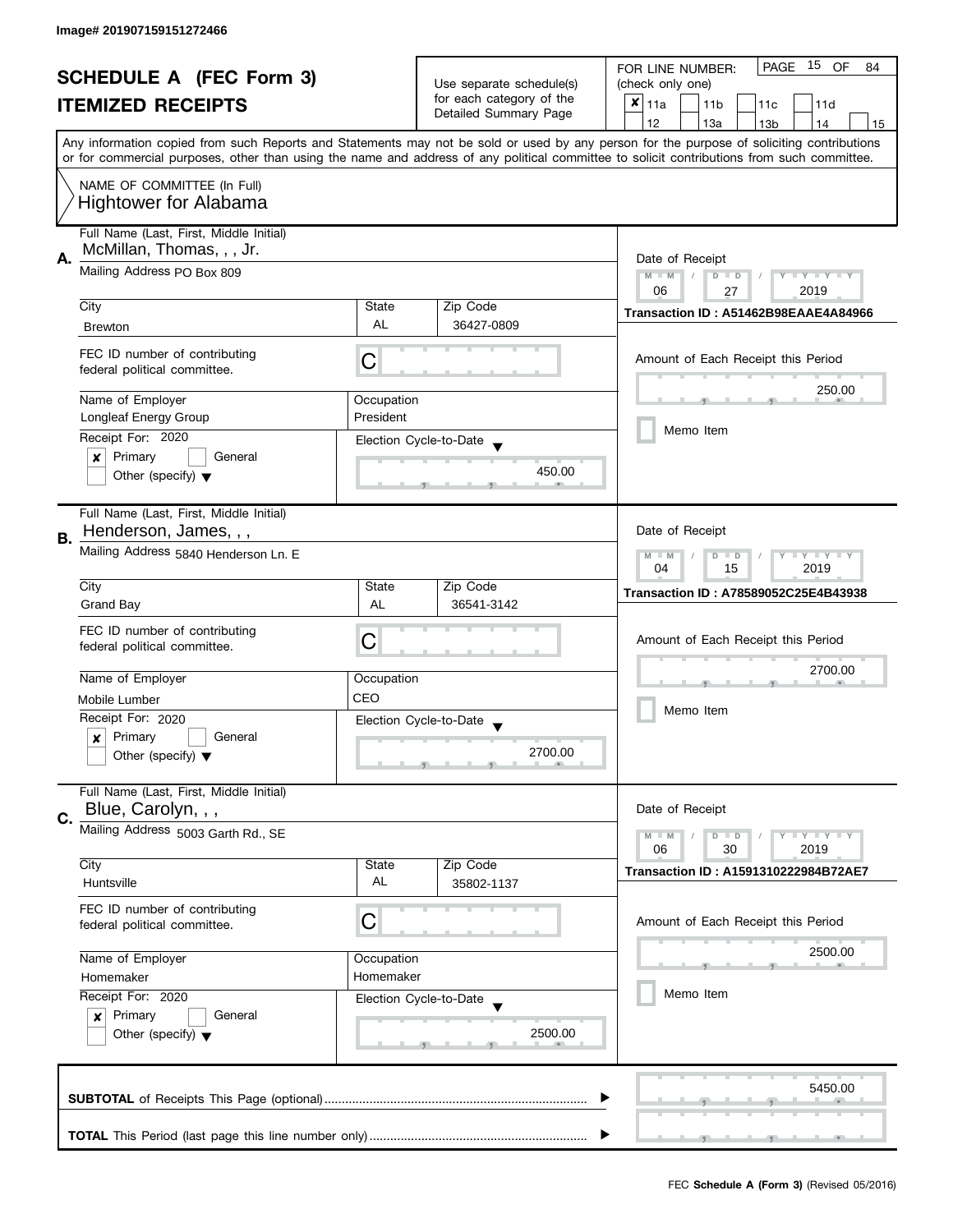| <b>SCHEDULE A (FEC Form 3)</b> |                                                                                                                                           |            | PAGE<br>16 OF<br>FOR LINE NUMBER:<br>84 |                                                                                                                                            |  |
|--------------------------------|-------------------------------------------------------------------------------------------------------------------------------------------|------------|-----------------------------------------|--------------------------------------------------------------------------------------------------------------------------------------------|--|
|                                | <b>ITEMIZED RECEIPTS</b>                                                                                                                  |            | Use separate schedule(s)                | (check only one)                                                                                                                           |  |
|                                |                                                                                                                                           |            | for each category of the                | $x _{11a}$<br>11 <sub>b</sub><br>11c<br>11d                                                                                                |  |
|                                |                                                                                                                                           |            | Detailed Summary Page                   | 12<br>13a<br>14<br>13 <sub>b</sub><br>15                                                                                                   |  |
|                                |                                                                                                                                           |            |                                         | Any information copied from such Reports and Statements may not be sold or used by any person for the purpose of soliciting contributions  |  |
|                                |                                                                                                                                           |            |                                         | or for commercial purposes, other than using the name and address of any political committee to solicit contributions from such committee. |  |
|                                |                                                                                                                                           |            |                                         |                                                                                                                                            |  |
| NAME OF COMMITTEE (In Full)    |                                                                                                                                           |            |                                         |                                                                                                                                            |  |
|                                | <b>Hightower for Alabama</b>                                                                                                              |            |                                         |                                                                                                                                            |  |
|                                | Full Name (Last, First, Middle Initial)                                                                                                   |            |                                         |                                                                                                                                            |  |
|                                | Schmitz, Sandra, , ,                                                                                                                      |            |                                         |                                                                                                                                            |  |
| А.                             |                                                                                                                                           |            |                                         | Date of Receipt                                                                                                                            |  |
|                                | Mailing Address 901 S. Oates St.                                                                                                          |            |                                         | $M - M$<br>Y TY TY TY<br>$D$ $D$                                                                                                           |  |
|                                |                                                                                                                                           |            |                                         | 04<br>2019<br>29                                                                                                                           |  |
|                                | City                                                                                                                                      | State      | Zip Code                                | Transaction ID: A7F180E4728E041CD949                                                                                                       |  |
|                                | Dothan                                                                                                                                    | AL         | 36301-3500                              |                                                                                                                                            |  |
|                                | FEC ID number of contributing                                                                                                             |            |                                         |                                                                                                                                            |  |
|                                | federal political committee.                                                                                                              | С          |                                         | Amount of Each Receipt this Period                                                                                                         |  |
|                                |                                                                                                                                           |            |                                         | 2800.00                                                                                                                                    |  |
|                                | Name of Employer                                                                                                                          | Occupation |                                         |                                                                                                                                            |  |
|                                | Sandra Schmitz Security                                                                                                                   | Owner      |                                         |                                                                                                                                            |  |
|                                | Receipt For: 2020                                                                                                                         |            | Election Cycle-to-Date                  | Memo Item                                                                                                                                  |  |
|                                | Primary<br>General<br>×                                                                                                                   |            |                                         |                                                                                                                                            |  |
|                                | Other (specify) $\blacktriangledown$                                                                                                      |            | 2800.00                                 |                                                                                                                                            |  |
|                                |                                                                                                                                           |            |                                         |                                                                                                                                            |  |
|                                | Full Name (Last, First, Middle Initial)                                                                                                   |            |                                         |                                                                                                                                            |  |
|                                | Nicholas, Steven, , ,                                                                                                                     |            |                                         | Date of Receipt                                                                                                                            |  |
| В.                             |                                                                                                                                           |            |                                         |                                                                                                                                            |  |
|                                | Mailing Address 14 Babs St.                                                                                                               |            |                                         | <b>LYLYLY</b><br>$M - M$<br>D<br>$\Box$                                                                                                    |  |
|                                |                                                                                                                                           |            |                                         | 2019<br>06<br>30                                                                                                                           |  |
|                                | City                                                                                                                                      | State      | Zip Code                                | Transaction ID: A14823933CD834FB9AE1                                                                                                       |  |
|                                | Mobile                                                                                                                                    | AL         | 36608-2438                              |                                                                                                                                            |  |
|                                | FEC ID number of contributing                                                                                                             |            |                                         |                                                                                                                                            |  |
|                                | federal political committee.                                                                                                              | C          |                                         | Amount of Each Receipt this Period                                                                                                         |  |
|                                |                                                                                                                                           |            |                                         | 2000.00                                                                                                                                    |  |
|                                | Name of Employer                                                                                                                          | Occupation |                                         |                                                                                                                                            |  |
|                                | Cunningham Bounds LLC                                                                                                                     | Attorney   |                                         |                                                                                                                                            |  |
|                                | Receipt For: 2020                                                                                                                         |            | Election Cycle-to-Date                  | Memo Item                                                                                                                                  |  |
|                                | Primary<br>General<br>$\boldsymbol{x}$                                                                                                    |            |                                         |                                                                                                                                            |  |
|                                | Other (specify) $\blacktriangledown$                                                                                                      |            | 2000.00                                 |                                                                                                                                            |  |
|                                |                                                                                                                                           |            |                                         |                                                                                                                                            |  |
|                                | Full Name (Last, First, Middle Initial)                                                                                                   |            |                                         |                                                                                                                                            |  |
|                                | Williams, George, E.,,                                                                                                                    |            |                                         | Date of Receipt                                                                                                                            |  |
| C.                             |                                                                                                                                           |            |                                         |                                                                                                                                            |  |
|                                | Mailing Address 3787 Bitterbush Pl.                                                                                                       |            |                                         | $Y = Y = Y$<br>$M - M$<br>$D$ $D$                                                                                                          |  |
|                                | City                                                                                                                                      | State      | Zip Code                                | 06<br>30<br>2019                                                                                                                           |  |
|                                | Boynton Beach                                                                                                                             | FL         | 33472                                   | Transaction ID: AD55230318BF34D44A4C                                                                                                       |  |
|                                |                                                                                                                                           |            |                                         |                                                                                                                                            |  |
|                                | FEC ID number of contributing                                                                                                             |            |                                         |                                                                                                                                            |  |
|                                | federal political committee.                                                                                                              | С          |                                         | Amount of Each Receipt this Period                                                                                                         |  |
|                                |                                                                                                                                           |            |                                         | 1500.00                                                                                                                                    |  |
|                                | Name of Employer<br>Occupation<br>Retired<br>Retired<br>Receipt For: 2020<br>Election Cycle-to-Date<br>Primary<br>General<br>$\mathbf{x}$ |            |                                         |                                                                                                                                            |  |
|                                |                                                                                                                                           |            |                                         |                                                                                                                                            |  |
|                                |                                                                                                                                           |            |                                         | Memo Item                                                                                                                                  |  |
|                                |                                                                                                                                           |            |                                         |                                                                                                                                            |  |
|                                | Other (specify) $\blacktriangledown$                                                                                                      |            | 1500.00                                 |                                                                                                                                            |  |
|                                |                                                                                                                                           |            |                                         |                                                                                                                                            |  |
|                                |                                                                                                                                           |            |                                         |                                                                                                                                            |  |
|                                |                                                                                                                                           |            |                                         | 6300.00                                                                                                                                    |  |
|                                |                                                                                                                                           |            |                                         |                                                                                                                                            |  |
|                                |                                                                                                                                           |            |                                         |                                                                                                                                            |  |
|                                |                                                                                                                                           |            |                                         |                                                                                                                                            |  |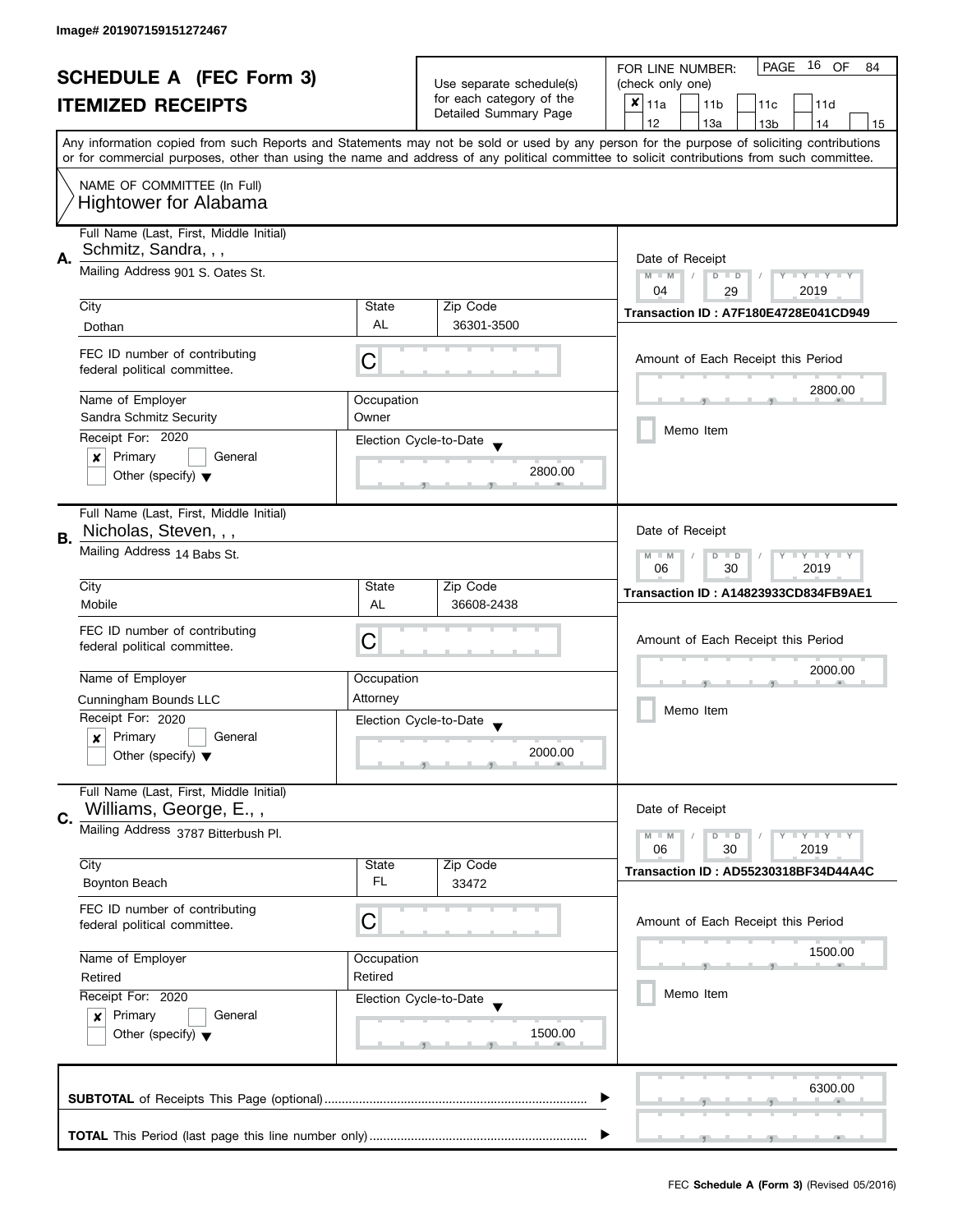|                                                            |                                                                                                                                                                             |                                                                               |                                                         | PAGE 17 OF<br>FOR LINE NUMBER:<br>84                                                                                                       |  |
|------------------------------------------------------------|-----------------------------------------------------------------------------------------------------------------------------------------------------------------------------|-------------------------------------------------------------------------------|---------------------------------------------------------|--------------------------------------------------------------------------------------------------------------------------------------------|--|
| <b>SCHEDULE A (FEC Form 3)</b><br><b>ITEMIZED RECEIPTS</b> |                                                                                                                                                                             | Use separate schedule(s)<br>for each category of the<br>Detailed Summary Page | (check only one)                                        |                                                                                                                                            |  |
|                                                            |                                                                                                                                                                             |                                                                               | $x _{11a}$<br>11 <sub>b</sub><br>11 <sub>c</sub><br>11d |                                                                                                                                            |  |
|                                                            |                                                                                                                                                                             |                                                                               |                                                         | 12<br>13a<br>13 <sub>b</sub><br>14<br>15                                                                                                   |  |
|                                                            |                                                                                                                                                                             |                                                                               |                                                         | Any information copied from such Reports and Statements may not be sold or used by any person for the purpose of soliciting contributions  |  |
|                                                            |                                                                                                                                                                             |                                                                               |                                                         | or for commercial purposes, other than using the name and address of any political committee to solicit contributions from such committee. |  |
|                                                            | NAME OF COMMITTEE (In Full)                                                                                                                                                 |                                                                               |                                                         |                                                                                                                                            |  |
|                                                            | <b>Hightower for Alabama</b>                                                                                                                                                |                                                                               |                                                         |                                                                                                                                            |  |
|                                                            |                                                                                                                                                                             |                                                                               |                                                         |                                                                                                                                            |  |
|                                                            | Full Name (Last, First, Middle Initial)                                                                                                                                     |                                                                               |                                                         |                                                                                                                                            |  |
| А.                                                         | Fravert, Cindy, , ,                                                                                                                                                         |                                                                               | Date of Receipt                                         |                                                                                                                                            |  |
|                                                            | Mailing Address 3227 East Briarcliff Rd.                                                                                                                                    |                                                                               |                                                         | $Y - Y - Y - Y - Y$<br>$M - M$<br>$\sqrt{2}$<br>$D$ $D$                                                                                    |  |
|                                                            |                                                                                                                                                                             |                                                                               |                                                         | 05<br>2019<br>14                                                                                                                           |  |
|                                                            | City                                                                                                                                                                        | State<br><b>AL</b>                                                            | Zip Code                                                | Transaction ID: AECCEF19E425245EEB81                                                                                                       |  |
|                                                            | Mountain Brk                                                                                                                                                                |                                                                               | 35223-1304                                              |                                                                                                                                            |  |
|                                                            | FEC ID number of contributing                                                                                                                                               | С                                                                             |                                                         | Amount of Each Receipt this Period                                                                                                         |  |
|                                                            | federal political committee.                                                                                                                                                |                                                                               |                                                         |                                                                                                                                            |  |
|                                                            | Name of Employer                                                                                                                                                            | Occupation                                                                    |                                                         | 1000.00                                                                                                                                    |  |
|                                                            | Farvert Services, Inc.                                                                                                                                                      | Controller                                                                    |                                                         |                                                                                                                                            |  |
|                                                            | Receipt For: 2020                                                                                                                                                           |                                                                               |                                                         | Memo Item                                                                                                                                  |  |
|                                                            | Primary<br>General<br>x                                                                                                                                                     |                                                                               | Election Cycle-to-Date                                  |                                                                                                                                            |  |
|                                                            | Other (specify) $\blacktriangledown$                                                                                                                                        |                                                                               | 1000.00                                                 |                                                                                                                                            |  |
|                                                            |                                                                                                                                                                             |                                                                               |                                                         |                                                                                                                                            |  |
|                                                            | Full Name (Last, First, Middle Initial)                                                                                                                                     |                                                                               |                                                         |                                                                                                                                            |  |
|                                                            | Sibley, Rusty, , ,                                                                                                                                                          |                                                                               |                                                         | Date of Receipt                                                                                                                            |  |
| В.                                                         | Mailing Address p.O. Box 987                                                                                                                                                |                                                                               |                                                         | $Y - Y - Y$<br>$M - M$<br>D                                                                                                                |  |
|                                                            |                                                                                                                                                                             | $\Box$<br>06<br>2019<br>28                                                    |                                                         |                                                                                                                                            |  |
|                                                            | City                                                                                                                                                                        | State                                                                         | Zip Code                                                | Transaction ID: A37D036DDFD874F3CBEB                                                                                                       |  |
|                                                            | Evergreen                                                                                                                                                                   | AL                                                                            | 36401-0987                                              |                                                                                                                                            |  |
|                                                            | FEC ID number of contributing                                                                                                                                               |                                                                               |                                                         |                                                                                                                                            |  |
|                                                            | federal political committee.                                                                                                                                                | С                                                                             |                                                         | Amount of Each Receipt this Period                                                                                                         |  |
|                                                            |                                                                                                                                                                             |                                                                               |                                                         | 500.00                                                                                                                                     |  |
|                                                            | Name of Employer                                                                                                                                                            | Occupation                                                                    |                                                         |                                                                                                                                            |  |
|                                                            | Lee Motor Co.                                                                                                                                                               | Dealer                                                                        |                                                         | Memo Item                                                                                                                                  |  |
|                                                            | Receipt For: 2020                                                                                                                                                           |                                                                               | Election Cycle-to-Date                                  |                                                                                                                                            |  |
|                                                            | Primary<br>General<br>x                                                                                                                                                     |                                                                               | 500.00                                                  |                                                                                                                                            |  |
|                                                            | Other (specify) $\blacktriangledown$                                                                                                                                        |                                                                               |                                                         |                                                                                                                                            |  |
|                                                            | Full Name (Last, First, Middle Initial)                                                                                                                                     |                                                                               |                                                         |                                                                                                                                            |  |
|                                                            | Fuchs, Bonnie, , ,                                                                                                                                                          |                                                                               |                                                         | Date of Receipt                                                                                                                            |  |
| C.                                                         | Mailing Address 309 Long Ct.                                                                                                                                                |                                                                               |                                                         | $Y = Y = Y$<br>$M - M$<br>$\overline{D}$<br>$\Box$                                                                                         |  |
|                                                            |                                                                                                                                                                             |                                                                               |                                                         | 04<br>2019<br>25                                                                                                                           |  |
|                                                            | City                                                                                                                                                                        | State                                                                         | Zip Code                                                | Transaction ID: AFC3E3CB465A8453886E                                                                                                       |  |
|                                                            | Mobile                                                                                                                                                                      | AL                                                                            | 36608-2497                                              |                                                                                                                                            |  |
|                                                            | FEC ID number of contributing                                                                                                                                               |                                                                               |                                                         |                                                                                                                                            |  |
|                                                            | federal political committee.                                                                                                                                                | C                                                                             |                                                         | Amount of Each Receipt this Period                                                                                                         |  |
|                                                            | Name of Employer<br>Occupation<br>Artist<br>Self Employed<br>Receipt For: 2020<br>Election Cycle-to-Date<br>Primary<br>General<br>x<br>Other (specify) $\blacktriangledown$ |                                                                               |                                                         | 2700.00                                                                                                                                    |  |
|                                                            |                                                                                                                                                                             |                                                                               |                                                         |                                                                                                                                            |  |
|                                                            |                                                                                                                                                                             |                                                                               |                                                         | Memo Item                                                                                                                                  |  |
|                                                            |                                                                                                                                                                             |                                                                               |                                                         |                                                                                                                                            |  |
|                                                            |                                                                                                                                                                             |                                                                               | 2700.00                                                 |                                                                                                                                            |  |
|                                                            |                                                                                                                                                                             |                                                                               |                                                         |                                                                                                                                            |  |
|                                                            |                                                                                                                                                                             |                                                                               |                                                         |                                                                                                                                            |  |
|                                                            |                                                                                                                                                                             |                                                                               |                                                         | 4200.00                                                                                                                                    |  |
|                                                            |                                                                                                                                                                             |                                                                               |                                                         |                                                                                                                                            |  |
|                                                            |                                                                                                                                                                             |                                                                               |                                                         |                                                                                                                                            |  |
|                                                            |                                                                                                                                                                             |                                                                               |                                                         |                                                                                                                                            |  |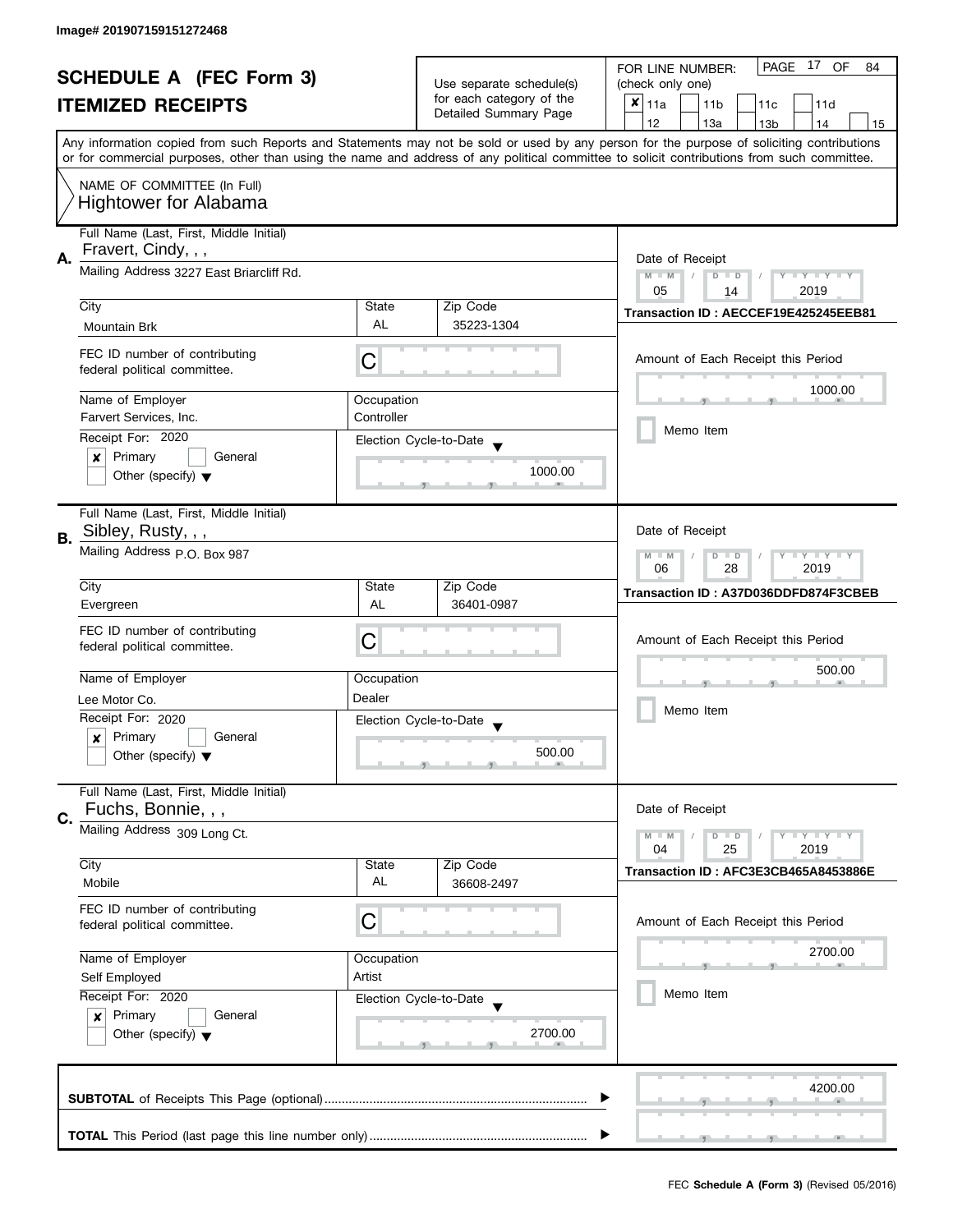| <b>SCHEDULE A (FEC Form 3)</b><br><b>ITEMIZED RECEIPTS</b> |                                                                                                                                                                                                                  | Use separate schedule(s)     | 18 OF<br>PAGE<br>FOR LINE NUMBER:<br>84<br>(check only one) |                                                                                                                                            |  |
|------------------------------------------------------------|------------------------------------------------------------------------------------------------------------------------------------------------------------------------------------------------------------------|------------------------------|-------------------------------------------------------------|--------------------------------------------------------------------------------------------------------------------------------------------|--|
|                                                            |                                                                                                                                                                                                                  |                              | for each category of the                                    | $x _{11a}$<br>11 <sub>b</sub><br>11c<br>11d                                                                                                |  |
|                                                            |                                                                                                                                                                                                                  |                              | Detailed Summary Page                                       | 12<br>13a<br>13 <sub>b</sub><br>14<br>15                                                                                                   |  |
|                                                            |                                                                                                                                                                                                                  |                              |                                                             | Any information copied from such Reports and Statements may not be sold or used by any person for the purpose of soliciting contributions  |  |
|                                                            |                                                                                                                                                                                                                  |                              |                                                             | or for commercial purposes, other than using the name and address of any political committee to solicit contributions from such committee. |  |
|                                                            |                                                                                                                                                                                                                  |                              |                                                             |                                                                                                                                            |  |
|                                                            | NAME OF COMMITTEE (In Full)                                                                                                                                                                                      |                              |                                                             |                                                                                                                                            |  |
|                                                            | <b>Hightower for Alabama</b>                                                                                                                                                                                     |                              |                                                             |                                                                                                                                            |  |
|                                                            | Full Name (Last, First, Middle Initial)                                                                                                                                                                          |                              |                                                             |                                                                                                                                            |  |
| Α.                                                         | Thompson, Terry, , ,                                                                                                                                                                                             | Date of Receipt              |                                                             |                                                                                                                                            |  |
|                                                            | Mailing Address PO Box 1207                                                                                                                                                                                      |                              |                                                             | $M - M$<br>$Y - Y - Y - Y - Y$<br>$\sqrt{2}$<br>$D$ $D$                                                                                    |  |
|                                                            |                                                                                                                                                                                                                  |                              |                                                             | 06<br>2019<br>30                                                                                                                           |  |
|                                                            | City                                                                                                                                                                                                             | State                        | Zip Code                                                    | Transaction ID: ADEDAB1EFA43D48D5904                                                                                                       |  |
|                                                            | Daphne                                                                                                                                                                                                           | <b>AL</b>                    | 36526-1207                                                  |                                                                                                                                            |  |
|                                                            | FEC ID number of contributing                                                                                                                                                                                    |                              |                                                             |                                                                                                                                            |  |
|                                                            | federal political committee.                                                                                                                                                                                     | С                            |                                                             | Amount of Each Receipt this Period                                                                                                         |  |
|                                                            |                                                                                                                                                                                                                  |                              |                                                             | 500.00                                                                                                                                     |  |
|                                                            | Name of Employer                                                                                                                                                                                                 | Occupation<br>Dealer         |                                                             |                                                                                                                                            |  |
|                                                            | <b>Terry Thompson CHevrolet</b>                                                                                                                                                                                  |                              |                                                             | Memo Item                                                                                                                                  |  |
|                                                            | Receipt For: 2020                                                                                                                                                                                                |                              | Election Cycle-to-Date                                      |                                                                                                                                            |  |
|                                                            | Primary<br>General<br>$\boldsymbol{x}$<br>Other (specify) $\blacktriangledown$                                                                                                                                   |                              | 500.00                                                      |                                                                                                                                            |  |
|                                                            |                                                                                                                                                                                                                  |                              |                                                             |                                                                                                                                            |  |
|                                                            | Full Name (Last, First, Middle Initial)                                                                                                                                                                          |                              |                                                             |                                                                                                                                            |  |
|                                                            | Bartel, Bean, , ,                                                                                                                                                                                                |                              |                                                             | Date of Receipt                                                                                                                            |  |
| В.                                                         | Mailing Address 1119 Government St.                                                                                                                                                                              |                              |                                                             | $Y - Y - Y$<br>$M - M$<br>D<br>$\Box$                                                                                                      |  |
|                                                            | Apt. 2                                                                                                                                                                                                           | 2019<br>06<br>30             |                                                             |                                                                                                                                            |  |
|                                                            | City                                                                                                                                                                                                             | State                        | Zip Code                                                    | Transaction ID: A4078EDE9E0C54262B59                                                                                                       |  |
|                                                            | Mobile                                                                                                                                                                                                           | AL                           | 36604-2439                                                  |                                                                                                                                            |  |
|                                                            | FEC ID number of contributing                                                                                                                                                                                    |                              |                                                             |                                                                                                                                            |  |
|                                                            | federal political committee.                                                                                                                                                                                     | C                            |                                                             | Amount of Each Receipt this Period                                                                                                         |  |
|                                                            |                                                                                                                                                                                                                  |                              |                                                             | 300.00                                                                                                                                     |  |
|                                                            | Name of Employer                                                                                                                                                                                                 | Occupation                   |                                                             |                                                                                                                                            |  |
|                                                            |                                                                                                                                                                                                                  | <b>Information Requested</b> |                                                             | Memo Item                                                                                                                                  |  |
|                                                            | Receipt For: 2020<br>General                                                                                                                                                                                     |                              | Election Cycle-to-Date<br>$\overline{\phantom{a}}$          |                                                                                                                                            |  |
|                                                            | Primary<br>x<br>Other (specify) $\blacktriangledown$                                                                                                                                                             |                              | 300.00                                                      |                                                                                                                                            |  |
|                                                            |                                                                                                                                                                                                                  |                              |                                                             |                                                                                                                                            |  |
|                                                            | Full Name (Last, First, Middle Initial)                                                                                                                                                                          |                              |                                                             |                                                                                                                                            |  |
| C.                                                         | Montgomery, Michael, , ,                                                                                                                                                                                         |                              |                                                             | Date of Receipt                                                                                                                            |  |
|                                                            | Mailing Address Stein St.                                                                                                                                                                                        |                              |                                                             | $Y = Y = Y$<br>$M - M$<br>$\overline{D}$<br>$\Box$                                                                                         |  |
|                                                            |                                                                                                                                                                                                                  |                              |                                                             | 2019<br>04<br>26                                                                                                                           |  |
|                                                            | City                                                                                                                                                                                                             | State                        | Zip Code                                                    | <b>Transaction ID: A801FC9770C004E65B81</b>                                                                                                |  |
|                                                            | Mobile                                                                                                                                                                                                           | AL                           | 36608                                                       |                                                                                                                                            |  |
|                                                            | FEC ID number of contributing                                                                                                                                                                                    |                              |                                                             |                                                                                                                                            |  |
|                                                            | federal political committee.                                                                                                                                                                                     | C                            |                                                             | Amount of Each Receipt this Period                                                                                                         |  |
|                                                            | Name of Employer<br>Occupation<br><b>Vice President</b><br><b>Gulf Fastener</b><br>Receipt For: 2020<br>Election Cycle-to-Date<br>Primary<br>General<br>$\boldsymbol{x}$<br>Other (specify) $\blacktriangledown$ |                              |                                                             | 2800.00                                                                                                                                    |  |
|                                                            |                                                                                                                                                                                                                  |                              |                                                             |                                                                                                                                            |  |
|                                                            |                                                                                                                                                                                                                  |                              |                                                             | Memo Item                                                                                                                                  |  |
|                                                            |                                                                                                                                                                                                                  |                              |                                                             |                                                                                                                                            |  |
|                                                            |                                                                                                                                                                                                                  |                              | 2800.00                                                     |                                                                                                                                            |  |
|                                                            |                                                                                                                                                                                                                  |                              |                                                             |                                                                                                                                            |  |
|                                                            |                                                                                                                                                                                                                  |                              |                                                             |                                                                                                                                            |  |
|                                                            |                                                                                                                                                                                                                  |                              |                                                             | 3600.00                                                                                                                                    |  |
|                                                            |                                                                                                                                                                                                                  |                              |                                                             |                                                                                                                                            |  |
|                                                            |                                                                                                                                                                                                                  |                              |                                                             |                                                                                                                                            |  |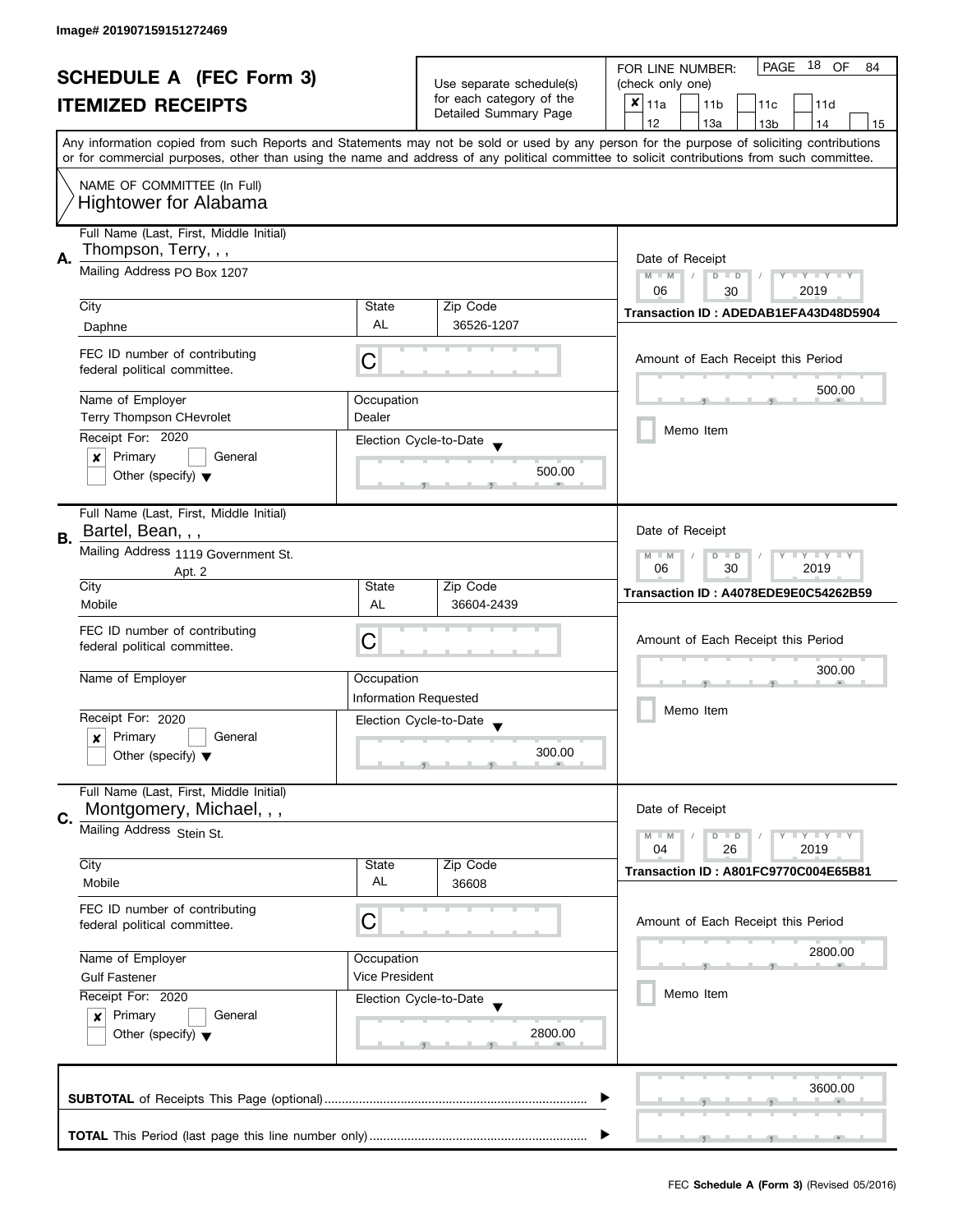| <b>SCHEDULE A (FEC Form 3)</b><br><b>ITEMIZED RECEIPTS</b> |                                                                                                                                                                                       |                                                           | PAGE 19 OF<br>FOR LINE NUMBER:<br>84                                          |                                                                                                                                                                                                                                                                                         |  |
|------------------------------------------------------------|---------------------------------------------------------------------------------------------------------------------------------------------------------------------------------------|-----------------------------------------------------------|-------------------------------------------------------------------------------|-----------------------------------------------------------------------------------------------------------------------------------------------------------------------------------------------------------------------------------------------------------------------------------------|--|
|                                                            |                                                                                                                                                                                       |                                                           | Use separate schedule(s)<br>for each category of the<br>Detailed Summary Page | (check only one)                                                                                                                                                                                                                                                                        |  |
|                                                            |                                                                                                                                                                                       |                                                           |                                                                               | $x _{11a}$<br>11 <sub>b</sub><br>11c<br>11d                                                                                                                                                                                                                                             |  |
|                                                            |                                                                                                                                                                                       |                                                           |                                                                               | 12<br>13a<br>13 <sub>b</sub><br>15<br>14                                                                                                                                                                                                                                                |  |
|                                                            |                                                                                                                                                                                       |                                                           |                                                                               | Any information copied from such Reports and Statements may not be sold or used by any person for the purpose of soliciting contributions<br>or for commercial purposes, other than using the name and address of any political committee to solicit contributions from such committee. |  |
|                                                            |                                                                                                                                                                                       |                                                           |                                                                               |                                                                                                                                                                                                                                                                                         |  |
|                                                            | NAME OF COMMITTEE (In Full)<br><b>Hightower for Alabama</b>                                                                                                                           |                                                           |                                                                               |                                                                                                                                                                                                                                                                                         |  |
|                                                            | Full Name (Last, First, Middle Initial)                                                                                                                                               |                                                           |                                                                               |                                                                                                                                                                                                                                                                                         |  |
| А.                                                         | Cade, A., C., , IV                                                                                                                                                                    |                                                           |                                                                               | Date of Receipt                                                                                                                                                                                                                                                                         |  |
|                                                            | Mailing Address 3839 Forest Glen Dr                                                                                                                                                   |                                                           |                                                                               | $M - M$<br>$Y - Y - Y - Y - Y$<br>$D$ $D$                                                                                                                                                                                                                                               |  |
|                                                            | City                                                                                                                                                                                  | State                                                     | Zip Code                                                                      | 06<br>2019<br>10                                                                                                                                                                                                                                                                        |  |
|                                                            |                                                                                                                                                                                       | <b>AL</b>                                                 | 35213-3915                                                                    | Transaction ID: A50CC9791CDF74ACA9F5                                                                                                                                                                                                                                                    |  |
|                                                            | Mountain Brk                                                                                                                                                                          |                                                           |                                                                               |                                                                                                                                                                                                                                                                                         |  |
|                                                            | FEC ID number of contributing<br>federal political committee.                                                                                                                         | С                                                         |                                                                               | Amount of Each Receipt this Period                                                                                                                                                                                                                                                      |  |
|                                                            | Name of Employer                                                                                                                                                                      | Occupation                                                |                                                                               | 1000.00                                                                                                                                                                                                                                                                                 |  |
|                                                            | Cade, Crenshaw & Assoc., P.C.                                                                                                                                                         | Co Founder                                                |                                                                               |                                                                                                                                                                                                                                                                                         |  |
|                                                            | Receipt For: 2020                                                                                                                                                                     |                                                           | Election Cycle-to-Date                                                        | Memo Item                                                                                                                                                                                                                                                                               |  |
|                                                            | Primary<br>General<br>x                                                                                                                                                               |                                                           |                                                                               |                                                                                                                                                                                                                                                                                         |  |
|                                                            | Other (specify) $\blacktriangledown$                                                                                                                                                  |                                                           | 1000.00                                                                       |                                                                                                                                                                                                                                                                                         |  |
|                                                            | Full Name (Last, First, Middle Initial)                                                                                                                                               |                                                           |                                                                               |                                                                                                                                                                                                                                                                                         |  |
| В.                                                         | Allred, Archie, , ,                                                                                                                                                                   |                                                           |                                                                               | Date of Receipt                                                                                                                                                                                                                                                                         |  |
|                                                            | Mailing Address 6521 Sugar Creek Pl                                                                                                                                                   | $Y - Y - Y$<br>$M - M$<br>D<br>$\Box$<br>30<br>2019<br>06 |                                                                               |                                                                                                                                                                                                                                                                                         |  |
|                                                            | City                                                                                                                                                                                  | State                                                     | Zip Code                                                                      | Transaction ID: A509CB6A81A3E4B9FA2F                                                                                                                                                                                                                                                    |  |
|                                                            | Mobile                                                                                                                                                                                | AL                                                        | 36695-2737                                                                    |                                                                                                                                                                                                                                                                                         |  |
|                                                            | FEC ID number of contributing                                                                                                                                                         |                                                           |                                                                               |                                                                                                                                                                                                                                                                                         |  |
|                                                            | federal political committee.                                                                                                                                                          | С                                                         |                                                                               | Amount of Each Receipt this Period                                                                                                                                                                                                                                                      |  |
|                                                            |                                                                                                                                                                                       |                                                           |                                                                               | 500.00                                                                                                                                                                                                                                                                                  |  |
|                                                            | Name of Employer                                                                                                                                                                      | Occupation<br>President                                   |                                                                               |                                                                                                                                                                                                                                                                                         |  |
|                                                            | <b>Allred Convenience Foods</b><br>Receipt For: 2020                                                                                                                                  |                                                           |                                                                               | Memo Item                                                                                                                                                                                                                                                                               |  |
|                                                            | Primary<br>General                                                                                                                                                                    |                                                           | Election Cycle-to-Date                                                        |                                                                                                                                                                                                                                                                                         |  |
|                                                            | x<br>Other (specify) $\blacktriangledown$                                                                                                                                             |                                                           | 500.00                                                                        |                                                                                                                                                                                                                                                                                         |  |
|                                                            |                                                                                                                                                                                       |                                                           |                                                                               |                                                                                                                                                                                                                                                                                         |  |
|                                                            | Full Name (Last, First, Middle Initial)                                                                                                                                               |                                                           |                                                                               | Date of Receipt                                                                                                                                                                                                                                                                         |  |
| C.                                                         | Wagner, Cathy, , ,                                                                                                                                                                    |                                                           |                                                                               |                                                                                                                                                                                                                                                                                         |  |
|                                                            | Mailing Address 1616 Oak Forest Ct.                                                                                                                                                   |                                                           |                                                                               | $M - M$<br>$Y = Y = Y$<br>$\overline{D}$<br>$\Box$<br>06<br>2019<br>03                                                                                                                                                                                                                  |  |
|                                                            | City                                                                                                                                                                                  | State                                                     | Zip Code                                                                      |                                                                                                                                                                                                                                                                                         |  |
|                                                            | Mobile                                                                                                                                                                                | AL                                                        | 36609-2802                                                                    | Transaction ID: AF8638754BA974B53A24                                                                                                                                                                                                                                                    |  |
|                                                            | FEC ID number of contributing                                                                                                                                                         |                                                           |                                                                               |                                                                                                                                                                                                                                                                                         |  |
|                                                            | federal political committee.                                                                                                                                                          | C                                                         |                                                                               | Amount of Each Receipt this Period                                                                                                                                                                                                                                                      |  |
|                                                            |                                                                                                                                                                                       |                                                           |                                                                               | 2800.00                                                                                                                                                                                                                                                                                 |  |
|                                                            | Name of Employer<br>Occupation<br>Retired<br>Retired<br>Receipt For: 2020<br>Election Cycle-to-Date<br>Primary<br>General<br>$\boldsymbol{x}$<br>Other (specify) $\blacktriangledown$ |                                                           |                                                                               |                                                                                                                                                                                                                                                                                         |  |
|                                                            |                                                                                                                                                                                       |                                                           |                                                                               | Memo Item                                                                                                                                                                                                                                                                               |  |
|                                                            |                                                                                                                                                                                       |                                                           |                                                                               |                                                                                                                                                                                                                                                                                         |  |
|                                                            |                                                                                                                                                                                       |                                                           | 2800.00                                                                       |                                                                                                                                                                                                                                                                                         |  |
|                                                            |                                                                                                                                                                                       |                                                           |                                                                               |                                                                                                                                                                                                                                                                                         |  |
|                                                            |                                                                                                                                                                                       |                                                           |                                                                               |                                                                                                                                                                                                                                                                                         |  |
|                                                            |                                                                                                                                                                                       |                                                           |                                                                               | 4300.00                                                                                                                                                                                                                                                                                 |  |
|                                                            |                                                                                                                                                                                       |                                                           |                                                                               |                                                                                                                                                                                                                                                                                         |  |
|                                                            |                                                                                                                                                                                       |                                                           |                                                                               |                                                                                                                                                                                                                                                                                         |  |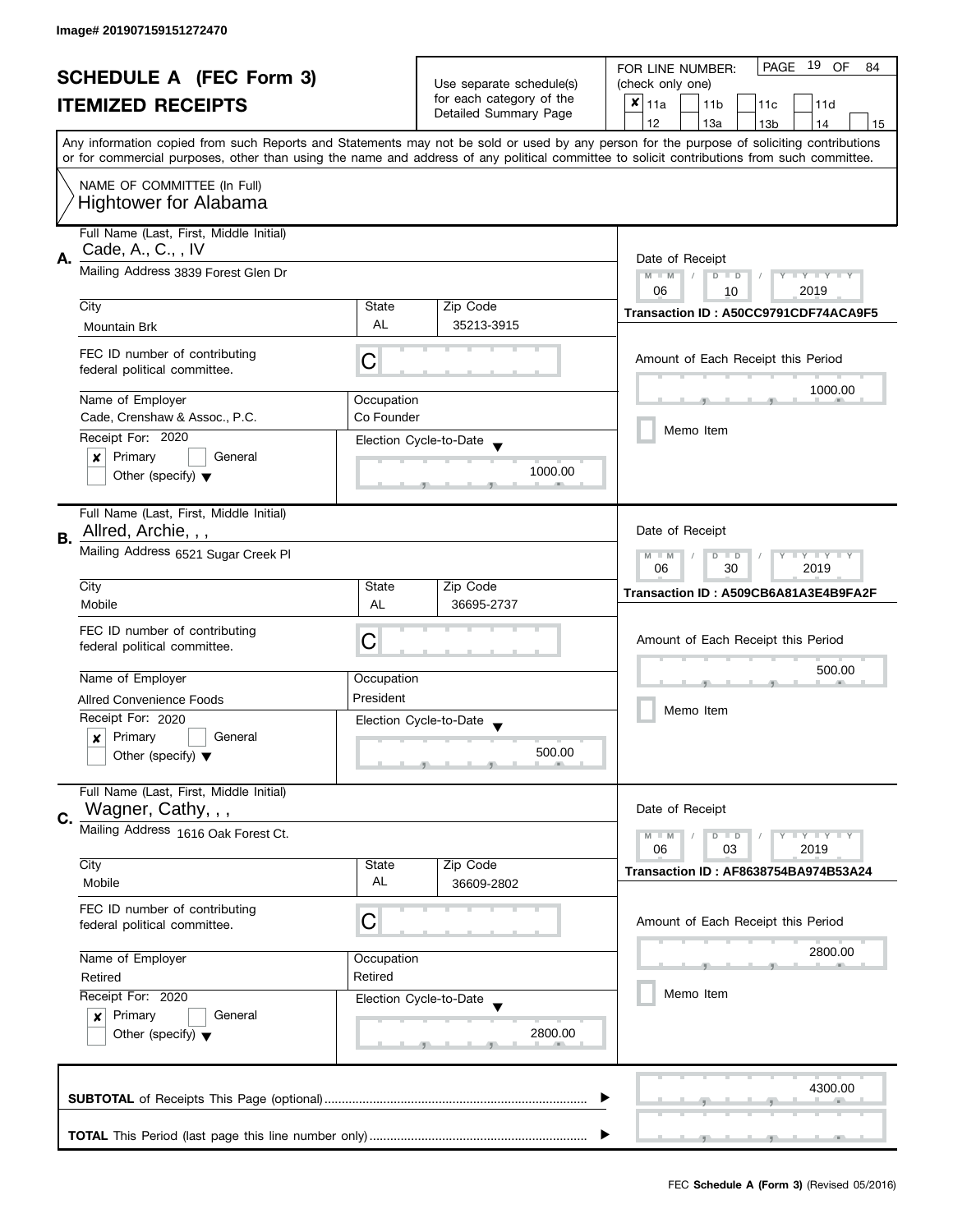| <b>SCHEDULE A (FEC Form 3)</b> |                                                                                |                        | PAGE 20<br>OF<br>FOR LINE NUMBER:<br>84        |                                                                                                                                            |  |
|--------------------------------|--------------------------------------------------------------------------------|------------------------|------------------------------------------------|--------------------------------------------------------------------------------------------------------------------------------------------|--|
|                                |                                                                                |                        | Use separate schedule(s)                       | (check only one)                                                                                                                           |  |
|                                | <b>ITEMIZED RECEIPTS</b>                                                       |                        | for each category of the                       | $x _{11a}$<br>11 <sub>b</sub><br>11c<br>11d                                                                                                |  |
|                                |                                                                                |                        | Detailed Summary Page                          | 12<br>13a<br>13 <sub>b</sub><br>14<br>15                                                                                                   |  |
|                                |                                                                                |                        |                                                | Any information copied from such Reports and Statements may not be sold or used by any person for the purpose of soliciting contributions  |  |
|                                |                                                                                |                        |                                                | or for commercial purposes, other than using the name and address of any political committee to solicit contributions from such committee. |  |
|                                | NAME OF COMMITTEE (In Full)                                                    |                        |                                                |                                                                                                                                            |  |
|                                | <b>Hightower for Alabama</b>                                                   |                        |                                                |                                                                                                                                            |  |
|                                |                                                                                |                        |                                                |                                                                                                                                            |  |
|                                | Full Name (Last, First, Middle Initial)                                        |                        |                                                |                                                                                                                                            |  |
| А.                             | Rogers, Ed, M.,,                                                               | Date of Receipt        |                                                |                                                                                                                                            |  |
|                                | Mailing Address 601 13th St. NW                                                |                        |                                                | Y TY TY TY<br>$M - M$<br>$D$ $D$                                                                                                           |  |
|                                |                                                                                |                        |                                                | 06<br>2019<br>28                                                                                                                           |  |
|                                | City                                                                           | State                  | Zip Code                                       | <b>Transaction ID: A6933E08440DD43D2B75</b>                                                                                                |  |
|                                | Washington                                                                     | DC                     | 20005-3807                                     |                                                                                                                                            |  |
|                                |                                                                                |                        |                                                |                                                                                                                                            |  |
|                                | FEC ID number of contributing                                                  | С                      |                                                | Amount of Each Receipt this Period                                                                                                         |  |
|                                | federal political committee.                                                   |                        |                                                |                                                                                                                                            |  |
|                                | Name of Employer                                                               | Occupation             |                                                | 2800.00                                                                                                                                    |  |
|                                | <b>BGR Group</b>                                                               | Consultant             |                                                |                                                                                                                                            |  |
|                                | Receipt For: 2020                                                              |                        |                                                | Memo Item                                                                                                                                  |  |
|                                | General                                                                        |                        | Election Cycle-to-Date                         |                                                                                                                                            |  |
|                                | Primary<br>×                                                                   |                        | 2800.00                                        |                                                                                                                                            |  |
|                                | Other (specify) $\blacktriangledown$                                           |                        |                                                |                                                                                                                                            |  |
|                                |                                                                                |                        |                                                |                                                                                                                                            |  |
|                                | Full Name (Last, First, Middle Initial)<br>Green, Jack, , ,                    |                        |                                                |                                                                                                                                            |  |
| В.                             |                                                                                |                        |                                                | Date of Receipt                                                                                                                            |  |
|                                | Mailing Address 4325 Midmost Dr. #D                                            |                        |                                                | $Y - Y - Y - Y - Y$<br>$M - M$<br>$D$ $D$                                                                                                  |  |
|                                |                                                                                |                        |                                                | 06<br>30<br>2019                                                                                                                           |  |
|                                | City                                                                           | State                  | Zip Code                                       | Transaction ID: AC4CDD7574D8B4A9CB43                                                                                                       |  |
|                                | Mobile                                                                         | AL                     | 36609-5545                                     |                                                                                                                                            |  |
|                                | FEC ID number of contributing                                                  |                        |                                                |                                                                                                                                            |  |
|                                | federal political committee.                                                   | С                      |                                                | Amount of Each Receipt this Period                                                                                                         |  |
|                                |                                                                                |                        |                                                | 500.00                                                                                                                                     |  |
|                                | Name of Employer                                                               | Occupation             |                                                |                                                                                                                                            |  |
|                                | Jack Green Insurance                                                           | <b>Insurance Agent</b> |                                                | Memo Item                                                                                                                                  |  |
|                                | Receipt For: 2020                                                              |                        | Election Cycle-to-Date<br>$\blacktriangledown$ |                                                                                                                                            |  |
|                                | Primary<br>General<br>x                                                        |                        |                                                |                                                                                                                                            |  |
|                                | Other (specify) $\blacktriangledown$                                           |                        | 500.00                                         |                                                                                                                                            |  |
|                                |                                                                                |                        |                                                |                                                                                                                                            |  |
|                                | Full Name (Last, First, Middle Initial)                                        |                        |                                                |                                                                                                                                            |  |
| C.                             | Herndon, Jeff, , ,                                                             |                        |                                                | Date of Receipt                                                                                                                            |  |
|                                | Mailing Address 12298 Scenic View Dr.                                          |                        |                                                | <b>LYLYLY</b><br>$M - M$<br>$D$ $D$                                                                                                        |  |
|                                |                                                                                |                        |                                                | 05<br>2019<br>14                                                                                                                           |  |
|                                | City                                                                           | State                  | Zip Code                                       | <b>Transaction ID: A34C5FC2E4637480F872</b>                                                                                                |  |
|                                | Mobile                                                                         | AL                     | 36695-8665                                     |                                                                                                                                            |  |
|                                | FEC ID number of contributing                                                  |                        |                                                |                                                                                                                                            |  |
|                                | federal political committee.                                                   | C                      |                                                | Amount of Each Receipt this Period                                                                                                         |  |
|                                |                                                                                |                        |                                                |                                                                                                                                            |  |
|                                | Name of Employer                                                               | Occupation             |                                                | 2700.00                                                                                                                                    |  |
|                                | President<br>Belzona Alabama, Inc.                                             |                        |                                                |                                                                                                                                            |  |
|                                | Receipt For: 2020                                                              |                        | Election Cycle-to-Date                         | Memo Item                                                                                                                                  |  |
|                                | Primary<br>General<br>$\boldsymbol{x}$<br>Other (specify) $\blacktriangledown$ |                        |                                                |                                                                                                                                            |  |
|                                |                                                                                |                        | 2700.00                                        |                                                                                                                                            |  |
|                                |                                                                                |                        |                                                |                                                                                                                                            |  |
|                                |                                                                                |                        |                                                |                                                                                                                                            |  |
|                                |                                                                                |                        |                                                | 6000.00                                                                                                                                    |  |
|                                |                                                                                |                        |                                                |                                                                                                                                            |  |
|                                |                                                                                |                        |                                                |                                                                                                                                            |  |
|                                |                                                                                |                        |                                                |                                                                                                                                            |  |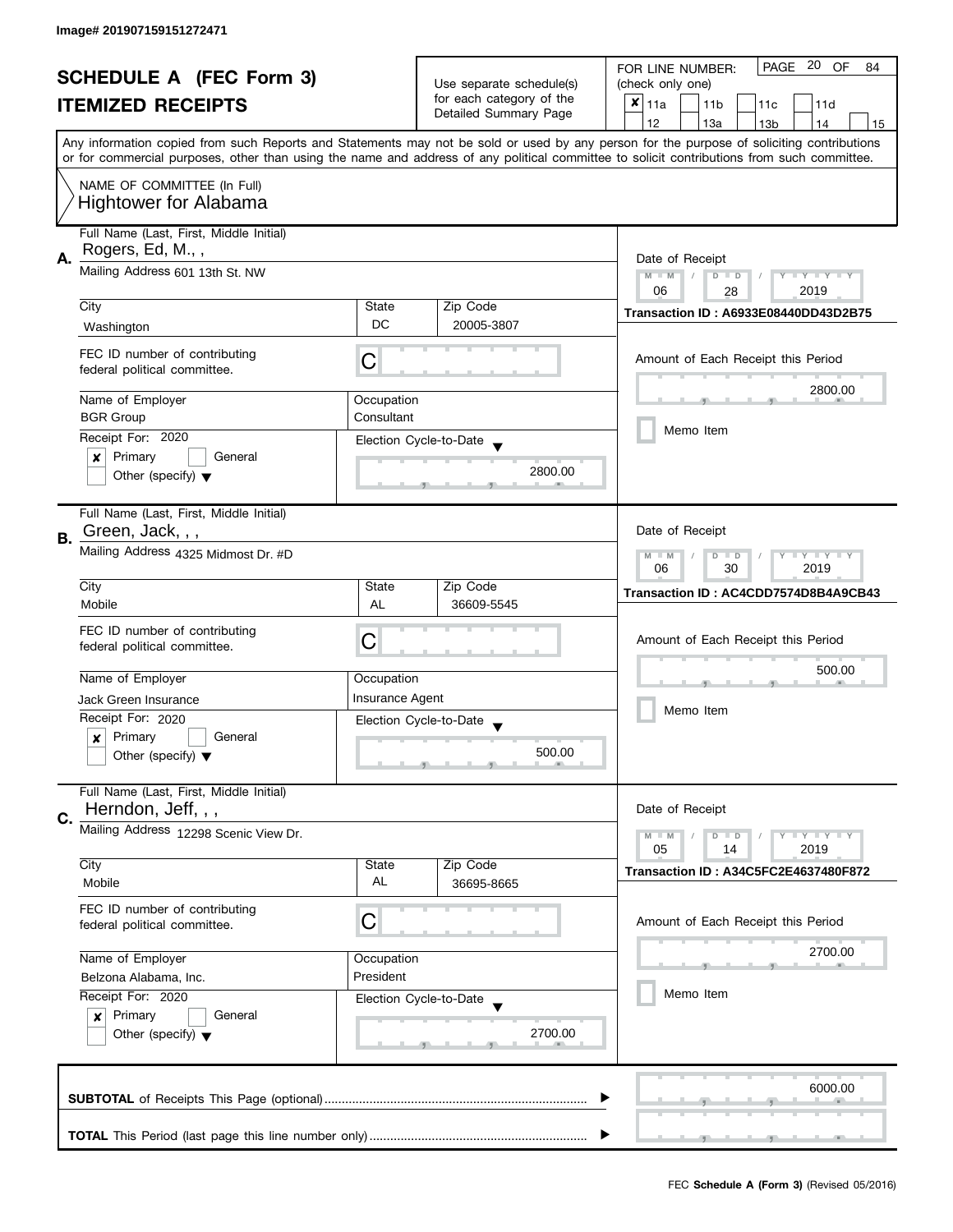| <b>SCHEDULE A (FEC Form 3)</b><br><b>ITEMIZED RECEIPTS</b> |                                                                                                      |            | PAGE 21<br><b>OF</b><br>FOR LINE NUMBER:<br>84 |                                                                                                                                            |  |  |  |
|------------------------------------------------------------|------------------------------------------------------------------------------------------------------|------------|------------------------------------------------|--------------------------------------------------------------------------------------------------------------------------------------------|--|--|--|
|                                                            |                                                                                                      |            | Use separate schedule(s)                       | (check only one)                                                                                                                           |  |  |  |
|                                                            |                                                                                                      |            | for each category of the                       | $x _{11a}$<br>11 <sub>b</sub><br>11 <sub>c</sub><br>11d                                                                                    |  |  |  |
|                                                            |                                                                                                      |            | Detailed Summary Page                          | 12<br>13a<br>13 <sub>b</sub><br>14<br>15                                                                                                   |  |  |  |
|                                                            |                                                                                                      |            |                                                | Any information copied from such Reports and Statements may not be sold or used by any person for the purpose of soliciting contributions  |  |  |  |
|                                                            |                                                                                                      |            |                                                | or for commercial purposes, other than using the name and address of any political committee to solicit contributions from such committee. |  |  |  |
|                                                            |                                                                                                      |            |                                                |                                                                                                                                            |  |  |  |
|                                                            | NAME OF COMMITTEE (In Full)                                                                          |            |                                                |                                                                                                                                            |  |  |  |
|                                                            | <b>Hightower for Alabama</b>                                                                         |            |                                                |                                                                                                                                            |  |  |  |
|                                                            | Full Name (Last, First, Middle Initial)                                                              |            |                                                |                                                                                                                                            |  |  |  |
|                                                            | Burt, J. Kendall, , ,                                                                                |            |                                                |                                                                                                                                            |  |  |  |
| А.                                                         |                                                                                                      |            |                                                | Date of Receipt                                                                                                                            |  |  |  |
|                                                            | Mailing Address 12861 Mount Moriah Rd.                                                               |            |                                                | $M - M$<br>$D$ $D$<br>$Y - Y - Y - Y - Y$<br>$\sqrt{2}$                                                                                    |  |  |  |
|                                                            |                                                                                                      |            |                                                | 04<br>2019<br>26                                                                                                                           |  |  |  |
|                                                            | City                                                                                                 | State      | Zip Code                                       | Transaction ID: AADC952ABAA3D4FE4B16                                                                                                       |  |  |  |
|                                                            | <b>West Blocton</b>                                                                                  | <b>AL</b>  | 35184-2910                                     |                                                                                                                                            |  |  |  |
|                                                            |                                                                                                      |            |                                                |                                                                                                                                            |  |  |  |
|                                                            | FEC ID number of contributing<br>federal political committee.                                        | C          |                                                | Amount of Each Receipt this Period                                                                                                         |  |  |  |
|                                                            |                                                                                                      |            |                                                |                                                                                                                                            |  |  |  |
|                                                            | Name of Employer                                                                                     | Occupation |                                                | 2800.00                                                                                                                                    |  |  |  |
|                                                            | Kykenkee, Inc.                                                                                       | Executive  |                                                |                                                                                                                                            |  |  |  |
|                                                            | Receipt For: 2020                                                                                    |            |                                                | Memo Item                                                                                                                                  |  |  |  |
|                                                            | General                                                                                              |            | Election Cycle-to-Date                         |                                                                                                                                            |  |  |  |
|                                                            | Primary<br>X                                                                                         |            | 2800.00                                        |                                                                                                                                            |  |  |  |
|                                                            | Other (specify) $\blacktriangledown$                                                                 |            |                                                |                                                                                                                                            |  |  |  |
|                                                            |                                                                                                      |            |                                                |                                                                                                                                            |  |  |  |
|                                                            | Full Name (Last, First, Middle Initial)                                                              |            |                                                |                                                                                                                                            |  |  |  |
| В.                                                         | Cottingham, Caroline, , ,                                                                            |            |                                                | Date of Receipt                                                                                                                            |  |  |  |
|                                                            | Mailing Address 19113 Nacoghoches Loop                                                               |            |                                                | $Y = Y = Y$<br>$-M$<br>D<br>$\Box$                                                                                                         |  |  |  |
|                                                            |                                                                                                      |            |                                                | 06<br>15<br>2019                                                                                                                           |  |  |  |
|                                                            | City                                                                                                 | State      | Zip Code                                       | Transaction ID: A0207BC49EB8E4B63881                                                                                                       |  |  |  |
|                                                            | San Antonio                                                                                          | <b>TX</b>  | 78266-2737                                     |                                                                                                                                            |  |  |  |
|                                                            |                                                                                                      |            |                                                |                                                                                                                                            |  |  |  |
|                                                            | FEC ID number of contributing<br>federal political committee.                                        | C          |                                                | Amount of Each Receipt this Period                                                                                                         |  |  |  |
|                                                            |                                                                                                      |            |                                                |                                                                                                                                            |  |  |  |
|                                                            | Name of Employer                                                                                     | Occupation |                                                | 2800.00                                                                                                                                    |  |  |  |
|                                                            | Homemaker                                                                                            | Homemaker  |                                                |                                                                                                                                            |  |  |  |
|                                                            |                                                                                                      |            |                                                | Memo Item                                                                                                                                  |  |  |  |
|                                                            | Receipt For: 2020                                                                                    |            | Election Cycle-to-Date                         |                                                                                                                                            |  |  |  |
|                                                            | Primary<br>General<br>x                                                                              |            |                                                |                                                                                                                                            |  |  |  |
|                                                            | Other (specify) $\blacktriangledown$                                                                 |            | 2800.00                                        |                                                                                                                                            |  |  |  |
|                                                            |                                                                                                      |            |                                                |                                                                                                                                            |  |  |  |
|                                                            | Full Name (Last, First, Middle Initial)                                                              |            |                                                |                                                                                                                                            |  |  |  |
| C.                                                         | Farnsworth, Jan, , ,                                                                                 |            |                                                | Date of Receipt                                                                                                                            |  |  |  |
|                                                            | Mailing Address 205 Hillside Dr.                                                                     |            |                                                | $Y = Y + Y$<br>$M - M$<br>$\blacksquare$                                                                                                   |  |  |  |
|                                                            |                                                                                                      |            |                                                | 06<br>2019<br>14                                                                                                                           |  |  |  |
|                                                            | City                                                                                                 | State      | Zip Code                                       | Transaction ID: A33C31906B6BF4FF094E                                                                                                       |  |  |  |
|                                                            | Sylacauga                                                                                            | AL         | 35150-3548                                     |                                                                                                                                            |  |  |  |
|                                                            | FEC ID number of contributing                                                                        |            |                                                |                                                                                                                                            |  |  |  |
|                                                            | federal political committee.                                                                         | C          |                                                | Amount of Each Receipt this Period                                                                                                         |  |  |  |
|                                                            |                                                                                                      |            |                                                |                                                                                                                                            |  |  |  |
|                                                            | Name of Employer<br>Occupation                                                                       |            |                                                | 250.00                                                                                                                                     |  |  |  |
|                                                            | Retired                                                                                              | Retired    |                                                |                                                                                                                                            |  |  |  |
|                                                            | Receipt For: 2020                                                                                    |            |                                                | Memo Item                                                                                                                                  |  |  |  |
|                                                            | Election Cycle-to-Date<br>Primary<br>General<br>$\mathsf{x}$<br>Other (specify) $\blacktriangledown$ |            |                                                |                                                                                                                                            |  |  |  |
|                                                            |                                                                                                      |            |                                                |                                                                                                                                            |  |  |  |
|                                                            |                                                                                                      |            | 250.00                                         |                                                                                                                                            |  |  |  |
|                                                            |                                                                                                      |            |                                                |                                                                                                                                            |  |  |  |
|                                                            |                                                                                                      |            |                                                |                                                                                                                                            |  |  |  |
|                                                            |                                                                                                      |            |                                                | 5850.00                                                                                                                                    |  |  |  |
|                                                            |                                                                                                      |            |                                                |                                                                                                                                            |  |  |  |
|                                                            |                                                                                                      |            |                                                |                                                                                                                                            |  |  |  |
|                                                            |                                                                                                      |            |                                                |                                                                                                                                            |  |  |  |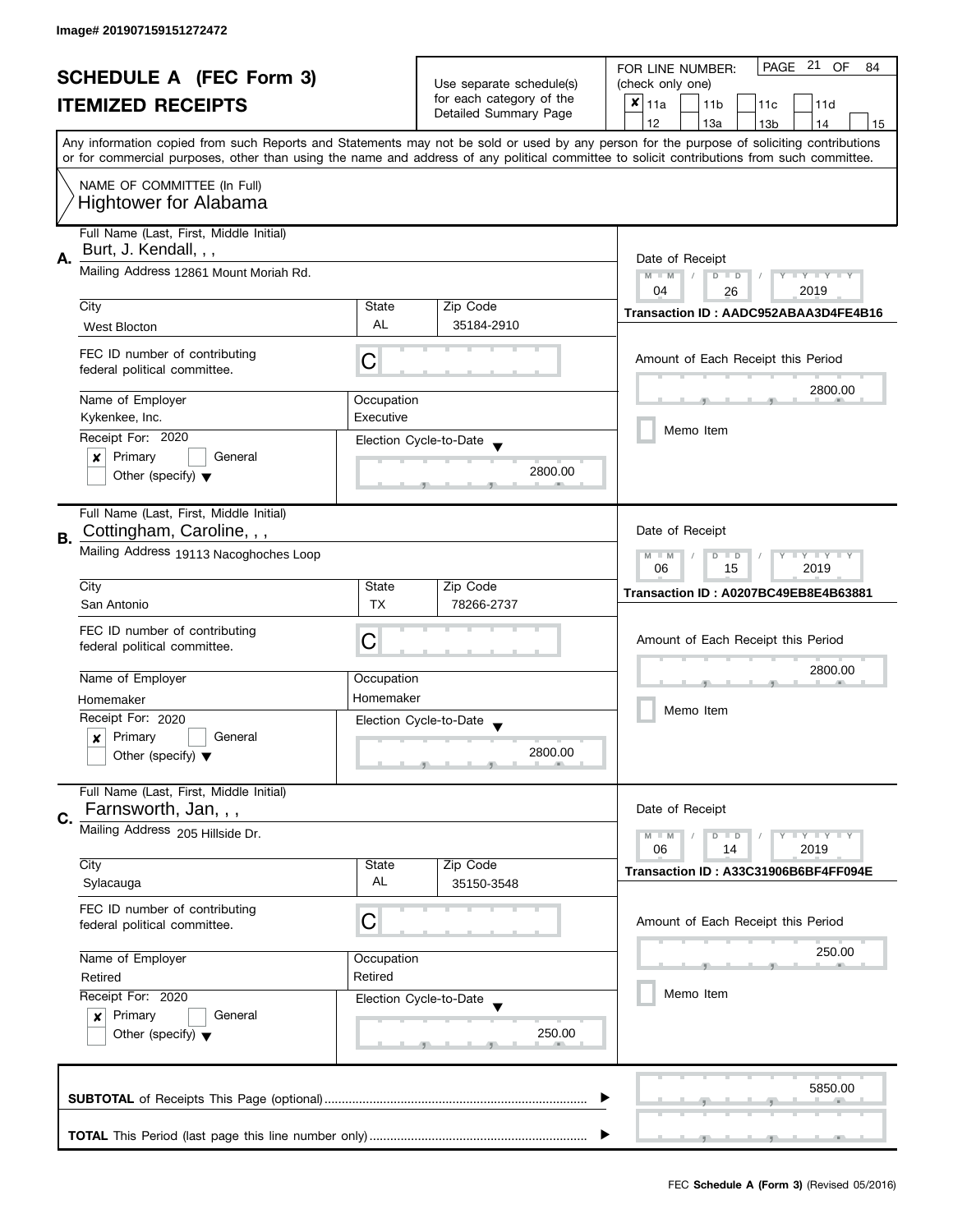|                                |                                                                                |                          |                          | PAGE 22 OF<br>FOR LINE NUMBER:<br>84                                                                                                                                                                                                                                                    |  |
|--------------------------------|--------------------------------------------------------------------------------|--------------------------|--------------------------|-----------------------------------------------------------------------------------------------------------------------------------------------------------------------------------------------------------------------------------------------------------------------------------------|--|
| <b>SCHEDULE A (FEC Form 3)</b> |                                                                                | Use separate schedule(s) | (check only one)         |                                                                                                                                                                                                                                                                                         |  |
|                                | <b>ITEMIZED RECEIPTS</b>                                                       |                          | for each category of the | $x _{11a}$<br>11 <sub>b</sub><br>11c<br>11d                                                                                                                                                                                                                                             |  |
|                                |                                                                                |                          | Detailed Summary Page    | 12<br>13a<br>14<br>13 <sub>b</sub><br>15                                                                                                                                                                                                                                                |  |
|                                |                                                                                |                          |                          | Any information copied from such Reports and Statements may not be sold or used by any person for the purpose of soliciting contributions<br>or for commercial purposes, other than using the name and address of any political committee to solicit contributions from such committee. |  |
|                                | NAME OF COMMITTEE (In Full)                                                    |                          |                          |                                                                                                                                                                                                                                                                                         |  |
|                                | <b>Hightower for Alabama</b>                                                   |                          |                          |                                                                                                                                                                                                                                                                                         |  |
|                                | Full Name (Last, First, Middle Initial)<br>Wise, John, Melton, ,               |                          |                          | Date of Receipt                                                                                                                                                                                                                                                                         |  |
|                                | А.<br>Mailing Address P.O. Box 232                                             |                          |                          | $M - M$<br>$D$ $D$<br>$Y - Y - Y - Y - Y$<br>06<br>2019<br>20                                                                                                                                                                                                                           |  |
|                                | City                                                                           | State                    | Zip Code                 | Transaction ID: A9A7FEC2B25884AB69A4                                                                                                                                                                                                                                                    |  |
|                                | Luverne                                                                        | AL                       | 36049-0232               |                                                                                                                                                                                                                                                                                         |  |
|                                | FEC ID number of contributing<br>federal political committee.                  | С                        |                          | Amount of Each Receipt this Period                                                                                                                                                                                                                                                      |  |
|                                | Name of Employer                                                               | Occupation               |                          | 500.00                                                                                                                                                                                                                                                                                  |  |
|                                | Hicks, Inc.                                                                    | CFO/Chairman             |                          |                                                                                                                                                                                                                                                                                         |  |
|                                | Receipt For: 2020                                                              |                          | Election Cycle-to-Date   | Memo Item                                                                                                                                                                                                                                                                               |  |
|                                | $\pmb{\times}$<br>Primary<br>General                                           |                          |                          |                                                                                                                                                                                                                                                                                         |  |
|                                | Other (specify) $\blacktriangledown$                                           |                          | 500.00                   |                                                                                                                                                                                                                                                                                         |  |
|                                | Full Name (Last, First, Middle Initial)                                        |                          |                          |                                                                                                                                                                                                                                                                                         |  |
| В.                             | Stimpson, Ben, , , Jr.                                                         |                          |                          | Date of Receipt                                                                                                                                                                                                                                                                         |  |
|                                | Mailing Address 4050 Country Club Rd.                                          |                          |                          | <b>LYLYLY</b><br>$M - M$<br>$D$ $D$<br>25<br>06<br>2019                                                                                                                                                                                                                                 |  |
|                                | City                                                                           | State                    | Zip Code                 | Transaction ID: A8D4FC42B38F94CCDA21                                                                                                                                                                                                                                                    |  |
|                                | Mobile                                                                         | AL                       | 36608                    |                                                                                                                                                                                                                                                                                         |  |
|                                | FEC ID number of contributing                                                  | C                        |                          | Amount of Each Receipt this Period                                                                                                                                                                                                                                                      |  |
|                                | federal political committee.                                                   |                          |                          |                                                                                                                                                                                                                                                                                         |  |
|                                | Name of Employer                                                               | Occupation               |                          | 250.00                                                                                                                                                                                                                                                                                  |  |
|                                | Retired                                                                        | Retired                  |                          |                                                                                                                                                                                                                                                                                         |  |
|                                | Receipt For: 2020                                                              |                          | Election Cycle-to-Date   | Memo Item                                                                                                                                                                                                                                                                               |  |
|                                | Primary<br>General<br>$\boldsymbol{x}$                                         |                          |                          |                                                                                                                                                                                                                                                                                         |  |
|                                | Other (specify) $\blacktriangledown$                                           |                          | 250.00                   |                                                                                                                                                                                                                                                                                         |  |
| C.                             | Full Name (Last, First, Middle Initial)<br>Strachan, Greg, , ,                 |                          |                          | Date of Receipt                                                                                                                                                                                                                                                                         |  |
|                                | Mailing Address 16525 Honey Rd.                                                |                          |                          | <b>LYLYLY</b><br>$M - M$<br>$D$ $D$<br>06<br>26<br>2019                                                                                                                                                                                                                                 |  |
|                                | City                                                                           | State                    | Zip Code                 | Transaction ID: A0258D7BABDB84816898                                                                                                                                                                                                                                                    |  |
|                                | Sammerdale                                                                     | AL                       | 36580                    |                                                                                                                                                                                                                                                                                         |  |
|                                | FEC ID number of contributing<br>federal political committee.                  | C                        |                          | Amount of Each Receipt this Period                                                                                                                                                                                                                                                      |  |
|                                | Name of Employer<br>Occupation<br>Banker<br><b>Bryant Bank</b>                 |                          |                          | 250.00                                                                                                                                                                                                                                                                                  |  |
|                                |                                                                                |                          |                          |                                                                                                                                                                                                                                                                                         |  |
|                                | Receipt For: 2020                                                              |                          | Election Cycle-to-Date   | Memo Item                                                                                                                                                                                                                                                                               |  |
|                                | Primary<br>General<br>$\boldsymbol{x}$<br>Other (specify) $\blacktriangledown$ |                          |                          |                                                                                                                                                                                                                                                                                         |  |
|                                |                                                                                |                          | 250.00                   |                                                                                                                                                                                                                                                                                         |  |
|                                |                                                                                |                          |                          | 1000.00                                                                                                                                                                                                                                                                                 |  |
|                                |                                                                                |                          |                          |                                                                                                                                                                                                                                                                                         |  |
|                                |                                                                                |                          |                          |                                                                                                                                                                                                                                                                                         |  |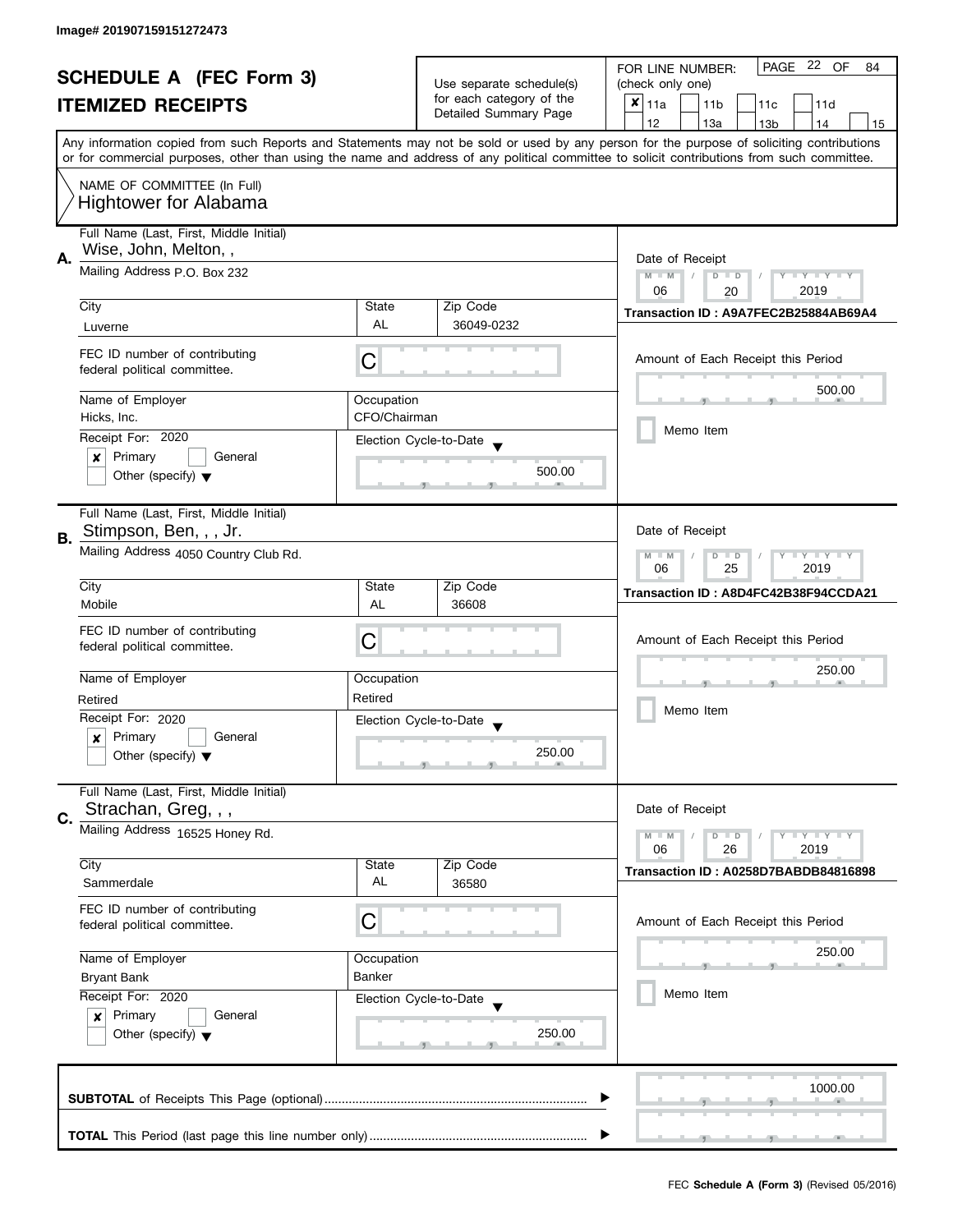| <b>SCHEDULE A (FEC Form 3)</b><br><b>ITEMIZED RECEIPTS</b> |                                                                       | Use separate schedule(s) | PAGE 23 OF<br>FOR LINE NUMBER:<br>84<br>(check only one) |                                                                                                                                            |
|------------------------------------------------------------|-----------------------------------------------------------------------|--------------------------|----------------------------------------------------------|--------------------------------------------------------------------------------------------------------------------------------------------|
|                                                            |                                                                       | for each category of the |                                                          |                                                                                                                                            |
|                                                            |                                                                       |                          | Detailed Summary Page                                    | $x _{11a}$<br>11 <sub>b</sub><br>11 <sub>c</sub><br>11d                                                                                    |
|                                                            |                                                                       |                          |                                                          | 12<br>13a<br>13 <sub>b</sub><br>14<br>15                                                                                                   |
|                                                            |                                                                       |                          |                                                          | Any information copied from such Reports and Statements may not be sold or used by any person for the purpose of soliciting contributions  |
|                                                            |                                                                       |                          |                                                          | or for commercial purposes, other than using the name and address of any political committee to solicit contributions from such committee. |
|                                                            |                                                                       |                          |                                                          |                                                                                                                                            |
|                                                            | NAME OF COMMITTEE (In Full)                                           |                          |                                                          |                                                                                                                                            |
|                                                            | <b>Hightower for Alabama</b>                                          |                          |                                                          |                                                                                                                                            |
|                                                            |                                                                       |                          |                                                          |                                                                                                                                            |
|                                                            | Full Name (Last, First, Middle Initial)                               |                          |                                                          |                                                                                                                                            |
| А.                                                         | Roberts, John, , ,                                                    | Date of Receipt          |                                                          |                                                                                                                                            |
|                                                            | Mailing Address 2525 Lanark Rd                                        |                          |                                                          | $M - M$<br>$\sqrt{ }$<br>$D$ $D$<br>$Y - Y - Y - Y - Y$                                                                                    |
|                                                            |                                                                       |                          |                                                          | 06<br>2019<br>27                                                                                                                           |
|                                                            | City                                                                  | State                    | Zip Code                                                 |                                                                                                                                            |
|                                                            |                                                                       | <b>AL</b>                |                                                          | Transaction ID: A81E0E3DE5C8844A8B77                                                                                                       |
|                                                            | Birmingham                                                            |                          | 35223-1029                                               |                                                                                                                                            |
|                                                            | FEC ID number of contributing                                         |                          |                                                          |                                                                                                                                            |
|                                                            | federal political committee.                                          | C                        |                                                          | Amount of Each Receipt this Period                                                                                                         |
|                                                            |                                                                       |                          |                                                          |                                                                                                                                            |
|                                                            | Name of Employer                                                      | Occupation               |                                                          | 2800.00                                                                                                                                    |
|                                                            | Bhate Environmental Assoc.                                            | CEO                      |                                                          |                                                                                                                                            |
|                                                            |                                                                       |                          |                                                          | Memo Item                                                                                                                                  |
|                                                            | Receipt For: 2020                                                     |                          | Election Cycle-to-Date                                   |                                                                                                                                            |
|                                                            | General<br>Primary<br>×                                               |                          |                                                          |                                                                                                                                            |
|                                                            | Other (specify) $\blacktriangledown$                                  |                          | 2800.00                                                  |                                                                                                                                            |
|                                                            |                                                                       |                          |                                                          |                                                                                                                                            |
|                                                            | Full Name (Last, First, Middle Initial)                               |                          |                                                          |                                                                                                                                            |
|                                                            | Limbaugh, Bruce, , ,                                                  |                          |                                                          | Date of Receipt                                                                                                                            |
| В.                                                         | Mailing Address 350 Hallman Hill E.                                   |                          |                                                          |                                                                                                                                            |
|                                                            |                                                                       |                          |                                                          | $Y = Y = Y$<br>$-M$<br>D<br>$\Box$<br>2019<br>05<br>06                                                                                     |
|                                                            | Ste. 217<br>City                                                      | State                    | Zip Code                                                 |                                                                                                                                            |
|                                                            |                                                                       |                          |                                                          | Transaction ID: A7DF47EA1805843AEACA                                                                                                       |
|                                                            | Birmingham                                                            | <b>AL</b>                | 35209-6555                                               |                                                                                                                                            |
|                                                            | FEC ID number of contributing                                         |                          |                                                          |                                                                                                                                            |
|                                                            | federal political committee.                                          | C                        |                                                          | Amount of Each Receipt this Period                                                                                                         |
|                                                            |                                                                       |                          |                                                          | 500.00                                                                                                                                     |
|                                                            | Name of Employer                                                      | Occupation               |                                                          |                                                                                                                                            |
|                                                            | Limbaugh Toyota                                                       | Owner                    |                                                          |                                                                                                                                            |
|                                                            | Receipt For: 2020                                                     |                          | Election Cycle-to-Date                                   | Memo Item                                                                                                                                  |
|                                                            | Primary<br>General<br>x                                               |                          |                                                          |                                                                                                                                            |
|                                                            | Other (specify) $\blacktriangledown$                                  |                          | 500.00                                                   |                                                                                                                                            |
|                                                            |                                                                       |                          |                                                          |                                                                                                                                            |
|                                                            | Full Name (Last, First, Middle Initial)                               |                          |                                                          |                                                                                                                                            |
|                                                            | Pilot, Jeanna, D.,,                                                   |                          |                                                          | Date of Receipt                                                                                                                            |
| C.                                                         |                                                                       |                          |                                                          |                                                                                                                                            |
|                                                            | Mailing Address P.O. Box 91206                                        |                          |                                                          | $Y = Y + Y$<br>$M - M$<br>$\blacksquare$                                                                                                   |
|                                                            |                                                                       |                          |                                                          | 2019<br>04<br>25                                                                                                                           |
|                                                            | City                                                                  | State                    | Zip Code                                                 | Transaction ID: A60638B1D1562418C80D                                                                                                       |
|                                                            | Mobile                                                                | AL                       | 36691-1206                                               |                                                                                                                                            |
|                                                            | FEC ID number of contributing                                         |                          |                                                          |                                                                                                                                            |
|                                                            | federal political committee.                                          | C                        |                                                          | Amount of Each Receipt this Period                                                                                                         |
|                                                            |                                                                       |                          |                                                          |                                                                                                                                            |
|                                                            | Name of Employer                                                      | Occupation               |                                                          | 2800.00                                                                                                                                    |
|                                                            | Homemaker<br>Homemaker<br>Receipt For: 2020<br>Election Cycle-to-Date |                          |                                                          |                                                                                                                                            |
|                                                            |                                                                       |                          |                                                          | Memo Item                                                                                                                                  |
|                                                            |                                                                       |                          |                                                          |                                                                                                                                            |
|                                                            | Primary<br>General<br>$\boldsymbol{x}$                                |                          |                                                          |                                                                                                                                            |
|                                                            | Other (specify) $\blacktriangledown$                                  |                          | 2800.00                                                  |                                                                                                                                            |
|                                                            |                                                                       |                          |                                                          |                                                                                                                                            |
|                                                            |                                                                       |                          |                                                          |                                                                                                                                            |
|                                                            |                                                                       |                          |                                                          | 6100.00                                                                                                                                    |
|                                                            |                                                                       |                          |                                                          |                                                                                                                                            |
|                                                            |                                                                       |                          |                                                          |                                                                                                                                            |
|                                                            |                                                                       |                          |                                                          |                                                                                                                                            |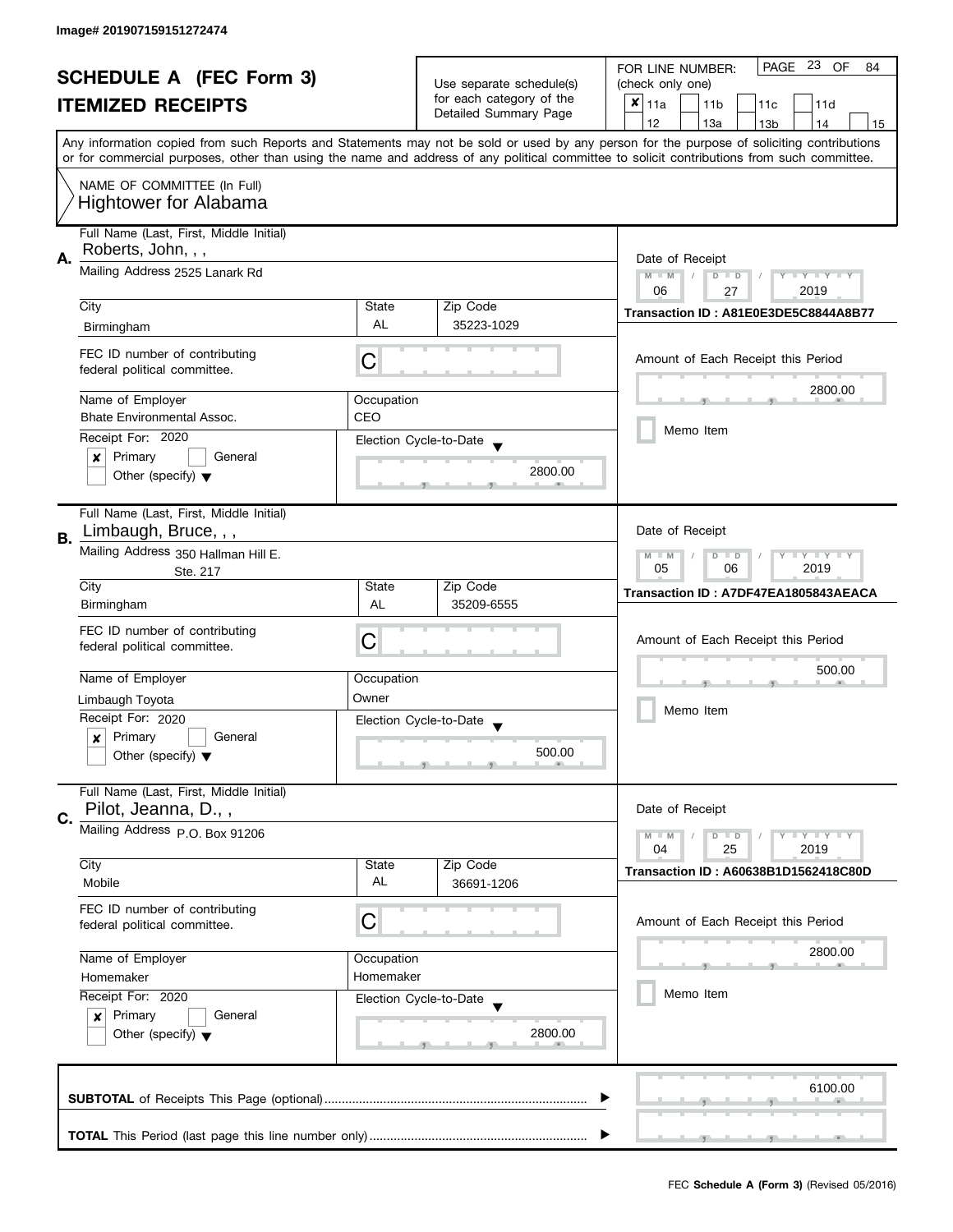| <b>SCHEDULE A (FEC Form 3)</b><br><b>ITEMIZED RECEIPTS</b> |                                                | Use separate schedule(s) | PAGE 24 OF<br>FOR LINE NUMBER:<br>84 |                                                                                                                                            |  |
|------------------------------------------------------------|------------------------------------------------|--------------------------|--------------------------------------|--------------------------------------------------------------------------------------------------------------------------------------------|--|
|                                                            |                                                |                          | (check only one)                     |                                                                                                                                            |  |
|                                                            |                                                |                          | for each category of the             | $x _{11a}$<br>11 <sub>b</sub><br>11 <sub>c</sub><br>11d                                                                                    |  |
|                                                            |                                                |                          | Detailed Summary Page                | 12<br>13a<br>13 <sub>b</sub><br>14<br>15                                                                                                   |  |
|                                                            |                                                |                          |                                      | Any information copied from such Reports and Statements may not be sold or used by any person for the purpose of soliciting contributions  |  |
|                                                            |                                                |                          |                                      | or for commercial purposes, other than using the name and address of any political committee to solicit contributions from such committee. |  |
|                                                            |                                                |                          |                                      |                                                                                                                                            |  |
|                                                            | NAME OF COMMITTEE (In Full)                    |                          |                                      |                                                                                                                                            |  |
|                                                            | <b>Hightower for Alabama</b>                   |                          |                                      |                                                                                                                                            |  |
|                                                            | Full Name (Last, First, Middle Initial)        |                          |                                      |                                                                                                                                            |  |
|                                                            | Burt, Robie, , ,                               |                          |                                      |                                                                                                                                            |  |
| Α.                                                         | Mailing Address P.O. Box 336                   |                          |                                      | Date of Receipt                                                                                                                            |  |
|                                                            |                                                |                          |                                      | $M - M$<br>$\sqrt{ }$<br>$D$ $D$<br>$Y - Y - Y - Y - Y$<br>04<br>2019<br>26                                                                |  |
|                                                            | City                                           | State                    | Zip Code                             |                                                                                                                                            |  |
|                                                            | Vance                                          | <b>AL</b>                | 35490-0004                           | Transaction ID: A802B530D7DDA4AFFAE7                                                                                                       |  |
|                                                            |                                                |                          |                                      |                                                                                                                                            |  |
|                                                            | FEC ID number of contributing                  | С                        |                                      | Amount of Each Receipt this Period                                                                                                         |  |
|                                                            | federal political committee.                   |                          |                                      |                                                                                                                                            |  |
|                                                            |                                                |                          |                                      | 2800.00                                                                                                                                    |  |
|                                                            | Name of Employer<br>Kykenkee, Inc.             | Occupation               |                                      |                                                                                                                                            |  |
|                                                            |                                                | Executive                |                                      | Memo Item                                                                                                                                  |  |
|                                                            | Receipt For: 2020                              |                          | Election Cycle-to-Date               |                                                                                                                                            |  |
|                                                            | Primary<br>General<br>x                        |                          |                                      |                                                                                                                                            |  |
|                                                            | Other (specify) $\blacktriangledown$           |                          | 2800.00                              |                                                                                                                                            |  |
|                                                            |                                                |                          |                                      |                                                                                                                                            |  |
|                                                            | Full Name (Last, First, Middle Initial)        |                          |                                      |                                                                                                                                            |  |
| В.                                                         | Malone, Davis, , ,                             |                          |                                      | Date of Receipt                                                                                                                            |  |
|                                                            | Mailing Address 20 Hampton Way                 |                          |                                      | $\bot$ $\gamma$ $\bot$ $\gamma$ $\bot$ $\gamma$<br>$M - M$<br>D<br>$\Box$                                                                  |  |
|                                                            |                                                |                          |                                      | 2019<br>06<br>10                                                                                                                           |  |
|                                                            | City                                           | State                    | Zip Code                             | Transaction ID: AECEC580A21034BFF84A                                                                                                       |  |
|                                                            | Dothan                                         | <b>AL</b>                | 36305-6319                           |                                                                                                                                            |  |
|                                                            | FEC ID number of contributing                  |                          |                                      |                                                                                                                                            |  |
|                                                            | federal political committee.                   | С                        |                                      | Amount of Each Receipt this Period                                                                                                         |  |
|                                                            |                                                |                          |                                      | 2800.00                                                                                                                                    |  |
|                                                            | Name of Employer                               | Occupation               |                                      |                                                                                                                                            |  |
|                                                            | Farmer and Malone Law Offices                  | Attorney                 |                                      | Memo Item                                                                                                                                  |  |
|                                                            | Receipt For: 2020                              |                          | Election Cycle-to-Date               |                                                                                                                                            |  |
|                                                            | Primary<br>General<br>x                        |                          |                                      |                                                                                                                                            |  |
|                                                            | Other (specify) $\blacktriangledown$           |                          | 2800.00                              |                                                                                                                                            |  |
|                                                            |                                                |                          |                                      |                                                                                                                                            |  |
|                                                            | Full Name (Last, First, Middle Initial)        |                          |                                      |                                                                                                                                            |  |
| C.                                                         | Thomas, B., Carter, Dr.,                       |                          |                                      | Date of Receipt                                                                                                                            |  |
|                                                            | Mailing Address 4755 Bexley In.                |                          |                                      | $Y = Y = Y$<br>$M - M$<br>D<br>$\Box$                                                                                                      |  |
|                                                            |                                                |                          |                                      | 06<br>30<br>2019                                                                                                                           |  |
|                                                            | City                                           | State                    | Zip Code                             | Transaction ID: A1743EAA9E3F94836A32                                                                                                       |  |
|                                                            | Mobile                                         | AL                       | 36608-2447                           |                                                                                                                                            |  |
|                                                            | FEC ID number of contributing                  |                          |                                      |                                                                                                                                            |  |
|                                                            | federal political committee.                   | C                        |                                      | Amount of Each Receipt this Period                                                                                                         |  |
|                                                            |                                                |                          |                                      | 1000.00                                                                                                                                    |  |
|                                                            | Name of Employer                               | Occupation               |                                      |                                                                                                                                            |  |
|                                                            | Orthodontist<br>Harvey and Thomas Orthodontics |                          |                                      |                                                                                                                                            |  |
|                                                            | Receipt For: 2020                              |                          | Election Cycle-to-Date               | Memo Item                                                                                                                                  |  |
|                                                            | Primary<br>General<br>$\pmb{\times}$           |                          |                                      |                                                                                                                                            |  |
|                                                            | Other (specify) $\blacktriangledown$           |                          | 1000.00                              |                                                                                                                                            |  |
|                                                            |                                                |                          |                                      |                                                                                                                                            |  |
|                                                            |                                                |                          |                                      |                                                                                                                                            |  |
|                                                            |                                                |                          |                                      | 6600.00                                                                                                                                    |  |
|                                                            |                                                |                          |                                      |                                                                                                                                            |  |
|                                                            |                                                |                          |                                      |                                                                                                                                            |  |
|                                                            |                                                |                          |                                      |                                                                                                                                            |  |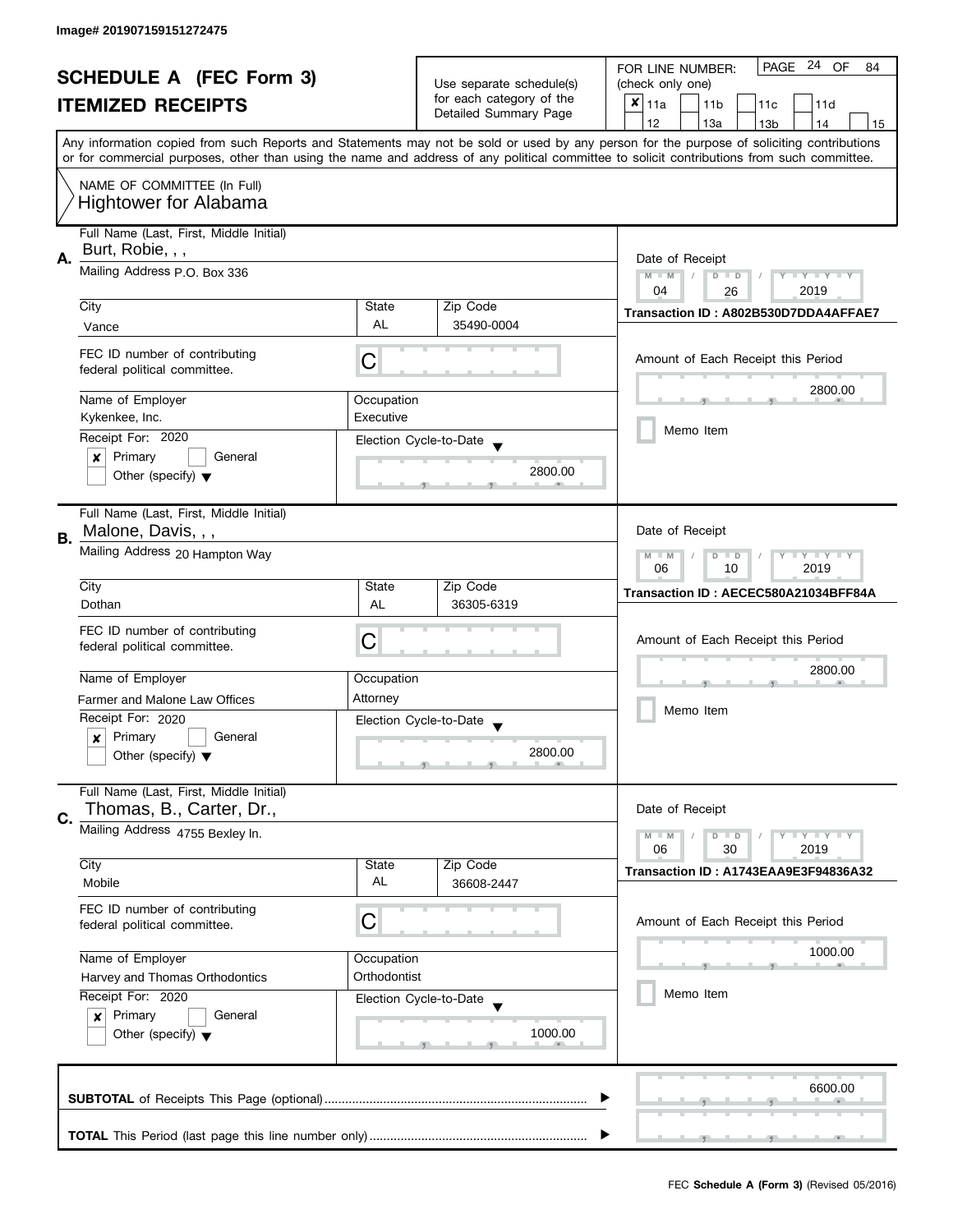| <b>SCHEDULE A (FEC Form 3)</b> |                                                               | Use separate schedule(s) | PAGE 25<br>OF<br>FOR LINE NUMBER:<br>84           |                                                                                                                                            |  |
|--------------------------------|---------------------------------------------------------------|--------------------------|---------------------------------------------------|--------------------------------------------------------------------------------------------------------------------------------------------|--|
|                                |                                                               |                          | (check only one)                                  |                                                                                                                                            |  |
|                                | <b>ITEMIZED RECEIPTS</b>                                      |                          | for each category of the<br>Detailed Summary Page | $x _{11a}$<br>11 <sub>b</sub><br>11c<br>11d                                                                                                |  |
|                                |                                                               |                          |                                                   | 12<br>13a<br>14<br>13 <sub>b</sub><br>15                                                                                                   |  |
|                                |                                                               |                          |                                                   | Any information copied from such Reports and Statements may not be sold or used by any person for the purpose of soliciting contributions  |  |
|                                |                                                               |                          |                                                   | or for commercial purposes, other than using the name and address of any political committee to solicit contributions from such committee. |  |
|                                | NAME OF COMMITTEE (In Full)                                   |                          |                                                   |                                                                                                                                            |  |
|                                | <b>Hightower for Alabama</b>                                  |                          |                                                   |                                                                                                                                            |  |
|                                |                                                               |                          |                                                   |                                                                                                                                            |  |
|                                | Full Name (Last, First, Middle Initial)                       |                          |                                                   |                                                                                                                                            |  |
| Α.                             | Camerio, Michael, , ,                                         |                          |                                                   | Date of Receipt                                                                                                                            |  |
|                                | Mailing Address 173 Ridge Water Dr                            |                          |                                                   | $M - M$<br>Y TY TY TY<br>$D$ $D$                                                                                                           |  |
|                                |                                                               |                          |                                                   | 06<br>2019<br>24                                                                                                                           |  |
|                                | City                                                          | State                    | Zip Code                                          | Transaction ID: AFA0FB802AF3447AAB5E                                                                                                       |  |
|                                | Pike Road                                                     | AL                       | 36064-3884                                        |                                                                                                                                            |  |
|                                | FEC ID number of contributing                                 |                          |                                                   |                                                                                                                                            |  |
|                                | federal political committee.                                  | С                        |                                                   | Amount of Each Receipt this Period                                                                                                         |  |
|                                |                                                               |                          |                                                   | 1000.00                                                                                                                                    |  |
|                                | Name of Employer                                              | Occupation               |                                                   |                                                                                                                                            |  |
|                                | Michael Camerio Insurance                                     | Agent                    |                                                   |                                                                                                                                            |  |
|                                | Receipt For: 2020                                             |                          | Election Cycle-to-Date                            | Memo Item                                                                                                                                  |  |
|                                | Primary<br>General<br>x                                       |                          |                                                   |                                                                                                                                            |  |
|                                | Other (specify) $\blacktriangledown$                          |                          | 1000.00                                           |                                                                                                                                            |  |
|                                |                                                               |                          |                                                   |                                                                                                                                            |  |
|                                | Full Name (Last, First, Middle Initial)                       |                          |                                                   |                                                                                                                                            |  |
|                                | Higgins, John, D., , III                                      |                          |                                                   | Date of Receipt                                                                                                                            |  |
| В.                             | Mailing Address 3003 Cherokee Rd                              |                          |                                                   | Y LY LY<br>$M - M$                                                                                                                         |  |
|                                |                                                               |                          |                                                   | D<br>$\Box$<br>06<br>30<br>2019                                                                                                            |  |
|                                | City                                                          | State                    | Zip Code                                          |                                                                                                                                            |  |
|                                | <b>Mountain Brk</b>                                           | AL                       | 35223-1311                                        | Transaction ID: A7A0D2499980941D2B32                                                                                                       |  |
|                                |                                                               |                          |                                                   |                                                                                                                                            |  |
|                                | FEC ID number of contributing<br>federal political committee. | C                        |                                                   | Amount of Each Receipt this Period                                                                                                         |  |
|                                |                                                               |                          |                                                   |                                                                                                                                            |  |
|                                | Name of Employer                                              | Occupation               |                                                   | 500.00                                                                                                                                     |  |
|                                | <b>Oxford Pharmaceuticals</b>                                 |                          | <b>Business Development Officer</b>               |                                                                                                                                            |  |
|                                | Receipt For: 2020                                             |                          | Election Cycle-to-Date                            | Memo Item                                                                                                                                  |  |
|                                | Primary<br>General<br>$\boldsymbol{x}$                        |                          |                                                   |                                                                                                                                            |  |
|                                | Other (specify) $\blacktriangledown$                          |                          | 500.00                                            |                                                                                                                                            |  |
|                                |                                                               |                          |                                                   |                                                                                                                                            |  |
|                                | Full Name (Last, First, Middle Initial)                       |                          |                                                   |                                                                                                                                            |  |
|                                | Bender, Thomas, , ,                                           |                          |                                                   | Date of Receipt                                                                                                                            |  |
| C.                             | Mailing Address 33120 Boardwalk Dr                            |                          |                                                   | $Y = Y = Y$                                                                                                                                |  |
|                                |                                                               |                          |                                                   | $M - M$<br>$D$ $D$<br>04<br>25<br>2019                                                                                                     |  |
|                                | City                                                          | State                    | Zip Code                                          | Transaction ID: A589051C5A7F347CDBC4                                                                                                       |  |
|                                | Daphne                                                        | AL                       | 36527-7019                                        |                                                                                                                                            |  |
|                                | FEC ID number of contributing                                 |                          |                                                   |                                                                                                                                            |  |
|                                | federal political committee.                                  | C                        |                                                   | Amount of Each Receipt this Period                                                                                                         |  |
|                                |                                                               |                          |                                                   |                                                                                                                                            |  |
|                                | Name of Employer                                              | Occupation               |                                                   | 1000.00                                                                                                                                    |  |
|                                | <b>Bender Shipbuilding</b>                                    | Executive                |                                                   |                                                                                                                                            |  |
|                                | Receipt For: 2020                                             |                          | Election Cycle-to-Date                            | Memo Item                                                                                                                                  |  |
|                                | Primary<br>General<br>$\boldsymbol{x}$                        |                          |                                                   |                                                                                                                                            |  |
|                                | Other (specify) $\blacktriangledown$                          |                          | 1000.00                                           |                                                                                                                                            |  |
|                                |                                                               |                          |                                                   |                                                                                                                                            |  |
|                                |                                                               |                          |                                                   |                                                                                                                                            |  |
|                                |                                                               |                          |                                                   | 2500.00                                                                                                                                    |  |
|                                |                                                               |                          |                                                   |                                                                                                                                            |  |
|                                |                                                               |                          |                                                   |                                                                                                                                            |  |
|                                |                                                               |                          |                                                   |                                                                                                                                            |  |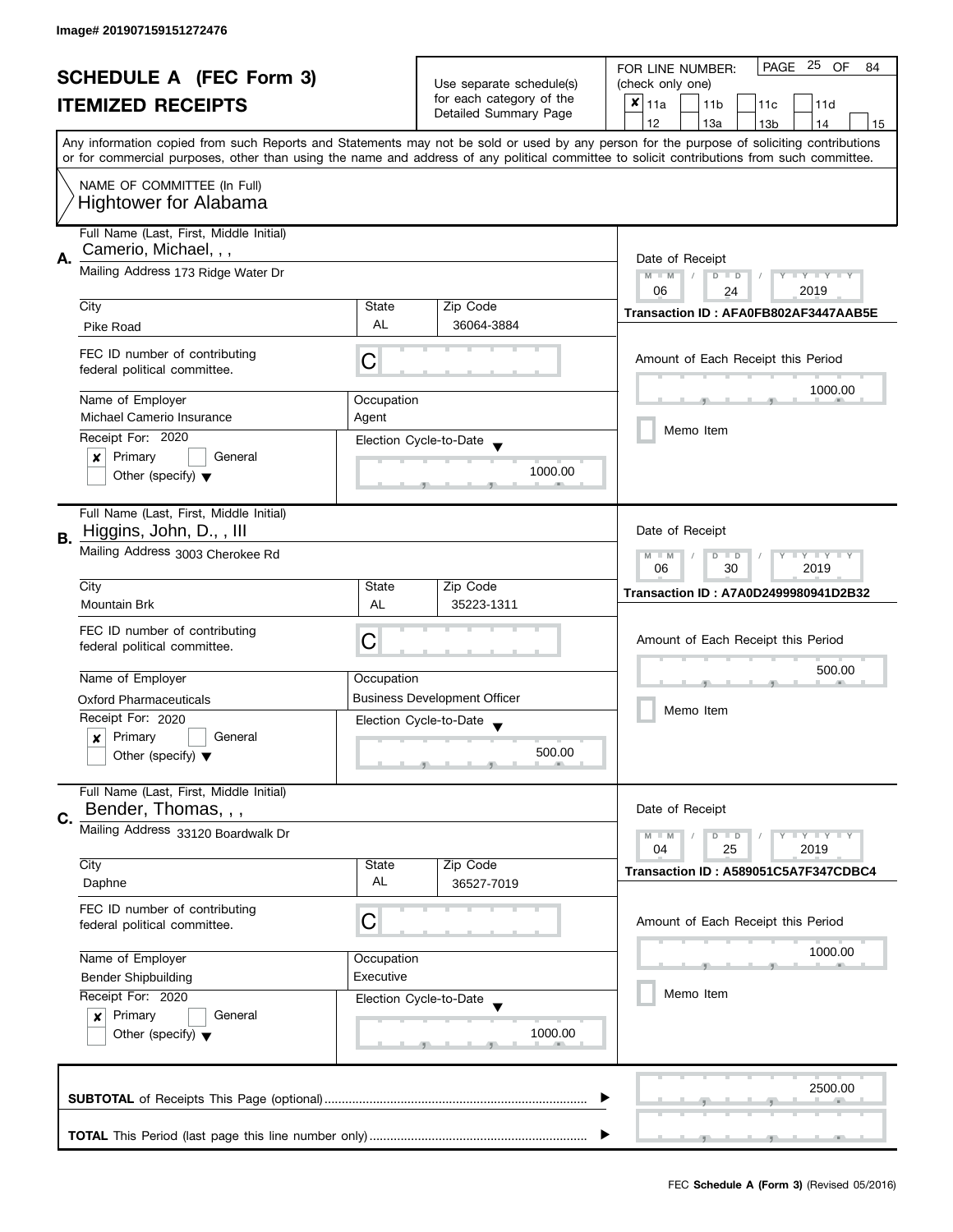| <b>SCHEDULE A (FEC Form 3)</b> |                                                       |            | PAGE<br>-26<br>OF<br>FOR LINE NUMBER:<br>84       |                                                                                                                                            |  |
|--------------------------------|-------------------------------------------------------|------------|---------------------------------------------------|--------------------------------------------------------------------------------------------------------------------------------------------|--|
|                                |                                                       |            | Use separate schedule(s)                          | (check only one)                                                                                                                           |  |
|                                | <b>ITEMIZED RECEIPTS</b>                              |            | for each category of the<br>Detailed Summary Page | $x _{11a}$<br>11 <sub>b</sub><br>11c<br>11d                                                                                                |  |
|                                |                                                       |            |                                                   | 12<br>13a<br>14<br>13 <sub>b</sub><br>15                                                                                                   |  |
|                                |                                                       |            |                                                   | Any information copied from such Reports and Statements may not be sold or used by any person for the purpose of soliciting contributions  |  |
|                                |                                                       |            |                                                   | or for commercial purposes, other than using the name and address of any political committee to solicit contributions from such committee. |  |
|                                | NAME OF COMMITTEE (In Full)                           |            |                                                   |                                                                                                                                            |  |
|                                |                                                       |            |                                                   |                                                                                                                                            |  |
|                                | <b>Hightower for Alabama</b>                          |            |                                                   |                                                                                                                                            |  |
|                                | Full Name (Last, First, Middle Initial)               |            |                                                   |                                                                                                                                            |  |
|                                | Foley, Mark, , ,<br>Mailing Address 3702 Old Shell Rd |            |                                                   |                                                                                                                                            |  |
| Α.                             |                                                       |            |                                                   | Date of Receipt                                                                                                                            |  |
|                                |                                                       |            |                                                   | $M - M$<br><b>LYLYLY</b><br>$D$ $D$<br>06<br>2019                                                                                          |  |
|                                | City                                                  | State      | Zip Code                                          | 30                                                                                                                                         |  |
|                                | Mobile                                                | AL         | 36608-1309                                        | Transaction ID: A4C4CF73028AE46919FA                                                                                                       |  |
|                                |                                                       |            |                                                   |                                                                                                                                            |  |
|                                | FEC ID number of contributing                         | С          |                                                   | Amount of Each Receipt this Period                                                                                                         |  |
|                                | federal political committee.                          |            |                                                   |                                                                                                                                            |  |
|                                |                                                       |            |                                                   | 500.00                                                                                                                                     |  |
|                                | Name of Employer                                      | Occupation |                                                   |                                                                                                                                            |  |
|                                | Self Employed                                         | Consultant |                                                   | Memo Item                                                                                                                                  |  |
|                                | Receipt For: 2020                                     |            | Election Cycle-to-Date                            |                                                                                                                                            |  |
|                                | Primary<br>General<br>×                               |            |                                                   |                                                                                                                                            |  |
|                                | Other (specify) $\blacktriangledown$                  |            | 500.00                                            |                                                                                                                                            |  |
|                                |                                                       |            |                                                   |                                                                                                                                            |  |
|                                | Full Name (Last, First, Middle Initial)               |            |                                                   |                                                                                                                                            |  |
| В.                             | Cottage Properties, LLC                               |            |                                                   | Date of Receipt                                                                                                                            |  |
|                                | Mailing Address PO Box 2789                           |            |                                                   | Y LY LY<br>$M - M$<br>D<br>$\Box$                                                                                                          |  |
|                                |                                                       |            |                                                   | 30<br>2019<br>06                                                                                                                           |  |
|                                | City                                                  | State      | Zip Code                                          | Transaction ID: A20C58F3FDF9D4D84879                                                                                                       |  |
|                                | Daphne                                                | AL         | 36526-2789                                        |                                                                                                                                            |  |
|                                | FEC ID number of contributing                         |            |                                                   |                                                                                                                                            |  |
|                                | federal political committee.                          | C          |                                                   | Amount of Each Receipt this Period                                                                                                         |  |
|                                |                                                       |            |                                                   | 500.00                                                                                                                                     |  |
|                                | Name of Employer                                      | Occupation |                                                   |                                                                                                                                            |  |
|                                |                                                       |            |                                                   |                                                                                                                                            |  |
|                                | Receipt For: 2020                                     |            | Election Cycle-to-Date                            | Memo Item                                                                                                                                  |  |
|                                | Primary<br>General<br>$\boldsymbol{x}$                |            |                                                   | <b>Partner Attribution Requested</b>                                                                                                       |  |
|                                | Other (specify) $\blacktriangledown$                  |            | 500.00                                            |                                                                                                                                            |  |
|                                |                                                       |            |                                                   |                                                                                                                                            |  |
|                                | Full Name (Last, First, Middle Initial)               |            |                                                   |                                                                                                                                            |  |
| C.                             | Burt, Christa, , ,                                    |            |                                                   | Date of Receipt                                                                                                                            |  |
|                                | Mailing Address 12861 Mount Moriah Rd.                |            |                                                   | $Y = Y + Y$<br>$M - M$<br>$D$ $D$                                                                                                          |  |
|                                |                                                       |            |                                                   | 04<br>26<br>2019                                                                                                                           |  |
|                                | City                                                  | State      | Zip Code                                          | Transaction ID: A3EFD21B40E714E199C5                                                                                                       |  |
|                                | <b>West Blocton</b>                                   | AL         | 35184-2910                                        |                                                                                                                                            |  |
|                                | FEC ID number of contributing                         |            |                                                   |                                                                                                                                            |  |
|                                | federal political committee.                          | С          |                                                   | Amount of Each Receipt this Period                                                                                                         |  |
|                                |                                                       |            |                                                   |                                                                                                                                            |  |
|                                | Name of Employer                                      | Occupation |                                                   | 2800.00                                                                                                                                    |  |
|                                | Kykenkee, Inc.                                        | Owner      |                                                   |                                                                                                                                            |  |
|                                | Receipt For: 2020                                     |            | Election Cycle-to-Date                            | Memo Item                                                                                                                                  |  |
|                                | Primary<br>General<br>$\boldsymbol{x}$                |            |                                                   |                                                                                                                                            |  |
|                                | Other (specify) $\blacktriangledown$                  |            | 2800.00                                           |                                                                                                                                            |  |
|                                |                                                       |            |                                                   |                                                                                                                                            |  |
|                                |                                                       |            |                                                   |                                                                                                                                            |  |
|                                |                                                       |            |                                                   | 3800.00                                                                                                                                    |  |
|                                |                                                       |            |                                                   |                                                                                                                                            |  |
|                                |                                                       |            |                                                   |                                                                                                                                            |  |
|                                |                                                       |            |                                                   |                                                                                                                                            |  |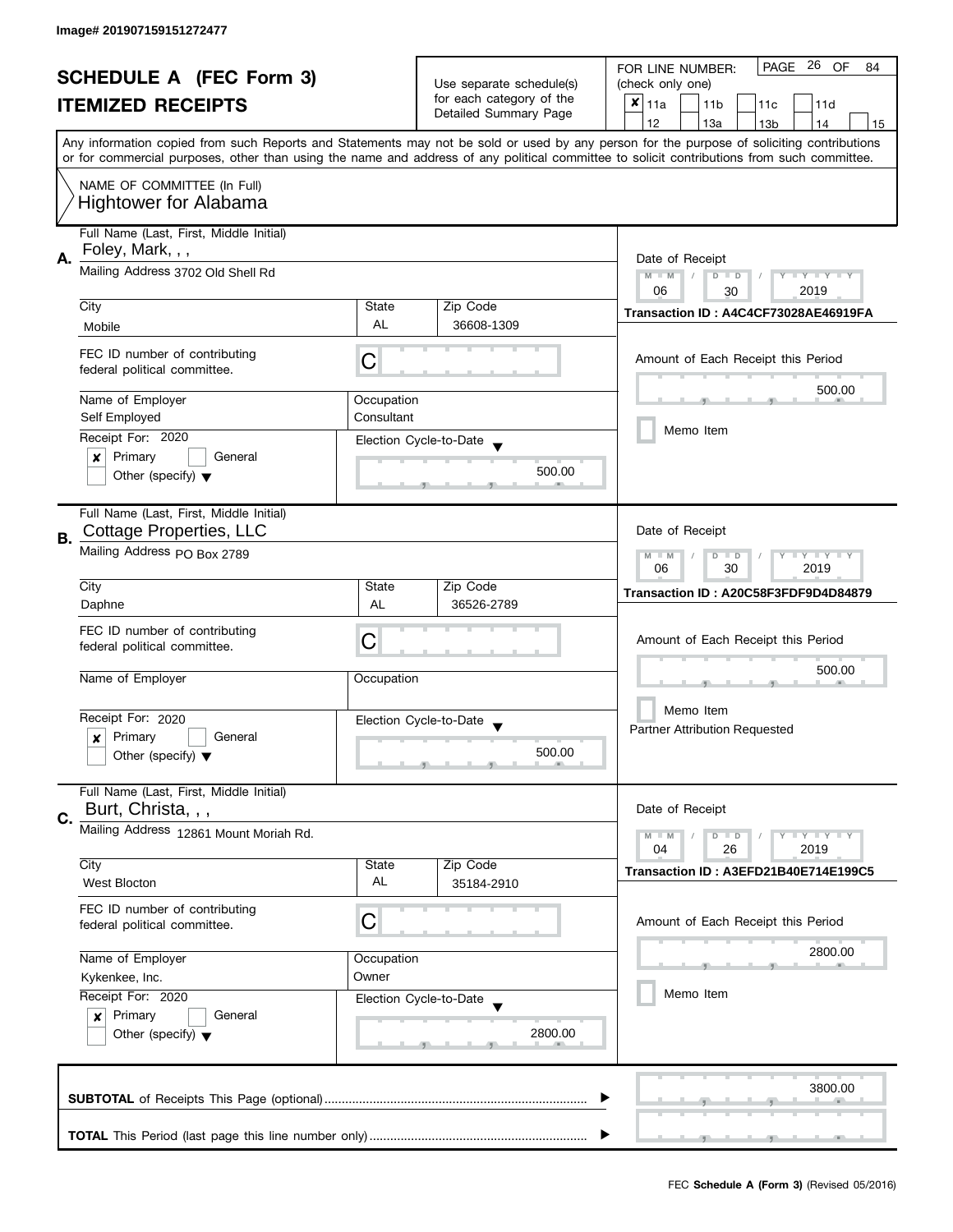| <b>SCHEDULE A (FEC Form 3)</b> |                                                               |                          | PAGE 27<br>OF<br>FOR LINE NUMBER:<br>84           |                                                                                                                                            |  |
|--------------------------------|---------------------------------------------------------------|--------------------------|---------------------------------------------------|--------------------------------------------------------------------------------------------------------------------------------------------|--|
|                                |                                                               | Use separate schedule(s) | (check only one)                                  |                                                                                                                                            |  |
|                                | <b>ITEMIZED RECEIPTS</b>                                      |                          | for each category of the<br>Detailed Summary Page | $x _{11a}$<br>11 <sub>b</sub><br>11c<br>11d                                                                                                |  |
|                                |                                                               |                          |                                                   | 12<br>13a<br>14<br>13 <sub>b</sub><br>15                                                                                                   |  |
|                                |                                                               |                          |                                                   | Any information copied from such Reports and Statements may not be sold or used by any person for the purpose of soliciting contributions  |  |
|                                |                                                               |                          |                                                   | or for commercial purposes, other than using the name and address of any political committee to solicit contributions from such committee. |  |
|                                | NAME OF COMMITTEE (In Full)                                   |                          |                                                   |                                                                                                                                            |  |
|                                | <b>Hightower for Alabama</b>                                  |                          |                                                   |                                                                                                                                            |  |
|                                |                                                               |                          |                                                   |                                                                                                                                            |  |
|                                | Full Name (Last, First, Middle Initial)                       |                          |                                                   |                                                                                                                                            |  |
| А.                             | Hackney, T. Morris, , ,                                       |                          |                                                   | Date of Receipt                                                                                                                            |  |
|                                | Mailing Address 40 Country Club Rd                            |                          |                                                   | $M - M$<br>Y TY TY TY<br>$D$ $D$                                                                                                           |  |
|                                |                                                               |                          |                                                   | 04<br>2019<br>26                                                                                                                           |  |
|                                | City                                                          | State                    | Zip Code                                          | Transaction ID: AF3046C58E94B4244943                                                                                                       |  |
|                                | Mountain Brk                                                  | AL                       | 35213-3625                                        |                                                                                                                                            |  |
|                                |                                                               |                          |                                                   |                                                                                                                                            |  |
|                                | FEC ID number of contributing<br>federal political committee. | С                        |                                                   | Amount of Each Receipt this Period                                                                                                         |  |
|                                |                                                               |                          |                                                   |                                                                                                                                            |  |
|                                | Name of Employer                                              | Occupation               |                                                   | 2000.00                                                                                                                                    |  |
|                                | Retired                                                       | Retired                  |                                                   |                                                                                                                                            |  |
|                                | Receipt For: 2020                                             |                          | Election Cycle-to-Date                            | Memo Item                                                                                                                                  |  |
|                                | $\boldsymbol{x}$<br>Primary<br>General                        |                          |                                                   |                                                                                                                                            |  |
|                                | Other (specify) $\blacktriangledown$                          |                          | 2000.00                                           |                                                                                                                                            |  |
|                                |                                                               |                          |                                                   |                                                                                                                                            |  |
|                                | Full Name (Last, First, Middle Initial)                       |                          |                                                   |                                                                                                                                            |  |
|                                | Morrissette, Harris, , ,                                      |                          |                                                   | Date of Receipt                                                                                                                            |  |
| В.                             |                                                               |                          |                                                   |                                                                                                                                            |  |
|                                | Mailing Address 100 Jacintoport Blvd.                         |                          |                                                   | Y LY LY<br>$M - M$<br>D<br>$\Box$                                                                                                          |  |
|                                |                                                               |                          |                                                   | 2019<br>06<br>14                                                                                                                           |  |
|                                | City                                                          | State                    | Zip Code                                          | Transaction ID: A82A6327E7B954994989                                                                                                       |  |
|                                | Saraland                                                      | AL                       | 36571-3304                                        |                                                                                                                                            |  |
|                                | FEC ID number of contributing                                 |                          |                                                   |                                                                                                                                            |  |
|                                | federal political committee.                                  | C                        |                                                   | Amount of Each Receipt this Period                                                                                                         |  |
|                                |                                                               |                          |                                                   | 500.00                                                                                                                                     |  |
|                                | Name of Employer                                              | Occupation               |                                                   |                                                                                                                                            |  |
|                                | China Doll Rice and Beans, Inc.                               | President                |                                                   | Memo Item                                                                                                                                  |  |
|                                | Receipt For: 2020                                             |                          | Election Cycle-to-Date                            |                                                                                                                                            |  |
|                                | Primary<br>General<br>$\boldsymbol{x}$                        |                          |                                                   |                                                                                                                                            |  |
|                                | Other (specify) $\blacktriangledown$                          |                          | 500.00                                            |                                                                                                                                            |  |
|                                |                                                               |                          |                                                   |                                                                                                                                            |  |
|                                | Full Name (Last, First, Middle Initial)                       |                          |                                                   |                                                                                                                                            |  |
| C.                             | Davis, Richard, E.,,                                          |                          |                                                   | Date of Receipt                                                                                                                            |  |
|                                | Mailing Address 7520 Ohara Dr                                 |                          |                                                   | $Y = Y = Y$<br>$M - M$<br>$D$ $D$                                                                                                          |  |
|                                |                                                               |                          |                                                   | 04<br>29<br>2019                                                                                                                           |  |
|                                | City                                                          | State                    | Zip Code                                          | Transaction ID: A3D86FECDC3BA4778AAD                                                                                                       |  |
|                                | Spanish Fort                                                  | AL                       | 36527-5128                                        |                                                                                                                                            |  |
|                                | FEC ID number of contributing                                 |                          |                                                   |                                                                                                                                            |  |
|                                | federal political committee.                                  | C                        |                                                   | Amount of Each Receipt this Period                                                                                                         |  |
|                                |                                                               |                          |                                                   |                                                                                                                                            |  |
|                                | Name of Employer                                              | Occupation               |                                                   | 1000.00                                                                                                                                    |  |
|                                | Davis & Fields PC                                             | Attorney                 |                                                   |                                                                                                                                            |  |
|                                | Receipt For: 2020                                             |                          | Election Cycle-to-Date                            | Memo Item                                                                                                                                  |  |
|                                | Primary<br>General<br>$\boldsymbol{x}$                        |                          |                                                   |                                                                                                                                            |  |
|                                | Other (specify) $\blacktriangledown$                          |                          | 1000.00                                           |                                                                                                                                            |  |
|                                |                                                               |                          |                                                   |                                                                                                                                            |  |
|                                |                                                               |                          |                                                   |                                                                                                                                            |  |
|                                |                                                               |                          |                                                   | 3500.00                                                                                                                                    |  |
|                                |                                                               |                          |                                                   |                                                                                                                                            |  |
|                                |                                                               |                          |                                                   |                                                                                                                                            |  |
|                                |                                                               |                          |                                                   |                                                                                                                                            |  |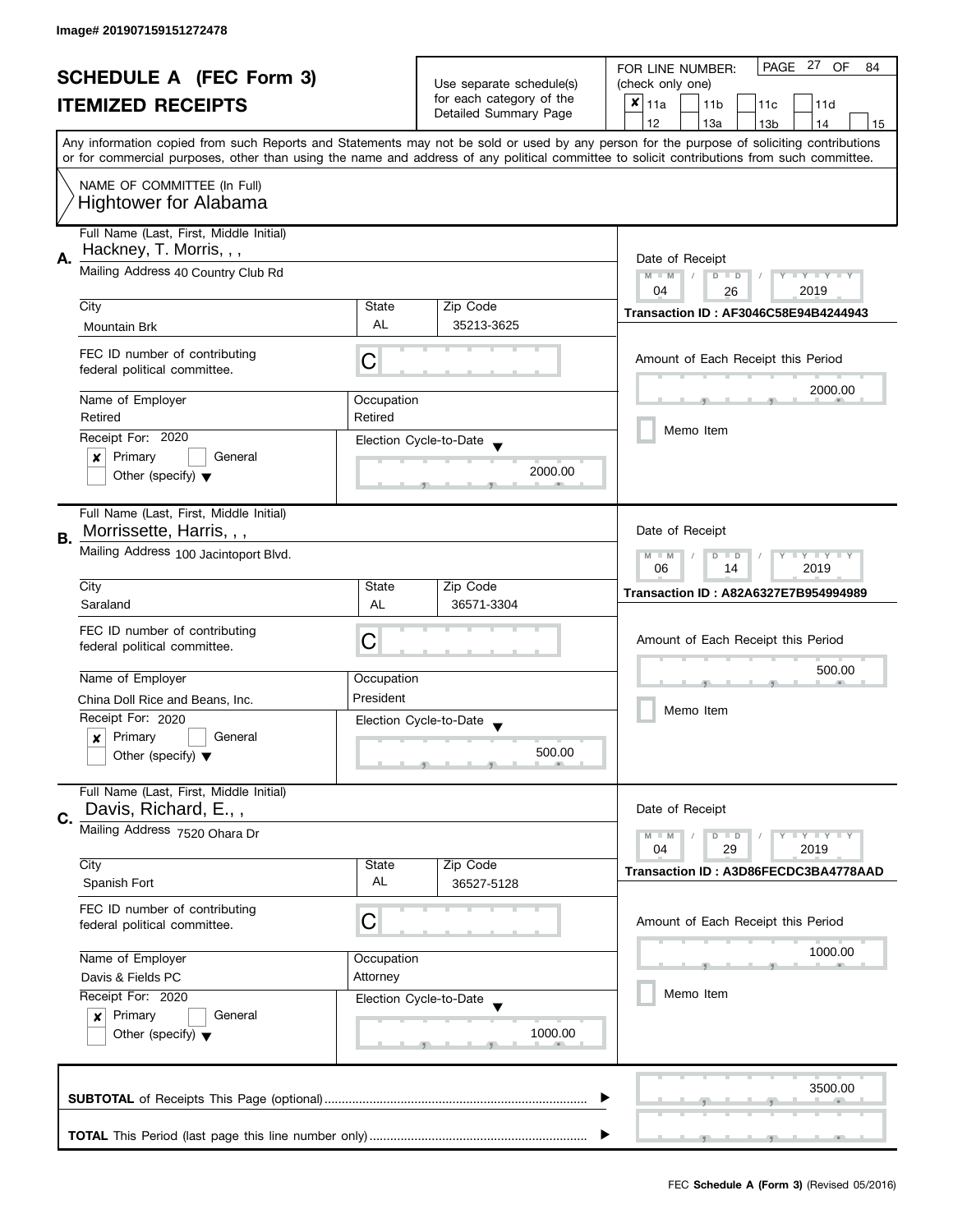|                              |                                                                                   |                                                                            | PAGE 28 OF<br>FOR LINE NUMBER:<br>84              |                                                                                                                                                                                                                                                                                         |
|------------------------------|-----------------------------------------------------------------------------------|----------------------------------------------------------------------------|---------------------------------------------------|-----------------------------------------------------------------------------------------------------------------------------------------------------------------------------------------------------------------------------------------------------------------------------------------|
|                              | <b>SCHEDULE A (FEC Form 3)</b>                                                    |                                                                            | Use separate schedule(s)                          | (check only one)                                                                                                                                                                                                                                                                        |
|                              | <b>ITEMIZED RECEIPTS</b>                                                          |                                                                            | for each category of the<br>Detailed Summary Page | $x _{11a}$<br>11 <sub>b</sub><br>11c<br>11d                                                                                                                                                                                                                                             |
|                              |                                                                                   |                                                                            |                                                   | 12<br>13a<br>13 <sub>b</sub><br>14<br>15                                                                                                                                                                                                                                                |
|                              |                                                                                   |                                                                            |                                                   | Any information copied from such Reports and Statements may not be sold or used by any person for the purpose of soliciting contributions<br>or for commercial purposes, other than using the name and address of any political committee to solicit contributions from such committee. |
|                              | NAME OF COMMITTEE (In Full)                                                       |                                                                            |                                                   |                                                                                                                                                                                                                                                                                         |
| <b>Hightower for Alabama</b> |                                                                                   |                                                                            |                                                   |                                                                                                                                                                                                                                                                                         |
|                              | Full Name (Last, First, Middle Initial)<br>McNair, William, R.,,                  |                                                                            |                                                   |                                                                                                                                                                                                                                                                                         |
| А.                           | Mailing Address PO Box 48                                                         | Date of Receipt<br>$M - M$<br>Y I Y I Y I Y<br>$D$ $D$<br>2019<br>04<br>25 |                                                   |                                                                                                                                                                                                                                                                                         |
|                              | City                                                                              | State                                                                      | Zip Code                                          |                                                                                                                                                                                                                                                                                         |
|                              | Point Clear                                                                       | AL                                                                         | 36564-0048                                        | Transaction ID: AF03F60C451D446E399C                                                                                                                                                                                                                                                    |
|                              | FEC ID number of contributing<br>federal political committee.                     | С                                                                          |                                                   | Amount of Each Receipt this Period                                                                                                                                                                                                                                                      |
|                              |                                                                                   |                                                                            |                                                   | 2800.00                                                                                                                                                                                                                                                                                 |
|                              | Name of Employer                                                                  | Occupation                                                                 |                                                   |                                                                                                                                                                                                                                                                                         |
|                              | Retired                                                                           | Retired                                                                    |                                                   | Memo Item                                                                                                                                                                                                                                                                               |
|                              | Receipt For: 2020                                                                 |                                                                            | Election Cycle-to-Date                            |                                                                                                                                                                                                                                                                                         |
|                              | Primary<br>General<br>×                                                           |                                                                            | 2800.00                                           |                                                                                                                                                                                                                                                                                         |
|                              | Other (specify) $\blacktriangledown$                                              |                                                                            |                                                   |                                                                                                                                                                                                                                                                                         |
|                              | Full Name (Last, First, Middle Initial)                                           |                                                                            |                                                   |                                                                                                                                                                                                                                                                                         |
| В.                           | Bullard, Joel, , ,                                                                |                                                                            |                                                   | Date of Receipt                                                                                                                                                                                                                                                                         |
|                              | Mailing Address 366 Charleston Ct.                                                |                                                                            |                                                   | <b>LYLYLY</b><br>$M - M$<br>$D$ $D$<br>22<br>05<br>2019                                                                                                                                                                                                                                 |
|                              | City                                                                              | State                                                                      | Zip Code                                          | Transaction ID: A56753B60E8D543B3867                                                                                                                                                                                                                                                    |
|                              | Mobile                                                                            | AL                                                                         | 36608-2434                                        |                                                                                                                                                                                                                                                                                         |
|                              | FEC ID number of contributing                                                     | С                                                                          |                                                   | Amount of Each Receipt this Period                                                                                                                                                                                                                                                      |
|                              | federal political committee.                                                      |                                                                            |                                                   |                                                                                                                                                                                                                                                                                         |
|                              | Name of Employer                                                                  | Occupation                                                                 |                                                   | 2800.00                                                                                                                                                                                                                                                                                 |
|                              | JJT Properties, LLC                                                               | Partner                                                                    |                                                   |                                                                                                                                                                                                                                                                                         |
|                              | Receipt For: 2020                                                                 |                                                                            | Election Cycle-to-Date                            | Memo Item                                                                                                                                                                                                                                                                               |
|                              | Primary<br>General<br>x                                                           |                                                                            | $\overline{\phantom{a}}$                          |                                                                                                                                                                                                                                                                                         |
|                              | Other (specify) $\blacktriangledown$                                              |                                                                            | 2800.00                                           |                                                                                                                                                                                                                                                                                         |
|                              | Full Name (Last, First, Middle Initial)<br>Anderson, Ernest, W.,,                 |                                                                            |                                                   | Date of Receipt                                                                                                                                                                                                                                                                         |
| C.                           | Mailing Address 13842 Shell Belt Rd                                               |                                                                            |                                                   |                                                                                                                                                                                                                                                                                         |
|                              | # B                                                                               |                                                                            |                                                   | <b>LY LY LY</b><br>$M - M$<br>$D$ $D$<br>06<br>30<br>2019                                                                                                                                                                                                                               |
|                              | City                                                                              | State                                                                      | Zip Code                                          | Transaction ID: A51C775F58CB642E58AF                                                                                                                                                                                                                                                    |
|                              | Bayou La Batre                                                                    | AL                                                                         | 36509-2348                                        |                                                                                                                                                                                                                                                                                         |
|                              | FEC ID number of contributing<br>federal political committee.                     | С                                                                          |                                                   | Amount of Each Receipt this Period                                                                                                                                                                                                                                                      |
|                              | Name of Employer                                                                  | Occupation                                                                 |                                                   | 1000.00                                                                                                                                                                                                                                                                                 |
|                              | <b>Graham Shrimp Company</b>                                                      | Owner                                                                      |                                                   |                                                                                                                                                                                                                                                                                         |
|                              | Receipt For: 2020<br>Election Cycle-to-Date<br>Primary<br>General<br>$\mathbf{x}$ |                                                                            |                                                   | Memo Item                                                                                                                                                                                                                                                                               |
|                              |                                                                                   |                                                                            |                                                   |                                                                                                                                                                                                                                                                                         |
|                              | Other (specify) $\blacktriangledown$                                              |                                                                            | 1000.00                                           |                                                                                                                                                                                                                                                                                         |
|                              |                                                                                   |                                                                            |                                                   |                                                                                                                                                                                                                                                                                         |
|                              |                                                                                   |                                                                            |                                                   | 6600.00                                                                                                                                                                                                                                                                                 |
|                              |                                                                                   |                                                                            |                                                   |                                                                                                                                                                                                                                                                                         |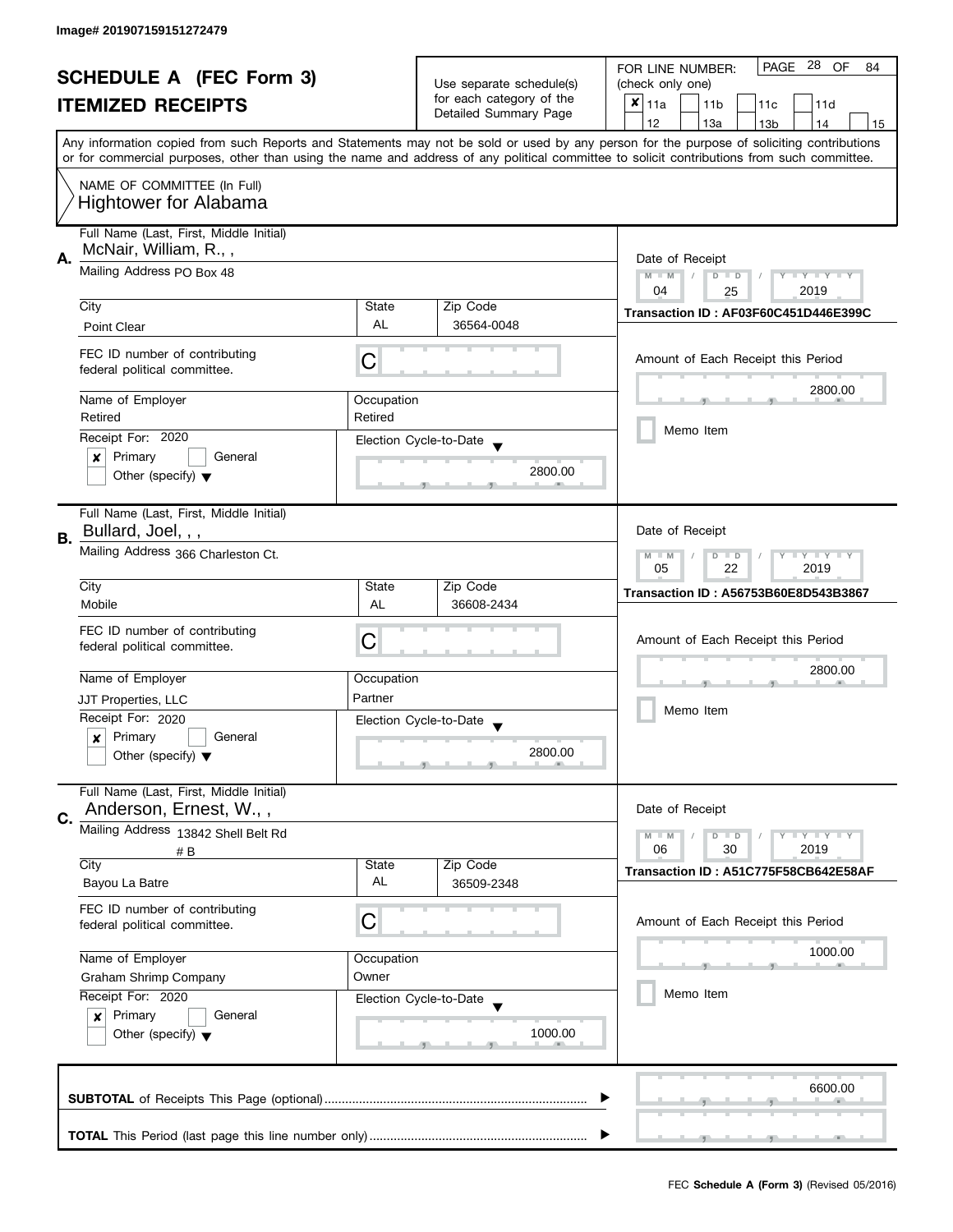| <b>SCHEDULE A (FEC Form 3)</b> |                                                                                |                                                                                                                                            | PAGE 29 OF<br>FOR LINE NUMBER:<br>84                 |                                                                                                                                           |  |  |  |
|--------------------------------|--------------------------------------------------------------------------------|--------------------------------------------------------------------------------------------------------------------------------------------|------------------------------------------------------|-------------------------------------------------------------------------------------------------------------------------------------------|--|--|--|
|                                | <b>ITEMIZED RECEIPTS</b>                                                       |                                                                                                                                            | Use separate schedule(s)<br>for each category of the | (check only one)                                                                                                                          |  |  |  |
|                                |                                                                                |                                                                                                                                            |                                                      | $x _{11a}$<br>11 <sub>b</sub><br>11 <sub>c</sub><br>11d                                                                                   |  |  |  |
|                                |                                                                                |                                                                                                                                            | Detailed Summary Page                                | 12<br>13a<br>13 <sub>b</sub><br>14<br>15                                                                                                  |  |  |  |
|                                |                                                                                |                                                                                                                                            |                                                      | Any information copied from such Reports and Statements may not be sold or used by any person for the purpose of soliciting contributions |  |  |  |
|                                |                                                                                | or for commercial purposes, other than using the name and address of any political committee to solicit contributions from such committee. |                                                      |                                                                                                                                           |  |  |  |
|                                | NAME OF COMMITTEE (In Full)                                                    |                                                                                                                                            |                                                      |                                                                                                                                           |  |  |  |
|                                | <b>Hightower for Alabama</b>                                                   |                                                                                                                                            |                                                      |                                                                                                                                           |  |  |  |
|                                |                                                                                |                                                                                                                                            |                                                      |                                                                                                                                           |  |  |  |
|                                | Full Name (Last, First, Middle Initial)                                        |                                                                                                                                            |                                                      |                                                                                                                                           |  |  |  |
| А.                             | Trick, Bill, , ,                                                               |                                                                                                                                            |                                                      | Date of Receipt                                                                                                                           |  |  |  |
|                                | Mailing Address 3017 Minitz Cir. NE                                            |                                                                                                                                            |                                                      | $M - M$<br>$D$ $D$<br>$Y - Y - Y - Y - Y$<br>$\sqrt{2}$                                                                                   |  |  |  |
|                                |                                                                                |                                                                                                                                            |                                                      | 04<br>2019<br>22                                                                                                                          |  |  |  |
|                                | City                                                                           | State                                                                                                                                      | Zip Code                                             |                                                                                                                                           |  |  |  |
|                                | Tuscaloosa                                                                     | <b>AL</b>                                                                                                                                  | 35406                                                | Transaction ID: A0BA5248802E640EB8CD                                                                                                      |  |  |  |
|                                |                                                                                |                                                                                                                                            |                                                      |                                                                                                                                           |  |  |  |
|                                | FEC ID number of contributing                                                  | С                                                                                                                                          |                                                      | Amount of Each Receipt this Period                                                                                                        |  |  |  |
|                                | federal political committee.                                                   |                                                                                                                                            |                                                      |                                                                                                                                           |  |  |  |
|                                | Name of Employer                                                               | Occupation                                                                                                                                 |                                                      | 2800.00                                                                                                                                   |  |  |  |
|                                | <b>Advantage Realty</b>                                                        | Realtor                                                                                                                                    |                                                      |                                                                                                                                           |  |  |  |
|                                |                                                                                |                                                                                                                                            |                                                      | Memo Item                                                                                                                                 |  |  |  |
|                                | Receipt For: 2020                                                              |                                                                                                                                            | Election Cycle-to-Date                               |                                                                                                                                           |  |  |  |
|                                | Primary<br>General<br>×                                                        |                                                                                                                                            | 5600.00                                              |                                                                                                                                           |  |  |  |
|                                | Other (specify) $\blacktriangledown$                                           |                                                                                                                                            |                                                      |                                                                                                                                           |  |  |  |
|                                |                                                                                |                                                                                                                                            |                                                      |                                                                                                                                           |  |  |  |
|                                | Full Name (Last, First, Middle Initial)                                        |                                                                                                                                            |                                                      |                                                                                                                                           |  |  |  |
| В.                             | Daniel, Charles, 'Bill', ,                                                     |                                                                                                                                            |                                                      | Date of Receipt                                                                                                                           |  |  |  |
|                                | Mailing Address 3036 Cherokee Rd                                               |                                                                                                                                            |                                                      | $Y = Y = Y$<br>$M - M$<br>D<br>$\Box$                                                                                                     |  |  |  |
|                                |                                                                                |                                                                                                                                            |                                                      | 2019<br>05<br>22                                                                                                                          |  |  |  |
|                                | City                                                                           | State                                                                                                                                      | Zip Code                                             | <b>Transaction ID: AB97C238B8149461A844</b>                                                                                               |  |  |  |
|                                | <b>Mountain Brk</b>                                                            | <b>AL</b>                                                                                                                                  | 35223-1312                                           |                                                                                                                                           |  |  |  |
|                                | FEC ID number of contributing                                                  |                                                                                                                                            |                                                      |                                                                                                                                           |  |  |  |
|                                | federal political committee.                                                   | C                                                                                                                                          |                                                      | Amount of Each Receipt this Period                                                                                                        |  |  |  |
|                                |                                                                                |                                                                                                                                            |                                                      | 2800.00                                                                                                                                   |  |  |  |
|                                | Name of Employer                                                               | Occupation                                                                                                                                 |                                                      |                                                                                                                                           |  |  |  |
|                                | Dantract                                                                       | President                                                                                                                                  |                                                      |                                                                                                                                           |  |  |  |
|                                | Receipt For: 2020                                                              |                                                                                                                                            | Election Cycle-to-Date                               | Memo Item                                                                                                                                 |  |  |  |
|                                | Primary<br>General<br>x                                                        |                                                                                                                                            |                                                      |                                                                                                                                           |  |  |  |
|                                | Other (specify) $\blacktriangledown$                                           |                                                                                                                                            | 2800.00                                              |                                                                                                                                           |  |  |  |
|                                |                                                                                |                                                                                                                                            |                                                      |                                                                                                                                           |  |  |  |
|                                | Full Name (Last, First, Middle Initial)                                        |                                                                                                                                            |                                                      |                                                                                                                                           |  |  |  |
| C.                             | Bell, John, , ,                                                                |                                                                                                                                            |                                                      | Date of Receipt                                                                                                                           |  |  |  |
|                                | Mailing Address 122 Ryan Ave                                                   |                                                                                                                                            |                                                      | $Y = Y + Y$<br>$M - M$<br>D<br>$\blacksquare$                                                                                             |  |  |  |
|                                |                                                                                |                                                                                                                                            |                                                      | 04<br>25<br>2019                                                                                                                          |  |  |  |
|                                | City                                                                           | State                                                                                                                                      | Zip Code                                             | Transaction ID: A4EE1367580B34FC5A2C                                                                                                      |  |  |  |
|                                | Mobile                                                                         | AL                                                                                                                                         | 36607-3228                                           |                                                                                                                                           |  |  |  |
|                                | FEC ID number of contributing                                                  |                                                                                                                                            |                                                      |                                                                                                                                           |  |  |  |
|                                | federal political committee.                                                   | C                                                                                                                                          |                                                      | Amount of Each Receipt this Period                                                                                                        |  |  |  |
|                                |                                                                                |                                                                                                                                            |                                                      |                                                                                                                                           |  |  |  |
|                                | Name of Employer<br>Occupation                                                 |                                                                                                                                            |                                                      | 2800.00                                                                                                                                   |  |  |  |
|                                | Pilot Catastrophe                                                              | Executive                                                                                                                                  |                                                      |                                                                                                                                           |  |  |  |
|                                | Receipt For: 2020                                                              |                                                                                                                                            | Election Cycle-to-Date                               | Memo Item                                                                                                                                 |  |  |  |
|                                | Primary<br>General<br>$\boldsymbol{x}$<br>Other (specify) $\blacktriangledown$ |                                                                                                                                            |                                                      |                                                                                                                                           |  |  |  |
|                                |                                                                                |                                                                                                                                            | 2800.00                                              |                                                                                                                                           |  |  |  |
|                                |                                                                                |                                                                                                                                            |                                                      |                                                                                                                                           |  |  |  |
|                                |                                                                                |                                                                                                                                            |                                                      |                                                                                                                                           |  |  |  |
|                                |                                                                                |                                                                                                                                            |                                                      | 8400.00                                                                                                                                   |  |  |  |
|                                |                                                                                |                                                                                                                                            |                                                      |                                                                                                                                           |  |  |  |
|                                |                                                                                |                                                                                                                                            |                                                      |                                                                                                                                           |  |  |  |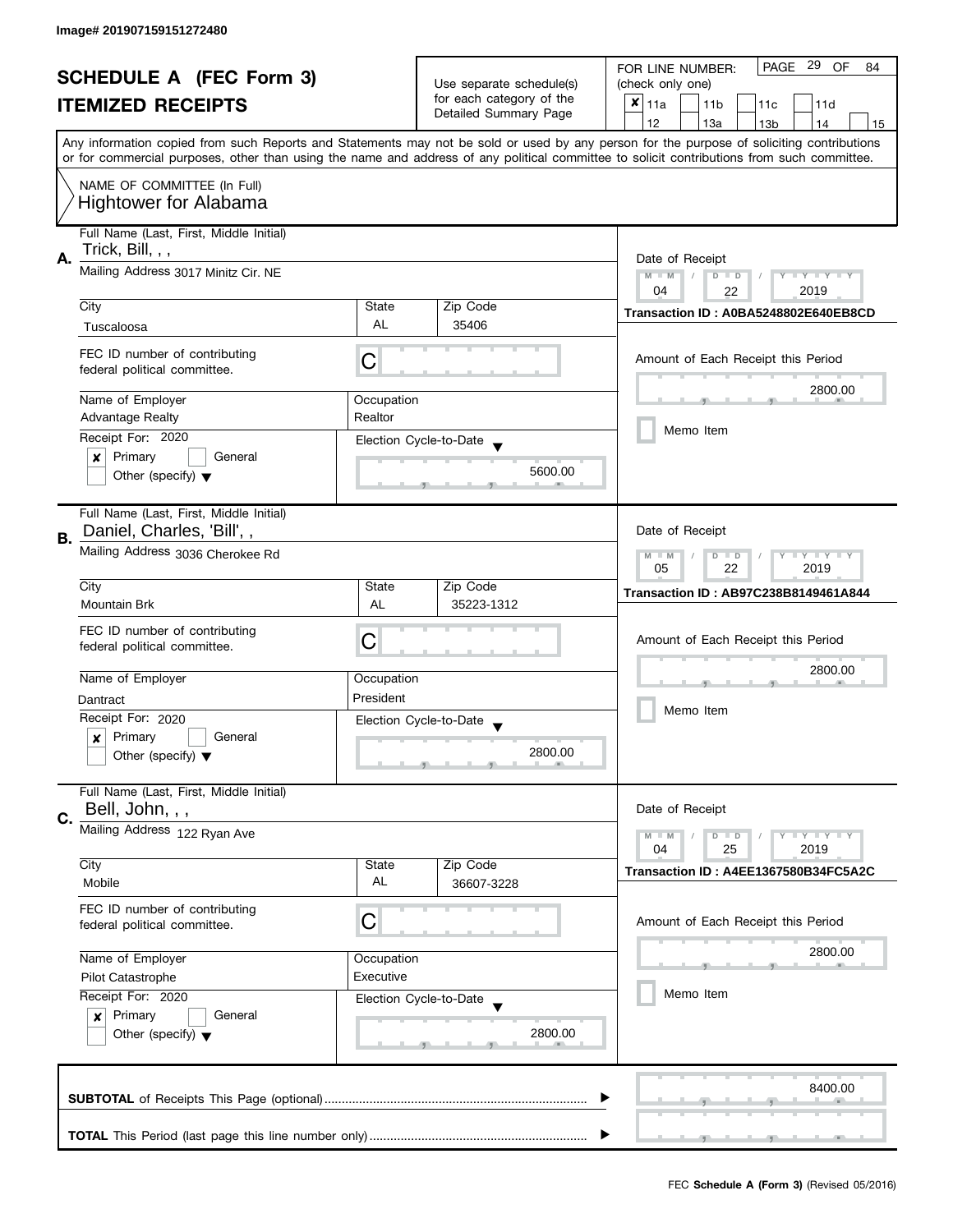|    |                                                                                                                |               | PAGE 30<br>OF<br>FOR LINE NUMBER:<br>84            |                                                                                                                                                                                                                                                                                         |
|----|----------------------------------------------------------------------------------------------------------------|---------------|----------------------------------------------------|-----------------------------------------------------------------------------------------------------------------------------------------------------------------------------------------------------------------------------------------------------------------------------------------|
|    | <b>SCHEDULE A (FEC Form 3)</b>                                                                                 |               | Use separate schedule(s)                           | (check only one)                                                                                                                                                                                                                                                                        |
|    | <b>ITEMIZED RECEIPTS</b>                                                                                       |               | for each category of the                           | $x _{11a}$<br>11 <sub>b</sub><br>11c<br>11d                                                                                                                                                                                                                                             |
|    |                                                                                                                |               | Detailed Summary Page                              | 12<br>13a<br>13 <sub>b</sub><br>14<br>15                                                                                                                                                                                                                                                |
|    |                                                                                                                |               |                                                    | Any information copied from such Reports and Statements may not be sold or used by any person for the purpose of soliciting contributions<br>or for commercial purposes, other than using the name and address of any political committee to solicit contributions from such committee. |
|    | NAME OF COMMITTEE (In Full)                                                                                    |               |                                                    |                                                                                                                                                                                                                                                                                         |
|    | <b>Hightower for Alabama</b>                                                                                   |               |                                                    |                                                                                                                                                                                                                                                                                         |
|    | Full Name (Last, First, Middle Initial)                                                                        |               |                                                    |                                                                                                                                                                                                                                                                                         |
| А. | Johnson, Jess, , ,                                                                                             |               |                                                    | Date of Receipt                                                                                                                                                                                                                                                                         |
|    | Mailing Address 5279 Greystone Way                                                                             |               |                                                    | Y TY TY TY<br>$M - M$<br>$D$ $D$<br>2019<br>04                                                                                                                                                                                                                                          |
|    | City                                                                                                           | State         | Zip Code                                           | 25                                                                                                                                                                                                                                                                                      |
|    | Birmingham                                                                                                     | AL            | 35242-7216                                         | <b>Transaction ID: A1D4809A5890F43A19E3</b>                                                                                                                                                                                                                                             |
|    |                                                                                                                |               |                                                    |                                                                                                                                                                                                                                                                                         |
|    | FEC ID number of contributing<br>federal political committee.                                                  | С             |                                                    | Amount of Each Receipt this Period                                                                                                                                                                                                                                                      |
|    | Name of Employer                                                                                               | Occupation    |                                                    | 2800.00                                                                                                                                                                                                                                                                                 |
|    | Pee Dee Housing Center Inc.                                                                                    |               | <b>Manufactured Home Dealer</b>                    |                                                                                                                                                                                                                                                                                         |
|    | Receipt For: 2020                                                                                              |               | Election Cycle-to-Date                             | Memo Item                                                                                                                                                                                                                                                                               |
|    | Primary<br>General<br>×                                                                                        |               |                                                    |                                                                                                                                                                                                                                                                                         |
|    | Other (specify) $\blacktriangledown$                                                                           |               | 2800.00                                            |                                                                                                                                                                                                                                                                                         |
|    | Full Name (Last, First, Middle Initial)                                                                        |               |                                                    |                                                                                                                                                                                                                                                                                         |
| В. | Givhan, Samuel, , ,                                                                                            |               |                                                    | Date of Receipt                                                                                                                                                                                                                                                                         |
|    | Mailing Address 45 McMullen Ln.                                                                                |               |                                                    | $Y - Y - Y - Y - Y$<br>$M - M$<br>$\Box$<br>D                                                                                                                                                                                                                                           |
|    |                                                                                                                | State         |                                                    | 05<br>14<br>2019                                                                                                                                                                                                                                                                        |
|    | City<br>Gurley                                                                                                 | AL            | Zip Code<br>35748-8000                             | Transaction ID: A87EF0FE74ABE46BAA21                                                                                                                                                                                                                                                    |
|    | FEC ID number of contributing                                                                                  |               |                                                    |                                                                                                                                                                                                                                                                                         |
|    | federal political committee.                                                                                   | С             |                                                    | Amount of Each Receipt this Period                                                                                                                                                                                                                                                      |
|    |                                                                                                                |               |                                                    | 500.00                                                                                                                                                                                                                                                                                  |
|    | Name of Employer                                                                                               | Occupation    |                                                    |                                                                                                                                                                                                                                                                                         |
|    | Wilmer & Lee, PA                                                                                               | Attorney      |                                                    | Memo Item                                                                                                                                                                                                                                                                               |
|    | Receipt For: 2020                                                                                              |               | Election Cycle-to-Date<br>$\overline{\phantom{a}}$ |                                                                                                                                                                                                                                                                                         |
|    | Primary<br>General<br>×                                                                                        |               |                                                    |                                                                                                                                                                                                                                                                                         |
|    | Other (specify) $\blacktriangledown$                                                                           |               | 500.00                                             |                                                                                                                                                                                                                                                                                         |
|    | Full Name (Last, First, Middle Initial)                                                                        |               |                                                    |                                                                                                                                                                                                                                                                                         |
| C. | Cooper, David, , ,                                                                                             |               |                                                    | Date of Receipt                                                                                                                                                                                                                                                                         |
|    | Mailing Address P.O. Box 1566                                                                                  |               |                                                    | <b>LEY LEY LEY</b><br>$M - M$<br>$D$ $D$<br>06<br>03<br>2019                                                                                                                                                                                                                            |
|    | City                                                                                                           | State         | Zip Code                                           | Transaction ID: AF5BE3028F07040BE9BA                                                                                                                                                                                                                                                    |
|    | Mobile                                                                                                         | AL            | 36633-1566                                         |                                                                                                                                                                                                                                                                                         |
|    | FEC ID number of contributing                                                                                  |               |                                                    |                                                                                                                                                                                                                                                                                         |
|    | federal political committee.                                                                                   | С             |                                                    | Amount of Each Receipt this Period                                                                                                                                                                                                                                                      |
|    | Name of Employer                                                                                               | Occupation    |                                                    | 1000.00                                                                                                                                                                                                                                                                                 |
|    | Cooper T Smith                                                                                                 | Vice Chairman |                                                    |                                                                                                                                                                                                                                                                                         |
|    | Receipt For: 2020<br>Election Cycle-to-Date<br>Primary<br>General<br>x<br>Other (specify) $\blacktriangledown$ |               |                                                    | Memo Item                                                                                                                                                                                                                                                                               |
|    |                                                                                                                |               |                                                    |                                                                                                                                                                                                                                                                                         |
|    |                                                                                                                |               | 1000.00                                            |                                                                                                                                                                                                                                                                                         |
|    |                                                                                                                |               |                                                    |                                                                                                                                                                                                                                                                                         |
|    |                                                                                                                |               |                                                    |                                                                                                                                                                                                                                                                                         |
|    |                                                                                                                |               |                                                    | 4300.00                                                                                                                                                                                                                                                                                 |
|    |                                                                                                                |               |                                                    |                                                                                                                                                                                                                                                                                         |
|    |                                                                                                                |               |                                                    |                                                                                                                                                                                                                                                                                         |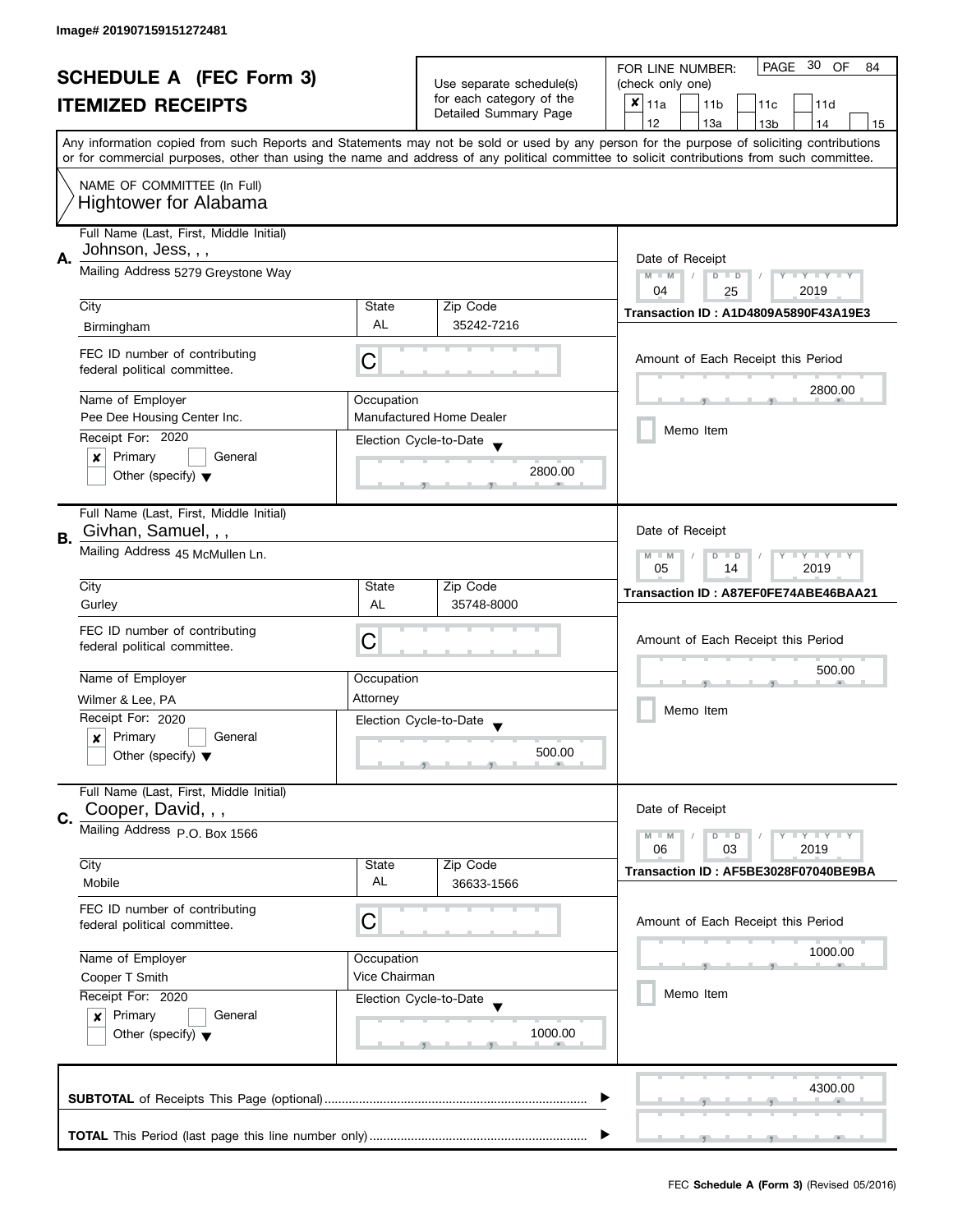| <b>SCHEDULE A (FEC Form 3)</b> |                                         |                          | PAGE 31 OF<br>FOR LINE NUMBER:<br>84 |                                                                                                                                            |  |
|--------------------------------|-----------------------------------------|--------------------------|--------------------------------------|--------------------------------------------------------------------------------------------------------------------------------------------|--|
|                                |                                         |                          | Use separate schedule(s)             | (check only one)                                                                                                                           |  |
|                                | <b>ITEMIZED RECEIPTS</b>                |                          | for each category of the             | $x _{11a}$<br>11 <sub>b</sub><br>11c<br>11d                                                                                                |  |
|                                |                                         |                          | Detailed Summary Page                | 12<br>13a<br>13 <sub>b</sub><br>14<br>15                                                                                                   |  |
|                                |                                         |                          |                                      | Any information copied from such Reports and Statements may not be sold or used by any person for the purpose of soliciting contributions  |  |
|                                |                                         |                          |                                      | or for commercial purposes, other than using the name and address of any political committee to solicit contributions from such committee. |  |
|                                | NAME OF COMMITTEE (In Full)             |                          |                                      |                                                                                                                                            |  |
|                                | <b>Hightower for Alabama</b>            |                          |                                      |                                                                                                                                            |  |
|                                |                                         |                          |                                      |                                                                                                                                            |  |
|                                | Full Name (Last, First, Middle Initial) |                          |                                      |                                                                                                                                            |  |
| Α.                             | Stone, Rita, , ,                        | Date of Receipt          |                                      |                                                                                                                                            |  |
|                                | Mailing Address 1011 Hwy. 50            |                          |                                      | $M - M$<br>$Y - Y - Y - Y - Y$<br>$D$ $D$                                                                                                  |  |
|                                |                                         |                          |                                      | 04<br>2019<br>15                                                                                                                           |  |
|                                | City                                    | State<br><b>AL</b>       | Zip Code                             | Transaction ID: A41543C0CCE8B44789A6                                                                                                       |  |
|                                | Vandiver                                |                          | 35176-7219                           |                                                                                                                                            |  |
|                                | FEC ID number of contributing           |                          |                                      | Amount of Each Receipt this Period                                                                                                         |  |
|                                | federal political committee.            | C                        |                                      |                                                                                                                                            |  |
|                                |                                         |                          |                                      | 2800.00                                                                                                                                    |  |
|                                | Name of Employer<br>Homemaker           | Occupation<br>Homemaker  |                                      |                                                                                                                                            |  |
|                                |                                         |                          |                                      | Memo Item                                                                                                                                  |  |
|                                | Receipt For: 2020                       |                          | Election Cycle-to-Date               |                                                                                                                                            |  |
|                                | Primary<br>General<br>×                 |                          | 2800.00                              |                                                                                                                                            |  |
|                                | Other (specify) $\blacktriangledown$    |                          |                                      |                                                                                                                                            |  |
|                                |                                         |                          |                                      |                                                                                                                                            |  |
|                                | Full Name (Last, First, Middle Initial) |                          |                                      | Date of Receipt                                                                                                                            |  |
| В.                             | Carro, Michael, , ,                     |                          |                                      |                                                                                                                                            |  |
|                                | Mailing Address 4369 Devereux Cir       |                          |                                      | Y LY LY<br>$M - M$<br>$\overline{D}$<br>$\Box$<br>30<br>2019<br>06                                                                         |  |
|                                | City                                    |                          |                                      |                                                                                                                                            |  |
|                                |                                         | State<br>FL.             | Zip Code<br>32504-7815               | Transaction ID: A3DC289098B854581943                                                                                                       |  |
|                                | Pensacola                               |                          |                                      |                                                                                                                                            |  |
|                                | FEC ID number of contributing           | C                        |                                      | Amount of Each Receipt this Period                                                                                                         |  |
|                                | federal political committee.            |                          |                                      |                                                                                                                                            |  |
|                                | Name of Employer                        | Occupation               |                                      | 1000.00                                                                                                                                    |  |
|                                | <b>SVN Southland</b>                    | <b>Commercial Broker</b> |                                      |                                                                                                                                            |  |
|                                | Receipt For: 2020                       |                          |                                      | Memo Item                                                                                                                                  |  |
|                                | Primary<br>General                      |                          | Election Cycle-to-Date               |                                                                                                                                            |  |
|                                | x                                       |                          | 1000.00                              |                                                                                                                                            |  |
|                                | Other (specify) $\blacktriangledown$    |                          |                                      |                                                                                                                                            |  |
|                                | Full Name (Last, First, Middle Initial) |                          |                                      |                                                                                                                                            |  |
|                                | Burt, Kellye, , ,                       |                          |                                      | Date of Receipt                                                                                                                            |  |
| C.                             | Mailing Address P.O. Box 2              |                          |                                      | Y L Y L Y<br>$M - M$<br>$D$ $D$                                                                                                            |  |
|                                |                                         |                          |                                      | 26<br>2019<br>04                                                                                                                           |  |
|                                | City                                    | State                    | Zip Code                             | Transaction ID: A1B25691891B542499B5                                                                                                       |  |
|                                | Vance                                   | AL                       | 35490-0001                           |                                                                                                                                            |  |
|                                | FEC ID number of contributing           |                          |                                      |                                                                                                                                            |  |
|                                | federal political committee.            | С                        |                                      | Amount of Each Receipt this Period                                                                                                         |  |
|                                |                                         |                          |                                      |                                                                                                                                            |  |
|                                | Name of Employer<br>Occupation          |                          |                                      | 2800.00                                                                                                                                    |  |
|                                | Kykenkee, Inc.                          | Sawmiller                |                                      |                                                                                                                                            |  |
|                                | Receipt For: 2020                       |                          | Election Cycle-to-Date               | Memo Item                                                                                                                                  |  |
|                                | Primary<br>General<br>$\boldsymbol{x}$  |                          |                                      |                                                                                                                                            |  |
|                                | Other (specify) $\blacktriangledown$    |                          | 2800.00                              |                                                                                                                                            |  |
|                                |                                         |                          |                                      |                                                                                                                                            |  |
|                                |                                         |                          |                                      |                                                                                                                                            |  |
|                                |                                         |                          |                                      | 6600.00                                                                                                                                    |  |
|                                |                                         |                          |                                      |                                                                                                                                            |  |
|                                |                                         |                          |                                      |                                                                                                                                            |  |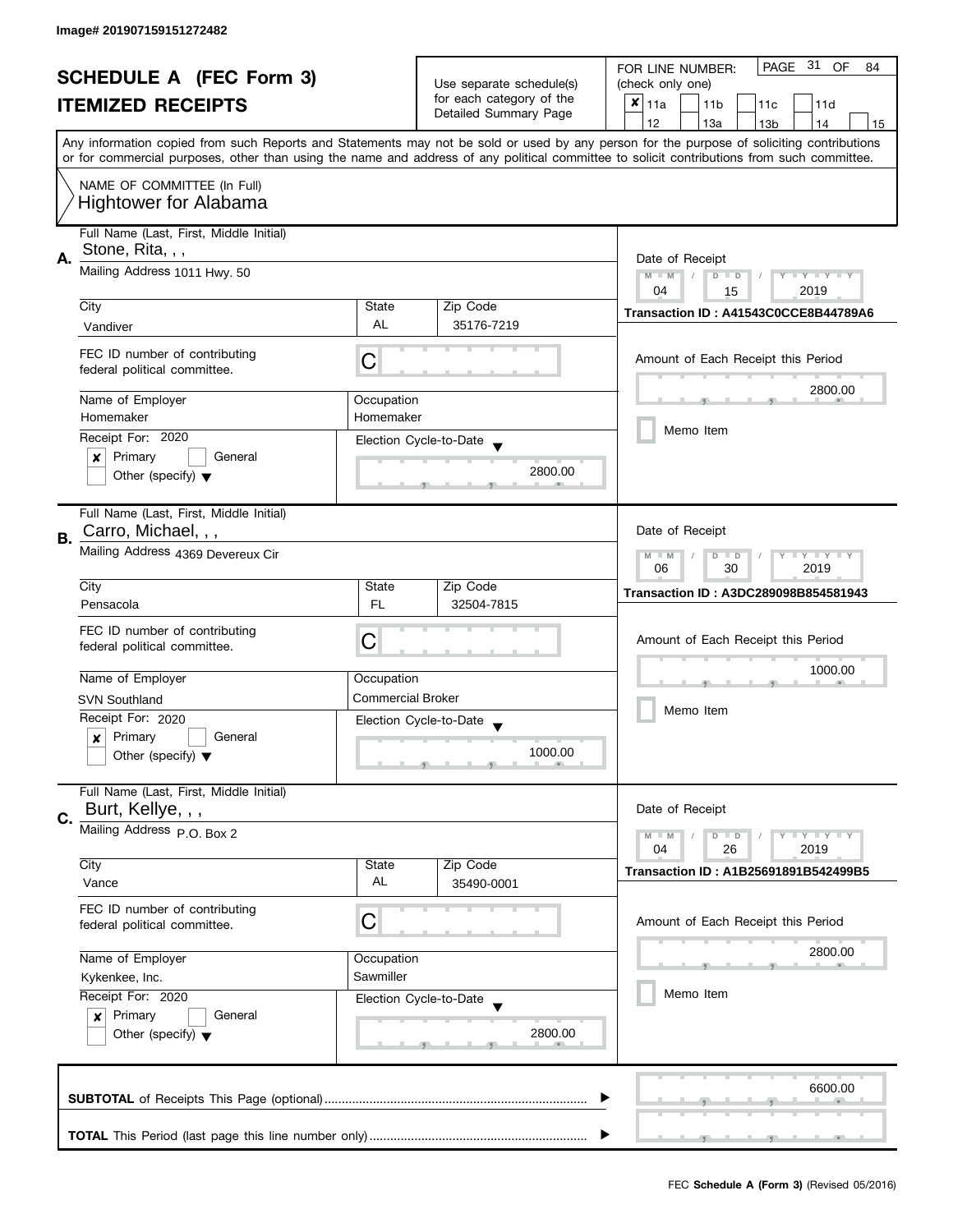| <b>SCHEDULE A (FEC Form 3)</b> |                                                               |                                                                                                                                            | PAGE 32 OF<br>FOR LINE NUMBER:<br>84 |                                                                                                                                           |  |
|--------------------------------|---------------------------------------------------------------|--------------------------------------------------------------------------------------------------------------------------------------------|--------------------------------------|-------------------------------------------------------------------------------------------------------------------------------------------|--|
|                                |                                                               |                                                                                                                                            | Use separate schedule(s)             | (check only one)                                                                                                                          |  |
|                                | <b>ITEMIZED RECEIPTS</b>                                      |                                                                                                                                            | for each category of the             | $x _{11a}$<br>11 <sub>b</sub><br>11c<br>11d                                                                                               |  |
|                                |                                                               |                                                                                                                                            | Detailed Summary Page                | 12<br>13a<br>14<br>13 <sub>b</sub><br>15                                                                                                  |  |
|                                |                                                               |                                                                                                                                            |                                      | Any information copied from such Reports and Statements may not be sold or used by any person for the purpose of soliciting contributions |  |
|                                |                                                               | or for commercial purposes, other than using the name and address of any political committee to solicit contributions from such committee. |                                      |                                                                                                                                           |  |
|                                | NAME OF COMMITTEE (In Full)                                   |                                                                                                                                            |                                      |                                                                                                                                           |  |
|                                |                                                               |                                                                                                                                            |                                      |                                                                                                                                           |  |
|                                | <b>Hightower for Alabama</b>                                  |                                                                                                                                            |                                      |                                                                                                                                           |  |
|                                | Full Name (Last, First, Middle Initial)                       |                                                                                                                                            |                                      |                                                                                                                                           |  |
|                                | Hanes, Charles, , Dr., II                                     |                                                                                                                                            |                                      |                                                                                                                                           |  |
| А.                             | Mailing Address 55 Wimbledon Dr.                              |                                                                                                                                            |                                      | Date of Receipt                                                                                                                           |  |
|                                |                                                               |                                                                                                                                            |                                      | $M - M$<br>$Y - Y - Y - Y - Y$<br>$D$ $D$                                                                                                 |  |
|                                | City                                                          | State                                                                                                                                      | Zip Code                             | 05<br>2019<br>14                                                                                                                          |  |
|                                |                                                               | AL                                                                                                                                         |                                      | Transaction ID: A7478E72FD6C94B909FB                                                                                                      |  |
|                                | Mobile                                                        |                                                                                                                                            | 36608-2362                           |                                                                                                                                           |  |
|                                | FEC ID number of contributing                                 |                                                                                                                                            |                                      |                                                                                                                                           |  |
|                                | federal political committee.                                  | С                                                                                                                                          |                                      | Amount of Each Receipt this Period                                                                                                        |  |
|                                |                                                               |                                                                                                                                            |                                      | 1000.00                                                                                                                                   |  |
|                                | Name of Employer                                              | Occupation                                                                                                                                 |                                      |                                                                                                                                           |  |
|                                | Self Employed                                                 | OB-GYN                                                                                                                                     |                                      | Memo Item                                                                                                                                 |  |
|                                | Receipt For: 2020                                             |                                                                                                                                            | Election Cycle-to-Date               |                                                                                                                                           |  |
|                                | Primary<br>General<br>×                                       |                                                                                                                                            |                                      |                                                                                                                                           |  |
|                                | Other (specify) $\blacktriangledown$                          |                                                                                                                                            | 1000.00                              |                                                                                                                                           |  |
|                                |                                                               |                                                                                                                                            |                                      |                                                                                                                                           |  |
|                                | Full Name (Last, First, Middle Initial)                       |                                                                                                                                            |                                      |                                                                                                                                           |  |
|                                | Bakken, Brian, , ,                                            |                                                                                                                                            |                                      | Date of Receipt                                                                                                                           |  |
| В.                             |                                                               |                                                                                                                                            |                                      |                                                                                                                                           |  |
|                                | Mailing Address 8779 Lamhatty Lane                            |                                                                                                                                            |                                      | <b>LYLYLY</b><br>$M - M$<br>D<br>$\Box$<br>04<br>25<br>2019                                                                               |  |
|                                | City                                                          | State                                                                                                                                      | Zip Code                             |                                                                                                                                           |  |
|                                |                                                               | AL                                                                                                                                         | 36526-6169                           | Transaction ID: AAE33EC4E7F4B4203A0E                                                                                                      |  |
|                                | Daphne                                                        |                                                                                                                                            |                                      |                                                                                                                                           |  |
|                                | FEC ID number of contributing                                 |                                                                                                                                            |                                      | Amount of Each Receipt this Period                                                                                                        |  |
|                                | federal political committee.                                  | С                                                                                                                                          |                                      |                                                                                                                                           |  |
|                                |                                                               |                                                                                                                                            |                                      | 2800.00                                                                                                                                   |  |
|                                | Name of Employer                                              | Occupation                                                                                                                                 |                                      |                                                                                                                                           |  |
|                                | Self Employed                                                 | Contractor                                                                                                                                 |                                      | Memo Item                                                                                                                                 |  |
|                                | Receipt For: 2020                                             |                                                                                                                                            | Election Cycle-to-Date               |                                                                                                                                           |  |
|                                | Primary<br>General<br>$\boldsymbol{x}$                        |                                                                                                                                            |                                      |                                                                                                                                           |  |
|                                | Other (specify) $\blacktriangledown$                          |                                                                                                                                            | 2800.00                              |                                                                                                                                           |  |
|                                |                                                               |                                                                                                                                            |                                      |                                                                                                                                           |  |
|                                | Full Name (Last, First, Middle Initial)                       |                                                                                                                                            |                                      |                                                                                                                                           |  |
| C.                             | Satterfield, Rebecca, , ,                                     |                                                                                                                                            |                                      | Date of Receipt                                                                                                                           |  |
|                                | Mailing Address 2609 Caldwell Mill Ln.                        |                                                                                                                                            |                                      | $Y = Y = Y$<br>$M - M$<br>$D$ $D$                                                                                                         |  |
|                                |                                                               |                                                                                                                                            |                                      | 05<br>21<br>2019                                                                                                                          |  |
|                                | City                                                          | State                                                                                                                                      | Zip Code                             | Transaction ID: AE201D98C5B8F488BA59                                                                                                      |  |
|                                | <b>Mountain Brk</b>                                           | AL                                                                                                                                         | 35243-1713                           |                                                                                                                                           |  |
|                                |                                                               |                                                                                                                                            |                                      |                                                                                                                                           |  |
|                                | FEC ID number of contributing<br>federal political committee. | C                                                                                                                                          |                                      | Amount of Each Receipt this Period                                                                                                        |  |
|                                |                                                               |                                                                                                                                            |                                      |                                                                                                                                           |  |
|                                | Name of Employer                                              | Occupation                                                                                                                                 |                                      | 2800.00                                                                                                                                   |  |
|                                | Restaurateur<br>Satterfield Restaurant<br>Receipt For: 2020   |                                                                                                                                            |                                      |                                                                                                                                           |  |
|                                |                                                               |                                                                                                                                            |                                      | Memo Item                                                                                                                                 |  |
|                                |                                                               |                                                                                                                                            | Election Cycle-to-Date               |                                                                                                                                           |  |
|                                | Primary<br>General<br>$\mathbf{x}$                            |                                                                                                                                            |                                      |                                                                                                                                           |  |
|                                | Other (specify) $\blacktriangledown$                          |                                                                                                                                            | 2800.00                              |                                                                                                                                           |  |
|                                |                                                               |                                                                                                                                            |                                      |                                                                                                                                           |  |
|                                |                                                               |                                                                                                                                            |                                      |                                                                                                                                           |  |
|                                |                                                               |                                                                                                                                            |                                      | 6600.00                                                                                                                                   |  |
|                                |                                                               |                                                                                                                                            |                                      |                                                                                                                                           |  |
|                                |                                                               |                                                                                                                                            |                                      |                                                                                                                                           |  |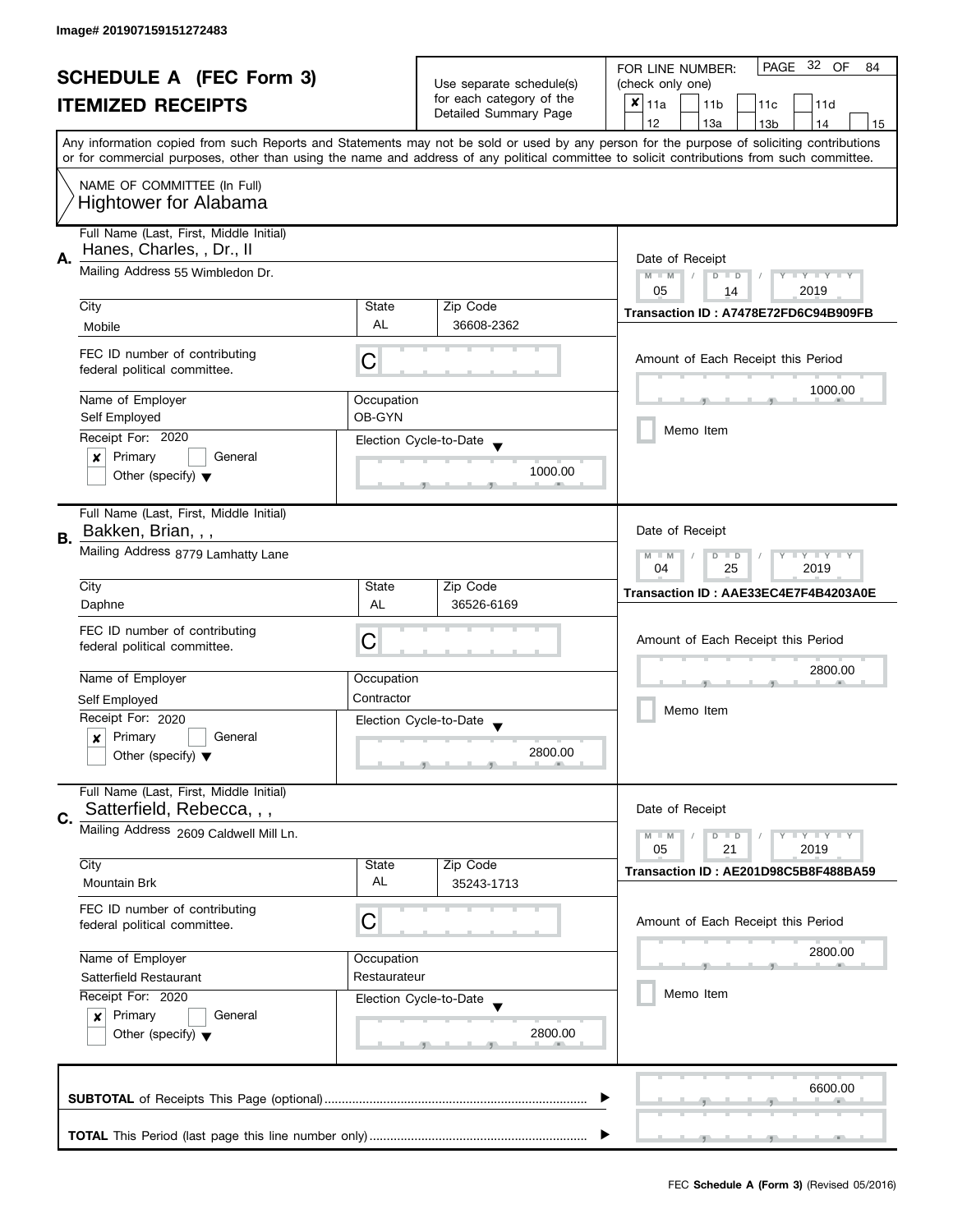| <b>SCHEDULE A (FEC Form 3)</b><br><b>ITEMIZED RECEIPTS</b> |                                                               |                                                   | PAGE 33 OF<br>FOR LINE NUMBER:<br>84                    |                                                                                                                                                                                                                                                                                         |  |  |
|------------------------------------------------------------|---------------------------------------------------------------|---------------------------------------------------|---------------------------------------------------------|-----------------------------------------------------------------------------------------------------------------------------------------------------------------------------------------------------------------------------------------------------------------------------------------|--|--|
|                                                            |                                                               | Use separate schedule(s)                          | (check only one)                                        |                                                                                                                                                                                                                                                                                         |  |  |
|                                                            |                                                               | for each category of the<br>Detailed Summary Page | $x _{11a}$<br>11 <sub>b</sub><br>11 <sub>c</sub><br>11d |                                                                                                                                                                                                                                                                                         |  |  |
|                                                            |                                                               |                                                   |                                                         | 12<br>13a<br>13 <sub>b</sub><br>14<br>15                                                                                                                                                                                                                                                |  |  |
|                                                            |                                                               |                                                   |                                                         | Any information copied from such Reports and Statements may not be sold or used by any person for the purpose of soliciting contributions<br>or for commercial purposes, other than using the name and address of any political committee to solicit contributions from such committee. |  |  |
|                                                            |                                                               |                                                   |                                                         |                                                                                                                                                                                                                                                                                         |  |  |
|                                                            | NAME OF COMMITTEE (In Full)<br><b>Hightower for Alabama</b>   |                                                   |                                                         |                                                                                                                                                                                                                                                                                         |  |  |
|                                                            | Full Name (Last, First, Middle Initial)                       |                                                   |                                                         |                                                                                                                                                                                                                                                                                         |  |  |
|                                                            | Brewbaker, Dick, , ,                                          |                                                   |                                                         |                                                                                                                                                                                                                                                                                         |  |  |
| А.                                                         |                                                               |                                                   |                                                         | Date of Receipt                                                                                                                                                                                                                                                                         |  |  |
|                                                            | Mailing Address 8460 Ryan Rd.                                 |                                                   |                                                         | $M - M$<br>$D$ $D$<br>$Y - Y - Y - Y - Y$<br>$\sqrt{2}$                                                                                                                                                                                                                                 |  |  |
|                                                            | City<br>Zip Code<br>State                                     |                                                   |                                                         | 2019<br>06<br>26                                                                                                                                                                                                                                                                        |  |  |
|                                                            |                                                               | <b>AL</b>                                         |                                                         | Transaction ID: A20531C57E7AF444EA1D                                                                                                                                                                                                                                                    |  |  |
|                                                            | Montgomery                                                    |                                                   | 36117                                                   |                                                                                                                                                                                                                                                                                         |  |  |
|                                                            | FEC ID number of contributing<br>federal political committee. | С                                                 |                                                         | Amount of Each Receipt this Period                                                                                                                                                                                                                                                      |  |  |
|                                                            |                                                               | Occupation                                        |                                                         | 1000.00                                                                                                                                                                                                                                                                                 |  |  |
|                                                            | Name of Employer<br><b>Brewbaker Motors</b>                   | Owner                                             |                                                         |                                                                                                                                                                                                                                                                                         |  |  |
|                                                            |                                                               |                                                   |                                                         | Memo Item                                                                                                                                                                                                                                                                               |  |  |
|                                                            | Receipt For: 2020                                             |                                                   | Election Cycle-to-Date                                  |                                                                                                                                                                                                                                                                                         |  |  |
|                                                            | General<br>Primary<br>×                                       |                                                   | 1000.00                                                 |                                                                                                                                                                                                                                                                                         |  |  |
|                                                            | Other (specify) $\blacktriangledown$                          |                                                   |                                                         |                                                                                                                                                                                                                                                                                         |  |  |
|                                                            | Full Name (Last, First, Middle Initial)                       |                                                   |                                                         |                                                                                                                                                                                                                                                                                         |  |  |
| В.                                                         | Spires, James, , ,                                            |                                                   |                                                         | Date of Receipt                                                                                                                                                                                                                                                                         |  |  |
|                                                            | Mailing Address 129 Myrtlewood Ln.                            |                                                   |                                                         | $Y \perp Y \perp Y$<br>$M - M$<br>D<br>$\Box$                                                                                                                                                                                                                                           |  |  |
|                                                            |                                                               |                                                   |                                                         | 06<br>30<br>2019                                                                                                                                                                                                                                                                        |  |  |
|                                                            | City                                                          | State                                             | Zip Code                                                | Transaction ID: A00B92E70DFEF41DF9B7                                                                                                                                                                                                                                                    |  |  |
|                                                            | Mobile                                                        | <b>AL</b>                                         | 36608-1448                                              |                                                                                                                                                                                                                                                                                         |  |  |
|                                                            | FEC ID number of contributing                                 |                                                   |                                                         |                                                                                                                                                                                                                                                                                         |  |  |
|                                                            | federal political committee.                                  | C                                                 |                                                         | Amount of Each Receipt this Period                                                                                                                                                                                                                                                      |  |  |
|                                                            |                                                               |                                                   |                                                         |                                                                                                                                                                                                                                                                                         |  |  |
|                                                            | Name of Employer                                              | Occupation                                        |                                                         | 2800.00                                                                                                                                                                                                                                                                                 |  |  |
|                                                            | <b>Premier Medical Group ENT</b>                              | Physician                                         |                                                         | Memo Item                                                                                                                                                                                                                                                                               |  |  |
|                                                            | Receipt For: 2020                                             |                                                   | Election Cycle-to-Date                                  |                                                                                                                                                                                                                                                                                         |  |  |
|                                                            | Primary<br>General<br>x                                       |                                                   |                                                         |                                                                                                                                                                                                                                                                                         |  |  |
|                                                            | Other (specify) $\blacktriangledown$                          |                                                   | 2800.00                                                 |                                                                                                                                                                                                                                                                                         |  |  |
|                                                            |                                                               |                                                   |                                                         |                                                                                                                                                                                                                                                                                         |  |  |
|                                                            | Full Name (Last, First, Middle Initial)                       |                                                   |                                                         |                                                                                                                                                                                                                                                                                         |  |  |
|                                                            | Thomas, Gaines, , ,                                           |                                                   |                                                         |                                                                                                                                                                                                                                                                                         |  |  |
| C.                                                         | Mailing Address 801-B University Blvd. S                      |                                                   |                                                         | Date of Receipt                                                                                                                                                                                                                                                                         |  |  |
|                                                            |                                                               |                                                   |                                                         | $Y = Y = Y$<br>$M - M$<br>D<br>$\Box$<br>06<br>2019<br>10                                                                                                                                                                                                                               |  |  |
|                                                            | City                                                          | State                                             | Zip Code                                                | Transaction ID: AB6DBFC2B44F1476DBFF                                                                                                                                                                                                                                                    |  |  |
|                                                            | Mobile                                                        | AL                                                | 36609-2921                                              |                                                                                                                                                                                                                                                                                         |  |  |
|                                                            | FEC ID number of contributing                                 |                                                   |                                                         |                                                                                                                                                                                                                                                                                         |  |  |
|                                                            | C<br>federal political committee.                             |                                                   |                                                         | Amount of Each Receipt this Period                                                                                                                                                                                                                                                      |  |  |
|                                                            |                                                               |                                                   |                                                         |                                                                                                                                                                                                                                                                                         |  |  |
|                                                            | Name of Employer<br>Occupation                                |                                                   |                                                         | 1000.00                                                                                                                                                                                                                                                                                 |  |  |
|                                                            | S. Alabama Pediatric Dentistry                                | Dentist                                           |                                                         |                                                                                                                                                                                                                                                                                         |  |  |
|                                                            | Receipt For: 2020                                             |                                                   | Election Cycle-to-Date                                  | Memo Item                                                                                                                                                                                                                                                                               |  |  |
|                                                            | Primary<br>General<br>$\boldsymbol{x}$                        |                                                   |                                                         |                                                                                                                                                                                                                                                                                         |  |  |
|                                                            | Other (specify) $\blacktriangledown$                          |                                                   | 1000.00                                                 |                                                                                                                                                                                                                                                                                         |  |  |
|                                                            |                                                               |                                                   |                                                         |                                                                                                                                                                                                                                                                                         |  |  |
|                                                            |                                                               |                                                   |                                                         |                                                                                                                                                                                                                                                                                         |  |  |
| 4800.00                                                    |                                                               |                                                   |                                                         |                                                                                                                                                                                                                                                                                         |  |  |
|                                                            |                                                               |                                                   |                                                         |                                                                                                                                                                                                                                                                                         |  |  |
|                                                            |                                                               |                                                   |                                                         |                                                                                                                                                                                                                                                                                         |  |  |
|                                                            |                                                               |                                                   |                                                         |                                                                                                                                                                                                                                                                                         |  |  |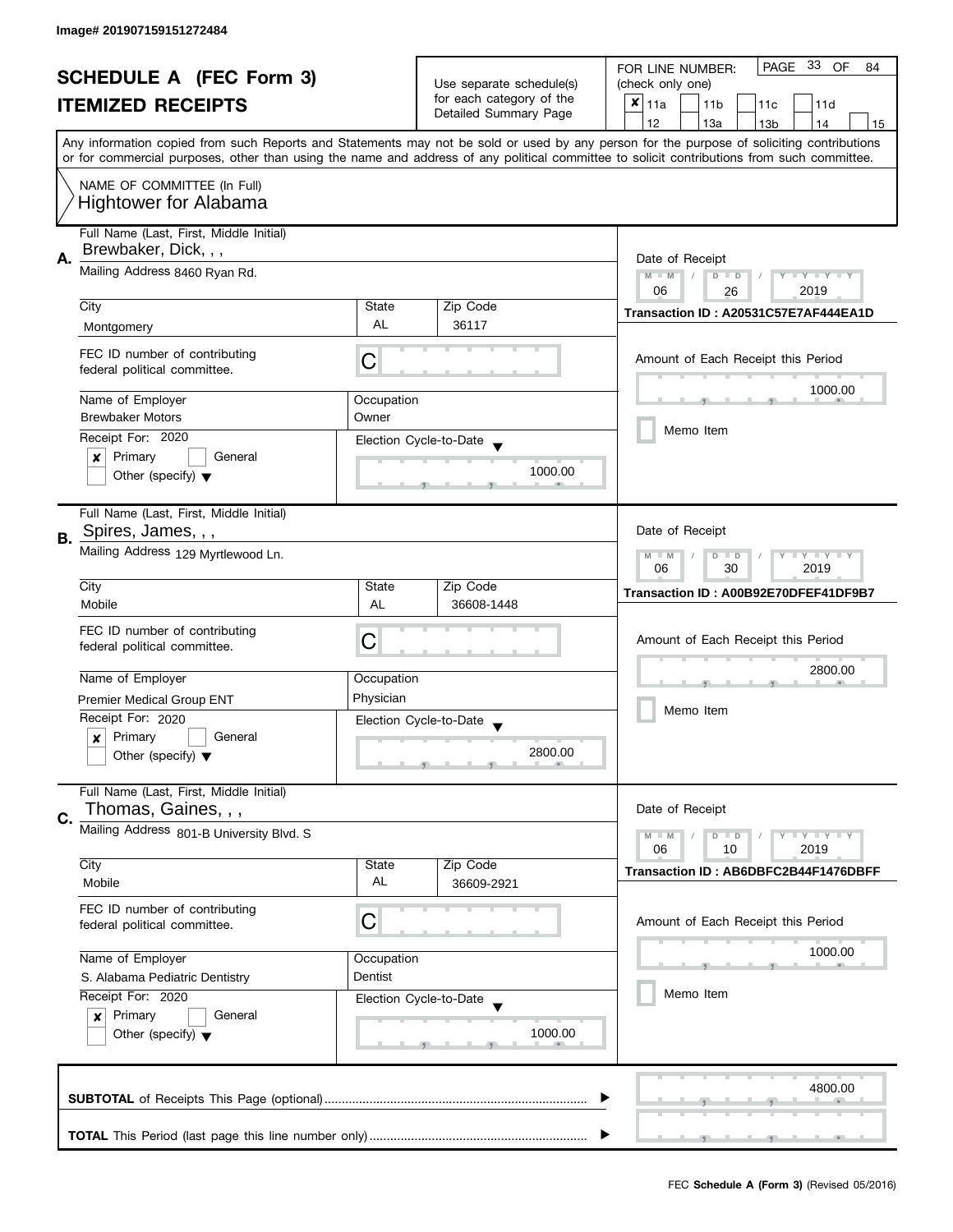| <b>SCHEDULE A (FEC Form 3)</b> |                                         | Use separate schedule(s) | PAGE 34 OF<br>FOR LINE NUMBER:<br>84 |                                                                                                                                            |  |  |  |
|--------------------------------|-----------------------------------------|--------------------------|--------------------------------------|--------------------------------------------------------------------------------------------------------------------------------------------|--|--|--|
|                                |                                         |                          | (check only one)                     |                                                                                                                                            |  |  |  |
|                                | <b>ITEMIZED RECEIPTS</b>                |                          | for each category of the             | $x _{11a}$<br>11 <sub>b</sub><br>11 <sub>c</sub><br>11d                                                                                    |  |  |  |
|                                |                                         |                          | Detailed Summary Page                | 12<br>13a<br>13 <sub>b</sub><br>14<br>15                                                                                                   |  |  |  |
|                                |                                         |                          |                                      | Any information copied from such Reports and Statements may not be sold or used by any person for the purpose of soliciting contributions  |  |  |  |
|                                |                                         |                          |                                      | or for commercial purposes, other than using the name and address of any political committee to solicit contributions from such committee. |  |  |  |
|                                |                                         |                          |                                      |                                                                                                                                            |  |  |  |
|                                | NAME OF COMMITTEE (In Full)             |                          |                                      |                                                                                                                                            |  |  |  |
|                                | <b>Hightower for Alabama</b>            |                          |                                      |                                                                                                                                            |  |  |  |
|                                |                                         |                          |                                      |                                                                                                                                            |  |  |  |
|                                | Full Name (Last, First, Middle Initial) |                          |                                      |                                                                                                                                            |  |  |  |
| А.                             | Hornsby, John, , ,                      |                          |                                      | Date of Receipt                                                                                                                            |  |  |  |
|                                | Mailing Address Po Box 130177           |                          |                                      | $M - M$<br>$\sqrt{ }$<br>$D$ $D$<br>$Y - Y - Y - Y - Y$                                                                                    |  |  |  |
|                                |                                         |                          |                                      | 06<br>2019<br>30                                                                                                                           |  |  |  |
|                                | City                                    | State                    | Zip Code                             | <b>Transaction ID: A57EF9070931B4D42A40</b>                                                                                                |  |  |  |
|                                | Birmingham                              | <b>AL</b>                | 35213-0000                           |                                                                                                                                            |  |  |  |
|                                |                                         |                          |                                      |                                                                                                                                            |  |  |  |
|                                | FEC ID number of contributing           | C                        |                                      | Amount of Each Receipt this Period                                                                                                         |  |  |  |
|                                | federal political committee.            |                          |                                      |                                                                                                                                            |  |  |  |
|                                |                                         |                          |                                      | 1000.00                                                                                                                                    |  |  |  |
|                                | Name of Employer                        | Occupation               |                                      |                                                                                                                                            |  |  |  |
|                                | Retired from Welch Hornsby              | Investor                 |                                      | Memo Item                                                                                                                                  |  |  |  |
|                                | Receipt For: 2020                       |                          | Election Cycle-to-Date               |                                                                                                                                            |  |  |  |
|                                | Primary<br>General<br>×                 |                          |                                      |                                                                                                                                            |  |  |  |
|                                | Other (specify) $\blacktriangledown$    |                          | 1000.00                              |                                                                                                                                            |  |  |  |
|                                |                                         |                          |                                      |                                                                                                                                            |  |  |  |
|                                | Full Name (Last, First, Middle Initial) |                          |                                      |                                                                                                                                            |  |  |  |
|                                | Coley, Robert, , ,                      |                          |                                      | Date of Receipt                                                                                                                            |  |  |  |
| В.                             |                                         |                          |                                      |                                                                                                                                            |  |  |  |
|                                | Mailing Address 759 Downtowner Loop W   |                          |                                      | $Y = Y = Y$<br>$-M$<br>D<br>$\Box$<br>06<br>30<br>2019                                                                                     |  |  |  |
|                                | City                                    | State                    | Zip Code                             |                                                                                                                                            |  |  |  |
|                                |                                         |                          |                                      | Transaction ID: AC6B236BDA9A04CB3838                                                                                                       |  |  |  |
|                                | Mobile                                  | <b>AL</b>                | 36609-5518                           |                                                                                                                                            |  |  |  |
|                                | FEC ID number of contributing           |                          |                                      |                                                                                                                                            |  |  |  |
|                                | C<br>federal political committee.       |                          | Amount of Each Receipt this Period   |                                                                                                                                            |  |  |  |
|                                |                                         |                          |                                      | 1500.00                                                                                                                                    |  |  |  |
|                                | Name of Employer                        | Occupation               |                                      |                                                                                                                                            |  |  |  |
|                                | Guarantee Title Co. of Mobile           | President                |                                      |                                                                                                                                            |  |  |  |
|                                | Receipt For: 2020                       |                          | Election Cycle-to-Date               | Memo Item                                                                                                                                  |  |  |  |
|                                | Primary<br>General<br>x                 |                          |                                      |                                                                                                                                            |  |  |  |
|                                | Other (specify) $\blacktriangledown$    |                          | 1500.00                              |                                                                                                                                            |  |  |  |
|                                |                                         |                          |                                      |                                                                                                                                            |  |  |  |
|                                | Full Name (Last, First, Middle Initial) |                          |                                      |                                                                                                                                            |  |  |  |
|                                | Miller, Boyd, , ,                       |                          |                                      | Date of Receipt                                                                                                                            |  |  |  |
| C.                             |                                         |                          |                                      |                                                                                                                                            |  |  |  |
|                                | Mailing Address 107 Deer Ct             |                          |                                      | $Y = Y + Y$<br>$M - M$<br>$D$ $D$                                                                                                          |  |  |  |
|                                |                                         |                          |                                      | 2019<br>04<br>25                                                                                                                           |  |  |  |
|                                | City                                    | State                    | Zip Code                             | Transaction ID: A89EB884A6292479A916                                                                                                       |  |  |  |
|                                | Daphne                                  | AL                       | 36526-4012                           |                                                                                                                                            |  |  |  |
|                                | FEC ID number of contributing           |                          |                                      |                                                                                                                                            |  |  |  |
|                                | C<br>federal political committee.       |                          |                                      | Amount of Each Receipt this Period                                                                                                         |  |  |  |
|                                |                                         |                          |                                      |                                                                                                                                            |  |  |  |
|                                | Name of Employer<br>Occupation          |                          |                                      | 1000.00                                                                                                                                    |  |  |  |
|                                | Cabaniss, Johnston, Et. Al.<br>Attorney |                          |                                      |                                                                                                                                            |  |  |  |
|                                | Receipt For: 2020                       | Election Cycle-to-Date   |                                      | Memo Item                                                                                                                                  |  |  |  |
|                                | Primary<br>General<br>$\boldsymbol{x}$  |                          |                                      |                                                                                                                                            |  |  |  |
|                                | Other (specify) $\blacktriangledown$    |                          | 1000.00                              |                                                                                                                                            |  |  |  |
|                                |                                         |                          |                                      |                                                                                                                                            |  |  |  |
|                                |                                         |                          |                                      |                                                                                                                                            |  |  |  |
|                                |                                         |                          |                                      |                                                                                                                                            |  |  |  |
|                                | 3500.00                                 |                          |                                      |                                                                                                                                            |  |  |  |
|                                |                                         |                          |                                      |                                                                                                                                            |  |  |  |
|                                |                                         |                          |                                      |                                                                                                                                            |  |  |  |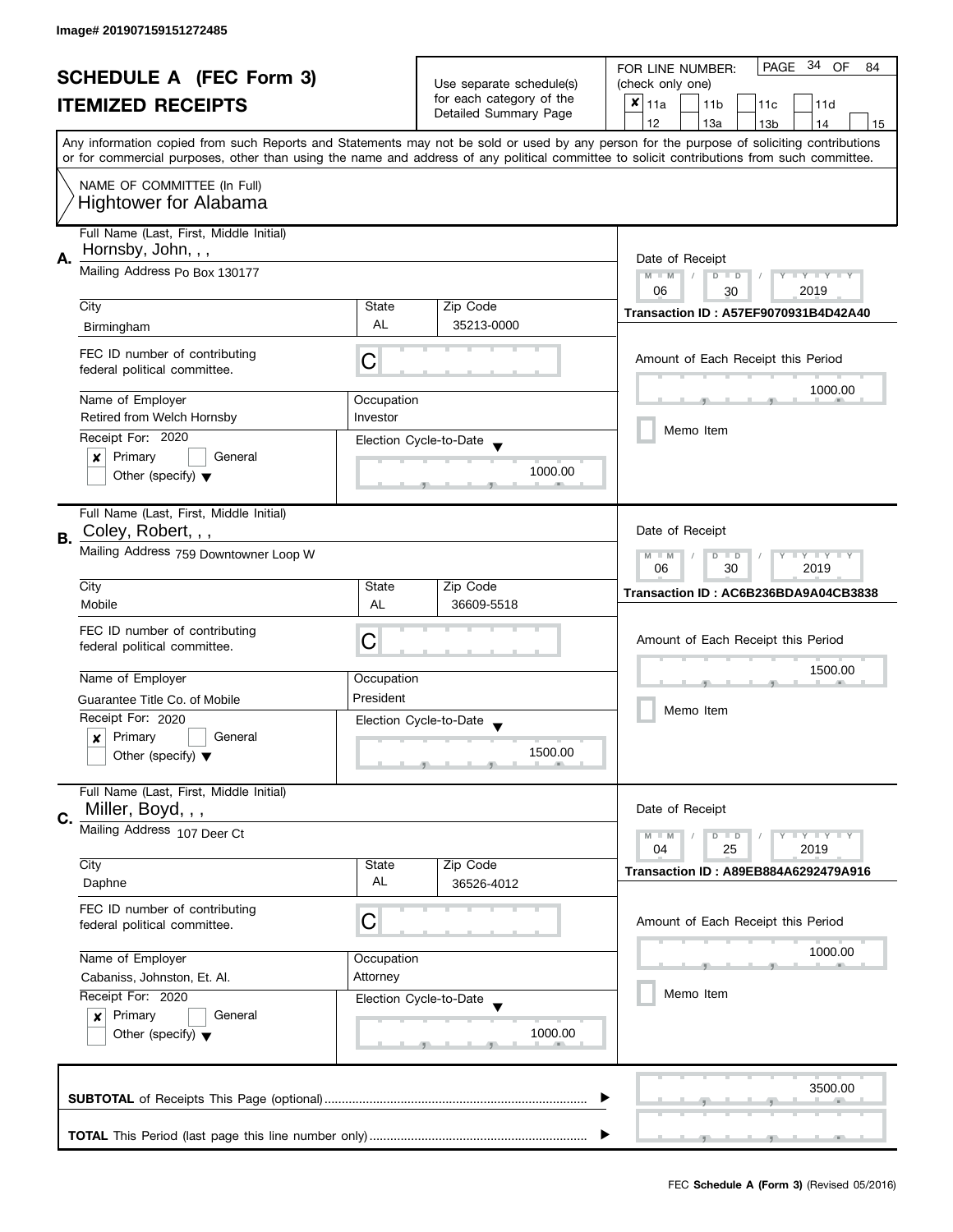| <b>SCHEDULE A (FEC Form 3)</b> |                                                                    | Use separate schedule(s)  | PAGE 35<br>OF<br>FOR LINE NUMBER:<br>84           |                                                                                                                                            |  |  |
|--------------------------------|--------------------------------------------------------------------|---------------------------|---------------------------------------------------|--------------------------------------------------------------------------------------------------------------------------------------------|--|--|
|                                |                                                                    |                           | (check only one)                                  |                                                                                                                                            |  |  |
|                                | <b>ITEMIZED RECEIPTS</b>                                           |                           | for each category of the<br>Detailed Summary Page | $x _{11a}$<br>11 <sub>b</sub><br>11 <sub>c</sub><br>11d                                                                                    |  |  |
|                                |                                                                    |                           |                                                   | 12<br>13a<br>13 <sub>b</sub><br>14<br>15                                                                                                   |  |  |
|                                |                                                                    |                           |                                                   | Any information copied from such Reports and Statements may not be sold or used by any person for the purpose of soliciting contributions  |  |  |
|                                |                                                                    |                           |                                                   | or for commercial purposes, other than using the name and address of any political committee to solicit contributions from such committee. |  |  |
|                                | NAME OF COMMITTEE (In Full)                                        |                           |                                                   |                                                                                                                                            |  |  |
|                                | <b>Hightower for Alabama</b>                                       |                           |                                                   |                                                                                                                                            |  |  |
|                                |                                                                    |                           |                                                   |                                                                                                                                            |  |  |
|                                | Full Name (Last, First, Middle Initial)                            |                           |                                                   |                                                                                                                                            |  |  |
| Α.                             | Hodgson, Philip, , ,                                               |                           |                                                   | Date of Receipt                                                                                                                            |  |  |
|                                | Mailing Address 905 Captain O'Neal Dr.                             |                           |                                                   | $M - M$<br>D<br>Y I Y I Y I Y<br>$\Box$                                                                                                    |  |  |
|                                |                                                                    |                           |                                                   | 06<br>2019<br>03                                                                                                                           |  |  |
|                                | City                                                               | State                     | Zip Code                                          | Transaction ID: A0CFFADF7C37F42C4B8F                                                                                                       |  |  |
|                                | Daphne                                                             | <b>AL</b>                 | 36526-4022                                        |                                                                                                                                            |  |  |
|                                | FEC ID number of contributing                                      |                           |                                                   |                                                                                                                                            |  |  |
|                                | federal political committee.                                       | C                         |                                                   | Amount of Each Receipt this Period                                                                                                         |  |  |
|                                |                                                                    |                           |                                                   | 500.00                                                                                                                                     |  |  |
|                                | Name of Employer                                                   | Occupation                |                                                   |                                                                                                                                            |  |  |
|                                | <b>CB Reel</b>                                                     | Realtor                   |                                                   | Memo Item                                                                                                                                  |  |  |
|                                | Receipt For: 2020                                                  |                           | Election Cycle-to-Date                            |                                                                                                                                            |  |  |
|                                | Primary<br>General<br>×                                            |                           | 500.00                                            |                                                                                                                                            |  |  |
|                                | Other (specify) $\blacktriangledown$                               |                           |                                                   |                                                                                                                                            |  |  |
|                                |                                                                    |                           |                                                   |                                                                                                                                            |  |  |
|                                | Full Name (Last, First, Middle Initial)                            |                           |                                                   |                                                                                                                                            |  |  |
| В.                             | Mcdonald, Jack, B., , Jr.                                          |                           |                                                   | Date of Receipt                                                                                                                            |  |  |
|                                | Mailing Address 3133 Guilford Rd                                   |                           |                                                   | $Y - Y - Y$<br>$M - M$<br>D<br>$\Box$                                                                                                      |  |  |
|                                |                                                                    |                           |                                                   | 30<br>2019<br>06                                                                                                                           |  |  |
|                                | City                                                               | State                     | Zip Code                                          | Transaction ID: AE27D2A241F9E4A39A48                                                                                                       |  |  |
|                                | <b>Mountain Brk</b>                                                | AL                        | 35223-1216                                        |                                                                                                                                            |  |  |
|                                | FEC ID number of contributing                                      |                           | Amount of Each Receipt this Period                |                                                                                                                                            |  |  |
|                                | С<br>federal political committee.                                  |                           |                                                   |                                                                                                                                            |  |  |
|                                | Name of Employer                                                   |                           |                                                   | 1000.00                                                                                                                                    |  |  |
|                                |                                                                    | Occupation                |                                                   |                                                                                                                                            |  |  |
|                                | BB&T                                                               | <b>Regional President</b> |                                                   | Memo Item                                                                                                                                  |  |  |
|                                | Receipt For: 2020                                                  |                           | Election Cycle-to-Date                            |                                                                                                                                            |  |  |
|                                | Primary<br>General<br>x                                            |                           | 1000.00                                           |                                                                                                                                            |  |  |
|                                | Other (specify) $\blacktriangledown$                               |                           |                                                   |                                                                                                                                            |  |  |
|                                | Full Name (Last, First, Middle Initial)                            |                           |                                                   |                                                                                                                                            |  |  |
|                                | Reed, Michael, , ,                                                 |                           |                                                   | Date of Receipt                                                                                                                            |  |  |
| C.                             |                                                                    |                           |                                                   |                                                                                                                                            |  |  |
|                                | Mailing Address 1710 Rockview Cir                                  |                           |                                                   | $Y = Y = Y$<br>$M - M$<br>$D$ $D$<br>04<br>2019<br>25                                                                                      |  |  |
|                                | City                                                               | State                     | Zip Code                                          |                                                                                                                                            |  |  |
|                                | Mobile                                                             | AL                        | 36695-4394                                        | Transaction ID: A1E319A79A8574C4D9F9                                                                                                       |  |  |
|                                |                                                                    |                           |                                                   |                                                                                                                                            |  |  |
|                                | FEC ID number of contributing<br>C<br>federal political committee. |                           |                                                   | Amount of Each Receipt this Period                                                                                                         |  |  |
|                                |                                                                    |                           |                                                   |                                                                                                                                            |  |  |
|                                | Name of Employer<br>Occupation                                     |                           |                                                   | 1000.00                                                                                                                                    |  |  |
|                                | Alergan Pharmaceuticals                                            | Sales                     |                                                   |                                                                                                                                            |  |  |
|                                | Receipt For: 2020                                                  | Election Cycle-to-Date    |                                                   | Memo Item                                                                                                                                  |  |  |
|                                | Primary<br>General<br>x                                            |                           |                                                   |                                                                                                                                            |  |  |
|                                | Other (specify) $\blacktriangledown$                               |                           | 1000.00                                           |                                                                                                                                            |  |  |
|                                |                                                                    |                           |                                                   |                                                                                                                                            |  |  |
|                                |                                                                    |                           |                                                   |                                                                                                                                            |  |  |
| 2500.00                        |                                                                    |                           |                                                   |                                                                                                                                            |  |  |
|                                |                                                                    |                           |                                                   |                                                                                                                                            |  |  |
|                                |                                                                    |                           |                                                   |                                                                                                                                            |  |  |
|                                |                                                                    |                           |                                                   |                                                                                                                                            |  |  |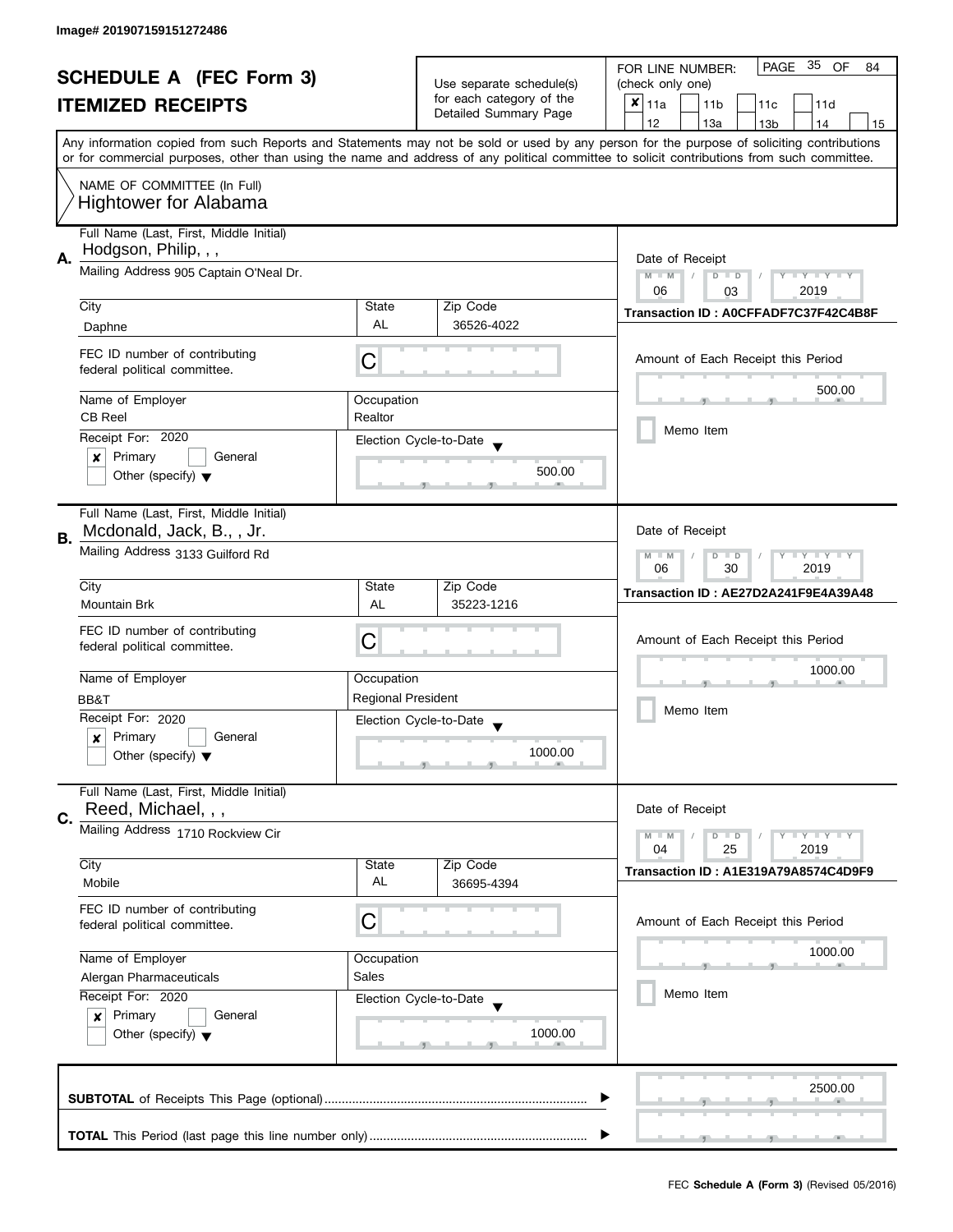| <b>SCHEDULE A (FEC Form 3)</b><br><b>ITEMIZED RECEIPTS</b> |                                                               | Use separate schedule(s)<br>for each category of the<br>Detailed Summary Page | PAGE 36 OF<br>FOR LINE NUMBER:<br>84              |                                                                                                                                                                                                                                                                                         |  |  |
|------------------------------------------------------------|---------------------------------------------------------------|-------------------------------------------------------------------------------|---------------------------------------------------|-----------------------------------------------------------------------------------------------------------------------------------------------------------------------------------------------------------------------------------------------------------------------------------------|--|--|
|                                                            |                                                               |                                                                               | (check only one)                                  |                                                                                                                                                                                                                                                                                         |  |  |
|                                                            |                                                               |                                                                               | ×<br>11a<br>11 <sub>b</sub><br>11c<br>11d         |                                                                                                                                                                                                                                                                                         |  |  |
|                                                            |                                                               |                                                                               |                                                   | 12<br>13a<br>14<br>15<br>13 <sub>b</sub>                                                                                                                                                                                                                                                |  |  |
|                                                            |                                                               |                                                                               |                                                   | Any information copied from such Reports and Statements may not be sold or used by any person for the purpose of soliciting contributions<br>or for commercial purposes, other than using the name and address of any political committee to solicit contributions from such committee. |  |  |
|                                                            | NAME OF COMMITTEE (In Full)                                   |                                                                               |                                                   |                                                                                                                                                                                                                                                                                         |  |  |
|                                                            | <b>Hightower for Alabama</b>                                  |                                                                               |                                                   |                                                                                                                                                                                                                                                                                         |  |  |
|                                                            | Full Name (Last, First, Middle Initial)                       |                                                                               |                                                   |                                                                                                                                                                                                                                                                                         |  |  |
| А.                                                         | Benton, Thomas, F.,,                                          |                                                                               |                                                   | Date of Receipt                                                                                                                                                                                                                                                                         |  |  |
|                                                            | Mailing Address 10 Buerger Rd.                                |                                                                               |                                                   | $M - M$<br>$D$ $D$<br>$Y - Y - Y - Y - Y$                                                                                                                                                                                                                                               |  |  |
|                                                            | City                                                          | State                                                                         | Zip Code                                          | 05<br>2019<br>22                                                                                                                                                                                                                                                                        |  |  |
|                                                            | Mobile                                                        | AL                                                                            | 36608-1801                                        | Transaction ID: A074E7557F7BA4CD0823                                                                                                                                                                                                                                                    |  |  |
|                                                            |                                                               |                                                                               |                                                   |                                                                                                                                                                                                                                                                                         |  |  |
|                                                            | FEC ID number of contributing<br>federal political committee. | С                                                                             |                                                   | Amount of Each Receipt this Period                                                                                                                                                                                                                                                      |  |  |
|                                                            | Name of Employer                                              |                                                                               |                                                   | 2800.00                                                                                                                                                                                                                                                                                 |  |  |
|                                                            | Marine & Industrial Rigging and Testin                        | Occupation<br>President                                                       |                                                   |                                                                                                                                                                                                                                                                                         |  |  |
|                                                            | Receipt For: 2020                                             |                                                                               |                                                   | Memo Item                                                                                                                                                                                                                                                                               |  |  |
|                                                            | Primary<br>General<br>×                                       |                                                                               | Election Cycle-to-Date                            |                                                                                                                                                                                                                                                                                         |  |  |
|                                                            | Other (specify) $\blacktriangledown$                          |                                                                               | 2800.00                                           |                                                                                                                                                                                                                                                                                         |  |  |
|                                                            |                                                               |                                                                               |                                                   |                                                                                                                                                                                                                                                                                         |  |  |
|                                                            | Full Name (Last, First, Middle Initial)                       |                                                                               |                                                   |                                                                                                                                                                                                                                                                                         |  |  |
|                                                            | Pittman, Lee, , ,                                             |                                                                               |                                                   | Date of Receipt                                                                                                                                                                                                                                                                         |  |  |
| В.                                                         | Mailing Address PO Box 26                                     |                                                                               |                                                   | $T - Y = T - Y$<br>$M - M$<br>D<br>$\Box$                                                                                                                                                                                                                                               |  |  |
|                                                            |                                                               |                                                                               |                                                   | 06<br>30<br>2019                                                                                                                                                                                                                                                                        |  |  |
|                                                            | City                                                          | State                                                                         | Zip Code                                          | Transaction ID: AD777048402AC47DCBEB                                                                                                                                                                                                                                                    |  |  |
|                                                            | Montrose                                                      | AL                                                                            | 36559-0026                                        |                                                                                                                                                                                                                                                                                         |  |  |
|                                                            | FEC ID number of contributing                                 |                                                                               |                                                   |                                                                                                                                                                                                                                                                                         |  |  |
|                                                            | federal political committee.                                  | С                                                                             |                                                   | Amount of Each Receipt this Period                                                                                                                                                                                                                                                      |  |  |
|                                                            |                                                               |                                                                               |                                                   | 500.00                                                                                                                                                                                                                                                                                  |  |  |
|                                                            | Name of Employer<br>Occupation                                |                                                                               |                                                   |                                                                                                                                                                                                                                                                                         |  |  |
|                                                            | Pittman Tractor Co.                                           | President                                                                     |                                                   | Memo Item                                                                                                                                                                                                                                                                               |  |  |
|                                                            | Receipt For: 2020                                             |                                                                               | Election Cycle-to-Date<br>$\overline{\mathbf{v}}$ |                                                                                                                                                                                                                                                                                         |  |  |
|                                                            | Primary<br>General<br>$\boldsymbol{x}$                        |                                                                               | 500.00                                            |                                                                                                                                                                                                                                                                                         |  |  |
|                                                            | Other (specify) $\blacktriangledown$                          |                                                                               |                                                   |                                                                                                                                                                                                                                                                                         |  |  |
|                                                            | Full Name (Last, First, Middle Initial)                       |                                                                               |                                                   | Date of Receipt                                                                                                                                                                                                                                                                         |  |  |
| C.                                                         | Finch, Edwin, , , III                                         |                                                                               |                                                   |                                                                                                                                                                                                                                                                                         |  |  |
|                                                            | Mailing Address 2405 Henriette Rd.                            |                                                                               |                                                   | $Y = Y = Y$<br>$M - M$<br>$D$ $D$<br>06<br>30                                                                                                                                                                                                                                           |  |  |
|                                                            | City                                                          | State                                                                         | Zip Code                                          | 2019                                                                                                                                                                                                                                                                                    |  |  |
|                                                            | Birmingham                                                    | AL                                                                            | 35223-1025                                        | <b>Transaction ID: A7158F586667948A7A9D</b>                                                                                                                                                                                                                                             |  |  |
|                                                            | FEC ID number of contributing                                 |                                                                               |                                                   |                                                                                                                                                                                                                                                                                         |  |  |
|                                                            | C<br>federal political committee.                             |                                                                               |                                                   | Amount of Each Receipt this Period                                                                                                                                                                                                                                                      |  |  |
|                                                            |                                                               |                                                                               |                                                   | 500.00                                                                                                                                                                                                                                                                                  |  |  |
|                                                            | Name of Employer<br>Occupation                                |                                                                               |                                                   |                                                                                                                                                                                                                                                                                         |  |  |
|                                                            | <b>Business Consulting</b><br>FHL Capital Corp                |                                                                               |                                                   |                                                                                                                                                                                                                                                                                         |  |  |
|                                                            | Receipt For: 2020                                             |                                                                               | Election Cycle-to-Date                            | Memo Item<br>500.00                                                                                                                                                                                                                                                                     |  |  |
| Primary<br>General<br>$\boldsymbol{x}$                     |                                                               |                                                                               |                                                   |                                                                                                                                                                                                                                                                                         |  |  |
|                                                            | Other (specify) $\blacktriangledown$                          |                                                                               |                                                   |                                                                                                                                                                                                                                                                                         |  |  |
|                                                            |                                                               |                                                                               |                                                   |                                                                                                                                                                                                                                                                                         |  |  |
| 3800.00                                                    |                                                               |                                                                               |                                                   |                                                                                                                                                                                                                                                                                         |  |  |
|                                                            |                                                               |                                                                               |                                                   |                                                                                                                                                                                                                                                                                         |  |  |
|                                                            |                                                               |                                                                               |                                                   |                                                                                                                                                                                                                                                                                         |  |  |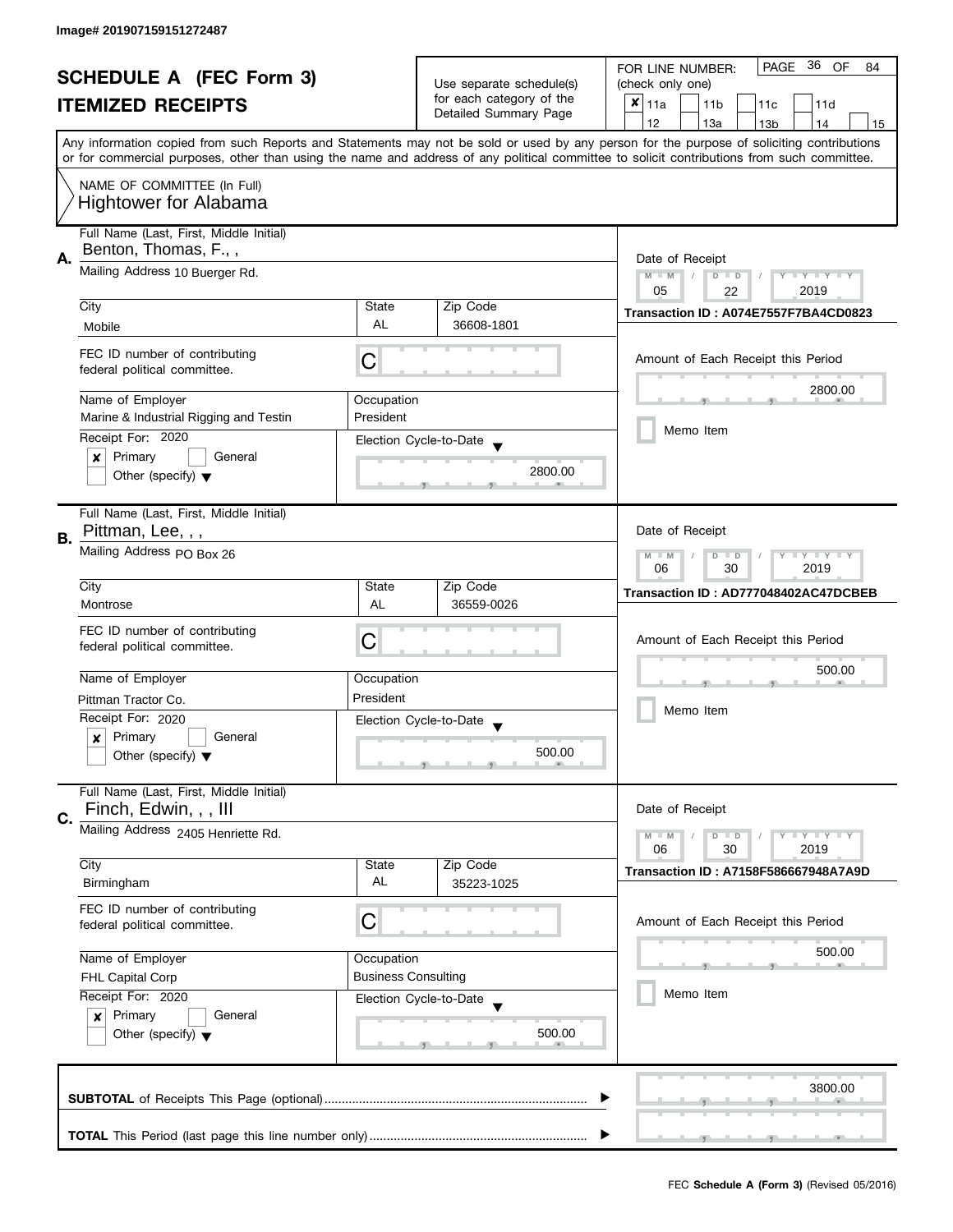| <b>SCHEDULE A (FEC Form 3)</b> |                                                               | Use separate schedule(s)<br>for each category of the                  | PAGE 37 OF<br>FOR LINE NUMBER:<br>84<br>(check only one)<br>$x _{11a}$                                                                                                                                                                                                                  |                                                                                                       |  |  |  |  |
|--------------------------------|---------------------------------------------------------------|-----------------------------------------------------------------------|-----------------------------------------------------------------------------------------------------------------------------------------------------------------------------------------------------------------------------------------------------------------------------------------|-------------------------------------------------------------------------------------------------------|--|--|--|--|
|                                | <b>ITEMIZED RECEIPTS</b>                                      |                                                                       | Detailed Summary Page                                                                                                                                                                                                                                                                   | 11 <sub>b</sub><br>11c<br>11d                                                                         |  |  |  |  |
|                                |                                                               |                                                                       |                                                                                                                                                                                                                                                                                         | 12<br>13a<br>13 <sub>b</sub><br>14<br>15                                                              |  |  |  |  |
|                                |                                                               |                                                                       | Any information copied from such Reports and Statements may not be sold or used by any person for the purpose of soliciting contributions<br>or for commercial purposes, other than using the name and address of any political committee to solicit contributions from such committee. |                                                                                                       |  |  |  |  |
|                                | NAME OF COMMITTEE (In Full)<br><b>Hightower for Alabama</b>   |                                                                       |                                                                                                                                                                                                                                                                                         |                                                                                                       |  |  |  |  |
| А.                             | Full Name (Last, First, Middle Initial)<br>Reed, Greg, , ,    |                                                                       |                                                                                                                                                                                                                                                                                         | Date of Receipt                                                                                       |  |  |  |  |
|                                | Mailing Address 900 Kwy 78 E.<br>Ste. 200 #106                | $M - M$<br>$\sqrt{ }$<br>$D$ $D$<br>Y I Y I Y I Y<br>06<br>2019<br>30 |                                                                                                                                                                                                                                                                                         |                                                                                                       |  |  |  |  |
|                                | City                                                          | State                                                                 | Zip Code                                                                                                                                                                                                                                                                                | Transaction ID: A2310C6BDBEBD4A4CA1E                                                                  |  |  |  |  |
|                                | Jasper                                                        | AL                                                                    | 35501                                                                                                                                                                                                                                                                                   |                                                                                                       |  |  |  |  |
|                                | FEC ID number of contributing<br>federal political committee. | C                                                                     |                                                                                                                                                                                                                                                                                         | Amount of Each Receipt this Period                                                                    |  |  |  |  |
|                                | Name of Employer                                              | Occupation                                                            |                                                                                                                                                                                                                                                                                         | 1000.00                                                                                               |  |  |  |  |
|                                | <b>Preferred Medical Systems</b>                              | <b>Vice President</b>                                                 |                                                                                                                                                                                                                                                                                         |                                                                                                       |  |  |  |  |
|                                | Receipt For: 2020                                             |                                                                       | Election Cycle-to-Date                                                                                                                                                                                                                                                                  | Memo Item                                                                                             |  |  |  |  |
|                                | Primary<br>General<br>X                                       |                                                                       |                                                                                                                                                                                                                                                                                         |                                                                                                       |  |  |  |  |
|                                | Other (specify) $\blacktriangledown$                          |                                                                       | 1000.00                                                                                                                                                                                                                                                                                 |                                                                                                       |  |  |  |  |
| В.                             | Full Name (Last, First, Middle Initial)<br>Inge, Clifton, , , |                                                                       |                                                                                                                                                                                                                                                                                         | Date of Receipt                                                                                       |  |  |  |  |
|                                | Mailing Address PO Box 1354                                   |                                                                       |                                                                                                                                                                                                                                                                                         | $\bot$ $\gamma$ $\bot$ $\gamma$ $\bot$ $\gamma$<br>$M - M$<br>D<br>$\blacksquare$<br>29<br>04<br>2019 |  |  |  |  |
|                                | City                                                          | State                                                                 | Zip Code                                                                                                                                                                                                                                                                                | Transaction ID: AC86F2E17A74C4598A7C                                                                  |  |  |  |  |
|                                | Mobile                                                        | <b>AL</b>                                                             | 36633-1354                                                                                                                                                                                                                                                                              |                                                                                                       |  |  |  |  |
|                                | FEC ID number of contributing<br>federal political committee. | C                                                                     |                                                                                                                                                                                                                                                                                         | Amount of Each Receipt this Period                                                                    |  |  |  |  |
|                                | Name of Employer                                              | Occupation                                                            |                                                                                                                                                                                                                                                                                         | 500.00                                                                                                |  |  |  |  |
|                                | <b>IPC</b> Industries                                         | Executive                                                             |                                                                                                                                                                                                                                                                                         |                                                                                                       |  |  |  |  |
|                                | Receipt For: 2020                                             |                                                                       | Election Cycle-to-Date                                                                                                                                                                                                                                                                  | Memo Item                                                                                             |  |  |  |  |
|                                | Primary<br>General<br>×                                       |                                                                       |                                                                                                                                                                                                                                                                                         |                                                                                                       |  |  |  |  |
|                                | Other (specify) $\blacktriangledown$                          |                                                                       | 500.00                                                                                                                                                                                                                                                                                  |                                                                                                       |  |  |  |  |
| C.                             | Full Name (Last, First, Middle Initial)<br>Hofto, M., J.,,    |                                                                       |                                                                                                                                                                                                                                                                                         | Date of Receipt                                                                                       |  |  |  |  |
|                                | Mailing Address 3763 Amruth Dr                                |                                                                       |                                                                                                                                                                                                                                                                                         | $\bot$ $\gamma$ $\bot$ $\gamma$ $\bot$ $\gamma$<br>$M - M$<br>$D$ $D$<br>06<br>20<br>2019             |  |  |  |  |
|                                | City                                                          | State                                                                 | Zip Code                                                                                                                                                                                                                                                                                | Transaction ID: AC4FD19070EEF4BB7916                                                                  |  |  |  |  |
|                                | Mobile                                                        | AL                                                                    | 36608-1701                                                                                                                                                                                                                                                                              |                                                                                                       |  |  |  |  |
|                                | FEC ID number of contributing<br>federal political committee. | C                                                                     |                                                                                                                                                                                                                                                                                         | Amount of Each Receipt this Period                                                                    |  |  |  |  |
|                                | Name of Employer                                              | Occupation                                                            |                                                                                                                                                                                                                                                                                         | 300.00                                                                                                |  |  |  |  |
|                                | Investor<br>Leavell Investments                               |                                                                       |                                                                                                                                                                                                                                                                                         |                                                                                                       |  |  |  |  |
|                                | Receipt For: 2020                                             |                                                                       | Election Cycle-to-Date                                                                                                                                                                                                                                                                  | Memo Item                                                                                             |  |  |  |  |
|                                | Primary<br>General<br>$\boldsymbol{x}$                        |                                                                       |                                                                                                                                                                                                                                                                                         |                                                                                                       |  |  |  |  |
|                                | Other (specify) $\blacktriangledown$                          |                                                                       | 300.00                                                                                                                                                                                                                                                                                  |                                                                                                       |  |  |  |  |
|                                |                                                               |                                                                       |                                                                                                                                                                                                                                                                                         | 1800.00                                                                                               |  |  |  |  |
|                                |                                                               |                                                                       |                                                                                                                                                                                                                                                                                         |                                                                                                       |  |  |  |  |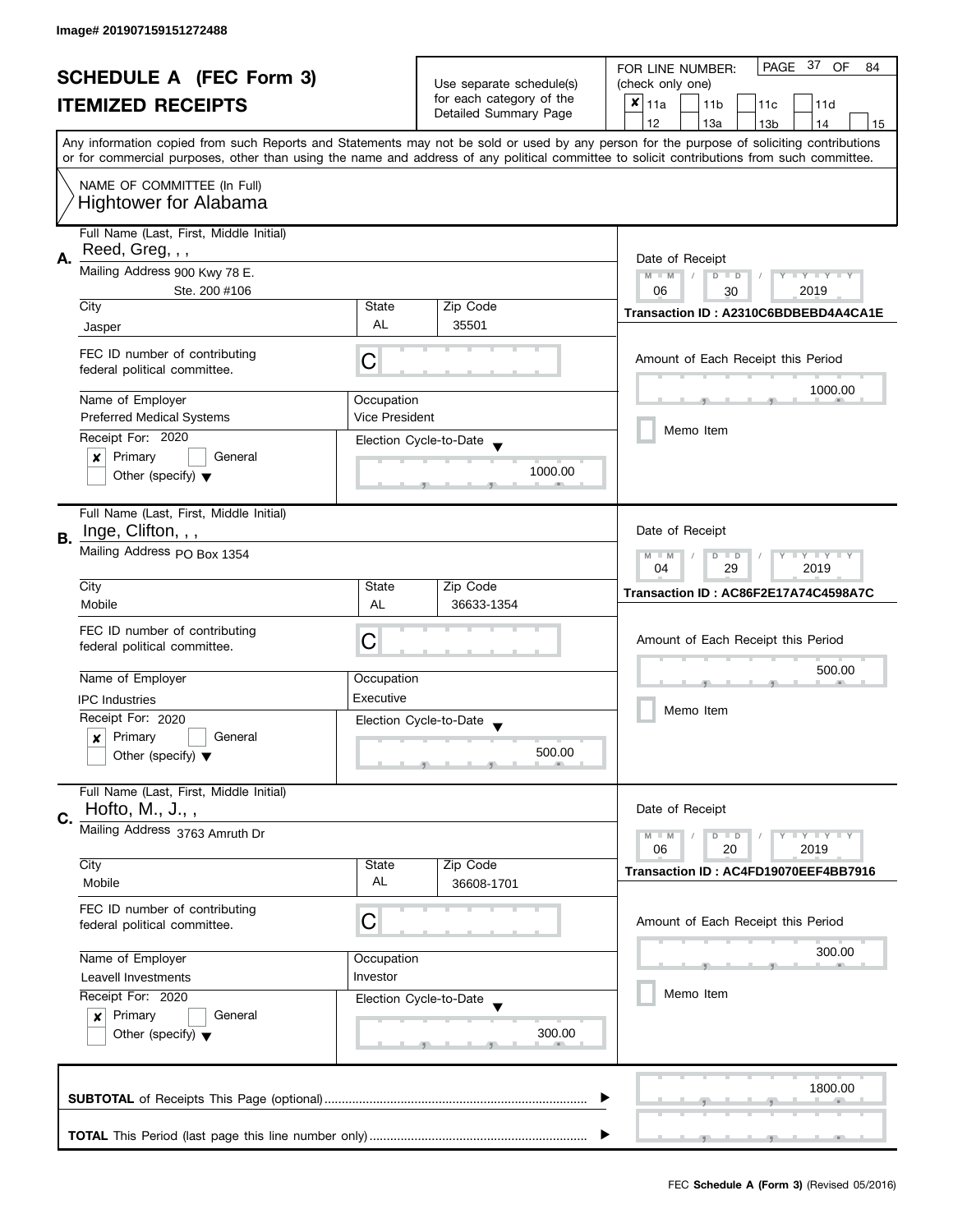| <b>SCHEDULE A (FEC Form 3)</b> |                                                                    |                          | -38<br>PAGE<br>OF<br>FOR LINE NUMBER:<br>84                                                                                                |                                                                                                                                           |  |
|--------------------------------|--------------------------------------------------------------------|--------------------------|--------------------------------------------------------------------------------------------------------------------------------------------|-------------------------------------------------------------------------------------------------------------------------------------------|--|
|                                |                                                                    |                          | Use separate schedule(s)                                                                                                                   | (check only one)                                                                                                                          |  |
|                                | <b>ITEMIZED RECEIPTS</b>                                           |                          | for each category of the                                                                                                                   | $x _{11a}$<br>11 <sub>b</sub><br>11c<br>11d                                                                                               |  |
|                                |                                                                    |                          | Detailed Summary Page                                                                                                                      | 12<br>13a<br>14<br>13 <sub>b</sub><br>15                                                                                                  |  |
|                                |                                                                    |                          |                                                                                                                                            | Any information copied from such Reports and Statements may not be sold or used by any person for the purpose of soliciting contributions |  |
|                                |                                                                    |                          | or for commercial purposes, other than using the name and address of any political committee to solicit contributions from such committee. |                                                                                                                                           |  |
|                                | NAME OF COMMITTEE (In Full)                                        |                          |                                                                                                                                            |                                                                                                                                           |  |
|                                | <b>Hightower for Alabama</b>                                       |                          |                                                                                                                                            |                                                                                                                                           |  |
|                                |                                                                    |                          |                                                                                                                                            |                                                                                                                                           |  |
|                                | Full Name (Last, First, Middle Initial)                            |                          |                                                                                                                                            |                                                                                                                                           |  |
|                                | Donner, Duane, , ,                                                 |                          |                                                                                                                                            |                                                                                                                                           |  |
| А.                             | Mailing Address 3700 Overbrook Cir.                                |                          |                                                                                                                                            | Date of Receipt                                                                                                                           |  |
|                                |                                                                    |                          |                                                                                                                                            | Y FYLY FY<br>$M - M$<br>$D$ $D$<br>06<br>2019<br>14                                                                                       |  |
|                                | City                                                               | State                    | Zip Code                                                                                                                                   |                                                                                                                                           |  |
|                                | Mountain Brk                                                       | <b>AL</b>                | 35213-4312                                                                                                                                 | Transaction ID: A690E6DEA205A4473806                                                                                                      |  |
|                                |                                                                    |                          |                                                                                                                                            |                                                                                                                                           |  |
|                                | FEC ID number of contributing                                      | C                        |                                                                                                                                            | Amount of Each Receipt this Period                                                                                                        |  |
|                                | federal political committee.                                       |                          |                                                                                                                                            |                                                                                                                                           |  |
|                                |                                                                    |                          |                                                                                                                                            | 2800.00                                                                                                                                   |  |
|                                | Name of Employer                                                   | Occupation               |                                                                                                                                            |                                                                                                                                           |  |
|                                | Founders Investment                                                |                          | <b>Banking Investment Banking</b>                                                                                                          | Memo Item                                                                                                                                 |  |
|                                | Receipt For: 2020                                                  |                          | Election Cycle-to-Date                                                                                                                     |                                                                                                                                           |  |
|                                | Primary<br>General                                                 |                          |                                                                                                                                            |                                                                                                                                           |  |
|                                | x<br>Other (specify) $\blacktriangledown$<br><b>Primary Runoff</b> |                          | 5600.00                                                                                                                                    |                                                                                                                                           |  |
|                                |                                                                    |                          |                                                                                                                                            |                                                                                                                                           |  |
|                                | Full Name (Last, First, Middle Initial)                            |                          |                                                                                                                                            |                                                                                                                                           |  |
| В.                             | Harrell, Tina, , ,                                                 |                          |                                                                                                                                            | Date of Receipt                                                                                                                           |  |
|                                | Mailing Address 29906 Ono Blvd.                                    |                          |                                                                                                                                            | <b>LYLYLY</b><br>$M - M$<br>D<br>$\Box$                                                                                                   |  |
|                                |                                                                    |                          |                                                                                                                                            | 30<br>06<br>2019                                                                                                                          |  |
|                                | City                                                               | State                    | Zip Code                                                                                                                                   | Transaction ID: A86B4D55E33EC4AC99FF                                                                                                      |  |
|                                | Orange Beach                                                       | AL                       | 36561-3633                                                                                                                                 |                                                                                                                                           |  |
|                                | FEC ID number of contributing                                      |                          |                                                                                                                                            |                                                                                                                                           |  |
|                                | federal political committee.                                       | C                        |                                                                                                                                            | Amount of Each Receipt this Period                                                                                                        |  |
|                                |                                                                    |                          |                                                                                                                                            |                                                                                                                                           |  |
|                                | Name of Employer                                                   | Occupation               |                                                                                                                                            | 2800.00                                                                                                                                   |  |
|                                | Homemaker                                                          | Homemaker                |                                                                                                                                            |                                                                                                                                           |  |
|                                | Receipt For: 2020                                                  |                          | Election Cycle-to-Date                                                                                                                     | Memo Item                                                                                                                                 |  |
|                                | Primary<br>General<br>$\boldsymbol{x}$                             |                          |                                                                                                                                            |                                                                                                                                           |  |
|                                | Other (specify) $\blacktriangledown$                               |                          | 2800.00                                                                                                                                    |                                                                                                                                           |  |
|                                |                                                                    |                          |                                                                                                                                            |                                                                                                                                           |  |
|                                | Full Name (Last, First, Middle Initial)                            |                          |                                                                                                                                            |                                                                                                                                           |  |
|                                | Black, Jim, B.,,                                                   |                          |                                                                                                                                            | Date of Receipt                                                                                                                           |  |
| C.                             | Mailing Address 205 Stonegate Dr.                                  |                          |                                                                                                                                            |                                                                                                                                           |  |
|                                |                                                                    |                          |                                                                                                                                            | $Y = Y + Y$<br>$M - M$<br>$D$ $D$<br>06<br>30<br>2019                                                                                     |  |
|                                | City                                                               | State                    | Zip Code                                                                                                                                   | Transaction ID: A5C1203C728C34773B35                                                                                                      |  |
|                                | Birmingham                                                         | AL                       | 35242-7058                                                                                                                                 |                                                                                                                                           |  |
|                                | FEC ID number of contributing                                      |                          |                                                                                                                                            |                                                                                                                                           |  |
|                                | federal political committee.                                       | C                        |                                                                                                                                            | Amount of Each Receipt this Period                                                                                                        |  |
|                                |                                                                    |                          |                                                                                                                                            |                                                                                                                                           |  |
|                                | Name of Employer                                                   | Occupation               |                                                                                                                                            | 2500.00                                                                                                                                   |  |
|                                | <b>FNBB</b>                                                        | <b>Investment Banker</b> |                                                                                                                                            |                                                                                                                                           |  |
|                                | Receipt For: 2020                                                  |                          | Election Cycle-to-Date                                                                                                                     | Memo Item                                                                                                                                 |  |
|                                | Primary<br>General<br>$\mathbf{x}$                                 |                          |                                                                                                                                            |                                                                                                                                           |  |
|                                | Other (specify) $\blacktriangledown$                               |                          | 2500.00                                                                                                                                    |                                                                                                                                           |  |
|                                |                                                                    |                          |                                                                                                                                            |                                                                                                                                           |  |
|                                |                                                                    |                          |                                                                                                                                            |                                                                                                                                           |  |
|                                |                                                                    |                          |                                                                                                                                            | 8100.00                                                                                                                                   |  |
|                                |                                                                    |                          |                                                                                                                                            |                                                                                                                                           |  |
|                                |                                                                    |                          |                                                                                                                                            |                                                                                                                                           |  |
|                                |                                                                    |                          |                                                                                                                                            |                                                                                                                                           |  |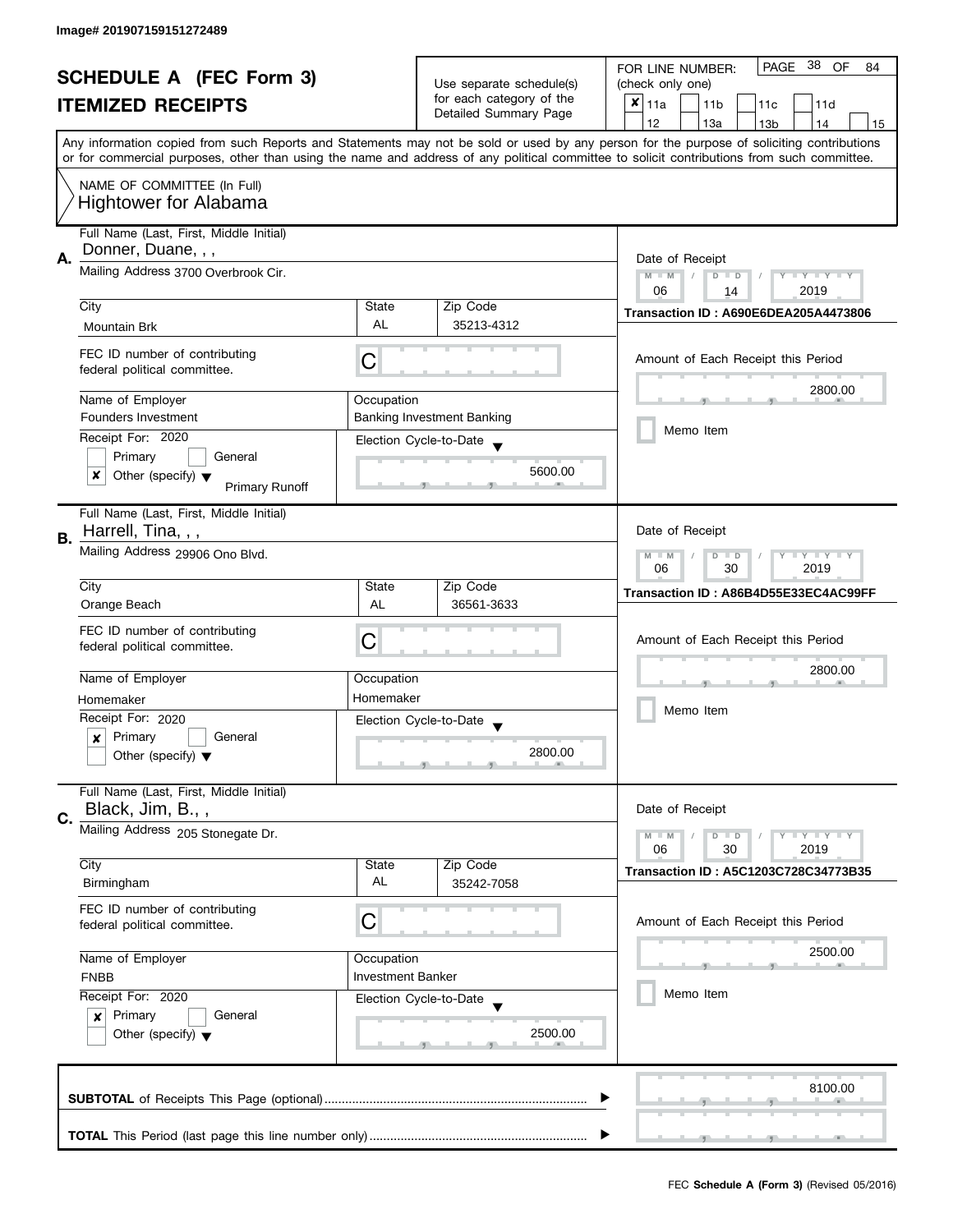| <b>SCHEDULE A (FEC Form 3)</b> |                                                                   |                          | PAGE 39<br>OF<br>FOR LINE NUMBER:<br>84           |                                                                                                                                            |
|--------------------------------|-------------------------------------------------------------------|--------------------------|---------------------------------------------------|--------------------------------------------------------------------------------------------------------------------------------------------|
|                                |                                                                   |                          | Use separate schedule(s)                          | (check only one)                                                                                                                           |
|                                | <b>ITEMIZED RECEIPTS</b>                                          |                          | for each category of the<br>Detailed Summary Page | $x _{11a}$<br>11 <sub>b</sub><br>11 <sub>c</sub><br>11d                                                                                    |
|                                |                                                                   |                          |                                                   | 12<br>13a<br>13 <sub>b</sub><br>14<br>15                                                                                                   |
|                                |                                                                   |                          |                                                   | Any information copied from such Reports and Statements may not be sold or used by any person for the purpose of soliciting contributions  |
|                                |                                                                   |                          |                                                   | or for commercial purposes, other than using the name and address of any political committee to solicit contributions from such committee. |
|                                | NAME OF COMMITTEE (In Full)                                       |                          |                                                   |                                                                                                                                            |
|                                | <b>Hightower for Alabama</b>                                      |                          |                                                   |                                                                                                                                            |
|                                |                                                                   |                          |                                                   |                                                                                                                                            |
|                                | Full Name (Last, First, Middle Initial)<br>Hansert, Benjamin, , , |                          |                                                   |                                                                                                                                            |
| Α.                             |                                                                   | Date of Receipt          |                                                   |                                                                                                                                            |
|                                | Mailing Address PO Box 7396                                       |                          |                                                   | $M - M$<br>$\overline{D}$<br>Y I Y I Y I Y<br>$\Box$                                                                                       |
|                                | City                                                              | State                    | Zip Code                                          | 06<br>2019<br>28                                                                                                                           |
|                                |                                                                   | <b>AL</b>                | 36577-7396                                        | Transaction ID: A1479C5AA057F405A877                                                                                                       |
|                                | Spanish Fort                                                      |                          |                                                   |                                                                                                                                            |
|                                | FEC ID number of contributing                                     | C                        |                                                   | Amount of Each Receipt this Period                                                                                                         |
|                                | federal political committee.                                      |                          |                                                   |                                                                                                                                            |
|                                | Name of Employer                                                  | Occupation               |                                                   | 500.00                                                                                                                                     |
|                                | North Baldwin Infirmary                                           | President                |                                                   |                                                                                                                                            |
|                                | Receipt For: 2020                                                 |                          | Election Cycle-to-Date                            | Memo Item                                                                                                                                  |
|                                | Primary<br>General<br>×                                           |                          |                                                   |                                                                                                                                            |
|                                | Other (specify) $\blacktriangledown$                              |                          | 500.00                                            |                                                                                                                                            |
|                                |                                                                   |                          |                                                   |                                                                                                                                            |
|                                | Full Name (Last, First, Middle Initial)                           |                          |                                                   |                                                                                                                                            |
| В.                             | Arnold, Brent, , ,                                                |                          |                                                   | Date of Receipt                                                                                                                            |
|                                | Mailing Address 2158 Lester Ct.                                   |                          |                                                   | $Y = Y = Y$<br>$M - M$<br>D<br>$\Box$                                                                                                      |
|                                |                                                                   |                          |                                                   | 30<br>2019<br>06                                                                                                                           |
|                                | City                                                              | State                    | Zip Code                                          | Transaction ID: A9656440B2FB9410F97D                                                                                                       |
|                                | Auburn                                                            | AL                       | 36830-6693                                        |                                                                                                                                            |
|                                | FEC ID number of contributing                                     |                          |                                                   |                                                                                                                                            |
|                                | federal political committee.                                      | С                        |                                                   | Amount of Each Receipt this Period                                                                                                         |
|                                |                                                                   |                          |                                                   | 500.00                                                                                                                                     |
|                                | Name of Employer                                                  | Occupation<br>Management |                                                   |                                                                                                                                            |
|                                | Alexander Electric<br>Receipt For: 2020                           |                          |                                                   | Memo Item                                                                                                                                  |
|                                | Primary<br>General                                                |                          | Election Cycle-to-Date                            |                                                                                                                                            |
|                                | x<br>Other (specify) $\blacktriangledown$                         |                          | 500.00                                            |                                                                                                                                            |
|                                |                                                                   |                          |                                                   |                                                                                                                                            |
|                                | Full Name (Last, First, Middle Initial)                           |                          |                                                   |                                                                                                                                            |
| C.                             | Negus, Edward, R.,,                                               |                          |                                                   | Date of Receipt                                                                                                                            |
|                                | Mailing Address 3975 Demetropolis Rd                              |                          |                                                   | $Y = Y = Y$<br>$M - M$<br>D<br>$\Box$                                                                                                      |
|                                |                                                                   |                          |                                                   | 06<br>30<br>2019                                                                                                                           |
|                                | City                                                              | State                    | Zip Code                                          | Transaction ID: AFD787E47B37940EB819                                                                                                       |
|                                | Mobile                                                            | AL                       | 36693-5551                                        |                                                                                                                                            |
|                                | FEC ID number of contributing                                     |                          |                                                   |                                                                                                                                            |
|                                | federal political committee.                                      | C                        |                                                   | Amount of Each Receipt this Period                                                                                                         |
|                                |                                                                   |                          |                                                   | 500.00                                                                                                                                     |
|                                | Name of Employer<br>Occupation<br>Owner<br><b>Negus Marine</b>    |                          |                                                   |                                                                                                                                            |
|                                | Receipt For: 2020                                                 |                          | Election Cycle-to-Date                            | Memo Item                                                                                                                                  |
|                                | Primary<br>General<br>$\boldsymbol{x}$                            |                          |                                                   |                                                                                                                                            |
|                                | Other (specify) $\blacktriangledown$                              |                          | 500.00                                            |                                                                                                                                            |
|                                |                                                                   |                          |                                                   |                                                                                                                                            |
|                                |                                                                   |                          |                                                   |                                                                                                                                            |
|                                |                                                                   |                          |                                                   | 1500.00                                                                                                                                    |
|                                |                                                                   |                          |                                                   |                                                                                                                                            |
|                                |                                                                   |                          |                                                   |                                                                                                                                            |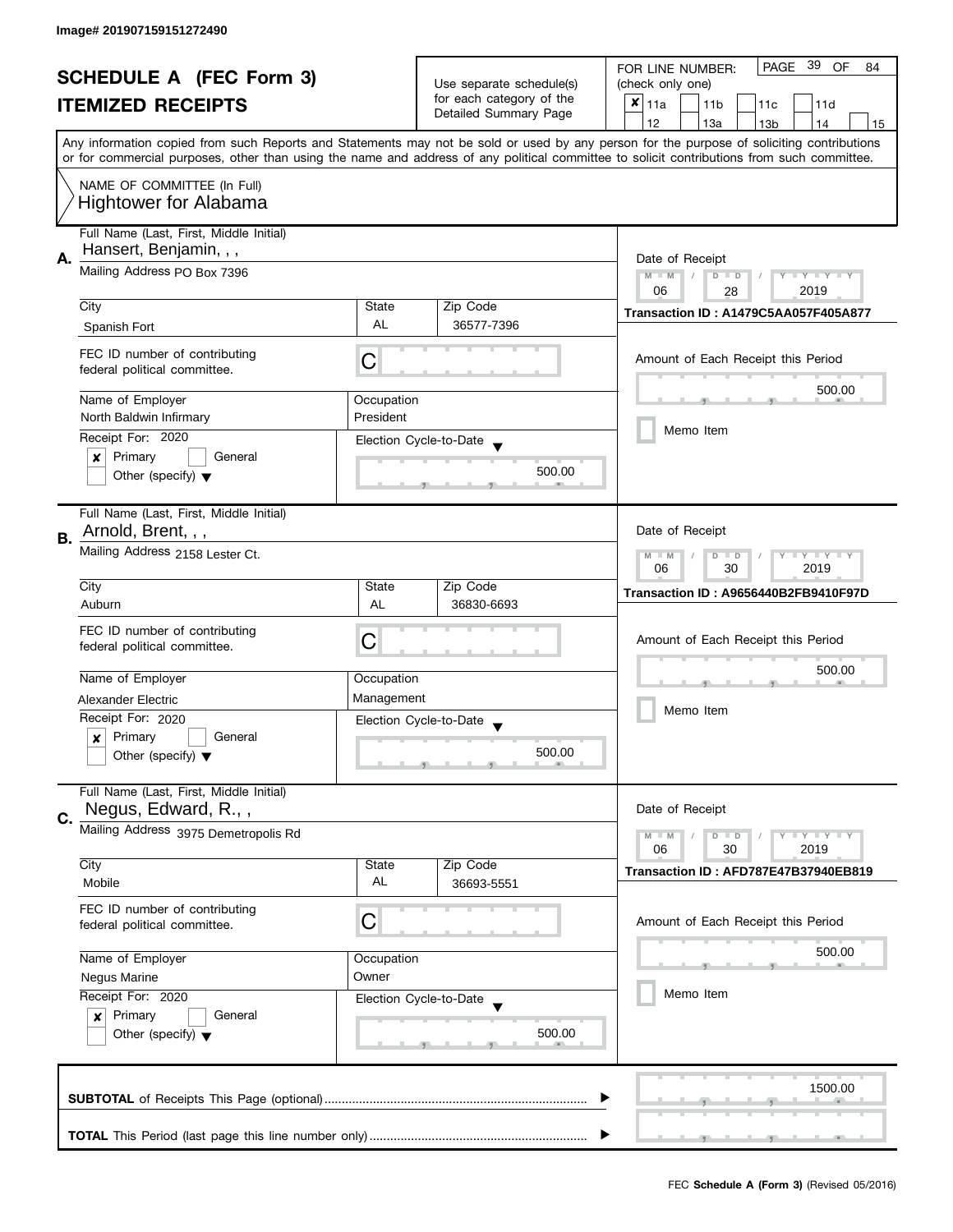| <b>SCHEDULE A (FEC Form 3)</b> |                                                                        |                                                                         | 40<br><b>PAGE</b><br>OF<br>FOR LINE NUMBER:<br>84 |                                                                                                                                                                                                                                                                                         |  |
|--------------------------------|------------------------------------------------------------------------|-------------------------------------------------------------------------|---------------------------------------------------|-----------------------------------------------------------------------------------------------------------------------------------------------------------------------------------------------------------------------------------------------------------------------------------------|--|
|                                |                                                                        | Use separate schedule(s)                                                | (check only one)                                  |                                                                                                                                                                                                                                                                                         |  |
|                                | <b>ITEMIZED RECEIPTS</b>                                               |                                                                         | for each category of the<br>Detailed Summary Page | $x _{11a}$<br>11 <sub>b</sub><br>11d<br>11c                                                                                                                                                                                                                                             |  |
|                                |                                                                        |                                                                         |                                                   | 12<br>13a<br>13 <sub>b</sub><br>14<br>15                                                                                                                                                                                                                                                |  |
|                                |                                                                        |                                                                         |                                                   | Any information copied from such Reports and Statements may not be sold or used by any person for the purpose of soliciting contributions<br>or for commercial purposes, other than using the name and address of any political committee to solicit contributions from such committee. |  |
|                                | NAME OF COMMITTEE (In Full)<br><b>Hightower for Alabama</b>            |                                                                         |                                                   |                                                                                                                                                                                                                                                                                         |  |
|                                | Full Name (Last, First, Middle Initial)<br>Mcmillan, Jane, M.,,        |                                                                         |                                                   |                                                                                                                                                                                                                                                                                         |  |
| А.                             | Mailing Address P.O. Box 809                                           | Date of Receipt<br>Y TY TY TY<br>$M - M$<br>$D$ $D$<br>06<br>2019<br>27 |                                                   |                                                                                                                                                                                                                                                                                         |  |
|                                | City                                                                   | State                                                                   | Zip Code                                          | Transaction ID: A8A803C5603DB422FB09                                                                                                                                                                                                                                                    |  |
|                                | <b>Brewton</b>                                                         | AL                                                                      | 36427-0809                                        |                                                                                                                                                                                                                                                                                         |  |
|                                | FEC ID number of contributing<br>federal political committee.          | С                                                                       |                                                   | Amount of Each Receipt this Period                                                                                                                                                                                                                                                      |  |
|                                | Name of Employer                                                       | Occupation                                                              |                                                   | 250.00                                                                                                                                                                                                                                                                                  |  |
|                                | Homemaker                                                              | Homemaker                                                               |                                                   |                                                                                                                                                                                                                                                                                         |  |
|                                | Receipt For: 2020                                                      |                                                                         | Election Cycle-to-Date                            | Memo Item                                                                                                                                                                                                                                                                               |  |
|                                | Primary<br>General<br>×                                                |                                                                         |                                                   |                                                                                                                                                                                                                                                                                         |  |
|                                | Other (specify) $\blacktriangledown$                                   |                                                                         | 250.00                                            |                                                                                                                                                                                                                                                                                         |  |
|                                | Full Name (Last, First, Middle Initial)                                |                                                                         |                                                   |                                                                                                                                                                                                                                                                                         |  |
| В.                             | Hix, Howard, , ,                                                       |                                                                         |                                                   | Date of Receipt                                                                                                                                                                                                                                                                         |  |
|                                | Mailing Address p.O. Box 130                                           |                                                                         |                                                   | $Y - Y - Y - Y - Y$<br>$M - M$<br>$D$ $D$<br>05<br>14<br>2019                                                                                                                                                                                                                           |  |
|                                | City                                                                   | State                                                                   | Zip Code                                          | Transaction ID: A4998ACA594794C578DE                                                                                                                                                                                                                                                    |  |
|                                | Daphne                                                                 | AL                                                                      | 36526-0130                                        |                                                                                                                                                                                                                                                                                         |  |
|                                | FEC ID number of contributing                                          |                                                                         |                                                   | Amount of Each Receipt this Period                                                                                                                                                                                                                                                      |  |
|                                | federal political committee.                                           | С                                                                       |                                                   |                                                                                                                                                                                                                                                                                         |  |
|                                | Name of Employer                                                       | Occupation                                                              |                                                   | 2800.00                                                                                                                                                                                                                                                                                 |  |
|                                | Hix Snedecker Co. LLC                                                  | Principal                                                               |                                                   |                                                                                                                                                                                                                                                                                         |  |
|                                | Receipt For: 2020                                                      |                                                                         | Election Cycle-to-Date                            | Memo Item                                                                                                                                                                                                                                                                               |  |
|                                | Primary<br>General<br>×                                                |                                                                         | $\overline{\phantom{a}}$                          |                                                                                                                                                                                                                                                                                         |  |
|                                | Other (specify) $\blacktriangledown$                                   |                                                                         | 2800.00                                           |                                                                                                                                                                                                                                                                                         |  |
|                                | Full Name (Last, First, Middle Initial)<br>Williamson, Sallie, , ,     |                                                                         |                                                   | Date of Receipt                                                                                                                                                                                                                                                                         |  |
| C.                             | Mailing Address 729 Wagon Wheel Rd.                                    |                                                                         |                                                   | $Y = Y + Y$<br>$M - M$<br>$\overline{D}$<br>$\blacksquare$                                                                                                                                                                                                                              |  |
|                                |                                                                        |                                                                         |                                                   | 06<br>2019<br>14                                                                                                                                                                                                                                                                        |  |
|                                | City<br>Greenville                                                     | State<br>AL                                                             | Zip Code<br>36037-8510                            | <b>Transaction ID: AEAC66728157949E1849</b>                                                                                                                                                                                                                                             |  |
|                                | FEC ID number of contributing<br>federal political committee.          | С                                                                       |                                                   | Amount of Each Receipt this Period                                                                                                                                                                                                                                                      |  |
|                                | Name of Employer                                                       | Occupation                                                              |                                                   | 2800.00                                                                                                                                                                                                                                                                                 |  |
|                                | Homemaker                                                              | Homemaker                                                               |                                                   |                                                                                                                                                                                                                                                                                         |  |
|                                | Receipt For: 2020<br>Election Cycle-to-Date<br>Primary<br>General<br>x |                                                                         |                                                   | Memo Item                                                                                                                                                                                                                                                                               |  |
|                                |                                                                        |                                                                         |                                                   |                                                                                                                                                                                                                                                                                         |  |
|                                | Other (specify) $\blacktriangledown$                                   |                                                                         | 2800.00                                           |                                                                                                                                                                                                                                                                                         |  |
|                                |                                                                        |                                                                         |                                                   | 5850.00                                                                                                                                                                                                                                                                                 |  |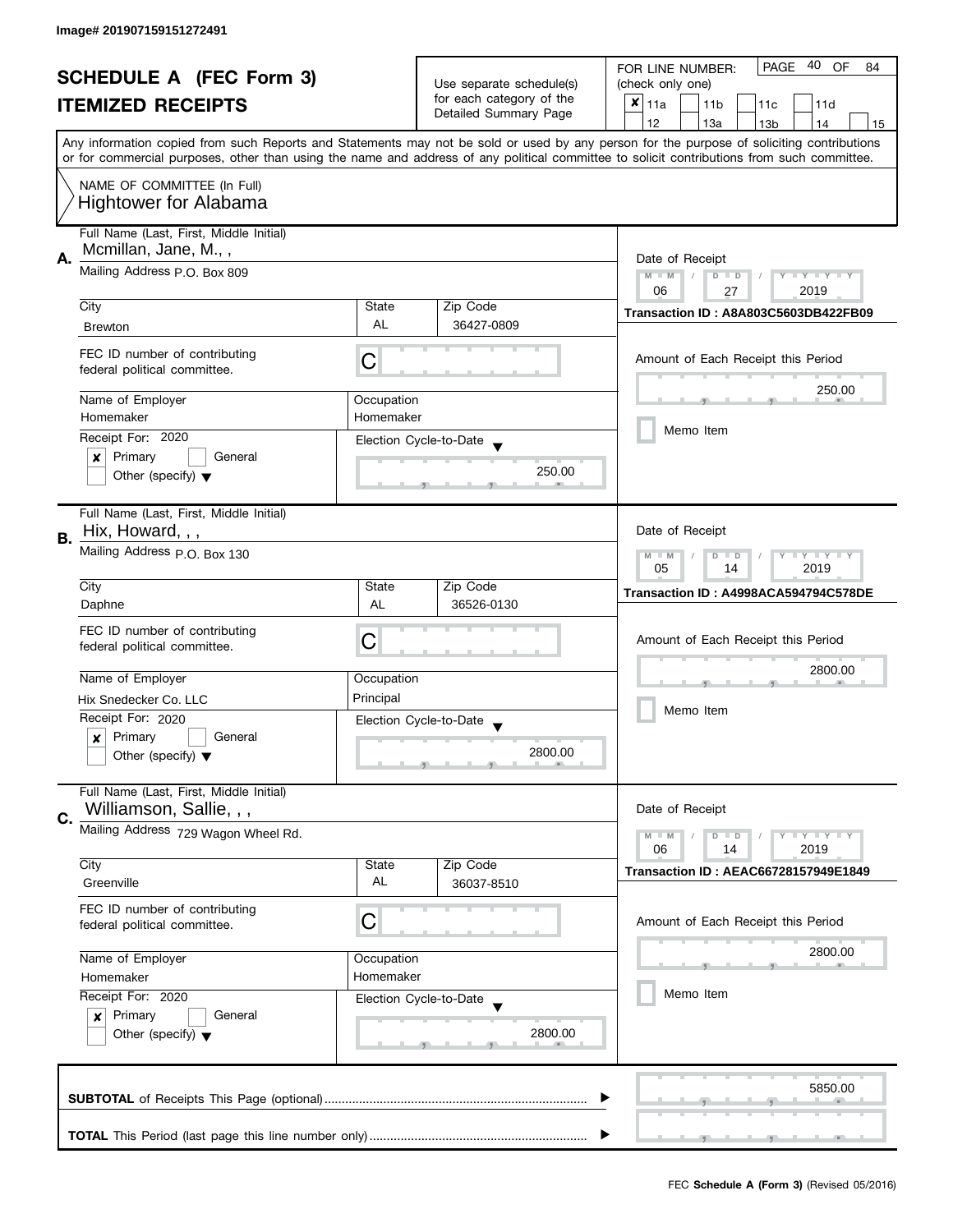| <b>SCHEDULE A (FEC Form 3)</b> |                                                               |                         | PAGE 41<br><b>OF</b><br>FOR LINE NUMBER:<br>84       |                                                                                                                                            |  |
|--------------------------------|---------------------------------------------------------------|-------------------------|------------------------------------------------------|--------------------------------------------------------------------------------------------------------------------------------------------|--|
|                                |                                                               |                         | Use separate schedule(s)<br>for each category of the | (check only one)                                                                                                                           |  |
|                                | <b>ITEMIZED RECEIPTS</b>                                      |                         |                                                      | $x _{11a}$<br>11 <sub>b</sub><br>11c<br>11d                                                                                                |  |
|                                |                                                               |                         | Detailed Summary Page                                | 12<br>13a<br>13 <sub>b</sub><br>14<br>15                                                                                                   |  |
|                                |                                                               |                         |                                                      | Any information copied from such Reports and Statements may not be sold or used by any person for the purpose of soliciting contributions  |  |
|                                |                                                               |                         |                                                      | or for commercial purposes, other than using the name and address of any political committee to solicit contributions from such committee. |  |
|                                | NAME OF COMMITTEE (In Full)                                   |                         |                                                      |                                                                                                                                            |  |
|                                | <b>Hightower for Alabama</b>                                  |                         |                                                      |                                                                                                                                            |  |
|                                |                                                               |                         |                                                      |                                                                                                                                            |  |
|                                | Full Name (Last, First, Middle Initial)<br>Brown, Janie, C.,, |                         |                                                      |                                                                                                                                            |  |
| Α.                             | Mailing Address 2508 Canterbury Rd.                           | Date of Receipt         |                                                      |                                                                                                                                            |  |
|                                |                                                               |                         |                                                      | $M - M$<br>Y I Y I Y I Y<br>$\overline{D}$<br>$\Box$<br>04<br>2019                                                                         |  |
|                                | City                                                          | State                   | Zip Code                                             | 15                                                                                                                                         |  |
|                                | Mountain Brk                                                  | <b>AL</b>               | 35223-1910                                           | Transaction ID: A3A9ED5195DF34F599D5                                                                                                       |  |
|                                |                                                               |                         |                                                      |                                                                                                                                            |  |
|                                | FEC ID number of contributing                                 | C                       |                                                      | Amount of Each Receipt this Period                                                                                                         |  |
|                                | federal political committee.                                  |                         |                                                      |                                                                                                                                            |  |
|                                | Name of Employer                                              | Occupation              |                                                      | 2000.00                                                                                                                                    |  |
|                                | Homemaker                                                     | Homemaker               |                                                      |                                                                                                                                            |  |
|                                | Receipt For: 2020                                             |                         | Election Cycle-to-Date                               | Memo Item                                                                                                                                  |  |
|                                | Primary<br>General<br>×                                       |                         |                                                      |                                                                                                                                            |  |
|                                | Other (specify) $\blacktriangledown$                          |                         | 2000.00                                              |                                                                                                                                            |  |
|                                |                                                               |                         |                                                      |                                                                                                                                            |  |
|                                | Full Name (Last, First, Middle Initial)                       |                         |                                                      |                                                                                                                                            |  |
| В.                             | Aldag, Melinda, B.,,                                          |                         |                                                      | Date of Receipt                                                                                                                            |  |
|                                | Mailing Address 3171 Overhill Rd.                             |                         |                                                      | Y LY LY<br>$M - M$<br>$\overline{D}$<br>$\Box$                                                                                             |  |
|                                |                                                               | 29<br>2019<br>04        |                                                      |                                                                                                                                            |  |
|                                | City                                                          | State                   | Zip Code                                             | Transaction ID: AF2CEA05A85E247DEB06                                                                                                       |  |
|                                | Mountain Brk                                                  | AL                      | 35223-1247                                           |                                                                                                                                            |  |
|                                | FEC ID number of contributing                                 |                         |                                                      |                                                                                                                                            |  |
|                                | federal political committee.                                  | C                       |                                                      | Amount of Each Receipt this Period                                                                                                         |  |
|                                |                                                               |                         |                                                      | 2800.00                                                                                                                                    |  |
|                                | Name of Employer                                              | Occupation              |                                                      |                                                                                                                                            |  |
|                                | Homemaker                                                     | Homemaker               |                                                      | Memo Item                                                                                                                                  |  |
|                                | Receipt For: 2020                                             |                         | Election Cycle-to-Date                               |                                                                                                                                            |  |
|                                | Primary<br>General<br>x                                       |                         | 2800.00                                              |                                                                                                                                            |  |
|                                | Other (specify) $\blacktriangledown$                          |                         |                                                      |                                                                                                                                            |  |
|                                | Full Name (Last, First, Middle Initial)                       |                         |                                                      |                                                                                                                                            |  |
|                                | Harbin, Terry, , ,                                            |                         |                                                      | Date of Receipt                                                                                                                            |  |
| C.                             | Mailing Address 9140 Bellingham Ct                            |                         |                                                      | Y LY LY<br>$M - M$<br>$D$ $D$                                                                                                              |  |
|                                |                                                               |                         |                                                      | 06<br>30<br>2019                                                                                                                           |  |
|                                | City                                                          | State                   | Zip Code                                             | Transaction ID: A035B7FCA3E2E4E74A36                                                                                                       |  |
|                                | Mobile                                                        | AL                      | 36695-5219                                           |                                                                                                                                            |  |
|                                | FEC ID number of contributing                                 |                         |                                                      |                                                                                                                                            |  |
|                                | federal political committee.                                  | С                       |                                                      | Amount of Each Receipt this Period                                                                                                         |  |
|                                |                                                               |                         |                                                      | 250.00                                                                                                                                     |  |
|                                | Name of Employer                                              | Occupation              |                                                      |                                                                                                                                            |  |
|                                | <b>Bancorp South</b>                                          | <b>Market President</b> |                                                      |                                                                                                                                            |  |
|                                | Receipt For: 2020                                             |                         | Election Cycle-to-Date                               | Memo Item                                                                                                                                  |  |
|                                | Primary<br>General<br>$\boldsymbol{x}$                        |                         |                                                      |                                                                                                                                            |  |
|                                | Other (specify) $\blacktriangledown$                          |                         | 250.00                                               |                                                                                                                                            |  |
|                                |                                                               |                         |                                                      |                                                                                                                                            |  |
|                                |                                                               |                         |                                                      | 5050.00                                                                                                                                    |  |
|                                |                                                               |                         |                                                      |                                                                                                                                            |  |
|                                |                                                               |                         |                                                      |                                                                                                                                            |  |
|                                |                                                               |                         |                                                      |                                                                                                                                            |  |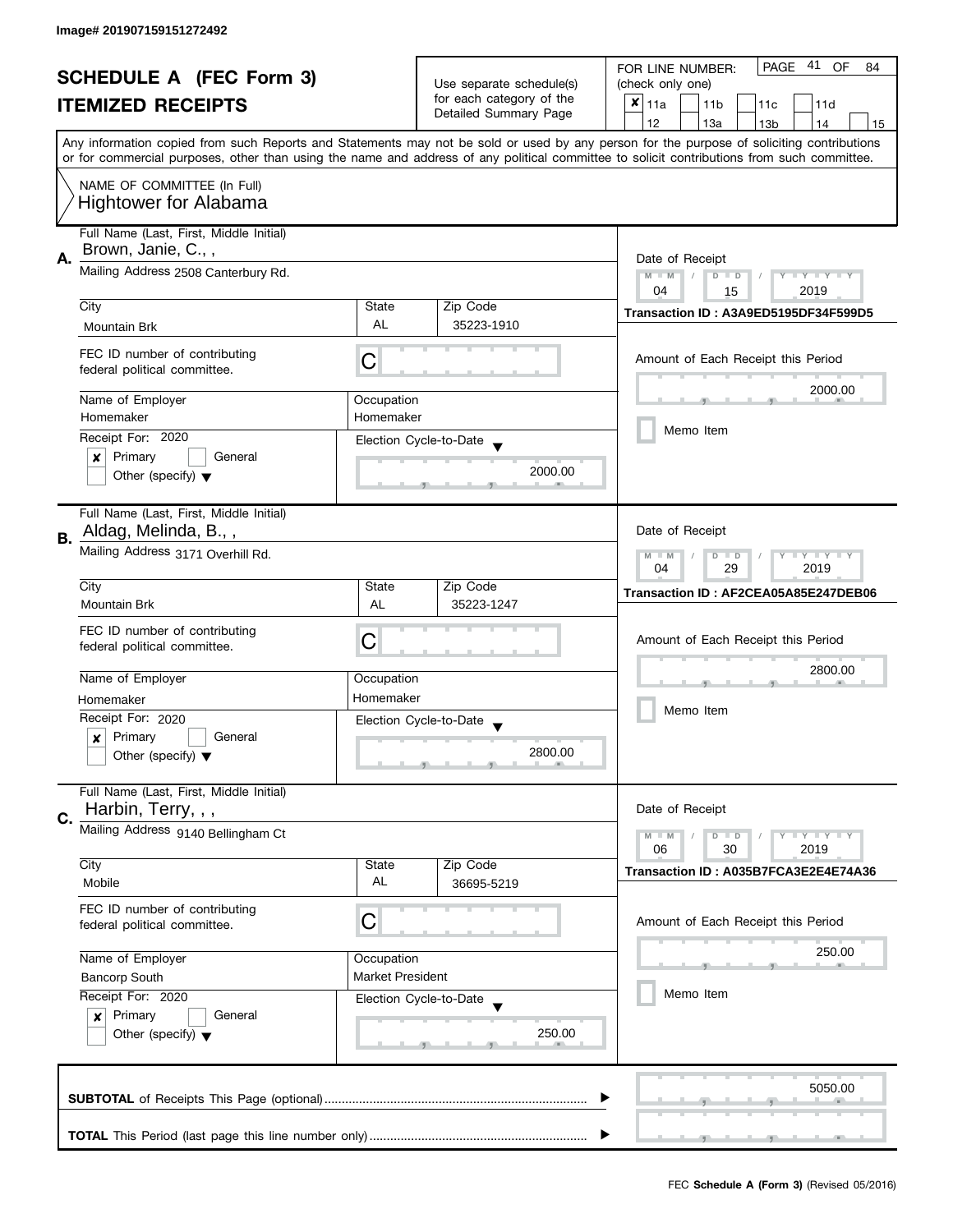| <b>SCHEDULE A (FEC Form 3)</b> |                                                                     |                                                           | 42 OF<br><b>PAGE</b><br>FOR LINE NUMBER:<br>84    |                                                                                                                                                                                                                                                                                         |
|--------------------------------|---------------------------------------------------------------------|-----------------------------------------------------------|---------------------------------------------------|-----------------------------------------------------------------------------------------------------------------------------------------------------------------------------------------------------------------------------------------------------------------------------------------|
|                                |                                                                     |                                                           | Use separate schedule(s)                          | (check only one)                                                                                                                                                                                                                                                                        |
|                                | <b>ITEMIZED RECEIPTS</b>                                            |                                                           | for each category of the<br>Detailed Summary Page | $x _{11a}$<br>11 <sub>b</sub><br>11c<br>11d                                                                                                                                                                                                                                             |
|                                |                                                                     |                                                           |                                                   | 12<br>13a<br>13 <sub>b</sub><br>14<br>15                                                                                                                                                                                                                                                |
|                                |                                                                     |                                                           |                                                   | Any information copied from such Reports and Statements may not be sold or used by any person for the purpose of soliciting contributions<br>or for commercial purposes, other than using the name and address of any political committee to solicit contributions from such committee. |
|                                |                                                                     |                                                           |                                                   |                                                                                                                                                                                                                                                                                         |
|                                | NAME OF COMMITTEE (In Full)<br><b>Hightower for Alabama</b>         |                                                           |                                                   |                                                                                                                                                                                                                                                                                         |
|                                | Full Name (Last, First, Middle Initial)                             |                                                           |                                                   |                                                                                                                                                                                                                                                                                         |
|                                | Scott, Isaac, , ,                                                   |                                                           |                                                   |                                                                                                                                                                                                                                                                                         |
| А.                             | Mailing Address 2 Old Creek Trail                                   | Date of Receipt                                           |                                                   |                                                                                                                                                                                                                                                                                         |
|                                |                                                                     |                                                           |                                                   | $M - M$<br>$D$ $D$<br>$Y - Y - Y - Y - Y$<br>$\sqrt{2}$<br>06<br>2019<br>30                                                                                                                                                                                                             |
|                                | City                                                                | State                                                     | Zip Code                                          |                                                                                                                                                                                                                                                                                         |
|                                | Opelika                                                             | <b>AL</b>                                                 | 36804-7617                                        | Transaction ID: AB20C3D39BF2B44AB864                                                                                                                                                                                                                                                    |
|                                |                                                                     |                                                           |                                                   |                                                                                                                                                                                                                                                                                         |
|                                | FEC ID number of contributing<br>federal political committee.       | С                                                         |                                                   | Amount of Each Receipt this Period                                                                                                                                                                                                                                                      |
|                                |                                                                     |                                                           |                                                   |                                                                                                                                                                                                                                                                                         |
|                                | Name of Employer                                                    | Occupation                                                |                                                   | 2800.00                                                                                                                                                                                                                                                                                 |
|                                | Scott Bridge Co.                                                    | President                                                 |                                                   | Memo Item                                                                                                                                                                                                                                                                               |
|                                | Receipt For: 2020                                                   |                                                           | Election Cycle-to-Date                            |                                                                                                                                                                                                                                                                                         |
|                                | Primary<br>General<br>x                                             |                                                           |                                                   |                                                                                                                                                                                                                                                                                         |
|                                | Other (specify) $\blacktriangledown$                                |                                                           | 2800.00                                           |                                                                                                                                                                                                                                                                                         |
|                                | Full Name (Last, First, Middle Initial)                             |                                                           |                                                   |                                                                                                                                                                                                                                                                                         |
| В.                             | Fuchs, Chris, , ,                                                   |                                                           |                                                   | Date of Receipt                                                                                                                                                                                                                                                                         |
|                                | Mailing Address 309 Long Ct                                         | $Y = Y + Y$<br>$M - M$<br>D<br>$\Box$<br>25<br>2019<br>04 |                                                   |                                                                                                                                                                                                                                                                                         |
|                                | City                                                                | State                                                     | Zip Code                                          | <b>Transaction ID: A201F40979C714AB7994</b>                                                                                                                                                                                                                                             |
|                                | Mobile                                                              | AL                                                        | 36608-2497                                        |                                                                                                                                                                                                                                                                                         |
|                                | FEC ID number of contributing                                       |                                                           |                                                   |                                                                                                                                                                                                                                                                                         |
|                                | federal political committee.                                        | С                                                         |                                                   | Amount of Each Receipt this Period                                                                                                                                                                                                                                                      |
|                                |                                                                     |                                                           |                                                   | 2700.00                                                                                                                                                                                                                                                                                 |
|                                | Name of Employer                                                    | Occupation                                                |                                                   |                                                                                                                                                                                                                                                                                         |
|                                | Budweiser Busch Dist. Co., Inc                                      | E.A.M.                                                    |                                                   | Memo Item                                                                                                                                                                                                                                                                               |
|                                | Receipt For: 2020                                                   |                                                           | Election Cycle-to-Date                            |                                                                                                                                                                                                                                                                                         |
|                                | Primary<br>General<br>×                                             |                                                           | 2700.00                                           |                                                                                                                                                                                                                                                                                         |
|                                | Other (specify) $\blacktriangledown$                                |                                                           |                                                   |                                                                                                                                                                                                                                                                                         |
|                                | Full Name (Last, First, Middle Initial)<br>Hightower, Benjamin, , , |                                                           |                                                   | Date of Receipt                                                                                                                                                                                                                                                                         |
| C.                             | Mailing Address 5501 Regency Oaks Dr N                              |                                                           |                                                   |                                                                                                                                                                                                                                                                                         |
|                                |                                                                     |                                                           |                                                   | $M - M$<br>$Y - Y - Y$<br>D<br>$\blacksquare$<br>06<br>2019<br>29                                                                                                                                                                                                                       |
|                                | City                                                                | State                                                     | Zip Code                                          | Transaction ID: A4482864F5B96416DAB8                                                                                                                                                                                                                                                    |
|                                | Mobile                                                              | AL                                                        | 36609-2215                                        |                                                                                                                                                                                                                                                                                         |
|                                | FEC ID number of contributing                                       |                                                           |                                                   |                                                                                                                                                                                                                                                                                         |
|                                | federal political committee.                                        | C                                                         |                                                   | Amount of Each Receipt this Period                                                                                                                                                                                                                                                      |
|                                | Name of Employer                                                    | Occupation                                                |                                                   | 1000.00                                                                                                                                                                                                                                                                                 |
|                                | <b>USAF</b><br><b>USAF</b>                                          |                                                           |                                                   |                                                                                                                                                                                                                                                                                         |
|                                | Receipt For: 2020                                                   |                                                           |                                                   | Memo Item                                                                                                                                                                                                                                                                               |
|                                | Primary<br>General<br>$\boldsymbol{x}$                              |                                                           | Election Cycle-to-Date                            |                                                                                                                                                                                                                                                                                         |
|                                | Other (specify) $\blacktriangledown$                                |                                                           | 1000.00                                           |                                                                                                                                                                                                                                                                                         |
|                                |                                                                     |                                                           |                                                   |                                                                                                                                                                                                                                                                                         |
|                                |                                                                     |                                                           |                                                   |                                                                                                                                                                                                                                                                                         |
|                                |                                                                     |                                                           |                                                   | 6500.00                                                                                                                                                                                                                                                                                 |
|                                |                                                                     |                                                           |                                                   |                                                                                                                                                                                                                                                                                         |
|                                |                                                                     |                                                           |                                                   |                                                                                                                                                                                                                                                                                         |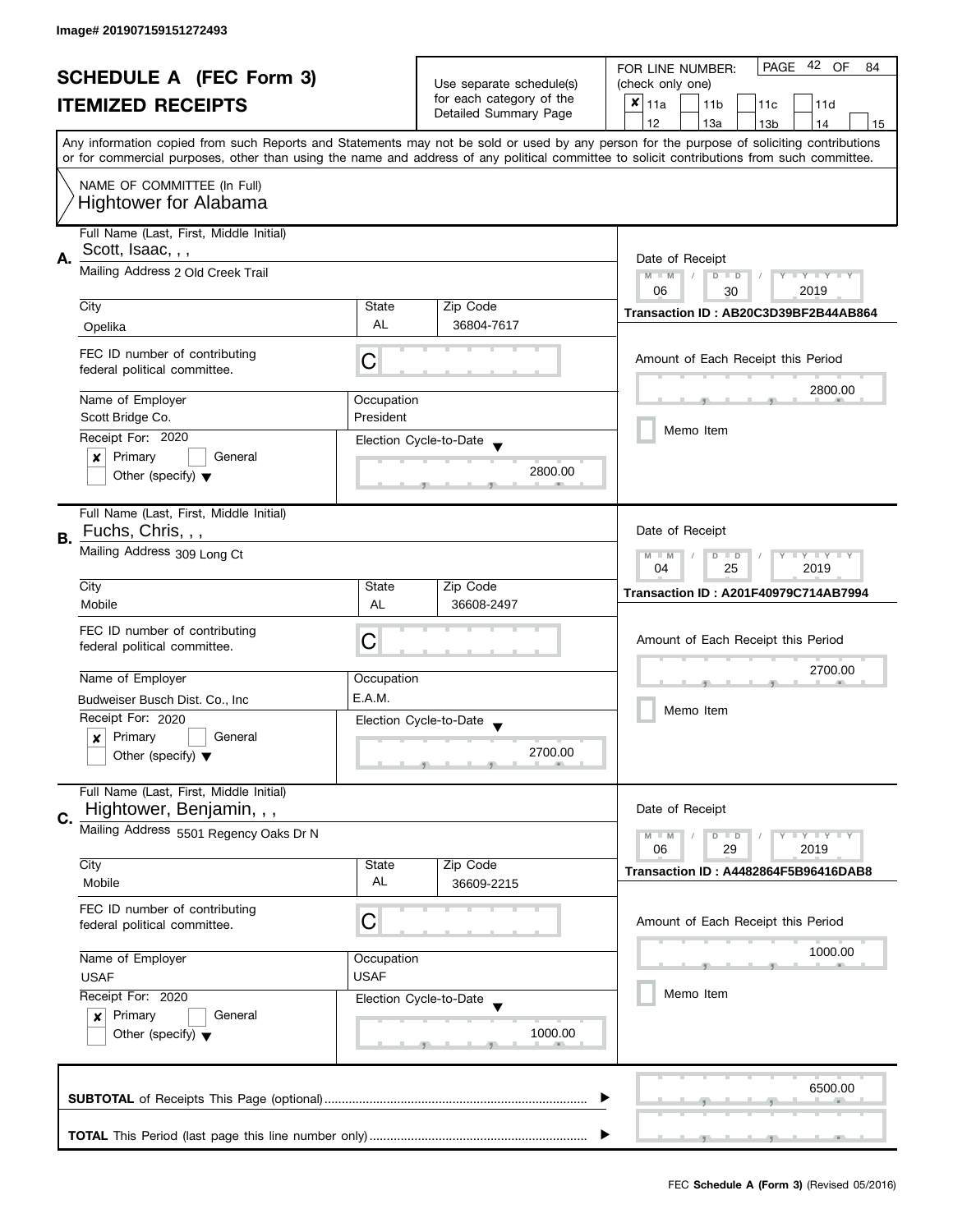| <b>SCHEDULE A (FEC Form 3)</b> |                                                                                                                               |                                    | 43<br>PAGE<br>OF<br>FOR LINE NUMBER:<br>84        |                                                                                                                                            |  |
|--------------------------------|-------------------------------------------------------------------------------------------------------------------------------|------------------------------------|---------------------------------------------------|--------------------------------------------------------------------------------------------------------------------------------------------|--|
|                                |                                                                                                                               | Use separate schedule(s)           | (check only one)                                  |                                                                                                                                            |  |
|                                | <b>ITEMIZED RECEIPTS</b>                                                                                                      |                                    | for each category of the<br>Detailed Summary Page | $x _{11a}$<br>11 <sub>b</sub><br>11 <sub>c</sub><br>11d                                                                                    |  |
|                                |                                                                                                                               |                                    |                                                   | 12<br>13a<br>13 <sub>b</sub><br>14<br>15                                                                                                   |  |
|                                |                                                                                                                               |                                    |                                                   | Any information copied from such Reports and Statements may not be sold or used by any person for the purpose of soliciting contributions  |  |
|                                |                                                                                                                               |                                    |                                                   | or for commercial purposes, other than using the name and address of any political committee to solicit contributions from such committee. |  |
|                                | NAME OF COMMITTEE (In Full)                                                                                                   |                                    |                                                   |                                                                                                                                            |  |
|                                | <b>Hightower for Alabama</b>                                                                                                  |                                    |                                                   |                                                                                                                                            |  |
|                                | Full Name (Last, First, Middle Initial)                                                                                       |                                    |                                                   |                                                                                                                                            |  |
|                                | Batavia, Mahesh, , ,                                                                                                          |                                    |                                                   |                                                                                                                                            |  |
| А.                             | Mailing Address 7271 Westchester Ln S                                                                                         | Date of Receipt                    |                                                   |                                                                                                                                            |  |
|                                |                                                                                                                               |                                    |                                                   | $M - M$<br>$\overline{D}$<br>Y I Y I Y I Y<br>$\Box$<br>06<br>2019<br>03                                                                   |  |
|                                | City                                                                                                                          | State                              | Zip Code                                          |                                                                                                                                            |  |
|                                | Mobile                                                                                                                        | <b>AL</b>                          | 36695-4379                                        | Transaction ID: A85C93371100C4CAAAA8                                                                                                       |  |
|                                |                                                                                                                               |                                    |                                                   |                                                                                                                                            |  |
|                                | FEC ID number of contributing<br>federal political committee.                                                                 | C                                  |                                                   | Amount of Each Receipt this Period                                                                                                         |  |
|                                |                                                                                                                               |                                    |                                                   | 500.00                                                                                                                                     |  |
|                                | Name of Employer                                                                                                              | Occupation                         |                                                   |                                                                                                                                            |  |
|                                | Rainbow Alabama, Inc.                                                                                                         | President                          |                                                   |                                                                                                                                            |  |
|                                | Receipt For: 2020                                                                                                             |                                    | Election Cycle-to-Date                            | Memo Item                                                                                                                                  |  |
|                                | Primary<br>General<br>×                                                                                                       |                                    |                                                   |                                                                                                                                            |  |
|                                | Other (specify) $\blacktriangledown$                                                                                          |                                    | 500.00                                            |                                                                                                                                            |  |
|                                |                                                                                                                               |                                    |                                                   |                                                                                                                                            |  |
|                                | Full Name (Last, First, Middle Initial)                                                                                       |                                    |                                                   |                                                                                                                                            |  |
| В.                             | Lindsey, Stan, , ,                                                                                                            |                                    |                                                   | Date of Receipt                                                                                                                            |  |
|                                |                                                                                                                               | Mailing Address 4958 Tallowood Way |                                                   |                                                                                                                                            |  |
|                                |                                                                                                                               |                                    |                                                   | 03<br>2019<br>06                                                                                                                           |  |
|                                | City<br><b>Naples</b>                                                                                                         | State<br><b>FL</b>                 | Zip Code<br>34116-5004                            | Transaction ID: ABE087EC0C2814392B4C                                                                                                       |  |
|                                |                                                                                                                               |                                    |                                                   |                                                                                                                                            |  |
|                                | FEC ID number of contributing                                                                                                 | С                                  |                                                   | Amount of Each Receipt this Period                                                                                                         |  |
|                                | federal political committee.                                                                                                  |                                    |                                                   |                                                                                                                                            |  |
|                                | Name of Employer                                                                                                              | Occupation                         |                                                   | 2800.00                                                                                                                                    |  |
|                                | Stan Lindsey Photography                                                                                                      | Owner                              |                                                   |                                                                                                                                            |  |
|                                | Receipt For: 2020                                                                                                             |                                    | Election Cycle-to-Date                            | Memo Item                                                                                                                                  |  |
|                                | Primary<br>General<br>x                                                                                                       |                                    |                                                   |                                                                                                                                            |  |
|                                | Other (specify) $\blacktriangledown$                                                                                          |                                    | 2800.00                                           |                                                                                                                                            |  |
|                                |                                                                                                                               |                                    |                                                   |                                                                                                                                            |  |
|                                | Full Name (Last, First, Middle Initial)                                                                                       |                                    |                                                   |                                                                                                                                            |  |
| C.                             | <b>Silver Lining Farm LLC</b>                                                                                                 |                                    |                                                   | Date of Receipt                                                                                                                            |  |
|                                | Mailing Address 4630 Bit and Spur Rd.                                                                                         |                                    |                                                   | $Y - Y - Y$<br>$M - M$<br>$D$ $D$                                                                                                          |  |
|                                | City                                                                                                                          | State                              | Zip Code                                          | 2019<br>04<br>25                                                                                                                           |  |
|                                | Mobile                                                                                                                        | AL                                 | 36608                                             | Transaction ID: A79D6CAEF5A0F4084817                                                                                                       |  |
|                                |                                                                                                                               |                                    |                                                   |                                                                                                                                            |  |
|                                | FEC ID number of contributing<br>federal political committee.                                                                 | C                                  |                                                   | Amount of Each Receipt this Period                                                                                                         |  |
|                                |                                                                                                                               |                                    |                                                   |                                                                                                                                            |  |
|                                | Name of Employer                                                                                                              | Occupation                         |                                                   | 2800.00                                                                                                                                    |  |
|                                | Receipt For: 2020<br>Election Cycle-to-Date<br>Primary<br>General<br>$\boldsymbol{x}$<br>Other (specify) $\blacktriangledown$ |                                    |                                                   |                                                                                                                                            |  |
|                                |                                                                                                                               |                                    |                                                   | Memo Item                                                                                                                                  |  |
|                                |                                                                                                                               |                                    |                                                   | Partner Attribution Requested                                                                                                              |  |
|                                |                                                                                                                               |                                    | 2800.00                                           |                                                                                                                                            |  |
|                                |                                                                                                                               |                                    |                                                   |                                                                                                                                            |  |
|                                |                                                                                                                               |                                    |                                                   |                                                                                                                                            |  |
|                                |                                                                                                                               |                                    |                                                   | 6100.00                                                                                                                                    |  |
|                                |                                                                                                                               |                                    |                                                   |                                                                                                                                            |  |
|                                |                                                                                                                               |                                    |                                                   |                                                                                                                                            |  |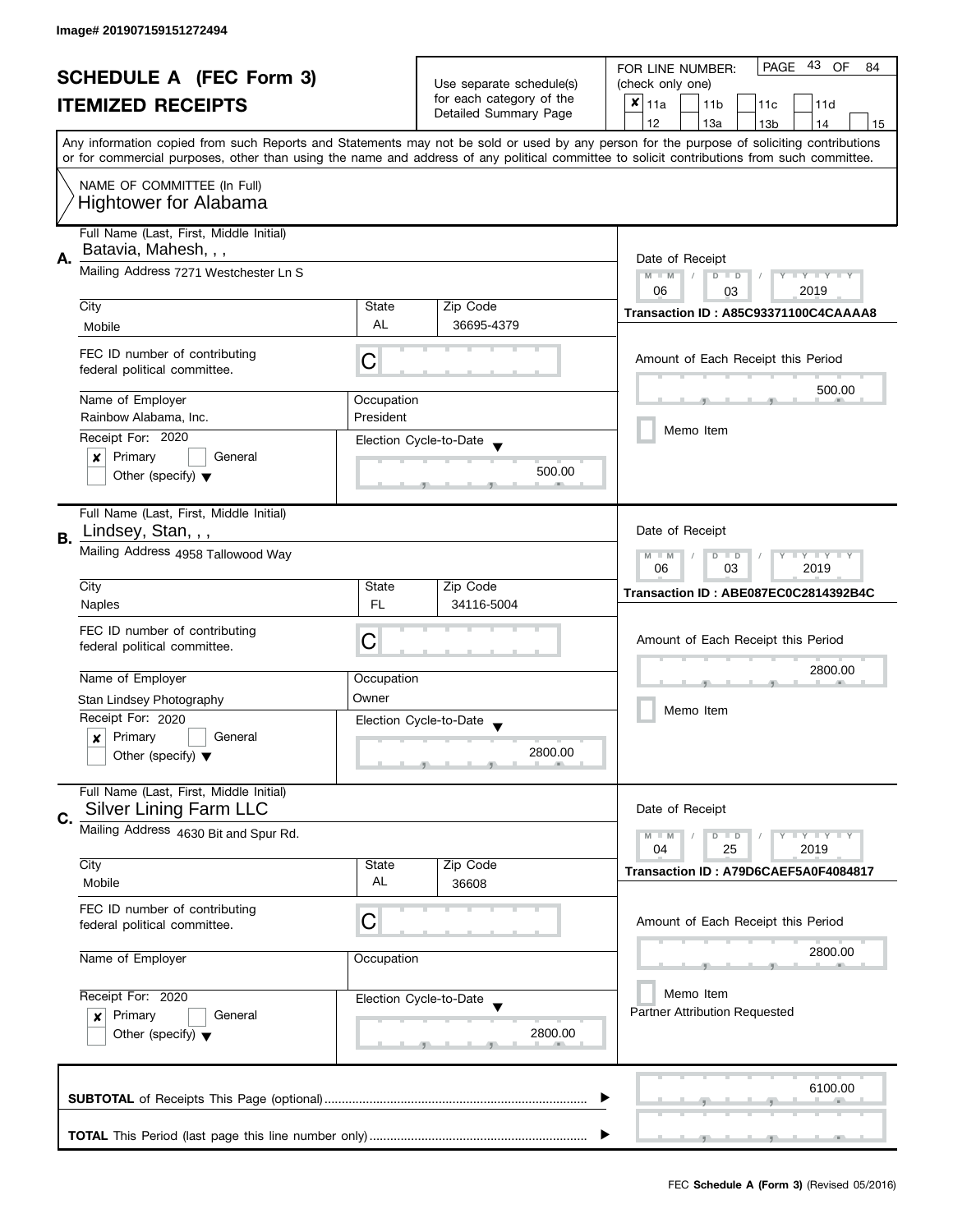| <b>SCHEDULE A (FEC Form 3)</b> |                                                               |                          | 44<br><b>PAGE</b><br>OF<br>FOR LINE NUMBER:<br>84 |                                                                                                                                            |  |
|--------------------------------|---------------------------------------------------------------|--------------------------|---------------------------------------------------|--------------------------------------------------------------------------------------------------------------------------------------------|--|
|                                |                                                               | Use separate schedule(s) | (check only one)                                  |                                                                                                                                            |  |
|                                | <b>ITEMIZED RECEIPTS</b>                                      |                          | for each category of the                          | $x _{11a}$<br>11 <sub>b</sub><br>11c<br>11d                                                                                                |  |
|                                |                                                               |                          | Detailed Summary Page                             | 12<br>13a<br>14<br>13 <sub>b</sub><br>15                                                                                                   |  |
|                                |                                                               |                          |                                                   | Any information copied from such Reports and Statements may not be sold or used by any person for the purpose of soliciting contributions  |  |
|                                |                                                               |                          |                                                   | or for commercial purposes, other than using the name and address of any political committee to solicit contributions from such committee. |  |
|                                |                                                               |                          |                                                   |                                                                                                                                            |  |
|                                | NAME OF COMMITTEE (In Full)                                   |                          |                                                   |                                                                                                                                            |  |
|                                | <b>Hightower for Alabama</b>                                  |                          |                                                   |                                                                                                                                            |  |
|                                | Full Name (Last, First, Middle Initial)                       |                          |                                                   |                                                                                                                                            |  |
|                                | McElvy, Doug, , ,                                             |                          |                                                   |                                                                                                                                            |  |
| А.                             |                                                               |                          |                                                   | Date of Receipt                                                                                                                            |  |
|                                | Mailing Address 2740 Zelda Rd.                                |                          |                                                   | $M - M$<br>$D$ $D$<br>$Y - Y - Y - Y - Y$                                                                                                  |  |
|                                |                                                               |                          |                                                   | 06<br>2019<br>20                                                                                                                           |  |
|                                | City                                                          | State                    | Zip Code                                          | <b>Transaction ID: A257B7917E929433CB5C</b>                                                                                                |  |
|                                | Montgomery                                                    | <b>AL</b>                | 36106-2694                                        |                                                                                                                                            |  |
|                                |                                                               |                          |                                                   |                                                                                                                                            |  |
|                                | FEC ID number of contributing<br>federal political committee. | С                        |                                                   | Amount of Each Receipt this Period                                                                                                         |  |
|                                |                                                               |                          |                                                   |                                                                                                                                            |  |
|                                | Name of Employer                                              | Occupation               |                                                   | 500.00                                                                                                                                     |  |
|                                | Self Employed                                                 | Attorney                 |                                                   |                                                                                                                                            |  |
|                                | Receipt For: 2020                                             |                          |                                                   | Memo Item                                                                                                                                  |  |
|                                |                                                               |                          | Election Cycle-to-Date                            |                                                                                                                                            |  |
|                                | Primary<br>General<br>×                                       |                          | 500.00                                            |                                                                                                                                            |  |
|                                | Other (specify) $\blacktriangledown$                          |                          |                                                   |                                                                                                                                            |  |
|                                |                                                               |                          |                                                   |                                                                                                                                            |  |
|                                | Full Name (Last, First, Middle Initial)                       |                          |                                                   |                                                                                                                                            |  |
| В.                             | Brabston, Gene, , ,                                           |                          |                                                   | Date of Receipt                                                                                                                            |  |
|                                | Mailing Address 7210 Sunsreign Dr                             |                          |                                                   | <b>LYLYLY</b><br>$M - M$<br>D<br>$\Box$                                                                                                    |  |
|                                |                                                               |                          |                                                   | 05<br>15<br>2019                                                                                                                           |  |
|                                | City                                                          | State                    | Zip Code                                          |                                                                                                                                            |  |
|                                | Fairhope                                                      | AL                       | 36532-6383                                        | <b>Transaction ID: A0406431985CC47799FE</b>                                                                                                |  |
|                                |                                                               |                          |                                                   |                                                                                                                                            |  |
|                                | FEC ID number of contributing                                 | C                        |                                                   | Amount of Each Receipt this Period                                                                                                         |  |
|                                | federal political committee.                                  |                          |                                                   |                                                                                                                                            |  |
|                                | Name of Employer                                              | Occupation               |                                                   | 1000.00                                                                                                                                    |  |
|                                |                                                               |                          |                                                   |                                                                                                                                            |  |
|                                | Self Employed                                                 | Dentist                  |                                                   | Memo Item                                                                                                                                  |  |
|                                | Receipt For: 2020                                             |                          | Election Cycle-to-Date                            |                                                                                                                                            |  |
|                                | Primary<br>General<br>$\boldsymbol{x}$                        |                          |                                                   |                                                                                                                                            |  |
|                                | Other (specify) $\blacktriangledown$                          |                          | 1000.00                                           |                                                                                                                                            |  |
|                                |                                                               |                          |                                                   |                                                                                                                                            |  |
|                                | Full Name (Last, First, Middle Initial)                       |                          |                                                   |                                                                                                                                            |  |
| C.                             | Blue, John, , ,                                               |                          |                                                   | Date of Receipt                                                                                                                            |  |
|                                | Mailing Address 5003 Garth Rd. SE                             |                          |                                                   | $Y = Y + Y$<br>$M - M$<br>$D$ $D$                                                                                                          |  |
|                                |                                                               |                          |                                                   | 05<br>21<br>2019                                                                                                                           |  |
|                                | City                                                          | State                    | Zip Code                                          | Transaction ID: AAC98C37B1D614EBAA6A                                                                                                       |  |
|                                | Huntsville                                                    | AL                       | 35802-1137                                        |                                                                                                                                            |  |
|                                |                                                               |                          |                                                   |                                                                                                                                            |  |
|                                | FEC ID number of contributing<br>federal political committee. | C                        |                                                   | Amount of Each Receipt this Period                                                                                                         |  |
|                                |                                                               |                          |                                                   |                                                                                                                                            |  |
|                                | Name of Employer                                              | Occupation               |                                                   | 2500.00                                                                                                                                    |  |
|                                |                                                               |                          | <b>Commercial Real Estate Broker</b>              |                                                                                                                                            |  |
|                                | John Blue Realty                                              |                          |                                                   | Memo Item                                                                                                                                  |  |
|                                | Receipt For: 2020                                             |                          | Election Cycle-to-Date                            |                                                                                                                                            |  |
|                                | Primary<br>General<br>$\mathbf{x}$                            |                          |                                                   |                                                                                                                                            |  |
|                                | Other (specify) $\blacktriangledown$                          |                          | 2500.00                                           |                                                                                                                                            |  |
|                                |                                                               |                          |                                                   |                                                                                                                                            |  |
|                                |                                                               |                          |                                                   |                                                                                                                                            |  |
|                                |                                                               |                          |                                                   | 4000.00                                                                                                                                    |  |
|                                |                                                               |                          |                                                   |                                                                                                                                            |  |
|                                |                                                               |                          |                                                   |                                                                                                                                            |  |
|                                |                                                               |                          |                                                   |                                                                                                                                            |  |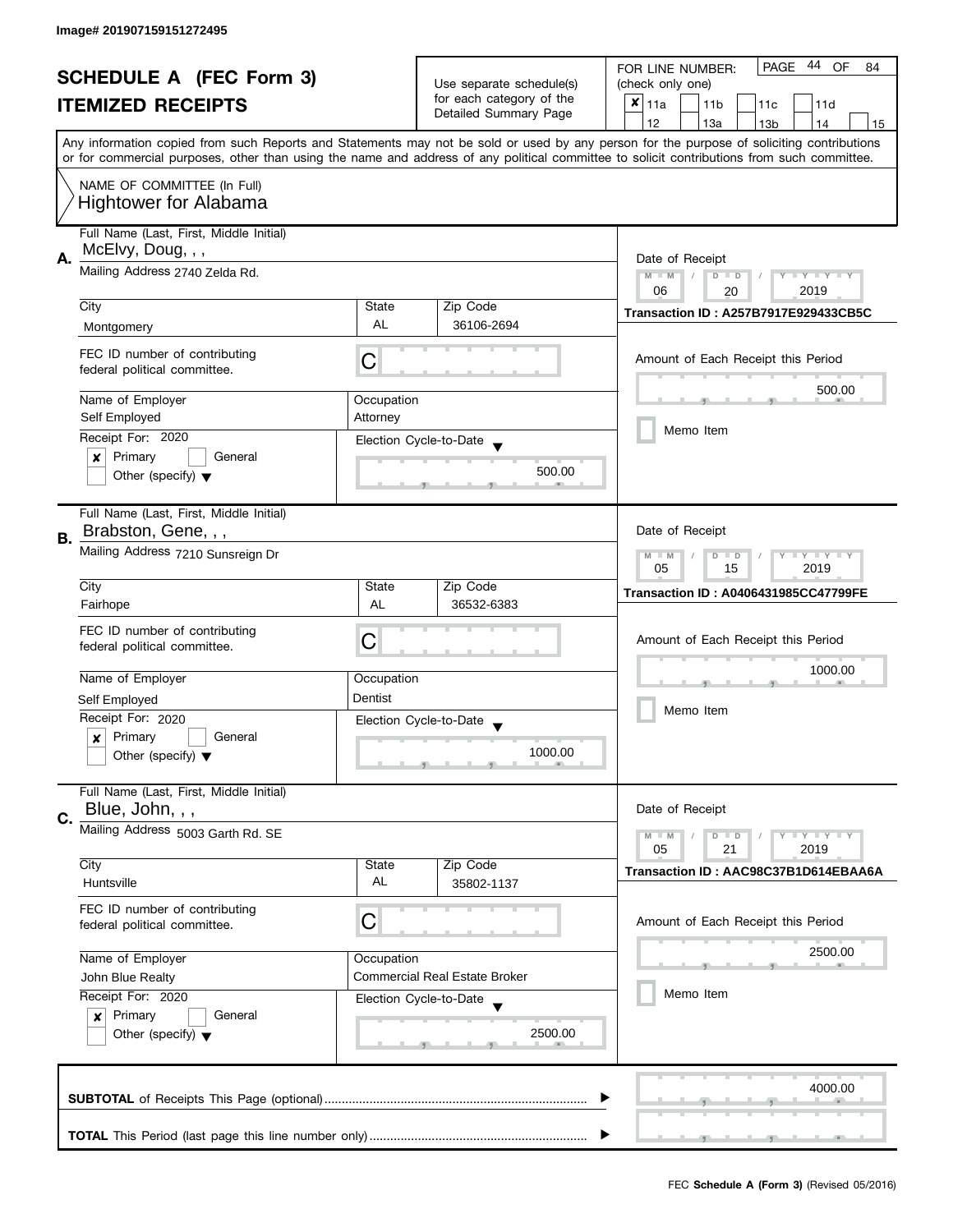| <b>SCHEDULE A (FEC Form 3)</b> |                                                               |            | 45<br>PAGE<br>OF<br>FOR LINE NUMBER:<br>84                                    |                                                                                                                                            |
|--------------------------------|---------------------------------------------------------------|------------|-------------------------------------------------------------------------------|--------------------------------------------------------------------------------------------------------------------------------------------|
|                                |                                                               |            | Use separate schedule(s)<br>for each category of the<br>Detailed Summary Page | (check only one)                                                                                                                           |
|                                | <b>ITEMIZED RECEIPTS</b>                                      |            |                                                                               | $x _{11a}$<br>11 <sub>b</sub><br>11 <sub>c</sub><br>11d                                                                                    |
|                                |                                                               |            |                                                                               | 12<br>13a<br>13 <sub>b</sub><br>14<br>15                                                                                                   |
|                                |                                                               |            |                                                                               | Any information copied from such Reports and Statements may not be sold or used by any person for the purpose of soliciting contributions  |
|                                |                                                               |            |                                                                               | or for commercial purposes, other than using the name and address of any political committee to solicit contributions from such committee. |
|                                | NAME OF COMMITTEE (In Full)                                   |            |                                                                               |                                                                                                                                            |
|                                | <b>Hightower for Alabama</b>                                  |            |                                                                               |                                                                                                                                            |
|                                |                                                               |            |                                                                               |                                                                                                                                            |
|                                | Full Name (Last, First, Middle Initial)                       |            |                                                                               |                                                                                                                                            |
| Α.                             | Fonde, Allen, R.,,                                            |            |                                                                               | Date of Receipt                                                                                                                            |
|                                | Mailing Address P.O. Box 91206                                |            |                                                                               | $M - M$<br>Y I Y I Y I Y<br>$\overline{D}$<br>$\Box$                                                                                       |
|                                |                                                               |            |                                                                               | 04<br>2019<br>25                                                                                                                           |
|                                | City                                                          | State      | Zip Code                                                                      | Transaction ID: A3A807008205648659F7                                                                                                       |
|                                | Mobile                                                        | <b>AL</b>  | 36691-1206                                                                    |                                                                                                                                            |
|                                |                                                               |            |                                                                               |                                                                                                                                            |
|                                | FEC ID number of contributing<br>federal political committee. | C          |                                                                               | Amount of Each Receipt this Period                                                                                                         |
|                                |                                                               |            |                                                                               |                                                                                                                                            |
|                                | Name of Employer                                              | Occupation |                                                                               | 2800.00                                                                                                                                    |
|                                | Retired                                                       | Retired    |                                                                               |                                                                                                                                            |
|                                | Receipt For: 2020                                             |            | Election Cycle-to-Date                                                        | Memo Item                                                                                                                                  |
|                                | Primary<br>General<br>×                                       |            |                                                                               |                                                                                                                                            |
|                                | Other (specify) $\blacktriangledown$                          |            | 2800.00                                                                       |                                                                                                                                            |
|                                |                                                               |            |                                                                               |                                                                                                                                            |
|                                | Full Name (Last, First, Middle Initial)                       |            |                                                                               |                                                                                                                                            |
|                                | Nabers, Drayton, , ,                                          |            |                                                                               | Date of Receipt                                                                                                                            |
| В.                             | Mailing Address 800 Lakeshore Dr Brooks 227                   |            |                                                                               | $Y = Y = Y$<br>$M - M$<br>D<br>$\Box$                                                                                                      |
|                                | # 227                                                         |            |                                                                               | 15<br>2019<br>04                                                                                                                           |
|                                | City                                                          | State      | Zip Code                                                                      | Transaction ID: A61DAFB59334B4FED8E0                                                                                                       |
|                                | Birmingham                                                    | AL         | 35229-0001                                                                    |                                                                                                                                            |
|                                | FEC ID number of contributing                                 |            |                                                                               |                                                                                                                                            |
|                                | federal political committee.                                  | С          |                                                                               | Amount of Each Receipt this Period                                                                                                         |
|                                |                                                               |            |                                                                               | 2000.00                                                                                                                                    |
|                                | Name of Employer                                              | Occupation |                                                                               |                                                                                                                                            |
|                                | Maynard, Cooper and Gale, PC                                  | Attorney   |                                                                               |                                                                                                                                            |
|                                | Receipt For: 2020                                             |            | Election Cycle-to-Date                                                        | Memo Item                                                                                                                                  |
|                                | Primary<br>General<br>x                                       |            |                                                                               |                                                                                                                                            |
|                                | Other (specify) $\blacktriangledown$                          |            | 2000.00                                                                       |                                                                                                                                            |
|                                |                                                               |            |                                                                               |                                                                                                                                            |
|                                | Full Name (Last, First, Middle Initial)                       |            |                                                                               |                                                                                                                                            |
| C.                             | Burt, Keefe, , ,                                              |            |                                                                               | Date of Receipt                                                                                                                            |
|                                | Mailing Address P.O. Box 2                                    |            |                                                                               | $Y = Y = Y$<br>$M - M$<br>$D$ $D$                                                                                                          |
|                                |                                                               |            |                                                                               | 2019<br>04<br>26                                                                                                                           |
|                                | City                                                          | State      | Zip Code                                                                      | Transaction ID: AE9E72E26D8E14A3D827                                                                                                       |
|                                | Vance                                                         | AL         | 35490-0001                                                                    |                                                                                                                                            |
|                                | FEC ID number of contributing                                 |            |                                                                               |                                                                                                                                            |
|                                | federal political committee.                                  | C          |                                                                               | Amount of Each Receipt this Period                                                                                                         |
|                                |                                                               |            |                                                                               | 2800.00                                                                                                                                    |
|                                | Name of Employer<br>Occupation                                |            |                                                                               |                                                                                                                                            |
|                                | Kykenkee, Inc.<br>Receipt For: 2020                           | Executive  |                                                                               | Memo Item                                                                                                                                  |
|                                |                                                               |            | Election Cycle-to-Date                                                        |                                                                                                                                            |
|                                | Primary<br>General<br>$\boldsymbol{x}$                        |            | 2800.00                                                                       |                                                                                                                                            |
|                                | Other (specify) $\blacktriangledown$                          |            |                                                                               |                                                                                                                                            |
|                                |                                                               |            |                                                                               |                                                                                                                                            |
|                                |                                                               |            |                                                                               | 7600.00                                                                                                                                    |
|                                |                                                               |            |                                                                               |                                                                                                                                            |
|                                |                                                               |            |                                                                               |                                                                                                                                            |
|                                |                                                               |            |                                                                               |                                                                                                                                            |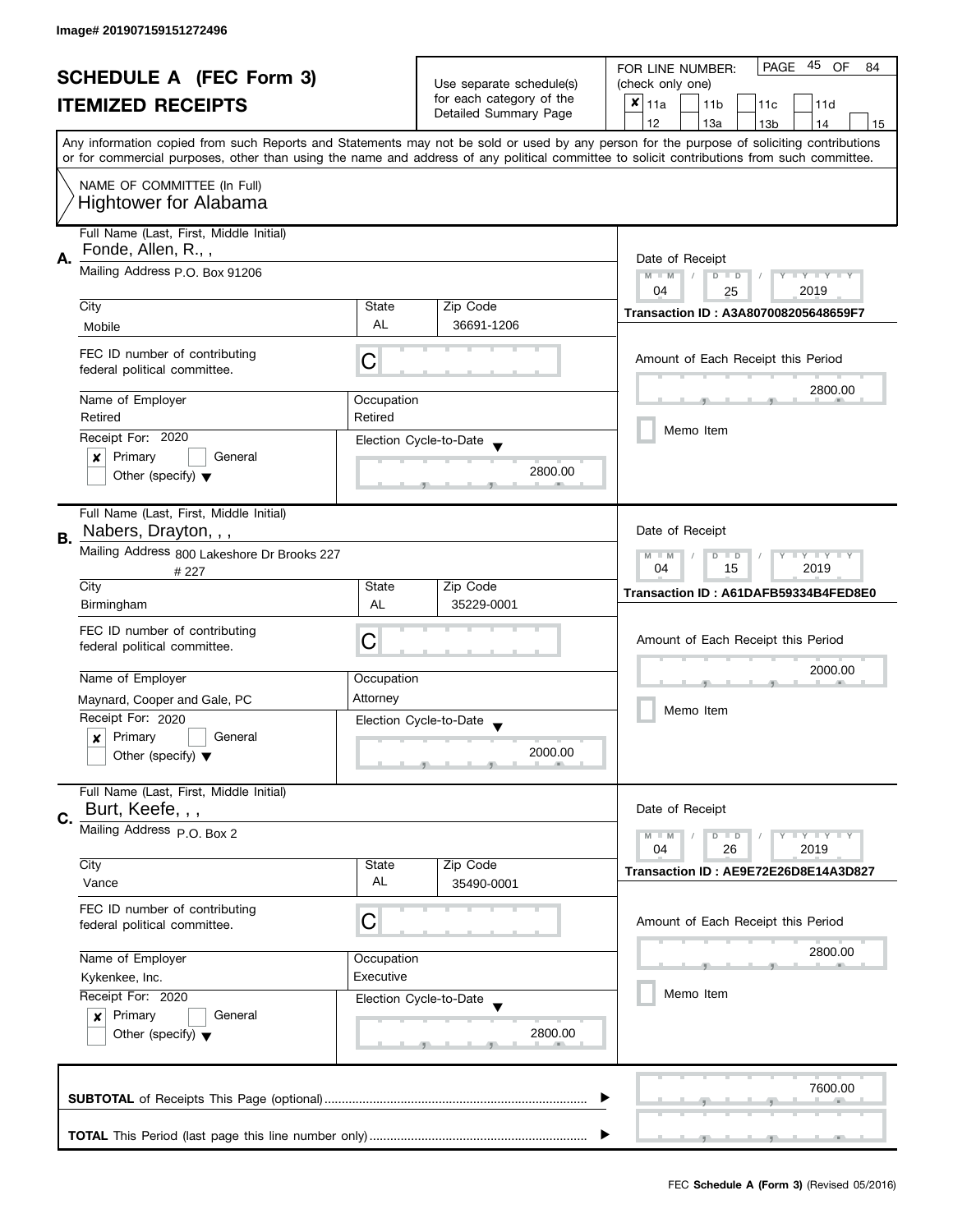| <b>SCHEDULE A (FEC Form 3)</b> |                                                                     |            | 46<br><b>PAGE</b><br>OF<br>FOR LINE NUMBER:<br>84                             |                                                                                                                                                                                                                                                                                         |  |
|--------------------------------|---------------------------------------------------------------------|------------|-------------------------------------------------------------------------------|-----------------------------------------------------------------------------------------------------------------------------------------------------------------------------------------------------------------------------------------------------------------------------------------|--|
|                                |                                                                     |            | Use separate schedule(s)<br>for each category of the<br>Detailed Summary Page | (check only one)                                                                                                                                                                                                                                                                        |  |
|                                | <b>ITEMIZED RECEIPTS</b>                                            |            |                                                                               | $x _{11a}$<br>11 <sub>b</sub><br>11c<br>11d                                                                                                                                                                                                                                             |  |
|                                |                                                                     |            |                                                                               | 12<br>13a<br>13 <sub>b</sub><br>14<br>15                                                                                                                                                                                                                                                |  |
|                                |                                                                     |            |                                                                               | Any information copied from such Reports and Statements may not be sold or used by any person for the purpose of soliciting contributions<br>or for commercial purposes, other than using the name and address of any political committee to solicit contributions from such committee. |  |
|                                | NAME OF COMMITTEE (In Full)<br><b>Hightower for Alabama</b>         |            |                                                                               |                                                                                                                                                                                                                                                                                         |  |
|                                |                                                                     |            |                                                                               |                                                                                                                                                                                                                                                                                         |  |
|                                | Full Name (Last, First, Middle Initial)<br>Watts, William, W.,, III |            |                                                                               |                                                                                                                                                                                                                                                                                         |  |
| А.                             | Mailing Address 1113 Sutherlin Ct N                                 |            |                                                                               | Date of Receipt                                                                                                                                                                                                                                                                         |  |
|                                |                                                                     |            |                                                                               | Y I Y I Y I Y<br>$M - M$<br>$D$ $D$<br>2019<br>04<br>15                                                                                                                                                                                                                                 |  |
|                                | City                                                                | State      | Zip Code                                                                      |                                                                                                                                                                                                                                                                                         |  |
|                                | Mobile                                                              | AL         | 36609-3070                                                                    | Transaction ID: A5633036AB20D4C8A8CE                                                                                                                                                                                                                                                    |  |
|                                |                                                                     |            |                                                                               |                                                                                                                                                                                                                                                                                         |  |
|                                | FEC ID number of contributing<br>federal political committee.       | С          |                                                                               | Amount of Each Receipt this Period                                                                                                                                                                                                                                                      |  |
|                                | Name of Employer                                                    | Occupation |                                                                               | 2800.00                                                                                                                                                                                                                                                                                 |  |
|                                | <b>Helmsing Law</b>                                                 | Lawyer     |                                                                               |                                                                                                                                                                                                                                                                                         |  |
|                                | Receipt For: 2020                                                   |            |                                                                               | Memo Item                                                                                                                                                                                                                                                                               |  |
|                                | Primary<br>General                                                  |            | Election Cycle-to-Date                                                        |                                                                                                                                                                                                                                                                                         |  |
|                                | ×<br>Other (specify) $\blacktriangledown$                           |            | 2800.00                                                                       |                                                                                                                                                                                                                                                                                         |  |
|                                |                                                                     |            |                                                                               |                                                                                                                                                                                                                                                                                         |  |
|                                |                                                                     |            |                                                                               |                                                                                                                                                                                                                                                                                         |  |
|                                | Full Name (Last, First, Middle Initial)<br>Fleming, R., Craig,,     |            |                                                                               | Date of Receipt                                                                                                                                                                                                                                                                         |  |
| В.                             |                                                                     |            |                                                                               |                                                                                                                                                                                                                                                                                         |  |
|                                | Mailing Address 3601 Oakdale Dr.                                    |            |                                                                               | $Y = Y + Y$<br>$M - M$<br>$\Box$<br>T<br>D                                                                                                                                                                                                                                              |  |
|                                | City                                                                |            | Zip Code                                                                      | 25<br>04<br>2019                                                                                                                                                                                                                                                                        |  |
|                                |                                                                     | State      |                                                                               | Transaction ID: AB4E3A4CB5483496BAE9                                                                                                                                                                                                                                                    |  |
|                                | <b>Mountain Brk</b>                                                 | AL         | 35223-1429                                                                    |                                                                                                                                                                                                                                                                                         |  |
|                                | FEC ID number of contributing                                       | С          |                                                                               | Amount of Each Receipt this Period                                                                                                                                                                                                                                                      |  |
|                                | federal political committee.                                        |            |                                                                               |                                                                                                                                                                                                                                                                                         |  |
|                                | Name of Employer                                                    |            |                                                                               | 500.00                                                                                                                                                                                                                                                                                  |  |
|                                |                                                                     | Occupation |                                                                               |                                                                                                                                                                                                                                                                                         |  |
|                                | Dunn Construction Company Inc.                                      | President  |                                                                               | Memo Item                                                                                                                                                                                                                                                                               |  |
|                                | Receipt For: 2020                                                   |            | Election Cycle-to-Date<br>$\blacktriangledown$                                |                                                                                                                                                                                                                                                                                         |  |
|                                | Primary<br>General<br>$\boldsymbol{x}$                              |            |                                                                               |                                                                                                                                                                                                                                                                                         |  |
|                                | Other (specify) $\blacktriangledown$                                |            | 500.00                                                                        |                                                                                                                                                                                                                                                                                         |  |
|                                |                                                                     |            |                                                                               |                                                                                                                                                                                                                                                                                         |  |
|                                | Full Name (Last, First, Middle Initial)                             |            |                                                                               |                                                                                                                                                                                                                                                                                         |  |
| C.                             | Kelly, Donald, P., , Jr.                                            |            |                                                                               | Date of Receipt                                                                                                                                                                                                                                                                         |  |
|                                | Mailing Address 370 S. Sage Ave.                                    |            |                                                                               | <b>LYLYLY</b><br>$M - M$<br>$D$ $D$                                                                                                                                                                                                                                                     |  |
|                                |                                                                     |            |                                                                               | 06<br>2019<br>14                                                                                                                                                                                                                                                                        |  |
|                                | City                                                                | State      | Zip Code                                                                      | Transaction ID: AE762DDDB12B146E496B                                                                                                                                                                                                                                                    |  |
|                                | Mobile                                                              | AL         | 36606-2905                                                                    |                                                                                                                                                                                                                                                                                         |  |
|                                | FEC ID number of contributing                                       |            |                                                                               |                                                                                                                                                                                                                                                                                         |  |
|                                | federal political committee.                                        | С          |                                                                               | Amount of Each Receipt this Period                                                                                                                                                                                                                                                      |  |
|                                |                                                                     |            |                                                                               |                                                                                                                                                                                                                                                                                         |  |
|                                | Name of Employer                                                    | Occupation |                                                                               | 1000.00                                                                                                                                                                                                                                                                                 |  |
|                                | Executive<br>The Mitchell Co.                                       |            |                                                                               |                                                                                                                                                                                                                                                                                         |  |
|                                | Receipt For: 2020                                                   |            | Election Cycle-to-Date                                                        | Memo Item                                                                                                                                                                                                                                                                               |  |
|                                | Primary<br>General<br>$\boldsymbol{x}$                              |            |                                                                               |                                                                                                                                                                                                                                                                                         |  |
|                                | Other (specify) $\blacktriangledown$                                |            | 1000.00                                                                       |                                                                                                                                                                                                                                                                                         |  |
|                                |                                                                     |            |                                                                               |                                                                                                                                                                                                                                                                                         |  |
|                                |                                                                     |            |                                                                               |                                                                                                                                                                                                                                                                                         |  |
|                                |                                                                     |            |                                                                               | 4300.00                                                                                                                                                                                                                                                                                 |  |
|                                |                                                                     |            |                                                                               |                                                                                                                                                                                                                                                                                         |  |
|                                |                                                                     |            |                                                                               |                                                                                                                                                                                                                                                                                         |  |
|                                |                                                                     |            |                                                                               |                                                                                                                                                                                                                                                                                         |  |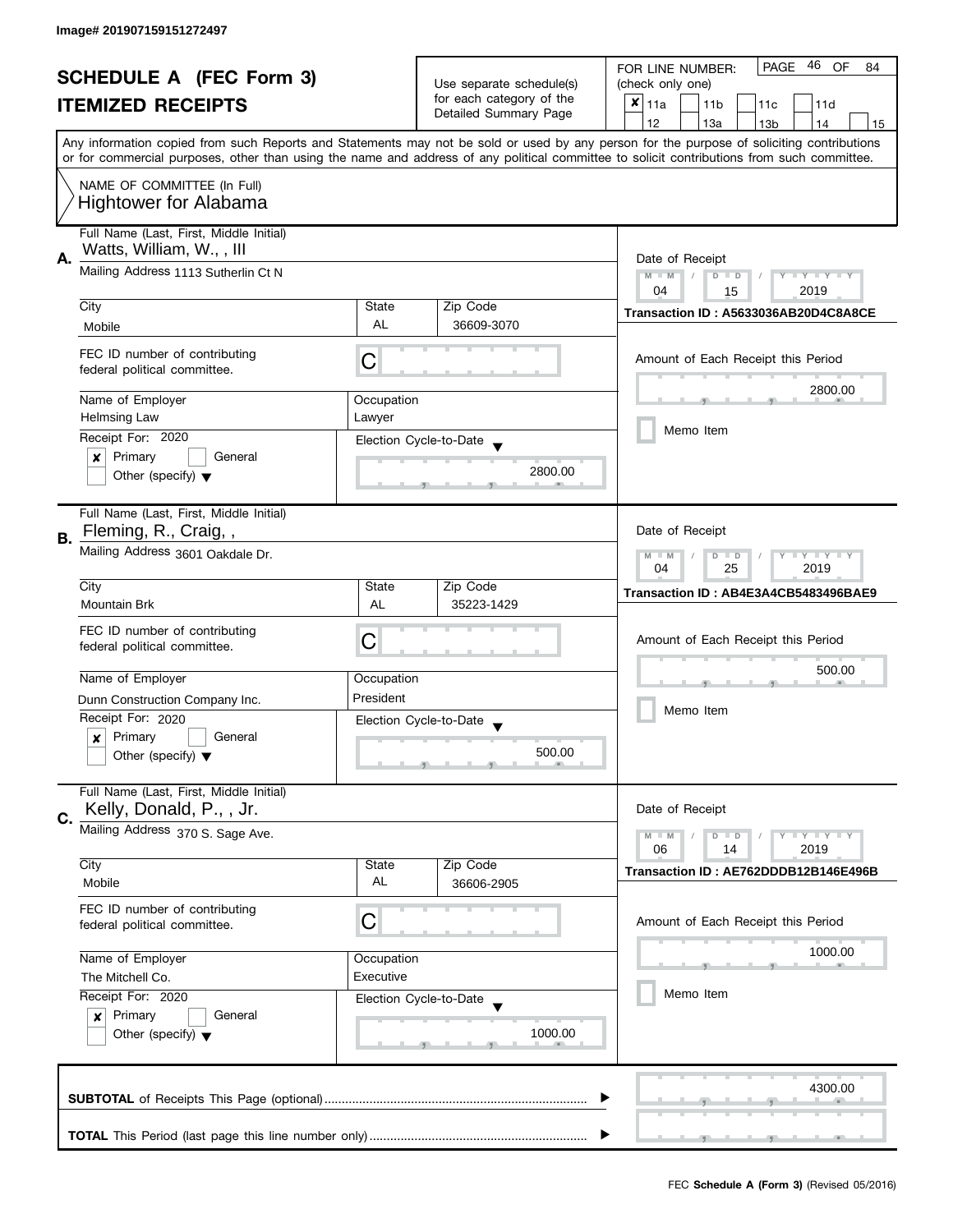| <b>SCHEDULE A (FEC Form 3)</b> |                                                                                                                                            |                                            | 47<br><b>PAGE</b><br>OF<br>FOR LINE NUMBER:<br>84    |                                                                                                                                           |  |
|--------------------------------|--------------------------------------------------------------------------------------------------------------------------------------------|--------------------------------------------|------------------------------------------------------|-------------------------------------------------------------------------------------------------------------------------------------------|--|
|                                |                                                                                                                                            |                                            | Use separate schedule(s)<br>for each category of the | (check only one)                                                                                                                          |  |
|                                | <b>ITEMIZED RECEIPTS</b>                                                                                                                   |                                            |                                                      | $x _{11a}$<br>11 <sub>b</sub><br>11c<br>11d                                                                                               |  |
|                                |                                                                                                                                            |                                            | Detailed Summary Page                                | 12<br>13a<br>14<br>13 <sub>b</sub><br>15                                                                                                  |  |
|                                |                                                                                                                                            |                                            |                                                      | Any information copied from such Reports and Statements may not be sold or used by any person for the purpose of soliciting contributions |  |
|                                | or for commercial purposes, other than using the name and address of any political committee to solicit contributions from such committee. |                                            |                                                      |                                                                                                                                           |  |
|                                | NAME OF COMMITTEE (In Full)                                                                                                                |                                            |                                                      |                                                                                                                                           |  |
|                                | <b>Hightower for Alabama</b>                                                                                                               |                                            |                                                      |                                                                                                                                           |  |
|                                |                                                                                                                                            |                                            |                                                      |                                                                                                                                           |  |
|                                | Full Name (Last, First, Middle Initial)                                                                                                    |                                            |                                                      |                                                                                                                                           |  |
| А.                             | Mckinney, Daniel, , ,                                                                                                                      |                                            |                                                      | Date of Receipt                                                                                                                           |  |
|                                | Mailing Address 2313 Vestavia Dr.                                                                                                          |                                            |                                                      | Y TY TY TY<br>$M - M$<br>$D$ $D$<br>$\sqrt{2}$                                                                                            |  |
|                                |                                                                                                                                            |                                            |                                                      | 06<br>2019<br>30                                                                                                                          |  |
|                                | City                                                                                                                                       | State                                      | Zip Code                                             | Transaction ID: AE969095FA1554184BB7                                                                                                      |  |
|                                | Vestavia                                                                                                                                   | AL                                         | 35216-1331                                           |                                                                                                                                           |  |
|                                |                                                                                                                                            |                                            |                                                      |                                                                                                                                           |  |
|                                | FEC ID number of contributing<br>federal political committee.                                                                              | С                                          |                                                      | Amount of Each Receipt this Period                                                                                                        |  |
|                                |                                                                                                                                            |                                            |                                                      |                                                                                                                                           |  |
|                                | Name of Employer                                                                                                                           | Occupation                                 |                                                      | 2800.00                                                                                                                                   |  |
|                                | <b>McKinney Capital</b>                                                                                                                    | Executive                                  |                                                      |                                                                                                                                           |  |
|                                | Receipt For: 2020                                                                                                                          |                                            | Election Cycle-to-Date                               | Memo Item                                                                                                                                 |  |
|                                | Primary<br>General<br>×                                                                                                                    |                                            |                                                      |                                                                                                                                           |  |
|                                | Other (specify) $\blacktriangledown$                                                                                                       |                                            | 2800.00                                              |                                                                                                                                           |  |
|                                |                                                                                                                                            |                                            |                                                      |                                                                                                                                           |  |
|                                | Full Name (Last, First, Middle Initial)                                                                                                    |                                            |                                                      |                                                                                                                                           |  |
|                                | Stimpson, Alicia, , ,                                                                                                                      |                                            |                                                      | Date of Receipt                                                                                                                           |  |
| В.                             | Mailing Address 15 Hillwood Rd.                                                                                                            |                                            |                                                      | <b>LYLYLY</b>                                                                                                                             |  |
|                                |                                                                                                                                            | $M - M$<br>D<br>$\Box$<br>30<br>06<br>2019 |                                                      |                                                                                                                                           |  |
|                                | City                                                                                                                                       | State                                      | Zip Code                                             |                                                                                                                                           |  |
|                                | Mobile                                                                                                                                     | AL                                         | 36608-2311                                           | Transaction ID: AC63623EB21FE4C3AA05                                                                                                      |  |
|                                |                                                                                                                                            |                                            |                                                      |                                                                                                                                           |  |
|                                | FEC ID number of contributing<br>federal political committee.                                                                              | C                                          |                                                      | Amount of Each Receipt this Period                                                                                                        |  |
|                                |                                                                                                                                            |                                            |                                                      |                                                                                                                                           |  |
|                                | Name of Employer                                                                                                                           | Occupation                                 |                                                      | 2800.00                                                                                                                                   |  |
|                                | Homemaker                                                                                                                                  | Homemaker                                  |                                                      |                                                                                                                                           |  |
|                                | Receipt For: 2020                                                                                                                          |                                            | Election Cycle-to-Date                               | Memo Item                                                                                                                                 |  |
|                                | Primary<br>General<br>$\boldsymbol{x}$                                                                                                     |                                            |                                                      |                                                                                                                                           |  |
|                                | Other (specify) $\blacktriangledown$                                                                                                       |                                            | 2800.00                                              |                                                                                                                                           |  |
|                                |                                                                                                                                            |                                            |                                                      |                                                                                                                                           |  |
|                                | Full Name (Last, First, Middle Initial)                                                                                                    |                                            |                                                      |                                                                                                                                           |  |
| C.                             | Pilot, Rodney, , ,                                                                                                                         |                                            |                                                      | Date of Receipt                                                                                                                           |  |
|                                | Mailing Address PO Box 91206                                                                                                               |                                            |                                                      | $Y = Y + Y$<br>$M - M$<br>$D$ $D$                                                                                                         |  |
|                                |                                                                                                                                            |                                            |                                                      | 04<br>25<br>2019                                                                                                                          |  |
|                                | City                                                                                                                                       | State                                      | Zip Code                                             | <b>Transaction ID: A840A717D78584A998F5</b>                                                                                               |  |
|                                | Mobile                                                                                                                                     | AL                                         | 36691-1206                                           |                                                                                                                                           |  |
|                                | FEC ID number of contributing                                                                                                              |                                            |                                                      |                                                                                                                                           |  |
|                                | federal political committee.                                                                                                               | C                                          |                                                      | Amount of Each Receipt this Period                                                                                                        |  |
|                                |                                                                                                                                            |                                            |                                                      |                                                                                                                                           |  |
|                                | Name of Employer                                                                                                                           | Occupation                                 |                                                      | 2800.00                                                                                                                                   |  |
|                                | Pilot Catastrophe Services                                                                                                                 | Vice President                             |                                                      |                                                                                                                                           |  |
|                                | Receipt For: 2020                                                                                                                          |                                            | Election Cycle-to-Date                               | Memo Item                                                                                                                                 |  |
|                                | Primary<br>General<br>$\boldsymbol{x}$                                                                                                     |                                            |                                                      |                                                                                                                                           |  |
|                                | Other (specify) $\blacktriangledown$                                                                                                       |                                            | 2800.00                                              |                                                                                                                                           |  |
|                                |                                                                                                                                            |                                            |                                                      |                                                                                                                                           |  |
|                                |                                                                                                                                            |                                            |                                                      |                                                                                                                                           |  |
|                                |                                                                                                                                            |                                            |                                                      | 8400.00                                                                                                                                   |  |
|                                |                                                                                                                                            |                                            |                                                      |                                                                                                                                           |  |
|                                |                                                                                                                                            |                                            |                                                      |                                                                                                                                           |  |
|                                |                                                                                                                                            |                                            |                                                      |                                                                                                                                           |  |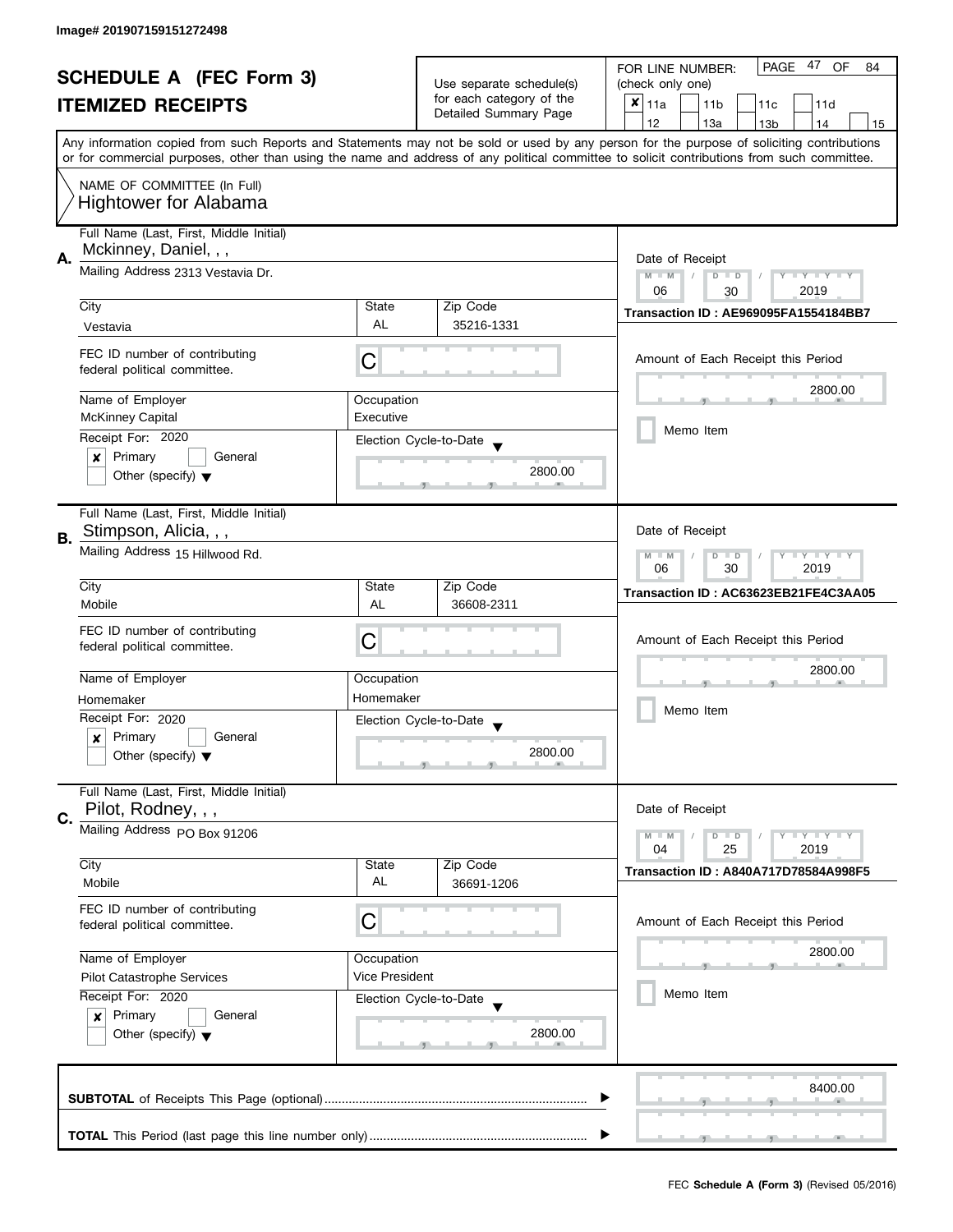| <b>SCHEDULE A (FEC Form 3)</b> |                                                                 |                                                               | 48<br>PAGE<br>OF<br>FOR LINE NUMBER:<br>84        |                                                                                                                                                                                                                                                                                         |  |  |
|--------------------------------|-----------------------------------------------------------------|---------------------------------------------------------------|---------------------------------------------------|-----------------------------------------------------------------------------------------------------------------------------------------------------------------------------------------------------------------------------------------------------------------------------------------|--|--|
|                                |                                                                 |                                                               | Use separate schedule(s)                          | (check only one)                                                                                                                                                                                                                                                                        |  |  |
|                                | <b>ITEMIZED RECEIPTS</b>                                        |                                                               | for each category of the<br>Detailed Summary Page | $x _{11a}$<br>11 <sub>b</sub><br>11c<br>11d                                                                                                                                                                                                                                             |  |  |
|                                |                                                                 |                                                               |                                                   | 12<br>13a<br>13 <sub>b</sub><br>14<br>15                                                                                                                                                                                                                                                |  |  |
|                                |                                                                 |                                                               |                                                   | Any information copied from such Reports and Statements may not be sold or used by any person for the purpose of soliciting contributions<br>or for commercial purposes, other than using the name and address of any political committee to solicit contributions from such committee. |  |  |
|                                |                                                                 |                                                               |                                                   |                                                                                                                                                                                                                                                                                         |  |  |
|                                | NAME OF COMMITTEE (In Full)<br><b>Hightower for Alabama</b>     |                                                               |                                                   |                                                                                                                                                                                                                                                                                         |  |  |
|                                | Full Name (Last, First, Middle Initial)                         |                                                               |                                                   |                                                                                                                                                                                                                                                                                         |  |  |
|                                | Bakken, Vicki, , ,                                              |                                                               |                                                   |                                                                                                                                                                                                                                                                                         |  |  |
| Α.                             | Mailing Address 2887 Lamhatty Ln.                               | Date of Receipt<br>$M - M$<br>$D$ $D$<br>$T - Y = T - Y$<br>Y |                                                   |                                                                                                                                                                                                                                                                                         |  |  |
|                                |                                                                 | 04<br>2019<br>25                                              |                                                   |                                                                                                                                                                                                                                                                                         |  |  |
|                                | City                                                            | State                                                         | Zip Code                                          | Transaction ID: ACD82EAA126454327A62                                                                                                                                                                                                                                                    |  |  |
|                                | Daphne                                                          | <b>AL</b>                                                     | 36526                                             |                                                                                                                                                                                                                                                                                         |  |  |
|                                | FEC ID number of contributing                                   |                                                               |                                                   |                                                                                                                                                                                                                                                                                         |  |  |
|                                | federal political committee.                                    | C                                                             |                                                   | Amount of Each Receipt this Period                                                                                                                                                                                                                                                      |  |  |
|                                |                                                                 |                                                               |                                                   | 2800.00                                                                                                                                                                                                                                                                                 |  |  |
|                                | Name of Employer                                                | Occupation                                                    |                                                   |                                                                                                                                                                                                                                                                                         |  |  |
|                                | Homemaker                                                       | Homemaker                                                     |                                                   | Memo Item                                                                                                                                                                                                                                                                               |  |  |
|                                | Receipt For: 2020                                               |                                                               | Election Cycle-to-Date                            |                                                                                                                                                                                                                                                                                         |  |  |
|                                | Primary<br>General<br>×                                         |                                                               | 2800.00                                           |                                                                                                                                                                                                                                                                                         |  |  |
|                                | Other (specify) $\blacktriangledown$                            |                                                               |                                                   |                                                                                                                                                                                                                                                                                         |  |  |
|                                | Full Name (Last, First, Middle Initial)                         |                                                               |                                                   |                                                                                                                                                                                                                                                                                         |  |  |
|                                | Dobbs, John, C., , Jr.                                          |                                                               |                                                   | Date of Receipt                                                                                                                                                                                                                                                                         |  |  |
| В.                             | Mailing Address 234 Monterey PI                                 |                                                               |                                                   | Y LY LY<br>$M - M$                                                                                                                                                                                                                                                                      |  |  |
|                                |                                                                 | $\overline{D}$<br>$\Box$<br>05<br>21<br>2019                  |                                                   |                                                                                                                                                                                                                                                                                         |  |  |
|                                | City                                                            | State                                                         | Zip Code                                          | Transaction ID: AF7B6281E54F64E5FA16                                                                                                                                                                                                                                                    |  |  |
|                                | Vestavia Hills                                                  | AL                                                            | 35216-1314                                        |                                                                                                                                                                                                                                                                                         |  |  |
|                                | FEC ID number of contributing                                   |                                                               |                                                   |                                                                                                                                                                                                                                                                                         |  |  |
|                                | federal political committee.                                    | C                                                             |                                                   | Amount of Each Receipt this Period                                                                                                                                                                                                                                                      |  |  |
|                                |                                                                 |                                                               |                                                   | 600.00                                                                                                                                                                                                                                                                                  |  |  |
|                                | Name of Employer                                                | Occupation                                                    |                                                   |                                                                                                                                                                                                                                                                                         |  |  |
|                                | Birmingham Budweiser                                            | President                                                     |                                                   | Memo Item                                                                                                                                                                                                                                                                               |  |  |
|                                | Receipt For: 2020                                               |                                                               | Election Cycle-to-Date                            |                                                                                                                                                                                                                                                                                         |  |  |
|                                | Primary<br>General<br>x<br>Other (specify) $\blacktriangledown$ |                                                               | 600.00                                            |                                                                                                                                                                                                                                                                                         |  |  |
|                                |                                                                 |                                                               |                                                   |                                                                                                                                                                                                                                                                                         |  |  |
|                                | Full Name (Last, First, Middle Initial)                         |                                                               |                                                   |                                                                                                                                                                                                                                                                                         |  |  |
| C.                             | Brown, Frank, , ,                                               |                                                               |                                                   | Date of Receipt                                                                                                                                                                                                                                                                         |  |  |
|                                | Mailing Address PO Box 70047                                    |                                                               |                                                   | Y LY LY<br>$M - M$<br>$D$ $D$                                                                                                                                                                                                                                                           |  |  |
|                                |                                                                 |                                                               |                                                   | 06<br>2019<br>14                                                                                                                                                                                                                                                                        |  |  |
|                                | City                                                            | State                                                         | Zip Code                                          | Transaction ID: A510FA14C213E4BC7AAC                                                                                                                                                                                                                                                    |  |  |
|                                | Mobile                                                          | AL                                                            | 36670-1047                                        |                                                                                                                                                                                                                                                                                         |  |  |
|                                | FEC ID number of contributing                                   |                                                               |                                                   |                                                                                                                                                                                                                                                                                         |  |  |
|                                | federal political committee.                                    | С                                                             |                                                   | Amount of Each Receipt this Period                                                                                                                                                                                                                                                      |  |  |
|                                | Name of Employer                                                | Occupation                                                    |                                                   | 1000.00                                                                                                                                                                                                                                                                                 |  |  |
|                                | Wilkins Miller Hieronumus LLC                                   | Accountant                                                    |                                                   |                                                                                                                                                                                                                                                                                         |  |  |
|                                | Receipt For: 2020                                               |                                                               | Election Cycle-to-Date                            | Memo Item                                                                                                                                                                                                                                                                               |  |  |
|                                | Primary<br>General<br>$\boldsymbol{x}$                          |                                                               |                                                   |                                                                                                                                                                                                                                                                                         |  |  |
|                                | Other (specify) $\blacktriangledown$                            |                                                               | 1000.00                                           |                                                                                                                                                                                                                                                                                         |  |  |
|                                |                                                                 |                                                               |                                                   |                                                                                                                                                                                                                                                                                         |  |  |
|                                |                                                                 |                                                               |                                                   |                                                                                                                                                                                                                                                                                         |  |  |
|                                |                                                                 |                                                               |                                                   | 4400.00                                                                                                                                                                                                                                                                                 |  |  |
|                                |                                                                 |                                                               |                                                   |                                                                                                                                                                                                                                                                                         |  |  |
|                                |                                                                 |                                                               |                                                   |                                                                                                                                                                                                                                                                                         |  |  |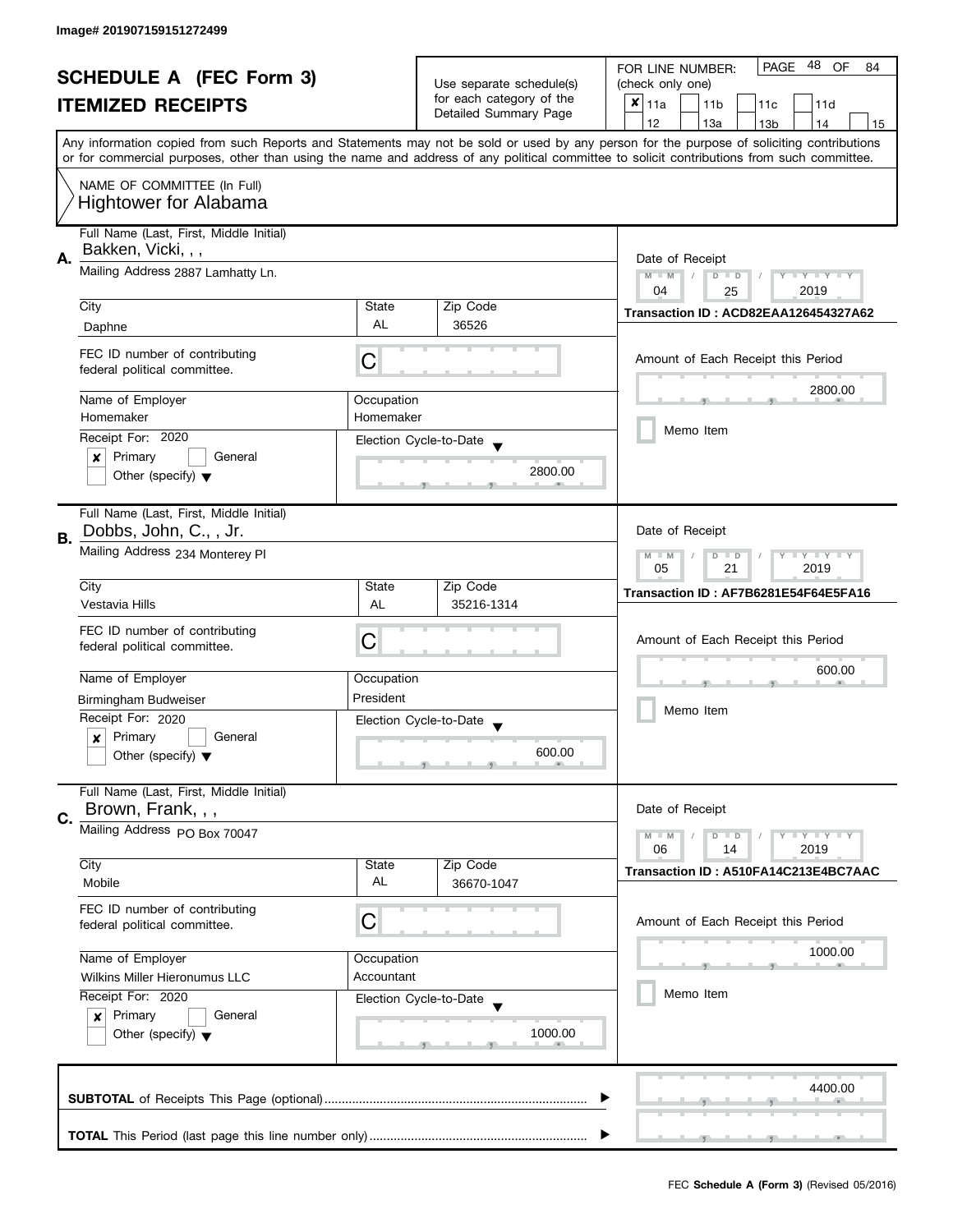|    | <b>SCHEDULE A (FEC Form 3)</b>                                |            |                                                      | 49<br>PAGE<br>OF<br>FOR LINE NUMBER:<br>84                                                                                                 |  |  |
|----|---------------------------------------------------------------|------------|------------------------------------------------------|--------------------------------------------------------------------------------------------------------------------------------------------|--|--|
|    |                                                               |            | Use separate schedule(s)<br>for each category of the | (check only one)                                                                                                                           |  |  |
|    | <b>ITEMIZED RECEIPTS</b>                                      |            | Detailed Summary Page                                | $x _{11a}$<br>11 <sub>b</sub><br>11c<br>11d                                                                                                |  |  |
|    |                                                               |            |                                                      | 12<br>13a<br>13 <sub>b</sub><br>15<br>14                                                                                                   |  |  |
|    |                                                               |            |                                                      | Any information copied from such Reports and Statements may not be sold or used by any person for the purpose of soliciting contributions  |  |  |
|    |                                                               |            |                                                      | or for commercial purposes, other than using the name and address of any political committee to solicit contributions from such committee. |  |  |
|    | NAME OF COMMITTEE (In Full)                                   |            |                                                      |                                                                                                                                            |  |  |
|    | <b>Hightower for Alabama</b>                                  |            |                                                      |                                                                                                                                            |  |  |
|    |                                                               |            |                                                      |                                                                                                                                            |  |  |
|    | Full Name (Last, First, Middle Initial)                       |            |                                                      |                                                                                                                                            |  |  |
| Α. | Ashbee, Caroline, Lea,,                                       |            |                                                      | Date of Receipt                                                                                                                            |  |  |
|    | Mailing Address 4 Japonica Ave                                |            |                                                      | $M - M$<br>$Y - Y - Y - Y - Y$<br>$\sqrt{2}$<br>$D$ $D$                                                                                    |  |  |
|    |                                                               |            |                                                      | 06<br>2019<br>30                                                                                                                           |  |  |
|    | City                                                          | State      | Zip Code                                             |                                                                                                                                            |  |  |
|    | Mobile                                                        | <b>AL</b>  | 36606-1921                                           | Transaction ID: A2EE173988F034888843                                                                                                       |  |  |
|    |                                                               |            |                                                      |                                                                                                                                            |  |  |
|    | FEC ID number of contributing                                 | C          |                                                      | Amount of Each Receipt this Period                                                                                                         |  |  |
|    | federal political committee.                                  |            |                                                      |                                                                                                                                            |  |  |
|    | Name of Employer                                              | Occupation |                                                      | 1000.00                                                                                                                                    |  |  |
|    | Retired                                                       | Retired    |                                                      |                                                                                                                                            |  |  |
|    |                                                               |            |                                                      | Memo Item                                                                                                                                  |  |  |
|    | Receipt For: 2020                                             |            | Election Cycle-to-Date                               |                                                                                                                                            |  |  |
|    | Primary<br>General<br>x                                       |            | 1000.00                                              |                                                                                                                                            |  |  |
|    | Other (specify) $\blacktriangledown$                          |            |                                                      |                                                                                                                                            |  |  |
|    |                                                               |            |                                                      |                                                                                                                                            |  |  |
|    | Full Name (Last, First, Middle Initial)                       |            |                                                      |                                                                                                                                            |  |  |
| В. | Braswell, Dennis, , ,                                         |            |                                                      | Date of Receipt                                                                                                                            |  |  |
|    | Mailing Address 105 Soost Ct                                  |            |                                                      | $Y = Y = Y$<br>$M - M$<br>D<br>$\Box$                                                                                                      |  |  |
|    |                                                               |            |                                                      | 29<br>2019<br>04                                                                                                                           |  |  |
|    | City                                                          | State      | Zip Code                                             | <b>Transaction ID: A1F1A5171A88842D8931</b>                                                                                                |  |  |
|    | Mobile                                                        | AL         | 36608-2266                                           |                                                                                                                                            |  |  |
|    | FEC ID number of contributing                                 |            |                                                      |                                                                                                                                            |  |  |
|    | federal political committee.                                  | C          |                                                      | Amount of Each Receipt this Period                                                                                                         |  |  |
|    |                                                               |            |                                                      | 1000.00                                                                                                                                    |  |  |
|    | Name of Employer                                              | Occupation |                                                      |                                                                                                                                            |  |  |
|    | <b>Covenant Church of Mobile</b>                              | Pastor     |                                                      |                                                                                                                                            |  |  |
|    | Receipt For: 2020                                             |            | Election Cycle-to-Date                               | Memo Item                                                                                                                                  |  |  |
|    | Primary<br>General<br>x                                       |            |                                                      |                                                                                                                                            |  |  |
|    | Other (specify) $\blacktriangledown$                          |            | 1000.00                                              |                                                                                                                                            |  |  |
|    |                                                               |            |                                                      |                                                                                                                                            |  |  |
|    | Full Name (Last, First, Middle Initial)                       |            |                                                      |                                                                                                                                            |  |  |
|    | Simpson, Charles, , ,                                         |            |                                                      | Date of Receipt                                                                                                                            |  |  |
| C. | Mailing Address 7671 Sweetgum Ct                              |            |                                                      |                                                                                                                                            |  |  |
|    |                                                               |            |                                                      | $Y = Y = Y$<br>$M - M$<br>$\overline{D}$<br>$\Box$<br>06<br>2019<br>25                                                                     |  |  |
|    | City                                                          | State      | Zip Code                                             |                                                                                                                                            |  |  |
|    | Mobile                                                        | AL         | 36695-2303                                           | Transaction ID: AF38FFC8332354ACF936                                                                                                       |  |  |
|    |                                                               |            |                                                      |                                                                                                                                            |  |  |
|    | FEC ID number of contributing<br>federal political committee. | C          |                                                      | Amount of Each Receipt this Period                                                                                                         |  |  |
|    |                                                               |            |                                                      |                                                                                                                                            |  |  |
|    | Name of Employer                                              | Occupation |                                                      | 250.00                                                                                                                                     |  |  |
|    | Self Employed                                                 | Minister   |                                                      |                                                                                                                                            |  |  |
|    | Receipt For: 2020<br>Election Cycle-to-Date                   |            |                                                      | Memo Item                                                                                                                                  |  |  |
|    |                                                               |            |                                                      |                                                                                                                                            |  |  |
|    | Primary<br>General<br>x                                       |            |                                                      |                                                                                                                                            |  |  |
|    | Other (specify) $\blacktriangledown$                          |            | 250.00                                               |                                                                                                                                            |  |  |
|    |                                                               |            |                                                      |                                                                                                                                            |  |  |
|    |                                                               |            |                                                      |                                                                                                                                            |  |  |
|    |                                                               |            |                                                      | 2250.00                                                                                                                                    |  |  |
|    |                                                               |            |                                                      |                                                                                                                                            |  |  |
|    |                                                               |            |                                                      |                                                                                                                                            |  |  |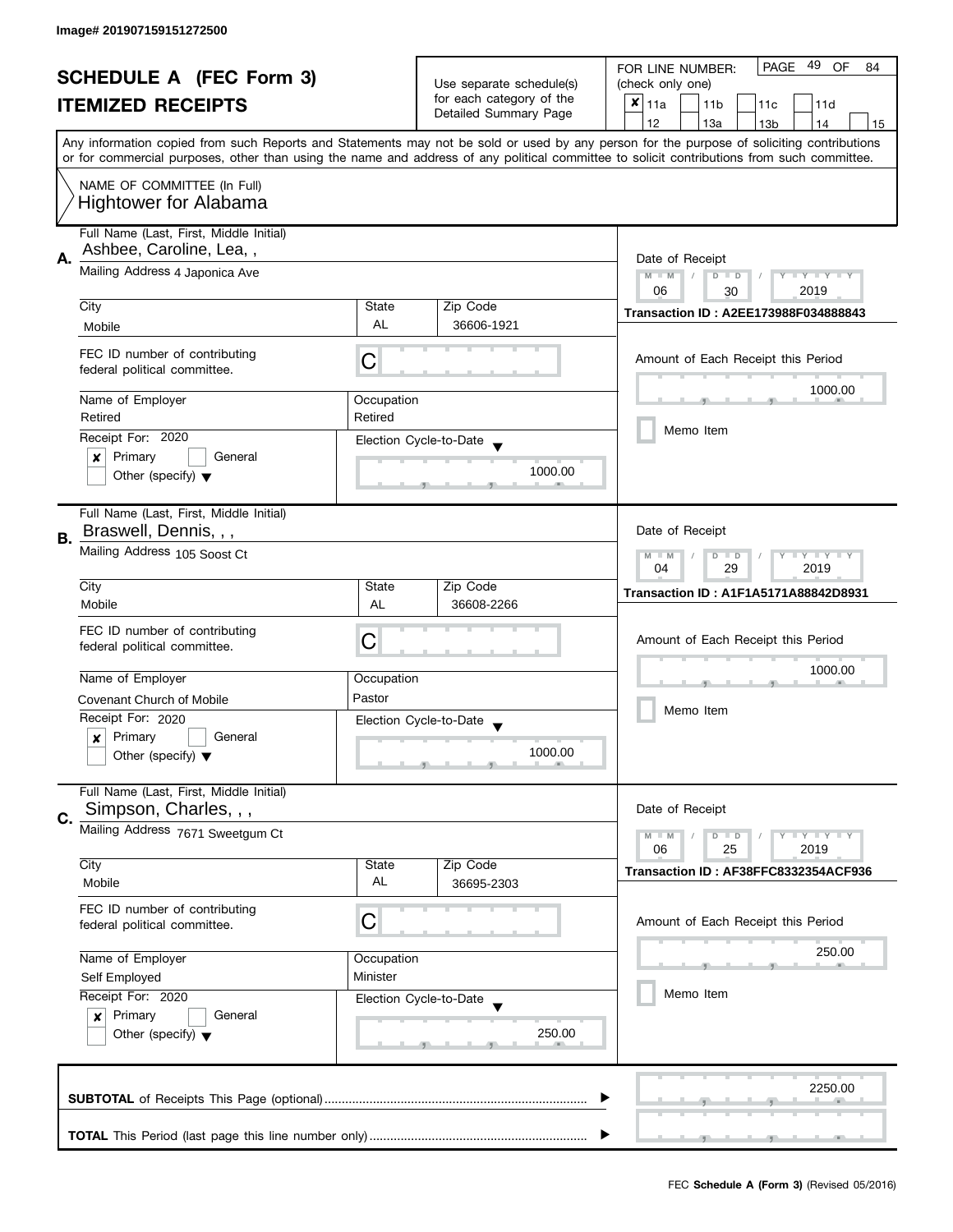|    | <b>SCHEDULE A (FEC Form 3)</b>                                                        |                          |                                                   | PAGE 50<br>OF<br>FOR LINE NUMBER:<br>84                                                                                                                                                                                                                                                 |  |
|----|---------------------------------------------------------------------------------------|--------------------------|---------------------------------------------------|-----------------------------------------------------------------------------------------------------------------------------------------------------------------------------------------------------------------------------------------------------------------------------------------|--|
|    |                                                                                       |                          | Use separate schedule(s)                          | (check only one)                                                                                                                                                                                                                                                                        |  |
|    | <b>ITEMIZED RECEIPTS</b>                                                              |                          | for each category of the<br>Detailed Summary Page | $x _{11a}$<br>11 <sub>b</sub><br>11d<br>11c                                                                                                                                                                                                                                             |  |
|    |                                                                                       |                          |                                                   | 12<br>13a<br>13 <sub>b</sub><br>14<br>15                                                                                                                                                                                                                                                |  |
|    |                                                                                       |                          |                                                   | Any information copied from such Reports and Statements may not be sold or used by any person for the purpose of soliciting contributions<br>or for commercial purposes, other than using the name and address of any political committee to solicit contributions from such committee. |  |
|    | NAME OF COMMITTEE (In Full)                                                           |                          |                                                   |                                                                                                                                                                                                                                                                                         |  |
|    | <b>Hightower for Alabama</b>                                                          |                          |                                                   |                                                                                                                                                                                                                                                                                         |  |
|    | Full Name (Last, First, Middle Initial)<br>Tankersley, Felix, , ,                     |                          |                                                   |                                                                                                                                                                                                                                                                                         |  |
| А. | Mailing Address 2426 Altadena Rd.                                                     |                          |                                                   | Date of Receipt                                                                                                                                                                                                                                                                         |  |
|    |                                                                                       |                          |                                                   | Y TY TY TY<br>$M - M$<br>$D$ $D$<br>06<br>2019<br>30                                                                                                                                                                                                                                    |  |
|    | City                                                                                  | State                    | Zip Code                                          | Transaction ID: ABD7599D05FD2481B857                                                                                                                                                                                                                                                    |  |
|    | Vestavia                                                                              | AL                       | 35243-2906                                        |                                                                                                                                                                                                                                                                                         |  |
|    |                                                                                       |                          |                                                   |                                                                                                                                                                                                                                                                                         |  |
|    | FEC ID number of contributing<br>federal political committee.                         | С                        |                                                   | Amount of Each Receipt this Period                                                                                                                                                                                                                                                      |  |
|    | Name of Employer                                                                      | Occupation               |                                                   | 250.00                                                                                                                                                                                                                                                                                  |  |
|    | Onescent                                                                              | <b>Financial Advisor</b> |                                                   |                                                                                                                                                                                                                                                                                         |  |
|    | Receipt For: 2020                                                                     |                          | Election Cycle-to-Date                            | Memo Item                                                                                                                                                                                                                                                                               |  |
|    | Primary<br>General<br>×                                                               |                          |                                                   |                                                                                                                                                                                                                                                                                         |  |
|    | Other (specify) $\blacktriangledown$                                                  |                          | 250.00                                            |                                                                                                                                                                                                                                                                                         |  |
|    | Full Name (Last, First, Middle Initial)                                               |                          |                                                   |                                                                                                                                                                                                                                                                                         |  |
|    | Davis, Richard, E.,,                                                                  |                          |                                                   | Date of Receipt                                                                                                                                                                                                                                                                         |  |
| В. | Mailing Address 7520 Ohara Dr                                                         |                          |                                                   | Y I Y I Y I Y<br>$M - M$<br>$D$ $D$                                                                                                                                                                                                                                                     |  |
|    |                                                                                       |                          |                                                   | 05<br>16<br>2019                                                                                                                                                                                                                                                                        |  |
|    | City                                                                                  | State                    | Zip Code                                          | <b>Transaction ID: A4AE258F615F2453E956</b>                                                                                                                                                                                                                                             |  |
|    | Spanish Fort                                                                          | AL                       | 36527-5128                                        |                                                                                                                                                                                                                                                                                         |  |
|    | FEC ID number of contributing                                                         |                          |                                                   |                                                                                                                                                                                                                                                                                         |  |
|    | federal political committee.                                                          | С                        |                                                   | Amount of Each Receipt this Period                                                                                                                                                                                                                                                      |  |
|    | Name of Employer                                                                      | Occupation               |                                                   | 209.08                                                                                                                                                                                                                                                                                  |  |
|    | Davis & Fields PC                                                                     | Attorney                 |                                                   |                                                                                                                                                                                                                                                                                         |  |
|    | Receipt For: 2020                                                                     |                          | Election Cycle-to-Date                            | Memo Item                                                                                                                                                                                                                                                                               |  |
|    | Primary<br>General<br>x                                                               |                          | $\blacktriangledown$                              | In-kind: Food and Beverage                                                                                                                                                                                                                                                              |  |
|    | Other (specify) $\blacktriangledown$                                                  |                          | 1209.08                                           |                                                                                                                                                                                                                                                                                         |  |
|    |                                                                                       |                          |                                                   |                                                                                                                                                                                                                                                                                         |  |
|    | Full Name (Last, First, Middle Initial)                                               |                          |                                                   |                                                                                                                                                                                                                                                                                         |  |
| C. | Kirklin, Terry, , ,                                                                   |                          |                                                   | Date of Receipt                                                                                                                                                                                                                                                                         |  |
|    | Mailing Address 260 Highland View Dr.                                                 |                          |                                                   | <b>LYLYLY</b><br>$M - M$<br>$D$ $D$                                                                                                                                                                                                                                                     |  |
|    | City                                                                                  | State                    | Zip Code                                          | 06<br>30<br>2019                                                                                                                                                                                                                                                                        |  |
|    | Birmingham                                                                            | AL                       | 35242-6874                                        | Transaction ID: A6A24428E17F944F291B                                                                                                                                                                                                                                                    |  |
|    | FEC ID number of contributing                                                         |                          |                                                   |                                                                                                                                                                                                                                                                                         |  |
|    | federal political committee.                                                          | C                        |                                                   | Amount of Each Receipt this Period                                                                                                                                                                                                                                                      |  |
|    |                                                                                       |                          |                                                   | 1000.00                                                                                                                                                                                                                                                                                 |  |
|    | Name of Employer<br>Homemaker                                                         | Occupation<br>Homemaker  |                                                   |                                                                                                                                                                                                                                                                                         |  |
|    | Receipt For: 2020<br>Election Cycle-to-Date<br>Primary<br>General<br>$\boldsymbol{x}$ |                          |                                                   | Memo Item                                                                                                                                                                                                                                                                               |  |
|    |                                                                                       |                          |                                                   |                                                                                                                                                                                                                                                                                         |  |
|    | Other (specify) $\blacktriangledown$                                                  |                          | 1000.00                                           |                                                                                                                                                                                                                                                                                         |  |
|    |                                                                                       |                          |                                                   |                                                                                                                                                                                                                                                                                         |  |
|    |                                                                                       |                          |                                                   |                                                                                                                                                                                                                                                                                         |  |
|    |                                                                                       |                          |                                                   | 1459.08                                                                                                                                                                                                                                                                                 |  |
|    |                                                                                       |                          |                                                   |                                                                                                                                                                                                                                                                                         |  |
|    |                                                                                       |                          |                                                   |                                                                                                                                                                                                                                                                                         |  |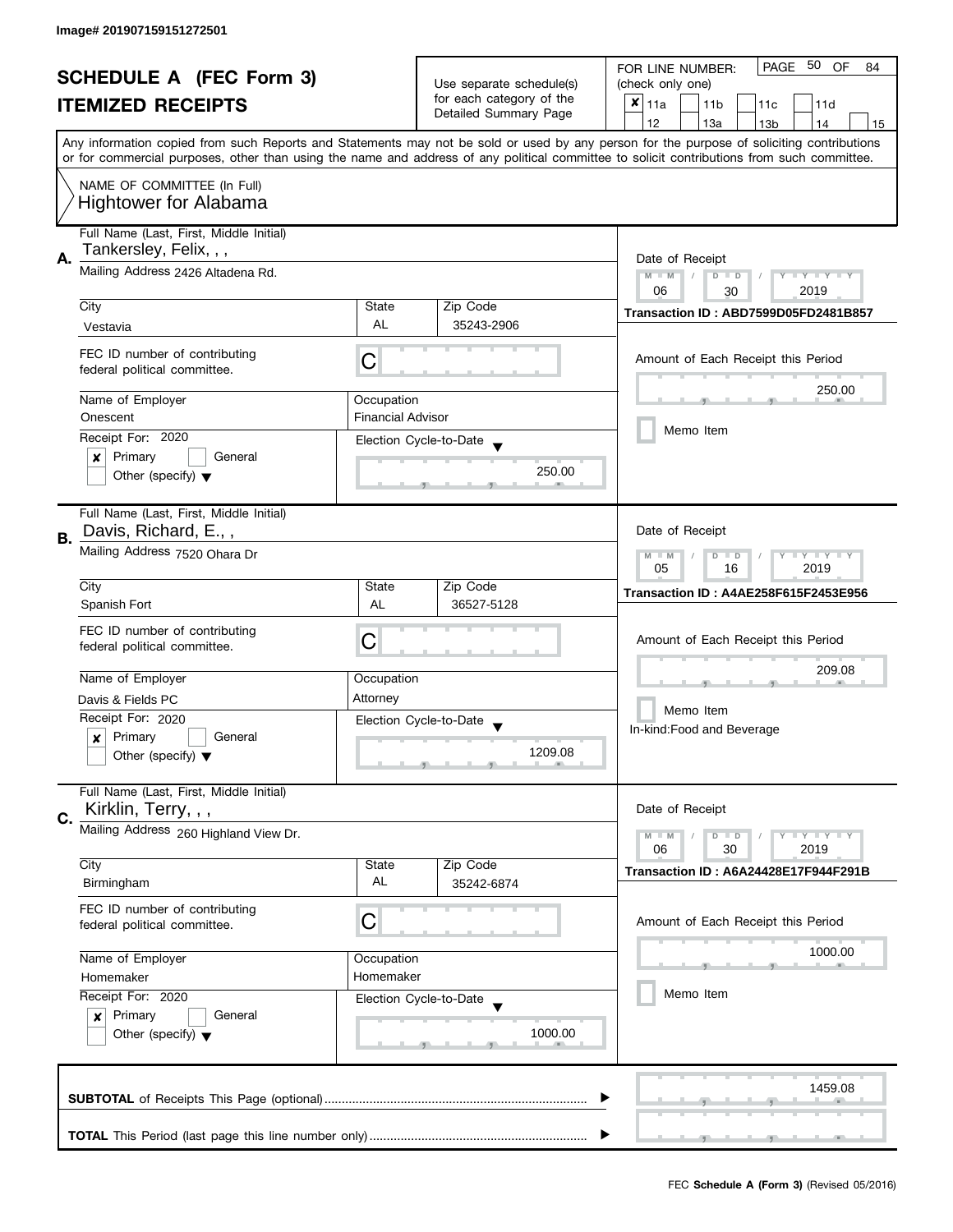|    | <b>SCHEDULE A (FEC Form 3)</b>                                                                              |            |                                                                               | PAGE 51<br><b>OF</b><br>FOR LINE NUMBER:<br>84                                                                                             |
|----|-------------------------------------------------------------------------------------------------------------|------------|-------------------------------------------------------------------------------|--------------------------------------------------------------------------------------------------------------------------------------------|
|    | <b>ITEMIZED RECEIPTS</b>                                                                                    |            | Use separate schedule(s)<br>for each category of the<br>Detailed Summary Page | (check only one)                                                                                                                           |
|    |                                                                                                             |            |                                                                               | $x _{11a}$<br>11 <sub>b</sub><br>11c<br>11d                                                                                                |
|    |                                                                                                             |            |                                                                               | 12<br>13a<br>13 <sub>b</sub><br>14<br>15                                                                                                   |
|    |                                                                                                             |            |                                                                               | Any information copied from such Reports and Statements may not be sold or used by any person for the purpose of soliciting contributions  |
|    |                                                                                                             |            |                                                                               | or for commercial purposes, other than using the name and address of any political committee to solicit contributions from such committee. |
|    | NAME OF COMMITTEE (In Full)                                                                                 |            |                                                                               |                                                                                                                                            |
|    | <b>Hightower for Alabama</b>                                                                                |            |                                                                               |                                                                                                                                            |
|    |                                                                                                             |            |                                                                               |                                                                                                                                            |
|    | Full Name (Last, First, Middle Initial)<br>Blue, John, , ,                                                  |            |                                                                               |                                                                                                                                            |
| А. | Mailing Address 5003 Garth Rd. SE                                                                           |            |                                                                               | Date of Receipt                                                                                                                            |
|    |                                                                                                             |            |                                                                               | $M - M$<br>$Y - Y - Y - Y - Y$<br>$D$ $D$                                                                                                  |
|    | City                                                                                                        | State      | Zip Code                                                                      | 06<br>2019<br>30                                                                                                                           |
|    |                                                                                                             | <b>AL</b>  | 35802-1137                                                                    | Transaction ID: A97730EF7AE334C41804                                                                                                       |
|    | Huntsville                                                                                                  |            |                                                                               |                                                                                                                                            |
|    | FEC ID number of contributing                                                                               | С          |                                                                               | Amount of Each Receipt this Period                                                                                                         |
|    | federal political committee.                                                                                |            |                                                                               |                                                                                                                                            |
|    | Name of Employer                                                                                            | Occupation |                                                                               | 300.00                                                                                                                                     |
|    | John Blue Realty                                                                                            |            | Commercial Real Estate Broker                                                 |                                                                                                                                            |
|    | Receipt For: 2020                                                                                           |            | Election Cycle-to-Date                                                        | Memo Item                                                                                                                                  |
|    | Primary<br>General<br>x                                                                                     |            |                                                                               |                                                                                                                                            |
|    | Other (specify) $\blacktriangledown$                                                                        |            | 2800.00                                                                       |                                                                                                                                            |
|    |                                                                                                             |            |                                                                               |                                                                                                                                            |
|    | Full Name (Last, First, Middle Initial)                                                                     |            |                                                                               |                                                                                                                                            |
|    | Brooks, Richard, A.,,                                                                                       |            |                                                                               | Date of Receipt                                                                                                                            |
| В. | Mailing Address 1880 Southpark Dr                                                                           |            |                                                                               | $Y - Y - Y$<br>$M - M$<br>D<br>$\Box$                                                                                                      |
|    |                                                                                                             |            |                                                                               | 30<br>2019<br>06                                                                                                                           |
|    | City                                                                                                        | State      | Zip Code                                                                      | Transaction ID: A76E9DA5D198E44A6B32                                                                                                       |
|    | Hoover                                                                                                      | AL         | 35244-2094                                                                    |                                                                                                                                            |
|    | FEC ID number of contributing                                                                               |            |                                                                               |                                                                                                                                            |
|    | federal political committee.                                                                                | С          |                                                                               | Amount of Each Receipt this Period                                                                                                         |
|    |                                                                                                             |            |                                                                               | 2800.00                                                                                                                                    |
|    | Name of Employer                                                                                            | Occupation |                                                                               |                                                                                                                                            |
|    | Express Oil CHange                                                                                          | CEO        |                                                                               | Memo Item                                                                                                                                  |
|    | Receipt For: 2020                                                                                           |            | Election Cycle-to-Date                                                        |                                                                                                                                            |
|    | Primary<br>General<br>x                                                                                     |            | 2800.00                                                                       |                                                                                                                                            |
|    | Other (specify) $\blacktriangledown$                                                                        |            |                                                                               |                                                                                                                                            |
|    | Full Name (Last, First, Middle Initial)                                                                     |            |                                                                               |                                                                                                                                            |
|    | Stutts, Larry, C., Dr.,                                                                                     |            |                                                                               | Date of Receipt                                                                                                                            |
| C. | Mailing Address 177 Henderson Point Rd.                                                                     |            |                                                                               | $M - M$<br>$Y - Y - Y$<br>$\overline{D}$<br>$\Box$                                                                                         |
|    |                                                                                                             |            |                                                                               | 06<br>2019<br>29                                                                                                                           |
|    | City                                                                                                        | State      | Zip Code                                                                      | Transaction ID: A008F73C031F34BB98C0                                                                                                       |
|    | Tuscumbia                                                                                                   | AL         | 35674-3549                                                                    |                                                                                                                                            |
|    | FEC ID number of contributing                                                                               |            |                                                                               |                                                                                                                                            |
|    | federal political committee.                                                                                | C          |                                                                               | Amount of Each Receipt this Period                                                                                                         |
|    |                                                                                                             |            |                                                                               | 500.00                                                                                                                                     |
|    | Name of Employer<br>Occupation<br>Physician<br>Self Employed<br>Receipt For: 2020<br>Election Cycle-to-Date |            |                                                                               |                                                                                                                                            |
|    |                                                                                                             |            |                                                                               | Memo Item                                                                                                                                  |
|    |                                                                                                             |            |                                                                               |                                                                                                                                            |
|    | Primary<br>General<br>x                                                                                     |            | 500.00                                                                        |                                                                                                                                            |
|    | Other (specify) $\blacktriangledown$                                                                        |            |                                                                               |                                                                                                                                            |
|    |                                                                                                             |            |                                                                               |                                                                                                                                            |
|    |                                                                                                             |            |                                                                               | 3600.00                                                                                                                                    |
|    |                                                                                                             |            |                                                                               |                                                                                                                                            |
|    |                                                                                                             |            |                                                                               |                                                                                                                                            |
|    |                                                                                                             |            |                                                                               |                                                                                                                                            |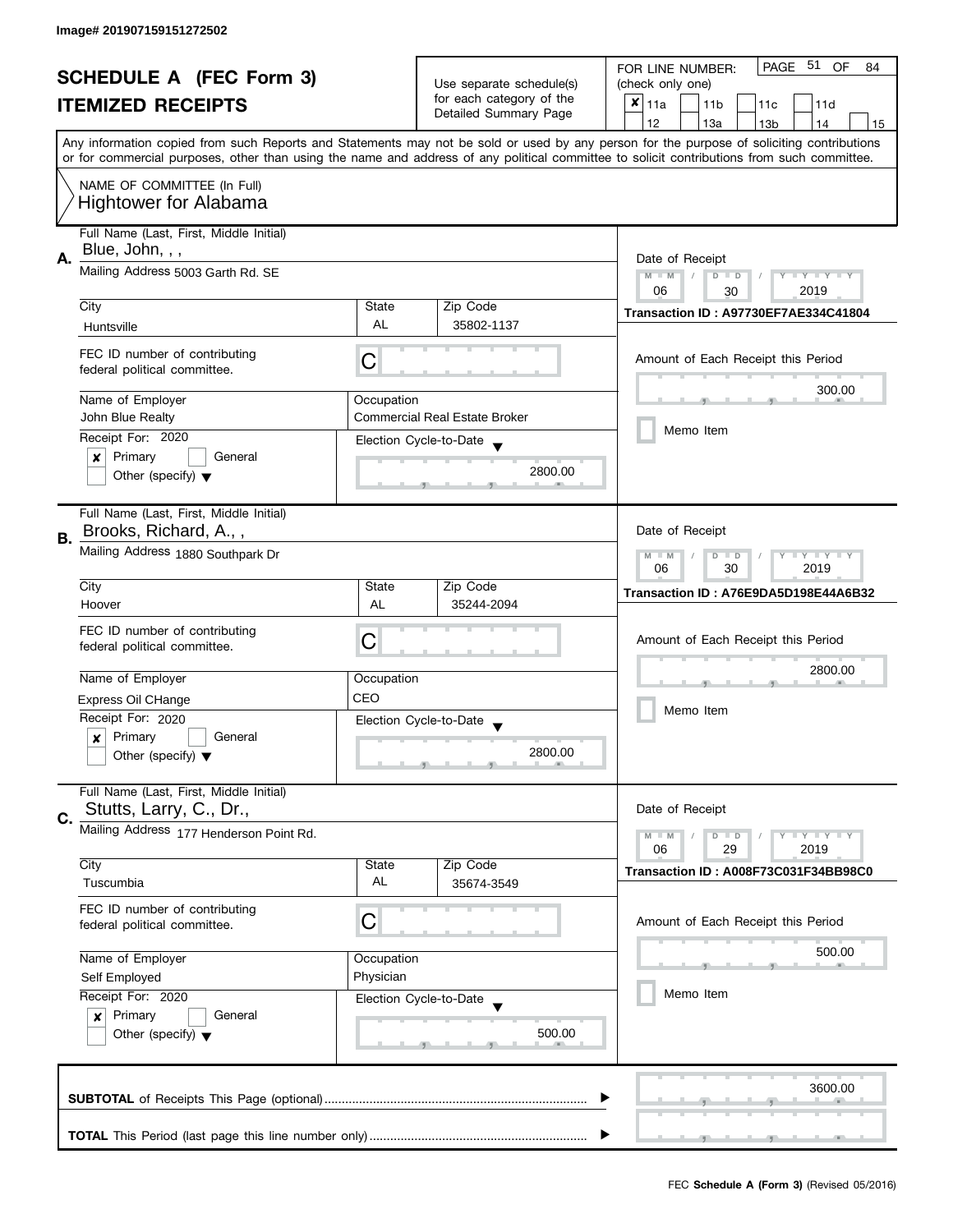|    | <b>SCHEDULE A (FEC Form 3)</b>                                                 |            | Use separate schedule(s) | PAGE 52 OF<br>FOR LINE NUMBER:<br>84<br>(check only one)                                                                                                                                                                                                                                |
|----|--------------------------------------------------------------------------------|------------|--------------------------|-----------------------------------------------------------------------------------------------------------------------------------------------------------------------------------------------------------------------------------------------------------------------------------------|
|    |                                                                                |            | for each category of the |                                                                                                                                                                                                                                                                                         |
|    | <b>ITEMIZED RECEIPTS</b>                                                       |            | Detailed Summary Page    | $x _{11a}$<br>11 <sub>b</sub><br>11c<br>11d                                                                                                                                                                                                                                             |
|    |                                                                                |            |                          | 12<br>13a<br>13 <sub>b</sub><br>14<br>15                                                                                                                                                                                                                                                |
|    |                                                                                |            |                          | Any information copied from such Reports and Statements may not be sold or used by any person for the purpose of soliciting contributions<br>or for commercial purposes, other than using the name and address of any political committee to solicit contributions from such committee. |
|    |                                                                                |            |                          |                                                                                                                                                                                                                                                                                         |
|    | NAME OF COMMITTEE (In Full)<br><b>Hightower for Alabama</b>                    |            |                          |                                                                                                                                                                                                                                                                                         |
|    | Full Name (Last, First, Middle Initial)<br>Trick, Bill, , ,                    |            |                          |                                                                                                                                                                                                                                                                                         |
| А. |                                                                                |            |                          | Date of Receipt                                                                                                                                                                                                                                                                         |
|    | Mailing Address 3017 Minitz Cir. NE                                            |            |                          | $M - M$<br>$D$ $D$<br>$Y - Y - Y - Y - Y$<br>$\sqrt{ }$                                                                                                                                                                                                                                 |
|    | City                                                                           | State      | Zip Code                 | 04<br>2019<br>22                                                                                                                                                                                                                                                                        |
|    |                                                                                | <b>AL</b>  |                          | <b>Transaction ID: AC51B521231054E32BEC</b>                                                                                                                                                                                                                                             |
|    | Tuscaloosa                                                                     |            | 35406                    |                                                                                                                                                                                                                                                                                         |
|    | FEC ID number of contributing<br>federal political committee.                  | С          |                          | Amount of Each Receipt this Period                                                                                                                                                                                                                                                      |
|    | Name of Employer                                                               | Occupation |                          | 2800.00                                                                                                                                                                                                                                                                                 |
|    | <b>Advantage Realty</b>                                                        | Realtor    |                          |                                                                                                                                                                                                                                                                                         |
|    | Receipt For: 2020                                                              |            | Election Cycle-to-Date   | Memo Item                                                                                                                                                                                                                                                                               |
|    | Primary<br>General                                                             |            |                          |                                                                                                                                                                                                                                                                                         |
|    | x<br>Other (specify) $\blacktriangledown$                                      |            | 5600.00                  |                                                                                                                                                                                                                                                                                         |
|    | <b>Primary Runoff</b>                                                          |            |                          |                                                                                                                                                                                                                                                                                         |
|    | Full Name (Last, First, Middle Initial)                                        |            |                          |                                                                                                                                                                                                                                                                                         |
| В. | Williamson, Warren, J.,,                                                       |            |                          | Date of Receipt                                                                                                                                                                                                                                                                         |
|    | Mailing Address 729 Wagon Wheel Rd.                                            |            |                          | $Y = Y + Y$<br>$M - M$<br>D<br>$\Box$<br>2019<br>06<br>14                                                                                                                                                                                                                               |
|    | City                                                                           | State      | Zip Code                 | Transaction ID: A8100114779664476ABA                                                                                                                                                                                                                                                    |
|    | Greenville                                                                     | <b>AL</b>  | 36037-8510               |                                                                                                                                                                                                                                                                                         |
|    | FEC ID number of contributing                                                  |            |                          |                                                                                                                                                                                                                                                                                         |
|    | federal political committee.                                                   | C          |                          | Amount of Each Receipt this Period                                                                                                                                                                                                                                                      |
|    |                                                                                |            |                          | 2800.00                                                                                                                                                                                                                                                                                 |
|    | Name of Employer                                                               | Occupation |                          |                                                                                                                                                                                                                                                                                         |
|    | Fob James Campaign                                                             | Campaigner |                          |                                                                                                                                                                                                                                                                                         |
|    | Receipt For: 2020                                                              |            | Election Cycle-to-Date   | Memo Item                                                                                                                                                                                                                                                                               |
|    | Primary<br>General<br>x                                                        |            |                          |                                                                                                                                                                                                                                                                                         |
|    | Other (specify) $\blacktriangledown$                                           |            | 2800.00                  |                                                                                                                                                                                                                                                                                         |
|    | Full Name (Last, First, Middle Initial)                                        |            |                          |                                                                                                                                                                                                                                                                                         |
| C. | Stone, Danny, , ,                                                              |            |                          | Date of Receipt                                                                                                                                                                                                                                                                         |
|    | Mailing Address 1011 Hwy 50                                                    |            |                          | $Y = Y + Y$<br>$M - M$<br>D<br>$\blacksquare$                                                                                                                                                                                                                                           |
|    |                                                                                |            |                          | 04<br>2019<br>15                                                                                                                                                                                                                                                                        |
|    | City                                                                           | State      | Zip Code                 | Transaction ID: A364A673E948F482E8E0                                                                                                                                                                                                                                                    |
|    | Vandiver                                                                       | AL         | 35176-7219               |                                                                                                                                                                                                                                                                                         |
|    | FEC ID number of contributing                                                  |            |                          |                                                                                                                                                                                                                                                                                         |
|    | federal political committee.                                                   | C          |                          | Amount of Each Receipt this Period                                                                                                                                                                                                                                                      |
|    |                                                                                |            |                          | 2800.00                                                                                                                                                                                                                                                                                 |
|    | Name of Employer<br>Occupation<br>Stone & Sons Electrical Contractors<br>Owner |            |                          |                                                                                                                                                                                                                                                                                         |
|    |                                                                                |            |                          |                                                                                                                                                                                                                                                                                         |
|    | Receipt For: 2020                                                              |            | Election Cycle-to-Date   | Memo Item                                                                                                                                                                                                                                                                               |
|    | Primary<br>General<br>$\boldsymbol{x}$<br>Other (specify) $\blacktriangledown$ |            |                          |                                                                                                                                                                                                                                                                                         |
|    |                                                                                |            | 2800.00                  |                                                                                                                                                                                                                                                                                         |
|    |                                                                                |            |                          |                                                                                                                                                                                                                                                                                         |
|    |                                                                                |            |                          |                                                                                                                                                                                                                                                                                         |
|    |                                                                                |            |                          | 8400.00                                                                                                                                                                                                                                                                                 |
|    |                                                                                |            |                          |                                                                                                                                                                                                                                                                                         |
|    |                                                                                |            |                          |                                                                                                                                                                                                                                                                                         |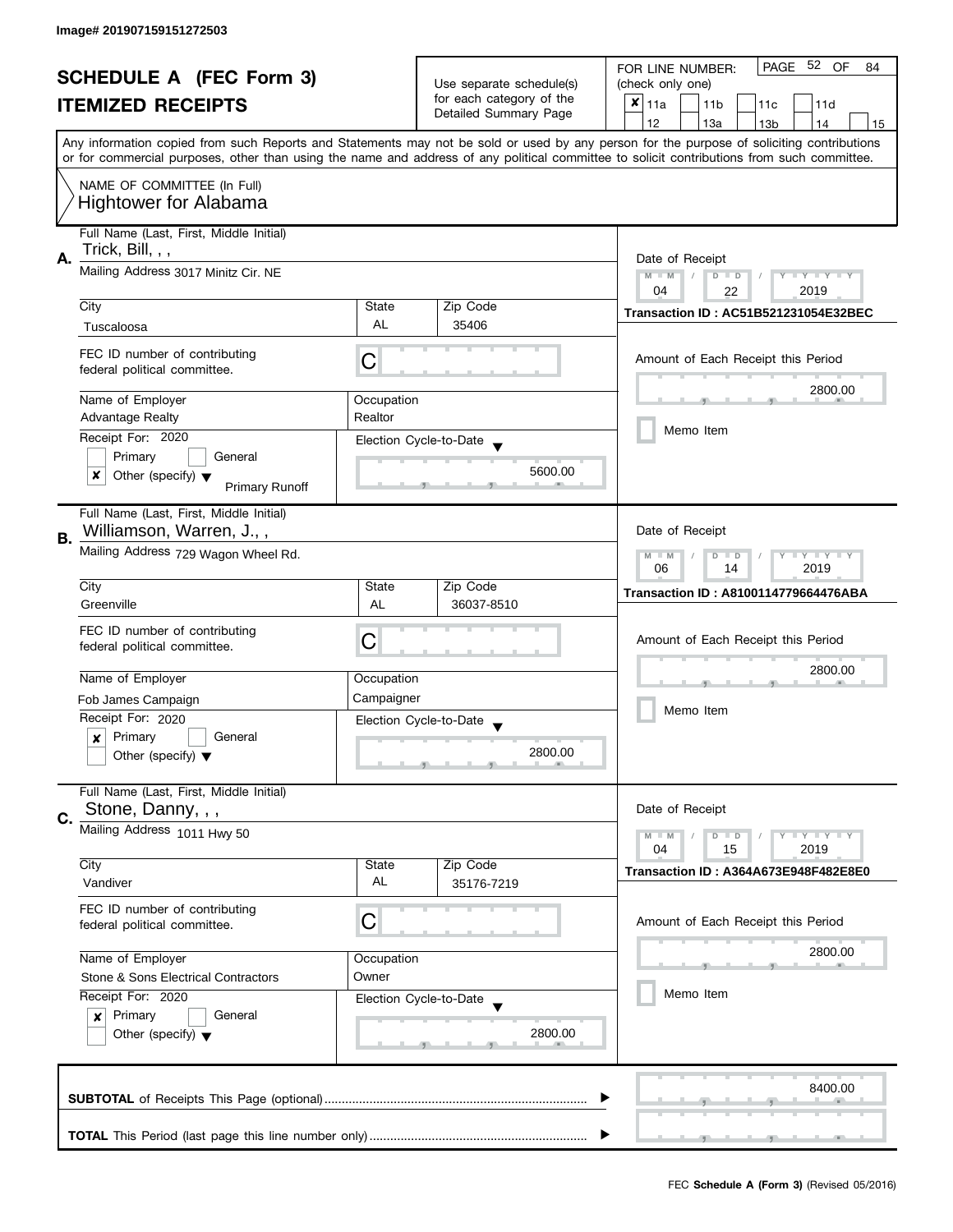|    | <b>SCHEDULE A (FEC Form 3)</b>                                |            |                                                   | PAGE 53<br>OF<br>FOR LINE NUMBER:<br>84                                                                                                    |
|----|---------------------------------------------------------------|------------|---------------------------------------------------|--------------------------------------------------------------------------------------------------------------------------------------------|
|    |                                                               |            | Use separate schedule(s)                          | (check only one)                                                                                                                           |
|    | <b>ITEMIZED RECEIPTS</b>                                      |            | for each category of the<br>Detailed Summary Page | $x _{11a}$<br>11 <sub>b</sub><br>11c<br>11d                                                                                                |
|    |                                                               |            |                                                   | 12<br>13a<br>13 <sub>b</sub><br>15<br>14                                                                                                   |
|    |                                                               |            |                                                   | Any information copied from such Reports and Statements may not be sold or used by any person for the purpose of soliciting contributions  |
|    |                                                               |            |                                                   | or for commercial purposes, other than using the name and address of any political committee to solicit contributions from such committee. |
|    | NAME OF COMMITTEE (In Full)                                   |            |                                                   |                                                                                                                                            |
|    |                                                               |            |                                                   |                                                                                                                                            |
|    | <b>Hightower for Alabama</b>                                  |            |                                                   |                                                                                                                                            |
|    | Full Name (Last, First, Middle Initial)                       |            |                                                   |                                                                                                                                            |
|    | Fulgham, Barbara, , ,                                         |            |                                                   |                                                                                                                                            |
| Α. | Mailing Address 5917 Shenandoah Rd. N                         |            |                                                   | Date of Receipt                                                                                                                            |
|    |                                                               |            |                                                   | $M - M$<br>$Y - Y - Y - Y - Y$<br>$\sqrt{2}$<br>$D$ $D$                                                                                    |
|    | City                                                          | State      | Zip Code                                          | 04<br>2019<br>25                                                                                                                           |
|    |                                                               | <b>AL</b>  | 36608-3320                                        | Transaction ID: A0D2A9BB57B794C169D5                                                                                                       |
|    | Mobile                                                        |            |                                                   |                                                                                                                                            |
|    | FEC ID number of contributing                                 |            |                                                   | Amount of Each Receipt this Period                                                                                                         |
|    | federal political committee.                                  | C          |                                                   |                                                                                                                                            |
|    |                                                               |            |                                                   | 2500.00                                                                                                                                    |
|    | Name of Employer                                              | Occupation |                                                   |                                                                                                                                            |
|    | Homemaker                                                     | Homemaker  |                                                   |                                                                                                                                            |
|    | Receipt For: 2020                                             |            | Election Cycle-to-Date                            | Memo Item                                                                                                                                  |
|    | Primary<br>General<br>x                                       |            |                                                   |                                                                                                                                            |
|    | Other (specify) $\blacktriangledown$                          |            | 2500.00                                           |                                                                                                                                            |
|    |                                                               |            |                                                   |                                                                                                                                            |
|    | Full Name (Last, First, Middle Initial)                       |            |                                                   |                                                                                                                                            |
|    | Stimpson, Fred, , ,                                           |            |                                                   | Date of Receipt                                                                                                                            |
| В. | Mailing Address 15 Hillwood Rd.                               |            |                                                   |                                                                                                                                            |
|    |                                                               |            |                                                   | $Y - Y - Y$<br>$M - M$<br>D<br>$\Box$<br>29<br>2019<br>04                                                                                  |
|    | City                                                          | State      | Zip Code                                          |                                                                                                                                            |
|    | Mobile                                                        | AL         | 36608-2311                                        | Transaction ID: AFD6AB0BD7B84454288F                                                                                                       |
|    |                                                               |            |                                                   |                                                                                                                                            |
|    | FEC ID number of contributing                                 | C          |                                                   | Amount of Each Receipt this Period                                                                                                         |
|    | federal political committee.                                  |            |                                                   |                                                                                                                                            |
|    |                                                               |            |                                                   | 2800.00                                                                                                                                    |
|    | Name of Employer                                              | Occupation |                                                   |                                                                                                                                            |
|    | Scotch Gulf Lumber                                            | President  |                                                   | Memo Item                                                                                                                                  |
|    | Receipt For: 2020                                             |            | Election Cycle-to-Date                            |                                                                                                                                            |
|    | Primary<br>General<br>x                                       |            |                                                   |                                                                                                                                            |
|    | Other (specify) $\blacktriangledown$                          |            | 2800.00                                           |                                                                                                                                            |
|    |                                                               |            |                                                   |                                                                                                                                            |
|    | Full Name (Last, First, Middle Initial)                       |            |                                                   |                                                                                                                                            |
| C. | Mckinney, Amy, , ,                                            |            |                                                   | Date of Receipt                                                                                                                            |
|    | Mailing Address 2313 Vestavia Dr.                             |            |                                                   | $Y = Y = Y$<br>$M - M$<br>$\overline{D}$<br>$\Box$                                                                                         |
|    |                                                               |            |                                                   | 06<br>2019<br>30                                                                                                                           |
|    | City                                                          | State      | Zip Code                                          | Transaction ID: A406F409F171A4DF8925                                                                                                       |
|    | Vestavia                                                      | AL         | 35216-1331                                        |                                                                                                                                            |
|    |                                                               |            |                                                   |                                                                                                                                            |
|    | FEC ID number of contributing<br>federal political committee. | C          |                                                   | Amount of Each Receipt this Period                                                                                                         |
|    |                                                               |            |                                                   |                                                                                                                                            |
|    | Name of Employer                                              | Occupation |                                                   | 2800.00                                                                                                                                    |
|    | Homemaker<br>Homemaker                                        |            |                                                   |                                                                                                                                            |
|    |                                                               |            |                                                   | Memo Item                                                                                                                                  |
|    | Receipt For: 2020<br>Election Cycle-to-Date                   |            |                                                   |                                                                                                                                            |
|    | Primary<br>General<br>$\boldsymbol{x}$                        |            |                                                   |                                                                                                                                            |
|    | Other (specify) $\blacktriangledown$                          |            | 2800.00                                           |                                                                                                                                            |
|    |                                                               |            |                                                   |                                                                                                                                            |
|    |                                                               |            |                                                   |                                                                                                                                            |
|    |                                                               |            |                                                   | 8100.00                                                                                                                                    |
|    |                                                               |            |                                                   |                                                                                                                                            |
|    |                                                               |            |                                                   |                                                                                                                                            |
|    |                                                               |            |                                                   |                                                                                                                                            |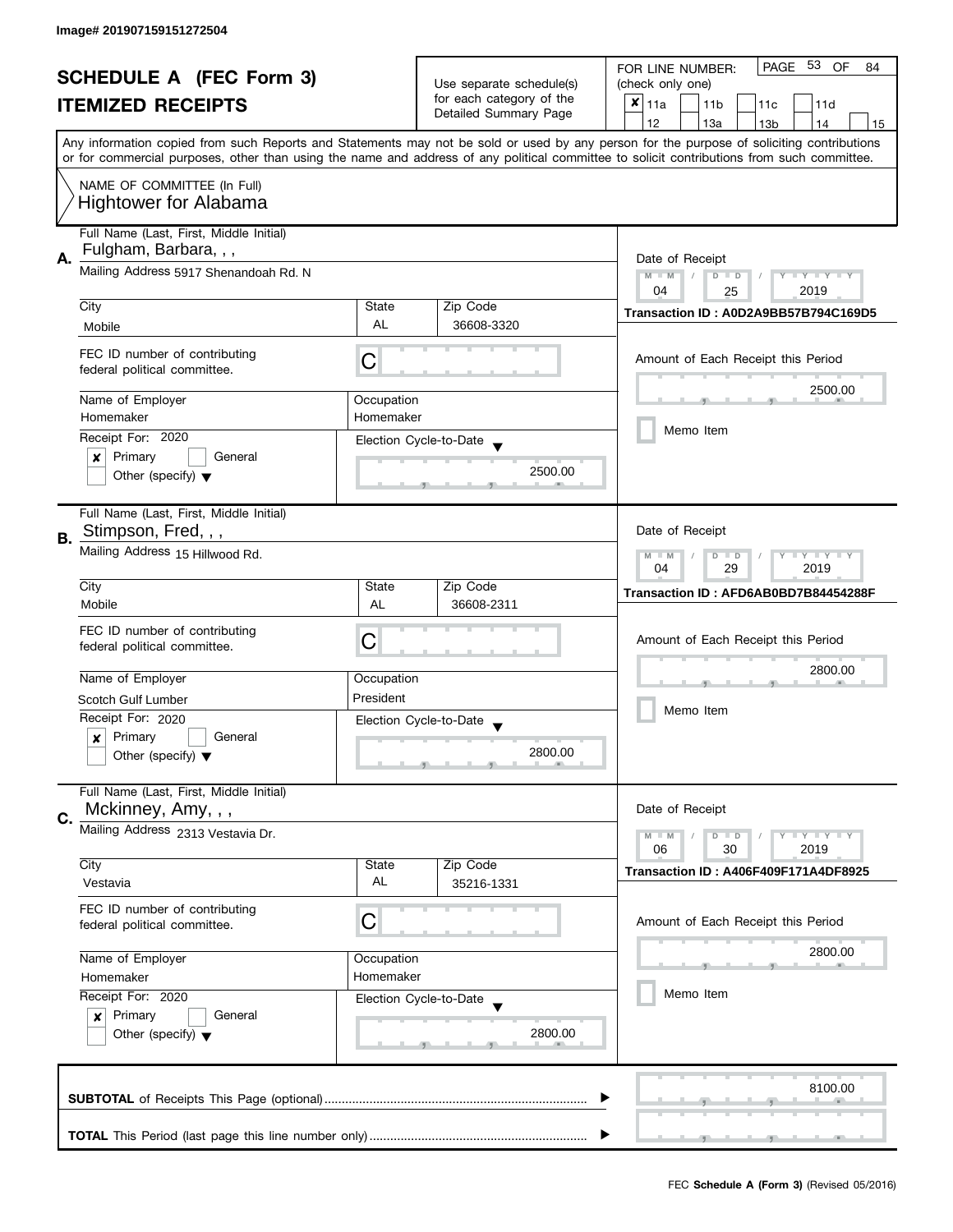|    | <b>SCHEDULE A (FEC Form 3)</b>                                                                                                                |                                         |                          | PAGE 54 OF<br>FOR LINE NUMBER:<br>84                                                                                                       |  |
|----|-----------------------------------------------------------------------------------------------------------------------------------------------|-----------------------------------------|--------------------------|--------------------------------------------------------------------------------------------------------------------------------------------|--|
|    |                                                                                                                                               |                                         | Use separate schedule(s) | (check only one)                                                                                                                           |  |
|    | <b>ITEMIZED RECEIPTS</b>                                                                                                                      |                                         | for each category of the | $x _{11a}$<br>11 <sub>b</sub><br>11d<br>11 <sub>c</sub>                                                                                    |  |
|    |                                                                                                                                               |                                         | Detailed Summary Page    | 12<br>13a<br>13 <sub>b</sub><br>14<br>15                                                                                                   |  |
|    |                                                                                                                                               |                                         |                          | Any information copied from such Reports and Statements may not be sold or used by any person for the purpose of soliciting contributions  |  |
|    |                                                                                                                                               |                                         |                          | or for commercial purposes, other than using the name and address of any political committee to solicit contributions from such committee. |  |
|    | NAME OF COMMITTEE (In Full)                                                                                                                   |                                         |                          |                                                                                                                                            |  |
|    | <b>Hightower for Alabama</b>                                                                                                                  |                                         |                          |                                                                                                                                            |  |
|    |                                                                                                                                               |                                         |                          |                                                                                                                                            |  |
|    | Full Name (Last, First, Middle Initial)                                                                                                       |                                         |                          |                                                                                                                                            |  |
| Α. | Bailey, Glen, O.,,                                                                                                                            |                                         |                          | Date of Receipt                                                                                                                            |  |
|    | Mailing Address 511 S. Church St.                                                                                                             |                                         |                          | $M - M$<br>$T - Y = Y + Y$<br>$D$ $D$<br>Y                                                                                                 |  |
|    |                                                                                                                                               |                                         |                          | 06<br>2019<br>26                                                                                                                           |  |
|    | City                                                                                                                                          | State<br><b>AL</b>                      | Zip Code                 | Transaction ID: A958968F042E44B8DB08                                                                                                       |  |
|    | Fairhope                                                                                                                                      |                                         | 36532                    |                                                                                                                                            |  |
|    | FEC ID number of contributing                                                                                                                 |                                         |                          | Amount of Each Receipt this Period                                                                                                         |  |
|    | federal political committee.                                                                                                                  | C                                       |                          |                                                                                                                                            |  |
|    |                                                                                                                                               |                                         |                          | 250.00                                                                                                                                     |  |
|    | Name of Employer<br><b>USA Health</b>                                                                                                         | Occupation<br>CEO                       |                          |                                                                                                                                            |  |
|    |                                                                                                                                               |                                         |                          | Memo Item                                                                                                                                  |  |
|    | Receipt For: 2020                                                                                                                             |                                         | Election Cycle-to-Date   |                                                                                                                                            |  |
|    | Primary<br>General<br>×                                                                                                                       |                                         | 250.00                   |                                                                                                                                            |  |
|    | Other (specify) $\blacktriangledown$                                                                                                          |                                         |                          |                                                                                                                                            |  |
|    | Full Name (Last, First, Middle Initial)                                                                                                       |                                         |                          |                                                                                                                                            |  |
|    | Parker, John, Sevier,,                                                                                                                        |                                         |                          | Date of Receipt                                                                                                                            |  |
| В. |                                                                                                                                               |                                         |                          | $\mathbf{y}$ $\mathbf{y}$<br>$M - M$<br>Ÿ                                                                                                  |  |
|    |                                                                                                                                               | Mailing Address 19397 Scenic Highway 98 |                          |                                                                                                                                            |  |
|    | City                                                                                                                                          | State                                   | Zip Code                 | 05<br>2019<br>14                                                                                                                           |  |
|    | Fairhope                                                                                                                                      | AL                                      | 36532-6839               | Transaction ID: A085670361E9A4A48AD0                                                                                                       |  |
|    |                                                                                                                                               |                                         |                          |                                                                                                                                            |  |
|    | FEC ID number of contributing                                                                                                                 | C                                       |                          | Amount of Each Receipt this Period                                                                                                         |  |
|    | federal political committee.                                                                                                                  |                                         |                          |                                                                                                                                            |  |
|    | Name of Employer                                                                                                                              | Occupation                              |                          | 500.00                                                                                                                                     |  |
|    | Retired                                                                                                                                       | Retired                                 |                          |                                                                                                                                            |  |
|    | Receipt For: 2020                                                                                                                             |                                         | Election Cycle-to-Date   | Memo Item                                                                                                                                  |  |
|    | Primary<br>General<br>x                                                                                                                       |                                         |                          |                                                                                                                                            |  |
|    | Other (specify) $\blacktriangledown$                                                                                                          |                                         | 500.00                   |                                                                                                                                            |  |
|    |                                                                                                                                               |                                         |                          |                                                                                                                                            |  |
|    | Full Name (Last, First, Middle Initial)                                                                                                       |                                         |                          |                                                                                                                                            |  |
| C. | Trick, Sherri, , ,                                                                                                                            |                                         |                          | Date of Receipt                                                                                                                            |  |
|    | Mailing Address 3017 Nimitz Cir. NE                                                                                                           |                                         |                          | Y LY LY<br>$M - M$<br>$D$ $D$                                                                                                              |  |
|    |                                                                                                                                               |                                         |                          | 22<br>04<br>2019                                                                                                                           |  |
|    | City                                                                                                                                          | State                                   | Zip Code                 | Transaction ID: A3479DBA509AC42B1AA0                                                                                                       |  |
|    | Tuscaloosa                                                                                                                                    | AL                                      | 35406-1066               |                                                                                                                                            |  |
|    | FEC ID number of contributing                                                                                                                 |                                         |                          |                                                                                                                                            |  |
|    | federal political committee.                                                                                                                  | С                                       |                          | Amount of Each Receipt this Period                                                                                                         |  |
|    |                                                                                                                                               |                                         |                          | 2800.00                                                                                                                                    |  |
|    | Name of Employer<br>Occupation<br>Homemaker<br>Homemaker<br>Receipt For: 2020<br>Election Cycle-to-Date<br>Primary<br>General<br>$\mathbf{x}$ |                                         |                          |                                                                                                                                            |  |
|    |                                                                                                                                               |                                         |                          |                                                                                                                                            |  |
|    |                                                                                                                                               |                                         |                          | Memo Item                                                                                                                                  |  |
|    |                                                                                                                                               |                                         |                          |                                                                                                                                            |  |
|    | Other (specify) $\blacktriangledown$                                                                                                          |                                         | 5600.00                  |                                                                                                                                            |  |
|    |                                                                                                                                               |                                         |                          |                                                                                                                                            |  |
|    |                                                                                                                                               |                                         |                          |                                                                                                                                            |  |
|    |                                                                                                                                               |                                         |                          | 3550.00                                                                                                                                    |  |
|    |                                                                                                                                               |                                         |                          |                                                                                                                                            |  |
|    |                                                                                                                                               |                                         |                          |                                                                                                                                            |  |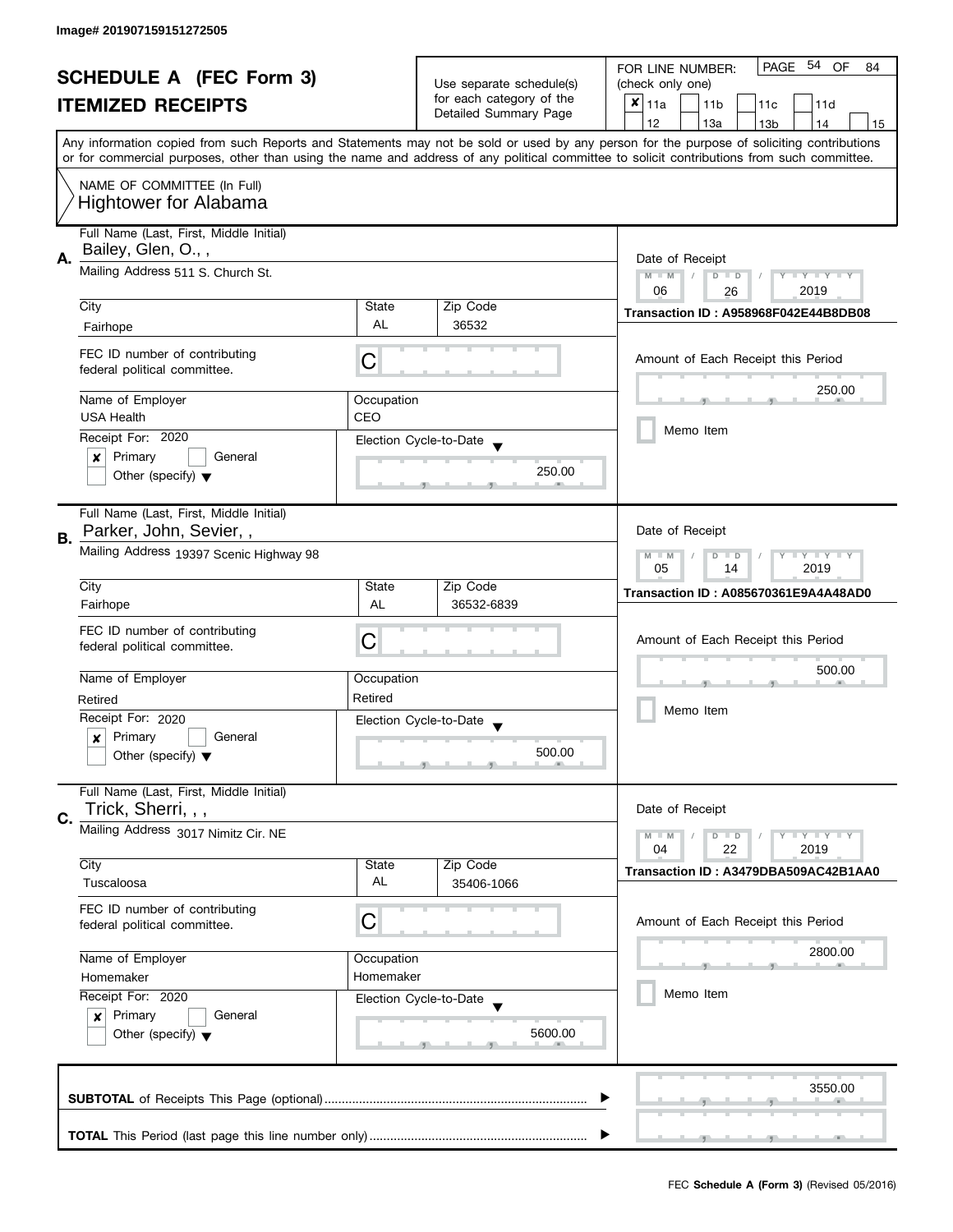|    | <b>SCHEDULE A (FEC Form 3)</b>                               |                          |                                                   | PAGE 55<br>OF<br>FOR LINE NUMBER:<br>84                                                                                                    |  |
|----|--------------------------------------------------------------|--------------------------|---------------------------------------------------|--------------------------------------------------------------------------------------------------------------------------------------------|--|
|    |                                                              |                          | Use separate schedule(s)                          | (check only one)                                                                                                                           |  |
|    | <b>ITEMIZED RECEIPTS</b>                                     |                          | for each category of the<br>Detailed Summary Page | $x _{11a}$<br>11 <sub>b</sub><br>11 <sub>c</sub><br>11d                                                                                    |  |
|    |                                                              |                          |                                                   | 12<br>13a<br>13 <sub>b</sub><br>14<br>15                                                                                                   |  |
|    |                                                              |                          |                                                   | Any information copied from such Reports and Statements may not be sold or used by any person for the purpose of soliciting contributions  |  |
|    |                                                              |                          |                                                   | or for commercial purposes, other than using the name and address of any political committee to solicit contributions from such committee. |  |
|    | NAME OF COMMITTEE (In Full)                                  |                          |                                                   |                                                                                                                                            |  |
|    | <b>Hightower for Alabama</b>                                 |                          |                                                   |                                                                                                                                            |  |
|    |                                                              |                          |                                                   |                                                                                                                                            |  |
|    | Full Name (Last, First, Middle Initial)                      |                          |                                                   |                                                                                                                                            |  |
| Α. | Fontenot, Linda, G.,,                                        |                          |                                                   | Date of Receipt                                                                                                                            |  |
|    | Mailing Address 431 Village Dr                               |                          |                                                   | $M - M$<br>$\overline{D}$<br>$Y - Y - Y - Y - Y$<br>$\Box$                                                                                 |  |
|    |                                                              |                          |                                                   | 05<br>2019<br>06                                                                                                                           |  |
|    | City                                                         | State                    | Zip Code                                          | Transaction ID: A3B43C99538EE4126AA4                                                                                                       |  |
|    | Daphne                                                       | <b>AL</b>                | 36526-4003                                        |                                                                                                                                            |  |
|    | FEC ID number of contributing                                |                          |                                                   | Amount of Each Receipt this Period                                                                                                         |  |
|    | federal political committee.                                 | С                        |                                                   |                                                                                                                                            |  |
|    |                                                              |                          |                                                   | 1500.00                                                                                                                                    |  |
|    | Name of Employer                                             | Occupation               |                                                   |                                                                                                                                            |  |
|    | Retired                                                      | Retired                  |                                                   | Memo Item                                                                                                                                  |  |
|    | Receipt For: 2020                                            |                          | Election Cycle-to-Date                            |                                                                                                                                            |  |
|    | Primary<br>General<br>×                                      |                          | 1500.00                                           |                                                                                                                                            |  |
|    | Other (specify) $\blacktriangledown$                         |                          |                                                   |                                                                                                                                            |  |
|    |                                                              |                          |                                                   |                                                                                                                                            |  |
|    | Full Name (Last, First, Middle Initial)<br>Bailey, Lila, , , |                          |                                                   | Date of Receipt                                                                                                                            |  |
| В. |                                                              |                          |                                                   |                                                                                                                                            |  |
|    | Mailing Address PO Box 705                                   |                          |                                                   | $Y = Y = Y$<br>$M - M$<br>D<br>$\Box$<br>2019                                                                                              |  |
|    | City                                                         | State                    | Zip Code                                          | 06<br>13                                                                                                                                   |  |
|    | Point Clear                                                  | AL                       | 36564-0705                                        | Transaction ID: ACB31AFF1BF2F46249E1                                                                                                       |  |
|    |                                                              |                          |                                                   |                                                                                                                                            |  |
|    | FEC ID number of contributing                                | С                        |                                                   | Amount of Each Receipt this Period                                                                                                         |  |
|    | federal political committee.                                 |                          |                                                   |                                                                                                                                            |  |
|    | Name of Employer                                             | Occupation               |                                                   | 350.00                                                                                                                                     |  |
|    | Self Employed                                                | <b>Interior Designer</b> |                                                   |                                                                                                                                            |  |
|    | Receipt For: 2020                                            |                          |                                                   | Memo Item                                                                                                                                  |  |
|    | Primary<br>General                                           |                          | Election Cycle-to-Date                            |                                                                                                                                            |  |
|    | x<br>Other (specify) $\blacktriangledown$                    |                          | 350.00                                            |                                                                                                                                            |  |
|    |                                                              |                          |                                                   |                                                                                                                                            |  |
|    | Full Name (Last, First, Middle Initial)                      |                          |                                                   |                                                                                                                                            |  |
| C. | Dement, Katherine, , ,                                       |                          |                                                   | Date of Receipt                                                                                                                            |  |
|    | Mailing Address 4440 Bells Hwy.                              |                          |                                                   | $Y = Y = Y$<br>$M - M$<br>$D$ $D$                                                                                                          |  |
|    |                                                              |                          |                                                   | 06<br>30<br>2019                                                                                                                           |  |
|    | City                                                         | State                    | Zip Code                                          | <b>Transaction ID: A247150B04A044836AF9</b>                                                                                                |  |
|    | Jackson                                                      | TN                       | 38305-7346                                        |                                                                                                                                            |  |
|    | FEC ID number of contributing                                |                          |                                                   |                                                                                                                                            |  |
|    | federal political committee.                                 | C                        |                                                   | Amount of Each Receipt this Period                                                                                                         |  |
|    | Name of Employer<br>Occupation<br>Homemaker<br>Homemaker     |                          |                                                   | 2800.00                                                                                                                                    |  |
|    |                                                              |                          |                                                   |                                                                                                                                            |  |
|    |                                                              |                          |                                                   |                                                                                                                                            |  |
|    | Receipt For: 2020                                            |                          | Election Cycle-to-Date                            | Memo Item                                                                                                                                  |  |
|    | Primary<br>General<br>$\mathbf{x}$                           |                          |                                                   |                                                                                                                                            |  |
|    | Other (specify) $\blacktriangledown$                         |                          | 2800.00                                           |                                                                                                                                            |  |
|    |                                                              |                          |                                                   |                                                                                                                                            |  |
|    |                                                              |                          |                                                   |                                                                                                                                            |  |
|    |                                                              |                          |                                                   | 4650.00                                                                                                                                    |  |
|    |                                                              |                          |                                                   |                                                                                                                                            |  |
|    |                                                              |                          |                                                   |                                                                                                                                            |  |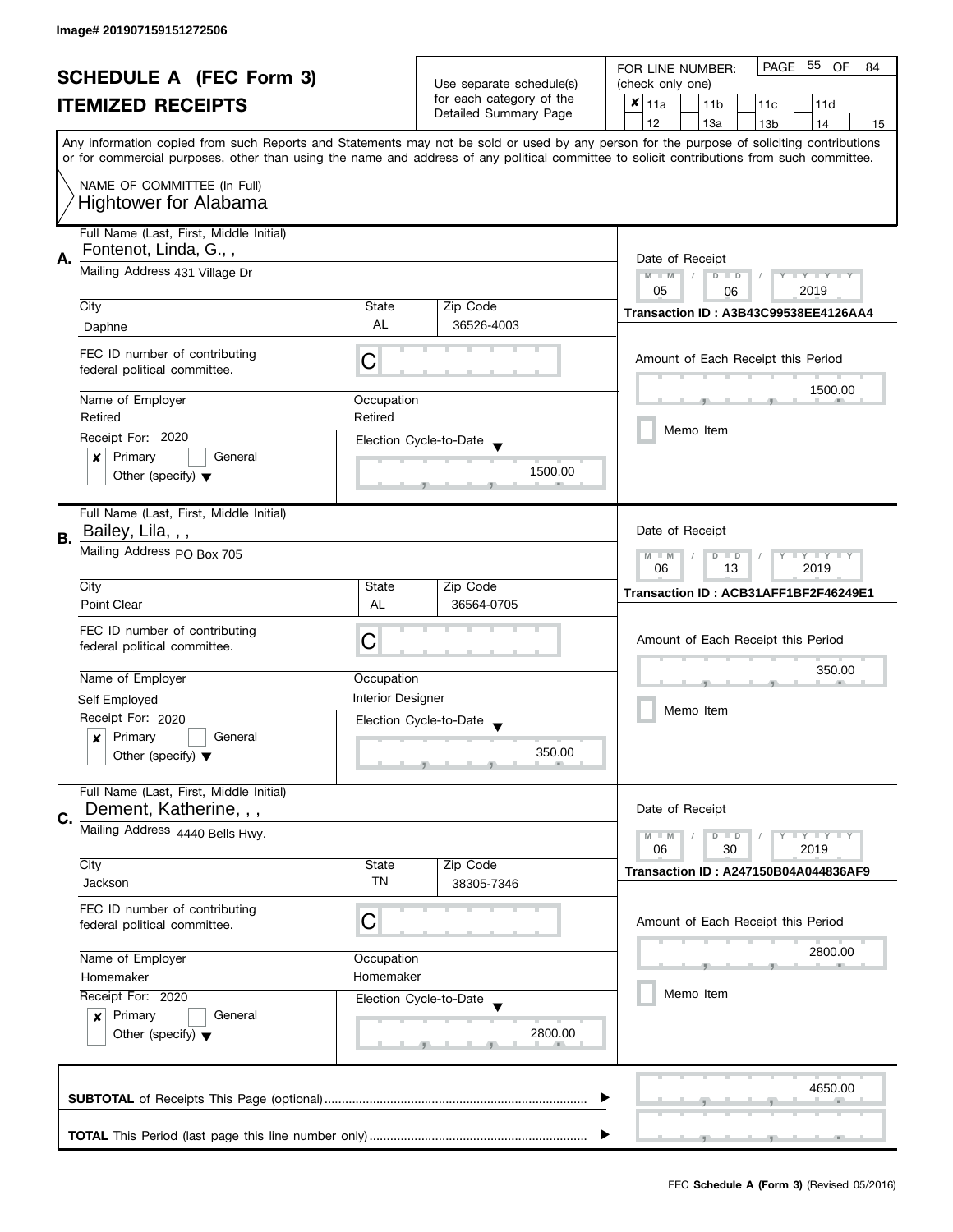|    | <b>SCHEDULE A (FEC Form 3)</b>                                                                                                                                  |                       |                                                      | 56<br>PAGE<br><b>OF</b><br>FOR LINE NUMBER:<br>84                                                                                         |
|----|-----------------------------------------------------------------------------------------------------------------------------------------------------------------|-----------------------|------------------------------------------------------|-------------------------------------------------------------------------------------------------------------------------------------------|
|    |                                                                                                                                                                 |                       | Use separate schedule(s)<br>for each category of the | (check only one)                                                                                                                          |
|    | <b>ITEMIZED RECEIPTS</b>                                                                                                                                        |                       | Detailed Summary Page                                | $x _{11a}$<br>11 <sub>b</sub><br>11c<br>11d                                                                                               |
|    |                                                                                                                                                                 |                       |                                                      | 12<br>13a<br>13 <sub>b</sub><br>14<br>15                                                                                                  |
|    |                                                                                                                                                                 |                       |                                                      | Any information copied from such Reports and Statements may not be sold or used by any person for the purpose of soliciting contributions |
|    | or for commercial purposes, other than using the name and address of any political committee to solicit contributions from such committee.                      |                       |                                                      |                                                                                                                                           |
|    | NAME OF COMMITTEE (In Full)                                                                                                                                     |                       |                                                      |                                                                                                                                           |
|    | <b>Hightower for Alabama</b>                                                                                                                                    |                       |                                                      |                                                                                                                                           |
|    |                                                                                                                                                                 |                       |                                                      |                                                                                                                                           |
|    | Full Name (Last, First, Middle Initial)                                                                                                                         |                       |                                                      |                                                                                                                                           |
| А. | Rogers, Patti, G.,,                                                                                                                                             |                       |                                                      | Date of Receipt                                                                                                                           |
|    | Mailing Address 508 Carnoustie                                                                                                                                  |                       |                                                      | $M - M$<br>$Y - Y - Y - Y - Y$<br>$\sqrt{2}$<br>$D$ $D$                                                                                   |
|    |                                                                                                                                                                 |                       |                                                      | 06<br>2019<br>28                                                                                                                          |
|    | City                                                                                                                                                            | State<br><b>AL</b>    | Zip Code                                             | Transaction ID: A96F3EC08D804454F825                                                                                                      |
|    | <b>Shoal Creek</b>                                                                                                                                              |                       | 35242-5956                                           |                                                                                                                                           |
|    | FEC ID number of contributing                                                                                                                                   |                       |                                                      | Amount of Each Receipt this Period                                                                                                        |
|    | federal political committee.                                                                                                                                    | C                     |                                                      |                                                                                                                                           |
|    |                                                                                                                                                                 |                       |                                                      | 2800.00                                                                                                                                   |
|    | Name of Employer<br>Retired                                                                                                                                     | Occupation<br>Retired |                                                      |                                                                                                                                           |
|    |                                                                                                                                                                 |                       |                                                      | Memo Item                                                                                                                                 |
|    | Receipt For: 2020                                                                                                                                               |                       | Election Cycle-to-Date                               |                                                                                                                                           |
|    | Primary<br>General<br>×                                                                                                                                         |                       | 2800.00                                              |                                                                                                                                           |
|    | Other (specify) $\blacktriangledown$                                                                                                                            |                       |                                                      |                                                                                                                                           |
|    |                                                                                                                                                                 |                       |                                                      |                                                                                                                                           |
|    | Full Name (Last, First, Middle Initial)<br>Marconi, Dominic, , ,                                                                                                |                       |                                                      | Date of Receipt                                                                                                                           |
| В. |                                                                                                                                                                 |                       |                                                      |                                                                                                                                           |
|    | Mailing Address 17123 Highland Canyon Dr                                                                                                                        |                       |                                                      | $Y = Y + Y$<br>$M - M$<br>$D$ $D$                                                                                                         |
|    | City                                                                                                                                                            | State                 | Zip Code                                             | 06<br>18<br>2019                                                                                                                          |
|    | Houston                                                                                                                                                         | <b>TX</b>             | 77095-4335                                           | Transaction ID: ACD7C356DED2742A7AD3                                                                                                      |
|    |                                                                                                                                                                 |                       |                                                      |                                                                                                                                           |
|    | FEC ID number of contributing                                                                                                                                   | С                     |                                                      | Amount of Each Receipt this Period                                                                                                        |
|    | federal political committee.                                                                                                                                    |                       |                                                      |                                                                                                                                           |
|    | Name of Employer                                                                                                                                                | Occupation            |                                                      | 500.00                                                                                                                                    |
|    | Oceaneering International                                                                                                                                       | Engineer              |                                                      |                                                                                                                                           |
|    | Receipt For: 2020                                                                                                                                               |                       |                                                      | Memo Item                                                                                                                                 |
|    | Primary<br>General<br>x                                                                                                                                         |                       | Election Cycle-to-Date<br>$\overline{\phantom{a}}$   |                                                                                                                                           |
|    | Other (specify) $\blacktriangledown$                                                                                                                            |                       | 500.00                                               |                                                                                                                                           |
|    |                                                                                                                                                                 |                       |                                                      |                                                                                                                                           |
|    | Full Name (Last, First, Middle Initial)                                                                                                                         |                       |                                                      |                                                                                                                                           |
|    | Kelly, J., E., , Jr.                                                                                                                                            |                       |                                                      | Date of Receipt                                                                                                                           |
| C. | Mailing Address P.O. Box 370                                                                                                                                    |                       |                                                      | $Y = Y = Y$<br>$M - M$                                                                                                                    |
|    |                                                                                                                                                                 |                       |                                                      | $D$ $D$<br>04<br>25<br>2019                                                                                                               |
|    | City                                                                                                                                                            | State                 | Zip Code                                             | Transaction ID: AF36426260B3C4E6397F                                                                                                      |
|    | Hartford                                                                                                                                                        | AL                    | 36344-0370                                           |                                                                                                                                           |
|    | FEC ID number of contributing                                                                                                                                   |                       |                                                      |                                                                                                                                           |
|    | federal political committee.                                                                                                                                    | С                     |                                                      | Amount of Each Receipt this Period                                                                                                        |
|    |                                                                                                                                                                 |                       |                                                      |                                                                                                                                           |
|    | Name of Employer<br>Occupation<br>Executive<br>Kelly Seed Co<br>Receipt For: 2020<br>Primary<br>General<br>$\mathbf{x}$<br>Other (specify) $\blacktriangledown$ |                       |                                                      | 1000.00                                                                                                                                   |
|    |                                                                                                                                                                 |                       |                                                      |                                                                                                                                           |
|    |                                                                                                                                                                 |                       | Election Cycle-to-Date                               | Memo Item                                                                                                                                 |
|    |                                                                                                                                                                 |                       |                                                      |                                                                                                                                           |
|    |                                                                                                                                                                 |                       | 1000.00                                              |                                                                                                                                           |
|    |                                                                                                                                                                 |                       |                                                      |                                                                                                                                           |
|    |                                                                                                                                                                 |                       |                                                      |                                                                                                                                           |
|    |                                                                                                                                                                 |                       |                                                      | 4300.00                                                                                                                                   |
|    |                                                                                                                                                                 |                       |                                                      |                                                                                                                                           |
|    |                                                                                                                                                                 |                       |                                                      |                                                                                                                                           |
|    |                                                                                                                                                                 |                       |                                                      |                                                                                                                                           |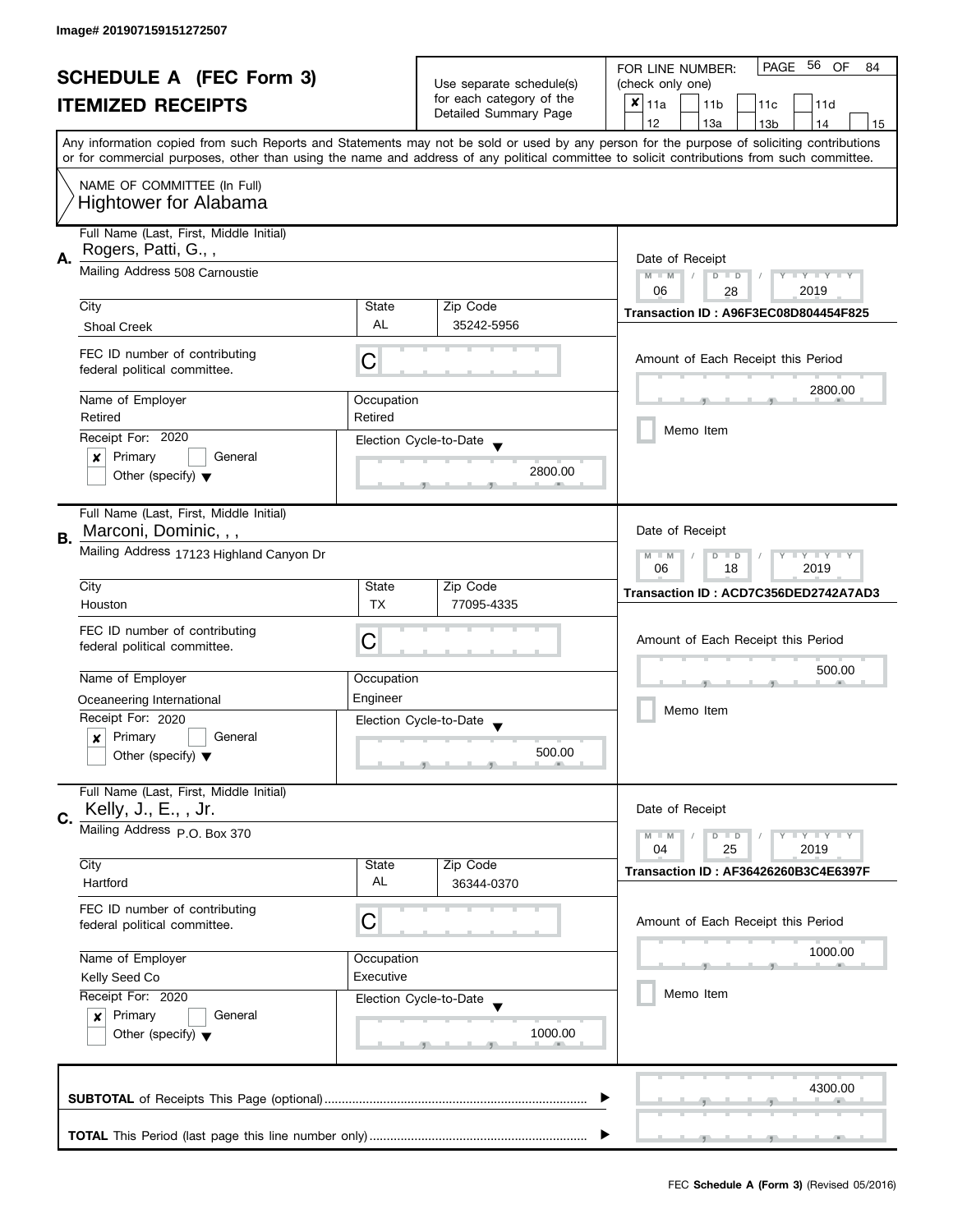| PAGE 57<br>OF<br>FOR LINE NUMBER:<br>84<br><b>SCHEDULE A (FEC Form 3)</b><br>Use separate schedule(s)<br>(check only one)<br>for each category of the<br>$x _{11a}$<br><b>ITEMIZED RECEIPTS</b><br>11 <sub>b</sub><br>11 <sub>c</sub><br>11d<br>Detailed Summary Page<br>12<br>13a<br>13 <sub>b</sub><br>14<br>15<br>Any information copied from such Reports and Statements may not be sold or used by any person for the purpose of soliciting contributions<br>or for commercial purposes, other than using the name and address of any political committee to solicit contributions from such committee.<br>NAME OF COMMITTEE (In Full)<br><b>Hightower for Alabama</b><br>Full Name (Last, First, Middle Initial)<br>Inge, George, B., Dr.,<br>А.<br>Date of Receipt<br>Mailing Address 1555 Dauphin St<br>$M - M$<br>Y I Y I Y I Y<br>D<br>$\Box$<br>06<br>2019<br>30<br>City<br>Zip Code<br>State<br>Transaction ID: AED3A224B7CC144B7AB3<br><b>AL</b><br>36604-1340<br>Mobile<br>FEC ID number of contributing<br>Amount of Each Receipt this Period<br>C<br>federal political committee.<br>500.00<br>Name of Employer<br>Occupation<br><b>IVF</b> Infertility<br>Physician<br>Memo Item<br>Receipt For: 2020<br>Election Cycle-to-Date<br>Primary<br>General<br>×<br>500.00<br>Other (specify) $\blacktriangledown$<br>Full Name (Last, First, Middle Initial)<br>Pilot, W., Davis,,<br>Date of Receipt<br>Mailing Address PO Box 91206<br>$Y - Y - Y$<br>$M - M$<br>D<br>$\Box$<br>25<br>2019<br>04<br>City<br>Zip Code<br>State<br>Transaction ID: A3E5428D79BD3442AA66<br>Mobile<br>AL<br>36691-1206<br>FEC ID number of contributing<br>С<br>Amount of Each Receipt this Period<br>federal political committee.<br>2800.00<br>Name of Employer<br>Occupation<br>Executive<br><b>Pilot Catastrophe Services</b><br>Memo Item<br>Receipt For: 2020<br>Election Cycle-to-Date<br>Primary<br>General<br>x<br>2800.00<br>Other (specify) $\blacktriangledown$<br>Full Name (Last, First, Middle Initial)<br>Adcock, Donna, M.,,<br>Date of Receipt<br>C.<br>Mailing Address 2828 Churchbell Ct<br>$Y = Y = Y$<br>$M - M$<br>D<br>$\Box$<br>06<br>13<br>2019<br>City<br>Zip Code<br>State<br>Transaction ID: AF4A902F9F19444E7B1D<br>AL<br>Mobile<br>36695-2528<br>FEC ID number of contributing<br>C<br>Amount of Each Receipt this Period<br>federal political committee.<br>250.00<br>Name of Employer<br>Occupation<br><b>Insurance Agent</b><br>Self Employed<br>Memo Item<br>Receipt For: 2020<br>Election Cycle-to-Date<br>Primary<br>General<br>$\boldsymbol{x}$<br>250.00<br>Other (specify) $\blacktriangledown$<br>3550.00 |    |  |  |  |  |
|-----------------------------------------------------------------------------------------------------------------------------------------------------------------------------------------------------------------------------------------------------------------------------------------------------------------------------------------------------------------------------------------------------------------------------------------------------------------------------------------------------------------------------------------------------------------------------------------------------------------------------------------------------------------------------------------------------------------------------------------------------------------------------------------------------------------------------------------------------------------------------------------------------------------------------------------------------------------------------------------------------------------------------------------------------------------------------------------------------------------------------------------------------------------------------------------------------------------------------------------------------------------------------------------------------------------------------------------------------------------------------------------------------------------------------------------------------------------------------------------------------------------------------------------------------------------------------------------------------------------------------------------------------------------------------------------------------------------------------------------------------------------------------------------------------------------------------------------------------------------------------------------------------------------------------------------------------------------------------------------------------------------------------------------------------------------------------------------------------------------------------------------------------------------------------------------------------------------------------------------------------------------------------------------------------------------------------------------------------------------------------------------------------------------------------------------------------------------------------------------------------------------------------------------------------------------------------------------------------------------------------------------------|----|--|--|--|--|
|                                                                                                                                                                                                                                                                                                                                                                                                                                                                                                                                                                                                                                                                                                                                                                                                                                                                                                                                                                                                                                                                                                                                                                                                                                                                                                                                                                                                                                                                                                                                                                                                                                                                                                                                                                                                                                                                                                                                                                                                                                                                                                                                                                                                                                                                                                                                                                                                                                                                                                                                                                                                                                               |    |  |  |  |  |
|                                                                                                                                                                                                                                                                                                                                                                                                                                                                                                                                                                                                                                                                                                                                                                                                                                                                                                                                                                                                                                                                                                                                                                                                                                                                                                                                                                                                                                                                                                                                                                                                                                                                                                                                                                                                                                                                                                                                                                                                                                                                                                                                                                                                                                                                                                                                                                                                                                                                                                                                                                                                                                               |    |  |  |  |  |
|                                                                                                                                                                                                                                                                                                                                                                                                                                                                                                                                                                                                                                                                                                                                                                                                                                                                                                                                                                                                                                                                                                                                                                                                                                                                                                                                                                                                                                                                                                                                                                                                                                                                                                                                                                                                                                                                                                                                                                                                                                                                                                                                                                                                                                                                                                                                                                                                                                                                                                                                                                                                                                               |    |  |  |  |  |
|                                                                                                                                                                                                                                                                                                                                                                                                                                                                                                                                                                                                                                                                                                                                                                                                                                                                                                                                                                                                                                                                                                                                                                                                                                                                                                                                                                                                                                                                                                                                                                                                                                                                                                                                                                                                                                                                                                                                                                                                                                                                                                                                                                                                                                                                                                                                                                                                                                                                                                                                                                                                                                               |    |  |  |  |  |
|                                                                                                                                                                                                                                                                                                                                                                                                                                                                                                                                                                                                                                                                                                                                                                                                                                                                                                                                                                                                                                                                                                                                                                                                                                                                                                                                                                                                                                                                                                                                                                                                                                                                                                                                                                                                                                                                                                                                                                                                                                                                                                                                                                                                                                                                                                                                                                                                                                                                                                                                                                                                                                               |    |  |  |  |  |
|                                                                                                                                                                                                                                                                                                                                                                                                                                                                                                                                                                                                                                                                                                                                                                                                                                                                                                                                                                                                                                                                                                                                                                                                                                                                                                                                                                                                                                                                                                                                                                                                                                                                                                                                                                                                                                                                                                                                                                                                                                                                                                                                                                                                                                                                                                                                                                                                                                                                                                                                                                                                                                               |    |  |  |  |  |
|                                                                                                                                                                                                                                                                                                                                                                                                                                                                                                                                                                                                                                                                                                                                                                                                                                                                                                                                                                                                                                                                                                                                                                                                                                                                                                                                                                                                                                                                                                                                                                                                                                                                                                                                                                                                                                                                                                                                                                                                                                                                                                                                                                                                                                                                                                                                                                                                                                                                                                                                                                                                                                               |    |  |  |  |  |
|                                                                                                                                                                                                                                                                                                                                                                                                                                                                                                                                                                                                                                                                                                                                                                                                                                                                                                                                                                                                                                                                                                                                                                                                                                                                                                                                                                                                                                                                                                                                                                                                                                                                                                                                                                                                                                                                                                                                                                                                                                                                                                                                                                                                                                                                                                                                                                                                                                                                                                                                                                                                                                               |    |  |  |  |  |
|                                                                                                                                                                                                                                                                                                                                                                                                                                                                                                                                                                                                                                                                                                                                                                                                                                                                                                                                                                                                                                                                                                                                                                                                                                                                                                                                                                                                                                                                                                                                                                                                                                                                                                                                                                                                                                                                                                                                                                                                                                                                                                                                                                                                                                                                                                                                                                                                                                                                                                                                                                                                                                               |    |  |  |  |  |
|                                                                                                                                                                                                                                                                                                                                                                                                                                                                                                                                                                                                                                                                                                                                                                                                                                                                                                                                                                                                                                                                                                                                                                                                                                                                                                                                                                                                                                                                                                                                                                                                                                                                                                                                                                                                                                                                                                                                                                                                                                                                                                                                                                                                                                                                                                                                                                                                                                                                                                                                                                                                                                               |    |  |  |  |  |
|                                                                                                                                                                                                                                                                                                                                                                                                                                                                                                                                                                                                                                                                                                                                                                                                                                                                                                                                                                                                                                                                                                                                                                                                                                                                                                                                                                                                                                                                                                                                                                                                                                                                                                                                                                                                                                                                                                                                                                                                                                                                                                                                                                                                                                                                                                                                                                                                                                                                                                                                                                                                                                               |    |  |  |  |  |
|                                                                                                                                                                                                                                                                                                                                                                                                                                                                                                                                                                                                                                                                                                                                                                                                                                                                                                                                                                                                                                                                                                                                                                                                                                                                                                                                                                                                                                                                                                                                                                                                                                                                                                                                                                                                                                                                                                                                                                                                                                                                                                                                                                                                                                                                                                                                                                                                                                                                                                                                                                                                                                               |    |  |  |  |  |
|                                                                                                                                                                                                                                                                                                                                                                                                                                                                                                                                                                                                                                                                                                                                                                                                                                                                                                                                                                                                                                                                                                                                                                                                                                                                                                                                                                                                                                                                                                                                                                                                                                                                                                                                                                                                                                                                                                                                                                                                                                                                                                                                                                                                                                                                                                                                                                                                                                                                                                                                                                                                                                               |    |  |  |  |  |
|                                                                                                                                                                                                                                                                                                                                                                                                                                                                                                                                                                                                                                                                                                                                                                                                                                                                                                                                                                                                                                                                                                                                                                                                                                                                                                                                                                                                                                                                                                                                                                                                                                                                                                                                                                                                                                                                                                                                                                                                                                                                                                                                                                                                                                                                                                                                                                                                                                                                                                                                                                                                                                               |    |  |  |  |  |
|                                                                                                                                                                                                                                                                                                                                                                                                                                                                                                                                                                                                                                                                                                                                                                                                                                                                                                                                                                                                                                                                                                                                                                                                                                                                                                                                                                                                                                                                                                                                                                                                                                                                                                                                                                                                                                                                                                                                                                                                                                                                                                                                                                                                                                                                                                                                                                                                                                                                                                                                                                                                                                               |    |  |  |  |  |
|                                                                                                                                                                                                                                                                                                                                                                                                                                                                                                                                                                                                                                                                                                                                                                                                                                                                                                                                                                                                                                                                                                                                                                                                                                                                                                                                                                                                                                                                                                                                                                                                                                                                                                                                                                                                                                                                                                                                                                                                                                                                                                                                                                                                                                                                                                                                                                                                                                                                                                                                                                                                                                               |    |  |  |  |  |
|                                                                                                                                                                                                                                                                                                                                                                                                                                                                                                                                                                                                                                                                                                                                                                                                                                                                                                                                                                                                                                                                                                                                                                                                                                                                                                                                                                                                                                                                                                                                                                                                                                                                                                                                                                                                                                                                                                                                                                                                                                                                                                                                                                                                                                                                                                                                                                                                                                                                                                                                                                                                                                               |    |  |  |  |  |
|                                                                                                                                                                                                                                                                                                                                                                                                                                                                                                                                                                                                                                                                                                                                                                                                                                                                                                                                                                                                                                                                                                                                                                                                                                                                                                                                                                                                                                                                                                                                                                                                                                                                                                                                                                                                                                                                                                                                                                                                                                                                                                                                                                                                                                                                                                                                                                                                                                                                                                                                                                                                                                               |    |  |  |  |  |
|                                                                                                                                                                                                                                                                                                                                                                                                                                                                                                                                                                                                                                                                                                                                                                                                                                                                                                                                                                                                                                                                                                                                                                                                                                                                                                                                                                                                                                                                                                                                                                                                                                                                                                                                                                                                                                                                                                                                                                                                                                                                                                                                                                                                                                                                                                                                                                                                                                                                                                                                                                                                                                               |    |  |  |  |  |
|                                                                                                                                                                                                                                                                                                                                                                                                                                                                                                                                                                                                                                                                                                                                                                                                                                                                                                                                                                                                                                                                                                                                                                                                                                                                                                                                                                                                                                                                                                                                                                                                                                                                                                                                                                                                                                                                                                                                                                                                                                                                                                                                                                                                                                                                                                                                                                                                                                                                                                                                                                                                                                               |    |  |  |  |  |
|                                                                                                                                                                                                                                                                                                                                                                                                                                                                                                                                                                                                                                                                                                                                                                                                                                                                                                                                                                                                                                                                                                                                                                                                                                                                                                                                                                                                                                                                                                                                                                                                                                                                                                                                                                                                                                                                                                                                                                                                                                                                                                                                                                                                                                                                                                                                                                                                                                                                                                                                                                                                                                               |    |  |  |  |  |
|                                                                                                                                                                                                                                                                                                                                                                                                                                                                                                                                                                                                                                                                                                                                                                                                                                                                                                                                                                                                                                                                                                                                                                                                                                                                                                                                                                                                                                                                                                                                                                                                                                                                                                                                                                                                                                                                                                                                                                                                                                                                                                                                                                                                                                                                                                                                                                                                                                                                                                                                                                                                                                               |    |  |  |  |  |
|                                                                                                                                                                                                                                                                                                                                                                                                                                                                                                                                                                                                                                                                                                                                                                                                                                                                                                                                                                                                                                                                                                                                                                                                                                                                                                                                                                                                                                                                                                                                                                                                                                                                                                                                                                                                                                                                                                                                                                                                                                                                                                                                                                                                                                                                                                                                                                                                                                                                                                                                                                                                                                               |    |  |  |  |  |
|                                                                                                                                                                                                                                                                                                                                                                                                                                                                                                                                                                                                                                                                                                                                                                                                                                                                                                                                                                                                                                                                                                                                                                                                                                                                                                                                                                                                                                                                                                                                                                                                                                                                                                                                                                                                                                                                                                                                                                                                                                                                                                                                                                                                                                                                                                                                                                                                                                                                                                                                                                                                                                               |    |  |  |  |  |
|                                                                                                                                                                                                                                                                                                                                                                                                                                                                                                                                                                                                                                                                                                                                                                                                                                                                                                                                                                                                                                                                                                                                                                                                                                                                                                                                                                                                                                                                                                                                                                                                                                                                                                                                                                                                                                                                                                                                                                                                                                                                                                                                                                                                                                                                                                                                                                                                                                                                                                                                                                                                                                               | В. |  |  |  |  |
|                                                                                                                                                                                                                                                                                                                                                                                                                                                                                                                                                                                                                                                                                                                                                                                                                                                                                                                                                                                                                                                                                                                                                                                                                                                                                                                                                                                                                                                                                                                                                                                                                                                                                                                                                                                                                                                                                                                                                                                                                                                                                                                                                                                                                                                                                                                                                                                                                                                                                                                                                                                                                                               |    |  |  |  |  |
|                                                                                                                                                                                                                                                                                                                                                                                                                                                                                                                                                                                                                                                                                                                                                                                                                                                                                                                                                                                                                                                                                                                                                                                                                                                                                                                                                                                                                                                                                                                                                                                                                                                                                                                                                                                                                                                                                                                                                                                                                                                                                                                                                                                                                                                                                                                                                                                                                                                                                                                                                                                                                                               |    |  |  |  |  |
|                                                                                                                                                                                                                                                                                                                                                                                                                                                                                                                                                                                                                                                                                                                                                                                                                                                                                                                                                                                                                                                                                                                                                                                                                                                                                                                                                                                                                                                                                                                                                                                                                                                                                                                                                                                                                                                                                                                                                                                                                                                                                                                                                                                                                                                                                                                                                                                                                                                                                                                                                                                                                                               |    |  |  |  |  |
|                                                                                                                                                                                                                                                                                                                                                                                                                                                                                                                                                                                                                                                                                                                                                                                                                                                                                                                                                                                                                                                                                                                                                                                                                                                                                                                                                                                                                                                                                                                                                                                                                                                                                                                                                                                                                                                                                                                                                                                                                                                                                                                                                                                                                                                                                                                                                                                                                                                                                                                                                                                                                                               |    |  |  |  |  |
|                                                                                                                                                                                                                                                                                                                                                                                                                                                                                                                                                                                                                                                                                                                                                                                                                                                                                                                                                                                                                                                                                                                                                                                                                                                                                                                                                                                                                                                                                                                                                                                                                                                                                                                                                                                                                                                                                                                                                                                                                                                                                                                                                                                                                                                                                                                                                                                                                                                                                                                                                                                                                                               |    |  |  |  |  |
|                                                                                                                                                                                                                                                                                                                                                                                                                                                                                                                                                                                                                                                                                                                                                                                                                                                                                                                                                                                                                                                                                                                                                                                                                                                                                                                                                                                                                                                                                                                                                                                                                                                                                                                                                                                                                                                                                                                                                                                                                                                                                                                                                                                                                                                                                                                                                                                                                                                                                                                                                                                                                                               |    |  |  |  |  |
|                                                                                                                                                                                                                                                                                                                                                                                                                                                                                                                                                                                                                                                                                                                                                                                                                                                                                                                                                                                                                                                                                                                                                                                                                                                                                                                                                                                                                                                                                                                                                                                                                                                                                                                                                                                                                                                                                                                                                                                                                                                                                                                                                                                                                                                                                                                                                                                                                                                                                                                                                                                                                                               |    |  |  |  |  |
|                                                                                                                                                                                                                                                                                                                                                                                                                                                                                                                                                                                                                                                                                                                                                                                                                                                                                                                                                                                                                                                                                                                                                                                                                                                                                                                                                                                                                                                                                                                                                                                                                                                                                                                                                                                                                                                                                                                                                                                                                                                                                                                                                                                                                                                                                                                                                                                                                                                                                                                                                                                                                                               |    |  |  |  |  |
|                                                                                                                                                                                                                                                                                                                                                                                                                                                                                                                                                                                                                                                                                                                                                                                                                                                                                                                                                                                                                                                                                                                                                                                                                                                                                                                                                                                                                                                                                                                                                                                                                                                                                                                                                                                                                                                                                                                                                                                                                                                                                                                                                                                                                                                                                                                                                                                                                                                                                                                                                                                                                                               |    |  |  |  |  |
|                                                                                                                                                                                                                                                                                                                                                                                                                                                                                                                                                                                                                                                                                                                                                                                                                                                                                                                                                                                                                                                                                                                                                                                                                                                                                                                                                                                                                                                                                                                                                                                                                                                                                                                                                                                                                                                                                                                                                                                                                                                                                                                                                                                                                                                                                                                                                                                                                                                                                                                                                                                                                                               |    |  |  |  |  |
|                                                                                                                                                                                                                                                                                                                                                                                                                                                                                                                                                                                                                                                                                                                                                                                                                                                                                                                                                                                                                                                                                                                                                                                                                                                                                                                                                                                                                                                                                                                                                                                                                                                                                                                                                                                                                                                                                                                                                                                                                                                                                                                                                                                                                                                                                                                                                                                                                                                                                                                                                                                                                                               |    |  |  |  |  |
|                                                                                                                                                                                                                                                                                                                                                                                                                                                                                                                                                                                                                                                                                                                                                                                                                                                                                                                                                                                                                                                                                                                                                                                                                                                                                                                                                                                                                                                                                                                                                                                                                                                                                                                                                                                                                                                                                                                                                                                                                                                                                                                                                                                                                                                                                                                                                                                                                                                                                                                                                                                                                                               |    |  |  |  |  |
|                                                                                                                                                                                                                                                                                                                                                                                                                                                                                                                                                                                                                                                                                                                                                                                                                                                                                                                                                                                                                                                                                                                                                                                                                                                                                                                                                                                                                                                                                                                                                                                                                                                                                                                                                                                                                                                                                                                                                                                                                                                                                                                                                                                                                                                                                                                                                                                                                                                                                                                                                                                                                                               |    |  |  |  |  |
|                                                                                                                                                                                                                                                                                                                                                                                                                                                                                                                                                                                                                                                                                                                                                                                                                                                                                                                                                                                                                                                                                                                                                                                                                                                                                                                                                                                                                                                                                                                                                                                                                                                                                                                                                                                                                                                                                                                                                                                                                                                                                                                                                                                                                                                                                                                                                                                                                                                                                                                                                                                                                                               |    |  |  |  |  |
|                                                                                                                                                                                                                                                                                                                                                                                                                                                                                                                                                                                                                                                                                                                                                                                                                                                                                                                                                                                                                                                                                                                                                                                                                                                                                                                                                                                                                                                                                                                                                                                                                                                                                                                                                                                                                                                                                                                                                                                                                                                                                                                                                                                                                                                                                                                                                                                                                                                                                                                                                                                                                                               |    |  |  |  |  |
|                                                                                                                                                                                                                                                                                                                                                                                                                                                                                                                                                                                                                                                                                                                                                                                                                                                                                                                                                                                                                                                                                                                                                                                                                                                                                                                                                                                                                                                                                                                                                                                                                                                                                                                                                                                                                                                                                                                                                                                                                                                                                                                                                                                                                                                                                                                                                                                                                                                                                                                                                                                                                                               |    |  |  |  |  |
|                                                                                                                                                                                                                                                                                                                                                                                                                                                                                                                                                                                                                                                                                                                                                                                                                                                                                                                                                                                                                                                                                                                                                                                                                                                                                                                                                                                                                                                                                                                                                                                                                                                                                                                                                                                                                                                                                                                                                                                                                                                                                                                                                                                                                                                                                                                                                                                                                                                                                                                                                                                                                                               |    |  |  |  |  |
|                                                                                                                                                                                                                                                                                                                                                                                                                                                                                                                                                                                                                                                                                                                                                                                                                                                                                                                                                                                                                                                                                                                                                                                                                                                                                                                                                                                                                                                                                                                                                                                                                                                                                                                                                                                                                                                                                                                                                                                                                                                                                                                                                                                                                                                                                                                                                                                                                                                                                                                                                                                                                                               |    |  |  |  |  |
|                                                                                                                                                                                                                                                                                                                                                                                                                                                                                                                                                                                                                                                                                                                                                                                                                                                                                                                                                                                                                                                                                                                                                                                                                                                                                                                                                                                                                                                                                                                                                                                                                                                                                                                                                                                                                                                                                                                                                                                                                                                                                                                                                                                                                                                                                                                                                                                                                                                                                                                                                                                                                                               |    |  |  |  |  |
|                                                                                                                                                                                                                                                                                                                                                                                                                                                                                                                                                                                                                                                                                                                                                                                                                                                                                                                                                                                                                                                                                                                                                                                                                                                                                                                                                                                                                                                                                                                                                                                                                                                                                                                                                                                                                                                                                                                                                                                                                                                                                                                                                                                                                                                                                                                                                                                                                                                                                                                                                                                                                                               |    |  |  |  |  |
|                                                                                                                                                                                                                                                                                                                                                                                                                                                                                                                                                                                                                                                                                                                                                                                                                                                                                                                                                                                                                                                                                                                                                                                                                                                                                                                                                                                                                                                                                                                                                                                                                                                                                                                                                                                                                                                                                                                                                                                                                                                                                                                                                                                                                                                                                                                                                                                                                                                                                                                                                                                                                                               |    |  |  |  |  |
|                                                                                                                                                                                                                                                                                                                                                                                                                                                                                                                                                                                                                                                                                                                                                                                                                                                                                                                                                                                                                                                                                                                                                                                                                                                                                                                                                                                                                                                                                                                                                                                                                                                                                                                                                                                                                                                                                                                                                                                                                                                                                                                                                                                                                                                                                                                                                                                                                                                                                                                                                                                                                                               |    |  |  |  |  |
|                                                                                                                                                                                                                                                                                                                                                                                                                                                                                                                                                                                                                                                                                                                                                                                                                                                                                                                                                                                                                                                                                                                                                                                                                                                                                                                                                                                                                                                                                                                                                                                                                                                                                                                                                                                                                                                                                                                                                                                                                                                                                                                                                                                                                                                                                                                                                                                                                                                                                                                                                                                                                                               |    |  |  |  |  |
|                                                                                                                                                                                                                                                                                                                                                                                                                                                                                                                                                                                                                                                                                                                                                                                                                                                                                                                                                                                                                                                                                                                                                                                                                                                                                                                                                                                                                                                                                                                                                                                                                                                                                                                                                                                                                                                                                                                                                                                                                                                                                                                                                                                                                                                                                                                                                                                                                                                                                                                                                                                                                                               |    |  |  |  |  |
|                                                                                                                                                                                                                                                                                                                                                                                                                                                                                                                                                                                                                                                                                                                                                                                                                                                                                                                                                                                                                                                                                                                                                                                                                                                                                                                                                                                                                                                                                                                                                                                                                                                                                                                                                                                                                                                                                                                                                                                                                                                                                                                                                                                                                                                                                                                                                                                                                                                                                                                                                                                                                                               |    |  |  |  |  |
|                                                                                                                                                                                                                                                                                                                                                                                                                                                                                                                                                                                                                                                                                                                                                                                                                                                                                                                                                                                                                                                                                                                                                                                                                                                                                                                                                                                                                                                                                                                                                                                                                                                                                                                                                                                                                                                                                                                                                                                                                                                                                                                                                                                                                                                                                                                                                                                                                                                                                                                                                                                                                                               |    |  |  |  |  |
|                                                                                                                                                                                                                                                                                                                                                                                                                                                                                                                                                                                                                                                                                                                                                                                                                                                                                                                                                                                                                                                                                                                                                                                                                                                                                                                                                                                                                                                                                                                                                                                                                                                                                                                                                                                                                                                                                                                                                                                                                                                                                                                                                                                                                                                                                                                                                                                                                                                                                                                                                                                                                                               |    |  |  |  |  |
|                                                                                                                                                                                                                                                                                                                                                                                                                                                                                                                                                                                                                                                                                                                                                                                                                                                                                                                                                                                                                                                                                                                                                                                                                                                                                                                                                                                                                                                                                                                                                                                                                                                                                                                                                                                                                                                                                                                                                                                                                                                                                                                                                                                                                                                                                                                                                                                                                                                                                                                                                                                                                                               |    |  |  |  |  |
|                                                                                                                                                                                                                                                                                                                                                                                                                                                                                                                                                                                                                                                                                                                                                                                                                                                                                                                                                                                                                                                                                                                                                                                                                                                                                                                                                                                                                                                                                                                                                                                                                                                                                                                                                                                                                                                                                                                                                                                                                                                                                                                                                                                                                                                                                                                                                                                                                                                                                                                                                                                                                                               |    |  |  |  |  |
|                                                                                                                                                                                                                                                                                                                                                                                                                                                                                                                                                                                                                                                                                                                                                                                                                                                                                                                                                                                                                                                                                                                                                                                                                                                                                                                                                                                                                                                                                                                                                                                                                                                                                                                                                                                                                                                                                                                                                                                                                                                                                                                                                                                                                                                                                                                                                                                                                                                                                                                                                                                                                                               |    |  |  |  |  |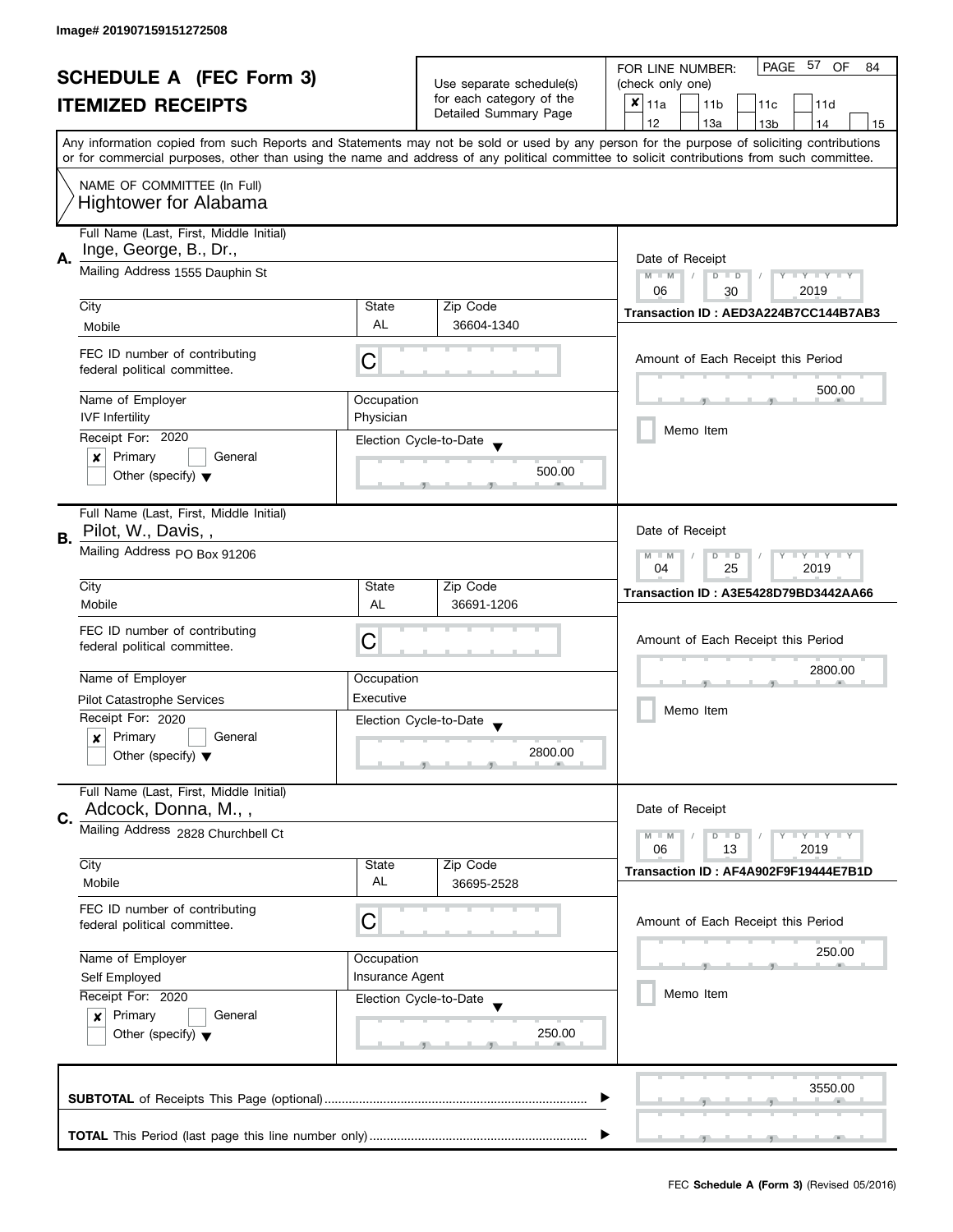|                                                            | <b>SCHEDULE A (FEC Form 3)</b>           |                        |                                                   | PAGE 58 OF<br>FOR LINE NUMBER:<br>84                                                                                                       |  |
|------------------------------------------------------------|------------------------------------------|------------------------|---------------------------------------------------|--------------------------------------------------------------------------------------------------------------------------------------------|--|
|                                                            |                                          |                        | Use separate schedule(s)                          | (check only one)                                                                                                                           |  |
|                                                            | <b>ITEMIZED RECEIPTS</b>                 |                        | for each category of the<br>Detailed Summary Page | $x _{11a}$<br>11 <sub>b</sub><br>11d<br>11 <sub>c</sub>                                                                                    |  |
|                                                            |                                          |                        |                                                   | 12<br>13a<br>13 <sub>b</sub><br>14<br>15                                                                                                   |  |
|                                                            |                                          |                        |                                                   | Any information copied from such Reports and Statements may not be sold or used by any person for the purpose of soliciting contributions  |  |
|                                                            |                                          |                        |                                                   | or for commercial purposes, other than using the name and address of any political committee to solicit contributions from such committee. |  |
|                                                            | NAME OF COMMITTEE (In Full)              |                        |                                                   |                                                                                                                                            |  |
|                                                            | <b>Hightower for Alabama</b>             |                        |                                                   |                                                                                                                                            |  |
|                                                            | Full Name (Last, First, Middle Initial)  |                        |                                                   |                                                                                                                                            |  |
| Α.                                                         | Gray, Adrienne, , ,                      | Date of Receipt        |                                                   |                                                                                                                                            |  |
|                                                            | Mailing Address 112 S. Dearborn St.      |                        |                                                   | $M - M$<br>$\sqrt{2}$<br>$D$ $D$<br>Y I Y I Y I Y                                                                                          |  |
|                                                            |                                          |                        |                                                   | 04<br>2019<br>26                                                                                                                           |  |
| City                                                       |                                          | State<br><b>AL</b>     | Zip Code<br>36602-1706                            | Transaction ID: A00439EB82F8A4F8F939                                                                                                       |  |
| Mobile                                                     |                                          |                        |                                                   |                                                                                                                                            |  |
|                                                            | FEC ID number of contributing            | С                      |                                                   | Amount of Each Receipt this Period                                                                                                         |  |
|                                                            | federal political committee.             |                        |                                                   |                                                                                                                                            |  |
|                                                            | Name of Employer                         | Occupation             |                                                   | 2800.00                                                                                                                                    |  |
|                                                            | Self Employed                            |                        | <b>Entertainment Consultant</b>                   | Memo Item                                                                                                                                  |  |
|                                                            | Receipt For: 2020                        |                        | Election Cycle-to-Date                            |                                                                                                                                            |  |
| ×                                                          | Primary<br>General                       |                        | 2800.00                                           |                                                                                                                                            |  |
|                                                            | Other (specify) $\blacktriangledown$     |                        |                                                   |                                                                                                                                            |  |
|                                                            | Full Name (Last, First, Middle Initial)  |                        |                                                   |                                                                                                                                            |  |
| В.                                                         | Dergraaf, Jeffrey, , ,                   |                        |                                                   | Date of Receipt                                                                                                                            |  |
|                                                            | Mailing Address 37 Auburndale Dr.        |                        |                                                   | $\bot$ $\gamma$ $\bot$ $\gamma$ $\bot$ $\gamma$<br>$M - M$<br>D<br>$\Box$                                                                  |  |
|                                                            |                                          |                        |                                                   | 05<br>06<br>2019                                                                                                                           |  |
| City                                                       |                                          | State                  | Zip Code                                          | Transaction ID: A5B035BF270FA460D924                                                                                                       |  |
|                                                            | Saint Louis                              | <b>MO</b>              | 63141-7342                                        |                                                                                                                                            |  |
|                                                            | FEC ID number of contributing            | С                      |                                                   | Amount of Each Receipt this Period                                                                                                         |  |
|                                                            | federal political committee.             |                        |                                                   |                                                                                                                                            |  |
|                                                            | Name of Employer                         | Occupation             |                                                   | 2000.00                                                                                                                                    |  |
|                                                            | Industrial Construction & Engineering    | <b>Vice President</b>  |                                                   |                                                                                                                                            |  |
|                                                            | Receipt For: 2020                        |                        | Election Cycle-to-Date                            | Memo Item                                                                                                                                  |  |
| x                                                          | Primary<br>General                       |                        |                                                   |                                                                                                                                            |  |
|                                                            | Other (specify) $\blacktriangledown$     |                        | 2000.00                                           |                                                                                                                                            |  |
|                                                            | Full Name (Last, First, Middle Initial)  |                        |                                                   |                                                                                                                                            |  |
|                                                            | Barnard, Eaton, G.,,                     |                        |                                                   | Date of Receipt                                                                                                                            |  |
| C.                                                         | Mailing Address 1904 Dauphin Island Pkwy |                        |                                                   | $M - M$<br>$Y - Y - Y$<br>D<br>$\blacksquare$                                                                                              |  |
|                                                            |                                          |                        |                                                   | 06<br>30<br>2019                                                                                                                           |  |
| City<br>Mobile                                             |                                          | State<br>AL            | Zip Code                                          | Transaction ID: ACED04C65F3444930B4A                                                                                                       |  |
|                                                            |                                          |                        | 36605-3004                                        |                                                                                                                                            |  |
|                                                            | FEC ID number of contributing            | C                      |                                                   | Amount of Each Receipt this Period                                                                                                         |  |
|                                                            | federal political committee.             |                        |                                                   |                                                                                                                                            |  |
|                                                            | Name of Employer<br>Occupation           |                        |                                                   | 500.00                                                                                                                                     |  |
| Eaton G. Barnard & Assoc.<br>Attorney<br>Receipt For: 2020 |                                          |                        |                                                   |                                                                                                                                            |  |
|                                                            |                                          | Election Cycle-to-Date | Memo Item                                         |                                                                                                                                            |  |
|                                                            | Primary<br>General<br>$\boldsymbol{x}$   |                        |                                                   |                                                                                                                                            |  |
|                                                            | Other (specify) $\blacktriangledown$     |                        | 500.00                                            |                                                                                                                                            |  |
|                                                            |                                          |                        |                                                   |                                                                                                                                            |  |
|                                                            |                                          |                        |                                                   | 5300.00                                                                                                                                    |  |
|                                                            |                                          |                        |                                                   |                                                                                                                                            |  |
|                                                            |                                          |                        |                                                   |                                                                                                                                            |  |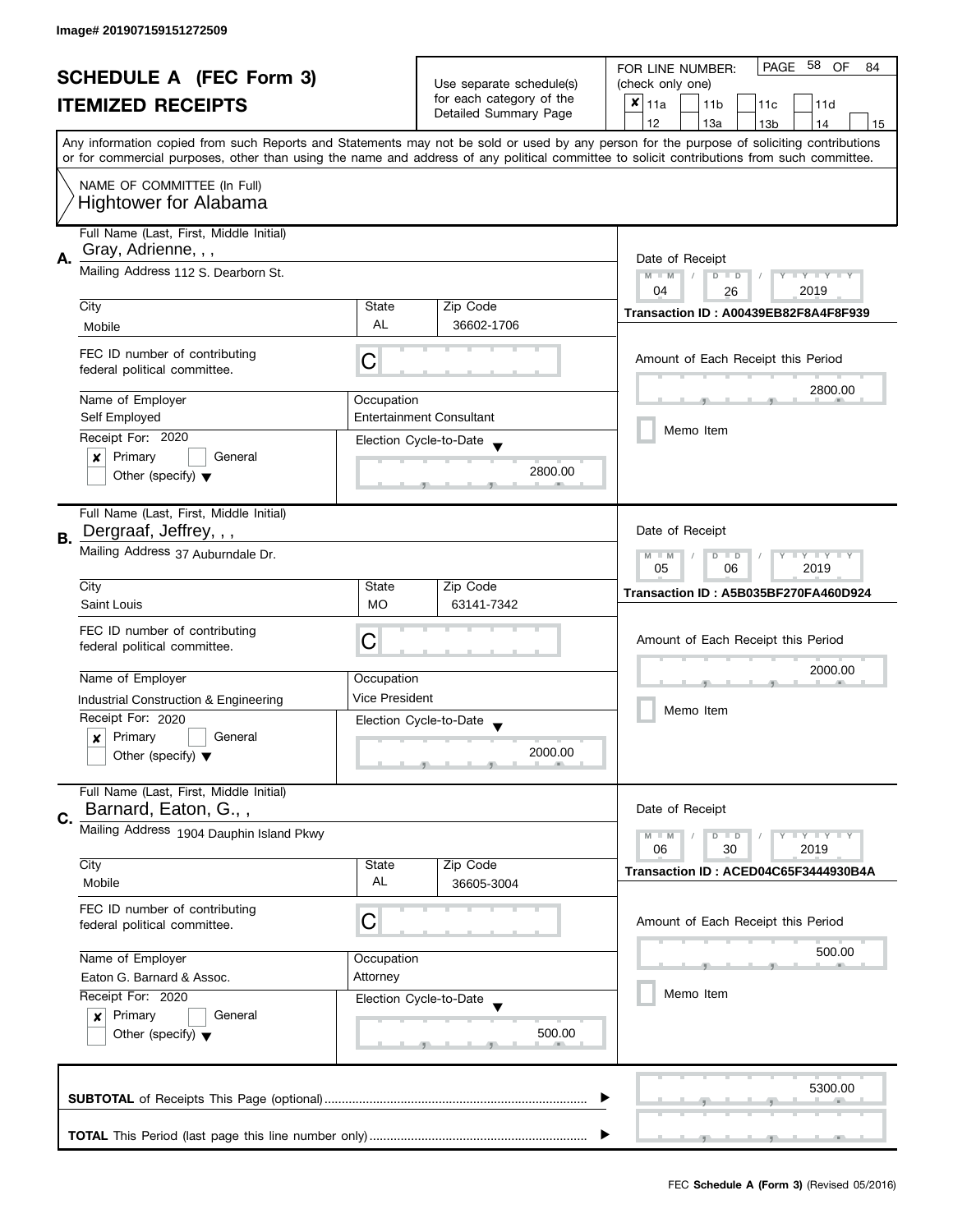|    |                                                                                                                                                                                       |            |                          | PAGE 59<br><b>OF</b><br>FOR LINE NUMBER:<br>84                                                                                             |  |  |
|----|---------------------------------------------------------------------------------------------------------------------------------------------------------------------------------------|------------|--------------------------|--------------------------------------------------------------------------------------------------------------------------------------------|--|--|
|    | <b>SCHEDULE A (FEC Form 3)</b>                                                                                                                                                        |            | Use separate schedule(s) | (check only one)                                                                                                                           |  |  |
|    | <b>ITEMIZED RECEIPTS</b>                                                                                                                                                              |            | for each category of the | $x _{11a}$<br>11 <sub>b</sub><br>11c<br>11d                                                                                                |  |  |
|    |                                                                                                                                                                                       |            | Detailed Summary Page    | 12<br>13a<br>13 <sub>b</sub><br>14<br>15                                                                                                   |  |  |
|    |                                                                                                                                                                                       |            |                          | Any information copied from such Reports and Statements may not be sold or used by any person for the purpose of soliciting contributions  |  |  |
|    |                                                                                                                                                                                       |            |                          | or for commercial purposes, other than using the name and address of any political committee to solicit contributions from such committee. |  |  |
|    | NAME OF COMMITTEE (In Full)<br><b>Hightower for Alabama</b>                                                                                                                           |            |                          |                                                                                                                                            |  |  |
|    | Full Name (Last, First, Middle Initial)<br>Roberts, Daniel, J.,,                                                                                                                      |            |                          |                                                                                                                                            |  |  |
| Α. | Mailing Address PO Box 43186                                                                                                                                                          |            |                          |                                                                                                                                            |  |  |
|    | City                                                                                                                                                                                  | State      | Zip Code                 | 06<br>2019<br>03                                                                                                                           |  |  |
|    | Birmingham                                                                                                                                                                            | <b>AL</b>  | 35243-0186               | Transaction ID: A54CCF3CEE0444FFF876                                                                                                       |  |  |
|    |                                                                                                                                                                                       |            |                          |                                                                                                                                            |  |  |
|    | FEC ID number of contributing<br>federal political committee.                                                                                                                         | C          |                          | Amount of Each Receipt this Period                                                                                                         |  |  |
|    | Name of Employer                                                                                                                                                                      | Occupation |                          | 1000.00                                                                                                                                    |  |  |
|    | Robtel, Inc.                                                                                                                                                                          | Executive  |                          |                                                                                                                                            |  |  |
|    | Receipt For: 2020                                                                                                                                                                     |            | Election Cycle-to-Date   | Memo Item                                                                                                                                  |  |  |
|    | Primary<br>General<br>$\boldsymbol{x}$                                                                                                                                                |            |                          |                                                                                                                                            |  |  |
|    | Other (specify) $\blacktriangledown$                                                                                                                                                  |            | 1000.00                  |                                                                                                                                            |  |  |
|    | Full Name (Last, First, Middle Initial)                                                                                                                                               |            |                          |                                                                                                                                            |  |  |
| В. | Ripps, Harold, , ,                                                                                                                                                                    |            |                          | Date of Receipt                                                                                                                            |  |  |
|    | Mailing Address 100 Village St                                                                                                                                                        |            |                          | $Y = Y + Y$<br>$M - M$<br>D<br>$\Box$<br>05<br>2019<br>14                                                                                  |  |  |
|    | City                                                                                                                                                                                  | State      | Zip Code                 | Transaction ID: A58D9FBA713294CD0986                                                                                                       |  |  |
|    | Birmingham                                                                                                                                                                            | AL         | 35242-6452               |                                                                                                                                            |  |  |
|    | FEC ID number of contributing                                                                                                                                                         | C          |                          | Amount of Each Receipt this Period                                                                                                         |  |  |
|    | federal political committee.                                                                                                                                                          |            |                          |                                                                                                                                            |  |  |
|    | Name of Employer                                                                                                                                                                      | Occupation |                          | 2000.00                                                                                                                                    |  |  |
|    | <b>Rime Companies</b>                                                                                                                                                                 | CEO        |                          | Memo Item                                                                                                                                  |  |  |
|    | Receipt For: 2020                                                                                                                                                                     |            | Election Cycle-to-Date   |                                                                                                                                            |  |  |
|    | Primary<br>General<br>x                                                                                                                                                               |            | 2000.00                  |                                                                                                                                            |  |  |
|    | Other (specify) $\blacktriangledown$                                                                                                                                                  |            |                          |                                                                                                                                            |  |  |
|    | Full Name (Last, First, Middle Initial)<br>O'Neill, John, M., , Jr.                                                                                                                   |            |                          | Date of Receipt                                                                                                                            |  |  |
| C. | Mailing Address 3675 Spring Hill Ave                                                                                                                                                  |            |                          |                                                                                                                                            |  |  |
|    |                                                                                                                                                                                       |            |                          | $M - M$<br>$Y - Y - Y$<br>$\overline{D}$<br>$\Box$<br>06<br>2019<br>30                                                                     |  |  |
|    | City                                                                                                                                                                                  | State      | Zip Code                 | Transaction ID: AFF312DED9F484B4F80E                                                                                                       |  |  |
|    | Mobile                                                                                                                                                                                | AL         | 36608-5728               |                                                                                                                                            |  |  |
|    | FEC ID number of contributing                                                                                                                                                         |            |                          |                                                                                                                                            |  |  |
|    | federal political committee.                                                                                                                                                          | C          |                          | Amount of Each Receipt this Period                                                                                                         |  |  |
|    | Name of Employer<br>Occupation<br>Retired<br>Retired<br>Receipt For: 2020<br>Election Cycle-to-Date<br>Primary<br>General<br>$\boldsymbol{x}$<br>Other (specify) $\blacktriangledown$ |            |                          | 1500.00                                                                                                                                    |  |  |
|    |                                                                                                                                                                                       |            |                          |                                                                                                                                            |  |  |
|    |                                                                                                                                                                                       |            |                          | Memo Item                                                                                                                                  |  |  |
|    |                                                                                                                                                                                       |            |                          |                                                                                                                                            |  |  |
|    |                                                                                                                                                                                       |            | 1500.00                  |                                                                                                                                            |  |  |
|    |                                                                                                                                                                                       |            |                          |                                                                                                                                            |  |  |
|    |                                                                                                                                                                                       |            |                          | 4500.00                                                                                                                                    |  |  |
|    |                                                                                                                                                                                       |            |                          |                                                                                                                                            |  |  |
|    |                                                                                                                                                                                       |            |                          |                                                                                                                                            |  |  |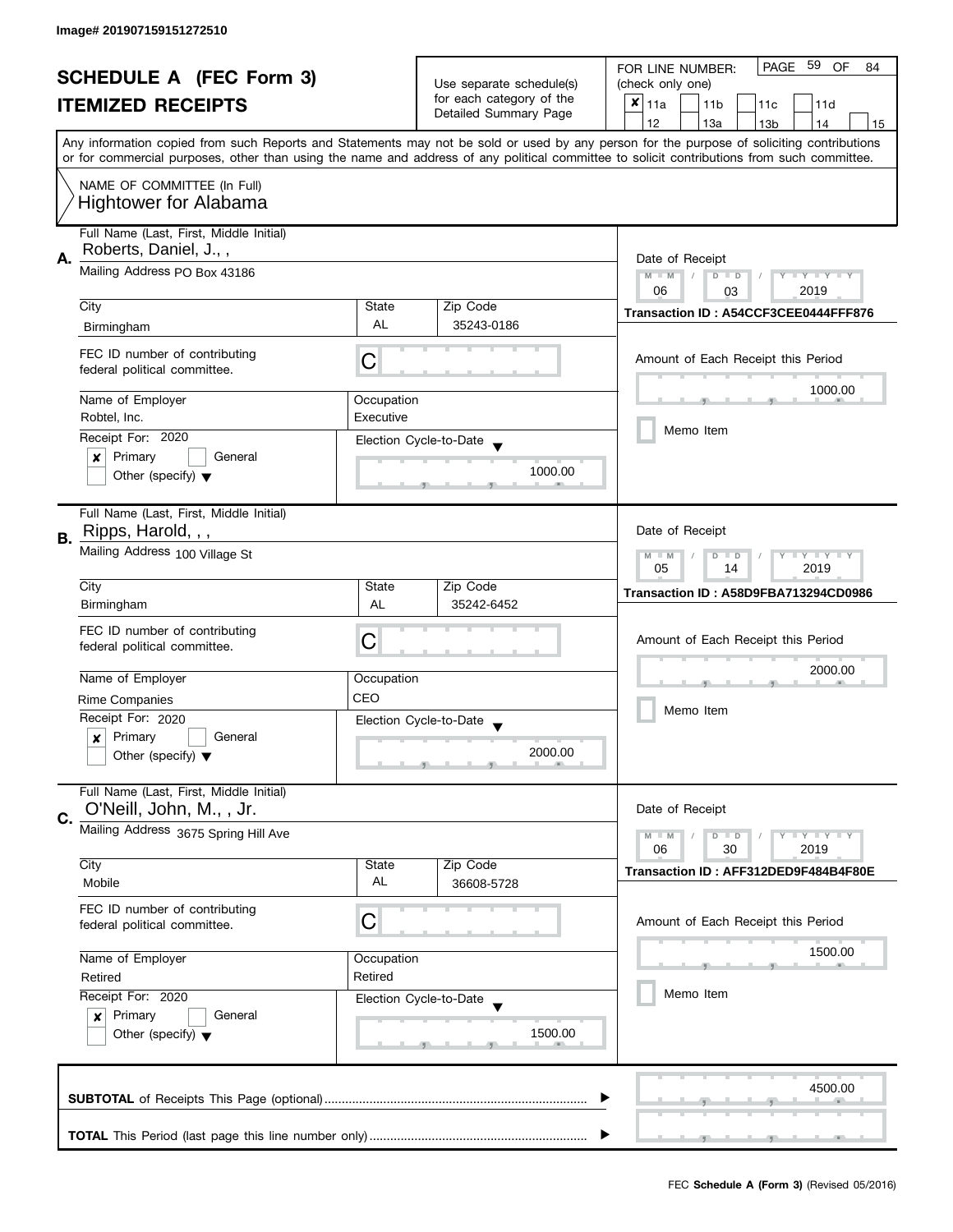|    | <b>SCHEDULE A (FEC Form 3)</b>                                                                         |             | Use separate schedule(s)                           | 60<br>PAGE<br>OF<br>FOR LINE NUMBER:<br>84<br>(check only one)                                                                             |
|----|--------------------------------------------------------------------------------------------------------|-------------|----------------------------------------------------|--------------------------------------------------------------------------------------------------------------------------------------------|
|    | <b>ITEMIZED RECEIPTS</b>                                                                               |             | for each category of the                           | $x _{11a}$<br>11 <sub>b</sub><br>11d<br>11c                                                                                                |
|    |                                                                                                        |             | Detailed Summary Page                              | 12<br>13a<br>13 <sub>b</sub><br>14<br>15                                                                                                   |
|    |                                                                                                        |             |                                                    | Any information copied from such Reports and Statements may not be sold or used by any person for the purpose of soliciting contributions  |
|    |                                                                                                        |             |                                                    | or for commercial purposes, other than using the name and address of any political committee to solicit contributions from such committee. |
|    | NAME OF COMMITTEE (In Full)                                                                            |             |                                                    |                                                                                                                                            |
|    | <b>Hightower for Alabama</b>                                                                           |             |                                                    |                                                                                                                                            |
|    |                                                                                                        |             |                                                    |                                                                                                                                            |
|    | Full Name (Last, First, Middle Initial)                                                                |             |                                                    |                                                                                                                                            |
| А. | Whatley, Tyler, , ,                                                                                    |             |                                                    | Date of Receipt                                                                                                                            |
|    | Mailing Address 10791 El Nina Dr.                                                                      |             |                                                    | Y TY TY TY<br>$M - M$<br>$D$ $D$                                                                                                           |
|    |                                                                                                        |             |                                                    | 2019<br>06<br>30                                                                                                                           |
|    | City                                                                                                   | State<br>AL | Zip Code<br>36608-8414                             | Transaction ID: AF9A57BFBAA814AAFB18                                                                                                       |
|    | Mobile                                                                                                 |             |                                                    |                                                                                                                                            |
|    | FEC ID number of contributing                                                                          | С           |                                                    | Amount of Each Receipt this Period                                                                                                         |
|    | federal political committee.                                                                           |             |                                                    |                                                                                                                                            |
|    | Name of Employer                                                                                       | Occupation  |                                                    | 2500.00                                                                                                                                    |
|    | <b>Whatley Enterprises</b>                                                                             | Owner       |                                                    |                                                                                                                                            |
|    | Receipt For: 2020                                                                                      |             | Election Cycle-to-Date                             | Memo Item                                                                                                                                  |
|    | Primary<br>General<br>×                                                                                |             |                                                    |                                                                                                                                            |
|    | Other (specify) $\blacktriangledown$                                                                   |             | 2500.00                                            |                                                                                                                                            |
|    |                                                                                                        |             |                                                    |                                                                                                                                            |
|    | Full Name (Last, First, Middle Initial)                                                                |             |                                                    |                                                                                                                                            |
| В. | Jones, Josh, , ,                                                                                       |             |                                                    | Date of Receipt                                                                                                                            |
|    | Mailing Address 2629 Millwood rd.                                                                      |             |                                                    | Y I Y I Y I Y<br>$M - M$<br>$D$ $D$<br>06<br>11<br>2019                                                                                    |
|    | City                                                                                                   | State       | Zip Code                                           |                                                                                                                                            |
|    | Vestavia                                                                                               | AL          | 35243-2013                                         | Transaction ID: A7D5141FBFEC041CAAF8                                                                                                       |
|    |                                                                                                        |             |                                                    |                                                                                                                                            |
|    | FEC ID number of contributing<br>federal political committee.                                          | С           |                                                    | Amount of Each Receipt this Period                                                                                                         |
|    |                                                                                                        |             |                                                    | 500.00                                                                                                                                     |
|    | Name of Employer                                                                                       | Occupation  |                                                    |                                                                                                                                            |
|    | Self Employed                                                                                          | Healthcare  |                                                    | Memo Item                                                                                                                                  |
|    | Receipt For: 2020                                                                                      |             | Election Cycle-to-Date<br>$\overline{\phantom{a}}$ |                                                                                                                                            |
|    | Primary<br>General<br>x                                                                                |             | 500.00                                             |                                                                                                                                            |
|    | Other (specify) $\blacktriangledown$                                                                   |             |                                                    |                                                                                                                                            |
|    | Full Name (Last, First, Middle Initial)                                                                |             |                                                    |                                                                                                                                            |
|    | Chason, Larry, E.,,                                                                                    |             |                                                    | Date of Receipt                                                                                                                            |
| C. | Mailing Address PO Box 3102                                                                            |             |                                                    | $- Y - Y - Y$<br>$M - M$<br>$D$ $D$                                                                                                        |
|    |                                                                                                        |             |                                                    | 04<br>25<br>2019                                                                                                                           |
|    | City                                                                                                   | State       | Zip Code                                           | Transaction ID: A6AF7716769F74C45B8E                                                                                                       |
|    | Daphne                                                                                                 | AL          | 36526-3102                                         |                                                                                                                                            |
|    | FEC ID number of contributing                                                                          |             |                                                    |                                                                                                                                            |
|    | federal political committee.                                                                           | C           |                                                    | Amount of Each Receipt this Period                                                                                                         |
|    | Name of Employer                                                                                       | Occupation  |                                                    | 500.00                                                                                                                                     |
|    | Self Employed<br>Receipt For: 2020<br>Election Cycle-to-Date<br>Primary<br>General<br>$\boldsymbol{x}$ |             | Commercial & Investment                            |                                                                                                                                            |
|    |                                                                                                        |             |                                                    | Memo Item                                                                                                                                  |
|    |                                                                                                        |             |                                                    |                                                                                                                                            |
|    | Other (specify) $\blacktriangledown$                                                                   |             | 500.00                                             |                                                                                                                                            |
|    |                                                                                                        |             |                                                    |                                                                                                                                            |
|    |                                                                                                        |             |                                                    |                                                                                                                                            |
|    |                                                                                                        |             |                                                    | 3500.00                                                                                                                                    |
|    |                                                                                                        |             |                                                    |                                                                                                                                            |
|    |                                                                                                        |             |                                                    |                                                                                                                                            |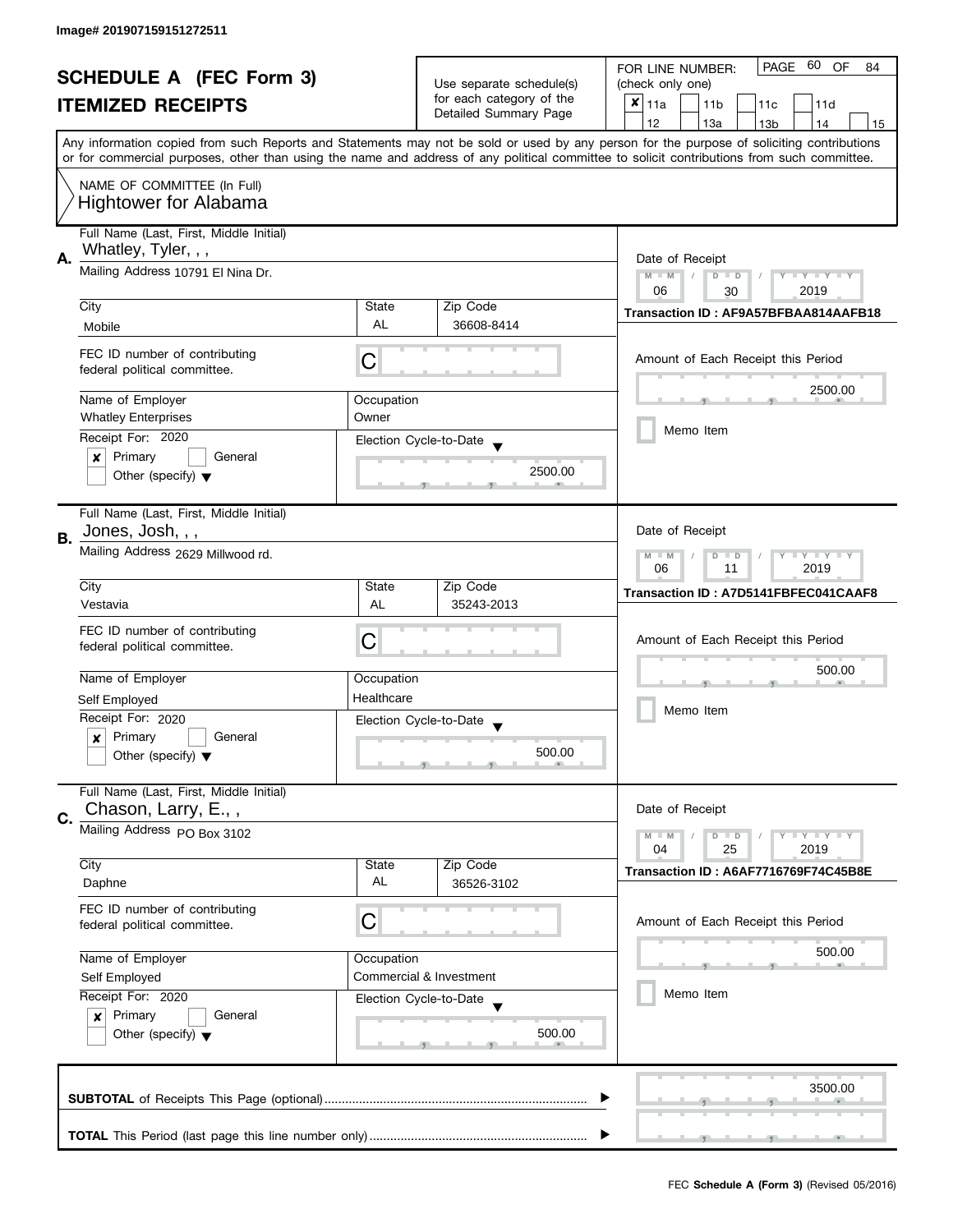| <b>SCHEDULE A (FEC Form 3)</b> |                                                               |                          |                                                   | PAGE 61<br><b>OF</b><br>FOR LINE NUMBER:<br>84                                                                                             |
|--------------------------------|---------------------------------------------------------------|--------------------------|---------------------------------------------------|--------------------------------------------------------------------------------------------------------------------------------------------|
|                                |                                                               | Use separate schedule(s) | (check only one)                                  |                                                                                                                                            |
|                                | <b>ITEMIZED RECEIPTS</b>                                      |                          | for each category of the<br>Detailed Summary Page | $x _{11a}$<br>11 <sub>b</sub><br>11c<br>11d                                                                                                |
|                                |                                                               |                          |                                                   | 12<br>13a<br>13 <sub>b</sub><br>15<br>14                                                                                                   |
|                                |                                                               |                          |                                                   | Any information copied from such Reports and Statements may not be sold or used by any person for the purpose of soliciting contributions  |
|                                |                                                               |                          |                                                   | or for commercial purposes, other than using the name and address of any political committee to solicit contributions from such committee. |
|                                | NAME OF COMMITTEE (In Full)                                   |                          |                                                   |                                                                                                                                            |
|                                | <b>Hightower for Alabama</b>                                  |                          |                                                   |                                                                                                                                            |
|                                |                                                               |                          |                                                   |                                                                                                                                            |
|                                | Full Name (Last, First, Middle Initial)                       |                          |                                                   |                                                                                                                                            |
| А.                             | Dement, William, D.,,                                         |                          |                                                   | Date of Receipt                                                                                                                            |
|                                | Mailing Address 4440 Bells Hwy                                |                          |                                                   | $M - M$<br>$Y - Y - Y - Y - Y$<br>$\sqrt{2}$<br>$D$ $D$                                                                                    |
|                                |                                                               |                          |                                                   | 05<br>2019<br>06                                                                                                                           |
|                                | City                                                          | State                    | Zip Code                                          | <b>Transaction ID: A206510418C93427B9F9</b>                                                                                                |
|                                | Jackson                                                       | <b>TN</b>                | 38305-7346                                        |                                                                                                                                            |
|                                |                                                               |                          |                                                   |                                                                                                                                            |
|                                | FEC ID number of contributing<br>federal political committee. | С                        |                                                   | Amount of Each Receipt this Period                                                                                                         |
|                                |                                                               |                          |                                                   |                                                                                                                                            |
|                                | Name of Employer                                              | Occupation               |                                                   | 2800.00                                                                                                                                    |
|                                | <b>Dement Construction</b>                                    | Construction             |                                                   |                                                                                                                                            |
|                                | Receipt For: 2020                                             |                          | Election Cycle-to-Date                            | Memo Item                                                                                                                                  |
|                                | Primary<br>General<br>$\boldsymbol{x}$                        |                          |                                                   |                                                                                                                                            |
|                                | Other (specify) $\blacktriangledown$                          |                          | 2800.00                                           |                                                                                                                                            |
|                                |                                                               |                          |                                                   |                                                                                                                                            |
|                                | Full Name (Last, First, Middle Initial)                       |                          |                                                   |                                                                                                                                            |
| В.                             | Cuccias, Brian, , ,                                           |                          |                                                   | Date of Receipt                                                                                                                            |
|                                | Mailing Address 3580 Lakefront Dr                             |                          |                                                   | $Y = Y = Y$<br>$M - M$<br>D<br>$\Box$                                                                                                      |
|                                |                                                               |                          |                                                   | 29<br>2019<br>04                                                                                                                           |
|                                | City                                                          | State                    | Zip Code                                          | Transaction ID: AAF368A7DA10A4356855                                                                                                       |
|                                | Mobile                                                        | AL                       | 36695-8652                                        |                                                                                                                                            |
|                                | FEC ID number of contributing                                 |                          |                                                   |                                                                                                                                            |
|                                | federal political committee.                                  | C                        |                                                   | Amount of Each Receipt this Period                                                                                                         |
|                                |                                                               |                          |                                                   | 2800.00                                                                                                                                    |
|                                | Name of Employer                                              | Occupation               |                                                   |                                                                                                                                            |
|                                | Huntington Ingalls Industies                                  | <b>EVP/President</b>     |                                                   |                                                                                                                                            |
|                                | Receipt For: 2020                                             |                          | Election Cycle-to-Date                            | Memo Item                                                                                                                                  |
|                                | Primary<br>General<br>x                                       |                          |                                                   |                                                                                                                                            |
|                                | Other (specify) $\blacktriangledown$                          |                          | 5600.00                                           |                                                                                                                                            |
|                                |                                                               |                          |                                                   |                                                                                                                                            |
|                                | Full Name (Last, First, Middle Initial)                       |                          |                                                   |                                                                                                                                            |
| C.                             | Watts, Karen, , ,                                             |                          |                                                   | Date of Receipt                                                                                                                            |
|                                | Mailing Address 1113 Sutherlin Ct. N                          |                          |                                                   | $Y = Y = Y$<br>$M - M$<br>$\overline{D}$<br>$\blacksquare$                                                                                 |
|                                |                                                               |                          |                                                   | 15<br>2019<br>04                                                                                                                           |
|                                | City                                                          | State                    | Zip Code                                          | Transaction ID: A8ADF75FDCA204902AFF                                                                                                       |
|                                | Mobile                                                        | AL                       | 36609-3070                                        |                                                                                                                                            |
|                                | FEC ID number of contributing                                 |                          |                                                   |                                                                                                                                            |
|                                | federal political committee.                                  | C                        |                                                   | Amount of Each Receipt this Period                                                                                                         |
|                                |                                                               |                          |                                                   | 2800.00                                                                                                                                    |
|                                | Name of Employer<br>Occupation<br>Homemaker<br>Homemaker      |                          |                                                   |                                                                                                                                            |
|                                |                                                               |                          |                                                   | Memo Item                                                                                                                                  |
|                                | Receipt For: 2020                                             |                          | Election Cycle-to-Date                            |                                                                                                                                            |
|                                | Primary<br>General<br>$\boldsymbol{x}$                        |                          |                                                   |                                                                                                                                            |
|                                | Other (specify) $\blacktriangledown$                          |                          | 2800.00                                           |                                                                                                                                            |
|                                |                                                               |                          |                                                   |                                                                                                                                            |
|                                |                                                               |                          |                                                   |                                                                                                                                            |
|                                |                                                               |                          |                                                   | 8400.00                                                                                                                                    |
|                                |                                                               |                          |                                                   |                                                                                                                                            |
|                                |                                                               |                          |                                                   |                                                                                                                                            |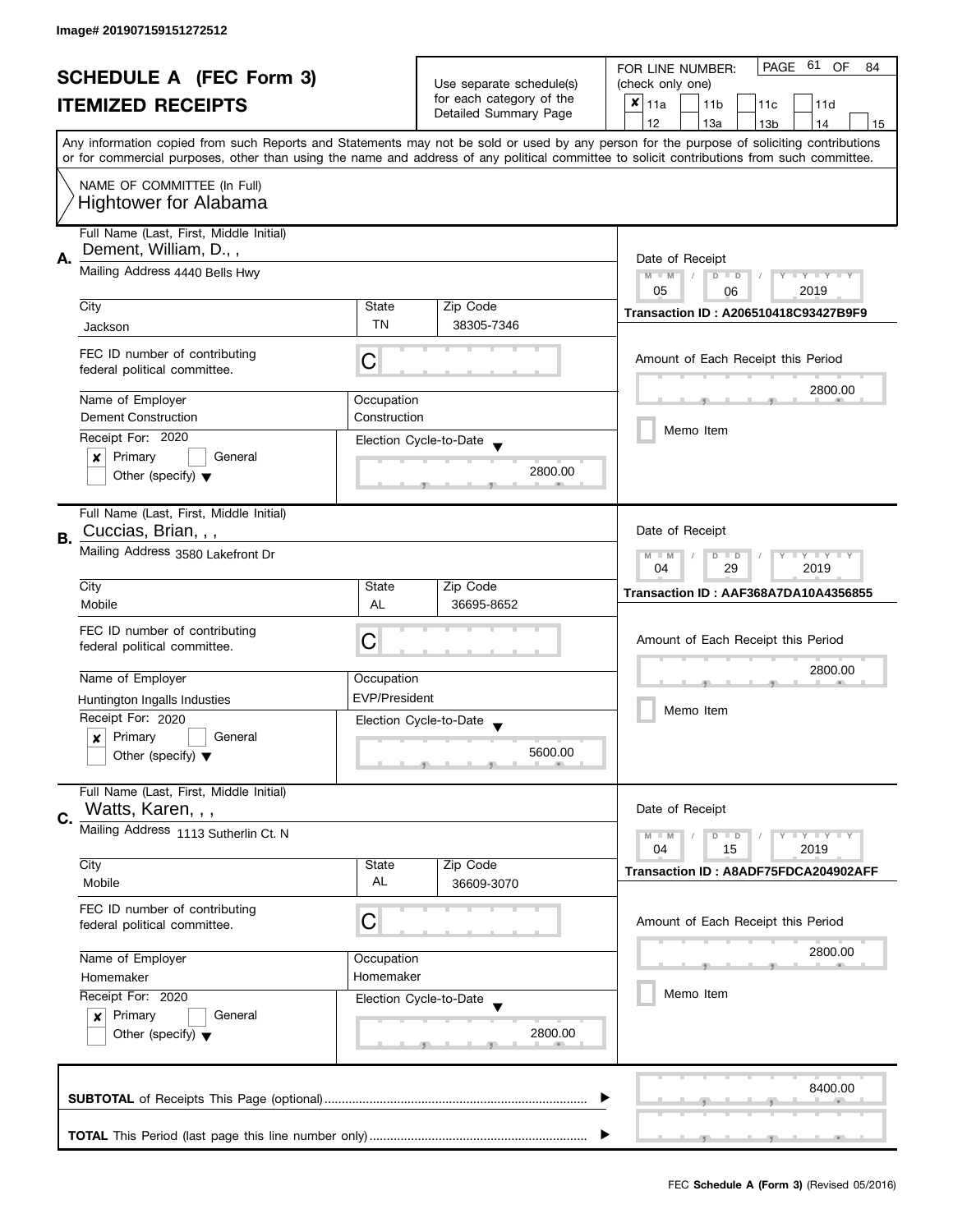| <b>SCHEDULE A (FEC Form 3)</b> |                                         |                                                      | 62 OF<br>PAGE<br>FOR LINE NUMBER:<br>84 |                                                                                                                                            |
|--------------------------------|-----------------------------------------|------------------------------------------------------|-----------------------------------------|--------------------------------------------------------------------------------------------------------------------------------------------|
|                                |                                         | Use separate schedule(s)<br>for each category of the | (check only one)                        |                                                                                                                                            |
|                                | <b>ITEMIZED RECEIPTS</b>                |                                                      | Detailed Summary Page                   | $x _{11a}$<br>11 <sub>b</sub><br>11c<br>11d                                                                                                |
|                                |                                         |                                                      |                                         | 12<br>13a<br>13 <sub>b</sub><br>15<br>14                                                                                                   |
|                                |                                         |                                                      |                                         | Any information copied from such Reports and Statements may not be sold or used by any person for the purpose of soliciting contributions  |
|                                |                                         |                                                      |                                         | or for commercial purposes, other than using the name and address of any political committee to solicit contributions from such committee. |
|                                | NAME OF COMMITTEE (In Full)             |                                                      |                                         |                                                                                                                                            |
|                                | <b>Hightower for Alabama</b>            |                                                      |                                         |                                                                                                                                            |
|                                |                                         |                                                      |                                         |                                                                                                                                            |
|                                | Full Name (Last, First, Middle Initial) |                                                      |                                         |                                                                                                                                            |
| Α.                             | Fonde, Daphne, P.,,                     |                                                      |                                         | Date of Receipt                                                                                                                            |
|                                | Mailing Address PO Box 91206            |                                                      |                                         | $M - M$<br>$Y - Y - Y - Y - Y$<br>$\sqrt{2}$<br>$D$ $D$                                                                                    |
|                                |                                         |                                                      |                                         | 04<br>2019<br>25                                                                                                                           |
|                                | City                                    | State                                                | Zip Code                                | Transaction ID: A10CA3E9E1DD2401BB2F                                                                                                       |
|                                | Mobile                                  | <b>AL</b>                                            | 36691-1206                              |                                                                                                                                            |
|                                |                                         |                                                      |                                         |                                                                                                                                            |
|                                | FEC ID number of contributing           | C                                                    |                                         | Amount of Each Receipt this Period                                                                                                         |
|                                | federal political committee.            |                                                      |                                         |                                                                                                                                            |
|                                | Name of Employer                        | Occupation                                           |                                         | 2800.00                                                                                                                                    |
|                                | Pilot Catastrophe Services, Inc.        | Executive                                            |                                         |                                                                                                                                            |
|                                | Receipt For: 2020                       |                                                      |                                         | Memo Item                                                                                                                                  |
|                                | Primary<br>General                      |                                                      | Election Cycle-to-Date                  |                                                                                                                                            |
|                                | $\boldsymbol{x}$                        |                                                      | 2800.00                                 |                                                                                                                                            |
|                                | Other (specify) $\blacktriangledown$    |                                                      |                                         |                                                                                                                                            |
|                                |                                         |                                                      |                                         |                                                                                                                                            |
|                                | Full Name (Last, First, Middle Initial) |                                                      |                                         |                                                                                                                                            |
| В.                             | Fontenot, Joe, , Dr.,                   |                                                      |                                         | Date of Receipt                                                                                                                            |
|                                | Mailing Address 431 Village Dr.         |                                                      |                                         | $Y = Y = Y$<br>$M - M$<br>D<br>$\Box$                                                                                                      |
|                                |                                         |                                                      |                                         | 05<br>2019<br>06                                                                                                                           |
|                                | City                                    | State                                                | Zip Code                                | <b>Transaction ID: A6F933728A3404FB2B43</b>                                                                                                |
|                                | Daphne                                  | AL                                                   | 36526-4003                              |                                                                                                                                            |
|                                | FEC ID number of contributing           | C                                                    |                                         | Amount of Each Receipt this Period                                                                                                         |
|                                | federal political committee.            |                                                      |                                         |                                                                                                                                            |
|                                | Name of Employer                        | Occupation                                           |                                         | 1500.00                                                                                                                                    |
|                                |                                         | Physician                                            |                                         |                                                                                                                                            |
|                                | Self Employed                           |                                                      |                                         | Memo Item                                                                                                                                  |
|                                | Receipt For: 2020                       |                                                      | Election Cycle-to-Date                  |                                                                                                                                            |
|                                | Primary<br>General<br>x                 |                                                      | 1500.00                                 |                                                                                                                                            |
|                                | Other (specify) $\blacktriangledown$    |                                                      |                                         |                                                                                                                                            |
|                                | Full Name (Last, First, Middle Initial) |                                                      |                                         |                                                                                                                                            |
|                                | Mckinney, Candice, , ,                  |                                                      |                                         | Date of Receipt                                                                                                                            |
| C.                             |                                         |                                                      |                                         |                                                                                                                                            |
|                                | Mailing Address 2965 Braircliff Rd.     |                                                      |                                         | $Y = Y = Y$<br>$M - M$<br>$\overline{D}$<br>$\Box$                                                                                         |
|                                | City                                    | State                                                | Zip Code                                | 06<br>2019<br>30                                                                                                                           |
|                                | <b>Mountain Brk</b>                     | AL                                                   | 35223-2604                              | Transaction ID: A1288A16720B242D7B80                                                                                                       |
|                                |                                         |                                                      |                                         |                                                                                                                                            |
|                                | FEC ID number of contributing           | C                                                    |                                         | Amount of Each Receipt this Period                                                                                                         |
|                                | federal political committee.            |                                                      |                                         |                                                                                                                                            |
|                                | Name of Employer                        | Occupation                                           |                                         | 2800.00                                                                                                                                    |
|                                | Homemaker<br>Homemaker                  |                                                      |                                         |                                                                                                                                            |
|                                |                                         |                                                      |                                         | Memo Item                                                                                                                                  |
|                                | Receipt For: 2020                       |                                                      | Election Cycle-to-Date                  |                                                                                                                                            |
|                                | Primary<br>General<br>$\boldsymbol{x}$  |                                                      |                                         |                                                                                                                                            |
|                                | Other (specify) $\blacktriangledown$    |                                                      | 2800.00                                 |                                                                                                                                            |
|                                |                                         |                                                      |                                         |                                                                                                                                            |
|                                |                                         |                                                      |                                         |                                                                                                                                            |
|                                |                                         |                                                      |                                         | 7100.00                                                                                                                                    |
|                                |                                         |                                                      |                                         |                                                                                                                                            |
|                                |                                         |                                                      |                                         |                                                                                                                                            |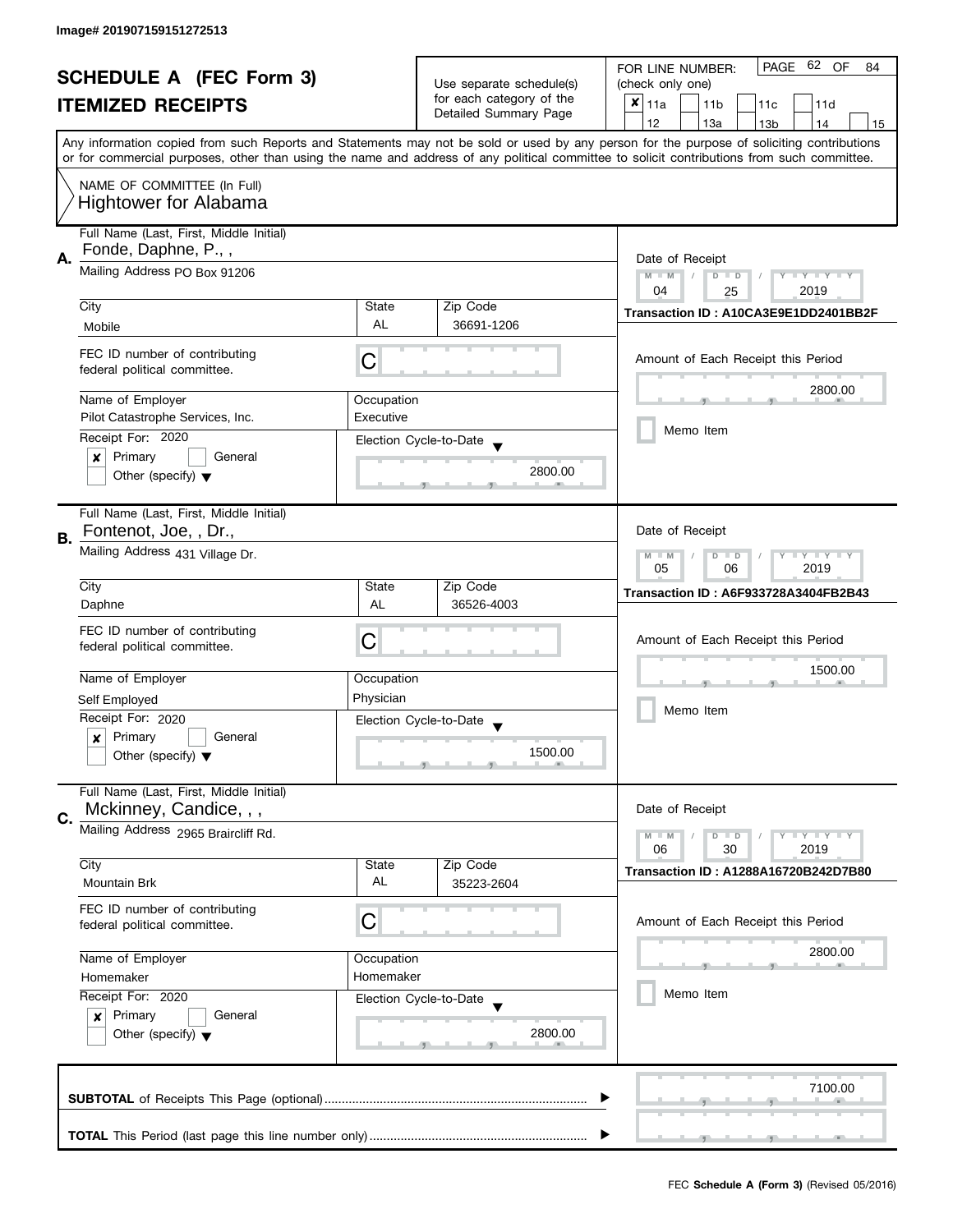| <b>SCHEDULE A (FEC Form 3)</b> |                                                                    |                                                      | 63<br>PAGE<br>OF<br>FOR LINE NUMBER:<br>84 |                                                                                                                                                                                                                                                                                         |
|--------------------------------|--------------------------------------------------------------------|------------------------------------------------------|--------------------------------------------|-----------------------------------------------------------------------------------------------------------------------------------------------------------------------------------------------------------------------------------------------------------------------------------------|
|                                |                                                                    | Use separate schedule(s)<br>for each category of the | (check only one)                           |                                                                                                                                                                                                                                                                                         |
|                                | <b>ITEMIZED RECEIPTS</b>                                           |                                                      | Detailed Summary Page                      | $x _{11a}$<br>11 <sub>b</sub><br>11c<br>11d                                                                                                                                                                                                                                             |
|                                |                                                                    |                                                      |                                            | 12<br>13a<br>13 <sub>b</sub><br>15<br>14                                                                                                                                                                                                                                                |
|                                |                                                                    |                                                      |                                            | Any information copied from such Reports and Statements may not be sold or used by any person for the purpose of soliciting contributions<br>or for commercial purposes, other than using the name and address of any political committee to solicit contributions from such committee. |
|                                |                                                                    |                                                      |                                            |                                                                                                                                                                                                                                                                                         |
|                                | NAME OF COMMITTEE (In Full)                                        |                                                      |                                            |                                                                                                                                                                                                                                                                                         |
|                                | <b>Hightower for Alabama</b>                                       |                                                      |                                            |                                                                                                                                                                                                                                                                                         |
|                                | Full Name (Last, First, Middle Initial)                            |                                                      |                                            |                                                                                                                                                                                                                                                                                         |
| А.                             | Donner, Duane, , ,                                                 |                                                      |                                            | Date of Receipt                                                                                                                                                                                                                                                                         |
|                                | Mailing Address 3700 Overbrook Cir.                                |                                                      |                                            | $M - M$<br>$Y - Y - Y - Y - Y$<br>$\sqrt{2}$<br>$D$ $D$                                                                                                                                                                                                                                 |
|                                |                                                                    |                                                      |                                            | 06<br>2019<br>14                                                                                                                                                                                                                                                                        |
|                                | City                                                               | State                                                | Zip Code                                   | Transaction ID: A63DD40B8B47D48C18F5                                                                                                                                                                                                                                                    |
|                                | Mountain Brk                                                       | <b>AL</b>                                            | 35213-4312                                 |                                                                                                                                                                                                                                                                                         |
|                                | FEC ID number of contributing                                      |                                                      |                                            |                                                                                                                                                                                                                                                                                         |
|                                | federal political committee.                                       | C                                                    |                                            | Amount of Each Receipt this Period                                                                                                                                                                                                                                                      |
|                                |                                                                    |                                                      |                                            | 2800.00                                                                                                                                                                                                                                                                                 |
|                                | Name of Employer                                                   | Occupation                                           |                                            |                                                                                                                                                                                                                                                                                         |
|                                | Founders Investment                                                |                                                      | <b>Banking Investment Banking</b>          | Memo Item                                                                                                                                                                                                                                                                               |
|                                | Receipt For: 2020                                                  |                                                      | Election Cycle-to-Date                     |                                                                                                                                                                                                                                                                                         |
|                                | Primary<br>General<br>$\boldsymbol{x}$                             |                                                      | 5600.00                                    |                                                                                                                                                                                                                                                                                         |
|                                | Other (specify) $\blacktriangledown$                               |                                                      |                                            |                                                                                                                                                                                                                                                                                         |
|                                | Full Name (Last, First, Middle Initial)                            |                                                      |                                            |                                                                                                                                                                                                                                                                                         |
|                                | Fine, Joseph, , ,                                                  |                                                      |                                            | Date of Receipt                                                                                                                                                                                                                                                                         |
| В.                             | Mailing Address 423 South Hull St.                                 |                                                      |                                            | $Y = Y = Y$<br>$M - M$<br>D<br>$\Box$                                                                                                                                                                                                                                                   |
|                                |                                                                    |                                                      |                                            |                                                                                                                                                                                                                                                                                         |
|                                | City                                                               | State                                                | Zip Code                                   | 2019<br>04<br>25<br>Transaction ID: AD0F190C412BF4C9F8C5                                                                                                                                                                                                                                |
|                                | Montgomery                                                         | AL                                                   | 36104-4275                                 |                                                                                                                                                                                                                                                                                         |
|                                | FEC ID number of contributing                                      |                                                      |                                            |                                                                                                                                                                                                                                                                                         |
|                                | federal political committee.                                       | C                                                    |                                            | Amount of Each Receipt this Period                                                                                                                                                                                                                                                      |
|                                |                                                                    |                                                      |                                            | 2000.00                                                                                                                                                                                                                                                                                 |
|                                | Name of Employer                                                   | Occupation                                           |                                            |                                                                                                                                                                                                                                                                                         |
|                                | Fine, Geddie & Assoc.                                              | Chairman                                             |                                            | Memo Item                                                                                                                                                                                                                                                                               |
|                                | Receipt For: 2020                                                  |                                                      | Election Cycle-to-Date                     |                                                                                                                                                                                                                                                                                         |
|                                | Primary<br>General<br>x                                            |                                                      |                                            |                                                                                                                                                                                                                                                                                         |
|                                | Other (specify) $\blacktriangledown$                               |                                                      | 2000.00                                    |                                                                                                                                                                                                                                                                                         |
|                                |                                                                    |                                                      |                                            |                                                                                                                                                                                                                                                                                         |
|                                | Full Name (Last, First, Middle Initial)<br>Reed, Paul, , ,         |                                                      |                                            | Date of Receipt                                                                                                                                                                                                                                                                         |
| C.                             |                                                                    |                                                      |                                            |                                                                                                                                                                                                                                                                                         |
|                                | Mailing Address 914 Delvin Dr                                      |                                                      |                                            | $Y = Y = Y$<br>$M - M$<br>$\overline{D}$<br>$\Box$                                                                                                                                                                                                                                      |
|                                | City                                                               | State                                                | Zip Code                                   | 06<br>2019<br>22                                                                                                                                                                                                                                                                        |
|                                | Saint Louis                                                        | MO.                                                  | 63141-8830                                 | Transaction ID: A97D6CFFAB54943519BD                                                                                                                                                                                                                                                    |
|                                |                                                                    |                                                      |                                            |                                                                                                                                                                                                                                                                                         |
|                                | FEC ID number of contributing<br>federal political committee.      | C                                                    |                                            | Amount of Each Receipt this Period                                                                                                                                                                                                                                                      |
|                                |                                                                    |                                                      |                                            |                                                                                                                                                                                                                                                                                         |
|                                | Name of Employer<br>Occupation<br>Sales<br>Alergan Pharmaceuticals |                                                      |                                            | 1250.00                                                                                                                                                                                                                                                                                 |
|                                |                                                                    |                                                      |                                            |                                                                                                                                                                                                                                                                                         |
|                                | Receipt For: 2020                                                  |                                                      | Election Cycle-to-Date                     | Memo Item                                                                                                                                                                                                                                                                               |
| Primary<br>General<br>x        |                                                                    |                                                      |                                            |                                                                                                                                                                                                                                                                                         |
|                                | Other (specify) $\blacktriangledown$                               |                                                      | 1250.00                                    |                                                                                                                                                                                                                                                                                         |
|                                |                                                                    |                                                      |                                            |                                                                                                                                                                                                                                                                                         |
|                                |                                                                    |                                                      |                                            |                                                                                                                                                                                                                                                                                         |
|                                |                                                                    |                                                      |                                            | 6050.00                                                                                                                                                                                                                                                                                 |
|                                |                                                                    |                                                      |                                            |                                                                                                                                                                                                                                                                                         |
|                                |                                                                    |                                                      |                                            |                                                                                                                                                                                                                                                                                         |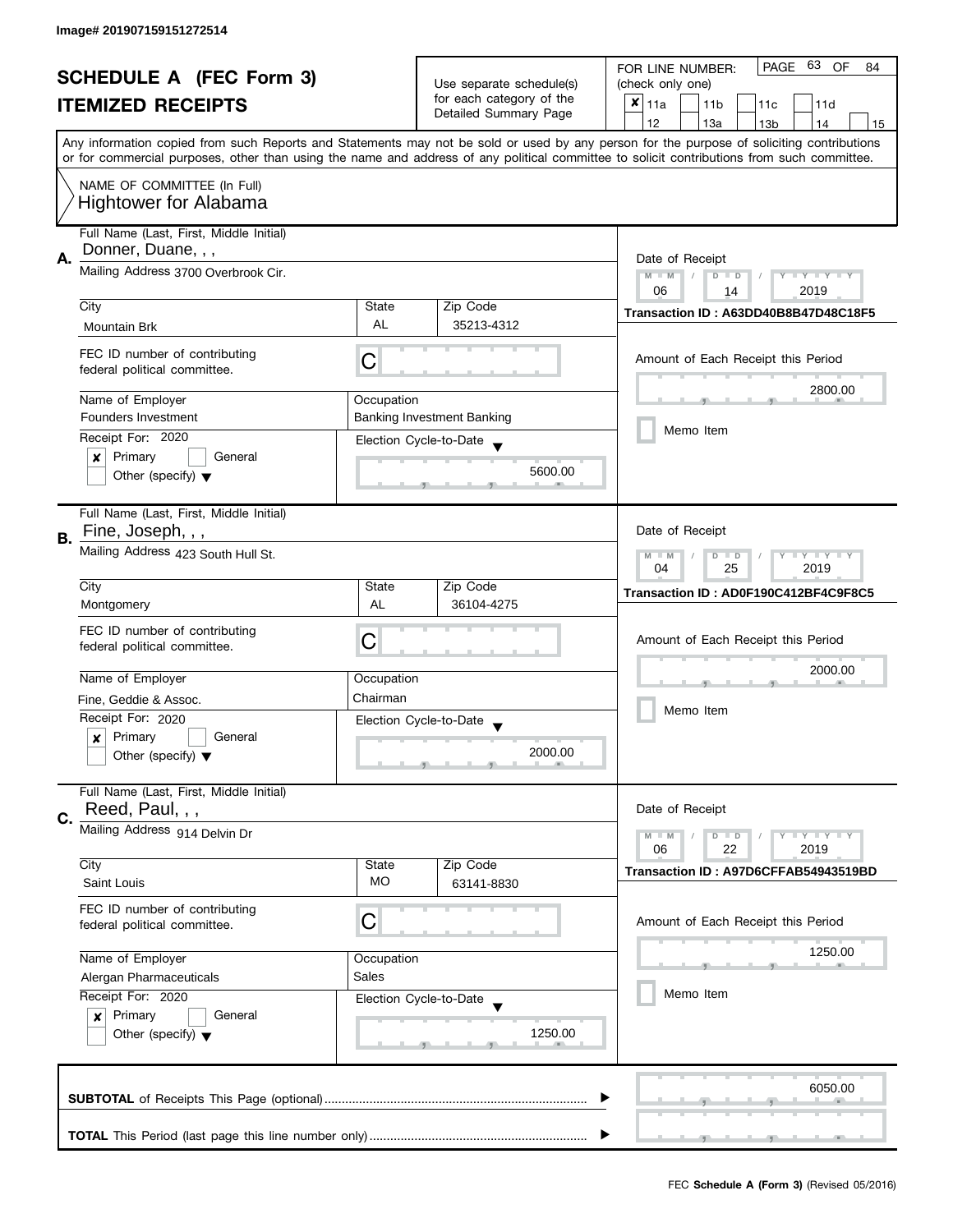| <b>SCHEDULE A (FEC Form 3)</b> |                                                          | Use separate schedule(s) | PAGE 64 OF<br>FOR LINE NUMBER:<br>84                                                                                                       |                                                                                                                                           |
|--------------------------------|----------------------------------------------------------|--------------------------|--------------------------------------------------------------------------------------------------------------------------------------------|-------------------------------------------------------------------------------------------------------------------------------------------|
|                                |                                                          |                          | (check only one)                                                                                                                           |                                                                                                                                           |
|                                | <b>ITEMIZED RECEIPTS</b>                                 |                          | for each category of the                                                                                                                   | $x _{11a}$<br>11 <sub>b</sub><br>11 <sub>c</sub><br>11d                                                                                   |
|                                |                                                          |                          | Detailed Summary Page                                                                                                                      | 12<br>13a<br>13 <sub>b</sub><br>14<br>15                                                                                                  |
|                                |                                                          |                          |                                                                                                                                            | Any information copied from such Reports and Statements may not be sold or used by any person for the purpose of soliciting contributions |
|                                |                                                          |                          | or for commercial purposes, other than using the name and address of any political committee to solicit contributions from such committee. |                                                                                                                                           |
|                                | NAME OF COMMITTEE (In Full)                              |                          |                                                                                                                                            |                                                                                                                                           |
|                                | <b>Hightower for Alabama</b>                             |                          |                                                                                                                                            |                                                                                                                                           |
|                                |                                                          |                          |                                                                                                                                            |                                                                                                                                           |
|                                | Full Name (Last, First, Middle Initial)                  |                          |                                                                                                                                            |                                                                                                                                           |
| Α.                             | Crosby, James, , ,                                       |                          |                                                                                                                                            | Date of Receipt                                                                                                                           |
|                                | Mailing Address 11 Honeysuckle Ln                        |                          |                                                                                                                                            | $M - M$<br>$Y - Y - Y - Y - Y$<br>$\sqrt{2}$<br>$D$ $D$                                                                                   |
|                                |                                                          |                          |                                                                                                                                            | 2019<br>06<br>14                                                                                                                          |
|                                | City                                                     | State                    | Zip Code                                                                                                                                   | Transaction ID: A16DF7CA433AF49759D6                                                                                                      |
|                                | Fairhope                                                 | <b>AL</b>                | 36532-1136                                                                                                                                 |                                                                                                                                           |
|                                |                                                          |                          |                                                                                                                                            |                                                                                                                                           |
|                                | FEC ID number of contributing                            | С                        |                                                                                                                                            | Amount of Each Receipt this Period                                                                                                        |
|                                | federal political committee.                             |                          |                                                                                                                                            |                                                                                                                                           |
|                                | Name of Employer                                         | Occupation               |                                                                                                                                            | 2800.00                                                                                                                                   |
|                                | Retired                                                  | Retired                  |                                                                                                                                            |                                                                                                                                           |
|                                | Receipt For: 2020                                        |                          | Election Cycle-to-Date                                                                                                                     | Memo Item                                                                                                                                 |
|                                | General<br>Primary<br>×                                  |                          |                                                                                                                                            |                                                                                                                                           |
|                                | Other (specify) $\blacktriangledown$                     |                          | 2800.00                                                                                                                                    |                                                                                                                                           |
|                                |                                                          |                          |                                                                                                                                            |                                                                                                                                           |
|                                | Full Name (Last, First, Middle Initial)                  |                          |                                                                                                                                            |                                                                                                                                           |
|                                | Wagner, Bruce, , ,                                       |                          |                                                                                                                                            | Date of Receipt                                                                                                                           |
| В.                             | Mailing Address 1616 Oak Forest Ct                       |                          |                                                                                                                                            |                                                                                                                                           |
|                                |                                                          |                          |                                                                                                                                            | $Y = Y + Y$<br>$M - M$<br>D<br>$\Box$<br>06<br>03<br>2019                                                                                 |
|                                | City                                                     | State                    | Zip Code                                                                                                                                   |                                                                                                                                           |
|                                | Mobile                                                   | <b>AL</b>                | 36609-2802                                                                                                                                 | Transaction ID: AD9A00180575B4635808                                                                                                      |
|                                | FEC ID number of contributing                            |                          |                                                                                                                                            |                                                                                                                                           |
|                                | federal political committee.                             | C                        |                                                                                                                                            | Amount of Each Receipt this Period                                                                                                        |
|                                |                                                          |                          |                                                                                                                                            |                                                                                                                                           |
|                                | Name of Employer                                         | Occupation               |                                                                                                                                            | 2800.00                                                                                                                                   |
|                                | Clearbrook                                               | Owner                    |                                                                                                                                            |                                                                                                                                           |
|                                | Receipt For: 2020                                        |                          | Election Cycle-to-Date                                                                                                                     | Memo Item                                                                                                                                 |
|                                | Primary<br>General<br>x                                  |                          |                                                                                                                                            |                                                                                                                                           |
|                                | Other (specify) $\blacktriangledown$                     |                          | 2800.00                                                                                                                                    |                                                                                                                                           |
|                                |                                                          |                          |                                                                                                                                            |                                                                                                                                           |
|                                | Full Name (Last, First, Middle Initial)                  |                          |                                                                                                                                            |                                                                                                                                           |
| C.                             | Cottingham, Randy, , ,                                   |                          |                                                                                                                                            | Date of Receipt                                                                                                                           |
|                                | Mailing Address 19113 Nacogdoches Loop                   |                          |                                                                                                                                            | $Y = Y = Y$<br>$M - M$<br>D<br>$\blacksquare$                                                                                             |
|                                |                                                          | State                    |                                                                                                                                            | 05<br>2019<br>15                                                                                                                          |
|                                | City<br>Garden Ridge                                     | <b>TX</b>                | Zip Code<br>78266-2737                                                                                                                     | <b>Transaction ID: AC016D991C756430A875</b>                                                                                               |
|                                |                                                          |                          |                                                                                                                                            |                                                                                                                                           |
|                                | FEC ID number of contributing                            | C                        |                                                                                                                                            | Amount of Each Receipt this Period                                                                                                        |
|                                | federal political committee.                             |                          |                                                                                                                                            |                                                                                                                                           |
|                                | Name of Employer                                         | Occupation               |                                                                                                                                            | 2800.00                                                                                                                                   |
|                                | Veterinarian<br>Self Employed<br>Receipt For: 2020       |                          |                                                                                                                                            |                                                                                                                                           |
|                                |                                                          |                          |                                                                                                                                            | Memo Item                                                                                                                                 |
|                                | Primary<br>General                                       |                          | Election Cycle-to-Date                                                                                                                     |                                                                                                                                           |
|                                | $\boldsymbol{x}$<br>Other (specify) $\blacktriangledown$ |                          | 2800.00                                                                                                                                    |                                                                                                                                           |
|                                |                                                          |                          |                                                                                                                                            |                                                                                                                                           |
|                                |                                                          |                          |                                                                                                                                            |                                                                                                                                           |
|                                |                                                          |                          |                                                                                                                                            | 8400.00                                                                                                                                   |
|                                |                                                          |                          |                                                                                                                                            |                                                                                                                                           |
|                                |                                                          |                          |                                                                                                                                            |                                                                                                                                           |
|                                |                                                          |                          |                                                                                                                                            |                                                                                                                                           |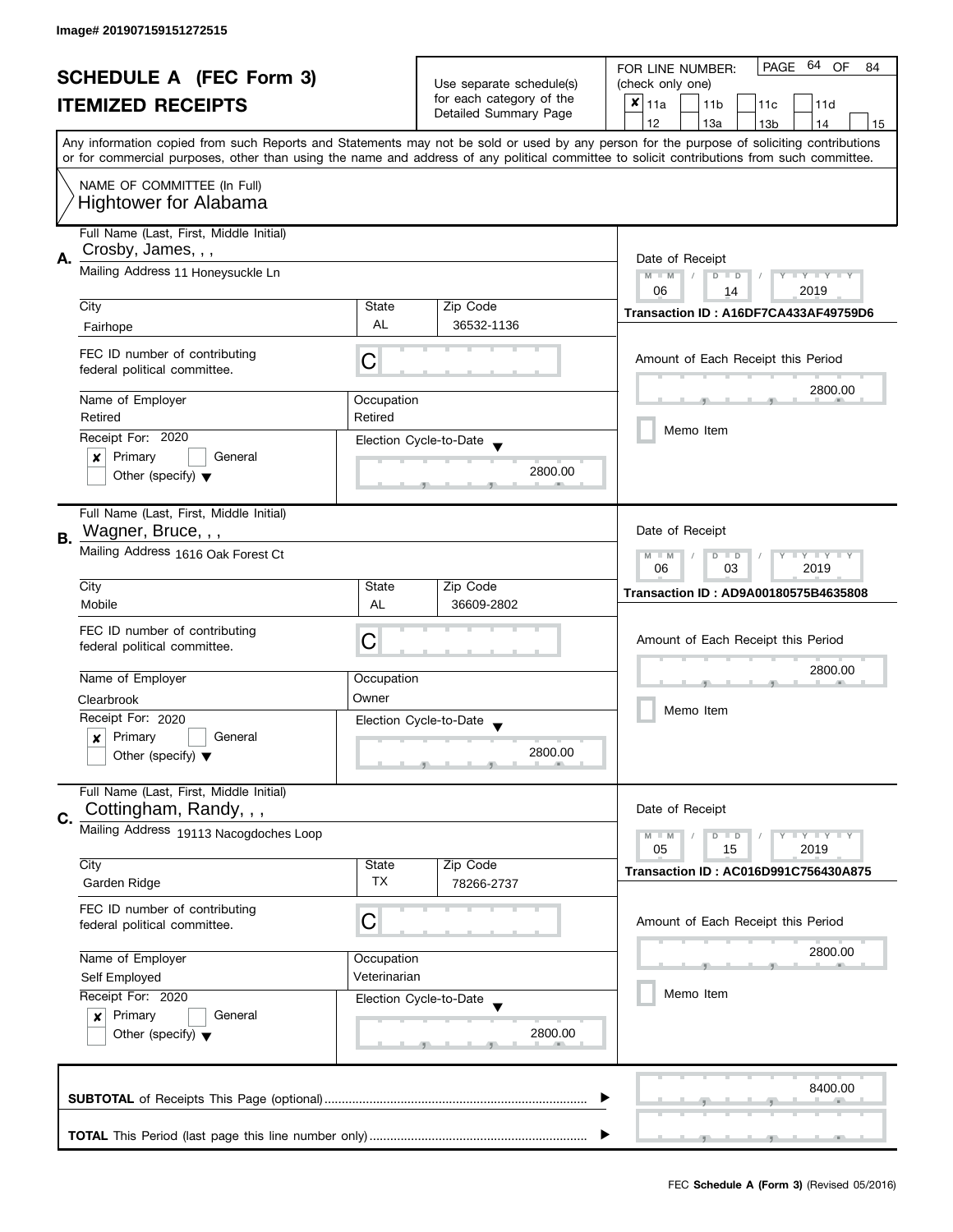| <b>SCHEDULE A (FEC Form 3)</b> |                                                               |                                                                                                                                            | PAGE 65<br>OF<br>FOR LINE NUMBER:<br>84           |                                                                                                                                           |
|--------------------------------|---------------------------------------------------------------|--------------------------------------------------------------------------------------------------------------------------------------------|---------------------------------------------------|-------------------------------------------------------------------------------------------------------------------------------------------|
|                                |                                                               | Use separate schedule(s)                                                                                                                   | (check only one)                                  |                                                                                                                                           |
|                                | <b>ITEMIZED RECEIPTS</b>                                      |                                                                                                                                            | for each category of the<br>Detailed Summary Page | $x _{11a}$<br>11 <sub>b</sub><br>11 <sub>c</sub><br>11d                                                                                   |
|                                |                                                               |                                                                                                                                            |                                                   | 12<br>13a<br>13 <sub>b</sub><br>14<br>15                                                                                                  |
|                                |                                                               |                                                                                                                                            |                                                   | Any information copied from such Reports and Statements may not be sold or used by any person for the purpose of soliciting contributions |
|                                |                                                               | or for commercial purposes, other than using the name and address of any political committee to solicit contributions from such committee. |                                                   |                                                                                                                                           |
|                                | NAME OF COMMITTEE (In Full)<br><b>Hightower for Alabama</b>   |                                                                                                                                            |                                                   |                                                                                                                                           |
|                                | Full Name (Last, First, Middle Initial)                       |                                                                                                                                            |                                                   |                                                                                                                                           |
|                                | Carmichael, Don, , ,                                          |                                                                                                                                            |                                                   |                                                                                                                                           |
| Α.                             | Mailing Address 695 Signal Valley Trl                         |                                                                                                                                            |                                                   | Date of Receipt                                                                                                                           |
|                                |                                                               |                                                                                                                                            |                                                   | $M - M$<br>$Y - Y - Y - Y - Y$<br>$\overline{D}$<br>$\Box$<br>05<br>2019                                                                  |
|                                | City                                                          | State                                                                                                                                      | Zip Code                                          | 21                                                                                                                                        |
|                                | Chelsea                                                       | <b>AL</b>                                                                                                                                  | 35043-8142                                        | Transaction ID: A49CF4AC632C34A93819                                                                                                      |
|                                |                                                               |                                                                                                                                            |                                                   |                                                                                                                                           |
|                                | FEC ID number of contributing<br>federal political committee. | C                                                                                                                                          |                                                   | Amount of Each Receipt this Period                                                                                                        |
|                                |                                                               |                                                                                                                                            |                                                   | 500.00                                                                                                                                    |
|                                | Name of Employer                                              | Occupation                                                                                                                                 |                                                   |                                                                                                                                           |
|                                | Self Employed                                                 | Physician                                                                                                                                  |                                                   | Memo Item                                                                                                                                 |
|                                | Receipt For: 2020                                             |                                                                                                                                            | Election Cycle-to-Date                            |                                                                                                                                           |
|                                | Primary<br>General<br>×                                       |                                                                                                                                            | 500.00                                            |                                                                                                                                           |
|                                | Other (specify) $\blacktriangledown$                          |                                                                                                                                            |                                                   |                                                                                                                                           |
|                                | Full Name (Last, First, Middle Initial)                       |                                                                                                                                            |                                                   |                                                                                                                                           |
| В.                             | Gilmore, Tonya, , ,                                           |                                                                                                                                            |                                                   | Date of Receipt                                                                                                                           |
|                                | Mailing Address 4251 The Cedars                               |                                                                                                                                            |                                                   | $Y = Y = Y$<br>$M - M$<br>D<br>$\Box$                                                                                                     |
|                                |                                                               |                                                                                                                                            |                                                   | 2019<br>05<br>06                                                                                                                          |
|                                | City                                                          | State                                                                                                                                      | Zip Code                                          | Transaction ID: ADD92063E55BA4C328CD                                                                                                      |
|                                | Mobile                                                        | AL                                                                                                                                         | 36608-2040                                        |                                                                                                                                           |
|                                | FEC ID number of contributing                                 | Amount of Each Receipt this Period                                                                                                         |                                                   |                                                                                                                                           |
|                                | federal political committee.                                  | С                                                                                                                                          |                                                   |                                                                                                                                           |
|                                | Name of Employer                                              | Occupation                                                                                                                                 |                                                   | 2000.00                                                                                                                                   |
|                                |                                                               | <b>Information Requested</b>                                                                                                               |                                                   |                                                                                                                                           |
|                                | Receipt For: 2020                                             |                                                                                                                                            | Election Cycle-to-Date                            | Memo Item                                                                                                                                 |
|                                | Primary<br>General<br>x                                       |                                                                                                                                            | $\overline{\mathbf{v}}$                           |                                                                                                                                           |
|                                | Other (specify) $\blacktriangledown$                          |                                                                                                                                            | 2000.00                                           |                                                                                                                                           |
|                                |                                                               |                                                                                                                                            |                                                   |                                                                                                                                           |
|                                | Full Name (Last, First, Middle Initial)                       |                                                                                                                                            |                                                   |                                                                                                                                           |
| C.                             | Citrin, Jeannie, , ,                                          |                                                                                                                                            |                                                   | Date of Receipt                                                                                                                           |
|                                | Mailing Address 811 Captain Oneal Dr.                         |                                                                                                                                            |                                                   | $Y = Y = Y$<br>$M - M$<br>$D$ $D$                                                                                                         |
|                                |                                                               |                                                                                                                                            |                                                   | 04<br>2019<br>25                                                                                                                          |
|                                | City<br>Daphne                                                | State<br>AL                                                                                                                                | Zip Code<br>36526-4021                            | Transaction ID: ABCEE4775CFB549788E5                                                                                                      |
|                                |                                                               |                                                                                                                                            |                                                   |                                                                                                                                           |
|                                | FEC ID number of contributing                                 | C                                                                                                                                          |                                                   | Amount of Each Receipt this Period                                                                                                        |
|                                | federal political committee.                                  |                                                                                                                                            |                                                   |                                                                                                                                           |
|                                | Name of Employer                                              | Occupation                                                                                                                                 |                                                   | 2800.00                                                                                                                                   |
|                                | Homemaker<br>Homemaker                                        |                                                                                                                                            |                                                   |                                                                                                                                           |
|                                | Receipt For: 2020                                             |                                                                                                                                            | Election Cycle-to-Date                            | Memo Item                                                                                                                                 |
|                                | Primary<br>General<br>$\boldsymbol{x}$                        |                                                                                                                                            |                                                   |                                                                                                                                           |
|                                | Other (specify) $\blacktriangledown$                          |                                                                                                                                            | 2800.00                                           |                                                                                                                                           |
|                                |                                                               |                                                                                                                                            |                                                   |                                                                                                                                           |
|                                |                                                               |                                                                                                                                            |                                                   |                                                                                                                                           |
|                                |                                                               |                                                                                                                                            |                                                   | 5300.00                                                                                                                                   |
|                                |                                                               |                                                                                                                                            |                                                   |                                                                                                                                           |
|                                |                                                               |                                                                                                                                            |                                                   |                                                                                                                                           |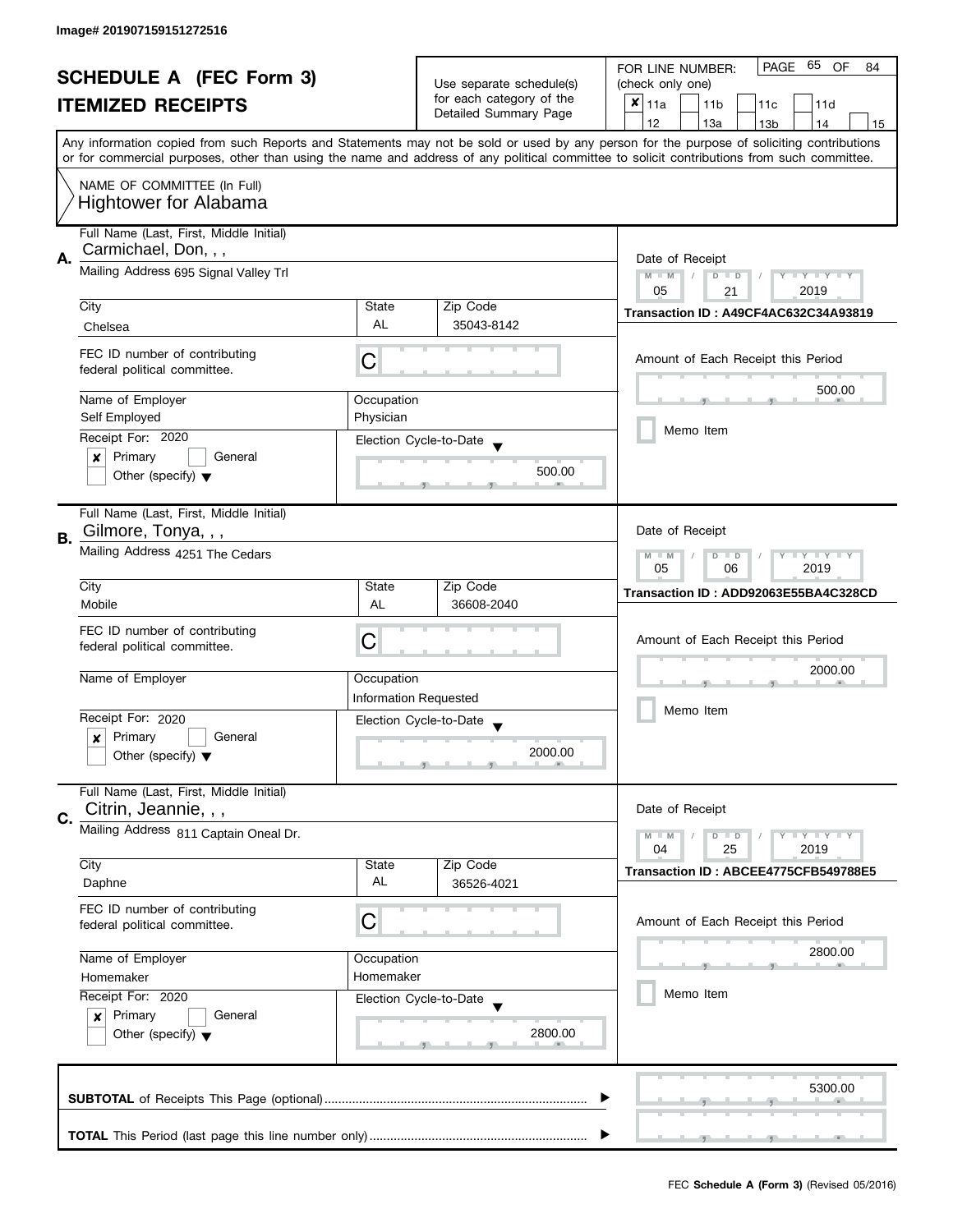| <b>SCHEDULE A (FEC Form 3)</b> |                                         |                    | 66<br>PAGE<br>OF<br>FOR LINE NUMBER:<br>84                                    |                                                                                                                                            |
|--------------------------------|-----------------------------------------|--------------------|-------------------------------------------------------------------------------|--------------------------------------------------------------------------------------------------------------------------------------------|
|                                |                                         |                    | Use separate schedule(s)<br>for each category of the<br>Detailed Summary Page | (check only one)                                                                                                                           |
|                                | <b>ITEMIZED RECEIPTS</b>                |                    |                                                                               | $x _{11a}$<br>11 <sub>b</sub><br>11c<br>11d                                                                                                |
|                                |                                         |                    |                                                                               | 12<br>13a<br>13 <sub>b</sub><br>15<br>14                                                                                                   |
|                                |                                         |                    |                                                                               | Any information copied from such Reports and Statements may not be sold or used by any person for the purpose of soliciting contributions  |
|                                |                                         |                    |                                                                               | or for commercial purposes, other than using the name and address of any political committee to solicit contributions from such committee. |
|                                | NAME OF COMMITTEE (In Full)             |                    |                                                                               |                                                                                                                                            |
|                                | <b>Hightower for Alabama</b>            |                    |                                                                               |                                                                                                                                            |
|                                |                                         |                    |                                                                               |                                                                                                                                            |
|                                | Full Name (Last, First, Middle Initial) |                    |                                                                               |                                                                                                                                            |
| Α.                             | Burt, Kyle, , ,                         |                    |                                                                               | Date of Receipt                                                                                                                            |
|                                | Mailing Address P.O. Box 336            |                    |                                                                               | $M - M$<br>$Y - Y - Y - Y - Y$<br>$\sqrt{2}$<br>$D$ $D$                                                                                    |
|                                |                                         |                    |                                                                               | 04<br>2019<br>26                                                                                                                           |
|                                | City                                    | State              | Zip Code                                                                      | Transaction ID: A9D567352B08E4B76AC7                                                                                                       |
|                                | Vance                                   | <b>AL</b>          | 35490-0004                                                                    |                                                                                                                                            |
|                                | FEC ID number of contributing           |                    |                                                                               | Amount of Each Receipt this Period                                                                                                         |
|                                | federal political committee.            | C                  |                                                                               |                                                                                                                                            |
|                                |                                         |                    |                                                                               | 2800.00                                                                                                                                    |
|                                | Name of Employer                        | Occupation         |                                                                               |                                                                                                                                            |
|                                | Kykenkee, Inc.                          | President          |                                                                               | Memo Item                                                                                                                                  |
|                                | Receipt For: 2020                       |                    | Election Cycle-to-Date                                                        |                                                                                                                                            |
|                                | Primary<br>General<br>$\boldsymbol{x}$  |                    | 2800.00                                                                       |                                                                                                                                            |
|                                | Other (specify) $\blacktriangledown$    |                    |                                                                               |                                                                                                                                            |
|                                |                                         |                    |                                                                               |                                                                                                                                            |
|                                | Full Name (Last, First, Middle Initial) |                    |                                                                               |                                                                                                                                            |
| В.                             | Oppenheimer, William, , ,               |                    |                                                                               | Date of Receipt                                                                                                                            |
|                                | Mailing Address 5845 Falls Church Rd.   |                    |                                                                               | $Y = Y = Y$<br>$M - M$<br>D<br>$\Box$                                                                                                      |
|                                | City                                    | State              | Zip Code                                                                      | 2019<br>06<br>28                                                                                                                           |
|                                | Mobile                                  | AL                 | 36608-2960                                                                    | Transaction ID: A69BA76027A9746B18A5                                                                                                       |
|                                |                                         |                    |                                                                               |                                                                                                                                            |
|                                | FEC ID number of contributing           | C                  |                                                                               | Amount of Each Receipt this Period                                                                                                         |
|                                | federal political committee.            |                    |                                                                               |                                                                                                                                            |
|                                | Name of Employer                        | Occupation         |                                                                               | 250.00                                                                                                                                     |
|                                | Enveloc, Inc.                           | Corporate Officer  |                                                                               |                                                                                                                                            |
|                                | Receipt For: 2020                       |                    |                                                                               | Memo Item                                                                                                                                  |
|                                | Primary<br>General<br>x                 |                    | Election Cycle-to-Date                                                        |                                                                                                                                            |
|                                | Other (specify) $\blacktriangledown$    |                    | 250.00                                                                        |                                                                                                                                            |
|                                |                                         |                    |                                                                               |                                                                                                                                            |
|                                | Full Name (Last, First, Middle Initial) |                    |                                                                               |                                                                                                                                            |
|                                | Fulgham, Henry, , ,                     |                    |                                                                               | Date of Receipt                                                                                                                            |
| C.                             | Mailing Address 5917 Shenandoah Rd N    |                    |                                                                               | $M - M$<br>$Y = Y = Y$<br>$\overline{D}$<br>$\Box$                                                                                         |
|                                |                                         |                    |                                                                               | 2019<br>04<br>25                                                                                                                           |
|                                | City                                    | State              | Zip Code                                                                      | Transaction ID: ABC69C4E102D44D6184E                                                                                                       |
|                                | Mobile                                  | AL                 | 36608-3320                                                                    |                                                                                                                                            |
|                                | FEC ID number of contributing           |                    |                                                                               |                                                                                                                                            |
|                                | federal political committee.            | C                  |                                                                               | Amount of Each Receipt this Period                                                                                                         |
|                                |                                         |                    |                                                                               | 2500.00                                                                                                                                    |
|                                | Name of Employer<br>Occupation          |                    |                                                                               |                                                                                                                                            |
|                                | <b>SAAD Healthcare</b>                  | <b>Businessman</b> |                                                                               |                                                                                                                                            |
|                                | Receipt For: 2020                       |                    | Election Cycle-to-Date                                                        | Memo Item                                                                                                                                  |
|                                | Primary<br>General<br>$\boldsymbol{x}$  |                    |                                                                               |                                                                                                                                            |
|                                | Other (specify) $\blacktriangledown$    |                    | 2500.00                                                                       |                                                                                                                                            |
|                                |                                         |                    |                                                                               |                                                                                                                                            |
|                                |                                         |                    |                                                                               |                                                                                                                                            |
|                                |                                         |                    |                                                                               | 5550.00                                                                                                                                    |
|                                |                                         |                    |                                                                               |                                                                                                                                            |
|                                |                                         |                    |                                                                               |                                                                                                                                            |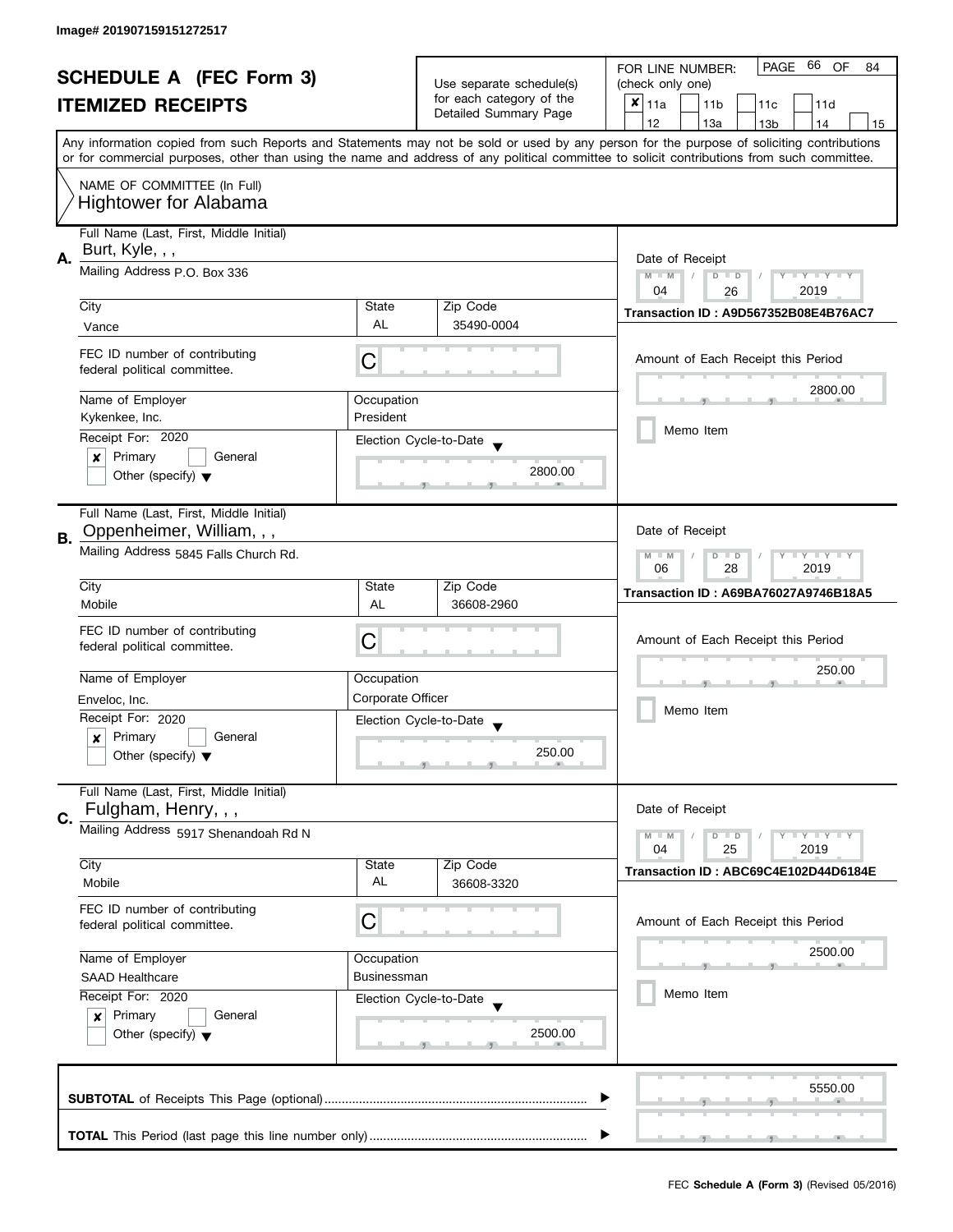|    | <b>SCHEDULE A (FEC Form 3)</b>                                     |                                                                    | Use separate schedule(s) | 67<br>PAGE<br><b>OF</b><br>FOR LINE NUMBER:<br>84<br>(check only one)                                                                                                                                                                                                                   |
|----|--------------------------------------------------------------------|--------------------------------------------------------------------|--------------------------|-----------------------------------------------------------------------------------------------------------------------------------------------------------------------------------------------------------------------------------------------------------------------------------------|
|    | <b>ITEMIZED RECEIPTS</b>                                           |                                                                    | for each category of the | $x _{11a}$<br>11 <sub>b</sub><br>11c<br>11d                                                                                                                                                                                                                                             |
|    |                                                                    |                                                                    | Detailed Summary Page    | 12<br>13a<br>13 <sub>b</sub><br>14<br>15                                                                                                                                                                                                                                                |
|    |                                                                    |                                                                    |                          | Any information copied from such Reports and Statements may not be sold or used by any person for the purpose of soliciting contributions<br>or for commercial purposes, other than using the name and address of any political committee to solicit contributions from such committee. |
|    | NAME OF COMMITTEE (In Full)<br><b>Hightower for Alabama</b>        |                                                                    |                          |                                                                                                                                                                                                                                                                                         |
| А. | Full Name (Last, First, Middle Initial)<br>McCown, Teresa, J.,,    |                                                                    |                          | Date of Receipt                                                                                                                                                                                                                                                                         |
|    | Mailing Address 351 N. Summit                                      | Y TY TY TY<br>$M - M$<br>$\sqrt{2}$<br>$D$ $D$<br>06<br>2019<br>14 |                          |                                                                                                                                                                                                                                                                                         |
|    | City                                                               | State                                                              | Zip Code                 | Transaction ID: AD6EB791F90974D8983A                                                                                                                                                                                                                                                    |
|    | Fairhope                                                           | AL                                                                 | 36532-2548               |                                                                                                                                                                                                                                                                                         |
|    | FEC ID number of contributing<br>federal political committee.      | C                                                                  |                          | Amount of Each Receipt this Period                                                                                                                                                                                                                                                      |
|    | Name of Employer                                                   | Occupation                                                         |                          | 1000.00                                                                                                                                                                                                                                                                                 |
|    | Homemaker                                                          | Homemaker                                                          |                          |                                                                                                                                                                                                                                                                                         |
|    | Receipt For: 2020                                                  |                                                                    | Election Cycle-to-Date   | Memo Item                                                                                                                                                                                                                                                                               |
|    | Primary<br>General<br>×                                            |                                                                    |                          |                                                                                                                                                                                                                                                                                         |
|    | Other (specify) $\blacktriangledown$                               |                                                                    | 1000.00                  |                                                                                                                                                                                                                                                                                         |
|    | Full Name (Last, First, Middle Initial)                            |                                                                    |                          |                                                                                                                                                                                                                                                                                         |
| В. | Friedman, L., J.,,                                                 |                                                                    |                          | Date of Receipt                                                                                                                                                                                                                                                                         |
|    | Mailing Address PO Box 16623                                       | $Y = Y + Y$<br>$M - M$<br>D<br>$\Box$<br>2019<br>06<br>14          |                          |                                                                                                                                                                                                                                                                                         |
|    | City                                                               | State                                                              | Zip Code                 | Transaction ID: A995F66AB355B47D29F6                                                                                                                                                                                                                                                    |
|    | Mobile                                                             | AL                                                                 | 36616-0623               |                                                                                                                                                                                                                                                                                         |
|    | FEC ID number of contributing                                      | С                                                                  |                          | Amount of Each Receipt this Period                                                                                                                                                                                                                                                      |
|    | federal political committee.                                       |                                                                    |                          |                                                                                                                                                                                                                                                                                         |
|    | Name of Employer                                                   | Occupation                                                         |                          | 2800.00                                                                                                                                                                                                                                                                                 |
|    | Retired                                                            | Retired                                                            |                          |                                                                                                                                                                                                                                                                                         |
|    | Receipt For: 2020                                                  |                                                                    | Election Cycle-to-Date   | Memo Item                                                                                                                                                                                                                                                                               |
|    | Primary<br>General<br>$\boldsymbol{x}$                             |                                                                    |                          |                                                                                                                                                                                                                                                                                         |
|    | Other (specify) $\blacktriangledown$                               |                                                                    | 2800.00                  |                                                                                                                                                                                                                                                                                         |
| C. | Full Name (Last, First, Middle Initial)<br>Hightower, Brenda, J.,, |                                                                    |                          | Date of Receipt                                                                                                                                                                                                                                                                         |
|    | Mailing Address 163 Marlstone Dr                                   |                                                                    |                          | $Y = Y = Y$<br>$M - M$<br>$D$ $D$<br>04<br>15<br>2019                                                                                                                                                                                                                                   |
|    | City                                                               | State<br>AL                                                        | Zip Code                 | Transaction ID: ABE402F0A4FF44E47949                                                                                                                                                                                                                                                    |
|    | Helena                                                             |                                                                    | 35080-3567               |                                                                                                                                                                                                                                                                                         |
|    | FEC ID number of contributing<br>federal political committee.      | С                                                                  |                          | Amount of Each Receipt this Period                                                                                                                                                                                                                                                      |
|    | Name of Employer                                                   | Occupation                                                         |                          | 2800.00                                                                                                                                                                                                                                                                                 |
|    | Retired<br>Retired<br>Receipt For: 2020                            |                                                                    |                          |                                                                                                                                                                                                                                                                                         |
|    |                                                                    |                                                                    | Election Cycle-to-Date   | Memo Item                                                                                                                                                                                                                                                                               |
|    | Primary<br>General<br>$\mathbf{x}$                                 |                                                                    |                          |                                                                                                                                                                                                                                                                                         |
|    | Other (specify) $\blacktriangledown$                               |                                                                    | 2800.00                  |                                                                                                                                                                                                                                                                                         |
|    |                                                                    |                                                                    |                          | 6600.00                                                                                                                                                                                                                                                                                 |
|    |                                                                    |                                                                    |                          |                                                                                                                                                                                                                                                                                         |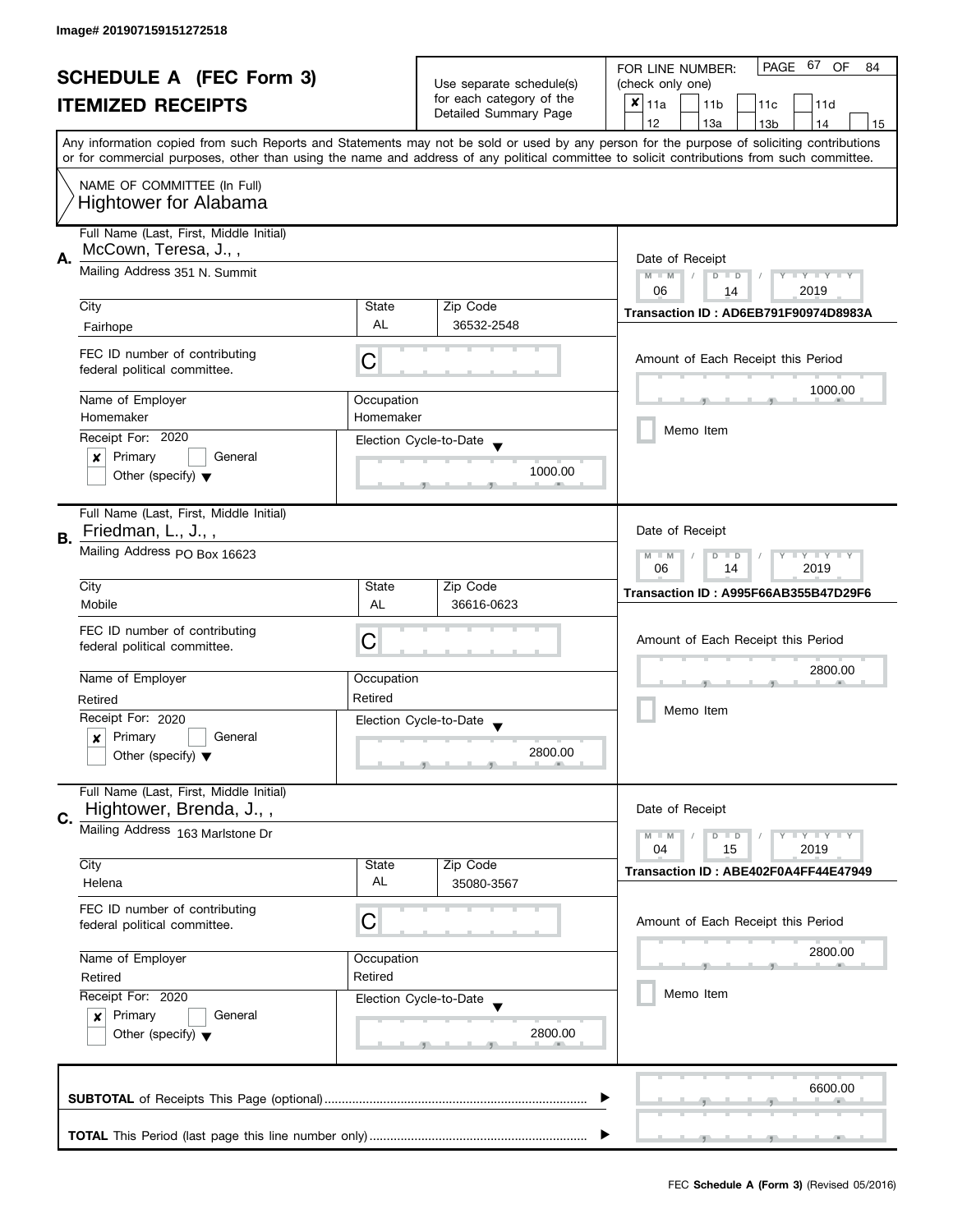| <b>SCHEDULE A (FEC Form 3)</b><br><b>ITEMIZED RECEIPTS</b> |                                         |                                                   | 68<br>PAGE<br>OF<br>FOR LINE NUMBER:<br>84              |                                                                                                                                            |
|------------------------------------------------------------|-----------------------------------------|---------------------------------------------------|---------------------------------------------------------|--------------------------------------------------------------------------------------------------------------------------------------------|
|                                                            |                                         | Use separate schedule(s)                          | (check only one)                                        |                                                                                                                                            |
|                                                            |                                         | for each category of the<br>Detailed Summary Page | $x _{11a}$<br>11 <sub>b</sub><br>11d<br>11 <sub>c</sub> |                                                                                                                                            |
|                                                            |                                         |                                                   |                                                         | 12<br>13a<br>13 <sub>b</sub><br>15<br>14                                                                                                   |
|                                                            |                                         |                                                   |                                                         | Any information copied from such Reports and Statements may not be sold or used by any person for the purpose of soliciting contributions  |
|                                                            |                                         |                                                   |                                                         | or for commercial purposes, other than using the name and address of any political committee to solicit contributions from such committee. |
|                                                            | NAME OF COMMITTEE (In Full)             |                                                   |                                                         |                                                                                                                                            |
|                                                            |                                         |                                                   |                                                         |                                                                                                                                            |
|                                                            | <b>Hightower for Alabama</b>            |                                                   |                                                         |                                                                                                                                            |
|                                                            | Full Name (Last, First, Middle Initial) |                                                   |                                                         |                                                                                                                                            |
|                                                            | Williams, Donald, , ,                   |                                                   |                                                         |                                                                                                                                            |
| А.                                                         | Mailing Address PO Box 1468             |                                                   |                                                         | Date of Receipt                                                                                                                            |
|                                                            |                                         |                                                   |                                                         | $M - M$<br>$Y - Y - Y - Y - Y$<br>$\sqrt{2}$<br>$D$ $D$<br>06<br>2019                                                                      |
|                                                            | City                                    | State                                             | Zip Code                                                | 30                                                                                                                                         |
|                                                            | Mobile                                  | <b>AL</b>                                         | 36633-1468                                              | Transaction ID: A65D69DCCF1DD4E598B8                                                                                                       |
|                                                            |                                         |                                                   |                                                         |                                                                                                                                            |
|                                                            | FEC ID number of contributing           |                                                   |                                                         | Amount of Each Receipt this Period                                                                                                         |
|                                                            | federal political committee.            | C                                                 |                                                         |                                                                                                                                            |
|                                                            |                                         |                                                   |                                                         | 2800.00                                                                                                                                    |
|                                                            | Name of Employer                        | Occupation                                        |                                                         |                                                                                                                                            |
|                                                            | <b>Industrial Value</b>                 | Owner/President                                   |                                                         | Memo Item                                                                                                                                  |
|                                                            | Receipt For: 2020                       |                                                   | Election Cycle-to-Date                                  |                                                                                                                                            |
|                                                            | Primary<br>General<br>×                 |                                                   |                                                         |                                                                                                                                            |
|                                                            | Other (specify) $\blacktriangledown$    |                                                   | 2800.00                                                 |                                                                                                                                            |
|                                                            |                                         |                                                   |                                                         |                                                                                                                                            |
|                                                            | Full Name (Last, First, Middle Initial) |                                                   |                                                         |                                                                                                                                            |
| В.                                                         | Turk, William, D.,,                     |                                                   |                                                         | Date of Receipt                                                                                                                            |
|                                                            | Mailing Address 14315 Scenic Highway    |                                                   |                                                         | $Y = Y = Y$<br>$-M$<br>D<br>$\Box$                                                                                                         |
|                                                            |                                         |                                                   |                                                         | 2019<br>06<br>14                                                                                                                           |
|                                                            | City                                    | State                                             | Zip Code                                                | Transaction ID: A8D109B6928764A3AABB                                                                                                       |
|                                                            | Fairhope                                | AL                                                | 36532                                                   |                                                                                                                                            |
|                                                            | FEC ID number of contributing           |                                                   |                                                         |                                                                                                                                            |
|                                                            | federal political committee.            | C                                                 |                                                         | Amount of Each Receipt this Period                                                                                                         |
|                                                            |                                         |                                                   |                                                         | 500.00                                                                                                                                     |
|                                                            | Name of Employer                        | Occupation                                        |                                                         |                                                                                                                                            |
|                                                            | Atlanta Bread Mobile                    | Owner                                             |                                                         |                                                                                                                                            |
|                                                            | Receipt For: 2020                       |                                                   | Election Cycle-to-Date                                  | Memo Item                                                                                                                                  |
|                                                            | Primary<br>General<br>x                 |                                                   |                                                         |                                                                                                                                            |
|                                                            | Other (specify) $\blacktriangledown$    |                                                   | 500.00                                                  |                                                                                                                                            |
|                                                            |                                         |                                                   |                                                         |                                                                                                                                            |
|                                                            | Full Name (Last, First, Middle Initial) |                                                   |                                                         |                                                                                                                                            |
| C.                                                         | O'Neill, Gina, O.,,                     |                                                   |                                                         | Date of Receipt                                                                                                                            |
|                                                            | Mailing Address 30530 Middle Creek Cir  |                                                   |                                                         | $Y = Y + Y$<br>$M - M$<br>$\overline{D}$<br>$\Box$                                                                                         |
|                                                            |                                         |                                                   |                                                         | 15<br>2019<br>04                                                                                                                           |
|                                                            | City                                    | State                                             | Zip Code                                                | Transaction ID: A47146DDFBA484FDA907                                                                                                       |
|                                                            | Spanish Fort                            | AL                                                | 36527-5686                                              |                                                                                                                                            |
|                                                            | FEC ID number of contributing           |                                                   |                                                         |                                                                                                                                            |
|                                                            | federal political committee.            | С                                                 |                                                         | Amount of Each Receipt this Period                                                                                                         |
|                                                            |                                         |                                                   |                                                         |                                                                                                                                            |
|                                                            | Name of Employer                        | Occupation                                        |                                                         | 2500.00                                                                                                                                    |
|                                                            | Accountant<br>Self Employed             |                                                   |                                                         |                                                                                                                                            |
|                                                            | Receipt For: 2020                       |                                                   | Election Cycle-to-Date                                  | Memo Item                                                                                                                                  |
|                                                            | Primary<br>General<br>$\boldsymbol{x}$  |                                                   |                                                         |                                                                                                                                            |
|                                                            | Other (specify) $\blacktriangledown$    |                                                   | 2500.00                                                 |                                                                                                                                            |
|                                                            |                                         |                                                   |                                                         |                                                                                                                                            |
|                                                            |                                         |                                                   |                                                         |                                                                                                                                            |
|                                                            |                                         |                                                   |                                                         | 5800.00                                                                                                                                    |
|                                                            |                                         |                                                   |                                                         |                                                                                                                                            |
|                                                            |                                         |                                                   |                                                         |                                                                                                                                            |
|                                                            |                                         |                                                   |                                                         |                                                                                                                                            |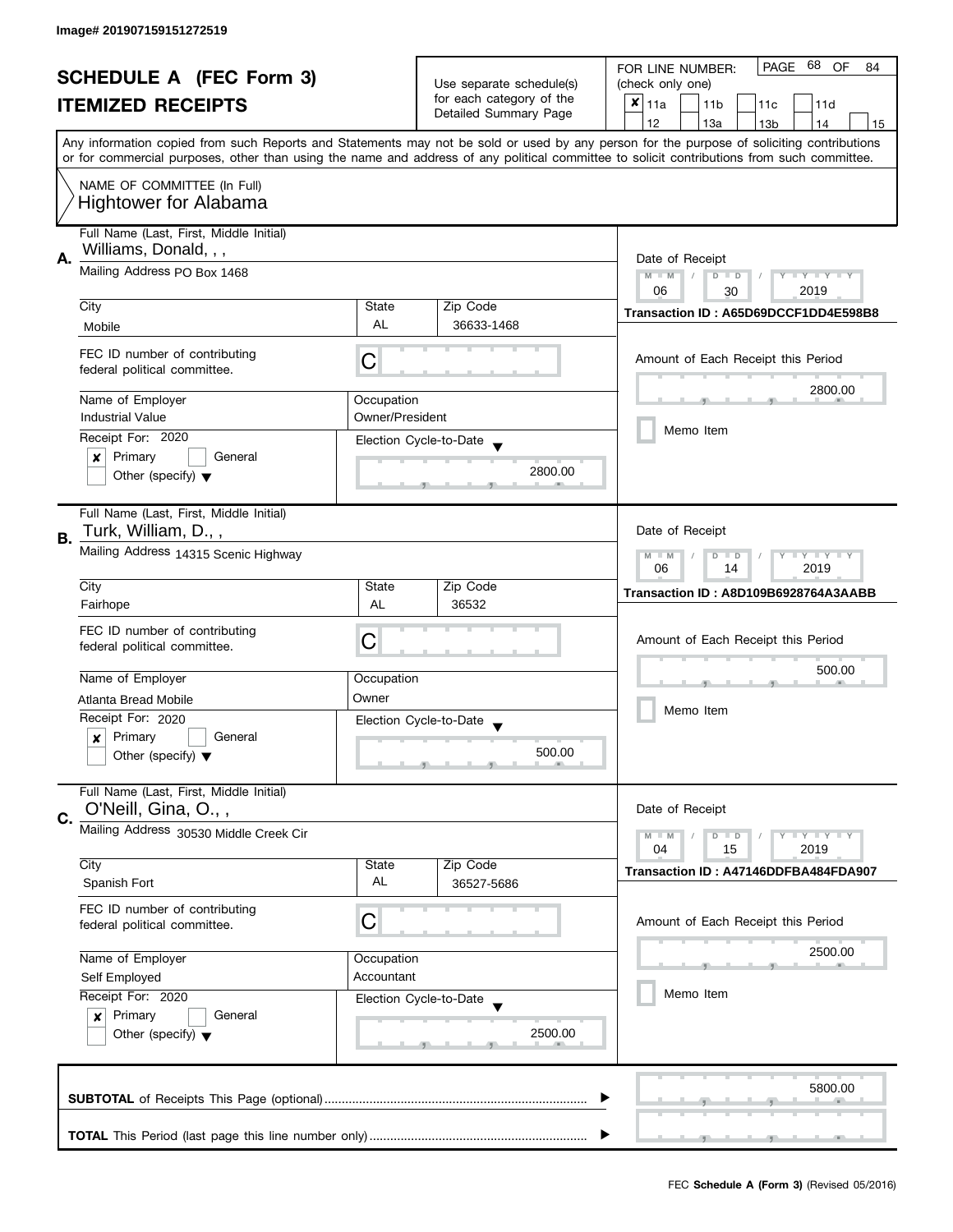|                                |                                                                                                   |                          |                          | 69<br>PAGE<br><b>OF</b><br>FOR LINE NUMBER:<br>84                                                                                          |  |
|--------------------------------|---------------------------------------------------------------------------------------------------|--------------------------|--------------------------|--------------------------------------------------------------------------------------------------------------------------------------------|--|
| <b>SCHEDULE A (FEC Form 3)</b> |                                                                                                   | Use separate schedule(s) | (check only one)         |                                                                                                                                            |  |
|                                | <b>ITEMIZED RECEIPTS</b>                                                                          |                          | for each category of the | $x _{11a}$<br>11 <sub>b</sub><br>11c<br>11d                                                                                                |  |
|                                |                                                                                                   |                          | Detailed Summary Page    | 12<br>13a<br>13 <sub>b</sub><br>14<br>15                                                                                                   |  |
|                                |                                                                                                   |                          |                          | Any information copied from such Reports and Statements may not be sold or used by any person for the purpose of soliciting contributions  |  |
|                                |                                                                                                   |                          |                          | or for commercial purposes, other than using the name and address of any political committee to solicit contributions from such committee. |  |
|                                | NAME OF COMMITTEE (In Full)                                                                       |                          |                          |                                                                                                                                            |  |
|                                | <b>Hightower for Alabama</b>                                                                      |                          |                          |                                                                                                                                            |  |
|                                |                                                                                                   |                          |                          |                                                                                                                                            |  |
|                                | Full Name (Last, First, Middle Initial)<br>Leon, Tofey, J.,, III<br>Mailing Address PO Box 850055 |                          |                          |                                                                                                                                            |  |
| А.                             |                                                                                                   |                          |                          | Date of Receipt                                                                                                                            |  |
|                                |                                                                                                   |                          |                          | $M - M$<br>$\sqrt{2}$<br>Y I Y I Y I Y<br>$D$ $D$<br>2019<br>04                                                                            |  |
|                                | City                                                                                              | State                    | Zip Code                 | 25                                                                                                                                         |  |
|                                | Mobile                                                                                            | AL                       | 36685-0055               | <b>Transaction ID: AA48795F509844B21976</b>                                                                                                |  |
|                                |                                                                                                   |                          |                          |                                                                                                                                            |  |
|                                | FEC ID number of contributing<br>federal political committee.                                     | C                        |                          | Amount of Each Receipt this Period                                                                                                         |  |
|                                |                                                                                                   |                          |                          | 1000.00                                                                                                                                    |  |
|                                | Name of Employer                                                                                  | Occupation               |                          |                                                                                                                                            |  |
|                                | <b>Express Oil &amp; Tire Engineers</b>                                                           | <b>Franchise Owner</b>   |                          | Memo Item                                                                                                                                  |  |
|                                | Receipt For: 2020                                                                                 |                          | Election Cycle-to-Date   |                                                                                                                                            |  |
|                                | Primary<br>General<br>×                                                                           |                          | 1000.00                  |                                                                                                                                            |  |
|                                | Other (specify) $\blacktriangledown$                                                              |                          |                          |                                                                                                                                            |  |
|                                | Full Name (Last, First, Middle Initial)                                                           |                          |                          |                                                                                                                                            |  |
| В.                             | Cuccias, Brian, , ,                                                                               |                          |                          | Date of Receipt                                                                                                                            |  |
|                                | Mailing Address 3580 Lakefront Dr                                                                 |                          |                          | $Y - Y - Y$<br>$M - M$<br>D<br>$\Box$                                                                                                      |  |
|                                |                                                                                                   |                          |                          | 29<br>2019<br>04                                                                                                                           |  |
|                                | City                                                                                              | State                    | Zip Code                 | Transaction ID: A19DE8361A93B4E60A4D                                                                                                       |  |
|                                | Mobile                                                                                            | AL                       | 36695-8652               |                                                                                                                                            |  |
|                                | FEC ID number of contributing                                                                     | С                        |                          | Amount of Each Receipt this Period                                                                                                         |  |
|                                | federal political committee.                                                                      |                          |                          |                                                                                                                                            |  |
|                                | Name of Employer                                                                                  | Occupation               |                          | 2800.00                                                                                                                                    |  |
|                                | Huntington Ingalls Industies                                                                      | <b>EVP/President</b>     |                          |                                                                                                                                            |  |
|                                | Receipt For: 2020                                                                                 |                          | Election Cycle-to-Date   | Memo Item                                                                                                                                  |  |
|                                | Primary<br>$\boldsymbol{x}$<br>General                                                            |                          |                          |                                                                                                                                            |  |
|                                | Other (specify) $\blacktriangledown$                                                              |                          | 5600.00                  |                                                                                                                                            |  |
|                                | Full Name (Last, First, Middle Initial)                                                           |                          |                          |                                                                                                                                            |  |
|                                | Herrick, David, , Dr.,                                                                            |                          |                          | Date of Receipt                                                                                                                            |  |
| C.                             | Mailing Address 2132 Allendale Rd.                                                                |                          |                          | $Y = Y = Y$<br>$M - M$<br>$D$ $D$                                                                                                          |  |
|                                |                                                                                                   |                          |                          | 06<br>25<br>2019                                                                                                                           |  |
|                                | City                                                                                              | State                    | Zip Code                 | Transaction ID: A7A10F96054754CD78E1                                                                                                       |  |
|                                | Montgomery                                                                                        | AL                       | 36111                    |                                                                                                                                            |  |
|                                | FEC ID number of contributing                                                                     | C                        |                          | Amount of Each Receipt this Period                                                                                                         |  |
|                                | federal political committee.                                                                      |                          |                          |                                                                                                                                            |  |
|                                | Name of Employer                                                                                  | Occupation               |                          | 500.00                                                                                                                                     |  |
|                                | Self Employed                                                                                     | Physican                 |                          |                                                                                                                                            |  |
|                                | Receipt For: 2020<br>Election Cycle-to-Date<br>Primary<br>General<br>$\boldsymbol{x}$             |                          |                          | Memo Item                                                                                                                                  |  |
|                                |                                                                                                   |                          |                          |                                                                                                                                            |  |
|                                | Other (specify) $\blacktriangledown$                                                              |                          | 500.00                   |                                                                                                                                            |  |
|                                |                                                                                                   |                          |                          |                                                                                                                                            |  |
|                                |                                                                                                   |                          |                          | 4300.00                                                                                                                                    |  |
|                                |                                                                                                   |                          |                          |                                                                                                                                            |  |
|                                |                                                                                                   |                          |                          |                                                                                                                                            |  |
|                                |                                                                                                   |                          |                          |                                                                                                                                            |  |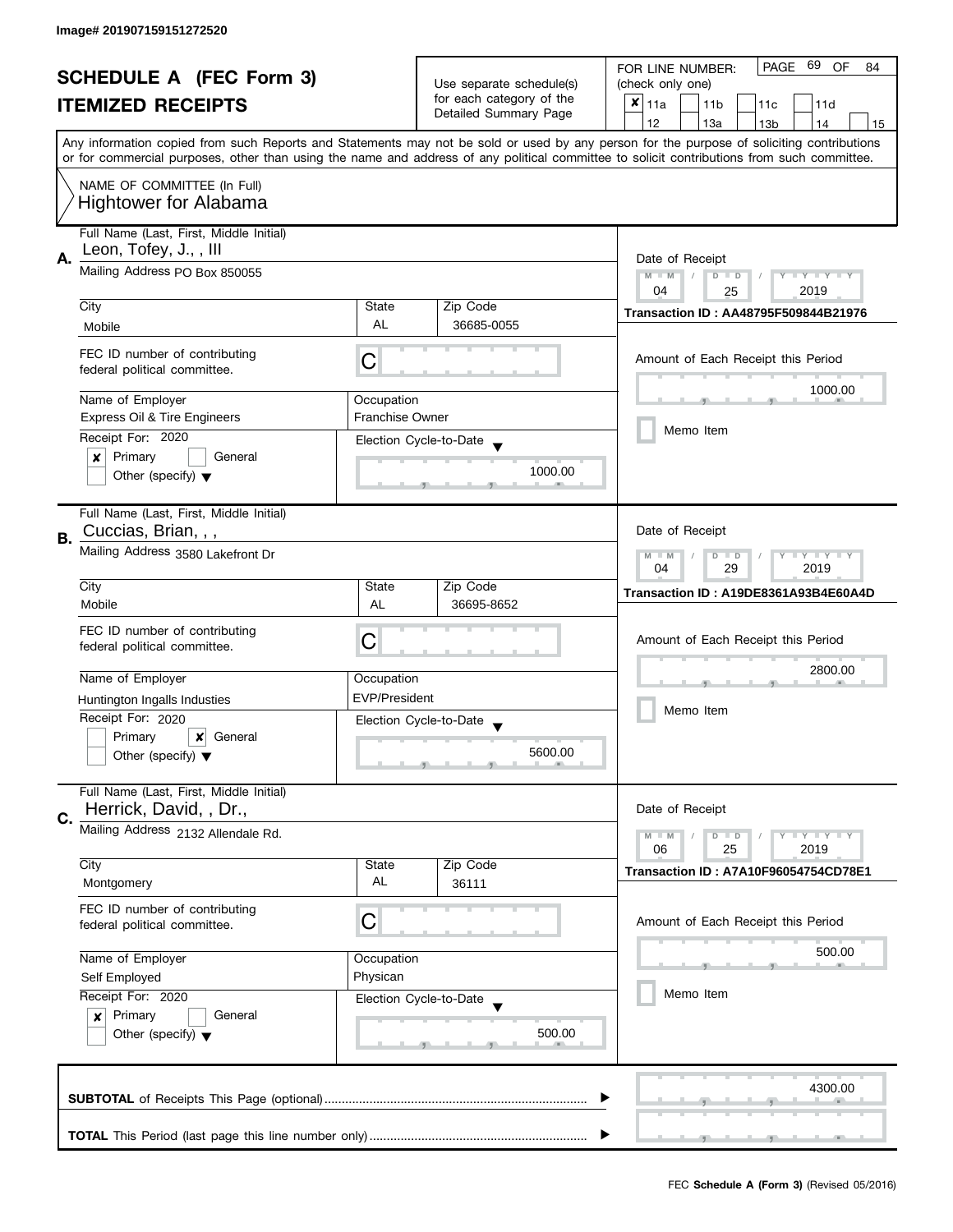|    | <b>SCHEDULE A (FEC Form 3)</b><br><b>ITEMIZED RECEIPTS</b>                                                                                                                                                                                                                                                                                                                                                                 |                                                   | Use separate schedule(s)<br>for each category of the<br>Detailed Summary Page | PAGE 70 OF<br>FOR LINE NUMBER:<br>84<br>(check only one)<br>$\pmb{\times}$<br>11a<br>11 <sub>b</sub><br>11c<br>11d<br>12<br>13a<br>13 <sub>b</sub><br>14<br>15                                                                                                                          |
|----|----------------------------------------------------------------------------------------------------------------------------------------------------------------------------------------------------------------------------------------------------------------------------------------------------------------------------------------------------------------------------------------------------------------------------|---------------------------------------------------|-------------------------------------------------------------------------------|-----------------------------------------------------------------------------------------------------------------------------------------------------------------------------------------------------------------------------------------------------------------------------------------|
|    | NAME OF COMMITTEE (In Full)<br><b>Hightower for Alabama</b>                                                                                                                                                                                                                                                                                                                                                                |                                                   |                                                                               | Any information copied from such Reports and Statements may not be sold or used by any person for the purpose of soliciting contributions<br>or for commercial purposes, other than using the name and address of any political committee to solicit contributions from such committee. |
| Α. | Full Name (Last, First, Middle Initial)<br>williams, john, , ,<br>Mailing Address 2185 Old Monrovia Rd NW<br>City<br>Huntsville<br>FEC ID number of contributing<br>federal political committee.<br>Name of Employer<br>MEI<br>Receipt For: 2020<br>Primary<br>General<br>x                                                                                                                                                | State<br>AL<br>С<br>Occupation<br><b>Director</b> | Zip Code<br>35806-1553<br>Election Cycle-to-Date                              | Date of Receipt<br>Y TY TY TY<br>$M - M$<br>$D$ $D$<br>06<br>2019<br>03<br>Transaction ID: AF6E0D256B6044B8E90C<br>Amount of Each Receipt this Period<br>2800.00<br>Memo Item                                                                                                           |
| В. | Other (specify) $\blacktriangledown$<br>Full Name (Last, First, Middle Initial)<br>Dukes, Gilbert, F.,, III<br>Mailing Address 1071 Grand Heron Ct E<br>City<br>Mobile<br>FEC ID number of contributing<br>federal political committee.<br>Name of Employer<br><b>Briarwood LLC</b><br>Receipt For: 2020                                                                                                                   | State<br>AL<br>C<br>Occupation<br>Partner         | 2800.00<br>Zip Code<br>36693-4388<br>Election Cycle-to-Date                   | Date of Receipt<br>$Y - Y - Y - Y - Y$<br>$D$ $D$<br>$M - M$<br>06<br>30<br>2019<br>Transaction ID: AA47D4444733C4C9A92A<br>Amount of Each Receipt this Period<br>500.00<br>Memo Item                                                                                                   |
| C. | Primary<br>General<br>$\boldsymbol{x}$<br>Other (specify) $\blacktriangledown$<br>Full Name (Last, First, Middle Initial)<br>O'Neill, Mike, , ,<br>Mailing Address 30530 Middle Creek Cir<br>City<br>Spanish Fort<br>FEC ID number of contributing<br>federal political committee.<br>Name of Employer<br><b>K&amp;J Winsupply</b><br>Receipt For: 2020<br>Primary<br>General<br>×<br>Other (specify) $\blacktriangledown$ | State<br>AL<br>C<br>Occupation<br>President       | 500.00<br>Zip Code<br>36527-5686<br>Election Cycle-to-Date<br>2500.00         | Date of Receipt<br>Y I Y I Y I Y<br>$M - M$<br>$D$ $D$<br>04<br>2019<br>15<br>Transaction ID: AB7688F7B74564DACB95<br>Amount of Each Receipt this Period<br>2500.00<br>Memo Item                                                                                                        |
|    |                                                                                                                                                                                                                                                                                                                                                                                                                            |                                                   |                                                                               | 5800.00                                                                                                                                                                                                                                                                                 |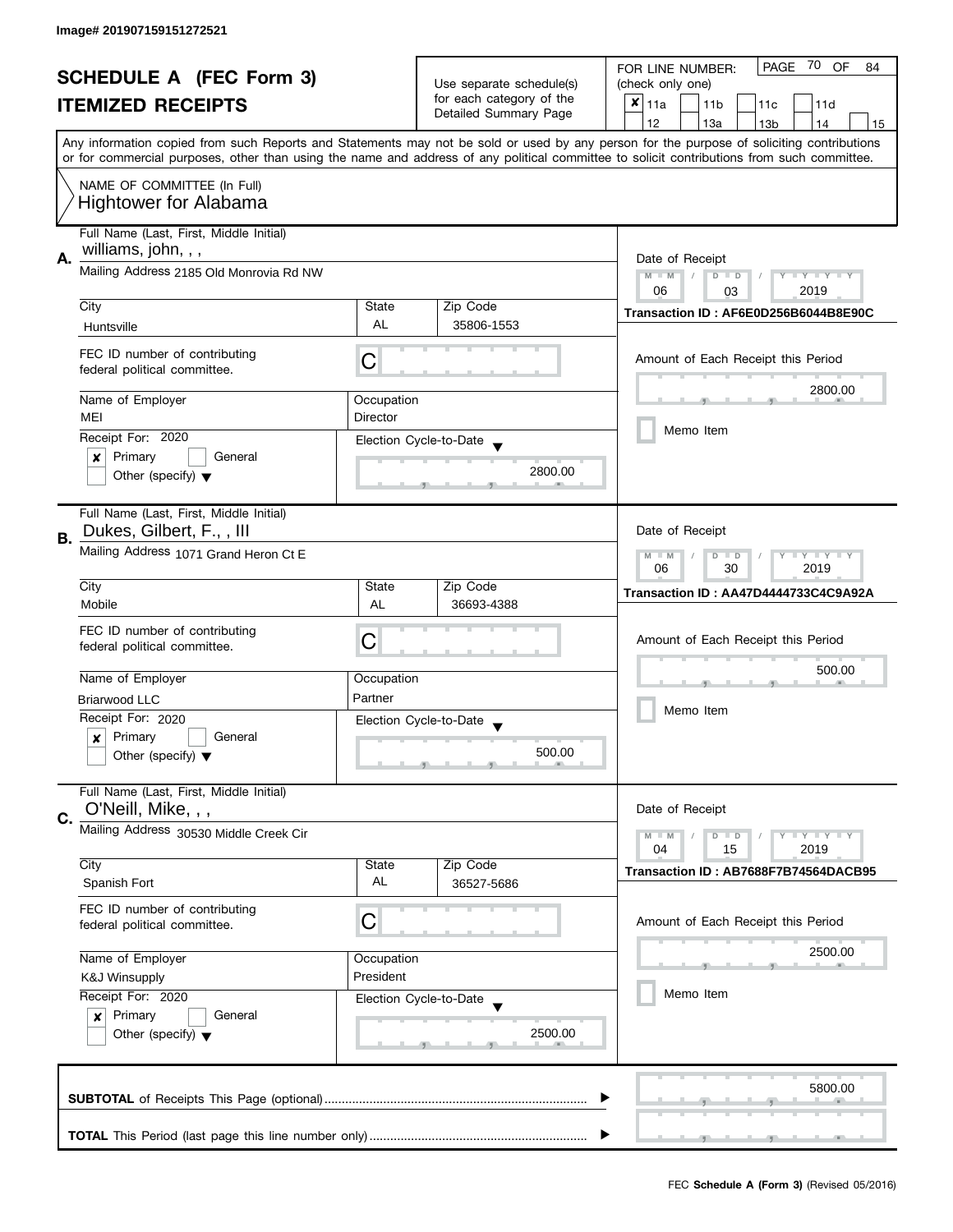| <b>SCHEDULE A (FEC Form 3)</b> |                                                                                       |             | -71<br>PAGE<br>OF<br>FOR LINE NUMBER:<br>84 |                                                                                                                                            |  |
|--------------------------------|---------------------------------------------------------------------------------------|-------------|---------------------------------------------|--------------------------------------------------------------------------------------------------------------------------------------------|--|
|                                | <b>ITEMIZED RECEIPTS</b>                                                              |             | Use separate schedule(s)                    | (check only one)                                                                                                                           |  |
|                                |                                                                                       |             | for each category of the                    | $x _{11a}$<br>11 <sub>b</sub><br>11c<br>11d                                                                                                |  |
|                                |                                                                                       |             | Detailed Summary Page                       | 12<br>13a<br>14<br>13 <sub>b</sub><br>15                                                                                                   |  |
|                                |                                                                                       |             |                                             | Any information copied from such Reports and Statements may not be sold or used by any person for the purpose of soliciting contributions  |  |
|                                |                                                                                       |             |                                             | or for commercial purposes, other than using the name and address of any political committee to solicit contributions from such committee. |  |
|                                |                                                                                       |             |                                             |                                                                                                                                            |  |
|                                | NAME OF COMMITTEE (In Full)                                                           |             |                                             |                                                                                                                                            |  |
|                                | <b>Hightower for Alabama</b>                                                          |             |                                             |                                                                                                                                            |  |
|                                | Full Name (Last, First, Middle Initial)                                               |             |                                             |                                                                                                                                            |  |
|                                |                                                                                       |             |                                             |                                                                                                                                            |  |
| А.                             | Mckinney, Roddy, L.,, II                                                              |             |                                             | Date of Receipt                                                                                                                            |  |
|                                | Mailing Address 2965 Briarcliff Rd.                                                   |             |                                             | $M - M$<br>Y TY TY TY<br>$D$ $D$                                                                                                           |  |
|                                |                                                                                       |             |                                             | 06<br>2019<br>30                                                                                                                           |  |
|                                | City                                                                                  | State       | Zip Code                                    | Transaction ID: A7DEE14323EB54C8F9FD                                                                                                       |  |
|                                | Mountain Brk                                                                          | AL          | 35223-2604                                  |                                                                                                                                            |  |
|                                |                                                                                       |             |                                             |                                                                                                                                            |  |
|                                | FEC ID number of contributing<br>federal political committee.                         | С           |                                             | Amount of Each Receipt this Period                                                                                                         |  |
|                                |                                                                                       |             |                                             |                                                                                                                                            |  |
|                                | Name of Employer                                                                      | Occupation  |                                             | 2800.00                                                                                                                                    |  |
|                                | <b>McKinney Capital</b>                                                               | Shareholder |                                             |                                                                                                                                            |  |
|                                | Receipt For: 2020                                                                     |             |                                             | Memo Item                                                                                                                                  |  |
|                                | Primary<br>General<br>×                                                               |             | Election Cycle-to-Date                      |                                                                                                                                            |  |
|                                |                                                                                       |             | 2800.00                                     |                                                                                                                                            |  |
|                                | Other (specify) $\blacktriangledown$                                                  |             |                                             |                                                                                                                                            |  |
|                                |                                                                                       |             |                                             |                                                                                                                                            |  |
|                                | Full Name (Last, First, Middle Initial)                                               |             |                                             |                                                                                                                                            |  |
| В.                             | Dansby, Stewart, , ,                                                                  |             |                                             | Date of Receipt                                                                                                                            |  |
|                                | Mailing Address 2515 Crest Rd                                                         |             |                                             | <b>LYLYLY</b><br>$M - M$<br>D<br>$\Box$                                                                                                    |  |
|                                |                                                                                       |             |                                             | 2019<br>04<br>16                                                                                                                           |  |
|                                | City                                                                                  | State       | Zip Code                                    | <b>Transaction ID: A95886890DF714F9E936</b>                                                                                                |  |
|                                | Birmingham                                                                            | AL          | 35223-1021                                  |                                                                                                                                            |  |
|                                | FEC ID number of contributing                                                         |             |                                             |                                                                                                                                            |  |
|                                | federal political committee.                                                          | C           |                                             | Amount of Each Receipt this Period                                                                                                         |  |
|                                |                                                                                       |             |                                             | 2800.00                                                                                                                                    |  |
|                                | Name of Employer                                                                      | Occupation  |                                             |                                                                                                                                            |  |
|                                | Self Employed                                                                         | Investor    |                                             |                                                                                                                                            |  |
|                                | Receipt For: 2020                                                                     |             | Election Cycle-to-Date                      | Memo Item                                                                                                                                  |  |
|                                | Primary<br>General<br>$\boldsymbol{x}$                                                |             |                                             |                                                                                                                                            |  |
|                                | Other (specify) $\blacktriangledown$                                                  |             | 2800.00                                     |                                                                                                                                            |  |
|                                |                                                                                       |             |                                             |                                                                                                                                            |  |
|                                | Full Name (Last, First, Middle Initial)                                               |             |                                             |                                                                                                                                            |  |
|                                | Peters, Edwin, L., , Jr.                                                              |             |                                             | Date of Receipt                                                                                                                            |  |
| C.                             | Mailing Address 10727 Elnina Dr.                                                      |             |                                             |                                                                                                                                            |  |
|                                |                                                                                       |             |                                             | $Y = Y = Y$<br>$M - M$<br>$D$ $D$<br>04<br>25<br>2019                                                                                      |  |
|                                | City                                                                                  | State       | Zip Code                                    |                                                                                                                                            |  |
|                                | Mobile                                                                                | AL          | 36608-8414                                  | Transaction ID: A6641C793F30B49A6B9D                                                                                                       |  |
|                                |                                                                                       |             |                                             |                                                                                                                                            |  |
|                                | FEC ID number of contributing                                                         | С           |                                             | Amount of Each Receipt this Period                                                                                                         |  |
|                                | federal political committee.                                                          |             |                                             |                                                                                                                                            |  |
|                                | Name of Employer                                                                      |             |                                             | 350.00                                                                                                                                     |  |
|                                | Occupation<br><b>Financial Adviser</b>                                                |             |                                             |                                                                                                                                            |  |
|                                | Financial Strategies, LLC                                                             |             |                                             | Memo Item                                                                                                                                  |  |
|                                | Receipt For: 2020<br>Election Cycle-to-Date<br>Primary<br>General<br>$\boldsymbol{x}$ |             |                                             |                                                                                                                                            |  |
|                                |                                                                                       |             |                                             |                                                                                                                                            |  |
|                                | Other (specify) $\blacktriangledown$                                                  |             | 350.00                                      |                                                                                                                                            |  |
|                                |                                                                                       |             |                                             |                                                                                                                                            |  |
|                                |                                                                                       |             |                                             |                                                                                                                                            |  |
|                                |                                                                                       |             |                                             | 5950.00                                                                                                                                    |  |
|                                |                                                                                       |             |                                             |                                                                                                                                            |  |
|                                |                                                                                       |             |                                             |                                                                                                                                            |  |
|                                |                                                                                       |             |                                             |                                                                                                                                            |  |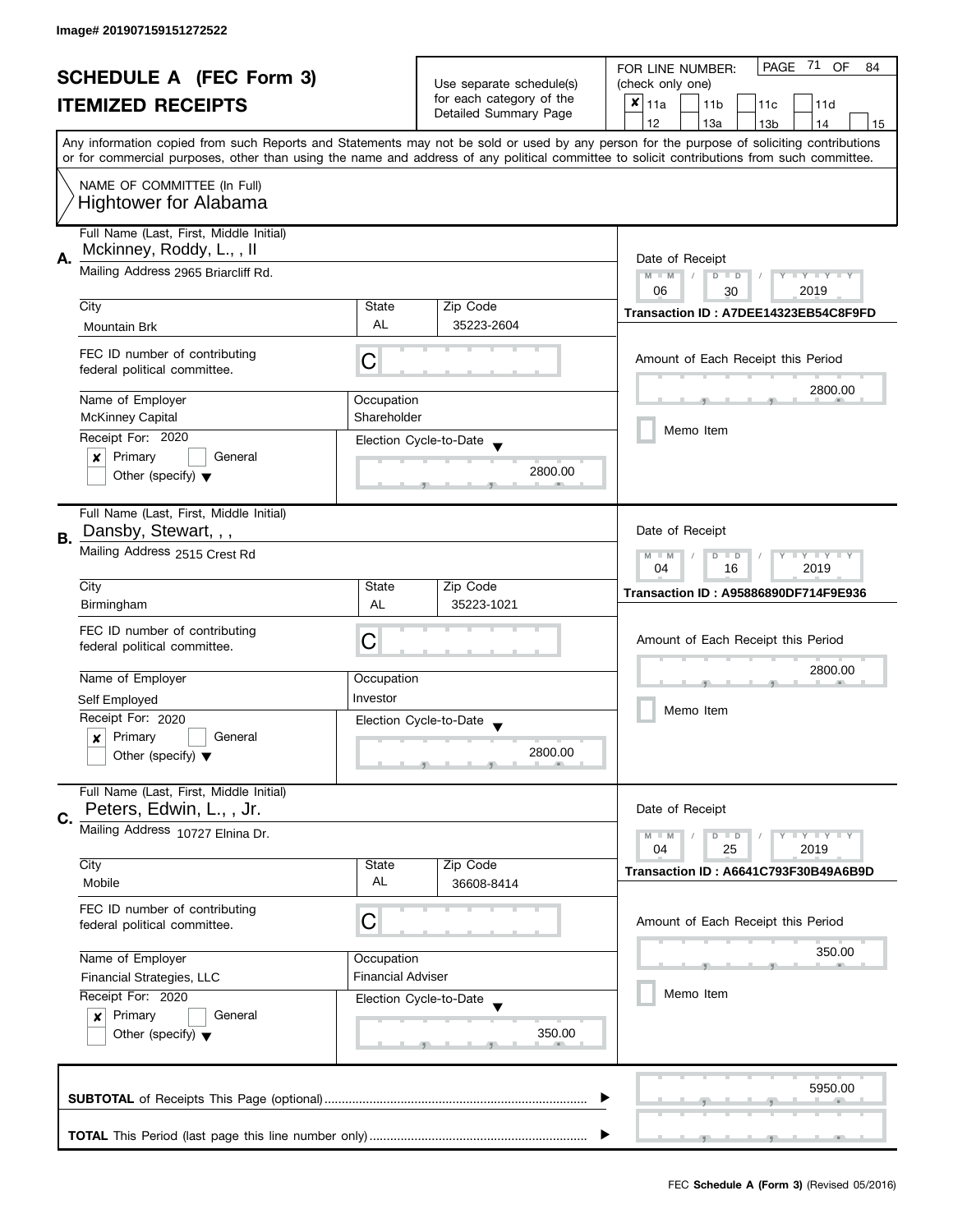| <b>SCHEDULE A (FEC Form 3)</b> |                                                                                                                                                         |                          | PAGE<br>72 OF<br>FOR LINE NUMBER:<br>84 |                                                                                                                                            |
|--------------------------------|---------------------------------------------------------------------------------------------------------------------------------------------------------|--------------------------|-----------------------------------------|--------------------------------------------------------------------------------------------------------------------------------------------|
|                                |                                                                                                                                                         | Use separate schedule(s) | (check only one)                        |                                                                                                                                            |
|                                | <b>ITEMIZED RECEIPTS</b>                                                                                                                                |                          | for each category of the                | $x _{11a}$<br>11 <sub>b</sub><br>11c<br>11d                                                                                                |
|                                |                                                                                                                                                         |                          | Detailed Summary Page                   | 12<br>13a<br>13 <sub>b</sub><br>14<br>15                                                                                                   |
|                                |                                                                                                                                                         |                          |                                         | Any information copied from such Reports and Statements may not be sold or used by any person for the purpose of soliciting contributions  |
|                                |                                                                                                                                                         |                          |                                         | or for commercial purposes, other than using the name and address of any political committee to solicit contributions from such committee. |
|                                | NAME OF COMMITTEE (In Full)                                                                                                                             |                          |                                         |                                                                                                                                            |
|                                | <b>Hightower for Alabama</b>                                                                                                                            |                          |                                         |                                                                                                                                            |
|                                |                                                                                                                                                         |                          |                                         |                                                                                                                                            |
|                                | Full Name (Last, First, Middle Initial)                                                                                                                 |                          |                                         |                                                                                                                                            |
|                                | Deese, Susan, , ,                                                                                                                                       |                          |                                         |                                                                                                                                            |
| А.                             | Mailing Address 124 Windsong Ct                                                                                                                         |                          |                                         | Date of Receipt<br>$M - M$<br>Y I Y I Y I Y<br>$\overline{D}$<br>$\Box$                                                                    |
|                                |                                                                                                                                                         |                          |                                         | 06<br>2019<br>17                                                                                                                           |
|                                | City                                                                                                                                                    | State                    | Zip Code                                |                                                                                                                                            |
|                                | Carrollton                                                                                                                                              | GA                       | 30117-8986                              | Transaction ID: A0159899F21AC46C2BB1                                                                                                       |
|                                |                                                                                                                                                         |                          |                                         |                                                                                                                                            |
|                                | FEC ID number of contributing                                                                                                                           | С                        |                                         | Amount of Each Receipt this Period                                                                                                         |
|                                | federal political committee.                                                                                                                            |                          |                                         |                                                                                                                                            |
|                                | Name of Employer                                                                                                                                        | Occupation               |                                         | 100.00                                                                                                                                     |
|                                | Retired                                                                                                                                                 | Retired                  |                                         |                                                                                                                                            |
|                                | Receipt For: 2020                                                                                                                                       |                          |                                         | Memo Item                                                                                                                                  |
|                                | Primary<br>General<br>x                                                                                                                                 |                          | Election Cycle-to-Date                  |                                                                                                                                            |
|                                | Other (specify) $\blacktriangledown$                                                                                                                    |                          | 300.00                                  |                                                                                                                                            |
|                                |                                                                                                                                                         |                          |                                         |                                                                                                                                            |
|                                | Full Name (Last, First, Middle Initial)                                                                                                                 |                          |                                         |                                                                                                                                            |
|                                | Dyas, Charles, L., Dr., Jr.                                                                                                                             |                          |                                         | Date of Receipt                                                                                                                            |
| В.                             | Mailing Address 2860 Dauphin St                                                                                                                         |                          |                                         |                                                                                                                                            |
|                                |                                                                                                                                                         |                          |                                         | $Y - Y - Y$<br>$-M$<br>D<br>$\Box$<br>03<br>2019<br>06                                                                                     |
|                                | Ste A<br>City                                                                                                                                           | State                    | Zip Code                                |                                                                                                                                            |
|                                | Mobile                                                                                                                                                  | AL                       | 36606-2415                              | Transaction ID: A7651F65F85BD469FBAD                                                                                                       |
|                                |                                                                                                                                                         |                          |                                         |                                                                                                                                            |
|                                | FEC ID number of contributing                                                                                                                           | C                        |                                         | Amount of Each Receipt this Period                                                                                                         |
|                                | federal political committee.                                                                                                                            |                          |                                         |                                                                                                                                            |
|                                | Name of Employer                                                                                                                                        | Occupation               |                                         | 500.00                                                                                                                                     |
|                                | Bay Area Plastic Surgery                                                                                                                                | Surgeon                  |                                         |                                                                                                                                            |
|                                | Receipt For: 2020                                                                                                                                       |                          |                                         | Memo Item                                                                                                                                  |
|                                | Primary<br>General<br>x                                                                                                                                 |                          | Election Cycle-to-Date                  |                                                                                                                                            |
|                                | Other (specify) $\blacktriangledown$                                                                                                                    |                          | 500.00                                  |                                                                                                                                            |
|                                |                                                                                                                                                         |                          |                                         |                                                                                                                                            |
|                                | Full Name (Last, First, Middle Initial)                                                                                                                 |                          |                                         |                                                                                                                                            |
|                                | Pilot, Debra, M.,,                                                                                                                                      |                          |                                         | Date of Receipt                                                                                                                            |
| C.                             | Mailing Address P.O. Box 91206                                                                                                                          |                          |                                         | $Y = Y = Y$<br>$D$ $D$                                                                                                                     |
|                                |                                                                                                                                                         |                          |                                         | $M - M$<br>04<br>2019<br>25                                                                                                                |
|                                | City                                                                                                                                                    | State                    | Zip Code                                | Transaction ID: ACCFC5C76FE2142C2987                                                                                                       |
|                                | Mobile                                                                                                                                                  | AL                       | 36691-1206                              |                                                                                                                                            |
|                                | FEC ID number of contributing                                                                                                                           |                          |                                         |                                                                                                                                            |
|                                | federal political committee.                                                                                                                            | C                        |                                         | Amount of Each Receipt this Period                                                                                                         |
|                                |                                                                                                                                                         |                          |                                         |                                                                                                                                            |
|                                | Name of Employer                                                                                                                                        | Occupation               |                                         | 2800.00                                                                                                                                    |
|                                | Homemaker<br>Homemaker<br>Receipt For: 2020<br>Election Cycle-to-Date<br>Primary<br>General<br>$\boldsymbol{x}$<br>Other (specify) $\blacktriangledown$ |                          |                                         |                                                                                                                                            |
|                                |                                                                                                                                                         |                          |                                         | Memo Item                                                                                                                                  |
|                                |                                                                                                                                                         |                          |                                         |                                                                                                                                            |
|                                |                                                                                                                                                         |                          | 2800.00                                 |                                                                                                                                            |
|                                |                                                                                                                                                         |                          |                                         |                                                                                                                                            |
|                                |                                                                                                                                                         |                          |                                         |                                                                                                                                            |
|                                |                                                                                                                                                         |                          |                                         | 3400.00                                                                                                                                    |
|                                |                                                                                                                                                         |                          |                                         |                                                                                                                                            |
|                                |                                                                                                                                                         |                          |                                         |                                                                                                                                            |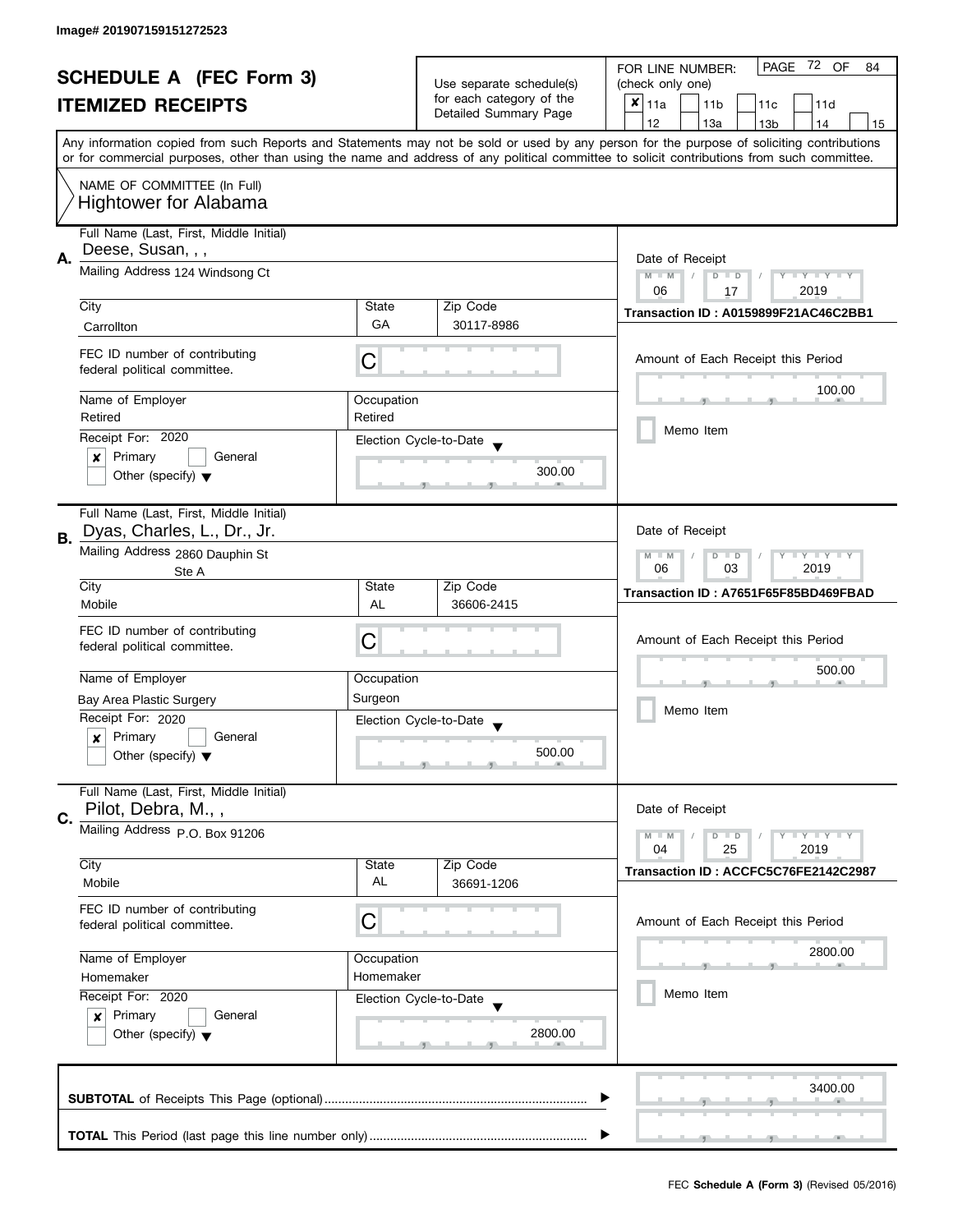| <b>SCHEDULE A (FEC Form 3)</b> |                                                                     |                                                           |                                                   | -73<br>OF<br>PAGE<br>FOR LINE NUMBER:<br>84                                                                                                                                                                                                                                             |  |  |  |  |  |  |
|--------------------------------|---------------------------------------------------------------------|-----------------------------------------------------------|---------------------------------------------------|-----------------------------------------------------------------------------------------------------------------------------------------------------------------------------------------------------------------------------------------------------------------------------------------|--|--|--|--|--|--|
|                                |                                                                     | Use separate schedule(s)                                  | (check only one)                                  |                                                                                                                                                                                                                                                                                         |  |  |  |  |  |  |
|                                | <b>ITEMIZED RECEIPTS</b>                                            |                                                           | for each category of the<br>Detailed Summary Page | $x _{11a}$<br>11 <sub>b</sub><br>11 <sub>c</sub><br>11d                                                                                                                                                                                                                                 |  |  |  |  |  |  |
|                                |                                                                     |                                                           |                                                   | 12<br>13a<br>13 <sub>b</sub><br>14<br>15                                                                                                                                                                                                                                                |  |  |  |  |  |  |
|                                |                                                                     |                                                           |                                                   | Any information copied from such Reports and Statements may not be sold or used by any person for the purpose of soliciting contributions<br>or for commercial purposes, other than using the name and address of any political committee to solicit contributions from such committee. |  |  |  |  |  |  |
|                                |                                                                     |                                                           |                                                   |                                                                                                                                                                                                                                                                                         |  |  |  |  |  |  |
|                                | NAME OF COMMITTEE (In Full)                                         |                                                           |                                                   |                                                                                                                                                                                                                                                                                         |  |  |  |  |  |  |
|                                | <b>Hightower for Alabama</b>                                        |                                                           |                                                   |                                                                                                                                                                                                                                                                                         |  |  |  |  |  |  |
|                                | Full Name (Last, First, Middle Initial)                             |                                                           |                                                   |                                                                                                                                                                                                                                                                                         |  |  |  |  |  |  |
|                                | Fry, Roland, , ,                                                    |                                                           |                                                   |                                                                                                                                                                                                                                                                                         |  |  |  |  |  |  |
| Α.                             | Mailing Address 27038 Creekwood Dr                                  |                                                           |                                                   | Date of Receipt<br>$M - M$<br>$Y = Y = Y + Y$<br>$\overline{D}$<br>$\Box$                                                                                                                                                                                                               |  |  |  |  |  |  |
|                                |                                                                     |                                                           |                                                   | 05<br>2019<br>14                                                                                                                                                                                                                                                                        |  |  |  |  |  |  |
|                                | City                                                                | State                                                     | Zip Code                                          | Transaction ID: AF23BAE62C50B4FAFA1D                                                                                                                                                                                                                                                    |  |  |  |  |  |  |
|                                | Daphne                                                              | <b>AL</b>                                                 | 36526-6127                                        |                                                                                                                                                                                                                                                                                         |  |  |  |  |  |  |
|                                | FEC ID number of contributing                                       |                                                           |                                                   |                                                                                                                                                                                                                                                                                         |  |  |  |  |  |  |
|                                | federal political committee.                                        | C                                                         |                                                   | Amount of Each Receipt this Period                                                                                                                                                                                                                                                      |  |  |  |  |  |  |
|                                |                                                                     |                                                           |                                                   | 1000.00                                                                                                                                                                                                                                                                                 |  |  |  |  |  |  |
|                                | Name of Employer                                                    | Occupation                                                |                                                   |                                                                                                                                                                                                                                                                                         |  |  |  |  |  |  |
|                                | Lyon Fry Cadden Insurance Agency                                    | Vice President                                            |                                                   | Memo Item                                                                                                                                                                                                                                                                               |  |  |  |  |  |  |
|                                | Receipt For: 2020                                                   |                                                           | Election Cycle-to-Date                            |                                                                                                                                                                                                                                                                                         |  |  |  |  |  |  |
|                                | Primary<br>General<br>$\boldsymbol{x}$                              |                                                           | 1000.00                                           |                                                                                                                                                                                                                                                                                         |  |  |  |  |  |  |
|                                | Other (specify) $\blacktriangledown$                                |                                                           |                                                   |                                                                                                                                                                                                                                                                                         |  |  |  |  |  |  |
|                                |                                                                     |                                                           |                                                   |                                                                                                                                                                                                                                                                                         |  |  |  |  |  |  |
|                                | Full Name (Last, First, Middle Initial)<br>Brown, J. David, , , III |                                                           |                                                   | Date of Receipt                                                                                                                                                                                                                                                                         |  |  |  |  |  |  |
| В.                             |                                                                     |                                                           |                                                   |                                                                                                                                                                                                                                                                                         |  |  |  |  |  |  |
|                                | Mailing Address 2508 Canterbury Rd                                  | $Y - Y - Y$<br>$M - M$<br>D<br>$\Box$<br>15<br>2019<br>04 |                                                   |                                                                                                                                                                                                                                                                                         |  |  |  |  |  |  |
|                                | City                                                                | State                                                     | Zip Code                                          |                                                                                                                                                                                                                                                                                         |  |  |  |  |  |  |
|                                | Mountain Brk                                                        | AL                                                        | 35223-1910                                        | <b>Transaction ID: A4055C5383A4245D182E</b>                                                                                                                                                                                                                                             |  |  |  |  |  |  |
|                                | FEC ID number of contributing                                       |                                                           |                                                   |                                                                                                                                                                                                                                                                                         |  |  |  |  |  |  |
|                                | federal political committee.                                        | С                                                         |                                                   |                                                                                                                                                                                                                                                                                         |  |  |  |  |  |  |
|                                |                                                                     |                                                           |                                                   | 2000.00                                                                                                                                                                                                                                                                                 |  |  |  |  |  |  |
|                                | Name of Employer                                                    | Occupation                                                |                                                   |                                                                                                                                                                                                                                                                                         |  |  |  |  |  |  |
|                                | President of Jemison Investment Co.                                 | President                                                 |                                                   |                                                                                                                                                                                                                                                                                         |  |  |  |  |  |  |
|                                | Receipt For: 2020                                                   |                                                           | Election Cycle-to-Date                            | Memo Item                                                                                                                                                                                                                                                                               |  |  |  |  |  |  |
|                                | Primary<br>General<br>x                                             |                                                           |                                                   |                                                                                                                                                                                                                                                                                         |  |  |  |  |  |  |
|                                | Other (specify) $\blacktriangledown$                                |                                                           | 2000.00                                           |                                                                                                                                                                                                                                                                                         |  |  |  |  |  |  |
|                                |                                                                     |                                                           |                                                   |                                                                                                                                                                                                                                                                                         |  |  |  |  |  |  |
|                                | Full Name (Last, First, Middle Initial)<br>Kreis, William, , ,      |                                                           |                                                   | Date of Receipt                                                                                                                                                                                                                                                                         |  |  |  |  |  |  |
| C.                             |                                                                     |                                                           |                                                   |                                                                                                                                                                                                                                                                                         |  |  |  |  |  |  |
|                                | Mailing Address 218 Stonegate Dr.                                   |                                                           |                                                   | $Y = Y = Y$<br>$M - M$<br>$D$ $D$<br>04<br>2019<br>25                                                                                                                                                                                                                                   |  |  |  |  |  |  |
|                                | City                                                                | State                                                     | Zip Code                                          |                                                                                                                                                                                                                                                                                         |  |  |  |  |  |  |
|                                | Birmingham                                                          | AL                                                        | 35242-7057                                        | <b>Transaction ID: A9404F63C20444C838C9</b>                                                                                                                                                                                                                                             |  |  |  |  |  |  |
|                                | FEC ID number of contributing                                       |                                                           |                                                   |                                                                                                                                                                                                                                                                                         |  |  |  |  |  |  |
|                                | federal political committee.                                        | C                                                         |                                                   | Amount of Each Receipt this Period                                                                                                                                                                                                                                                      |  |  |  |  |  |  |
|                                |                                                                     |                                                           |                                                   |                                                                                                                                                                                                                                                                                         |  |  |  |  |  |  |
|                                | Name of Employer                                                    | Occupation                                                |                                                   | 2800.00                                                                                                                                                                                                                                                                                 |  |  |  |  |  |  |
|                                | JohsonKreis Construction                                            | Vice President                                            |                                                   |                                                                                                                                                                                                                                                                                         |  |  |  |  |  |  |
|                                | Receipt For: 2020                                                   |                                                           | Election Cycle-to-Date                            | Memo Item                                                                                                                                                                                                                                                                               |  |  |  |  |  |  |
|                                | Primary<br>General<br>$\boldsymbol{x}$                              |                                                           |                                                   |                                                                                                                                                                                                                                                                                         |  |  |  |  |  |  |
|                                | Other (specify) $\blacktriangledown$                                |                                                           | 2800.00                                           |                                                                                                                                                                                                                                                                                         |  |  |  |  |  |  |
|                                |                                                                     |                                                           |                                                   |                                                                                                                                                                                                                                                                                         |  |  |  |  |  |  |
|                                |                                                                     |                                                           |                                                   | 5800.00                                                                                                                                                                                                                                                                                 |  |  |  |  |  |  |
|                                |                                                                     |                                                           |                                                   |                                                                                                                                                                                                                                                                                         |  |  |  |  |  |  |
|                                |                                                                     |                                                           |                                                   |                                                                                                                                                                                                                                                                                         |  |  |  |  |  |  |
|                                |                                                                     |                                                           |                                                   |                                                                                                                                                                                                                                                                                         |  |  |  |  |  |  |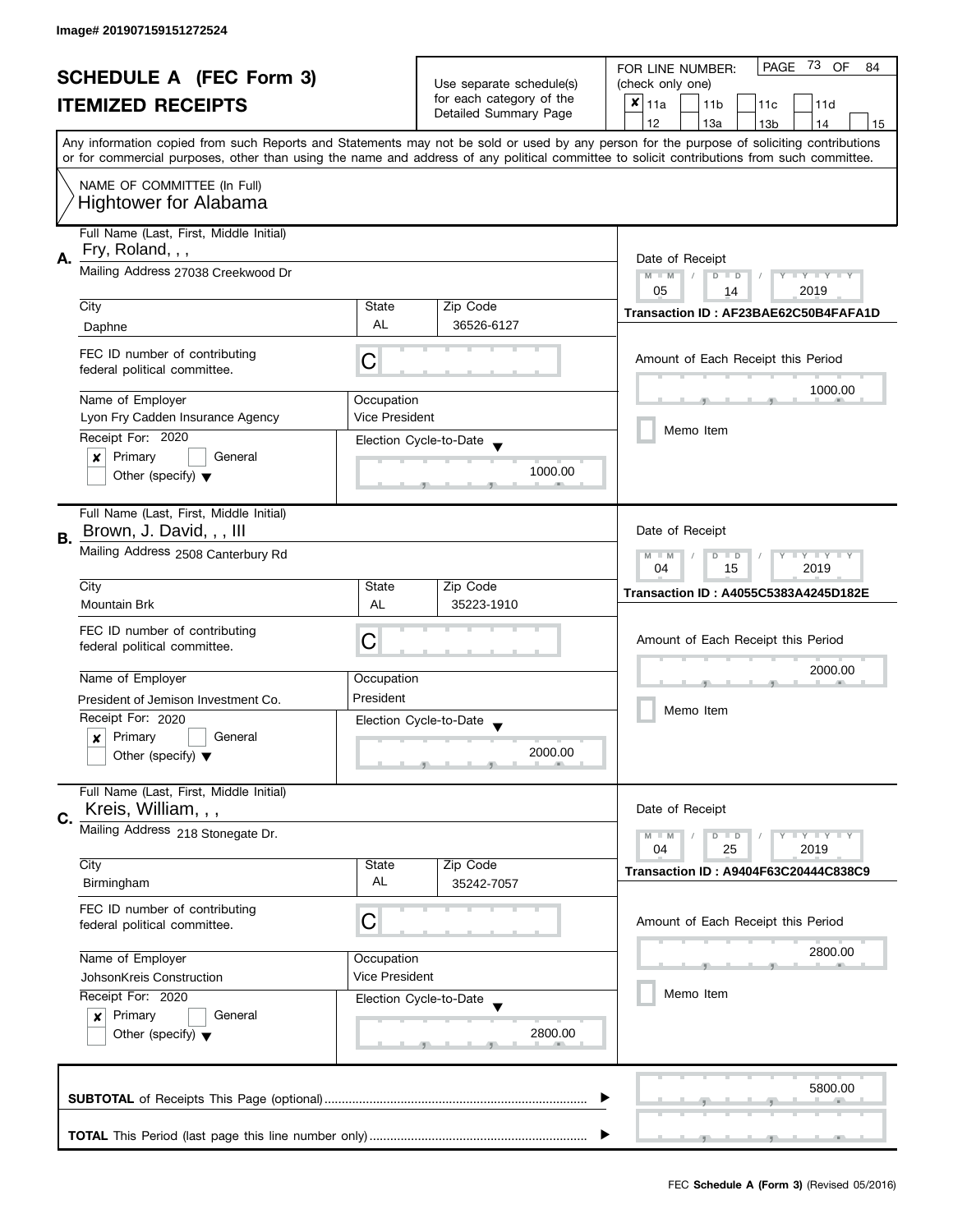| <b>SCHEDULE A (FEC Form 3)</b> |                                                               |                          | PAGE<br>74 OF<br>FOR LINE NUMBER:<br>84     |                                                                                                                                                                                                                                                                                         |  |  |  |  |  |  |  |
|--------------------------------|---------------------------------------------------------------|--------------------------|---------------------------------------------|-----------------------------------------------------------------------------------------------------------------------------------------------------------------------------------------------------------------------------------------------------------------------------------------|--|--|--|--|--|--|--|
|                                |                                                               |                          | Use separate schedule(s)                    | (check only one)                                                                                                                                                                                                                                                                        |  |  |  |  |  |  |  |
| <b>ITEMIZED RECEIPTS</b>       |                                                               | for each category of the | $x _{11a}$<br>11 <sub>b</sub><br>11c<br>11d |                                                                                                                                                                                                                                                                                         |  |  |  |  |  |  |  |
|                                |                                                               | Detailed Summary Page    | 12<br>13a<br>14<br>13 <sub>b</sub><br>15    |                                                                                                                                                                                                                                                                                         |  |  |  |  |  |  |  |
|                                |                                                               |                          |                                             | Any information copied from such Reports and Statements may not be sold or used by any person for the purpose of soliciting contributions<br>or for commercial purposes, other than using the name and address of any political committee to solicit contributions from such committee. |  |  |  |  |  |  |  |
|                                |                                                               |                          |                                             |                                                                                                                                                                                                                                                                                         |  |  |  |  |  |  |  |
|                                | NAME OF COMMITTEE (In Full)<br><b>Hightower for Alabama</b>   |                          |                                             |                                                                                                                                                                                                                                                                                         |  |  |  |  |  |  |  |
|                                | Full Name (Last, First, Middle Initial)                       |                          |                                             |                                                                                                                                                                                                                                                                                         |  |  |  |  |  |  |  |
| А.                             | Turner, O. Jack, , ,                                          |                          |                                             | Date of Receipt                                                                                                                                                                                                                                                                         |  |  |  |  |  |  |  |
|                                | Mailing Address 699 Roy Morgan Rd                             |                          |                                             | $M - M$<br>$Y - Y - Y - Y - Y$<br>$D$ $D$<br>06<br>2019<br>14                                                                                                                                                                                                                           |  |  |  |  |  |  |  |
|                                | City                                                          | State                    | Zip Code                                    | Transaction ID: AC9EC2C0B5BF94336990                                                                                                                                                                                                                                                    |  |  |  |  |  |  |  |
|                                | Carrollton                                                    | GA                       | 30116-8338                                  |                                                                                                                                                                                                                                                                                         |  |  |  |  |  |  |  |
|                                |                                                               |                          |                                             |                                                                                                                                                                                                                                                                                         |  |  |  |  |  |  |  |
|                                | FEC ID number of contributing<br>federal political committee. | C                        |                                             | Amount of Each Receipt this Period                                                                                                                                                                                                                                                      |  |  |  |  |  |  |  |
|                                | Name of Employer                                              | Occupation               |                                             | 250.00                                                                                                                                                                                                                                                                                  |  |  |  |  |  |  |  |
|                                | Retired                                                       | Retired                  |                                             |                                                                                                                                                                                                                                                                                         |  |  |  |  |  |  |  |
|                                | Receipt For: 2020                                             |                          | Election Cycle-to-Date                      | Memo Item                                                                                                                                                                                                                                                                               |  |  |  |  |  |  |  |
|                                | Primary<br>General<br>×                                       |                          |                                             |                                                                                                                                                                                                                                                                                         |  |  |  |  |  |  |  |
|                                | Other (specify) $\blacktriangledown$                          |                          | 250.00                                      |                                                                                                                                                                                                                                                                                         |  |  |  |  |  |  |  |
|                                | Full Name (Last, First, Middle Initial)                       |                          |                                             |                                                                                                                                                                                                                                                                                         |  |  |  |  |  |  |  |
|                                | Andrews, Marlin, , ,                                          |                          |                                             | Date of Receipt                                                                                                                                                                                                                                                                         |  |  |  |  |  |  |  |
| В.                             | Mailing Address 2021 Kingsgate Dr                             |                          |                                             |                                                                                                                                                                                                                                                                                         |  |  |  |  |  |  |  |
|                                |                                                               |                          |                                             | <b>LYLYLY</b><br>$M - M$<br>D<br>$\Box$<br>05<br>29<br>2019                                                                                                                                                                                                                             |  |  |  |  |  |  |  |
|                                | City                                                          | State                    | Zip Code                                    |                                                                                                                                                                                                                                                                                         |  |  |  |  |  |  |  |
|                                | Tuscaloosa                                                    | AL                       | 35406-5400                                  | Transaction ID: A6104F629CDCF4349981                                                                                                                                                                                                                                                    |  |  |  |  |  |  |  |
|                                |                                                               |                          |                                             |                                                                                                                                                                                                                                                                                         |  |  |  |  |  |  |  |
|                                | FEC ID number of contributing                                 | C                        |                                             | Amount of Each Receipt this Period                                                                                                                                                                                                                                                      |  |  |  |  |  |  |  |
|                                | federal political committee.                                  |                          |                                             |                                                                                                                                                                                                                                                                                         |  |  |  |  |  |  |  |
|                                | Name of Employer                                              | Occupation               |                                             | 1500.00<br>Memo Item                                                                                                                                                                                                                                                                    |  |  |  |  |  |  |  |
|                                |                                                               | <b>Vice President</b>    |                                             |                                                                                                                                                                                                                                                                                         |  |  |  |  |  |  |  |
|                                | Racon                                                         |                          |                                             |                                                                                                                                                                                                                                                                                         |  |  |  |  |  |  |  |
|                                | Receipt For: 2020                                             |                          | Election Cycle-to-Date                      |                                                                                                                                                                                                                                                                                         |  |  |  |  |  |  |  |
|                                | Primary<br>General<br>$\boldsymbol{x}$                        |                          | 1500.00                                     |                                                                                                                                                                                                                                                                                         |  |  |  |  |  |  |  |
|                                | Other (specify) $\blacktriangledown$                          |                          |                                             |                                                                                                                                                                                                                                                                                         |  |  |  |  |  |  |  |
|                                | Full Name (Last, First, Middle Initial)                       |                          |                                             |                                                                                                                                                                                                                                                                                         |  |  |  |  |  |  |  |
| C.                             | Montgomery, Carrie, , ,                                       |                          |                                             | Date of Receipt                                                                                                                                                                                                                                                                         |  |  |  |  |  |  |  |
|                                | Mailing Address 3258 Stein St.                                |                          |                                             | $Y = Y + Y$<br>$M - M$<br>$D$ $D$                                                                                                                                                                                                                                                       |  |  |  |  |  |  |  |
|                                |                                                               |                          |                                             | 06<br>03<br>2019                                                                                                                                                                                                                                                                        |  |  |  |  |  |  |  |
|                                | City                                                          | State                    | Zip Code                                    | <b>Transaction ID: A57F10948B1C449E2835</b>                                                                                                                                                                                                                                             |  |  |  |  |  |  |  |
|                                | Mobile                                                        | AL                       | 36608-5815                                  |                                                                                                                                                                                                                                                                                         |  |  |  |  |  |  |  |
|                                | FEC ID number of contributing                                 |                          |                                             |                                                                                                                                                                                                                                                                                         |  |  |  |  |  |  |  |
|                                | federal political committee.                                  | C                        |                                             | Amount of Each Receipt this Period                                                                                                                                                                                                                                                      |  |  |  |  |  |  |  |
|                                |                                                               |                          |                                             |                                                                                                                                                                                                                                                                                         |  |  |  |  |  |  |  |
|                                | Name of Employer                                              | Occupation               |                                             | 2800.00                                                                                                                                                                                                                                                                                 |  |  |  |  |  |  |  |
|                                | <b>Gulf Fasetner</b>                                          | Treasurer                |                                             |                                                                                                                                                                                                                                                                                         |  |  |  |  |  |  |  |
|                                | Receipt For: 2020                                             |                          | Election Cycle-to-Date                      | Memo Item                                                                                                                                                                                                                                                                               |  |  |  |  |  |  |  |
|                                | Primary<br>General<br>$\mathbf{x}$                            |                          |                                             |                                                                                                                                                                                                                                                                                         |  |  |  |  |  |  |  |
|                                | Other (specify) $\blacktriangledown$                          |                          | 2800.00                                     |                                                                                                                                                                                                                                                                                         |  |  |  |  |  |  |  |
|                                |                                                               |                          |                                             |                                                                                                                                                                                                                                                                                         |  |  |  |  |  |  |  |
|                                |                                                               |                          |                                             |                                                                                                                                                                                                                                                                                         |  |  |  |  |  |  |  |
|                                |                                                               |                          |                                             | 4550.00                                                                                                                                                                                                                                                                                 |  |  |  |  |  |  |  |
|                                |                                                               |                          |                                             |                                                                                                                                                                                                                                                                                         |  |  |  |  |  |  |  |
|                                |                                                               |                          |                                             |                                                                                                                                                                                                                                                                                         |  |  |  |  |  |  |  |
|                                |                                                               |                          |                                             |                                                                                                                                                                                                                                                                                         |  |  |  |  |  |  |  |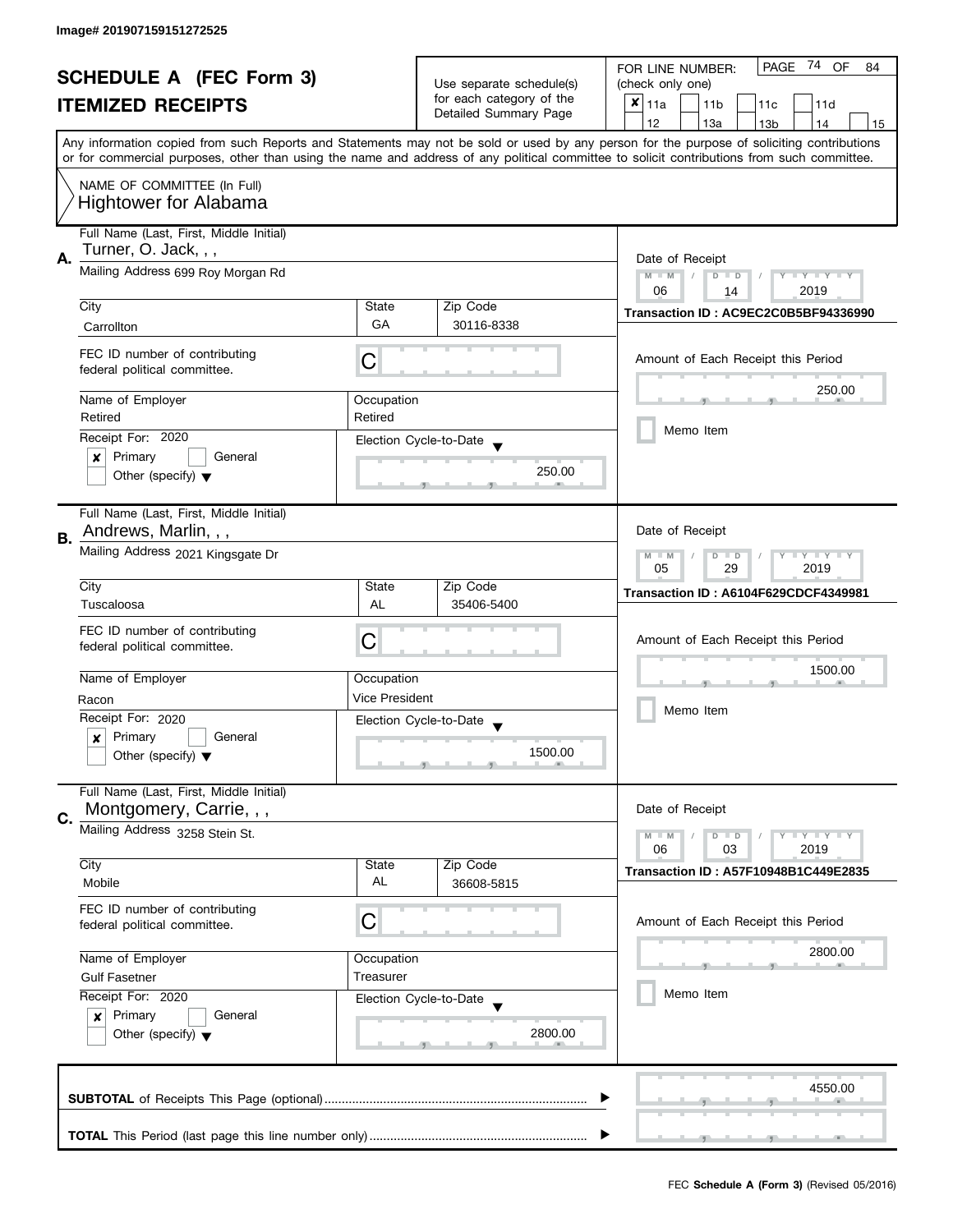|                                                            |                                                                    |                          | PAGE<br>75<br>OF<br>FOR LINE NUMBER:<br>84        |                                                                                                                                            |  |  |  |  |  |  |
|------------------------------------------------------------|--------------------------------------------------------------------|--------------------------|---------------------------------------------------|--------------------------------------------------------------------------------------------------------------------------------------------|--|--|--|--|--|--|
| <b>SCHEDULE A (FEC Form 3)</b><br><b>ITEMIZED RECEIPTS</b> |                                                                    | Use separate schedule(s) | (check only one)                                  |                                                                                                                                            |  |  |  |  |  |  |
|                                                            |                                                                    |                          | for each category of the<br>Detailed Summary Page | $x _{11a}$<br>11 <sub>b</sub><br>11c<br>11d                                                                                                |  |  |  |  |  |  |
|                                                            |                                                                    |                          |                                                   | 12<br>13a<br>13 <sub>b</sub><br>14<br>15                                                                                                   |  |  |  |  |  |  |
|                                                            |                                                                    |                          |                                                   | Any information copied from such Reports and Statements may not be sold or used by any person for the purpose of soliciting contributions  |  |  |  |  |  |  |
|                                                            |                                                                    |                          |                                                   | or for commercial purposes, other than using the name and address of any political committee to solicit contributions from such committee. |  |  |  |  |  |  |
|                                                            | NAME OF COMMITTEE (In Full)                                        |                          |                                                   |                                                                                                                                            |  |  |  |  |  |  |
|                                                            | <b>Hightower for Alabama</b>                                       |                          |                                                   |                                                                                                                                            |  |  |  |  |  |  |
|                                                            | Full Name (Last, First, Middle Initial)                            |                          |                                                   |                                                                                                                                            |  |  |  |  |  |  |
|                                                            | Trick, Sherri, , ,                                                 |                          |                                                   |                                                                                                                                            |  |  |  |  |  |  |
| А.                                                         | Mailing Address 3017 Nimitz Cir. NE                                |                          |                                                   | Date of Receipt<br>$M - M$                                                                                                                 |  |  |  |  |  |  |
|                                                            |                                                                    |                          |                                                   | $\overline{D}$<br>$Y - Y - Y - Y - Y$<br>$\Box$<br>04<br>2019<br>22                                                                        |  |  |  |  |  |  |
|                                                            | City                                                               | State                    | Zip Code                                          | Transaction ID: A8E4AD0E63D12400C907                                                                                                       |  |  |  |  |  |  |
|                                                            | Tuscaloosa                                                         | <b>AL</b>                | 35406-1066                                        |                                                                                                                                            |  |  |  |  |  |  |
|                                                            |                                                                    |                          |                                                   |                                                                                                                                            |  |  |  |  |  |  |
|                                                            | FEC ID number of contributing<br>federal political committee.      | С                        |                                                   | Amount of Each Receipt this Period                                                                                                         |  |  |  |  |  |  |
|                                                            |                                                                    |                          |                                                   | 2800.00                                                                                                                                    |  |  |  |  |  |  |
|                                                            | Name of Employer                                                   | Occupation               |                                                   |                                                                                                                                            |  |  |  |  |  |  |
|                                                            | Homemaker                                                          | Homemaker                |                                                   | Memo Item                                                                                                                                  |  |  |  |  |  |  |
|                                                            | Receipt For: 2020                                                  |                          | Election Cycle-to-Date                            |                                                                                                                                            |  |  |  |  |  |  |
|                                                            | Primary<br>General                                                 |                          | 5600.00                                           |                                                                                                                                            |  |  |  |  |  |  |
|                                                            | Other (specify) $\blacktriangledown$<br>x<br><b>Primary Runoff</b> |                          |                                                   |                                                                                                                                            |  |  |  |  |  |  |
|                                                            |                                                                    |                          |                                                   |                                                                                                                                            |  |  |  |  |  |  |
|                                                            | Full Name (Last, First, Middle Initial)<br>Jemison, Harry, , ,     |                          |                                                   | Date of Receipt                                                                                                                            |  |  |  |  |  |  |
| В.                                                         | Mailing Address PO Box 907                                         |                          |                                                   |                                                                                                                                            |  |  |  |  |  |  |
|                                                            |                                                                    |                          |                                                   | $Y - Y - Y$<br>$-M$<br>D<br>$\Box$<br>30<br>2019<br>06                                                                                     |  |  |  |  |  |  |
|                                                            | City                                                               | State                    | Zip Code                                          |                                                                                                                                            |  |  |  |  |  |  |
|                                                            | Dauphin Island                                                     | AL                       | 36528-0907                                        | Transaction ID: A8E60D0833D9E4BA4B50                                                                                                       |  |  |  |  |  |  |
|                                                            | FEC ID number of contributing                                      |                          |                                                   |                                                                                                                                            |  |  |  |  |  |  |
|                                                            | federal political committee.                                       | C                        |                                                   | Amount of Each Receipt this Period                                                                                                         |  |  |  |  |  |  |
|                                                            |                                                                    |                          |                                                   | 1000.00<br>Memo Item                                                                                                                       |  |  |  |  |  |  |
|                                                            | Name of Employer                                                   | Occupation               |                                                   |                                                                                                                                            |  |  |  |  |  |  |
|                                                            | Jemison's Bait Shop                                                | Owner                    |                                                   |                                                                                                                                            |  |  |  |  |  |  |
|                                                            | Receipt For: 2020                                                  |                          | Election Cycle-to-Date                            |                                                                                                                                            |  |  |  |  |  |  |
|                                                            | Primary<br>General<br>x                                            |                          |                                                   |                                                                                                                                            |  |  |  |  |  |  |
|                                                            | Other (specify) $\blacktriangledown$                               |                          | 1000.00                                           |                                                                                                                                            |  |  |  |  |  |  |
|                                                            | Full Name (Last, First, Middle Initial)                            |                          |                                                   |                                                                                                                                            |  |  |  |  |  |  |
|                                                            | Wallace, H. Jackson, , ,                                           |                          |                                                   | Date of Receipt                                                                                                                            |  |  |  |  |  |  |
| C.                                                         | Mailing Address 1901 Kingsgate Dr.                                 |                          |                                                   |                                                                                                                                            |  |  |  |  |  |  |
|                                                            |                                                                    |                          |                                                   | $Y = Y = Y$<br>$M - M$<br>$\overline{D}$<br>$\Box$<br>05<br>21<br>2019                                                                     |  |  |  |  |  |  |
|                                                            | City                                                               | State                    | Zip Code                                          | Transaction ID: A93B21CBD934C4702B1E                                                                                                       |  |  |  |  |  |  |
|                                                            | Tuscaloosa                                                         | AL                       | 35406-3621                                        |                                                                                                                                            |  |  |  |  |  |  |
|                                                            | FEC ID number of contributing                                      |                          |                                                   |                                                                                                                                            |  |  |  |  |  |  |
|                                                            | federal political committee.                                       | C                        |                                                   | Amount of Each Receipt this Period                                                                                                         |  |  |  |  |  |  |
|                                                            |                                                                    |                          |                                                   | 1000.00                                                                                                                                    |  |  |  |  |  |  |
|                                                            | Name of Employer<br>Occupation                                     |                          |                                                   |                                                                                                                                            |  |  |  |  |  |  |
|                                                            | <b>IMS Management</b>                                              | COO                      |                                                   | Memo Item                                                                                                                                  |  |  |  |  |  |  |
|                                                            | Receipt For: 2020                                                  |                          | Election Cycle-to-Date                            |                                                                                                                                            |  |  |  |  |  |  |
|                                                            | Primary<br>General<br>x<br>Other (specify) $\blacktriangledown$    |                          | 1000.00                                           |                                                                                                                                            |  |  |  |  |  |  |
|                                                            |                                                                    |                          |                                                   |                                                                                                                                            |  |  |  |  |  |  |
|                                                            |                                                                    |                          |                                                   |                                                                                                                                            |  |  |  |  |  |  |
|                                                            |                                                                    |                          |                                                   | 4800.00                                                                                                                                    |  |  |  |  |  |  |
|                                                            |                                                                    |                          |                                                   |                                                                                                                                            |  |  |  |  |  |  |
|                                                            |                                                                    |                          |                                                   |                                                                                                                                            |  |  |  |  |  |  |
|                                                            |                                                                    |                          |                                                   |                                                                                                                                            |  |  |  |  |  |  |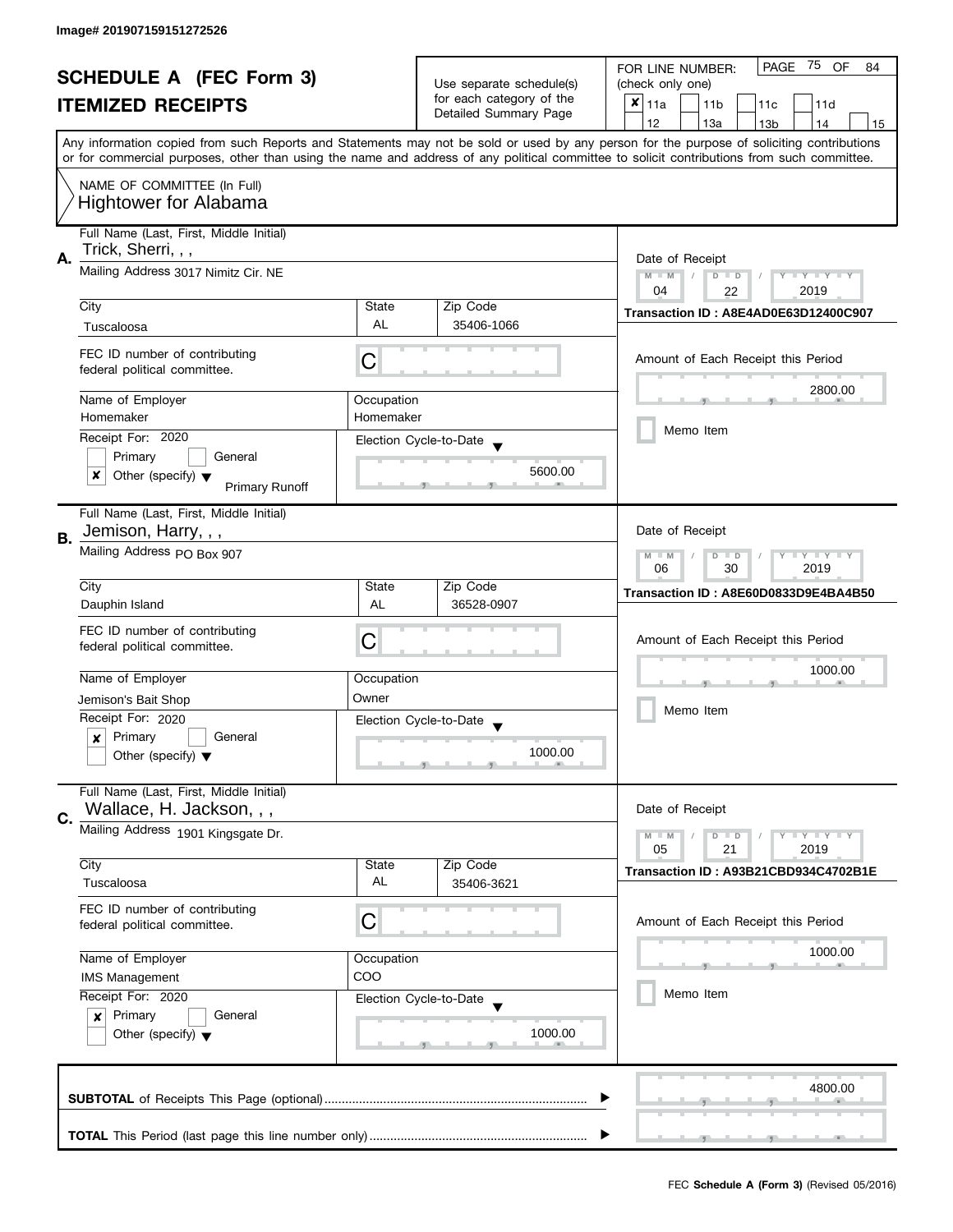| <b>SCHEDULE A (FEC Form 3)</b><br><b>ITEMIZED RECEIPTS</b> |                                                                                                          | Use separate schedule(s)<br>for each category of the<br>Detailed Summary Page | PAGE 76 OF<br>FOR LINE NUMBER:<br>84<br>(check only one)<br>$x _{11a}$<br>11 <sub>b</sub><br>11c<br>11d<br>12<br>13a<br>13 <sub>b</sub><br>14<br>15 |                                                                                                                                                                                                                                                                                         |  |  |  |  |  |  |
|------------------------------------------------------------|----------------------------------------------------------------------------------------------------------|-------------------------------------------------------------------------------|-----------------------------------------------------------------------------------------------------------------------------------------------------|-----------------------------------------------------------------------------------------------------------------------------------------------------------------------------------------------------------------------------------------------------------------------------------------|--|--|--|--|--|--|
|                                                            | NAME OF COMMITTEE (In Full)<br><b>Hightower for Alabama</b>                                              |                                                                               |                                                                                                                                                     | Any information copied from such Reports and Statements may not be sold or used by any person for the purpose of soliciting contributions<br>or for commercial purposes, other than using the name and address of any political committee to solicit contributions from such committee. |  |  |  |  |  |  |
| А.                                                         | Full Name (Last, First, Middle Initial)<br>Montgomery, George, , ,<br>Mailing Address 529 Ridgelawn Dr W |                                                                               |                                                                                                                                                     | Date of Receipt<br>Y TY TY TY<br>$M - M$<br>$D$ $D$<br>04<br>2019<br>26                                                                                                                                                                                                                 |  |  |  |  |  |  |
|                                                            | City                                                                                                     | State                                                                         | Zip Code                                                                                                                                            | Transaction ID: A7E07834BB3DD43338C7                                                                                                                                                                                                                                                    |  |  |  |  |  |  |
|                                                            | Mobile                                                                                                   | AL                                                                            | 36608-2425                                                                                                                                          |                                                                                                                                                                                                                                                                                         |  |  |  |  |  |  |
|                                                            | FEC ID number of contributing<br>federal political committee.                                            | С                                                                             |                                                                                                                                                     | Amount of Each Receipt this Period                                                                                                                                                                                                                                                      |  |  |  |  |  |  |
|                                                            | Name of Employer                                                                                         | Occupation                                                                    |                                                                                                                                                     | 2800.00                                                                                                                                                                                                                                                                                 |  |  |  |  |  |  |
|                                                            | Self Employed                                                                                            | President                                                                     |                                                                                                                                                     | Memo Item                                                                                                                                                                                                                                                                               |  |  |  |  |  |  |
|                                                            | Receipt For: 2020                                                                                        |                                                                               | Election Cycle-to-Date                                                                                                                              |                                                                                                                                                                                                                                                                                         |  |  |  |  |  |  |
|                                                            | Primary<br>General<br>×<br>Other (specify) $\blacktriangledown$                                          |                                                                               | 2800.00                                                                                                                                             |                                                                                                                                                                                                                                                                                         |  |  |  |  |  |  |
| В.                                                         | Full Name (Last, First, Middle Initial)<br>Williams, Donna, , ,                                          |                                                                               |                                                                                                                                                     | Date of Receipt                                                                                                                                                                                                                                                                         |  |  |  |  |  |  |
|                                                            | Mailing Address 7970 Yorkhaven Rd.                                                                       | $Y = Y + Y$<br>$M - M$<br>D<br>$\Box$<br>T<br>2019<br>06<br>30                |                                                                                                                                                     |                                                                                                                                                                                                                                                                                         |  |  |  |  |  |  |
|                                                            | City                                                                                                     | State                                                                         | Zip Code                                                                                                                                            | Transaction ID: A075F8F07D9CA4CEB92E                                                                                                                                                                                                                                                    |  |  |  |  |  |  |
|                                                            | Mobile                                                                                                   | AL                                                                            | 36695-4901                                                                                                                                          |                                                                                                                                                                                                                                                                                         |  |  |  |  |  |  |
|                                                            | FEC ID number of contributing<br>federal political committee.                                            | С                                                                             |                                                                                                                                                     | Amount of Each Receipt this Period                                                                                                                                                                                                                                                      |  |  |  |  |  |  |
|                                                            | Name of Employer                                                                                         | Occupation                                                                    |                                                                                                                                                     | 2800.00                                                                                                                                                                                                                                                                                 |  |  |  |  |  |  |
|                                                            | Homemaker                                                                                                | Homemaker                                                                     |                                                                                                                                                     |                                                                                                                                                                                                                                                                                         |  |  |  |  |  |  |
|                                                            | Receipt For: 2020                                                                                        |                                                                               | Election Cycle-to-Date<br>$\overline{\phantom{a}}$                                                                                                  | Memo Item                                                                                                                                                                                                                                                                               |  |  |  |  |  |  |
|                                                            | Primary<br>General<br>$\boldsymbol{x}$<br>Other (specify) $\blacktriangledown$                           |                                                                               | 2800.00                                                                                                                                             |                                                                                                                                                                                                                                                                                         |  |  |  |  |  |  |
| C.                                                         | Full Name (Last, First, Middle Initial)<br>Shackleford, Robert, , ,                                      |                                                                               |                                                                                                                                                     | Date of Receipt                                                                                                                                                                                                                                                                         |  |  |  |  |  |  |
|                                                            | Mailing Address PO Box 1663                                                                              |                                                                               |                                                                                                                                                     | $T - Y = T - Y$<br>$M - M$<br>$D$ $D$                                                                                                                                                                                                                                                   |  |  |  |  |  |  |
|                                                            | City<br>Mobile                                                                                           | State<br>AL                                                                   | Zip Code<br>36633-1663                                                                                                                              | 05<br>2019<br>06<br>Transaction ID: A10550417005444E48FF                                                                                                                                                                                                                                |  |  |  |  |  |  |
|                                                            | FEC ID number of contributing<br>federal political committee.                                            | C                                                                             |                                                                                                                                                     | Amount of Each Receipt this Period                                                                                                                                                                                                                                                      |  |  |  |  |  |  |
|                                                            | Name of Employer                                                                                         | Occupation                                                                    |                                                                                                                                                     | 2500.00                                                                                                                                                                                                                                                                                 |  |  |  |  |  |  |
|                                                            | Canfor Scotch Gulf                                                                                       | President                                                                     |                                                                                                                                                     |                                                                                                                                                                                                                                                                                         |  |  |  |  |  |  |
|                                                            | Receipt For: 2020<br>Primary<br>General<br>$\boldsymbol{x}$<br>Other (specify) $\blacktriangledown$      |                                                                               | Election Cycle-to-Date<br>2500.00                                                                                                                   | Memo Item                                                                                                                                                                                                                                                                               |  |  |  |  |  |  |
|                                                            |                                                                                                          |                                                                               |                                                                                                                                                     | 8100.00                                                                                                                                                                                                                                                                                 |  |  |  |  |  |  |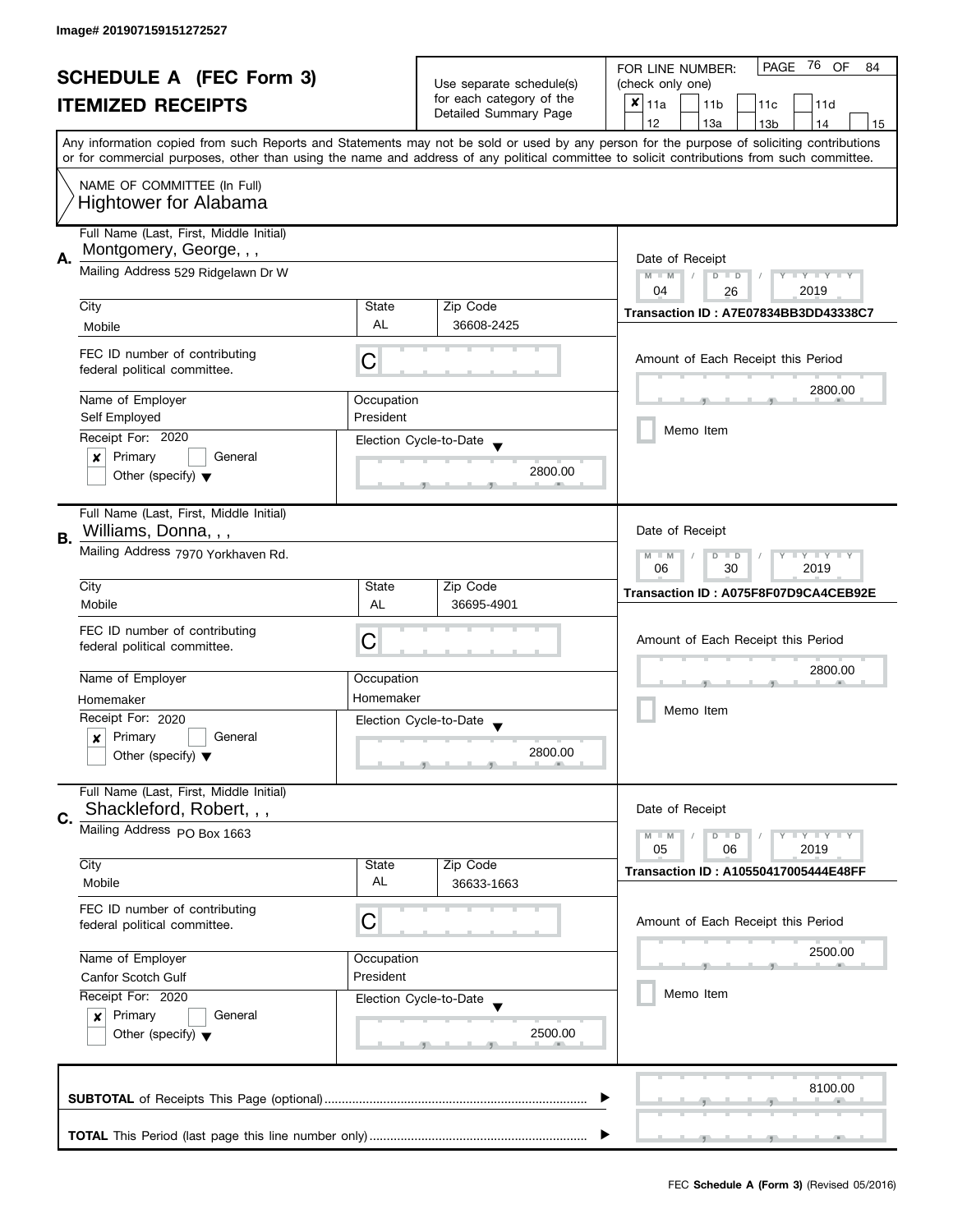| <b>SCHEDULE A (FEC Form 3)</b> |                                         |                 | PAGE<br>77<br>OF<br>FOR LINE NUMBER:<br>84 |                                                                                                                                            |  |  |  |  |  |  |  |  |  |  |
|--------------------------------|-----------------------------------------|-----------------|--------------------------------------------|--------------------------------------------------------------------------------------------------------------------------------------------|--|--|--|--|--|--|--|--|--|--|
|                                |                                         |                 | Use separate schedule(s)                   | (check only one)                                                                                                                           |  |  |  |  |  |  |  |  |  |  |
|                                | <b>ITEMIZED RECEIPTS</b>                |                 | for each category of the                   | $x _{11a}$<br>11 <sub>b</sub><br>11c<br>11d                                                                                                |  |  |  |  |  |  |  |  |  |  |
|                                |                                         |                 | Detailed Summary Page                      | 12<br>13a<br>14<br>13 <sub>b</sub><br>15                                                                                                   |  |  |  |  |  |  |  |  |  |  |
|                                |                                         |                 |                                            | Any information copied from such Reports and Statements may not be sold or used by any person for the purpose of soliciting contributions  |  |  |  |  |  |  |  |  |  |  |
|                                |                                         |                 |                                            | or for commercial purposes, other than using the name and address of any political committee to solicit contributions from such committee. |  |  |  |  |  |  |  |  |  |  |
|                                |                                         |                 |                                            |                                                                                                                                            |  |  |  |  |  |  |  |  |  |  |
|                                | NAME OF COMMITTEE (In Full)             |                 |                                            |                                                                                                                                            |  |  |  |  |  |  |  |  |  |  |
|                                | <b>Hightower for Alabama</b>            |                 |                                            |                                                                                                                                            |  |  |  |  |  |  |  |  |  |  |
|                                |                                         |                 |                                            |                                                                                                                                            |  |  |  |  |  |  |  |  |  |  |
|                                | Full Name (Last, First, Middle Initial) |                 |                                            |                                                                                                                                            |  |  |  |  |  |  |  |  |  |  |
| А.                             | Harris, Allen, C.,,                     |                 |                                            | Date of Receipt                                                                                                                            |  |  |  |  |  |  |  |  |  |  |
|                                | Mailing Address PO Box 1873             |                 |                                            | $M - M$<br>$D$ $D$<br>Y I Y I Y I Y<br>$\sqrt{2}$                                                                                          |  |  |  |  |  |  |  |  |  |  |
|                                |                                         |                 |                                            | 05<br>2019<br>06                                                                                                                           |  |  |  |  |  |  |  |  |  |  |
|                                | City                                    | State           | Zip Code                                   | Transaction ID: A329B233C71FE4D7993B                                                                                                       |  |  |  |  |  |  |  |  |  |  |
|                                | Opelika                                 | <b>AL</b>       | 36803-1873                                 |                                                                                                                                            |  |  |  |  |  |  |  |  |  |  |
|                                |                                         |                 |                                            |                                                                                                                                            |  |  |  |  |  |  |  |  |  |  |
|                                | FEC ID number of contributing           | С               |                                            | Amount of Each Receipt this Period                                                                                                         |  |  |  |  |  |  |  |  |  |  |
|                                | federal political committee.            |                 |                                            |                                                                                                                                            |  |  |  |  |  |  |  |  |  |  |
|                                |                                         |                 |                                            | 2800.00                                                                                                                                    |  |  |  |  |  |  |  |  |  |  |
|                                | Name of Employer                        | Occupation      |                                            |                                                                                                                                            |  |  |  |  |  |  |  |  |  |  |
|                                | Bailey-Harris Construction Co.          | Owner           |                                            | Memo Item                                                                                                                                  |  |  |  |  |  |  |  |  |  |  |
|                                | Receipt For: 2020                       |                 | Election Cycle-to-Date                     |                                                                                                                                            |  |  |  |  |  |  |  |  |  |  |
|                                | Primary<br>General<br>×                 |                 |                                            |                                                                                                                                            |  |  |  |  |  |  |  |  |  |  |
|                                | Other (specify) $\blacktriangledown$    |                 | 2800.00                                    |                                                                                                                                            |  |  |  |  |  |  |  |  |  |  |
|                                |                                         |                 |                                            |                                                                                                                                            |  |  |  |  |  |  |  |  |  |  |
|                                | Full Name (Last, First, Middle Initial) |                 |                                            |                                                                                                                                            |  |  |  |  |  |  |  |  |  |  |
|                                | Scott, Rhonda, , ,                      |                 |                                            | Date of Receipt                                                                                                                            |  |  |  |  |  |  |  |  |  |  |
| В.                             |                                         |                 |                                            |                                                                                                                                            |  |  |  |  |  |  |  |  |  |  |
|                                | Mailing Address 2 Old Creek Trl.        |                 |                                            | <b>LYLYLY</b><br>$M - M$<br>D<br>$\Box$                                                                                                    |  |  |  |  |  |  |  |  |  |  |
|                                |                                         |                 |                                            | 30<br>06<br>2019                                                                                                                           |  |  |  |  |  |  |  |  |  |  |
|                                | City                                    | State           | Zip Code                                   | Transaction ID: A15F8D2F550964EC7BD5                                                                                                       |  |  |  |  |  |  |  |  |  |  |
|                                | Opelika                                 | AL              | 36804-7617                                 |                                                                                                                                            |  |  |  |  |  |  |  |  |  |  |
|                                | FEC ID number of contributing           |                 |                                            |                                                                                                                                            |  |  |  |  |  |  |  |  |  |  |
|                                | federal political committee.            | С               |                                            | Amount of Each Receipt this Period                                                                                                         |  |  |  |  |  |  |  |  |  |  |
|                                |                                         |                 |                                            |                                                                                                                                            |  |  |  |  |  |  |  |  |  |  |
|                                | Name of Employer                        | Occupation      |                                            | 2800.00<br>Memo Item                                                                                                                       |  |  |  |  |  |  |  |  |  |  |
|                                | Homemaker                               | Homemaker       |                                            |                                                                                                                                            |  |  |  |  |  |  |  |  |  |  |
|                                | Receipt For: 2020                       |                 |                                            |                                                                                                                                            |  |  |  |  |  |  |  |  |  |  |
|                                |                                         |                 | Election Cycle-to-Date                     |                                                                                                                                            |  |  |  |  |  |  |  |  |  |  |
|                                | Primary<br>General<br>$\boldsymbol{x}$  |                 |                                            |                                                                                                                                            |  |  |  |  |  |  |  |  |  |  |
|                                | Other (specify) $\blacktriangledown$    |                 | 2800.00                                    |                                                                                                                                            |  |  |  |  |  |  |  |  |  |  |
|                                |                                         |                 |                                            |                                                                                                                                            |  |  |  |  |  |  |  |  |  |  |
|                                | Full Name (Last, First, Middle Initial) |                 |                                            |                                                                                                                                            |  |  |  |  |  |  |  |  |  |  |
| C.                             | Clapper, Robert, G.,,                   |                 |                                            | Date of Receipt                                                                                                                            |  |  |  |  |  |  |  |  |  |  |
|                                | Mailing Address 3504 Scenic Dr          |                 |                                            | $Y = Y = Y$<br>$M - M$<br>$D$ $D$                                                                                                          |  |  |  |  |  |  |  |  |  |  |
|                                |                                         |                 |                                            | 05<br>22<br>2019                                                                                                                           |  |  |  |  |  |  |  |  |  |  |
|                                | City                                    | State           | Zip Code                                   | Transaction ID: A12E9A3E39B54416EAA3                                                                                                       |  |  |  |  |  |  |  |  |  |  |
|                                | Mobile                                  | AL              | 36605-4422                                 |                                                                                                                                            |  |  |  |  |  |  |  |  |  |  |
|                                |                                         |                 |                                            |                                                                                                                                            |  |  |  |  |  |  |  |  |  |  |
|                                | FEC ID number of contributing           | C               |                                            | Amount of Each Receipt this Period                                                                                                         |  |  |  |  |  |  |  |  |  |  |
|                                | federal political committee.            |                 |                                            |                                                                                                                                            |  |  |  |  |  |  |  |  |  |  |
|                                | Name of Employer                        | Occupation      |                                            | 1000.00                                                                                                                                    |  |  |  |  |  |  |  |  |  |  |
|                                |                                         |                 |                                            |                                                                                                                                            |  |  |  |  |  |  |  |  |  |  |
|                                | James B. Donaghey Inc.                  | General Manager |                                            |                                                                                                                                            |  |  |  |  |  |  |  |  |  |  |
|                                | Receipt For: 2020                       |                 | Election Cycle-to-Date                     | Memo Item                                                                                                                                  |  |  |  |  |  |  |  |  |  |  |
|                                | Primary<br>General<br>$\boldsymbol{x}$  |                 |                                            |                                                                                                                                            |  |  |  |  |  |  |  |  |  |  |
|                                | Other (specify) $\blacktriangledown$    |                 | 1000.00                                    |                                                                                                                                            |  |  |  |  |  |  |  |  |  |  |
|                                |                                         |                 |                                            |                                                                                                                                            |  |  |  |  |  |  |  |  |  |  |
|                                |                                         |                 |                                            |                                                                                                                                            |  |  |  |  |  |  |  |  |  |  |
|                                |                                         |                 |                                            | 6600.00                                                                                                                                    |  |  |  |  |  |  |  |  |  |  |
|                                |                                         |                 |                                            |                                                                                                                                            |  |  |  |  |  |  |  |  |  |  |
|                                |                                         |                 |                                            |                                                                                                                                            |  |  |  |  |  |  |  |  |  |  |
|                                |                                         |                 |                                            |                                                                                                                                            |  |  |  |  |  |  |  |  |  |  |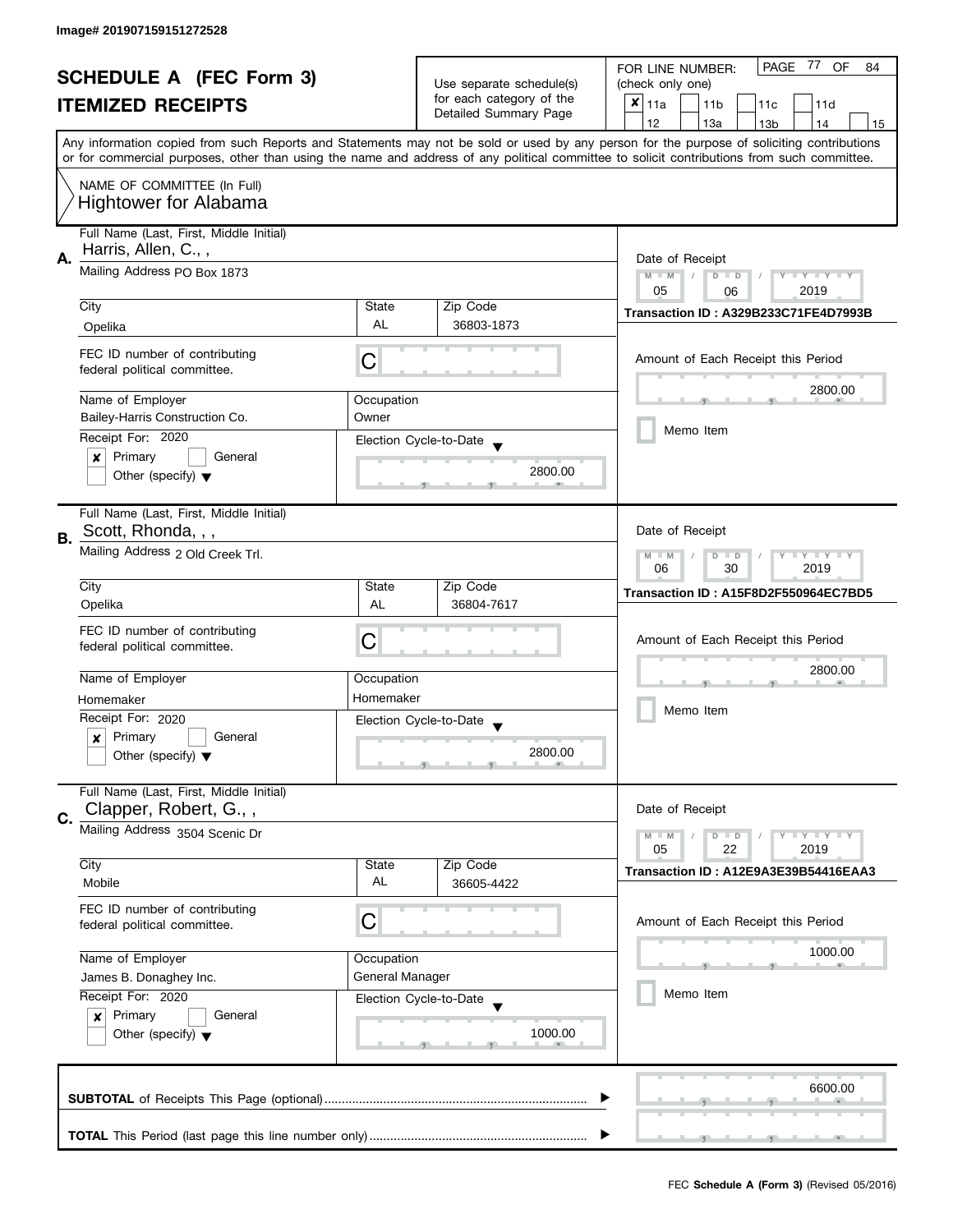| <b>SCHEDULE A (FEC Form 3)</b> |                                         |                          |                                             | PAGE<br>-78<br>OF<br>FOR LINE NUMBER:<br>84                                                                                                |  |  |  |  |  |  |  |  |  |  |
|--------------------------------|-----------------------------------------|--------------------------|---------------------------------------------|--------------------------------------------------------------------------------------------------------------------------------------------|--|--|--|--|--|--|--|--|--|--|
| <b>ITEMIZED RECEIPTS</b>       |                                         | Use separate schedule(s) | (check only one)                            |                                                                                                                                            |  |  |  |  |  |  |  |  |  |  |
|                                |                                         | for each category of the | $x _{11a}$<br>11 <sub>b</sub><br>11c<br>11d |                                                                                                                                            |  |  |  |  |  |  |  |  |  |  |
|                                |                                         | Detailed Summary Page    | 12<br>13a<br>14<br>13 <sub>b</sub><br>15    |                                                                                                                                            |  |  |  |  |  |  |  |  |  |  |
|                                |                                         |                          |                                             | Any information copied from such Reports and Statements may not be sold or used by any person for the purpose of soliciting contributions  |  |  |  |  |  |  |  |  |  |  |
|                                |                                         |                          |                                             | or for commercial purposes, other than using the name and address of any political committee to solicit contributions from such committee. |  |  |  |  |  |  |  |  |  |  |
|                                |                                         |                          |                                             |                                                                                                                                            |  |  |  |  |  |  |  |  |  |  |
|                                | NAME OF COMMITTEE (In Full)             |                          |                                             |                                                                                                                                            |  |  |  |  |  |  |  |  |  |  |
|                                | <b>Hightower for Alabama</b>            |                          |                                             |                                                                                                                                            |  |  |  |  |  |  |  |  |  |  |
|                                |                                         |                          |                                             |                                                                                                                                            |  |  |  |  |  |  |  |  |  |  |
|                                | Full Name (Last, First, Middle Initial) |                          |                                             |                                                                                                                                            |  |  |  |  |  |  |  |  |  |  |
| А.                             | Phillips, Charles, , ,                  |                          |                                             | Date of Receipt                                                                                                                            |  |  |  |  |  |  |  |  |  |  |
|                                | Mailing Address 5500 Battles Wharf Dr   |                          |                                             | $M - M$<br>$D$ $D$<br>$Y - Y - Y - Y - Y$                                                                                                  |  |  |  |  |  |  |  |  |  |  |
|                                |                                         |                          |                                             | 06<br>2019<br>20                                                                                                                           |  |  |  |  |  |  |  |  |  |  |
|                                | City                                    | State                    | Zip Code                                    | Transaction ID: ACF54CA7CCA51409EA41                                                                                                       |  |  |  |  |  |  |  |  |  |  |
|                                | Fairhope                                | <b>AL</b>                | 36532-6963                                  |                                                                                                                                            |  |  |  |  |  |  |  |  |  |  |
|                                |                                         |                          |                                             |                                                                                                                                            |  |  |  |  |  |  |  |  |  |  |
|                                | FEC ID number of contributing           | С                        |                                             | Amount of Each Receipt this Period                                                                                                         |  |  |  |  |  |  |  |  |  |  |
|                                | federal political committee.            |                          |                                             |                                                                                                                                            |  |  |  |  |  |  |  |  |  |  |
|                                |                                         |                          |                                             | 500.00                                                                                                                                     |  |  |  |  |  |  |  |  |  |  |
|                                | Name of Employer                        | Occupation               |                                             |                                                                                                                                            |  |  |  |  |  |  |  |  |  |  |
|                                | Antiques and Architecturals             | <b>Business Owner</b>    |                                             | Memo Item                                                                                                                                  |  |  |  |  |  |  |  |  |  |  |
|                                | Receipt For: 2020                       |                          | Election Cycle-to-Date                      |                                                                                                                                            |  |  |  |  |  |  |  |  |  |  |
|                                | Primary<br>General<br>×                 |                          |                                             |                                                                                                                                            |  |  |  |  |  |  |  |  |  |  |
|                                | Other (specify) $\blacktriangledown$    |                          | 500.00                                      |                                                                                                                                            |  |  |  |  |  |  |  |  |  |  |
|                                |                                         |                          |                                             |                                                                                                                                            |  |  |  |  |  |  |  |  |  |  |
|                                | Full Name (Last, First, Middle Initial) |                          |                                             |                                                                                                                                            |  |  |  |  |  |  |  |  |  |  |
|                                | Harrison, Lamar, A.,,                   |                          |                                             | Date of Receipt                                                                                                                            |  |  |  |  |  |  |  |  |  |  |
| В.                             |                                         |                          |                                             |                                                                                                                                            |  |  |  |  |  |  |  |  |  |  |
|                                | Mailing Address p.O. Box 143            |                          |                                             | <b>LYLYLY</b><br>$M - M$<br>D<br>$\Box$<br>04<br>29<br>2019                                                                                |  |  |  |  |  |  |  |  |  |  |
|                                |                                         |                          |                                             |                                                                                                                                            |  |  |  |  |  |  |  |  |  |  |
|                                | City                                    | State                    | Zip Code                                    | Transaction ID: A7187999679E942758ED                                                                                                       |  |  |  |  |  |  |  |  |  |  |
|                                | Wilmer                                  | AL                       | 36587-0143                                  |                                                                                                                                            |  |  |  |  |  |  |  |  |  |  |
|                                | FEC ID number of contributing           |                          |                                             |                                                                                                                                            |  |  |  |  |  |  |  |  |  |  |
|                                | federal political committee.            | C                        |                                             | Amount of Each Receipt this Period                                                                                                         |  |  |  |  |  |  |  |  |  |  |
|                                |                                         |                          |                                             |                                                                                                                                            |  |  |  |  |  |  |  |  |  |  |
|                                | Name of Employer                        | Occupation               |                                             | 2800.00                                                                                                                                    |  |  |  |  |  |  |  |  |  |  |
|                                | Gulf Hauling and Construction Inc.      | President                |                                             |                                                                                                                                            |  |  |  |  |  |  |  |  |  |  |
|                                | Receipt For: 2020                       |                          |                                             | Memo Item                                                                                                                                  |  |  |  |  |  |  |  |  |  |  |
|                                |                                         |                          | Election Cycle-to-Date                      |                                                                                                                                            |  |  |  |  |  |  |  |  |  |  |
|                                | Primary<br>General<br>$\boldsymbol{x}$  |                          |                                             |                                                                                                                                            |  |  |  |  |  |  |  |  |  |  |
|                                | Other (specify) $\blacktriangledown$    |                          | 2800.00                                     |                                                                                                                                            |  |  |  |  |  |  |  |  |  |  |
|                                |                                         |                          |                                             |                                                                                                                                            |  |  |  |  |  |  |  |  |  |  |
|                                | Full Name (Last, First, Middle Initial) |                          |                                             |                                                                                                                                            |  |  |  |  |  |  |  |  |  |  |
| C.                             | Bradford, Thomas, , , Jr.               |                          |                                             | Date of Receipt                                                                                                                            |  |  |  |  |  |  |  |  |  |  |
|                                | Mailing Address 3920 Royal Oak Dr.      |                          |                                             | $Y = Y = Y$<br>$M - M$<br>$D$ $D$                                                                                                          |  |  |  |  |  |  |  |  |  |  |
|                                |                                         |                          |                                             | 06<br>30<br>2019                                                                                                                           |  |  |  |  |  |  |  |  |  |  |
|                                | City                                    | State                    | Zip Code                                    | Transaction ID: AB727645AB2E043C1A60                                                                                                       |  |  |  |  |  |  |  |  |  |  |
|                                | <b>Mountain Brk</b>                     | AL                       | 35243-5930                                  |                                                                                                                                            |  |  |  |  |  |  |  |  |  |  |
|                                |                                         |                          |                                             |                                                                                                                                            |  |  |  |  |  |  |  |  |  |  |
|                                | FEC ID number of contributing           | C                        |                                             | Amount of Each Receipt this Period                                                                                                         |  |  |  |  |  |  |  |  |  |  |
|                                | federal political committee.            |                          |                                             |                                                                                                                                            |  |  |  |  |  |  |  |  |  |  |
|                                | Name of Employer                        |                          |                                             | 500.00                                                                                                                                     |  |  |  |  |  |  |  |  |  |  |
|                                |                                         | Occupation               |                                             |                                                                                                                                            |  |  |  |  |  |  |  |  |  |  |
|                                | Bradford & Co. Inc.                     | Food Broker              |                                             |                                                                                                                                            |  |  |  |  |  |  |  |  |  |  |
|                                | Receipt For: 2020                       |                          | Election Cycle-to-Date                      | Memo Item                                                                                                                                  |  |  |  |  |  |  |  |  |  |  |
|                                | Primary<br>General<br>$\mathbf{x}$      |                          |                                             |                                                                                                                                            |  |  |  |  |  |  |  |  |  |  |
|                                | Other (specify) $\blacktriangledown$    |                          | 500.00                                      |                                                                                                                                            |  |  |  |  |  |  |  |  |  |  |
|                                |                                         |                          |                                             |                                                                                                                                            |  |  |  |  |  |  |  |  |  |  |
|                                |                                         |                          |                                             |                                                                                                                                            |  |  |  |  |  |  |  |  |  |  |
|                                |                                         |                          |                                             | 3800.00                                                                                                                                    |  |  |  |  |  |  |  |  |  |  |
|                                |                                         |                          |                                             |                                                                                                                                            |  |  |  |  |  |  |  |  |  |  |
|                                |                                         |                          |                                             |                                                                                                                                            |  |  |  |  |  |  |  |  |  |  |
|                                |                                         |                          |                                             |                                                                                                                                            |  |  |  |  |  |  |  |  |  |  |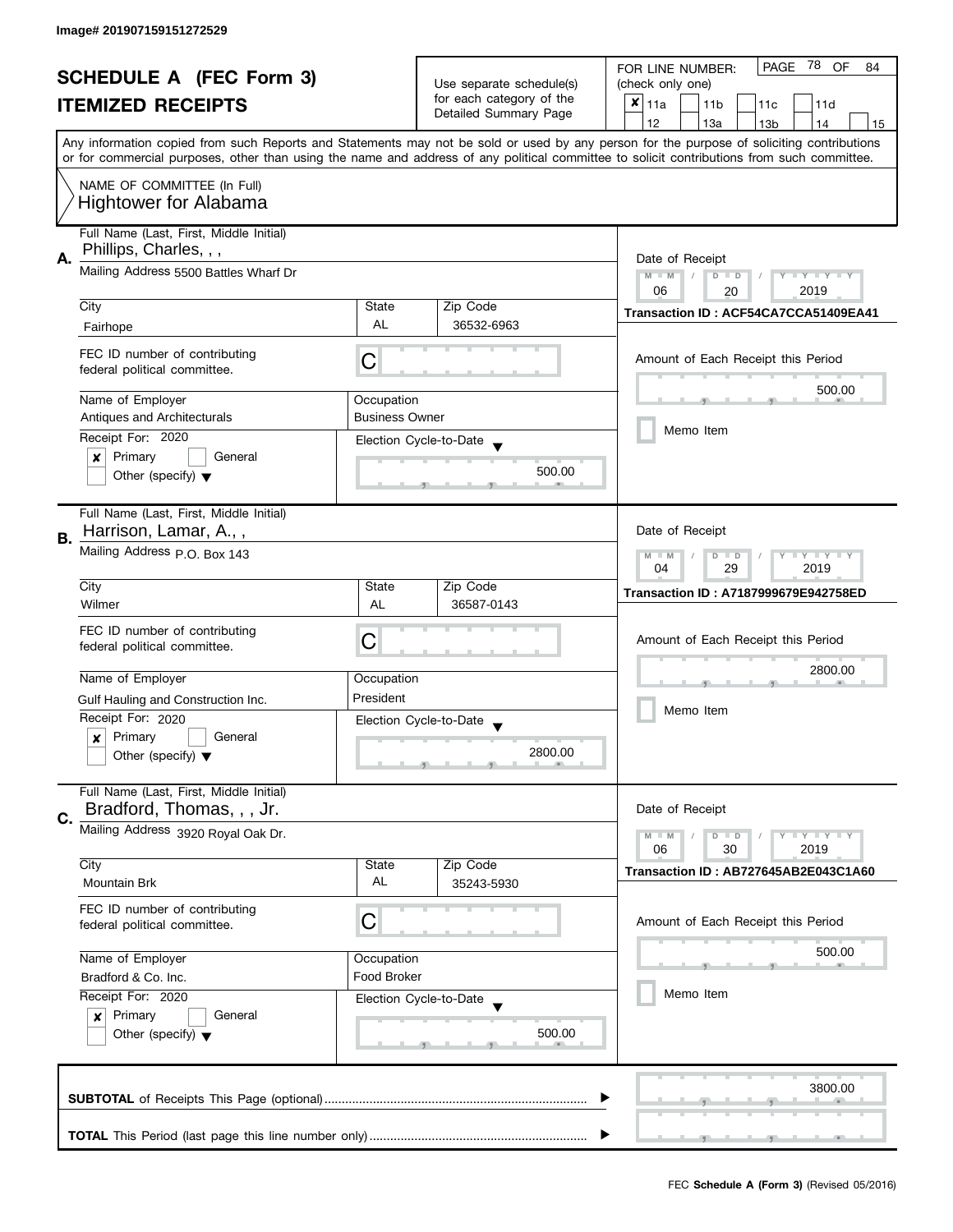| <b>SCHEDULE A (FEC Form 3)</b> |                                                                 |                                                   | PAGE<br>79<br><b>OF</b><br>FOR LINE NUMBER:<br>84 |                                                                                                                                                                                                                                                                                         |  |  |  |  |  |  |  |
|--------------------------------|-----------------------------------------------------------------|---------------------------------------------------|---------------------------------------------------|-----------------------------------------------------------------------------------------------------------------------------------------------------------------------------------------------------------------------------------------------------------------------------------------|--|--|--|--|--|--|--|
| <b>ITEMIZED RECEIPTS</b>       |                                                                 | Use separate schedule(s)                          | (check only one)                                  |                                                                                                                                                                                                                                                                                         |  |  |  |  |  |  |  |
|                                |                                                                 | for each category of the<br>Detailed Summary Page | $x _{11a}$<br>11 <sub>b</sub><br>11c<br>11d       |                                                                                                                                                                                                                                                                                         |  |  |  |  |  |  |  |
|                                |                                                                 |                                                   |                                                   | 12<br>13a<br>14<br>13 <sub>b</sub><br>15                                                                                                                                                                                                                                                |  |  |  |  |  |  |  |
|                                |                                                                 |                                                   |                                                   | Any information copied from such Reports and Statements may not be sold or used by any person for the purpose of soliciting contributions<br>or for commercial purposes, other than using the name and address of any political committee to solicit contributions from such committee. |  |  |  |  |  |  |  |
|                                | NAME OF COMMITTEE (In Full)                                     |                                                   |                                                   |                                                                                                                                                                                                                                                                                         |  |  |  |  |  |  |  |
|                                | Hightower for Alabama                                           |                                                   |                                                   |                                                                                                                                                                                                                                                                                         |  |  |  |  |  |  |  |
|                                | Full Name (Last, First, Middle Initial)<br>Drinkard, Roy, , ,   |                                                   |                                                   |                                                                                                                                                                                                                                                                                         |  |  |  |  |  |  |  |
| Α.                             | Mailing Address PO Box 996                                      |                                                   |                                                   | Date of Receipt<br>$M - M$<br>$D$ $D$<br>Y TY TY TY<br>$\sqrt{2}$<br>05<br>2019<br>22                                                                                                                                                                                                   |  |  |  |  |  |  |  |
|                                | City                                                            | State                                             | Zip Code                                          |                                                                                                                                                                                                                                                                                         |  |  |  |  |  |  |  |
|                                | Cullman                                                         | <b>AL</b>                                         | 35056-0996                                        | Transaction ID: A6359D12EC8AF428CA0C                                                                                                                                                                                                                                                    |  |  |  |  |  |  |  |
|                                | FEC ID number of contributing<br>federal political committee.   | С                                                 |                                                   | Amount of Each Receipt this Period                                                                                                                                                                                                                                                      |  |  |  |  |  |  |  |
|                                | Name of Employer                                                | Occupation                                        |                                                   | 2800.00                                                                                                                                                                                                                                                                                 |  |  |  |  |  |  |  |
|                                | Drinkard Development Inc.                                       | Owner                                             |                                                   |                                                                                                                                                                                                                                                                                         |  |  |  |  |  |  |  |
|                                | Receipt For: 2020                                               |                                                   | Election Cycle-to-Date                            | Memo Item                                                                                                                                                                                                                                                                               |  |  |  |  |  |  |  |
|                                | Primary<br>General<br>×                                         |                                                   |                                                   |                                                                                                                                                                                                                                                                                         |  |  |  |  |  |  |  |
|                                | Other (specify) $\blacktriangledown$                            |                                                   | 2800.00                                           |                                                                                                                                                                                                                                                                                         |  |  |  |  |  |  |  |
|                                | Full Name (Last, First, Middle Initial)                         |                                                   |                                                   |                                                                                                                                                                                                                                                                                         |  |  |  |  |  |  |  |
| В.                             | Kamco Triple Net, LLC                                           |                                                   |                                                   | Date of Receipt                                                                                                                                                                                                                                                                         |  |  |  |  |  |  |  |
|                                | Mailing Address 466 Colony Dr.                                  |                                                   |                                                   | $Y = Y + Y$<br>$M - M$<br>D<br>$\Box$<br>30<br>2019<br>06                                                                                                                                                                                                                               |  |  |  |  |  |  |  |
|                                | City                                                            | State                                             | Zip Code                                          | Transaction ID: ADD1A87C8734A4CE9B73                                                                                                                                                                                                                                                    |  |  |  |  |  |  |  |
|                                | Fairhope                                                        | AL                                                | 36532-7178                                        |                                                                                                                                                                                                                                                                                         |  |  |  |  |  |  |  |
|                                | FEC ID number of contributing                                   | С                                                 |                                                   | Amount of Each Receipt this Period                                                                                                                                                                                                                                                      |  |  |  |  |  |  |  |
|                                | federal political committee.                                    |                                                   |                                                   |                                                                                                                                                                                                                                                                                         |  |  |  |  |  |  |  |
|                                | Name of Employer                                                | Occupation                                        |                                                   | 500.00                                                                                                                                                                                                                                                                                  |  |  |  |  |  |  |  |
|                                |                                                                 |                                                   |                                                   |                                                                                                                                                                                                                                                                                         |  |  |  |  |  |  |  |
|                                | Receipt For: 2020                                               |                                                   | Election Cycle-to-Date                            | Memo Item                                                                                                                                                                                                                                                                               |  |  |  |  |  |  |  |
|                                | Primary<br>General<br>x                                         |                                                   | $\overline{\mathbf{v}}$                           | See Attribution Below                                                                                                                                                                                                                                                                   |  |  |  |  |  |  |  |
|                                | Other (specify) $\blacktriangledown$                            |                                                   | 500.00                                            |                                                                                                                                                                                                                                                                                         |  |  |  |  |  |  |  |
|                                | Full Name (Last, First, Middle Initial)<br>Wachter, Chason, , , |                                                   |                                                   | Date of Receipt                                                                                                                                                                                                                                                                         |  |  |  |  |  |  |  |
| C.                             | Mailing Address 1716 Main St.                                   |                                                   |                                                   |                                                                                                                                                                                                                                                                                         |  |  |  |  |  |  |  |
|                                |                                                                 |                                                   |                                                   | $Y = Y = Y$<br>$M - M$<br>$D$ $D$<br>06<br>30<br>2019                                                                                                                                                                                                                                   |  |  |  |  |  |  |  |
|                                | City                                                            | State                                             | Zip Code                                          | Transaction ID: AE92CDAB9D37F4CA4A9C                                                                                                                                                                                                                                                    |  |  |  |  |  |  |  |
|                                | Daphne                                                          | AL                                                | 36526-4442                                        |                                                                                                                                                                                                                                                                                         |  |  |  |  |  |  |  |
|                                | FEC ID number of contributing<br>federal political committee.   | С                                                 |                                                   | Amount of Each Receipt this Period                                                                                                                                                                                                                                                      |  |  |  |  |  |  |  |
|                                |                                                                 |                                                   |                                                   | 500.00                                                                                                                                                                                                                                                                                  |  |  |  |  |  |  |  |
|                                | Name of Employer<br>Occupation                                  |                                                   |                                                   |                                                                                                                                                                                                                                                                                         |  |  |  |  |  |  |  |
|                                | Kamco Triple Net, LLC<br>Receipt For: 2020                      | Owner                                             |                                                   | ×<br>Memo Item                                                                                                                                                                                                                                                                          |  |  |  |  |  |  |  |
|                                | Primary<br>General                                              |                                                   | Election Cycle-to-Date                            | <b>LLC</b> Attribution                                                                                                                                                                                                                                                                  |  |  |  |  |  |  |  |
|                                | $\boldsymbol{x}$<br>Other (specify) $\blacktriangledown$        |                                                   | 500.00                                            |                                                                                                                                                                                                                                                                                         |  |  |  |  |  |  |  |
|                                |                                                                 |                                                   |                                                   | Partnership: Kamco Triple Net, LLC                                                                                                                                                                                                                                                      |  |  |  |  |  |  |  |
|                                |                                                                 |                                                   |                                                   | 3300.00                                                                                                                                                                                                                                                                                 |  |  |  |  |  |  |  |
|                                |                                                                 |                                                   |                                                   | 377509.08                                                                                                                                                                                                                                                                               |  |  |  |  |  |  |  |
|                                |                                                                 |                                                   |                                                   |                                                                                                                                                                                                                                                                                         |  |  |  |  |  |  |  |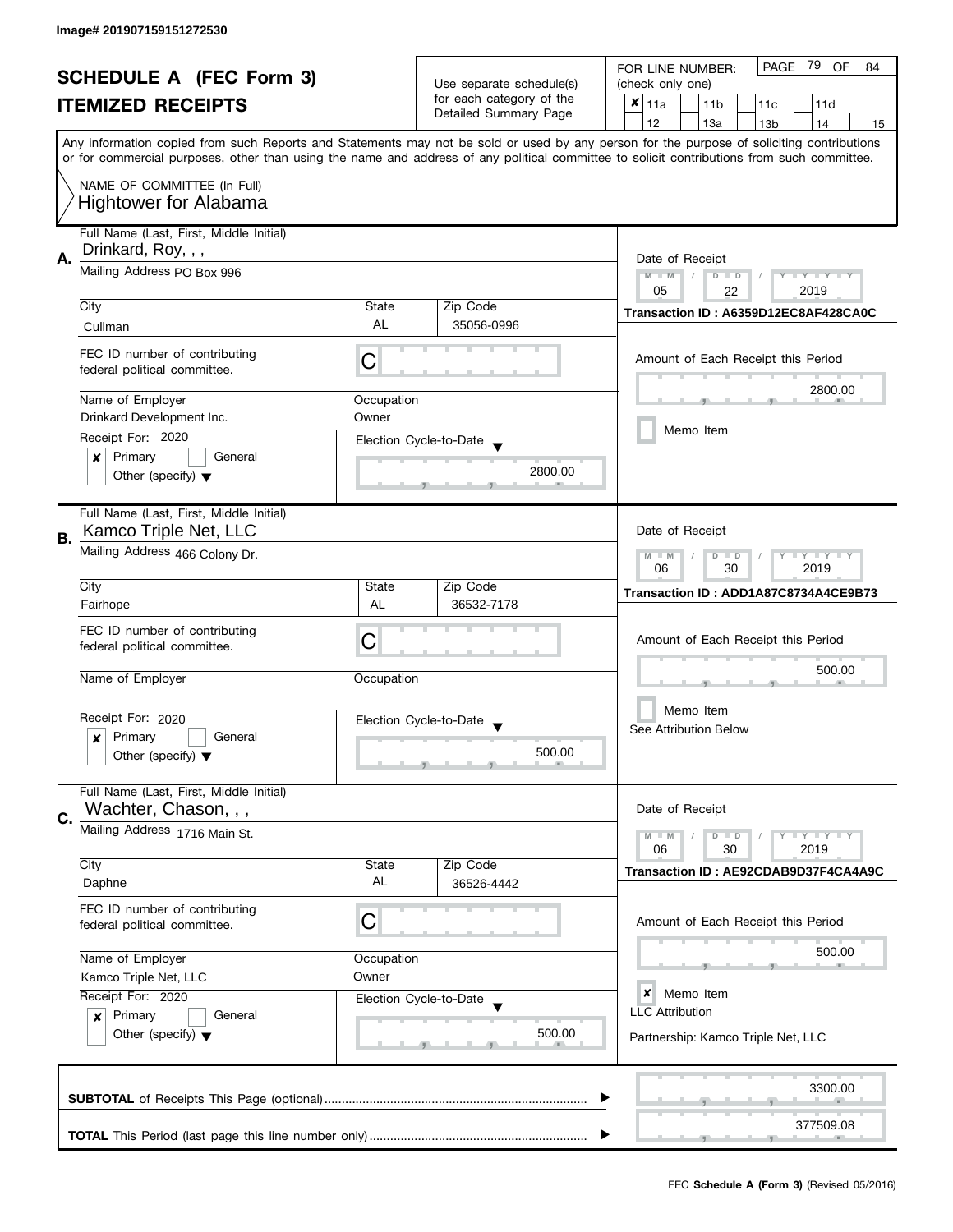|                                                            |                                                                                                            |                                                        | PAGE 80<br><b>OF</b><br>FOR LINE NUMBER:<br>84 |                                                                                                                                                                                                                                                                                         |  |  |  |  |
|------------------------------------------------------------|------------------------------------------------------------------------------------------------------------|--------------------------------------------------------|------------------------------------------------|-----------------------------------------------------------------------------------------------------------------------------------------------------------------------------------------------------------------------------------------------------------------------------------------|--|--|--|--|
| <b>SCHEDULE A (FEC Form 3)</b><br><b>ITEMIZED RECEIPTS</b> |                                                                                                            | Use separate schedule(s)                               | (check only one)                               |                                                                                                                                                                                                                                                                                         |  |  |  |  |
|                                                            |                                                                                                            | for each category of the<br>Detailed Summary Page      | $x _{11c}$<br>11a<br>11 <sub>b</sub><br>11d    |                                                                                                                                                                                                                                                                                         |  |  |  |  |
|                                                            |                                                                                                            |                                                        | 12<br>13a<br>13 <sub>b</sub><br>14<br>15       |                                                                                                                                                                                                                                                                                         |  |  |  |  |
|                                                            |                                                                                                            |                                                        |                                                | Any information copied from such Reports and Statements may not be sold or used by any person for the purpose of soliciting contributions<br>or for commercial purposes, other than using the name and address of any political committee to solicit contributions from such committee. |  |  |  |  |
|                                                            | NAME OF COMMITTEE (In Full)                                                                                |                                                        |                                                |                                                                                                                                                                                                                                                                                         |  |  |  |  |
|                                                            | <b>Hightower for Alabama</b>                                                                               |                                                        |                                                |                                                                                                                                                                                                                                                                                         |  |  |  |  |
|                                                            | Full Name (Last, First, Middle Initial)<br>Mayer Electric Supply Company INC PAC, The (Mayer Electric Pac) |                                                        |                                                |                                                                                                                                                                                                                                                                                         |  |  |  |  |
| А.                                                         | Mailing Address PO Box 1328                                                                                | Date of Receipt<br>$M - M$<br>$D$ $D$<br>Y I Y I Y I Y |                                                |                                                                                                                                                                                                                                                                                         |  |  |  |  |
|                                                            |                                                                                                            |                                                        |                                                | 06<br>2019<br>30                                                                                                                                                                                                                                                                        |  |  |  |  |
|                                                            | City                                                                                                       | State                                                  | Zip Code                                       | Transaction ID: AB59059323D5942AA821                                                                                                                                                                                                                                                    |  |  |  |  |
|                                                            | Birmingham                                                                                                 | AL                                                     | 35201-1328                                     |                                                                                                                                                                                                                                                                                         |  |  |  |  |
|                                                            | FEC ID number of contributing<br>federal political committee.                                              | C                                                      | C00305599                                      | Amount of Each Receipt this Period                                                                                                                                                                                                                                                      |  |  |  |  |
|                                                            | Name of Employer                                                                                           | Occupation                                             |                                                | 1000.00                                                                                                                                                                                                                                                                                 |  |  |  |  |
|                                                            |                                                                                                            |                                                        |                                                | Memo Item                                                                                                                                                                                                                                                                               |  |  |  |  |
|                                                            | Receipt For: 2020<br>Primary<br>General<br>×                                                               |                                                        | Election Cycle-to-Date                         |                                                                                                                                                                                                                                                                                         |  |  |  |  |
|                                                            | Other (specify) $\blacktriangledown$                                                                       |                                                        | 1000.00                                        |                                                                                                                                                                                                                                                                                         |  |  |  |  |
|                                                            |                                                                                                            |                                                        |                                                |                                                                                                                                                                                                                                                                                         |  |  |  |  |
|                                                            | Full Name (Last, First, Middle Initial)<br>South Alabama Political Action Committee For Higher Education   |                                                        |                                                | Date of Receipt                                                                                                                                                                                                                                                                         |  |  |  |  |
| В.                                                         | Mailing Address U-1121 307 University Blvd                                                                 |                                                        |                                                | $Y - Y - Y$<br>$M - M$<br>D<br>$\Box$                                                                                                                                                                                                                                                   |  |  |  |  |
|                                                            |                                                                                                            |                                                        | 20<br>06<br>2019                               |                                                                                                                                                                                                                                                                                         |  |  |  |  |
|                                                            | City<br>Mobile                                                                                             | State<br><b>AL</b>                                     | Zip Code<br>36688-0001                         | Transaction ID: A16CEBC36202244D784C                                                                                                                                                                                                                                                    |  |  |  |  |
|                                                            | FEC ID number of contributing                                                                              |                                                        |                                                |                                                                                                                                                                                                                                                                                         |  |  |  |  |
|                                                            | federal political committee.                                                                               | С                                                      |                                                | Amount of Each Receipt this Period<br>2700.00                                                                                                                                                                                                                                           |  |  |  |  |
|                                                            | Name of Employer                                                                                           | Occupation                                             |                                                |                                                                                                                                                                                                                                                                                         |  |  |  |  |
|                                                            |                                                                                                            |                                                        |                                                |                                                                                                                                                                                                                                                                                         |  |  |  |  |
|                                                            | Receipt For: 2020                                                                                          |                                                        | Election Cycle-to-Date                         | Memo Item                                                                                                                                                                                                                                                                               |  |  |  |  |
|                                                            | Primary<br>General<br>x<br>Other (specify) $\blacktriangledown$                                            |                                                        | 2700.00                                        |                                                                                                                                                                                                                                                                                         |  |  |  |  |
|                                                            |                                                                                                            |                                                        |                                                |                                                                                                                                                                                                                                                                                         |  |  |  |  |
|                                                            | Full Name (Last, First, Middle Initial)                                                                    |                                                        |                                                |                                                                                                                                                                                                                                                                                         |  |  |  |  |
| C.                                                         | <b>Mailing Address</b>                                                                                     |                                                        |                                                | Date of Receipt                                                                                                                                                                                                                                                                         |  |  |  |  |
|                                                            |                                                                                                            |                                                        |                                                | $Y + Y$                                                                                                                                                                                                                                                                                 |  |  |  |  |
|                                                            | City                                                                                                       | State                                                  | Zip Code                                       |                                                                                                                                                                                                                                                                                         |  |  |  |  |
|                                                            |                                                                                                            |                                                        |                                                |                                                                                                                                                                                                                                                                                         |  |  |  |  |
|                                                            | FEC ID number of contributing<br>federal political committee.                                              | C                                                      |                                                | Amount of Each Receipt this Period                                                                                                                                                                                                                                                      |  |  |  |  |
|                                                            |                                                                                                            |                                                        |                                                |                                                                                                                                                                                                                                                                                         |  |  |  |  |
|                                                            | Name of Employer                                                                                           | Occupation                                             |                                                |                                                                                                                                                                                                                                                                                         |  |  |  |  |
|                                                            | Receipt For:                                                                                               |                                                        | Election Cycle-to-Date                         | Memo Item                                                                                                                                                                                                                                                                               |  |  |  |  |
|                                                            | Primary<br>General                                                                                         |                                                        |                                                |                                                                                                                                                                                                                                                                                         |  |  |  |  |
|                                                            | Other (specify) $\blacktriangledown$                                                                       |                                                        | __<br>$-9$                                     |                                                                                                                                                                                                                                                                                         |  |  |  |  |
|                                                            |                                                                                                            |                                                        |                                                |                                                                                                                                                                                                                                                                                         |  |  |  |  |
|                                                            |                                                                                                            |                                                        |                                                | 3700.00                                                                                                                                                                                                                                                                                 |  |  |  |  |
|                                                            |                                                                                                            |                                                        |                                                | 3700.00                                                                                                                                                                                                                                                                                 |  |  |  |  |
|                                                            |                                                                                                            |                                                        |                                                |                                                                                                                                                                                                                                                                                         |  |  |  |  |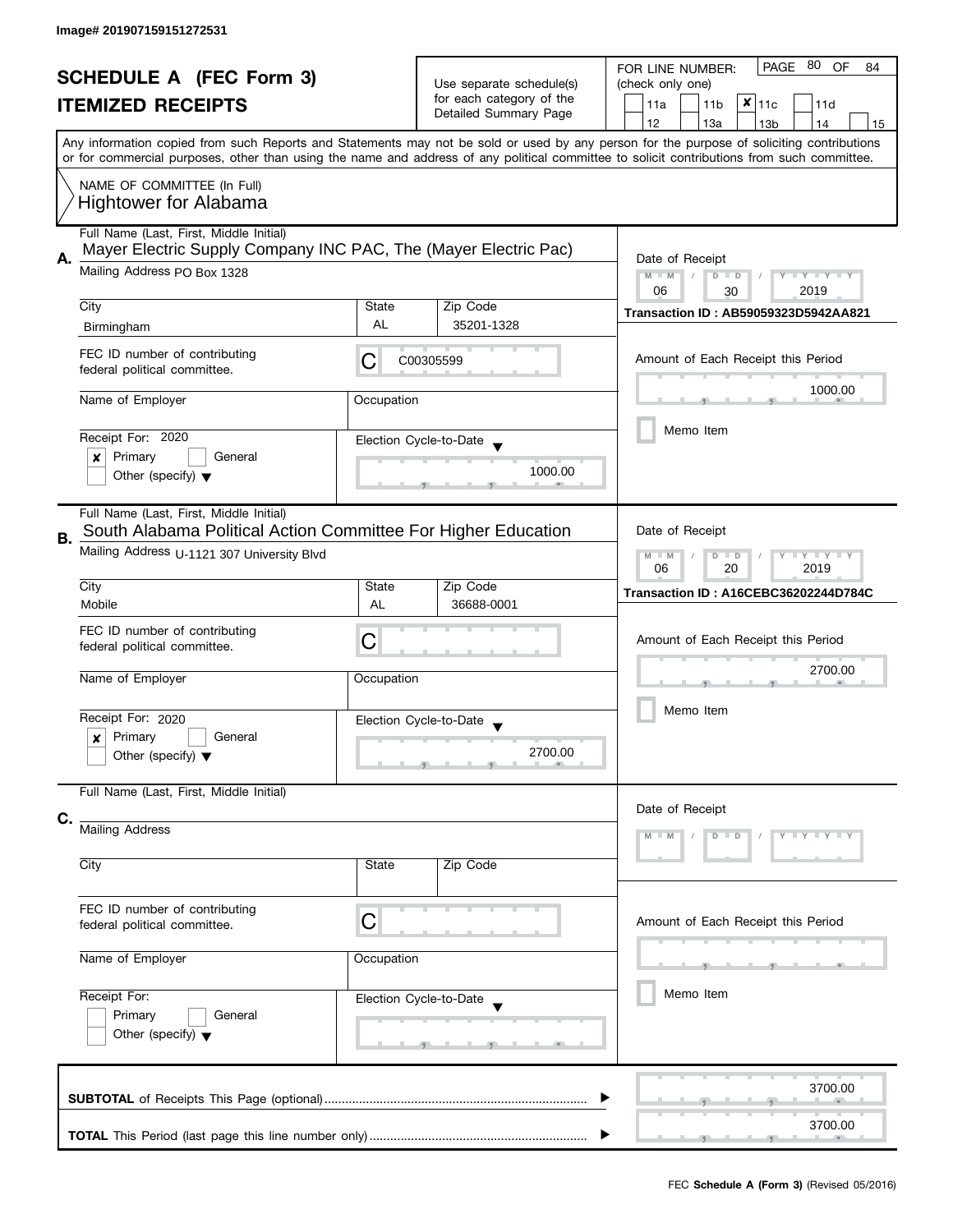| <b>SCHEDULE B</b> (FEC Form 3)<br><b>ITEMIZED DISBURSEMENTS</b>                             |                                                                                                                                                                                                                                                                                                                                                        |                                                                                                                                              | Use separate schedule(s)<br>for each category of the<br>Detailed Summary Page |                   | PAGE 81<br>84<br><b>OF</b><br>FOR LINE NUMBER:<br>(check only one)<br>$\pmb{\times}$<br>17<br>18<br>19a<br>19 <sub>b</sub><br>20 <sub>b</sub><br>20c<br>21<br>20a |
|---------------------------------------------------------------------------------------------|--------------------------------------------------------------------------------------------------------------------------------------------------------------------------------------------------------------------------------------------------------------------------------------------------------------------------------------------------------|----------------------------------------------------------------------------------------------------------------------------------------------|-------------------------------------------------------------------------------|-------------------|-------------------------------------------------------------------------------------------------------------------------------------------------------------------|
|                                                                                             | Any information copied from such Reports and Statements may not be sold or used by any person for the purpose of soliciting contributions<br>or for commercial purposes, other than using the name and address of any political committee to solicit contributions from such committee.<br>NAME OF COMMITTEE (In Full)<br><b>Hightower for Alabama</b> |                                                                                                                                              |                                                                               |                   |                                                                                                                                                                   |
| А.                                                                                          | Full Name (Last, First, Middle Initial)<br>Davis, Richard, E.,,<br>Mailing Address 7520 Ohara Dr                                                                                                                                                                                                                                                       |                                                                                                                                              |                                                                               |                   | Date of Disbursement<br>$\Box$ $\gamma$ $\Box$ $\gamma$ $\Box$ $\gamma$<br>$M - M$<br>$D$ $D$<br>05<br>2019<br>16                                                 |
|                                                                                             | City<br>Spanish Fort<br>Purpose_of Disburgement<br>In-kind: Food and Beverage                                                                                                                                                                                                                                                                          | State<br>AL                                                                                                                                  | Zip Code<br>36527-5128                                                        |                   | <b>FEC Identification Number</b><br>C                                                                                                                             |
|                                                                                             | Candidate Name<br>Office Sought:<br>House<br>Senate<br>×                                                                                                                                                                                                                                                                                               | Disbursement For: 2020<br>Primary                                                                                                            | General                                                                       | Category/<br>Type | Amount of Each Disbursement this Period<br>209.08<br><b>Transaction ID: B4AE258F615F2453E956</b>                                                                  |
|                                                                                             | President<br>District:<br>State:<br>Full Name (Last, First, Middle Initial)                                                                                                                                                                                                                                                                            |                                                                                                                                              | Other (specify) $\blacktriangledown$                                          |                   | Memo Item                                                                                                                                                         |
| <b>B.</b>                                                                                   | Anedot<br>Mailing Address 1920 McKinney Ave.                                                                                                                                                                                                                                                                                                           |                                                                                                                                              |                                                                               |                   | Date of Disbursement<br>$Y = Y$<br>M<br>M<br>D<br>D<br>2019<br>31<br>05                                                                                           |
|                                                                                             | City<br>Dallas<br>Purpose of Disbursement<br><b>Credit Card Processing Fees</b>                                                                                                                                                                                                                                                                        | State<br>TX                                                                                                                                  | Zip Code<br>75201-1702                                                        |                   | <b>FEC Identification Number</b><br>С                                                                                                                             |
|                                                                                             | Candidate Name<br>Office Sought:<br>House<br>Senate<br>$\boldsymbol{x}$<br>President<br>State:<br>District:                                                                                                                                                                                                                                            | Disbursement For:<br>Primary                                                                                                                 | 2020<br>General<br>Other (specify) $\blacktriangledown$                       | Category/<br>Type | Amount of Each Disbursement this Period<br>239.60<br><u>____________</u><br>Transaction ID: BD4315CB03B4E4B10817<br>Memo Item                                     |
|                                                                                             | Full Name (Last, First, Middle Initial)<br>c. Econo Printing Service Inc.<br>Mailing Address 1315 Water St.                                                                                                                                                                                                                                            |                                                                                                                                              |                                                                               |                   | Date of Disbursement<br>$Y = Y$<br>D<br>D<br>M<br>M<br>31<br>2019<br>05                                                                                           |
| City<br>State<br><b>AL</b><br>Tarrant<br>Purpose of Disbursement<br><b>Printing Expense</b> |                                                                                                                                                                                                                                                                                                                                                        |                                                                                                                                              | Zip Code<br>35217-3640                                                        |                   | <b>FEC Identification Number</b><br>С                                                                                                                             |
|                                                                                             | Candidate Name<br>Office Sought:<br>Disbursement For: 2020<br>House<br>Senate<br>x<br>President<br>State:<br>District:                                                                                                                                                                                                                                 | Amount of Each Disbursement this Period<br>Category/<br>707.80<br>$-1$<br><u>______</u><br>Transaction ID: BC09C811CF1404230951<br>Memo Item |                                                                               |                   |                                                                                                                                                                   |
|                                                                                             |                                                                                                                                                                                                                                                                                                                                                        |                                                                                                                                              |                                                                               |                   | 1156.48                                                                                                                                                           |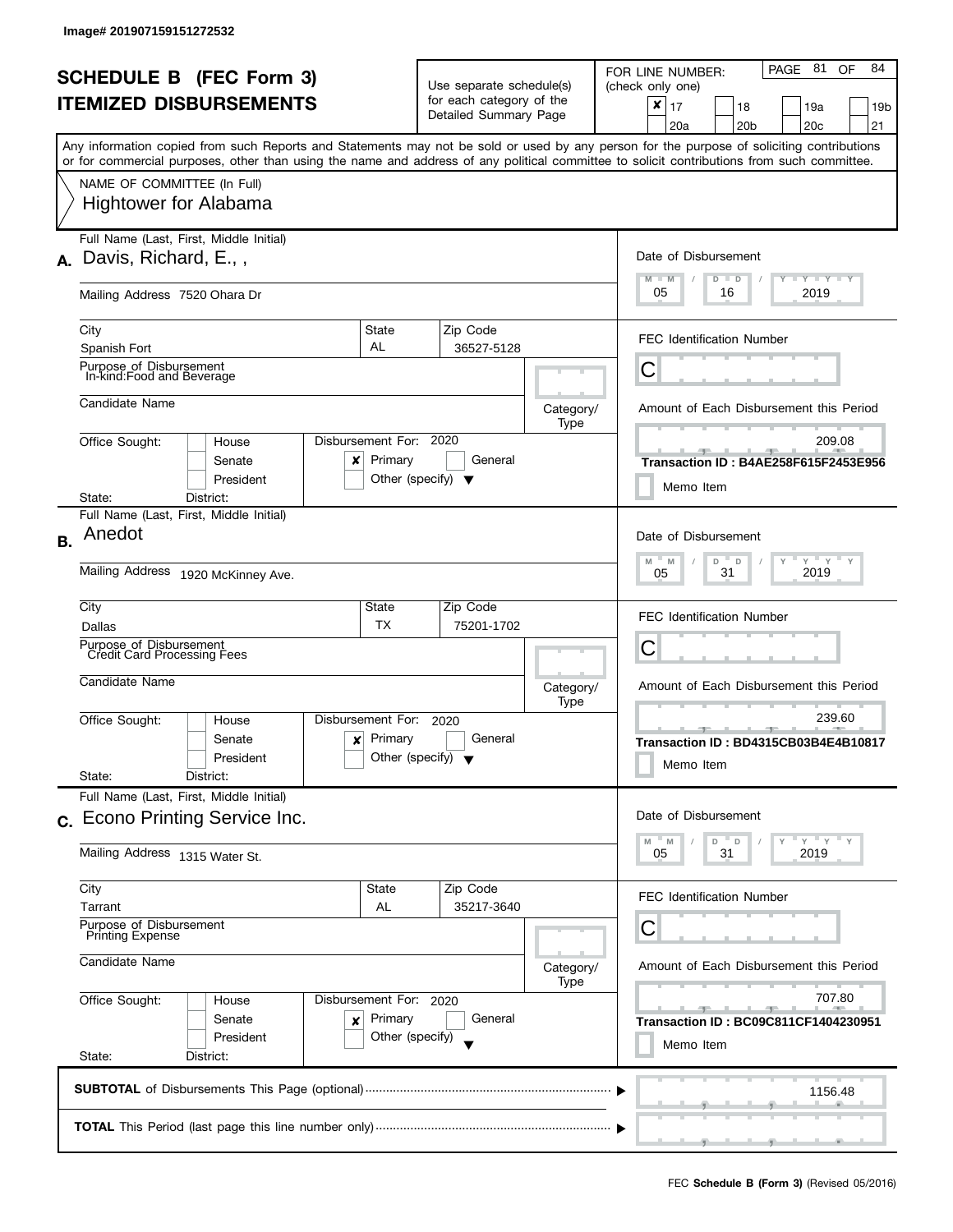| <b>SCHEDULE B (FEC Form 3)</b><br><b>ITEMIZED DISBURSEMENTS</b> |                                                                                                                                                                                                                                                                                         |                                                                                     | Use separate schedule(s)<br>for each category of the     |                   | 82 OF<br>84<br>PAGE<br>FOR LINE NUMBER:<br>(check only one)<br>×                                                        |  |  |  |  |
|-----------------------------------------------------------------|-----------------------------------------------------------------------------------------------------------------------------------------------------------------------------------------------------------------------------------------------------------------------------------------|-------------------------------------------------------------------------------------|----------------------------------------------------------|-------------------|-------------------------------------------------------------------------------------------------------------------------|--|--|--|--|
|                                                                 |                                                                                                                                                                                                                                                                                         |                                                                                     | Detailed Summary Page                                    |                   | 17<br>18<br>19a<br>19b<br>20a<br>20 <sub>b</sub><br>20c<br>21                                                           |  |  |  |  |
|                                                                 | Any information copied from such Reports and Statements may not be sold or used by any person for the purpose of soliciting contributions<br>or for commercial purposes, other than using the name and address of any political committee to solicit contributions from such committee. |                                                                                     |                                                          |                   |                                                                                                                         |  |  |  |  |
|                                                                 | NAME OF COMMITTEE (In Full)                                                                                                                                                                                                                                                             |                                                                                     |                                                          |                   |                                                                                                                         |  |  |  |  |
|                                                                 | <b>Hightower for Alabama</b>                                                                                                                                                                                                                                                            |                                                                                     |                                                          |                   |                                                                                                                         |  |  |  |  |
|                                                                 | Full Name (Last, First, Middle Initial)<br>$A.$ Harris, Jon, , ,                                                                                                                                                                                                                        |                                                                                     |                                                          |                   | Date of Disbursement                                                                                                    |  |  |  |  |
|                                                                 | Mailing Address 7133 Ashton Ct.                                                                                                                                                                                                                                                         |                                                                                     |                                                          |                   | $M - M$<br>$\mathbf{I}$ $\mathbf{Y}$ $\mathbf{I}$ $\mathbf{Y}$ $\mathbf{I}$ $\mathbf{Y}$<br>$D$ $D$<br>05<br>31<br>2019 |  |  |  |  |
|                                                                 | City<br>Mobile                                                                                                                                                                                                                                                                          | State<br>AL                                                                         | Zip Code<br>36695-4324                                   |                   | <b>FEC Identification Number</b>                                                                                        |  |  |  |  |
|                                                                 | Purpose of Disbursement<br>Salary                                                                                                                                                                                                                                                       |                                                                                     |                                                          |                   | С                                                                                                                       |  |  |  |  |
|                                                                 | Candidate Name                                                                                                                                                                                                                                                                          |                                                                                     |                                                          | Category/<br>Type | Amount of Each Disbursement this Period                                                                                 |  |  |  |  |
|                                                                 | Disbursement For: 2020<br>Office Sought:<br>House<br>Senate<br>$\boldsymbol{\mathsf{x}}$<br>President                                                                                                                                                                                   | Primary<br>Other (specify) $\blacktriangledown$                                     | General                                                  |                   | 1785.62<br>Transaction ID: BCB5C7F4DC5AB4BF8A7A<br>Memo Item                                                            |  |  |  |  |
|                                                                 | District:<br>State:<br>Full Name (Last, First, Middle Initial)                                                                                                                                                                                                                          |                                                                                     |                                                          |                   |                                                                                                                         |  |  |  |  |
| <b>B.</b>                                                       | Curtiss, Jackie, , ,                                                                                                                                                                                                                                                                    |                                                                                     |                                                          |                   | Date of Disbursement                                                                                                    |  |  |  |  |
|                                                                 | Mailing Address 2621 Rocky Ridge Ln.                                                                                                                                                                                                                                                    | $-\gamma + \gamma + \gamma$<br>$D^{-}$<br>M<br>M<br>$\mathsf D$<br>31<br>2019<br>05 |                                                          |                   |                                                                                                                         |  |  |  |  |
|                                                                 | City<br>Vestavia Hills                                                                                                                                                                                                                                                                  | State<br>AL                                                                         | Zip Code<br>35216-4809                                   |                   | <b>FEC Identification Number</b>                                                                                        |  |  |  |  |
|                                                                 | Purpose of Disbursement<br><b>Fundraising Consulting</b>                                                                                                                                                                                                                                |                                                                                     | С                                                        |                   |                                                                                                                         |  |  |  |  |
|                                                                 | Candidate Name                                                                                                                                                                                                                                                                          |                                                                                     |                                                          | Category/<br>Type | Amount of Each Disbursement this Period                                                                                 |  |  |  |  |
|                                                                 | Disbursement For:<br>Office Sought:<br>House<br>Senate<br>$\boldsymbol{\mathsf{x}}$  <br>President<br>State:<br>District:                                                                                                                                                               | Primary<br>Other (specify) $\blacktriangledown$                                     | 2020<br>General                                          |                   | 3165.00<br>Transaction ID: B3CB3BB0136AC442D825<br>Memo Item                                                            |  |  |  |  |
|                                                                 | Full Name (Last, First, Middle Initial)                                                                                                                                                                                                                                                 |                                                                                     |                                                          |                   |                                                                                                                         |  |  |  |  |
|                                                                 | c. Limestone Strategies                                                                                                                                                                                                                                                                 |                                                                                     |                                                          |                   | Date of Disbursement                                                                                                    |  |  |  |  |
|                                                                 | Mailing Address 5975 Castle Creek Pkwy. S. Dr.                                                                                                                                                                                                                                          |                                                                                     |                                                          |                   | $Y = Y = Y$<br>D<br>M<br>$- M$<br>D<br>24<br>2019<br>06                                                                 |  |  |  |  |
|                                                                 | City<br>Indianapolis                                                                                                                                                                                                                                                                    | State<br>IN                                                                         | Zip Code<br>46250-4340                                   |                   | <b>FEC Identification Number</b>                                                                                        |  |  |  |  |
|                                                                 | Purpose of Disbursement<br>Strategic Consulting/Travel<br>Candidate Name                                                                                                                                                                                                                |                                                                                     |                                                          |                   | С                                                                                                                       |  |  |  |  |
|                                                                 |                                                                                                                                                                                                                                                                                         | Category/<br>Type                                                                   | Amount of Each Disbursement this Period                  |                   |                                                                                                                         |  |  |  |  |
|                                                                 | Office Sought:<br>Disbursement For: 2020<br>House                                                                                                                                                                                                                                       |                                                                                     | 5211.27<br>$-9-$<br>Transaction ID: BB1750EB3677C4E6ABA2 |                   |                                                                                                                         |  |  |  |  |
|                                                                 | President<br>State:<br>District:                                                                                                                                                                                                                                                        | Primary<br>General<br>Senate<br>x<br>Other (specify)                                |                                                          |                   |                                                                                                                         |  |  |  |  |
|                                                                 |                                                                                                                                                                                                                                                                                         |                                                                                     |                                                          |                   | 10161.89                                                                                                                |  |  |  |  |
|                                                                 |                                                                                                                                                                                                                                                                                         |                                                                                     |                                                          |                   | ____                                                                                                                    |  |  |  |  |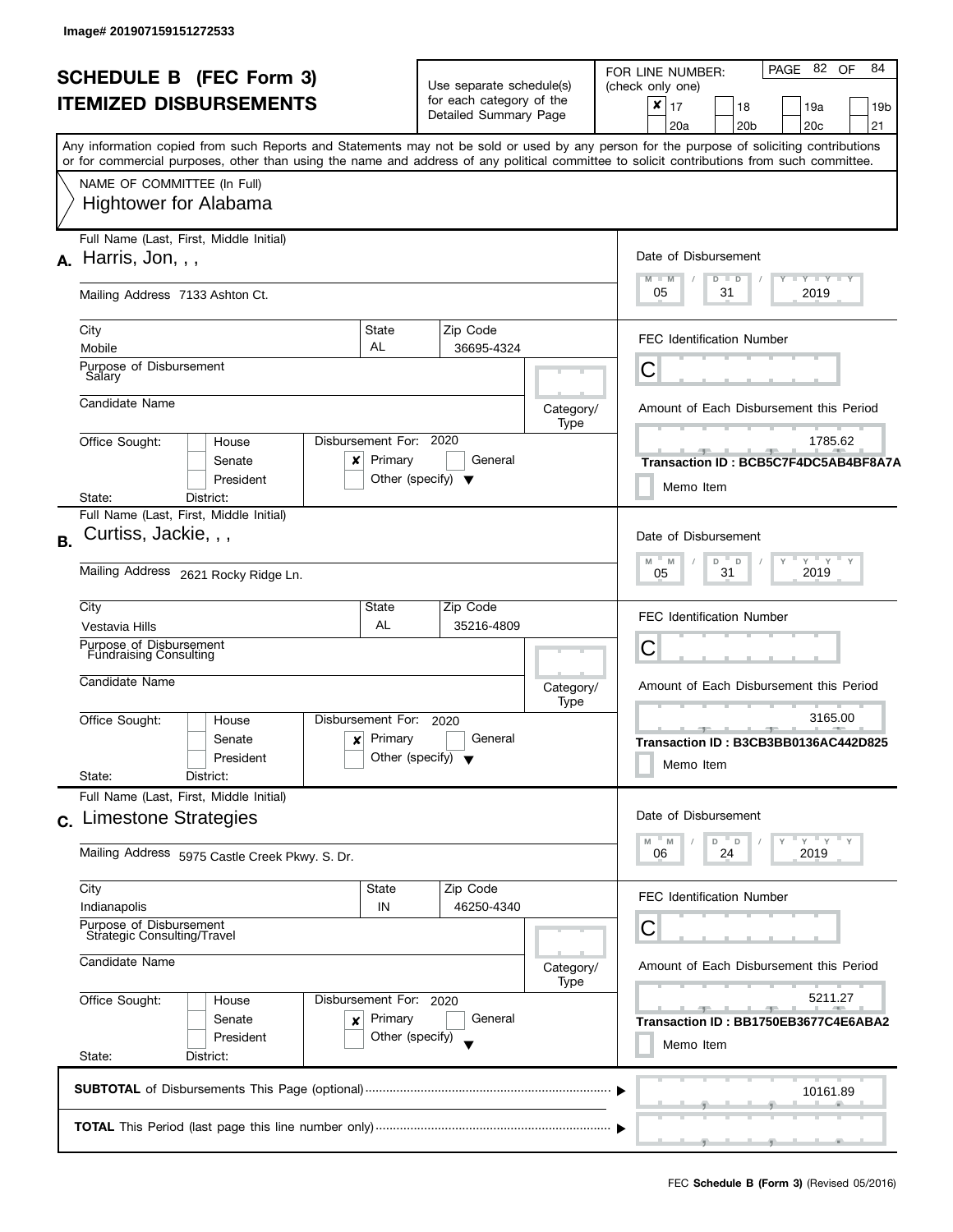| <b>SCHEDULE B</b> (FEC Form 3)                    |                                                                                                                                                                                                                                                                                         |                        |                                                      |                   |                                      | PAGE 83 OF<br>84<br>FOR LINE NUMBER:    |                                         |         |                 |   |                 |  |     |
|---------------------------------------------------|-----------------------------------------------------------------------------------------------------------------------------------------------------------------------------------------------------------------------------------------------------------------------------------------|------------------------|------------------------------------------------------|-------------------|--------------------------------------|-----------------------------------------|-----------------------------------------|---------|-----------------|---|-----------------|--|-----|
| <b>ITEMIZED DISBURSEMENTS</b>                     |                                                                                                                                                                                                                                                                                         |                        | Use separate schedule(s)<br>for each category of the |                   |                                      | (check only one)                        |                                         |         |                 |   |                 |  |     |
|                                                   |                                                                                                                                                                                                                                                                                         |                        | Detailed Summary Page                                |                   |                                      | $\pmb{\times}$                          | 17                                      |         | 18              |   | 19a             |  | 19b |
|                                                   |                                                                                                                                                                                                                                                                                         |                        |                                                      |                   |                                      |                                         | 20a                                     |         | 20 <sub>b</sub> |   | 20 <sub>c</sub> |  | 21  |
|                                                   | Any information copied from such Reports and Statements may not be sold or used by any person for the purpose of soliciting contributions<br>or for commercial purposes, other than using the name and address of any political committee to solicit contributions from such committee. |                        |                                                      |                   |                                      |                                         |                                         |         |                 |   |                 |  |     |
|                                                   |                                                                                                                                                                                                                                                                                         |                        |                                                      |                   |                                      |                                         |                                         |         |                 |   |                 |  |     |
|                                                   | NAME OF COMMITTEE (In Full)                                                                                                                                                                                                                                                             |                        |                                                      |                   |                                      |                                         |                                         |         |                 |   |                 |  |     |
|                                                   | <b>Hightower for Alabama</b>                                                                                                                                                                                                                                                            |                        |                                                      |                   |                                      |                                         |                                         |         |                 |   |                 |  |     |
|                                                   | Full Name (Last, First, Middle Initial)                                                                                                                                                                                                                                                 |                        |                                                      |                   |                                      |                                         |                                         |         |                 |   |                 |  |     |
|                                                   | A. Anedot                                                                                                                                                                                                                                                                               |                        |                                                      |                   |                                      |                                         | Date of Disbursement                    |         |                 |   |                 |  |     |
|                                                   |                                                                                                                                                                                                                                                                                         |                        |                                                      |                   |                                      | $M - M$                                 |                                         | $D$ $D$ |                 |   | Y FYLY FY       |  |     |
|                                                   | Mailing Address 1920 McKinney Ave.                                                                                                                                                                                                                                                      |                        |                                                      |                   |                                      | 06                                      |                                         | 25      |                 |   | 2019            |  |     |
|                                                   |                                                                                                                                                                                                                                                                                         |                        |                                                      |                   |                                      |                                         |                                         |         |                 |   |                 |  |     |
|                                                   | City                                                                                                                                                                                                                                                                                    | State                  | Zip Code                                             |                   |                                      |                                         | <b>FEC Identification Number</b>        |         |                 |   |                 |  |     |
|                                                   | Dallas                                                                                                                                                                                                                                                                                  | <b>TX</b>              | 75201-1702                                           |                   |                                      |                                         |                                         |         |                 |   |                 |  |     |
|                                                   | Purpose of Disbursement<br>Credit Card Processing Fees                                                                                                                                                                                                                                  |                        |                                                      |                   |                                      | С                                       |                                         |         |                 |   |                 |  |     |
|                                                   | Candidate Name                                                                                                                                                                                                                                                                          |                        |                                                      |                   |                                      |                                         |                                         |         |                 |   |                 |  |     |
|                                                   |                                                                                                                                                                                                                                                                                         |                        |                                                      | Category/<br>Type |                                      |                                         | Amount of Each Disbursement this Period |         |                 |   |                 |  |     |
|                                                   | Office Sought:<br>House                                                                                                                                                                                                                                                                 | Disbursement For: 2020 |                                                      |                   |                                      |                                         |                                         |         |                 |   | 567.00          |  |     |
|                                                   | Senate<br>x                                                                                                                                                                                                                                                                             | Primary                | General                                              |                   |                                      |                                         | Transaction ID: B4A3CA0F7EF7F46A6863    |         |                 |   |                 |  |     |
|                                                   | President                                                                                                                                                                                                                                                                               |                        | Other (specify) $\blacktriangledown$                 |                   |                                      |                                         |                                         |         |                 |   |                 |  |     |
|                                                   | State:<br>District:                                                                                                                                                                                                                                                                     |                        |                                                      |                   |                                      |                                         | Memo Item                               |         |                 |   |                 |  |     |
|                                                   | Full Name (Last, First, Middle Initial)                                                                                                                                                                                                                                                 |                        |                                                      |                   |                                      |                                         |                                         |         |                 |   |                 |  |     |
| <b>B.</b>                                         | Anedot                                                                                                                                                                                                                                                                                  |                        |                                                      |                   |                                      |                                         | Date of Disbursement                    |         |                 |   |                 |  |     |
|                                                   |                                                                                                                                                                                                                                                                                         |                        |                                                      |                   |                                      |                                         | M                                       | D       | D               | Y | $Y = Y - Y$     |  |     |
|                                                   | Mailing Address 1920 McKinney Ave.                                                                                                                                                                                                                                                      |                        |                                                      |                   |                                      |                                         | 06                                      | 26      |                 |   | 2019            |  |     |
|                                                   | City<br>State<br>Zip Code                                                                                                                                                                                                                                                               |                        |                                                      |                   |                                      |                                         |                                         |         |                 |   |                 |  |     |
|                                                   | <b>TX</b><br>75201-1702<br>Dallas                                                                                                                                                                                                                                                       |                        |                                                      |                   |                                      | <b>FEC Identification Number</b>        |                                         |         |                 |   |                 |  |     |
|                                                   | Purpose of Disbursement                                                                                                                                                                                                                                                                 |                        |                                                      |                   |                                      | С                                       |                                         |         |                 |   |                 |  |     |
|                                                   | <b>Credit Card Processing Fees</b>                                                                                                                                                                                                                                                      |                        |                                                      |                   |                                      |                                         |                                         |         |                 |   |                 |  |     |
|                                                   | Candidate Name                                                                                                                                                                                                                                                                          |                        | Category/                                            |                   |                                      |                                         | Amount of Each Disbursement this Period |         |                 |   |                 |  |     |
|                                                   |                                                                                                                                                                                                                                                                                         | Disbursement For:      | Type<br>2020<br>General                              |                   |                                      | 66.50<br>$-1$                           |                                         |         |                 |   |                 |  |     |
|                                                   | Office Sought:<br>House<br>Senate                                                                                                                                                                                                                                                       | Primary                |                                                      |                   |                                      |                                         |                                         |         |                 |   |                 |  |     |
|                                                   | $\boldsymbol{x}$<br>President                                                                                                                                                                                                                                                           |                        | Other (specify) $\sqrt{}$                            |                   | Transaction ID: B24C89D4EBBD148969CB |                                         |                                         |         |                 |   |                 |  |     |
|                                                   | State:<br>District:                                                                                                                                                                                                                                                                     |                        |                                                      |                   |                                      |                                         | Memo Item                               |         |                 |   |                 |  |     |
|                                                   | Full Name (Last, First, Middle Initial)                                                                                                                                                                                                                                                 |                        |                                                      |                   |                                      |                                         |                                         |         |                 |   |                 |  |     |
|                                                   | $c.$ Adp                                                                                                                                                                                                                                                                                |                        |                                                      |                   |                                      |                                         | Date of Disbursement                    |         |                 |   |                 |  |     |
|                                                   |                                                                                                                                                                                                                                                                                         |                        |                                                      |                   |                                      | M                                       | 'M                                      | D       | D               |   | " γ " γ " γ     |  |     |
|                                                   | Mailing Address 10 Inverness Center Pkwy.                                                                                                                                                                                                                                               |                        |                                                      |                   |                                      | 06                                      |                                         | 28      |                 |   | 2019            |  |     |
|                                                   |                                                                                                                                                                                                                                                                                         |                        |                                                      |                   |                                      |                                         |                                         |         |                 |   |                 |  |     |
|                                                   | City<br>Birmingham                                                                                                                                                                                                                                                                      | State<br>AL            | Zip Code<br>35242-4889                               |                   |                                      | <b>FEC Identification Number</b>        |                                         |         |                 |   |                 |  |     |
|                                                   | Purpose of Disbursement                                                                                                                                                                                                                                                                 |                        |                                                      |                   |                                      | С                                       |                                         |         |                 |   |                 |  |     |
|                                                   | Payroll Service                                                                                                                                                                                                                                                                         |                        |                                                      |                   |                                      |                                         |                                         |         |                 |   |                 |  |     |
|                                                   | Candidate Name                                                                                                                                                                                                                                                                          |                        |                                                      | Category/         |                                      | Amount of Each Disbursement this Period |                                         |         |                 |   |                 |  |     |
| Office Sought:<br>Disbursement For: 2020<br>House |                                                                                                                                                                                                                                                                                         |                        |                                                      | Type              |                                      | 60.24                                   |                                         |         |                 |   |                 |  |     |
|                                                   |                                                                                                                                                                                                                                                                                         |                        |                                                      |                   |                                      |                                         |                                         |         |                 |   |                 |  |     |
| Primary<br>Senate<br>x                            |                                                                                                                                                                                                                                                                                         |                        | General                                              |                   |                                      |                                         | Transaction ID: BFEF7E14671274ABBB88    |         |                 |   |                 |  |     |
|                                                   | President                                                                                                                                                                                                                                                                               | Other (specify)        |                                                      |                   |                                      |                                         | Memo Item                               |         |                 |   |                 |  |     |
|                                                   | State:<br>District:                                                                                                                                                                                                                                                                     |                        |                                                      |                   |                                      |                                         |                                         |         |                 |   |                 |  |     |
|                                                   |                                                                                                                                                                                                                                                                                         |                        |                                                      |                   |                                      |                                         |                                         |         |                 |   | 693.74          |  |     |
|                                                   |                                                                                                                                                                                                                                                                                         |                        |                                                      |                   |                                      |                                         |                                         |         |                 |   |                 |  |     |
|                                                   |                                                                                                                                                                                                                                                                                         |                        |                                                      |                   |                                      |                                         |                                         |         |                 |   |                 |  |     |
|                                                   |                                                                                                                                                                                                                                                                                         |                        |                                                      |                   |                                      |                                         |                                         |         |                 |   |                 |  |     |